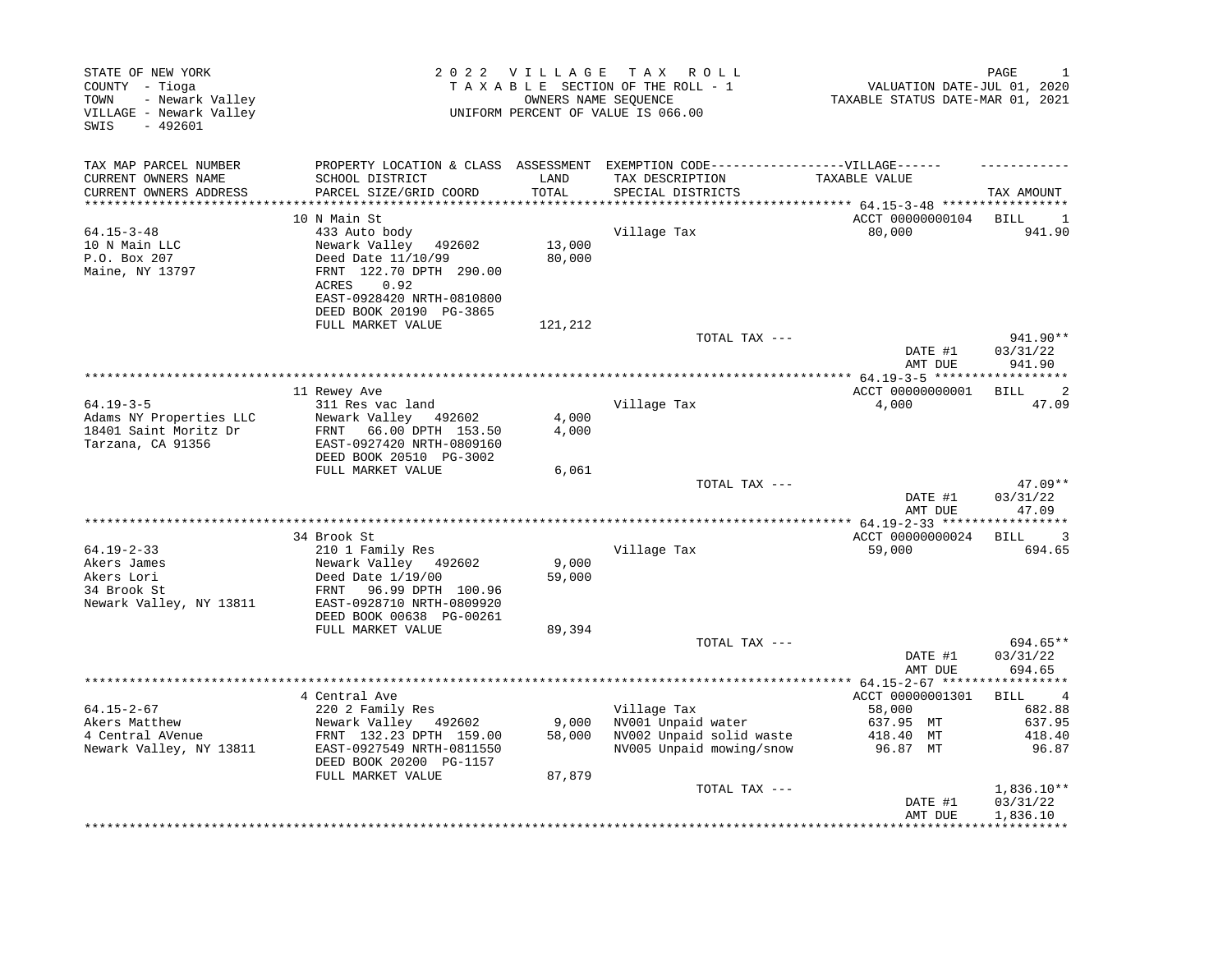| STATE OF NEW YORK<br>COUNTY - Tioga<br>- Newark Valley<br>TOWN<br>VILLAGE - Newark Valley<br>SWIS<br>$-492601$ |                                                                                                                                                                           | 2022 VILLAGE           | T A X<br>R O L L<br>TAXABLE SECTION OF THE ROLL - 1<br>OWNERS NAME SEOUENCE<br>UNIFORM PERCENT OF VALUE IS 066.00 | VALUATION DATE-JUL 01, 2020<br>TAXABLE STATUS DATE-MAR 01, 2021 | PAGE                           |
|----------------------------------------------------------------------------------------------------------------|---------------------------------------------------------------------------------------------------------------------------------------------------------------------------|------------------------|-------------------------------------------------------------------------------------------------------------------|-----------------------------------------------------------------|--------------------------------|
| TAX MAP PARCEL NUMBER                                                                                          | PROPERTY LOCATION & CLASS ASSESSMENT                                                                                                                                      |                        | EXEMPTION CODE------------------VILLAGE------                                                                     |                                                                 |                                |
| CURRENT OWNERS NAME<br>CURRENT OWNERS ADDRESS<br>********************                                          | SCHOOL DISTRICT<br>PARCEL SIZE/GRID COORD<br>*************                                                                                                                | LAND<br>TOTAL<br>***** | TAX DESCRIPTION<br>SPECIAL DISTRICTS                                                                              | TAXABLE VALUE<br>******* $64.15 - 2 - 68.20$ *************      | TAX AMOUNT                     |
|                                                                                                                | Watson & Central                                                                                                                                                          |                        |                                                                                                                   | ACCT 00000001859                                                | <b>BILL</b>                    |
| $64.15 - 2 - 68.20$<br>Akers Matthew<br>4 Central AVenue<br>Newark Valley, NY 13811                            | 330 Vacant comm<br>Newark Valley 492602<br>Deed Date 8/15/95<br>FRNT 154.08 DPTH<br>63.38<br><b>ACRES</b><br>0.33<br>EAST-0927550 NRTH-0811446<br>DEED BOOK 20200 PG-1157 | 5,000<br>5,000         | Village Tax                                                                                                       | 5,000                                                           | 58.87                          |
|                                                                                                                | FULL MARKET VALUE                                                                                                                                                         | 7,576                  |                                                                                                                   |                                                                 |                                |
|                                                                                                                |                                                                                                                                                                           |                        | TOTAL TAX ---                                                                                                     | DATE #1<br>AMT DUE                                              | 58.87**<br>03/31/22<br>58.87   |
|                                                                                                                |                                                                                                                                                                           |                        |                                                                                                                   |                                                                 |                                |
|                                                                                                                | 47 Rock St                                                                                                                                                                |                        |                                                                                                                   | ACCT 00000000217                                                | BILL<br>6                      |
| $64.19 - 2 - 14.10$<br>Alexander Clifford J<br>Alexander Frances E<br>47 Rock St                               | 210 1 Family Res<br>Newark Valley<br>492602<br><b>ACRES</b><br>2.30<br>EAST-0060893 NRTH-0080923                                                                          | 3,000<br>73,000        | Village Tax                                                                                                       | 73,000                                                          | 859.48                         |
| Newark Valley, NY 13811                                                                                        | DEED BOOK 673<br>PG-120<br>FULL MARKET VALUE                                                                                                                              | 110,606                |                                                                                                                   |                                                                 |                                |
|                                                                                                                |                                                                                                                                                                           |                        | TOTAL TAX ---                                                                                                     | DATE #1<br>AMT DUE                                              | 859.48**<br>03/31/22<br>859.48 |
|                                                                                                                |                                                                                                                                                                           |                        |                                                                                                                   |                                                                 | * * * * * * * * * * *          |
|                                                                                                                | 15 Franklin Ave                                                                                                                                                           |                        |                                                                                                                   | ACCT 00000000181                                                | 7<br>BILL                      |
| $64.15 - 2 - 79$<br>Alexander Dennis M                                                                         | 210 1 Family Res<br>Newark Valley 492602                                                                                                                                  | 8,000                  | Village Tax                                                                                                       | 76,000                                                          | 894.80                         |
| Scott Penny L<br>15 Franklin Ave                                                                               | FRNT 156.00 DPTH<br>88.00<br>191<br>BANK                                                                                                                                  | 76,000                 |                                                                                                                   |                                                                 |                                |
| Newark Valley, NY 13811                                                                                        | EAST-0927539 NRTH-0811930<br>DEED BOOK 12767 PG-3001                                                                                                                      |                        |                                                                                                                   |                                                                 |                                |
|                                                                                                                | FULL MARKET VALUE                                                                                                                                                         | 115,152                | TOTAL TAX ---                                                                                                     |                                                                 | 894.80**                       |
|                                                                                                                |                                                                                                                                                                           |                        |                                                                                                                   | DATE #1<br>AMT DUE                                              | 03/31/22<br>894.80             |
|                                                                                                                |                                                                                                                                                                           |                        |                                                                                                                   | ************ 64.19-1-34 ******************                      |                                |
| $64.19 - 1 - 34$                                                                                               | 28 Rewey Ave<br>312 Vac w/imprv                                                                                                                                           |                        | Village Tax                                                                                                       | ACCT 00000000033<br>1,100                                       | <b>BILL</b><br>8<br>12.95      |
| Arnold David<br>10 N Main St<br>Newark Valley, NY 13811                                                        | Newark Valley 492602<br>75.75 DPTH 167.88<br>FRNT<br>0.40<br>ACRES<br>EAST-0926980 NRTH-0809400<br>DEED BOOK 18347 PG-2001                                                | 1,000<br>1,100         |                                                                                                                   |                                                                 |                                |
|                                                                                                                | FULL MARKET VALUE                                                                                                                                                         | 1,667                  |                                                                                                                   |                                                                 |                                |
|                                                                                                                |                                                                                                                                                                           |                        | TOTAL TAX ---                                                                                                     | DATE #1<br>AMT DUE                                              | $12.95**$<br>03/31/22<br>12.95 |
|                                                                                                                |                                                                                                                                                                           |                        |                                                                                                                   |                                                                 |                                |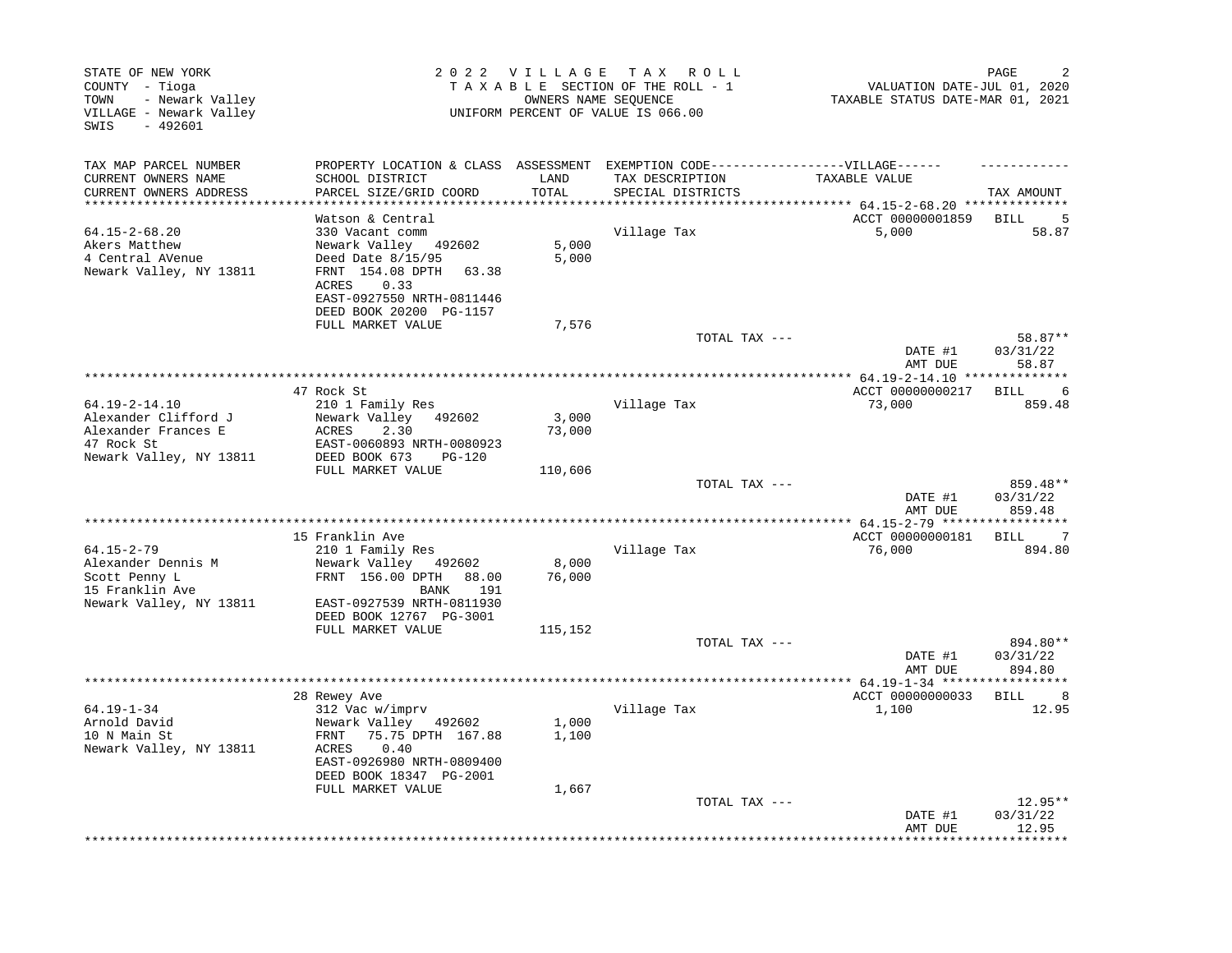| STATE OF NEW YORK<br>COUNTY - Tioga<br>- Newark Valley<br>TOWN<br>VILLAGE - Newark Valley<br>$-492601$<br>SWIS |                                                                                                                                          | 2022 VILLAGE    | T A X<br>R O L L<br>TAXABLE SECTION OF THE ROLL - 1<br>OWNERS NAME SEQUENCE<br>UNIFORM PERCENT OF VALUE IS 066.00 | VALUATION DATE-JUL 01, 2020<br>TAXABLE STATUS DATE-MAR 01, 2021 | PAGE                                        |
|----------------------------------------------------------------------------------------------------------------|------------------------------------------------------------------------------------------------------------------------------------------|-----------------|-------------------------------------------------------------------------------------------------------------------|-----------------------------------------------------------------|---------------------------------------------|
| TAX MAP PARCEL NUMBER<br>CURRENT OWNERS NAME<br>CURRENT OWNERS ADDRESS                                         | PROPERTY LOCATION & CLASS ASSESSMENT<br>SCHOOL DISTRICT<br>PARCEL SIZE/GRID COORD                                                        | LAND<br>TOTAL   | EXEMPTION CODE------------------VILLAGE------<br>TAX DESCRIPTION<br>SPECIAL DISTRICTS                             | TAXABLE VALUE                                                   | TAX AMOUNT                                  |
| ***********************                                                                                        |                                                                                                                                          |                 |                                                                                                                   |                                                                 |                                             |
|                                                                                                                | 22 Rewey Ave                                                                                                                             |                 |                                                                                                                   | ACCT 00000000020                                                | BILL<br>- 9                                 |
| $64.19 - 1 - 35$<br>Arnold David<br>10 N Main St<br>Newark Valley, NY 13811                                    | 314 Rural vac<10<br>Newark Valley 492602<br>Deed Date $1/19/00$<br>ACRES<br>9.80<br>EAST-0926970 NRTH-0809610<br>DEED BOOK 18347 PG-4002 | 8,400<br>8,400  | Village Tax                                                                                                       | 8,400                                                           | 98.90                                       |
|                                                                                                                | FULL MARKET VALUE                                                                                                                        | 12,727          |                                                                                                                   |                                                                 |                                             |
|                                                                                                                |                                                                                                                                          |                 | TOTAL TAX ---                                                                                                     | DATE #1<br>AMT DUE                                              | 98.90**<br>03/31/22<br>98.90                |
|                                                                                                                |                                                                                                                                          |                 |                                                                                                                   |                                                                 |                                             |
|                                                                                                                | $41-43$ Main St                                                                                                                          |                 |                                                                                                                   | ACCT 00000000381                                                | <b>BILL</b><br>10                           |
| 64.19-2-21<br>Arnold David B                                                                                   | 220 2 Family Res<br>Newark Valley 492602                                                                                                 | 13,000          | Village Tax                                                                                                       | 61,600                                                          | 725.26                                      |
| Arnold Pamela J                                                                                                | FRNT 142.00 DPTH 115.00                                                                                                                  | 61,600          |                                                                                                                   |                                                                 |                                             |
| 9133 State Route 38                                                                                            | EAST-0928100 NRTH-0809644                                                                                                                |                 |                                                                                                                   |                                                                 |                                             |
| Newark Valley, NY 13811                                                                                        | DEED BOOK 12752 PG-7001                                                                                                                  |                 |                                                                                                                   |                                                                 |                                             |
|                                                                                                                | FULL MARKET VALUE                                                                                                                        | 93,333          |                                                                                                                   |                                                                 |                                             |
|                                                                                                                |                                                                                                                                          |                 | TOTAL TAX ---                                                                                                     | DATE #1<br>AMT DUE                                              | $725.26**$<br>03/31/22<br>725.26            |
|                                                                                                                |                                                                                                                                          |                 |                                                                                                                   |                                                                 |                                             |
| 64.15-2-76                                                                                                     | 27 Franklin Ave<br>210 1 Family Res                                                                                                      |                 | Village Tax                                                                                                       | ACCT 00000000306<br>50,000                                      | BILL<br>11<br>588.69                        |
| Baker Kelly R                                                                                                  | Newark Valley<br>492602                                                                                                                  | 7,000           |                                                                                                                   |                                                                 |                                             |
| 27 Franklin Ave<br>Newark Valley, NY 13811                                                                     | FRNT<br>66.00 DPTH 128.00<br>BANK<br>500<br>EAST-0927269 NRTH-0811900<br>DEED BOOK 10870 PG-5001                                         | 50,000          |                                                                                                                   |                                                                 |                                             |
|                                                                                                                | FULL MARKET VALUE                                                                                                                        | 75,758          |                                                                                                                   |                                                                 |                                             |
|                                                                                                                |                                                                                                                                          |                 | TOTAL TAX ---                                                                                                     | DATE #1<br>AMT DUE                                              | 588.69**<br>03/31/22<br>588.69              |
|                                                                                                                |                                                                                                                                          |                 |                                                                                                                   | ******** 64.11-1-6 *******                                      | **********                                  |
|                                                                                                                | 113 Whig St                                                                                                                              |                 |                                                                                                                   | ACCT 00000000109                                                | <b>BILL</b><br>12<br>660.51                 |
| $64.11 - 1 - 6$<br>Barnhart Joseph<br>Barnhart Cynthia<br>113 Whig St<br>Newark Valley, NY 13811               | 210 1 Family Res<br>Newark Valley 492602<br>FRNT 66.00 DPTH 132.00<br>EAST-0928059 NRTH-0813650<br>DEED BOOK 395<br>PG-0392              | 6,000<br>56,100 | Village Tax                                                                                                       | 56,100                                                          |                                             |
|                                                                                                                | FULL MARKET VALUE                                                                                                                        | 85,000          |                                                                                                                   |                                                                 |                                             |
|                                                                                                                |                                                                                                                                          |                 | TOTAL TAX ---                                                                                                     | DATE #1<br>AMT DUE                                              | 660.51**<br>03/31/22<br>660.51<br>********* |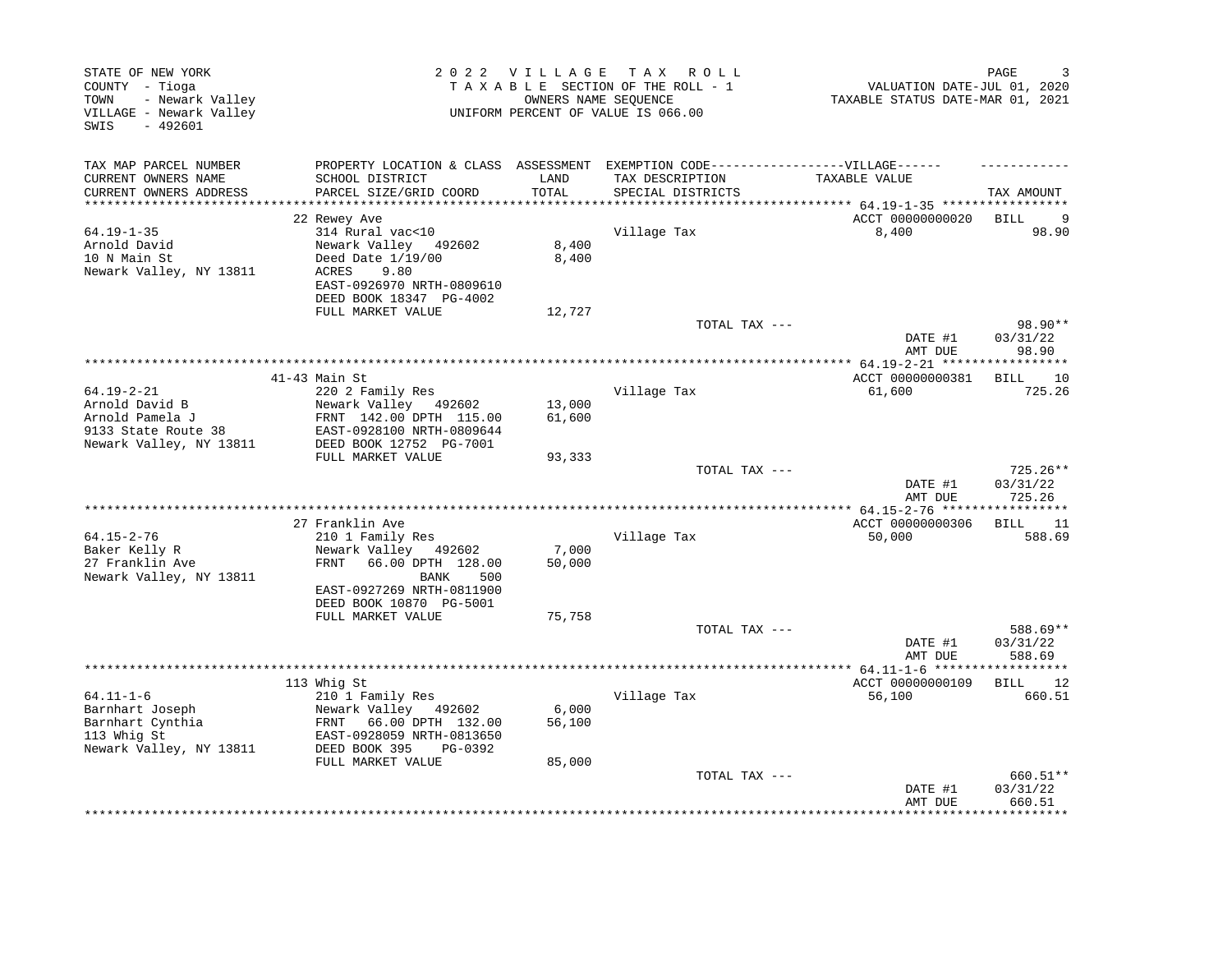| STATE OF NEW YORK<br>COUNTY - Tioga<br>- Newark Valley<br>TOWN |                                                                                   | 2022 VILLAGE              | T A X<br>R O L L<br>TAXABLE SECTION OF THE ROLL - 1<br>OWNERS NAME SEQUENCE | VALUATION DATE-JUL 01, 2020<br>TAXABLE STATUS DATE-MAR 01, 2021 | PAGE                  |
|----------------------------------------------------------------|-----------------------------------------------------------------------------------|---------------------------|-----------------------------------------------------------------------------|-----------------------------------------------------------------|-----------------------|
| VILLAGE - Newark Valley<br>$-492601$<br>SWIS                   |                                                                                   |                           | UNIFORM PERCENT OF VALUE IS 066.00                                          |                                                                 |                       |
| TAX MAP PARCEL NUMBER                                          | PROPERTY LOCATION & CLASS ASSESSMENT EXEMPTION CODE-----------------VILLAGE------ |                           |                                                                             |                                                                 |                       |
| CURRENT OWNERS NAME                                            | SCHOOL DISTRICT                                                                   | LAND                      | TAX DESCRIPTION                                                             | TAXABLE VALUE                                                   |                       |
| CURRENT OWNERS ADDRESS<br>********************                 | PARCEL SIZE/GRID COORD<br>**************************                              | TOTAL<br>**************** | SPECIAL DISTRICTS                                                           |                                                                 | TAX AMOUNT            |
|                                                                | 8 Silk St                                                                         |                           |                                                                             | ACCT 00000000268                                                | BILL<br>-13           |
| $64.19 - 3 - 21$                                               | 210 1 Family Res                                                                  |                           | Village Tax                                                                 | 70,000                                                          | 824.16                |
| Barrett Kent Jr                                                | Newark Valley<br>492602                                                           | 8,000                     |                                                                             |                                                                 |                       |
| Slawson Loiuse                                                 | owner called, purchased f                                                         | 70,000                    |                                                                             |                                                                 |                       |
| 8 Silk St<br>Newark Valley, NY 13811                           | parents 2/26/08<br>FRNT 113.00 DPTH 207.00                                        |                           |                                                                             |                                                                 |                       |
|                                                                | BANK<br>77                                                                        |                           |                                                                             |                                                                 |                       |
|                                                                | EAST-0927130 NRTH-0808180                                                         |                           |                                                                             |                                                                 |                       |
|                                                                | DEED BOOK 20304 PG-6001                                                           |                           |                                                                             |                                                                 |                       |
|                                                                | FULL MARKET VALUE                                                                 | 106,061                   | TOTAL TAX ---                                                               |                                                                 | 824.16**              |
|                                                                |                                                                                   |                           |                                                                             | DATE #1                                                         | 03/31/22              |
|                                                                |                                                                                   |                           |                                                                             | AMT DUE                                                         | 824.16                |
|                                                                | *****************                                                                 |                           | ****************************                                                | ******** 64.19-3-3 *******                                      | * * * * * * * * * * * |
| $64.19 - 3 - 3$                                                | 15 Rewey Ave<br>210 1 Family Res                                                  |                           |                                                                             | ACCT 00000000240                                                | BILL<br>14<br>694.65  |
| Basos George B Jr                                              | Newark Valley<br>492602                                                           | 4,000                     | Village Tax                                                                 | 59,000                                                          |                       |
| 15 Rewey Ave                                                   | 66.00 DPTH 185.64<br>FRNT                                                         | 59,000                    |                                                                             |                                                                 |                       |
| Newark Valley, NY 13811                                        | $0.27$ BANK<br>ACRES<br>191                                                       |                           |                                                                             |                                                                 |                       |
|                                                                | EAST-0927330 NRTH-0809220                                                         |                           |                                                                             |                                                                 |                       |
|                                                                | DEED BOOK 18775 PG-1001<br>FULL MARKET VALUE                                      | 89,394                    |                                                                             |                                                                 |                       |
|                                                                |                                                                                   |                           | TOTAL TAX ---                                                               |                                                                 | 694.65**              |
|                                                                |                                                                                   |                           |                                                                             | DATE #1                                                         | 03/31/22              |
|                                                                |                                                                                   |                           |                                                                             | AMT DUE                                                         | 694.65                |
|                                                                | 28 Spring St                                                                      |                           |                                                                             | *** $64.15 - 1 - 23$ *****<br>ACCT 00000000012                  | -15<br>BILL           |
| $64.15 - 1 - 23$                                               | 210 1 Family Res                                                                  |                           | Village Tax                                                                 | 67,320                                                          | 792.61                |
| Bauman Caren                                                   | Newark Valley 492602                                                              | 9,000                     |                                                                             |                                                                 |                       |
| 28 Spring Street                                               | removed Margret, deceased                                                         | 67,320                    |                                                                             |                                                                 |                       |
| Newark Valley, NY 13811                                        | 74.00 DPTH 242.00<br>FRNT<br>BANK<br>191                                          |                           |                                                                             |                                                                 |                       |
|                                                                | EAST-0926779 NRTH-0810440                                                         |                           |                                                                             |                                                                 |                       |
|                                                                | DEED BOOK 20180 PG-242                                                            |                           |                                                                             |                                                                 |                       |
|                                                                | FULL MARKET VALUE                                                                 | 102,000                   |                                                                             |                                                                 |                       |
|                                                                |                                                                                   |                           | TOTAL TAX ---                                                               | DATE #1                                                         | 792.61**<br>03/31/22  |
|                                                                |                                                                                   |                           |                                                                             | AMT DUE                                                         | 792.61                |
|                                                                |                                                                                   |                           |                                                                             | $64.15 - 2 - 22$ *****                                          |                       |
|                                                                | 2 Wards Ln                                                                        |                           |                                                                             | ACCT 00000000040                                                | BILL<br>16            |
| $64.15 - 2 - 22$<br>Beck Jonathan                              | 210 1 Family Res<br>Newark Valley 492602                                          | 7,000                     | Village Tax                                                                 | 75,000                                                          | 883.03                |
| Flint-Beck P                                                   | Deed Date 9/23/94                                                                 | 75,000                    |                                                                             |                                                                 |                       |
| 2 Wards Ln                                                     | <b>FRNT</b><br>79.50 DPTH 132.00                                                  |                           |                                                                             |                                                                 |                       |
| Newark Valley, NY 13811                                        | BANK<br>92                                                                        |                           |                                                                             |                                                                 |                       |
|                                                                | EAST-0927700 NRTH-0811220<br>DEED BOOK 00561 PG-00061                             |                           |                                                                             |                                                                 |                       |
|                                                                | FULL MARKET VALUE                                                                 | 113,636                   |                                                                             |                                                                 |                       |
|                                                                |                                                                                   |                           | TOTAL TAX ---                                                               |                                                                 | 883.03**              |
|                                                                |                                                                                   |                           |                                                                             | DATE #1                                                         | 03/31/22              |
|                                                                |                                                                                   |                           |                                                                             | AMT DUE                                                         | 883.03                |
|                                                                |                                                                                   |                           |                                                                             |                                                                 |                       |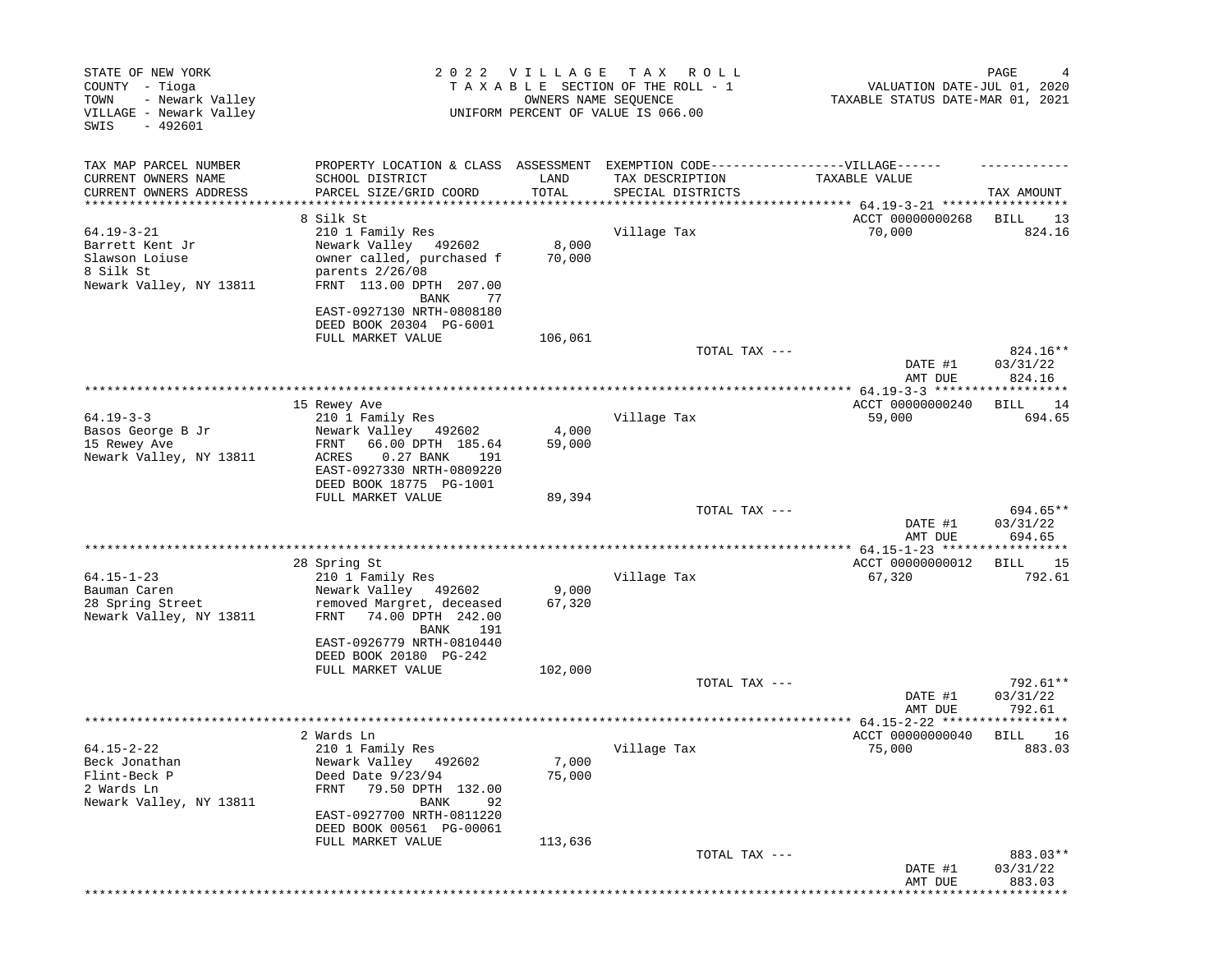| STATE OF NEW YORK<br>COUNTY - Tioga<br>- Newark Valley<br>TOWN<br>VILLAGE - Newark Valley<br>$-492601$<br>SWIS |                                                                                                                 | 2022 VILLAGE<br>T A X<br>R O L L<br>TAXABLE SECTION OF THE ROLL - 1<br>OWNERS NAME SEQUENCE<br>UNIFORM PERCENT OF VALUE IS 066.00 |                                              |                            |                                |
|----------------------------------------------------------------------------------------------------------------|-----------------------------------------------------------------------------------------------------------------|-----------------------------------------------------------------------------------------------------------------------------------|----------------------------------------------|----------------------------|--------------------------------|
| TAX MAP PARCEL NUMBER                                                                                          | PROPERTY LOCATION & CLASS ASSESSMENT                                                                            |                                                                                                                                   | EXEMPTION CODE-----------------VILLAGE------ |                            |                                |
| CURRENT OWNERS NAME<br>CURRENT OWNERS ADDRESS                                                                  | SCHOOL DISTRICT<br>PARCEL SIZE/GRID COORD                                                                       | LAND<br>TOTAL                                                                                                                     | TAX DESCRIPTION<br>SPECIAL DISTRICTS         | TAXABLE VALUE              | TAX AMOUNT                     |
| *********************                                                                                          |                                                                                                                 |                                                                                                                                   |                                              |                            |                                |
| $64.15 - 3 - 4$                                                                                                | 55 Whig St<br>220 2 Family Res                                                                                  |                                                                                                                                   | Village Tax                                  | ACCT 00000000350<br>38,500 | BILL<br>17<br>453.29           |
| Belokur Stephen F                                                                                              | Newark Valley 492602                                                                                            | 9,000                                                                                                                             |                                              |                            |                                |
| Belokur Karen                                                                                                  | 71.06 DPTH 181.42<br>FRNT                                                                                       | 38,500                                                                                                                            |                                              |                            |                                |
| 383 Rte 39 West                                                                                                | EAST-0928129 NRTH-0812085                                                                                       |                                                                                                                                   |                                              |                            |                                |
| Arcade, NY 14009                                                                                               | DEED BOOK 400<br>PG-0885                                                                                        |                                                                                                                                   |                                              |                            |                                |
|                                                                                                                | FULL MARKET VALUE                                                                                               | 58,333                                                                                                                            |                                              |                            |                                |
|                                                                                                                |                                                                                                                 |                                                                                                                                   | TOTAL TAX ---                                | DATE #1<br>AMT DUE         | 453.29**<br>03/31/22<br>453.29 |
|                                                                                                                |                                                                                                                 |                                                                                                                                   | **********************                       | ** 75.07-1-27 *****        |                                |
|                                                                                                                | 10 Bridge St                                                                                                    |                                                                                                                                   |                                              | ACCT 00000000122           | 18<br>BILL                     |
| $75.07 - 1 - 27$                                                                                               | 210 1 Family Res                                                                                                |                                                                                                                                   | Village Tax                                  | 75,000                     | 883.03                         |
| Benjamin David E<br>Benjamin Susan                                                                             | Newark Valley 492602<br>FRNT<br>66.00 DPTH 226.00                                                               | 10,000<br>75,000                                                                                                                  |                                              |                            |                                |
| 10 Bridge St                                                                                                   | EAST-0926490 NRTH-0806930                                                                                       |                                                                                                                                   |                                              |                            |                                |
| Newark Valley, NY 13811                                                                                        | DEED BOOK 524<br>$PG-59$                                                                                        |                                                                                                                                   |                                              |                            |                                |
|                                                                                                                | FULL MARKET VALUE                                                                                               | 113,636                                                                                                                           |                                              |                            |                                |
|                                                                                                                |                                                                                                                 |                                                                                                                                   | TOTAL TAX ---                                | DATE #1<br>AMT DUE         | 883.03**<br>03/31/22<br>883.03 |
|                                                                                                                |                                                                                                                 |                                                                                                                                   |                                              |                            | * * * * * * * * *              |
|                                                                                                                | 21 Franklin Ave                                                                                                 |                                                                                                                                   |                                              | ACCT 00000000222           | 19<br>BILL                     |
| $64.15 - 2 - 78$                                                                                               | 210 1 Family Res                                                                                                |                                                                                                                                   | Village Tax                                  | 72,000                     | 847.71                         |
| Bennett Michael                                                                                                | Newark Valley 492602                                                                                            | 9,000                                                                                                                             |                                              |                            |                                |
| 21 Franklin Ave<br>Newark Valley, NY 13811                                                                     | star removed, mailing add<br>changed per Mertie Pozzi<br>99.00 DPTH 188.00<br>FRNT<br>EAST-0927419 NRTH-0811880 | 72,000                                                                                                                            |                                              |                            |                                |
|                                                                                                                | DEED BOOK 409<br>PG-0524<br>FULL MARKET VALUE                                                                   | 109,091                                                                                                                           |                                              |                            |                                |
|                                                                                                                |                                                                                                                 |                                                                                                                                   | TOTAL TAX ---                                |                            | 847.71**                       |
|                                                                                                                |                                                                                                                 |                                                                                                                                   |                                              | DATE #1<br>AMT DUE         | 03/31/22<br>847.71             |
|                                                                                                                |                                                                                                                 |                                                                                                                                   | ***************************                  | ** $64.19 - 3 - 34$ ****** | * * * * * * * * * * *          |
| $64.19 - 3 - 34$                                                                                               | 24 Clinton St<br>210 1 Family Res                                                                               |                                                                                                                                   | Village Tax                                  | ACCT 00000000231<br>60,000 | <b>BILL</b><br>20<br>706.42    |
| Bennett Richard D<br>Bennett Becky A<br>24 Clinton St                                                          | Newark Valley 492602<br>FRNT<br>67.75 DPTH<br>ACRES<br>2.60 BANK<br>500                                         | 13,600<br>60,000                                                                                                                  |                                              |                            |                                |
| Newark Valley, NY 13811                                                                                        | EAST-0926320 NRTH-0808720<br>DEED BOOK 21155 PG-3001<br>FULL MARKET VALUE                                       | 90,909                                                                                                                            |                                              |                            |                                |
|                                                                                                                |                                                                                                                 |                                                                                                                                   | TOTAL TAX ---                                | DATE #1<br>AMT DUE         | 706.42**<br>03/31/22<br>706.42 |
|                                                                                                                |                                                                                                                 |                                                                                                                                   |                                              |                            | ********                       |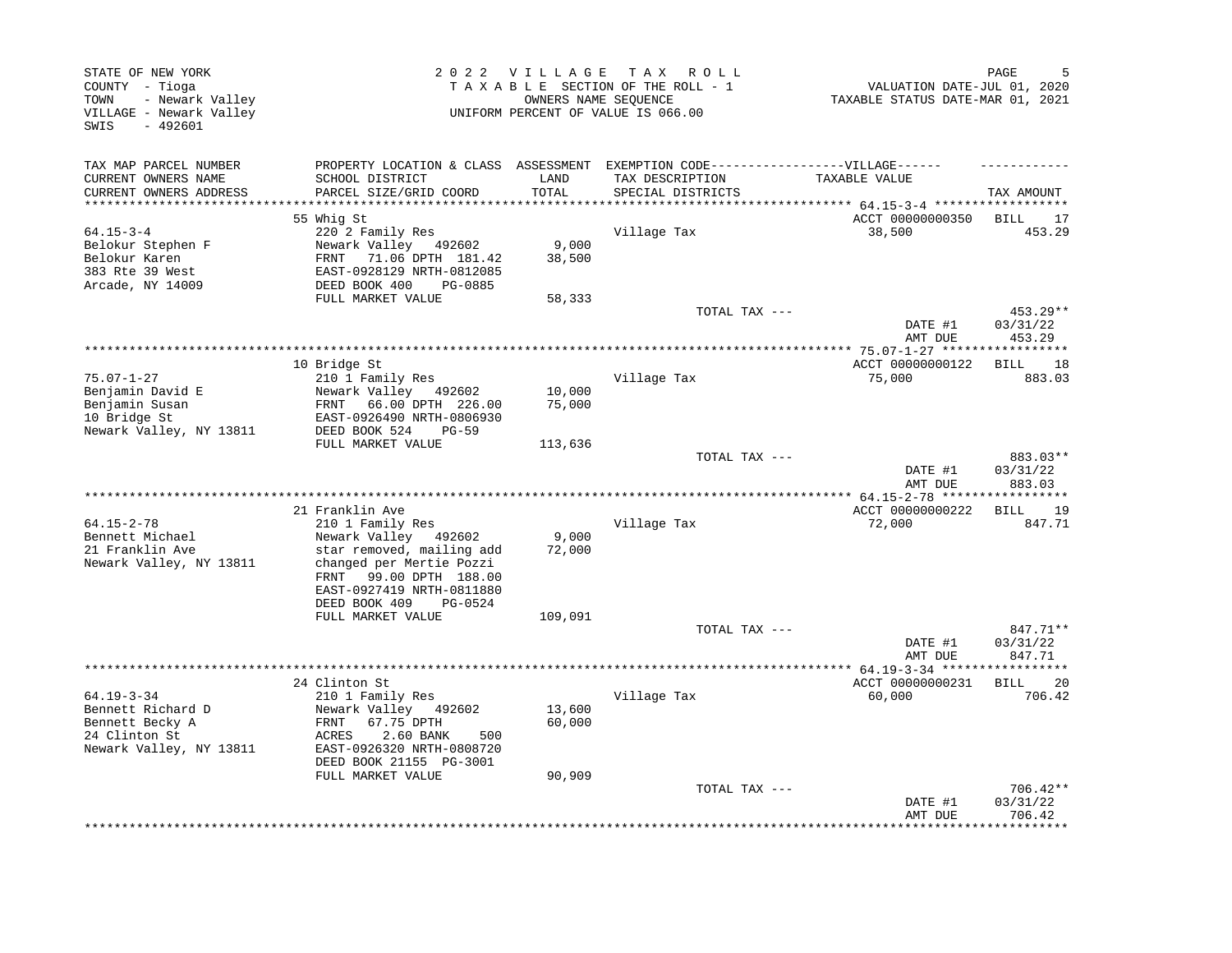| STATE OF NEW YORK<br>COUNTY - Tioga<br>- Newark Valley<br>TOWN<br>VILLAGE - Newark Valley<br>$-492601$<br>SWIS |                                                                                                                                                                    | 2022 VILLAGE                 | T A X<br>R O L L<br>TAXABLE SECTION OF THE ROLL - 1<br>OWNERS NAME SEOUENCE<br>UNIFORM PERCENT OF VALUE IS 066.00 | VALUATION DATE-JUL 01, 2020<br>TAXABLE STATUS DATE-MAR 01, 2021 | PAGE                                 |
|----------------------------------------------------------------------------------------------------------------|--------------------------------------------------------------------------------------------------------------------------------------------------------------------|------------------------------|-------------------------------------------------------------------------------------------------------------------|-----------------------------------------------------------------|--------------------------------------|
| TAX MAP PARCEL NUMBER                                                                                          | PROPERTY LOCATION & CLASS ASSESSMENT EXEMPTION CODE-----------------VILLAGE------                                                                                  |                              |                                                                                                                   |                                                                 |                                      |
| CURRENT OWNERS NAME<br>CURRENT OWNERS ADDRESS<br>***********************                                       | SCHOOL DISTRICT<br>PARCEL SIZE/GRID COORD<br>*****************************                                                                                         | LAND<br>TOTAL<br>*********** | TAX DESCRIPTION<br>SPECIAL DISTRICTS                                                                              | TAXABLE VALUE                                                   | TAX AMOUNT                           |
|                                                                                                                | 45 Elm St                                                                                                                                                          |                              |                                                                                                                   | ACCT 00000000320                                                | <b>BILL</b><br>21                    |
| $64.15 - 2 - 71$<br>BERNER BRENT<br>45 ELM STREET<br>NEWARK VALLEY, NY 13811                                   | 210 1 Family Res<br>Newark Valley 492602<br>63.19 DPTH 306.75<br>FRNT<br>ACRES<br>$0.44$ BANK<br>77<br>EAST-0927319 NRTH-0811600<br>DEED BOOK 21452 PG-6001        | 8,000<br>59,000              | Village Tax                                                                                                       | 59,000                                                          | 694.65                               |
|                                                                                                                | FULL MARKET VALUE                                                                                                                                                  | 89,394                       | TOTAL TAX ---                                                                                                     |                                                                 | 694.65**                             |
|                                                                                                                |                                                                                                                                                                    |                              |                                                                                                                   | DATE #1<br>AMT DUE                                              | 03/31/22<br>694.65                   |
|                                                                                                                |                                                                                                                                                                    |                              |                                                                                                                   |                                                                 |                                      |
| $64.19 - 3 - 29$<br>Bigelow Russell Harold                                                                     | 76 S Main St<br>210 1 Family Res<br>Newark Valley 492602                                                                                                           | 6,000                        | Village Tax                                                                                                       | ACCT 00000000211<br>90,000                                      | -22<br>BILL<br>1,059.64              |
| Bigelow Vickie Lynn<br>76 South Main Street<br>Newark Valley, NY 13811                                         | Bar Change 1996<br>FRNT 123.75 DPTH 198.00<br>ACRES<br>$0.56$ BANK<br>95<br>EAST-0927520 NRTH-0808900                                                              | 90,000                       |                                                                                                                   |                                                                 |                                      |
| PRIOR OWNER ON 3/01/2021<br>Hendrickson Abigail                                                                | DEED BOOK 20210 PG-5468<br>FULL MARKET VALUE                                                                                                                       | 136,364                      |                                                                                                                   |                                                                 |                                      |
|                                                                                                                |                                                                                                                                                                    |                              | TOTAL TAX ---                                                                                                     | DATE #1<br>AMT DUE                                              | $1,059.64**$<br>03/31/22<br>1,059.64 |
|                                                                                                                |                                                                                                                                                                    |                              |                                                                                                                   |                                                                 |                                      |
|                                                                                                                | 18 Maple Ave                                                                                                                                                       |                              |                                                                                                                   | ACCT 00000000346                                                | BILL<br>23                           |
| $64.15 - 2 - 39$<br>Black Jon L<br>Black Pamela J<br>18 Maple Ave                                              | 210 1 Family Res<br>Newark Valley 492602<br>FRNT<br>82.50 DPTH 148.25<br>EAST-0927520 NRTH-0810850                                                                 | 7,000<br>50,000              | Village Tax                                                                                                       | 50,000                                                          | 588.69                               |
| Newark Valley, NY 13811                                                                                        | DEED BOOK 00541 PG-00163<br>FULL MARKET VALUE                                                                                                                      | 75,758                       | TOTAL TAX ---                                                                                                     |                                                                 | 588.69**                             |
|                                                                                                                |                                                                                                                                                                    |                              |                                                                                                                   | DATE #1<br>AMT DUE                                              | 03/31/22<br>588.69                   |
|                                                                                                                |                                                                                                                                                                    |                              |                                                                                                                   | ************** 75.07-1-23 ********                              | * * * * * * * * *                    |
| $75.07 - 1 - 23$<br>Blinn Mitchell<br>178 S Main St<br>Newark Valley, NY 13811                                 | 178 S Main St<br>210 1 Family Res<br>Newark Valley 492602<br>FRNT 150.00 DPTH 167.00<br><b>BANK</b><br>500<br>EAST-0926520 NRTH-0806360<br>DEED BOOK 16980 PG-6001 | 8,000<br>67,000              | Village Tax                                                                                                       | ACCT 00000000270<br>67,000                                      | <b>BILL</b><br>24<br>788.84          |
|                                                                                                                | FULL MARKET VALUE                                                                                                                                                  | 101,515                      | TOTAL TAX ---                                                                                                     | DATE #1<br>AMT DUE                                              | 788.84**<br>03/31/22<br>788.84       |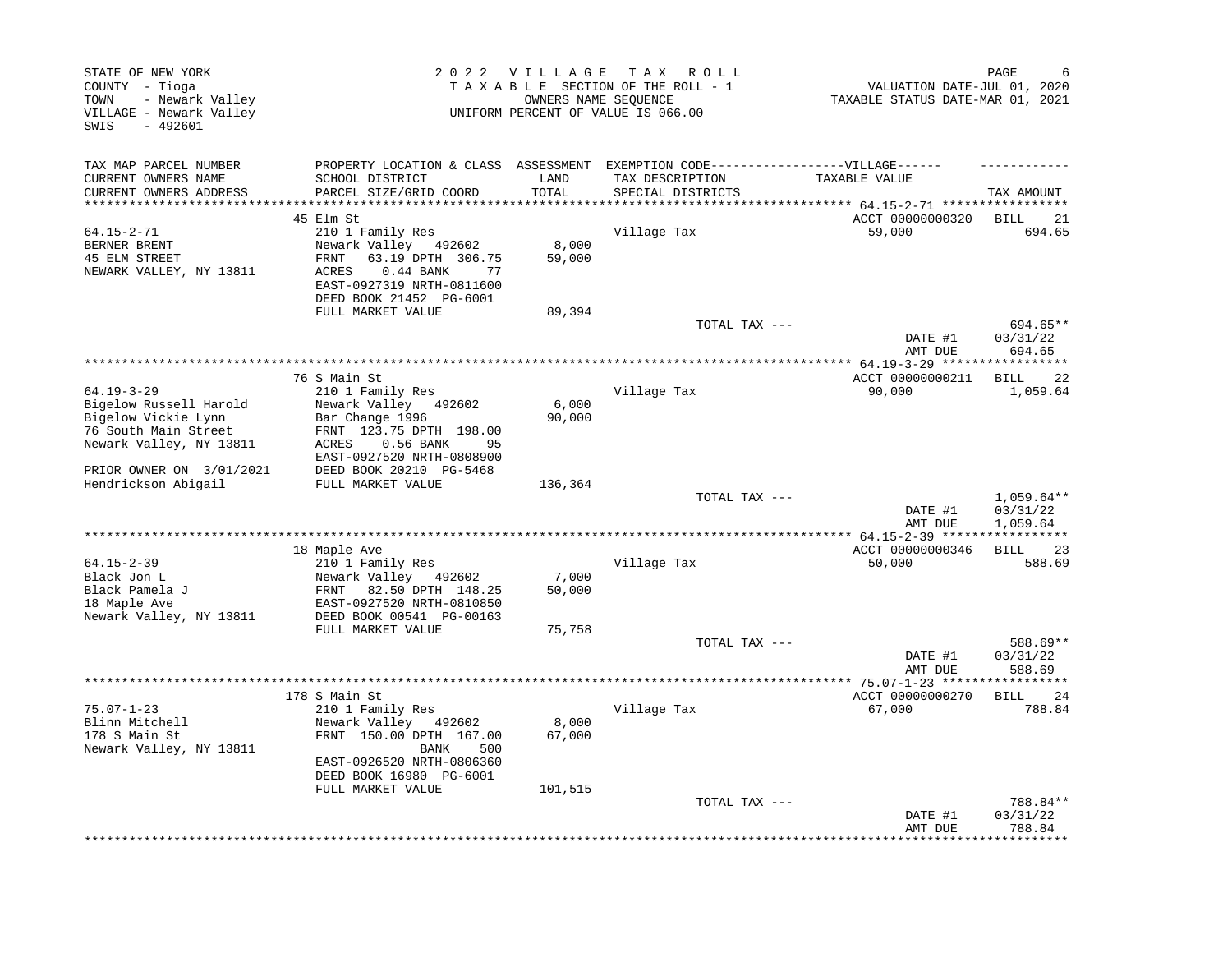| STATE OF NEW YORK<br>COUNTY - Tioga<br>- Newark Valley<br>TOWN<br>VILLAGE - Newark Valley<br>SWIS<br>$-492601$ |                                                                                                                                                                                      | 2022 VILLAGE TAX    | R O L L<br>TAXABLE SECTION OF THE ROLL - 1<br>OWNERS NAME SEOUENCE<br>UNIFORM PERCENT OF VALUE IS 066.00                  | VALUATION DATE-JUL 01, 2020<br>TAXABLE STATUS DATE-MAR 01, 2021 | PAGE                           |
|----------------------------------------------------------------------------------------------------------------|--------------------------------------------------------------------------------------------------------------------------------------------------------------------------------------|---------------------|---------------------------------------------------------------------------------------------------------------------------|-----------------------------------------------------------------|--------------------------------|
| TAX MAP PARCEL NUMBER<br>CURRENT OWNERS NAME<br>CURRENT OWNERS ADDRESS                                         | SCHOOL DISTRICT<br>PARCEL SIZE/GRID COORD                                                                                                                                            | LAND<br>TOTAL       | PROPERTY LOCATION & CLASS ASSESSMENT EXEMPTION CODE-----------------VILLAGE------<br>TAX DESCRIPTION<br>SPECIAL DISTRICTS | TAXABLE VALUE                                                   | TAX AMOUNT                     |
|                                                                                                                |                                                                                                                                                                                      |                     |                                                                                                                           | ****** 64.15-4-15 ************                                  |                                |
| $64.15 - 4 - 15$<br>Boldis Richard U<br>Boldis Laurie<br>14 Rock St<br>Newark Valley, NY 13811                 | 14 Rock St<br>210 1 Family Res<br>Newark Valley 492602<br>Deed Date 6/23/97<br>FRNT 120.00 DPTH 125.50<br>BANK<br>184<br>EAST-0928800 NRTH-0810230<br>DEED BOOK 658<br><b>PG-120</b> | 15,000<br>55,000    | Village Tax                                                                                                               | ACCT 00000000017<br>55,000                                      | <b>BILL</b><br>25<br>647.56    |
|                                                                                                                | FULL MARKET VALUE                                                                                                                                                                    | 83,333              |                                                                                                                           |                                                                 |                                |
|                                                                                                                |                                                                                                                                                                                      |                     | TOTAL TAX ---                                                                                                             | DATE #1<br>AMT DUE                                              | 647.56**<br>03/31/22<br>647.56 |
|                                                                                                                |                                                                                                                                                                                      |                     |                                                                                                                           |                                                                 |                                |
| $64.19 - 3 - 26$<br>Brodfuehrer Laura                                                                          | 84 Main St<br>210 1 Family Res<br>Newark Valley 492602                                                                                                                               | 6,000               | Village Tax                                                                                                               | ACCT 00000000271<br>80,000                                      | <b>BILL</b><br>26<br>941.90    |
| Brodfuehrer Jason P<br>84 Main St<br>Newark Valley, NY 13811                                                   | 98.41 DPTH 277.38<br>FRNT<br>BANK<br>77<br>EAST-0927410 NRTH-0808660                                                                                                                 | 80,000              |                                                                                                                           |                                                                 |                                |
|                                                                                                                | DEED BOOK 12031 PG-9001<br>FULL MARKET VALUE                                                                                                                                         | 121,212             |                                                                                                                           |                                                                 | 941.90**                       |
|                                                                                                                |                                                                                                                                                                                      |                     | TOTAL TAX ---                                                                                                             | DATE #1<br>AMT DUE<br>*********** 64.16-1-4 ****                | 03/31/22<br>941.90             |
|                                                                                                                | 26 Smullen Ave                                                                                                                                                                       |                     |                                                                                                                           | ACCT 00000000351                                                | <b>BILL</b><br>27              |
| $64.16 - 1 - 4$<br>Brown Robert G<br>26 Smullen Ave<br>Newark Valley, NY 13811                                 | 210 1 Family Res<br>Newark Valley<br>492602<br>FRNT 140.00 DPTH 250.00<br>500<br>BANK<br>EAST-0929220 NRTH-0810545                                                                   | 7,200<br>60,000     | Village Tax                                                                                                               | 60,000                                                          | 706.42                         |
|                                                                                                                | DEED BOOK 16761 PG-3001<br>FULL MARKET VALUE                                                                                                                                         | 90,909              |                                                                                                                           |                                                                 |                                |
|                                                                                                                |                                                                                                                                                                                      |                     | TOTAL TAX ---                                                                                                             | DATE #1<br>AMT DUE                                              | 706.42**<br>03/31/22<br>706.42 |
|                                                                                                                |                                                                                                                                                                                      | ******************* |                                                                                                                           | ****** 75.07-1-26 *****                                         |                                |
| $75.07 - 1 - 26$<br>Burdick Maracene J<br>12 Bridge St<br>Newark Valley, NY 13811                              | 12 Bridge St<br>210 1 Family Res<br>Newark Valley 492602<br>FRNT<br>81.92 DPTH 242.47<br>BANK<br>53<br>EAST-0926434 NRTH-0806925<br>DEED BOOK 516<br>PG-87                           | 38,000              | AGED S<br>41804<br>8,000 Village Tax                                                                                      | ACCT 00000000226<br>13,300<br>24,700                            | <b>BILL</b><br>28<br>290.81    |
|                                                                                                                | FULL MARKET VALUE                                                                                                                                                                    | 57,576              | TOTAL TAX ---                                                                                                             | DATE #1<br>AMT DUE                                              | 290.81**<br>03/31/22<br>290.81 |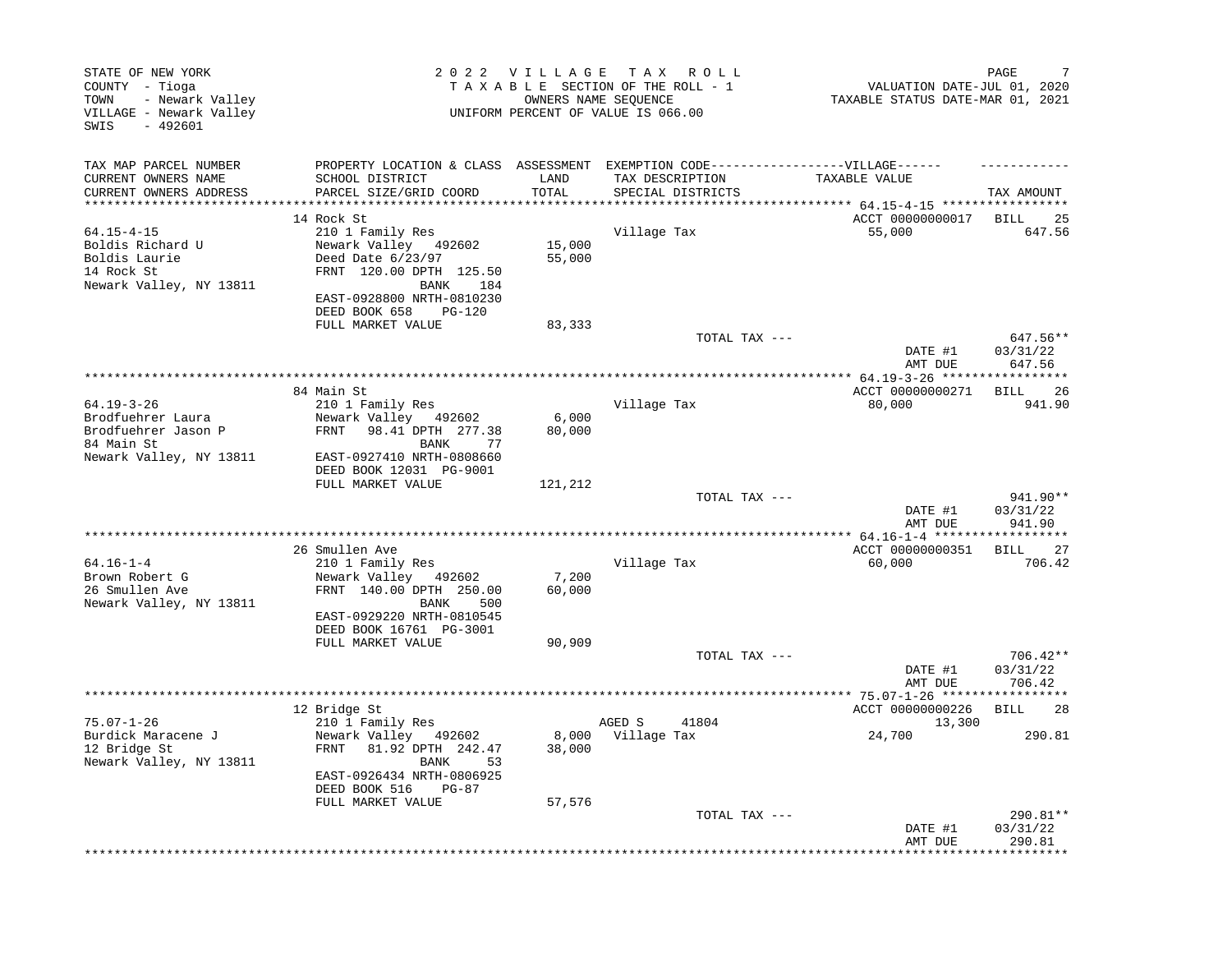| STATE OF NEW YORK<br>COUNTY - Tioga<br>- Newark Valley<br>TOWN<br>VILLAGE - Newark Valley<br>SWIS<br>$-492601$    |                                                                                                                                                   | 2022 VILLAGE                | T A X<br>R O L L<br>TAXABLE SECTION OF THE ROLL - 1<br>OWNERS NAME SEQUENCE<br>UNIFORM PERCENT OF VALUE IS 066.00 | VALUATION DATE-JUL 01, 2020<br>TAXABLE STATUS DATE-MAR 01, 2021      | PAGE                                       |
|-------------------------------------------------------------------------------------------------------------------|---------------------------------------------------------------------------------------------------------------------------------------------------|-----------------------------|-------------------------------------------------------------------------------------------------------------------|----------------------------------------------------------------------|--------------------------------------------|
| TAX MAP PARCEL NUMBER<br>CURRENT OWNERS NAME<br>CURRENT OWNERS ADDRESS<br>**********************                  | PROPERTY LOCATION & CLASS ASSESSMENT<br>SCHOOL DISTRICT<br>PARCEL SIZE/GRID COORD                                                                 | LAND<br>TOTAL<br>*********  | EXEMPTION CODE------------------VILLAGE------<br>TAX DESCRIPTION<br>SPECIAL DISTRICTS                             | TAXABLE VALUE<br>*************************** 64.15-4-12.1 ********** | TAX AMOUNT                                 |
|                                                                                                                   | 24 Rock St                                                                                                                                        |                             |                                                                                                                   | ACCT 00000002049                                                     | BILL<br>29                                 |
| $64.15 - 4 - 12.1$<br>Cacialli Matthew R<br>24 Rock Street<br>Newark Valley, NY 13811<br>PRIOR OWNER ON 3/01/2021 | 210 1 Family Res<br>Newark Valley 492602<br>45.80 DPTH 166.12<br>FRNT<br>EAST-0928988 NRTH-0810079<br>DEED BOOK 20220 PG-123<br>FULL MARKET VALUE | 10,000<br>67,750<br>102,652 | Village Tax                                                                                                       | 67,750                                                               | 797.67                                     |
| Patel Himanshu J                                                                                                  |                                                                                                                                                   |                             |                                                                                                                   |                                                                      |                                            |
|                                                                                                                   |                                                                                                                                                   |                             | TOTAL TAX ---                                                                                                     | DATE #1<br>AMT DUE                                                   | 797.67**<br>03/31/22<br>797.67             |
|                                                                                                                   | 6 Cook St                                                                                                                                         |                             |                                                                                                                   | ACCT 00000001714                                                     | <b>BILL</b><br>30                          |
| $64.15 - 4 - 5.10$<br>Canfield Thomas A<br>6 Cook St<br>Newark Valley, NY 13811                                   | 210 1 Family Res<br>Newark Valley 492602<br>FRNT 108.72 DPTH<br>90.00<br>0.22<br>ACRES<br>EAST-0060860 NRTH-0081070<br>DEED BOOK 13545 PG-1001    | 8,000<br>67,000             | Village Tax                                                                                                       | 67,000                                                               | 788.84                                     |
|                                                                                                                   | FULL MARKET VALUE                                                                                                                                 | 101,515                     |                                                                                                                   |                                                                      |                                            |
|                                                                                                                   |                                                                                                                                                   |                             | TOTAL TAX ---                                                                                                     | DATE #1<br>AMT DUE                                                   | 788.84**<br>03/31/22<br>788.84             |
|                                                                                                                   |                                                                                                                                                   |                             | *********************************                                                                                 | *********** 64.15-2-65 *****                                         | **********                                 |
| $64.15 - 2 - 65$                                                                                                  | 12 Central Ave<br>270 Mfg housing                                                                                                                 |                             | Village Tax                                                                                                       | ACCT 00000000281<br>19,000                                           | 31<br>BILL<br>223.70                       |
| Card Joanne<br>12 Central Ave                                                                                     | Newark Valley 492602<br>Deed Date $10/1/97$                                                                                                       | 8,000<br>19,000             | NV001 Unpaid water<br>NV005 Unpaid mowing/snow                                                                    | 761.52 MT<br>15.00 MT                                                | 761.52<br>15.00                            |
| Newark Valley, NY 13811                                                                                           | FRNT<br>57.00 DPTH 164.50<br>EAST-0927539 NRTH-0811720<br>DEED BOOK 00602 PG-00276                                                                |                             |                                                                                                                   |                                                                      |                                            |
|                                                                                                                   | FULL MARKET VALUE                                                                                                                                 | 28,788                      | TOTAL TAX ---                                                                                                     |                                                                      | $1,000.22**$                               |
|                                                                                                                   |                                                                                                                                                   |                             |                                                                                                                   | DATE #1<br>AMT DUE                                                   | 03/31/22<br>1,000.22                       |
|                                                                                                                   | 30 Franklin Ave                                                                                                                                   |                             | *********************************                                                                                 | ************ 64.15-2-86 ******<br>ACCT 00000000048                   | * * * * * * * * * * *<br><b>BILL</b><br>32 |
| $64.15 - 2 - 86$<br>Card Kenneth A<br>Card Samantha N<br>30 Franklin Avenue<br>Newark Valley, NY 13811            | 210 1 Family Res<br>Newark Valley 492602<br>FRNT<br>65.00 DPTH 145.50<br>BANK<br>500<br>EAST-0927169 NRTH-0812080<br>DEED BOOK 20190 PG-4171      | 8,000<br>88,000             | Village Tax                                                                                                       | 88,000                                                               | 1,036.09                                   |
|                                                                                                                   | FULL MARKET VALUE                                                                                                                                 | 133,333                     | TOTAL TAX ---                                                                                                     | DATE #1<br>AMT DUE                                                   | $1,036.09**$<br>03/31/22<br>1,036.09       |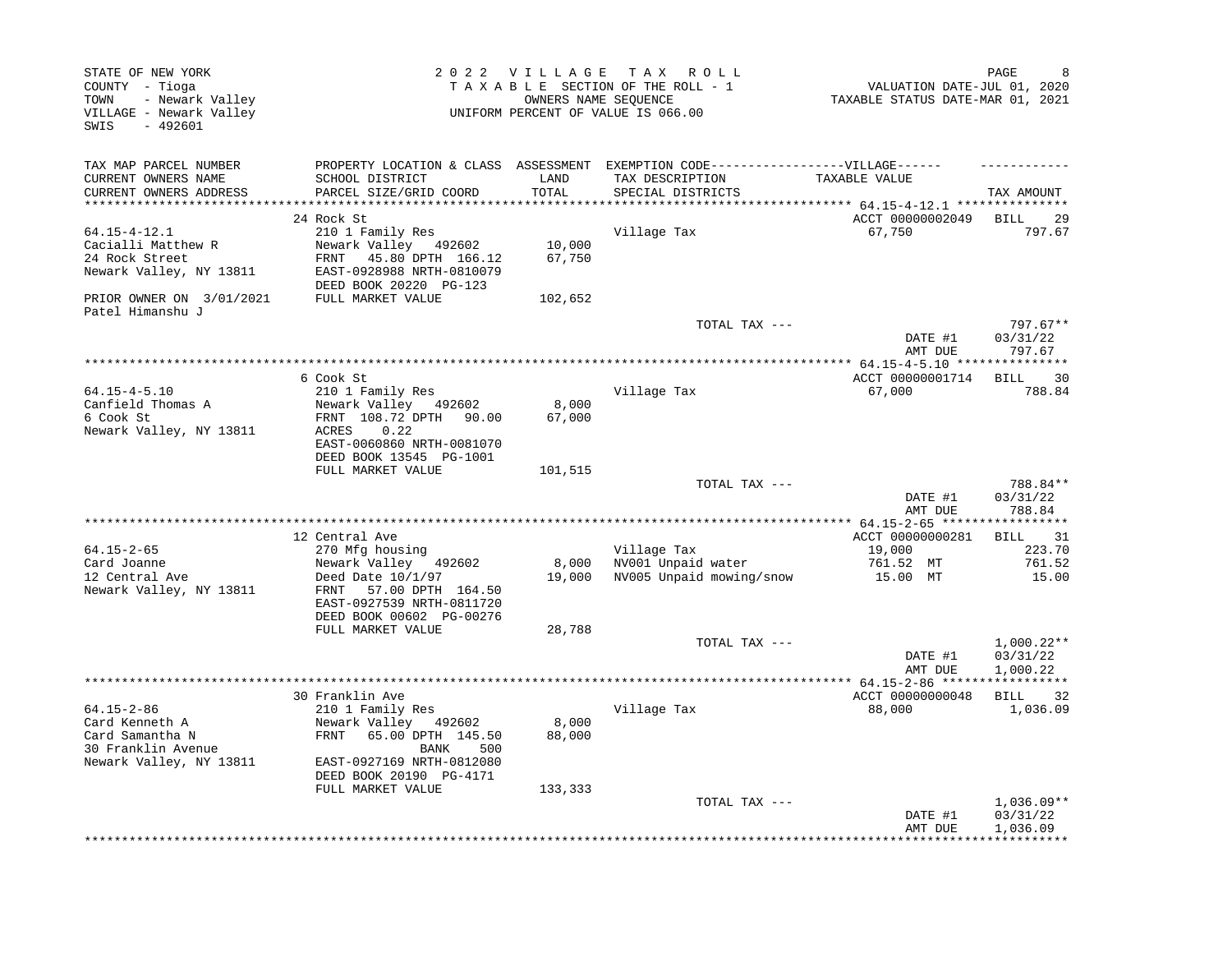| STATE OF NEW YORK<br>COUNTY - Tioga<br>- Newark Valley<br>TOWN<br>VILLAGE - Newark Valley<br>SWIS<br>$-492601$ |                                                                                                                                                                                                 | 2022 VILLAGE              | T A X<br>R O L L<br>TAXABLE SECTION OF THE ROLL - 1<br>OWNERS NAME SEOUENCE<br>UNIFORM PERCENT OF VALUE IS 066.00         | VALUATION DATE-JUL 01, 2020<br>TAXABLE STATUS DATE-MAR 01, 2021 | PAGE                                           |
|----------------------------------------------------------------------------------------------------------------|-------------------------------------------------------------------------------------------------------------------------------------------------------------------------------------------------|---------------------------|---------------------------------------------------------------------------------------------------------------------------|-----------------------------------------------------------------|------------------------------------------------|
| TAX MAP PARCEL NUMBER<br>CURRENT OWNERS NAME<br>CURRENT OWNERS ADDRESS                                         | SCHOOL DISTRICT<br>PARCEL SIZE/GRID COORD                                                                                                                                                       | LAND<br>TOTAL             | PROPERTY LOCATION & CLASS ASSESSMENT EXEMPTION CODE-----------------VILLAGE------<br>TAX DESCRIPTION<br>SPECIAL DISTRICTS | TAXABLE VALUE                                                   | TAX AMOUNT                                     |
| **************************                                                                                     | 24 Watson Ave                                                                                                                                                                                   |                           |                                                                                                                           | ACCT 00000000266                                                | 33<br>BILL                                     |
| 64.15-2-68.10                                                                                                  | 541 Bowlng alley                                                                                                                                                                                |                           | Village Tax                                                                                                               | 120,000                                                         | 1,412.85                                       |
| Cardinal Lanes Inc<br>24 Watson Ave<br>Newark Valley, NY 13811                                                 | Newark Valley 492602<br>FRNT 155.85 DPTH 162.00<br>EAST-0927396 NRTH-0811491<br>DEED BOOK 11006 PG-2001                                                                                         | 5,000<br>120,000          | NV001 Unpaid water<br>NV005 Unpaid mowing/snow                                                                            | 516.99 MT<br>15.00 MT                                           | 516.99<br>15.00                                |
|                                                                                                                | FULL MARKET VALUE                                                                                                                                                                               | 181,818                   | TOTAL TAX ---                                                                                                             | DATE #1                                                         | 1,944.84**<br>03/31/22                         |
|                                                                                                                |                                                                                                                                                                                                 |                           |                                                                                                                           | AMT DUE                                                         | 1,944.84                                       |
|                                                                                                                |                                                                                                                                                                                                 |                           |                                                                                                                           |                                                                 |                                                |
| $75.06 - 1 - 6$                                                                                                | 26 Bridge St<br>210 1 Family Res                                                                                                                                                                |                           | Village Tax                                                                                                               | ACCT 00000000143<br>76,800                                      | BILL<br>34<br>904.22                           |
| Carlin Dennis W<br>Carlin Sandra M<br>26 Bridge St                                                             | Newark Valley<br>492602<br>1.99<br>ACRES<br>EAST-0926120 NRTH-0807010                                                                                                                           | 10,000<br>76,800          |                                                                                                                           |                                                                 |                                                |
| Newark Valley, NY 13811                                                                                        | DEED BOOK 534<br><b>PG-106</b><br>FULL MARKET VALUE                                                                                                                                             | 116,364                   |                                                                                                                           |                                                                 |                                                |
|                                                                                                                |                                                                                                                                                                                                 |                           | TOTAL TAX ---                                                                                                             | DATE #1                                                         | 904.22**<br>03/31/22                           |
|                                                                                                                |                                                                                                                                                                                                 |                           |                                                                                                                           | AMT DUE                                                         | 904.22<br>*********                            |
|                                                                                                                | 125 S Main St                                                                                                                                                                                   |                           |                                                                                                                           | ACCT 00000000383                                                | <b>BILL</b><br>35                              |
| $75.07 - 1 - 9$<br>Carpenter Nancy L<br>125 S Main Street<br>Newark Valley, NY 13811                           | 210 1 Family Res<br>Newark Valley 492602<br>Deed Date $10/2/98$<br>FRNT 108.00 DPTH 221.60<br>ACRES<br>$0.55$ BANK<br>500<br>EAST-0927250 NRTH-0807550                                          | 8,000<br>66,000           | Village Tax                                                                                                               | 66,000                                                          | 777.07                                         |
|                                                                                                                | DEED BOOK 20190 PG-3716<br>FULL MARKET VALUE                                                                                                                                                    | 100,000                   |                                                                                                                           |                                                                 |                                                |
|                                                                                                                |                                                                                                                                                                                                 |                           | TOTAL TAX ---                                                                                                             | DATE #1<br>AMT DUE                                              | $777.07**$<br>03/31/22<br>777.07               |
|                                                                                                                | *****************                                                                                                                                                                               |                           | *******************************                                                                                           | ***** $64.15 - 2 - 8$ ******                                    | **********                                     |
| $64.15 - 2 - 8$<br>Carter Cheri A<br>64 Whig St<br>Newark Valley, NY 13811                                     | 64 Whig St<br>210 1 Family Res<br>Newark Valley 492602<br>66.00 DPTH 166.46<br>FRNT<br>ACRES<br>$0.25$ BANK<br>191<br>EAST-0927879 NRTH-0812360<br>DEED BOOK 13482 PG-6001<br>FULL MARKET VALUE | 8,000<br>24,500<br>37,121 | Village Tax<br>NV001 Unpaid water<br>NV005 Unpaid mowing/snow                                                             | ACCT 00000000372<br>24,500<br>719.94 MT<br>15.00 MT             | 36<br><b>BILL</b><br>288.46<br>719.94<br>15.00 |
|                                                                                                                |                                                                                                                                                                                                 |                           | TOTAL TAX ---                                                                                                             | DATE #1<br>AMT DUE                                              | $1,023.40**$<br>03/31/22<br>1,023.40           |
|                                                                                                                |                                                                                                                                                                                                 |                           |                                                                                                                           |                                                                 |                                                |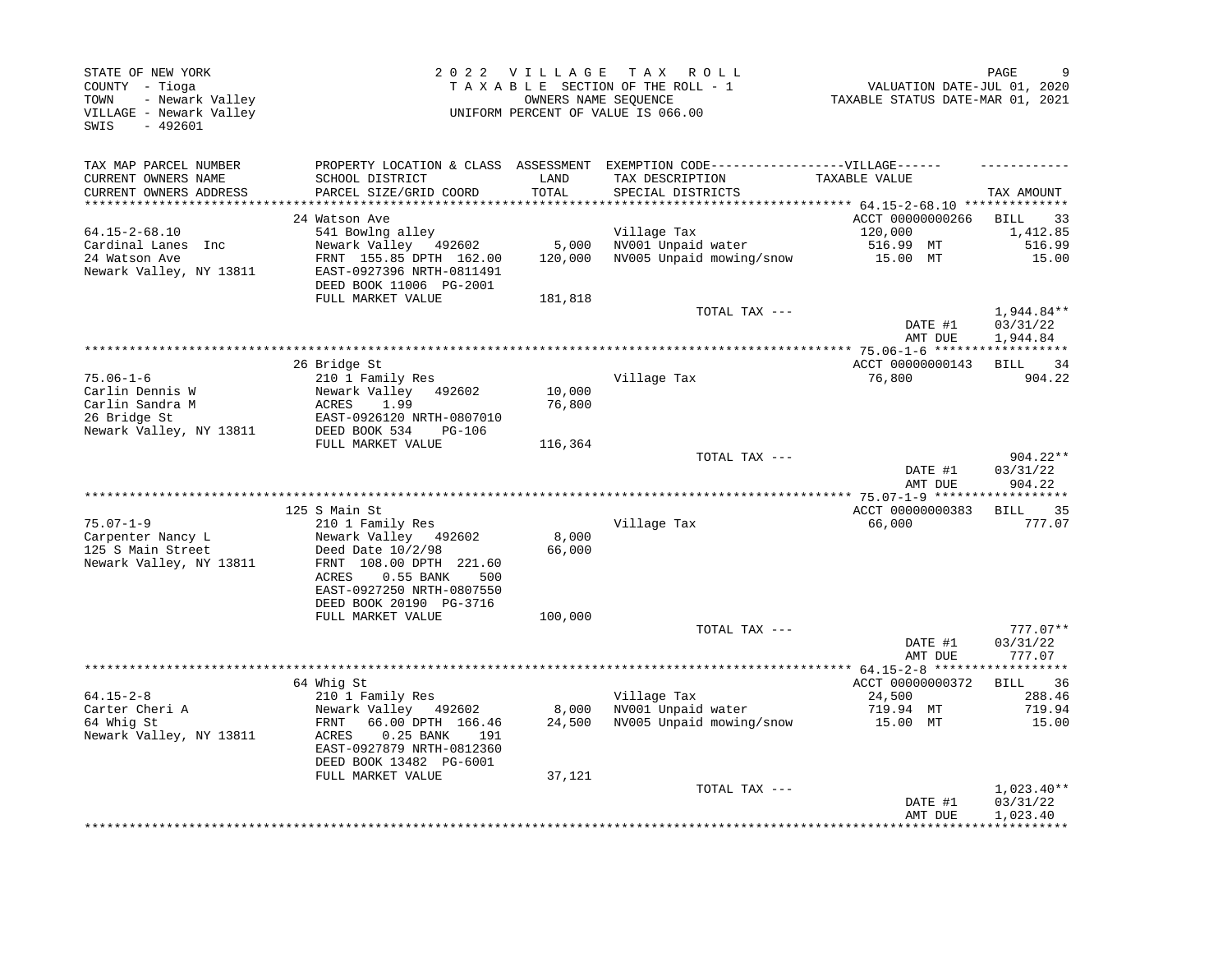| STATE OF NEW YORK<br>COUNTY - Tioga<br>- Newark Valley<br>TOWN<br>VILLAGE - Newark Valley<br>$-492601$<br>SWIS |                                                                                    |               | 2022 VILLAGE TAX ROLL<br>TAXABLE SECTION OF THE ROLL - 1<br>OWNERS NAME SEQUENCE<br>UNIFORM PERCENT OF VALUE IS 066.00    | VALUATION DATE-JUL 01, 2020<br>TAXABLE STATUS DATE-MAR 01, 2021 | 10<br>PAGE                     |
|----------------------------------------------------------------------------------------------------------------|------------------------------------------------------------------------------------|---------------|---------------------------------------------------------------------------------------------------------------------------|-----------------------------------------------------------------|--------------------------------|
| TAX MAP PARCEL NUMBER<br>CURRENT OWNERS NAME<br>CURRENT OWNERS ADDRESS                                         | SCHOOL DISTRICT<br>PARCEL SIZE/GRID COORD                                          | LAND<br>TOTAL | PROPERTY LOCATION & CLASS ASSESSMENT EXEMPTION CODE-----------------VILLAGE------<br>TAX DESCRIPTION<br>SPECIAL DISTRICTS | TAXABLE VALUE                                                   | TAX AMOUNT                     |
| ***********************                                                                                        |                                                                                    |               |                                                                                                                           |                                                                 |                                |
|                                                                                                                | 21 Maple Ave                                                                       |               |                                                                                                                           | ACCT 00000000357                                                | 37<br>BILL                     |
| $64.15 - 2 - 38$                                                                                               | 210 1 Family Res                                                                   |               | Village Tax                                                                                                               | 75,000                                                          | 883.03                         |
| Cataloni Jason L                                                                                               | Newark Valley 492602                                                               | 6,000         | NV001 Unpaid water                                                                                                        | 169.78 MT                                                       | 169.78                         |
| Cataloni Jileen N<br>21 Maple Avenue                                                                           | FRNT<br>66.00 DPTH 165.00<br><b>BANK</b><br>500                                    | 75,000        | NV002 Unpaid solid waste<br>NV005 Unpaid mowing/snow                                                                      | 96.23 MT<br>15.00 MT                                            | 96.23<br>15.00                 |
| Newark Valley, NY 13811                                                                                        | EAST-0927440 NRTH-0810630<br>DEED BOOK 15000 PG-4313                               |               |                                                                                                                           |                                                                 |                                |
|                                                                                                                | FULL MARKET VALUE                                                                  | 113,636       |                                                                                                                           |                                                                 |                                |
|                                                                                                                |                                                                                    |               | TOTAL TAX ---                                                                                                             |                                                                 | $1,164.04**$                   |
|                                                                                                                |                                                                                    |               |                                                                                                                           | DATE #1<br>AMT DUE                                              | 03/31/22<br>1,164.04           |
|                                                                                                                | 31 Silk St                                                                         |               |                                                                                                                           | ACCT 00000000060                                                | <b>BILL</b>                    |
| $75.06 - 1 - 4$                                                                                                | 210 1 Family Res                                                                   |               | Village Tax                                                                                                               | 56,000                                                          | 38<br>659.33                   |
| Cawley Daniel                                                                                                  | Newark Valley 492602                                                               | 11,000        |                                                                                                                           |                                                                 |                                |
| Cawley Patricia                                                                                                | FRNT 116.00 DPTH 338.40                                                            | 56,000        |                                                                                                                           |                                                                 |                                |
| 31 Silk St                                                                                                     | EAST-0926490 NRTH-0807910                                                          |               |                                                                                                                           |                                                                 |                                |
| Newark Valley, NY 13811                                                                                        | DEED BOOK 332<br>PG-0165                                                           |               |                                                                                                                           |                                                                 |                                |
|                                                                                                                | FULL MARKET VALUE                                                                  | 84,848        |                                                                                                                           |                                                                 |                                |
|                                                                                                                |                                                                                    |               | TOTAL TAX ---                                                                                                             | DATE #1<br>AMT DUE                                              | 659.33**<br>03/31/22<br>659.33 |
|                                                                                                                |                                                                                    |               |                                                                                                                           |                                                                 |                                |
|                                                                                                                | 27 Silk St                                                                         |               |                                                                                                                           | ACCT 00000000049                                                | 39<br>BILL                     |
| $75.06 - 1 - 5$                                                                                                | 210 1 Family Res                                                                   |               | Village Tax                                                                                                               | 24,000                                                          | 282.57                         |
| Cawley Daniel L                                                                                                | Newark Valley<br>492602                                                            | 9,000         |                                                                                                                           |                                                                 |                                |
| Cawley Patricia A<br>31 Silk St<br>Newark Valley, NY 13811                                                     | 97.00 DPTH 356.00<br>FRNT<br>EAST-0926580 NRTH-0807930<br>DEED BOOK 379<br>PG-0668 | 24,000        |                                                                                                                           |                                                                 |                                |
|                                                                                                                | FULL MARKET VALUE                                                                  | 36,364        |                                                                                                                           |                                                                 |                                |
|                                                                                                                |                                                                                    |               | TOTAL TAX ---                                                                                                             |                                                                 | 282.57**                       |
|                                                                                                                |                                                                                    |               |                                                                                                                           | DATE #1<br>AMT DUE                                              | 03/31/22<br>282.57             |
|                                                                                                                | *******************                                                                |               | *************************************                                                                                     | ************* 64.18-1-1 *******************                     |                                |
| $64.18 - 1 - 1$                                                                                                | John St<br>314 Rural vac<10                                                        |               | Village Tax                                                                                                               | ACCT 00000000177<br>500                                         | 40<br>BILL<br>5.89             |
| Cawley Todd                                                                                                    | Newark Valley 492602                                                               | 500           |                                                                                                                           |                                                                 |                                |
| Cawley Sheryl                                                                                                  | Deed Date $6/2/00$                                                                 | 500           |                                                                                                                           |                                                                 |                                |
| 496 Silk St                                                                                                    | FRNT 165.00 DPTH<br>96.00                                                          |               |                                                                                                                           |                                                                 |                                |
| Newark Valley, NY 13811                                                                                        | EAST-0925789 NRTH-0810260                                                          |               |                                                                                                                           |                                                                 |                                |
|                                                                                                                | DEED BOOK 00645 PG-00335                                                           |               |                                                                                                                           |                                                                 |                                |
|                                                                                                                | FULL MARKET VALUE                                                                  | 758           |                                                                                                                           |                                                                 |                                |
|                                                                                                                |                                                                                    |               | TOTAL TAX ---                                                                                                             | DATE #1<br>AMT DUE                                              | $5.89**$<br>03/31/22<br>5.89   |
|                                                                                                                |                                                                                    |               |                                                                                                                           |                                                                 | ******                         |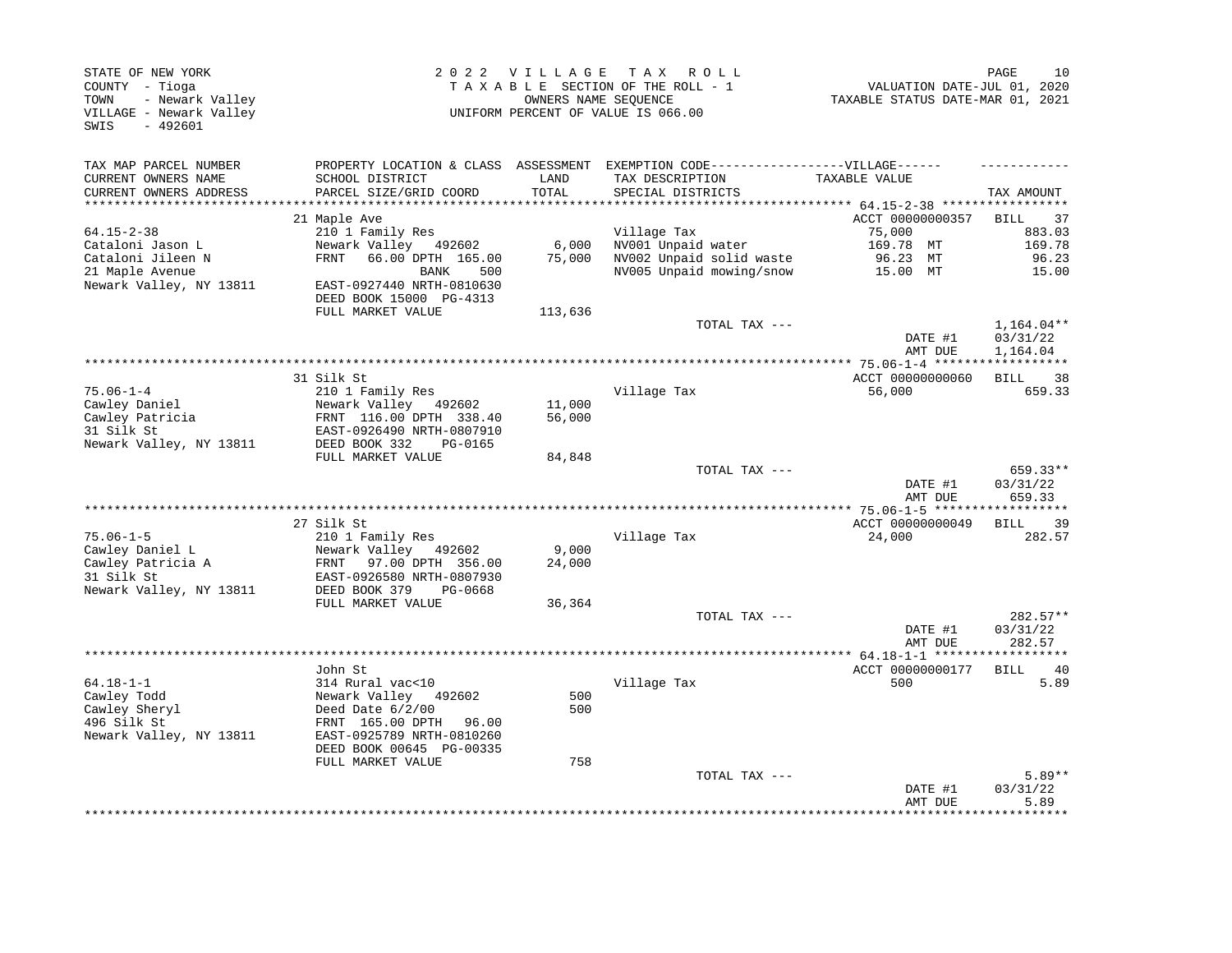| PAGE<br>11<br>VALUATION DATE-JUL 01, 2020<br>TAXABLE STATUS DATE-MAR 01, 2021          | T A X<br>R O L L<br>TAXABLE SECTION OF THE ROLL - 1<br>UNIFORM PERCENT OF VALUE IS 066.00 | 2022 VILLAGE<br>OWNERS NAME SEQUENCE |                                                                                                         | STATE OF NEW YORK<br>COUNTY - Tioga<br>- Newark Valley<br>TOWN<br>VILLAGE - Newark Valley<br>SWIS<br>$-492601$ |
|----------------------------------------------------------------------------------------|-------------------------------------------------------------------------------------------|--------------------------------------|---------------------------------------------------------------------------------------------------------|----------------------------------------------------------------------------------------------------------------|
| EXEMPTION CODE------------------VILLAGE------<br>TAXABLE VALUE<br>TAX AMOUNT           | TAX DESCRIPTION<br>SPECIAL DISTRICTS                                                      | LAND<br>TOTAL                        | PROPERTY LOCATION & CLASS ASSESSMENT<br>SCHOOL DISTRICT<br>PARCEL SIZE/GRID COORD                       | TAX MAP PARCEL NUMBER<br>CURRENT OWNERS NAME<br>CURRENT OWNERS ADDRESS                                         |
|                                                                                        |                                                                                           |                                      | ************************                                                                                | **********************                                                                                         |
| ACCT 00000000191<br>BILL<br>41<br>135,000<br>1,589.45                                  | Village Tax                                                                               | 14,000<br>135,000                    | 10 Rock St<br>210 1 Family Res<br>Newark Valley 492602<br>Deed Date 5/25/00                             | $64.15 - 4 - 16$<br>Cena Christopher P<br>Reyes Adriana M                                                      |
|                                                                                        |                                                                                           |                                      | ACRES<br>1.10<br>EAST-0928830 NRTH-0810350<br>DEED BOOK 20200 PG-2029                                   | 10 Rock Street<br>Newark Valley, NY 13811                                                                      |
| $1,589.45**$<br>TOTAL TAX ---<br>03/31/22<br>DATE #1                                   |                                                                                           | 204,545                              | FULL MARKET VALUE                                                                                       |                                                                                                                |
| AMT DUE<br>1,589.45                                                                    |                                                                                           |                                      |                                                                                                         |                                                                                                                |
| ACCT 00000000203<br>42<br>BILL                                                         |                                                                                           |                                      | 78 Whig St                                                                                              |                                                                                                                |
| 76,000<br>894.80                                                                       | Village Tax                                                                               | 12,000<br>76,000                     | 210 1 Family Res<br>Newark Valley 492602<br>LU Genevieve Legg<br>FRNT 164.00 DPTH 300.00<br>500<br>BANK | $64.11 - 1 - 15$<br>Chamberlain Carol J<br>78 Whig St<br>Newark Valley, NY 13811                               |
| 894.80**<br>TOTAL TAX ---                                                              |                                                                                           | 115,152                              | EAST-0927809 NRTH-0812680<br>DEED BOOK 20160 PG-363<br>FULL MARKET VALUE                                |                                                                                                                |
| 03/31/22<br>DATE #1<br>AMT DUE<br>894.80<br>************ 64.19-3-1 ******************* | **********************************                                                        |                                      | ************************                                                                                |                                                                                                                |
| ACCT 00000000034<br>43<br>BILL                                                         |                                                                                           |                                      | 4 Clinton St                                                                                            |                                                                                                                |
| 235.47<br>20,000                                                                       | Village Tax                                                                               | 12,000<br>20,000                     | 447 Truck termnl<br>Newark Valley<br>492602<br>$2/13/04$ Merged W/lot 41<br>FRNT 196.00 DPTH            | $64.19 - 3 - 1$<br>Chapman Charles<br>4 Clinton St<br>Newark Valley, NY 13811                                  |
|                                                                                        |                                                                                           |                                      | ACRES<br>2.10<br>EAST-0926620 NRTH-0809200<br>DEED BOOK 691<br><b>PG-139</b>                            |                                                                                                                |
|                                                                                        |                                                                                           | 30,303                               | FULL MARKET VALUE                                                                                       |                                                                                                                |
| $235.47**$<br>DATE #1<br>03/31/22<br>235.47<br>AMT DUE                                 |                                                                                           |                                      |                                                                                                         |                                                                                                                |
|                                                                                        |                                                                                           |                                      |                                                                                                         |                                                                                                                |
| 44<br>963.09                                                                           |                                                                                           |                                      |                                                                                                         |                                                                                                                |
|                                                                                        |                                                                                           | 7,000<br>81,800                      | Newark Valley 492602<br>FRNT 66.93 DPTH 220.24<br>BANK<br>500                                           | Chapman Neal R<br>Chapman Erin R<br>48 Maple Avenue                                                            |
|                                                                                        |                                                                                           |                                      | DEED BOOK 14000 PG-5615                                                                                 |                                                                                                                |
| $963.09**$<br>TOTAL TAX ---<br>DATE #1<br>03/31/22<br>963.09<br>AMT DUE                |                                                                                           |                                      |                                                                                                         |                                                                                                                |
| TOTAL TAX ---<br>ACCT 00000000218<br>BILL<br>81,800<br>* * * * * * * * *               | Village Tax                                                                               | 123,939                              | 48 Maple Ave<br>210 1 Family Res<br>EAST-0926699 NRTH-0810870<br>FULL MARKET VALUE                      | $64.15 - 1 - 44$<br>Newark Valley, NY 13811                                                                    |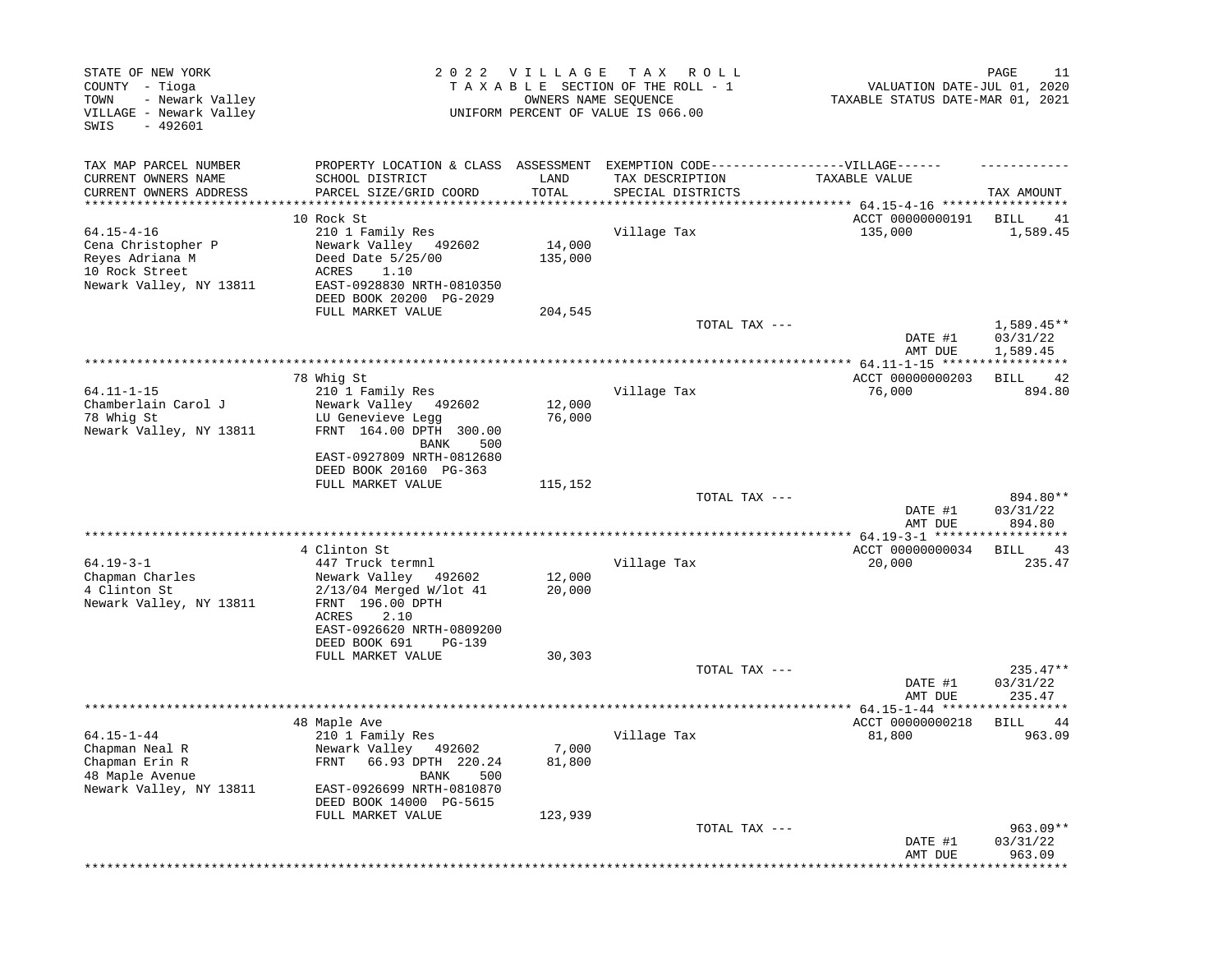| STATE OF NEW YORK<br>COUNTY - Tioga<br>- Newark Valley<br>TOWN<br>VILLAGE - Newark Valley<br>$-492601$<br>SWIS |                                                                                                      | 2022 VILLAGE | T A X<br>R O L L<br>TAXABLE SECTION OF THE ROLL - 1<br>OWNERS NAME SEQUENCE<br>UNIFORM PERCENT OF VALUE IS 066.00 | VALUATION DATE-JUL 01, 2020<br>TAXABLE STATUS DATE-MAR 01, 2021 | 12<br>PAGE                     |
|----------------------------------------------------------------------------------------------------------------|------------------------------------------------------------------------------------------------------|--------------|-------------------------------------------------------------------------------------------------------------------|-----------------------------------------------------------------|--------------------------------|
| TAX MAP PARCEL NUMBER<br>CURRENT OWNERS NAME                                                                   | PROPERTY LOCATION & CLASS ASSESSMENT EXEMPTION CODE-----------------VILLAGE------<br>SCHOOL DISTRICT | LAND         | TAX DESCRIPTION                                                                                                   | TAXABLE VALUE                                                   |                                |
| CURRENT OWNERS ADDRESS<br>***********************                                                              | PARCEL SIZE/GRID COORD                                                                               | TOTAL        | SPECIAL DISTRICTS                                                                                                 |                                                                 | TAX AMOUNT                     |
|                                                                                                                | 20 Clinton St                                                                                        |              |                                                                                                                   | ACCT 00000000399                                                | BILL<br>45                     |
| $64.19 - 3 - 36$                                                                                               | 210 1 Family Res                                                                                     |              | Village Tax                                                                                                       | 44,000                                                          | 518.04                         |
| Chase Christopher                                                                                              | Newark Valley 492602                                                                                 | 6,000        |                                                                                                                   |                                                                 |                                |
| 20 Clinton St.                                                                                                 | FRNT<br>86.00 DPTH 171.00                                                                            | 44,000       |                                                                                                                   |                                                                 |                                |
| Newark Valley, NY 13811                                                                                        | BANK<br>77                                                                                           |              |                                                                                                                   |                                                                 |                                |
|                                                                                                                | EAST-0926670 NRTH-0808800<br>DEED BOOK 20170 PG-3234                                                 |              |                                                                                                                   |                                                                 |                                |
|                                                                                                                | FULL MARKET VALUE                                                                                    | 66,667       |                                                                                                                   |                                                                 |                                |
|                                                                                                                |                                                                                                      |              | TOTAL TAX ---                                                                                                     |                                                                 | 518.04**                       |
|                                                                                                                |                                                                                                      |              |                                                                                                                   | DATE #1                                                         | 03/31/22                       |
|                                                                                                                |                                                                                                      |              |                                                                                                                   | AMT DUE                                                         | 518.04                         |
|                                                                                                                |                                                                                                      |              |                                                                                                                   |                                                                 |                                |
| $64.19 - 3 - 4$                                                                                                | 13 Rewey Ave<br>210 1 Family Res                                                                     |              | Village Tax                                                                                                       | ACCT 00000000064<br>59,500                                      | BILL<br>46<br>700.54           |
| Chase James                                                                                                    | Newark Valley 492602                                                                                 | 3,500        |                                                                                                                   |                                                                 |                                |
| Chase Betty                                                                                                    | 62.25 DPTH 153.50<br>FRNT                                                                            | 59,500       |                                                                                                                   |                                                                 |                                |
| 13 Rewey Ave                                                                                                   | EAST-0927380 NRTH-0809220                                                                            |              |                                                                                                                   |                                                                 |                                |
| PO Box 161                                                                                                     | DEED BOOK 358<br>PG-0216                                                                             |              |                                                                                                                   |                                                                 |                                |
| Newark Valley, NY 13811                                                                                        | FULL MARKET VALUE                                                                                    | 90,152       |                                                                                                                   |                                                                 |                                |
|                                                                                                                |                                                                                                      |              | TOTAL TAX ---                                                                                                     | DATE #1<br>AMT DUE                                              | 700.54**<br>03/31/22<br>700.54 |
|                                                                                                                |                                                                                                      |              |                                                                                                                   |                                                                 |                                |
|                                                                                                                | Rewey Ave                                                                                            |              |                                                                                                                   | ACCT 00000000242                                                | 47<br>BILL                     |
| $64.19 - 3 - 31.2$                                                                                             | 311 Res vac land                                                                                     |              | Village Tax                                                                                                       | 700                                                             | 8.24                           |
| Chase James H                                                                                                  | Newark Valley<br>492602                                                                              | 700          |                                                                                                                   |                                                                 |                                |
| Chase Betty J<br>13 Rewey Ave                                                                                  | <b>ACRES</b><br>0.53<br>EAST-0927289 NRTH-0809018                                                    | 700          |                                                                                                                   |                                                                 |                                |
| Newark Valley, NY 13811                                                                                        | DEED BOOK 18641 PG-7002                                                                              |              |                                                                                                                   |                                                                 |                                |
|                                                                                                                | FULL MARKET VALUE                                                                                    | 1,061        |                                                                                                                   |                                                                 |                                |
|                                                                                                                |                                                                                                      |              | TOTAL TAX ---                                                                                                     |                                                                 | $8.24**$                       |
|                                                                                                                |                                                                                                      |              |                                                                                                                   | DATE #1                                                         | 03/31/22                       |
|                                                                                                                |                                                                                                      |              |                                                                                                                   | AMT DUE                                                         | 8.24                           |
|                                                                                                                |                                                                                                      |              | ************************                                                                                          | ************ 64.19-1-31 ******<br>ACCT 00000000406              | ********<br>48                 |
| $64.19 - 1 - 31$                                                                                               | 14 Rewey Ave<br>210 1 Family Res                                                                     |              | Village Tax                                                                                                       | 60,000                                                          | BILL<br>706.42                 |
| Chase James P                                                                                                  | Newark Valley<br>492602                                                                              | 12,000       |                                                                                                                   |                                                                 |                                |
| Chase Dawn E                                                                                                   | FRNT<br>98.00 DPTH 232.00                                                                            | 60,000       |                                                                                                                   |                                                                 |                                |
| 14 Rewey Ave                                                                                                   | 500<br>BANK                                                                                          |              |                                                                                                                   |                                                                 |                                |
| Newark Valley, NY 13811                                                                                        | EAST-0927400 NRTH-0809430                                                                            |              |                                                                                                                   |                                                                 |                                |
|                                                                                                                | DEED BOOK 10586 PG-8 001                                                                             |              |                                                                                                                   |                                                                 |                                |
|                                                                                                                | FULL MARKET VALUE                                                                                    | 90,909       | TOTAL TAX ---                                                                                                     |                                                                 | 706.42**                       |
|                                                                                                                |                                                                                                      |              |                                                                                                                   | DATE #1                                                         | 03/31/22                       |
|                                                                                                                |                                                                                                      |              |                                                                                                                   | AMT DUE                                                         | 706.42                         |
|                                                                                                                |                                                                                                      |              |                                                                                                                   |                                                                 | **********                     |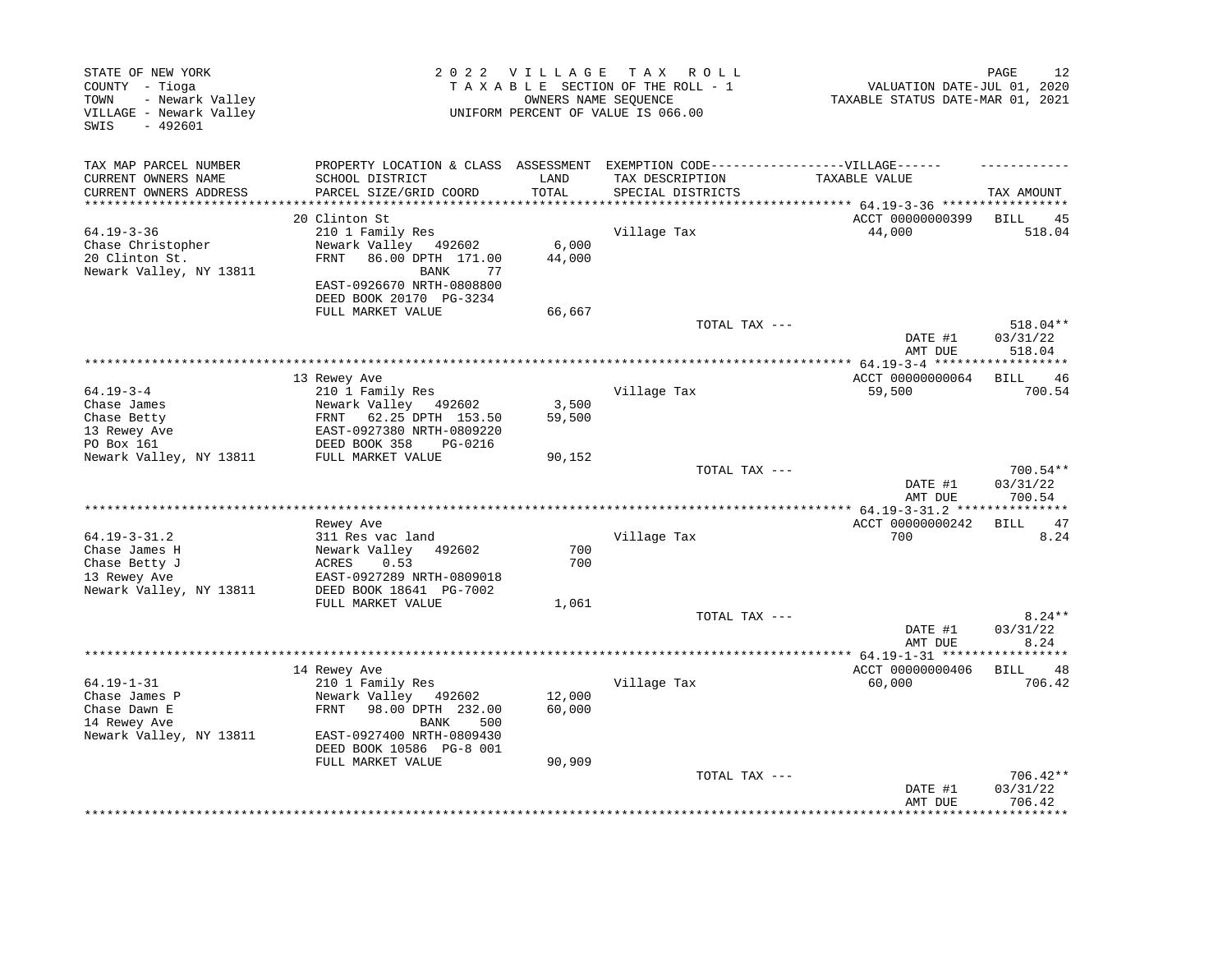| STATE OF NEW YORK<br>COUNTY - Tioga<br>- Newark Valley<br>TOWN<br>VILLAGE - Newark Valley<br>SWIS<br>$-492601$ |                                                                                                                                                     |                   | 2022 VILLAGE TAX ROLL<br>TAXABLE SECTION OF THE ROLL - 1<br>OWNERS NAME SEQUENCE<br>UNIFORM PERCENT OF VALUE IS 066.00    | VALUATION DATE-JUL 01, 2020<br>TAXABLE STATUS DATE-MAR 01, 2021 | PAGE<br>13                                    |
|----------------------------------------------------------------------------------------------------------------|-----------------------------------------------------------------------------------------------------------------------------------------------------|-------------------|---------------------------------------------------------------------------------------------------------------------------|-----------------------------------------------------------------|-----------------------------------------------|
| TAX MAP PARCEL NUMBER<br>CURRENT OWNERS NAME<br>CURRENT OWNERS ADDRESS                                         | SCHOOL DISTRICT<br>PARCEL SIZE/GRID COORD                                                                                                           | LAND<br>TOTAL     | PROPERTY LOCATION & CLASS ASSESSMENT EXEMPTION CODE-----------------VILLAGE------<br>TAX DESCRIPTION<br>SPECIAL DISTRICTS | TAXABLE VALUE                                                   | TAX AMOUNT                                    |
| ***********************                                                                                        |                                                                                                                                                     |                   |                                                                                                                           |                                                                 |                                               |
|                                                                                                                | 54 Main St                                                                                                                                          |                   |                                                                                                                           | ACCT 00000000127                                                | BILL<br>-49                                   |
| $64.19 - 1 - 28$                                                                                               | 230 3 Family Res                                                                                                                                    |                   | Village Tax                                                                                                               | 65,000                                                          | 765.29                                        |
| Cheresnowski Daniel<br>Cheresnowski Donna<br>PO Box 517<br>Newark Valley, NY 13811                             | Newark Valley 492602<br>Bar Decision 1997<br>Deed Date $9/1/98$<br>FRNT 106.00 DPTH 243.00<br>EAST-0927690 NRTH-0809400<br>DEED BOOK 00614 PG-00258 | 18,200<br>65,000  | NV001 Unpaid water<br>NV005 Unpaid mowing/snow                                                                            | 352.19 MT<br>15.00 MT                                           | 352.19<br>15.00                               |
|                                                                                                                | FULL MARKET VALUE                                                                                                                                   | 98,485            |                                                                                                                           |                                                                 |                                               |
|                                                                                                                |                                                                                                                                                     |                   | TOTAL TAX ---                                                                                                             | DATE #1<br>AMT DUE                                              | 1,132.48**<br>03/31/22<br>1,132.48            |
|                                                                                                                |                                                                                                                                                     |                   |                                                                                                                           |                                                                 |                                               |
|                                                                                                                | 7 Park St                                                                                                                                           |                   |                                                                                                                           | ACCT 00000000215                                                | 50<br>BILL                                    |
| $64.19 - 2 - 46$<br>Cheresnowski Daniel J<br>Cheresnowski Donna M<br>P 0 Box 517<br>7 Park St                  | 210 1 Family Res<br>Newark Valley 492602<br>FRNT 71.50 DPTH 221.76<br>EAST-0928530 NRTH-0810110<br>DEED BOOK 491<br>PG-107                          | 10,000<br>90,000  | Village Tax                                                                                                               | 90,000                                                          | 1,059.64                                      |
| Newark Valley, NY 13811                                                                                        | FULL MARKET VALUE                                                                                                                                   | 136,364           |                                                                                                                           |                                                                 |                                               |
|                                                                                                                |                                                                                                                                                     |                   | TOTAL TAX ---                                                                                                             | DATE #1<br>AMT DUE                                              | $1,059.64**$<br>03/31/22<br>1,059.64          |
|                                                                                                                |                                                                                                                                                     |                   |                                                                                                                           |                                                                 |                                               |
|                                                                                                                | 26 Spring St                                                                                                                                        |                   |                                                                                                                           | ACCT 00000000019                                                | BILL<br>51                                    |
| $64.15 - 1 - 22$<br>Cole Emily                                                                                 | 210 1 Family Res<br>Newark Valley 492602                                                                                                            | 8,000             | Village Tax                                                                                                               | 69,000                                                          | 812.39                                        |
| 26 Spring Street<br>Newark Valley, NY 13811                                                                    | FRNT 124.40 DPTH 224.00<br>EAST-0926879 NRTH-0810450<br>DEED BOOK 20190 PG-5240<br>FULL MARKET VALUE                                                | 69,000<br>104,545 |                                                                                                                           |                                                                 |                                               |
|                                                                                                                |                                                                                                                                                     |                   | TOTAL TAX ---                                                                                                             |                                                                 | 812.39**                                      |
|                                                                                                                |                                                                                                                                                     |                   |                                                                                                                           | DATE #1<br>AMT DUE                                              | 03/31/22<br>812.39                            |
|                                                                                                                | Whig St                                                                                                                                             |                   |                                                                                                                           | ACCT 00000000070                                                | 52<br>BILL                                    |
| $64.15 - 3 - 22$<br>Cooley David<br>Cooley Carol<br>P 0 Box 575<br>5 Whig St                                   | 449 Other Storag<br>Newark Valley 492602<br>FRNT 55.00 DPTH 225.00<br>EAST-0928260 NRTH-0811020<br>DEED BOOK 15000 PG-2975                          | 7,000<br>17,100   | Village Tax                                                                                                               | 17,100                                                          | 201.33                                        |
| Newark Valley, NY 13811                                                                                        | FULL MARKET VALUE                                                                                                                                   | 25,909            |                                                                                                                           |                                                                 |                                               |
|                                                                                                                |                                                                                                                                                     |                   | TOTAL TAX ---                                                                                                             | DATE #1<br>AMT DUE                                              | 201.33**<br>03/31/22<br>201.33<br>*********** |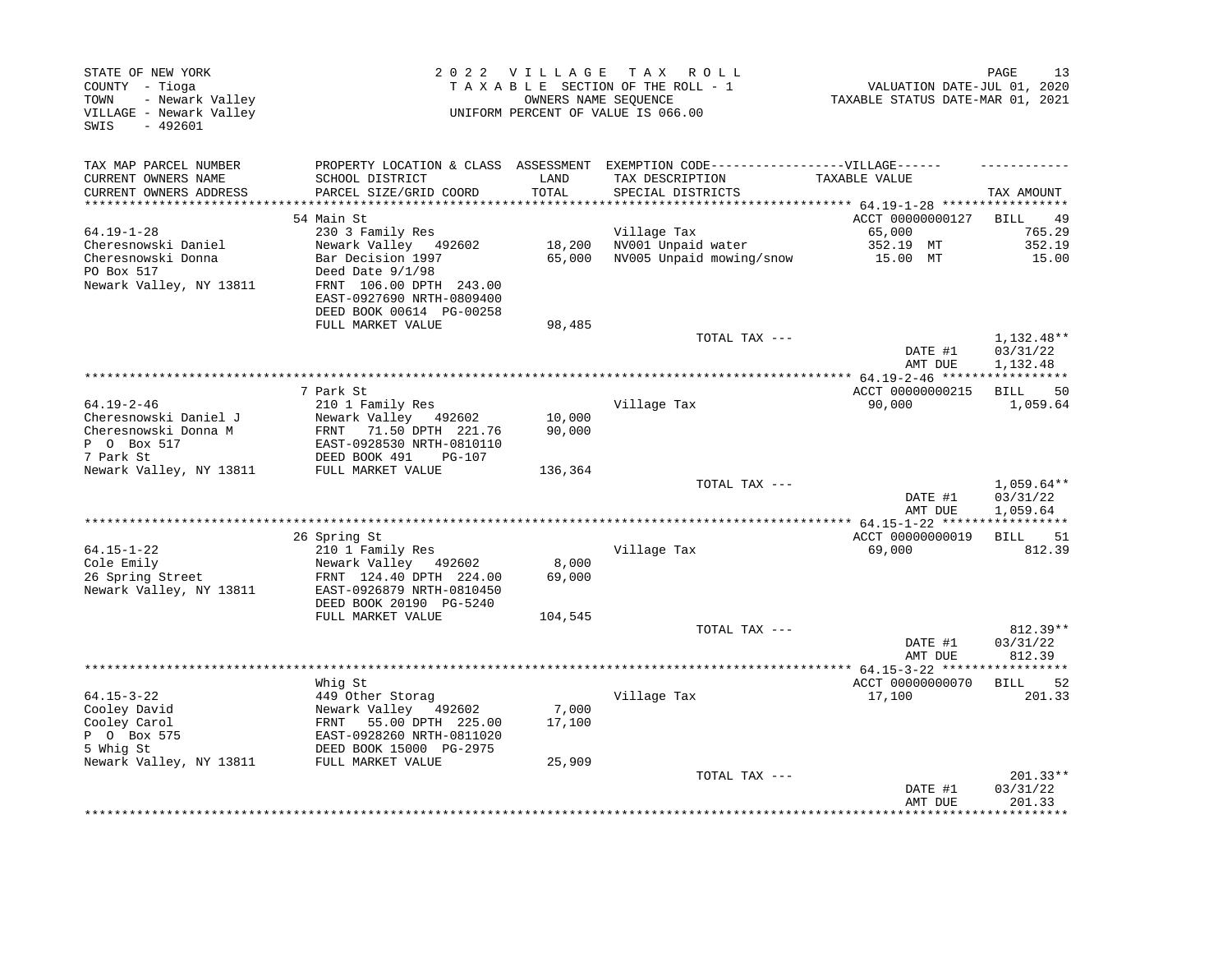| TAX AMOUNT<br>*********** 64.15-3-23 ******************<br>BILL<br>53<br>1,377.53 |
|-----------------------------------------------------------------------------------|
|                                                                                   |
|                                                                                   |
|                                                                                   |
|                                                                                   |
|                                                                                   |
|                                                                                   |
|                                                                                   |
|                                                                                   |
|                                                                                   |
| $1,377.53**$                                                                      |
| 03/31/22                                                                          |
| 1,377.53                                                                          |
|                                                                                   |
| 54<br>BILL                                                                        |
| 482.72                                                                            |
|                                                                                   |
|                                                                                   |
|                                                                                   |
|                                                                                   |
| 482.72**                                                                          |
| 03/31/22                                                                          |
| 482.72                                                                            |
| **************** 64.19-2-44 ******************                                    |
| 55<br>BILL                                                                        |
| 529.82                                                                            |
|                                                                                   |
|                                                                                   |
|                                                                                   |
|                                                                                   |
| 529.82**                                                                          |
| 03/31/22<br>529.82                                                                |
|                                                                                   |
| 56                                                                                |
| 470.95                                                                            |
|                                                                                   |
|                                                                                   |
|                                                                                   |
|                                                                                   |
|                                                                                   |
|                                                                                   |
| 470.95**                                                                          |
| 03/31/22                                                                          |
| 470.95                                                                            |
| <b>BILL</b>                                                                       |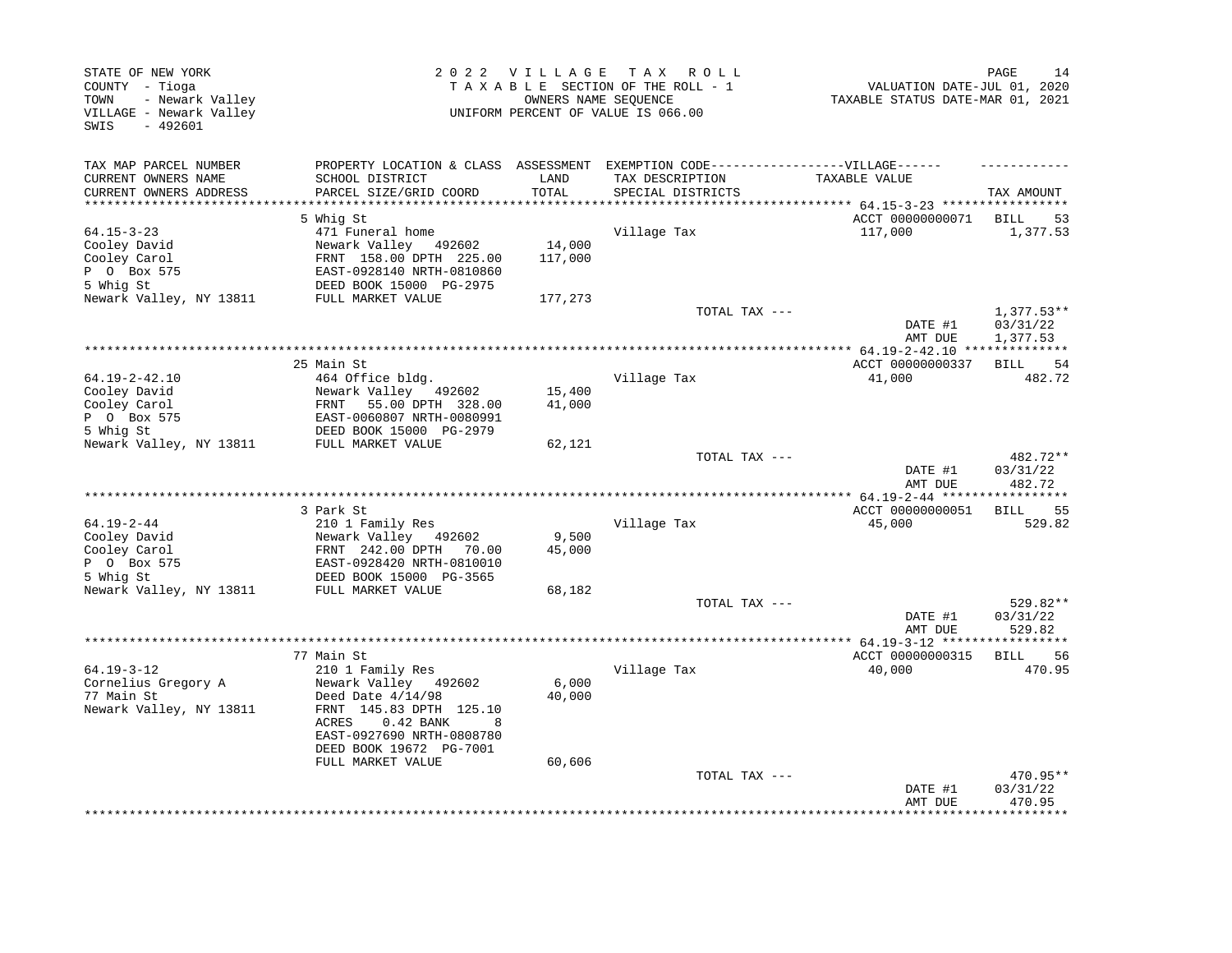| STATE OF NEW YORK<br>COUNTY - Tioga<br>- Newark Valley<br>TOWN<br>VILLAGE - Newark Valley<br>- 492601<br>SWIS | 2022 VILLAGE<br>T A X<br>R O L L<br>TAXABLE SECTION OF THE ROLL - 1<br>OWNERS NAME SEQUENCE<br>UNIFORM PERCENT OF VALUE IS 066.00 |               |                                                                                   | PAGE<br>15<br>VALUATION DATE-JUL 01, 2020<br>TAXABLE STATUS DATE-MAR 01, 2021 |                                  |  |
|---------------------------------------------------------------------------------------------------------------|-----------------------------------------------------------------------------------------------------------------------------------|---------------|-----------------------------------------------------------------------------------|-------------------------------------------------------------------------------|----------------------------------|--|
| TAX MAP PARCEL NUMBER                                                                                         |                                                                                                                                   |               | PROPERTY LOCATION & CLASS ASSESSMENT EXEMPTION CODE-----------------VILLAGE------ |                                                                               |                                  |  |
| CURRENT OWNERS NAME<br>CURRENT OWNERS ADDRESS<br>***********************                                      | SCHOOL DISTRICT<br>PARCEL SIZE/GRID COORD                                                                                         | LAND<br>TOTAL | TAX DESCRIPTION<br>SPECIAL DISTRICTS                                              | TAXABLE VALUE                                                                 | TAX AMOUNT                       |  |
|                                                                                                               | 12 Main St                                                                                                                        |               |                                                                                   | ACCT 00000000311                                                              | BILL<br>57                       |  |
| $64.19 - 1 - 8$                                                                                               | 481 Att row bldg                                                                                                                  |               | Village Tax                                                                       | 35,000                                                                        | 412.08                           |  |
| Cornell Kari                                                                                                  | Newark Valley 492602                                                                                                              | 10,000        | NV001 Unpaid water                                                                | 561.09 MT                                                                     | 561.09                           |  |
| PO Box 155                                                                                                    | Deed Date 4/3/00                                                                                                                  | 35,000        | NV005 Unpaid mowing/snow                                                          | 15.00 MT                                                                      | 15.00                            |  |
| Newark Valley, NY 13811                                                                                       | 68.97 DPTH 302.00<br>FRNT<br>77<br>BANK                                                                                           |               |                                                                                   |                                                                               |                                  |  |
|                                                                                                               | EAST-0928140 NRTH-0810350<br>DEED BOOK 20190 PG-605                                                                               |               |                                                                                   |                                                                               |                                  |  |
|                                                                                                               | FULL MARKET VALUE                                                                                                                 | 53,030        |                                                                                   |                                                                               |                                  |  |
|                                                                                                               |                                                                                                                                   |               | TOTAL TAX ---                                                                     | DATE #1<br>AMT DUE                                                            | 988.17**<br>03/31/22<br>988.17   |  |
|                                                                                                               |                                                                                                                                   |               |                                                                                   |                                                                               |                                  |  |
|                                                                                                               | 18 Silk St                                                                                                                        |               |                                                                                   | ACCT 00000000347                                                              | 58<br>BILL                       |  |
| 64.19-3-23                                                                                                    | 210 1 Family Res                                                                                                                  |               | Village Tax                                                                       | 60,000                                                                        | 706.42                           |  |
| Cucci Tracey                                                                                                  | Newark Valley 492602                                                                                                              | 12,000        |                                                                                   |                                                                               |                                  |  |
| Cucci Michael<br>18 Silk St                                                                                   | FRNT 157.50 DPTH 253.50<br>EAST-0926860 NRTH-0808190                                                                              | 60,000        |                                                                                   |                                                                               |                                  |  |
| Newark Valley, NY 13811                                                                                       | DEED BOOK 656<br>$PG-345$                                                                                                         |               |                                                                                   |                                                                               |                                  |  |
|                                                                                                               | FULL MARKET VALUE                                                                                                                 | 90,909        |                                                                                   |                                                                               |                                  |  |
|                                                                                                               |                                                                                                                                   |               | TOTAL TAX ---                                                                     | DATE #1<br>AMT DUE                                                            | $706.42**$<br>03/31/22<br>706.42 |  |
|                                                                                                               |                                                                                                                                   |               |                                                                                   |                                                                               | ***********                      |  |
|                                                                                                               | 42 Spring St                                                                                                                      |               |                                                                                   | ACCT 00000000054                                                              | 59<br>BILL                       |  |
| $64.15 - 1 - 26$                                                                                              | 280 Res Multiple                                                                                                                  |               | Village Tax                                                                       | 55,000                                                                        | 647.56                           |  |
| Cupp Brian                                                                                                    | Newark Valley 492602                                                                                                              | 8,500         |                                                                                   |                                                                               |                                  |  |
| 42 Spring St<br>Newark Valley, NY 13811                                                                       | Bar Decision 1997<br>Deed Date $1/18/00$<br>FRNT 132.10 DPTH 121.92<br>EAST-0926469 NRTH-0810260<br>DEED BOOK 699<br>$PG-203$     | 55,000        |                                                                                   |                                                                               |                                  |  |
|                                                                                                               | FULL MARKET VALUE                                                                                                                 | 83,333        |                                                                                   |                                                                               |                                  |  |
|                                                                                                               |                                                                                                                                   |               | TOTAL TAX ---                                                                     | DATE #1                                                                       | 647.56**<br>03/31/22             |  |
|                                                                                                               |                                                                                                                                   |               | **************                                                                    | AMT DUE                                                                       | 647.56                           |  |
|                                                                                                               | 44 Spring St                                                                                                                      |               |                                                                                   | $4.15 - 1 - 27.20$ **<br>ACCT 00000001839                                     | <b>BILL</b><br>60                |  |
| $64.15 - 1 - 27.20$                                                                                           | 311 Res vac land                                                                                                                  |               | Village Tax                                                                       | 9,000                                                                         | 105.96                           |  |
| Cupp Brian                                                                                                    | Newark Valley 492602                                                                                                              | 9,000         |                                                                                   |                                                                               |                                  |  |
| 42 Spring St<br>Newark Valley, NY 13811                                                                       | FRNT 145.00 DPTH 79.00<br>EAST-0926369 NRTH-0810240                                                                               | 9,000         |                                                                                   |                                                                               |                                  |  |
|                                                                                                               | DEED BOOK 703<br>$PG-63$                                                                                                          |               |                                                                                   |                                                                               |                                  |  |
|                                                                                                               | FULL MARKET VALUE                                                                                                                 | 13,636        | TOTAL TAX ---                                                                     |                                                                               | 105.96**                         |  |
|                                                                                                               |                                                                                                                                   |               |                                                                                   | DATE #1<br>AMT DUE                                                            | 03/31/22<br>105.96               |  |
|                                                                                                               |                                                                                                                                   |               |                                                                                   |                                                                               | . * * * * * * * * *              |  |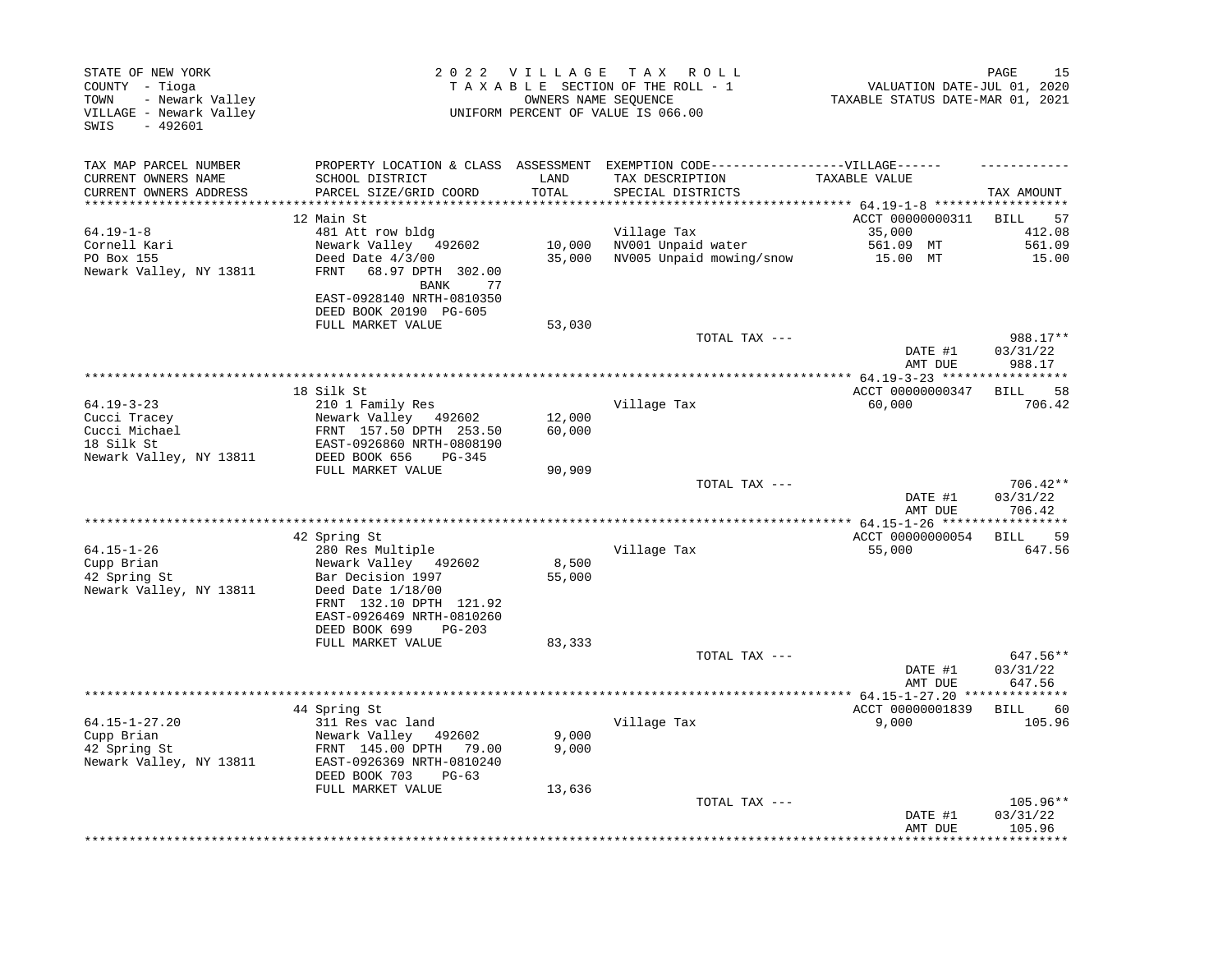| STATE OF NEW YORK<br>COUNTY - Tioga<br>- Newark Valley<br>TOWN<br>VILLAGE - Newark Valley<br>SWIS<br>$-492601$ |                                                                                   |               | 2022 VILLAGE TAX ROLL<br>TAXABLE SECTION OF THE ROLL - 1<br>OWNERS NAME SEQUENCE<br>UNIFORM PERCENT OF VALUE IS 066.00 | PAGE<br>16<br>VALUATION DATE-JUL 01, 2020<br>TAXABLE STATUS DATE-MAR 01, 2021 |                   |  |
|----------------------------------------------------------------------------------------------------------------|-----------------------------------------------------------------------------------|---------------|------------------------------------------------------------------------------------------------------------------------|-------------------------------------------------------------------------------|-------------------|--|
| TAX MAP PARCEL NUMBER                                                                                          | PROPERTY LOCATION & CLASS ASSESSMENT EXEMPTION CODE-----------------VILLAGE------ |               |                                                                                                                        |                                                                               |                   |  |
| CURRENT OWNERS NAME<br>CURRENT OWNERS ADDRESS                                                                  | SCHOOL DISTRICT<br>PARCEL SIZE/GRID COORD                                         | LAND<br>TOTAL | TAX DESCRIPTION<br>SPECIAL DISTRICTS                                                                                   | TAXABLE VALUE                                                                 | TAX AMOUNT        |  |
|                                                                                                                |                                                                                   |               |                                                                                                                        | ***** $64.11 - 1 - 3$ *****                                                   |                   |  |
|                                                                                                                | 122 Whig St                                                                       |               |                                                                                                                        | ACCT 00000000364                                                              | <b>BILL</b><br>61 |  |
| $64.11 - 1 - 3$                                                                                                | 464 Office bldg.                                                                  |               | Village Tax                                                                                                            | 56,300                                                                        | 662.86            |  |
| D & J Concrete Specialities                                                                                    | Newark Valley 492602                                                              | 10,000        |                                                                                                                        |                                                                               |                   |  |
| 122 Whig St                                                                                                    | 95.00 DPTH 175.00<br>FRNT                                                         | 56,300        |                                                                                                                        |                                                                               |                   |  |
| Newark Valley, NY 13811                                                                                        | ACRES<br>0.44<br>EAST-0927839 NRTH-0813900                                        |               |                                                                                                                        |                                                                               |                   |  |
|                                                                                                                | DEED BOOK 14233 PG-9001                                                           |               |                                                                                                                        |                                                                               |                   |  |
|                                                                                                                | FULL MARKET VALUE                                                                 | 85,303        |                                                                                                                        |                                                                               |                   |  |
|                                                                                                                |                                                                                   |               | TOTAL TAX ---                                                                                                          |                                                                               | 662.86**          |  |
|                                                                                                                |                                                                                   |               |                                                                                                                        | DATE #1                                                                       | 03/31/22          |  |
|                                                                                                                |                                                                                   |               |                                                                                                                        | AMT DUE                                                                       | 662.86            |  |
|                                                                                                                | 14 Lawrence Ave                                                                   |               |                                                                                                                        | ACCT 00000000047                                                              | <b>BILL</b><br>62 |  |
| $64.15 - 2 - 4$                                                                                                | 210 1 Family Res                                                                  |               | Village Tax                                                                                                            | 73,000                                                                        | 859.48            |  |
| Darling Rosa Diane                                                                                             | Newark Valley 492602                                                              | 8,000         |                                                                                                                        |                                                                               |                   |  |
| McElwain Steven Sr                                                                                             | Life Use Williams Robert                                                          | 73,000        |                                                                                                                        |                                                                               |                   |  |
| 14 Lawrence Ave                                                                                                | Marjorie 2/2/07                                                                   |               |                                                                                                                        |                                                                               |                   |  |
| Newark Valley, NY 13811                                                                                        | FRNT 122.00 DPTH 74.00<br>EAST-0927549 NRTH-0812470                               |               |                                                                                                                        |                                                                               |                   |  |
|                                                                                                                | DEED BOOK 15499 PG-1001                                                           |               |                                                                                                                        |                                                                               |                   |  |
|                                                                                                                | FULL MARKET VALUE                                                                 | 110,606       |                                                                                                                        |                                                                               |                   |  |
|                                                                                                                |                                                                                   |               | TOTAL TAX ---                                                                                                          |                                                                               | 859.48**          |  |
|                                                                                                                |                                                                                   |               |                                                                                                                        | DATE #1                                                                       | 03/31/22          |  |
|                                                                                                                |                                                                                   |               | ********************************                                                                                       | AMT DUE<br>** 64.15-1-21 ****                                                 | 859.48            |  |
|                                                                                                                | 2 Elm St                                                                          |               |                                                                                                                        | ACCT 00000000305                                                              | <b>BILL</b><br>63 |  |
| 64.15-1-21                                                                                                     | 210 1 Family Res                                                                  |               | Village Tax                                                                                                            | 68,000                                                                        | 800.61            |  |
| Davis Aleida M                                                                                                 | Newark Valley 492602                                                              | 6,000         |                                                                                                                        |                                                                               |                   |  |
| 2 Elm St.                                                                                                      | 66.00 DPTH 168.64<br>FRNT                                                         | 68,000        |                                                                                                                        |                                                                               |                   |  |
| Newark Valley, NY 13811                                                                                        | 0.25 BANK<br>ACRES<br>191<br>EAST-0927029 NRTH-0810420                            |               |                                                                                                                        |                                                                               |                   |  |
|                                                                                                                | DEED BOOK 20180 PG-157                                                            |               |                                                                                                                        |                                                                               |                   |  |
|                                                                                                                | FULL MARKET VALUE                                                                 | 103,030       |                                                                                                                        |                                                                               |                   |  |
|                                                                                                                |                                                                                   |               | TOTAL TAX ---                                                                                                          |                                                                               | 800.61**          |  |
|                                                                                                                |                                                                                   |               |                                                                                                                        | DATE #1                                                                       | 03/31/22          |  |
|                                                                                                                |                                                                                   |               |                                                                                                                        | AMT DUE<br>****** 64.15-1-18 ****                                             | 800.61            |  |
|                                                                                                                | 8 Elm St                                                                          |               |                                                                                                                        | ACCT 00000000299                                                              | <b>BILL</b><br>64 |  |
| $64.15 - 1 - 18$                                                                                               | 210 1 Family Res                                                                  |               | Village Tax                                                                                                            | 30,000                                                                        | 353.21            |  |
| Davis Leonard W                                                                                                | Newark Valley 492602                                                              | 7,000         |                                                                                                                        |                                                                               |                   |  |
| Davis Aleida M                                                                                                 | FRNT<br>94.00 DPTH 166.00                                                         | 30,000        |                                                                                                                        |                                                                               |                   |  |
| 8 Elm St<br>Newark Valley, NY 13811                                                                            | <b>BANK</b><br>500<br>EAST-0927029 NRTH-0810600                                   |               |                                                                                                                        |                                                                               |                   |  |
|                                                                                                                | DEED BOOK 17642 PG-4003                                                           |               |                                                                                                                        |                                                                               |                   |  |
|                                                                                                                | FULL MARKET VALUE                                                                 | 45,455        |                                                                                                                        |                                                                               |                   |  |
|                                                                                                                |                                                                                   |               | TOTAL TAX ---                                                                                                          |                                                                               | 353.21**          |  |
|                                                                                                                |                                                                                   |               |                                                                                                                        | DATE #1                                                                       | 03/31/22          |  |
|                                                                                                                |                                                                                   |               |                                                                                                                        | AMT DUE                                                                       | 353.21            |  |
|                                                                                                                |                                                                                   |               |                                                                                                                        |                                                                               |                   |  |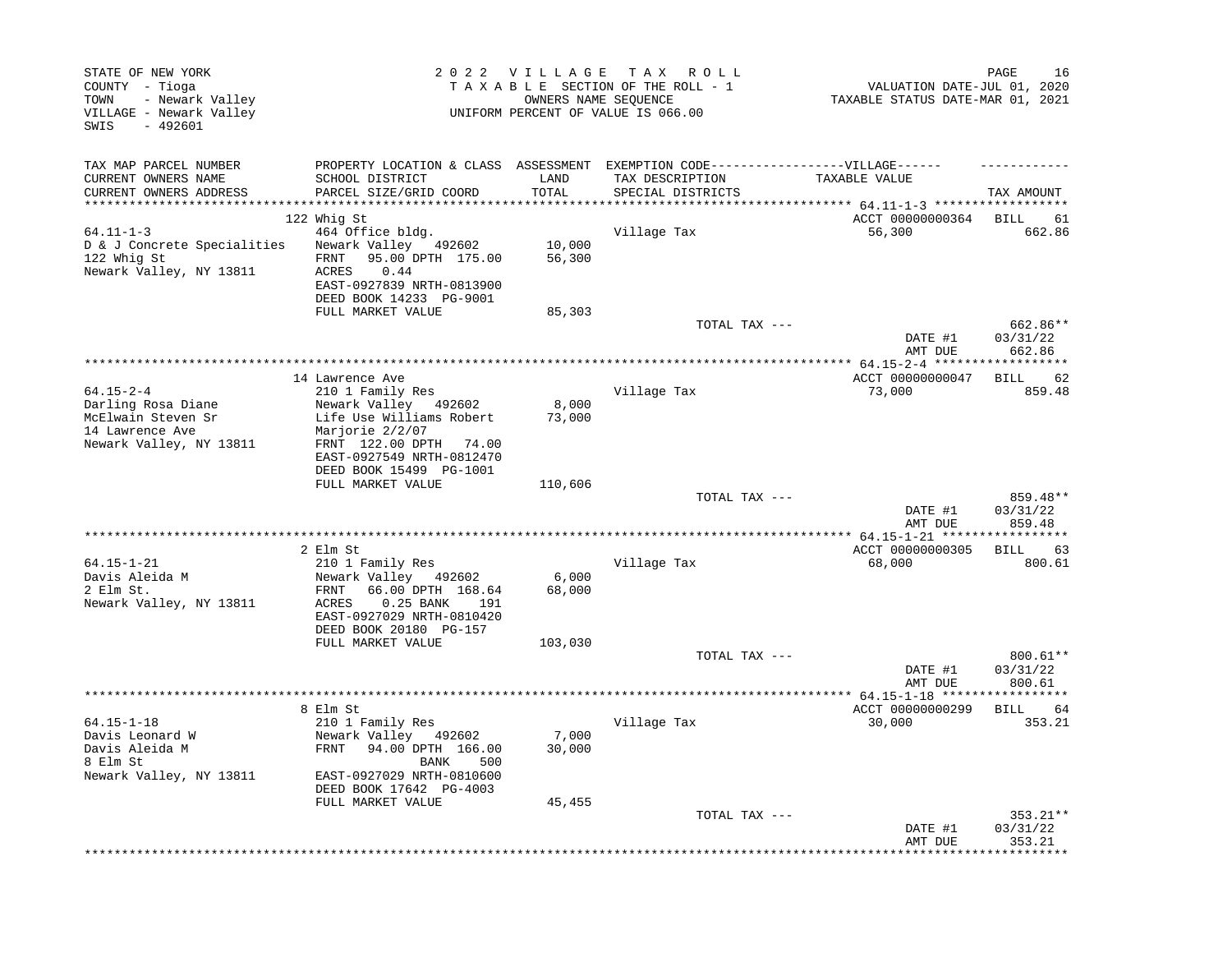| STATE OF NEW YORK<br>COUNTY - Tioga<br>- Newark Valley<br>TOWN<br>VILLAGE - Newark Valley<br>$-492601$<br>SWIS | 2022 VILLAGE<br>T A X<br>R O L L<br>TAXABLE SECTION OF THE ROLL - 1<br>OWNERS NAME SEQUENCE<br>UNIFORM PERCENT OF VALUE IS 066.00                 |                           |                                      | PAGE<br>VALUATION DATE-JUL 01, 2020<br>TAXABLE STATUS DATE-MAR 01, 2021 |                                  |  |
|----------------------------------------------------------------------------------------------------------------|---------------------------------------------------------------------------------------------------------------------------------------------------|---------------------------|--------------------------------------|-------------------------------------------------------------------------|----------------------------------|--|
| TAX MAP PARCEL NUMBER<br>CURRENT OWNERS NAME<br>CURRENT OWNERS ADDRESS                                         | PROPERTY LOCATION & CLASS ASSESSMENT EXEMPTION CODE----------------VILLAGE------<br>SCHOOL DISTRICT<br>PARCEL SIZE/GRID COORD                     | LAND<br>TOTAL             | TAX DESCRIPTION<br>SPECIAL DISTRICTS | TAXABLE VALUE                                                           | TAX AMOUNT                       |  |
| ***********************                                                                                        |                                                                                                                                                   |                           |                                      |                                                                         |                                  |  |
| $64.15 - 1 - 8.20$                                                                                             | 46 Elm St                                                                                                                                         |                           |                                      | ACCT 00000001457<br>75,000                                              | BILL<br>65<br>883.03             |  |
| DeHaan Helen L<br>46 Elm St<br>Newark Valley, NY 13811                                                         | 220 2 Family Res<br>Newark Valley 492602<br>FRNT 140.00 DPTH 331.00<br>EAST-0926936 NRTH-0811571<br>DEED BOOK 510<br>PG-082                       | 18,000<br>75,000          | Village Tax                          |                                                                         |                                  |  |
|                                                                                                                | FULL MARKET VALUE                                                                                                                                 | 113,636                   |                                      |                                                                         |                                  |  |
|                                                                                                                |                                                                                                                                                   |                           | TOTAL TAX ---                        | DATE #1<br>AMT DUE                                                      | 883.03**<br>03/31/22<br>883.03   |  |
|                                                                                                                |                                                                                                                                                   |                           | ********************************     | ********** 64.15-3-36 ******************                                |                                  |  |
|                                                                                                                | 10 S Main St                                                                                                                                      |                           |                                      | ACCT 00000000162                                                        | 66<br>BILL                       |  |
| $64.15 - 3 - 36$<br>Devall Jennifer<br>Herman Walter<br>1130 Waterloo Geneva Road<br>Waterloo, NY 13165        | 482 Det row bldg<br>Newark Valley 492602<br>FRNT<br>36.30 DPTH 155.09<br>EAST-0928240 NRTH-0810360<br>DEED BOOK 20210 PG-6121                     | 6,500<br>17,600           | Village Tax                          | 17,600                                                                  | 207.22                           |  |
|                                                                                                                | FULL MARKET VALUE                                                                                                                                 | 26,667                    |                                      |                                                                         |                                  |  |
| PRIOR OWNER ON 3/01/2021<br>Talcott David W                                                                    |                                                                                                                                                   |                           |                                      |                                                                         |                                  |  |
|                                                                                                                |                                                                                                                                                   |                           | TOTAL TAX ---                        | DATE #1<br>AMT DUE                                                      | $207.22**$<br>03/31/22<br>207.22 |  |
|                                                                                                                |                                                                                                                                                   |                           |                                      | ************* 64.15-3-37.10 ***************                             |                                  |  |
| 64.15-3-37.10                                                                                                  | 8 Main St<br>220 2 Family Res                                                                                                                     |                           | Village Tax                          | ACCT 00000000147<br>35,200                                              | BILL<br>67<br>414.44             |  |
| Devall Jennifer<br>Herman Walter<br>1130 Waterloo Geneva Road<br>Waterloo, NY 13165                            | Newark Valley 492602<br>38.94 DPTH 168.00<br>FRNT<br>EAST-0928260 NRTH-0810400<br>DEED BOOK 20210 PG-6121                                         | 6,600<br>35,200           |                                      |                                                                         |                                  |  |
| PRIOR OWNER ON 3/01/2021                                                                                       | FULL MARKET VALUE                                                                                                                                 | 53,333                    |                                      |                                                                         |                                  |  |
| Talcott David W                                                                                                |                                                                                                                                                   |                           |                                      |                                                                         |                                  |  |
|                                                                                                                |                                                                                                                                                   |                           | TOTAL TAX ---                        | DATE #1<br>AMT DUE                                                      | 414.44**<br>03/31/22<br>414.44   |  |
|                                                                                                                |                                                                                                                                                   |                           |                                      | ************* 64.15-3-38 ********                                       | ******                           |  |
|                                                                                                                | 4-6 Main St                                                                                                                                       |                           |                                      | ACCT 00000000344                                                        | 68<br>BILL                       |  |
| $64.15 - 3 - 38$<br>Devall Jennifer<br>Herman Walter<br>1130 Waterloo Geneva Road<br>Waterloo, NY 13165        | 230 3 Family Res<br>Newark Valley 492602<br>FRNT<br>41.50 DPTH 72.50<br>EAST-0928320 NRTH-0810410<br>DEED BOOK 20210 PG-6121<br>FULL MARKET VALUE | 6,000<br>45,000<br>68,182 | Village Tax                          | 45,000                                                                  | 529.82                           |  |
| PRIOR OWNER ON 3/01/2021                                                                                       |                                                                                                                                                   |                           |                                      |                                                                         |                                  |  |
| Talcott David W                                                                                                |                                                                                                                                                   |                           | TOTAL TAX ---                        | DATE #1                                                                 | $529.82**$<br>03/31/22           |  |
|                                                                                                                |                                                                                                                                                   |                           |                                      | AMT DUE                                                                 | 529.82                           |  |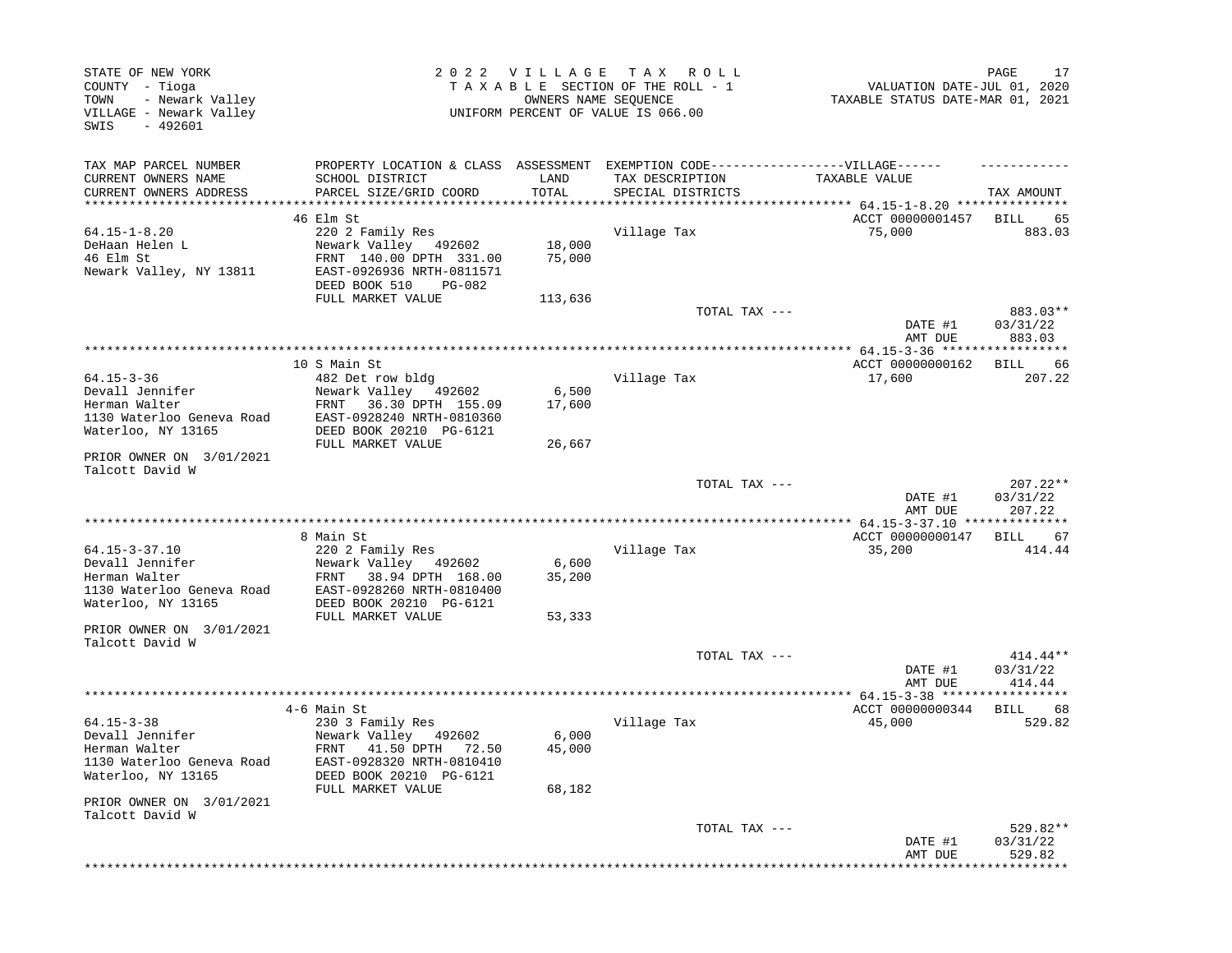| STATE OF NEW YORK<br>COUNTY - Tioga<br>- Newark Valley<br>TOWN<br>VILLAGE - Newark Valley<br>$-492601$<br>SWIS |                                                                                                                                   | 2022 VILLAGE TAX ROLL<br>TAXABLE SECTION OF THE ROLL - 1<br>OWNERS NAME SEQUENCE<br>UNIFORM PERCENT OF VALUE IS 066.00 |                                                                  |                            |                                      |
|----------------------------------------------------------------------------------------------------------------|-----------------------------------------------------------------------------------------------------------------------------------|------------------------------------------------------------------------------------------------------------------------|------------------------------------------------------------------|----------------------------|--------------------------------------|
| TAX MAP PARCEL NUMBER<br>CURRENT OWNERS NAME                                                                   | PROPERTY LOCATION & CLASS ASSESSMENT<br>SCHOOL DISTRICT                                                                           | LAND                                                                                                                   | EXEMPTION CODE------------------VILLAGE------<br>TAX DESCRIPTION | TAXABLE VALUE              |                                      |
| CURRENT OWNERS ADDRESS                                                                                         | PARCEL SIZE/GRID COORD                                                                                                            | TOTAL                                                                                                                  | SPECIAL DISTRICTS                                                | ***** 75.07-1-2 ****       | TAX AMOUNT                           |
|                                                                                                                | 17 Silk St                                                                                                                        |                                                                                                                        |                                                                  | ACCT 00000000089           | <b>BILL</b><br>69                    |
| $75.07 - 1 - 2$<br>Devlieger Bruce A<br>17 Silk St<br>Newark Valley, NY 13811                                  | 210 1 Family Res<br>Newark Valley<br>492602<br>91.00 DPTH 134.83<br>FRNT<br>EAST-0926840 NRTH-0807980<br>DEED BOOK 410<br>PG-0334 | 5,000<br>52,000                                                                                                        | Village Tax                                                      | 52,000                     | 612.23                               |
|                                                                                                                | FULL MARKET VALUE                                                                                                                 | 78,788                                                                                                                 |                                                                  |                            |                                      |
|                                                                                                                |                                                                                                                                   |                                                                                                                        | TOTAL TAX ---                                                    | DATE #1<br>AMT DUE         | $612.23**$<br>03/31/22<br>612.23     |
|                                                                                                                |                                                                                                                                   |                                                                                                                        |                                                                  | ********** 64.19-3-6 ****: |                                      |
| $64.19 - 3 - 6$<br>Dickerson Kimberly<br>62 Main St<br>Newark Valley, NY 13811                                 | 62 Main St<br>210 1 Family Res<br>Newark Valley 492602<br>Deed Date $1/14/00$<br>31.61 DPTH 261.00<br>FRNT<br>500<br>BANK         | 3,500<br>58,000                                                                                                        | Village Tax                                                      | ACCT 00000000212<br>58,000 | <b>BILL</b><br>70<br>682.88          |
|                                                                                                                | EAST-0927610 NRTH-0809230<br>DEED BOOK 17284 PG-6001                                                                              |                                                                                                                        |                                                                  |                            |                                      |
|                                                                                                                | FULL MARKET VALUE                                                                                                                 | 87,879                                                                                                                 |                                                                  |                            |                                      |
|                                                                                                                |                                                                                                                                   |                                                                                                                        | TOTAL TAX ---                                                    | DATE #1<br>AMT DUE         | 682.88**<br>03/31/22<br>682.88       |
|                                                                                                                |                                                                                                                                   |                                                                                                                        |                                                                  | ******** 64.15-2-28 *****  |                                      |
|                                                                                                                | 14 Maple Ave                                                                                                                      |                                                                                                                        |                                                                  | ACCT 00000000319           | BILL<br>71                           |
| $64.15 - 2 - 28$<br>Dieteman Gregory K                                                                         | 210 1 Family Res<br>Newark Valley 492602                                                                                          | 10,000                                                                                                                 | Village Tax                                                      | 88,000                     | 1,036.09                             |
| 14 Maple Avenue<br>Newark Valley, NY 13811                                                                     | FRNT 174.00 DPTH 180.00<br><b>BANK</b><br>77                                                                                      | 88,000                                                                                                                 |                                                                  |                            |                                      |
|                                                                                                                | EAST-0927660 NRTH-0810855<br>DEED BOOK 14000 PG-3699                                                                              |                                                                                                                        |                                                                  |                            |                                      |
|                                                                                                                | FULL MARKET VALUE                                                                                                                 | 133,333                                                                                                                |                                                                  |                            |                                      |
|                                                                                                                |                                                                                                                                   |                                                                                                                        | TOTAL TAX ---                                                    | DATE #1<br>AMT DUE         | $1,036.09**$<br>03/31/22<br>1,036.09 |
|                                                                                                                |                                                                                                                                   |                                                                                                                        |                                                                  |                            |                                      |
|                                                                                                                | 45 Whig St                                                                                                                        |                                                                                                                        |                                                                  | ACCT 00000000355           | 72<br>BILL                           |
| $64.15 - 3 - 8$<br>Dodge Susan<br>45 Whig St<br>Newark Valley, NY 13811                                        | 210 1 Family Res<br>Newark Valley 492602<br>FRNT 288.06 DPTH 111.02<br>BANK<br>129<br>EAST-0928080 NRTH-0811760                   | 9,000<br>71,000                                                                                                        | Village Tax                                                      | 71,000                     | 835.94                               |
|                                                                                                                | DEED BOOK 478<br>PG-214                                                                                                           |                                                                                                                        |                                                                  |                            |                                      |
|                                                                                                                | FULL MARKET VALUE                                                                                                                 | 107,576                                                                                                                | TOTAL TAX ---                                                    | DATE #1<br>AMT DUE         | 835.94**<br>03/31/22<br>835.94       |
|                                                                                                                |                                                                                                                                   |                                                                                                                        |                                                                  |                            |                                      |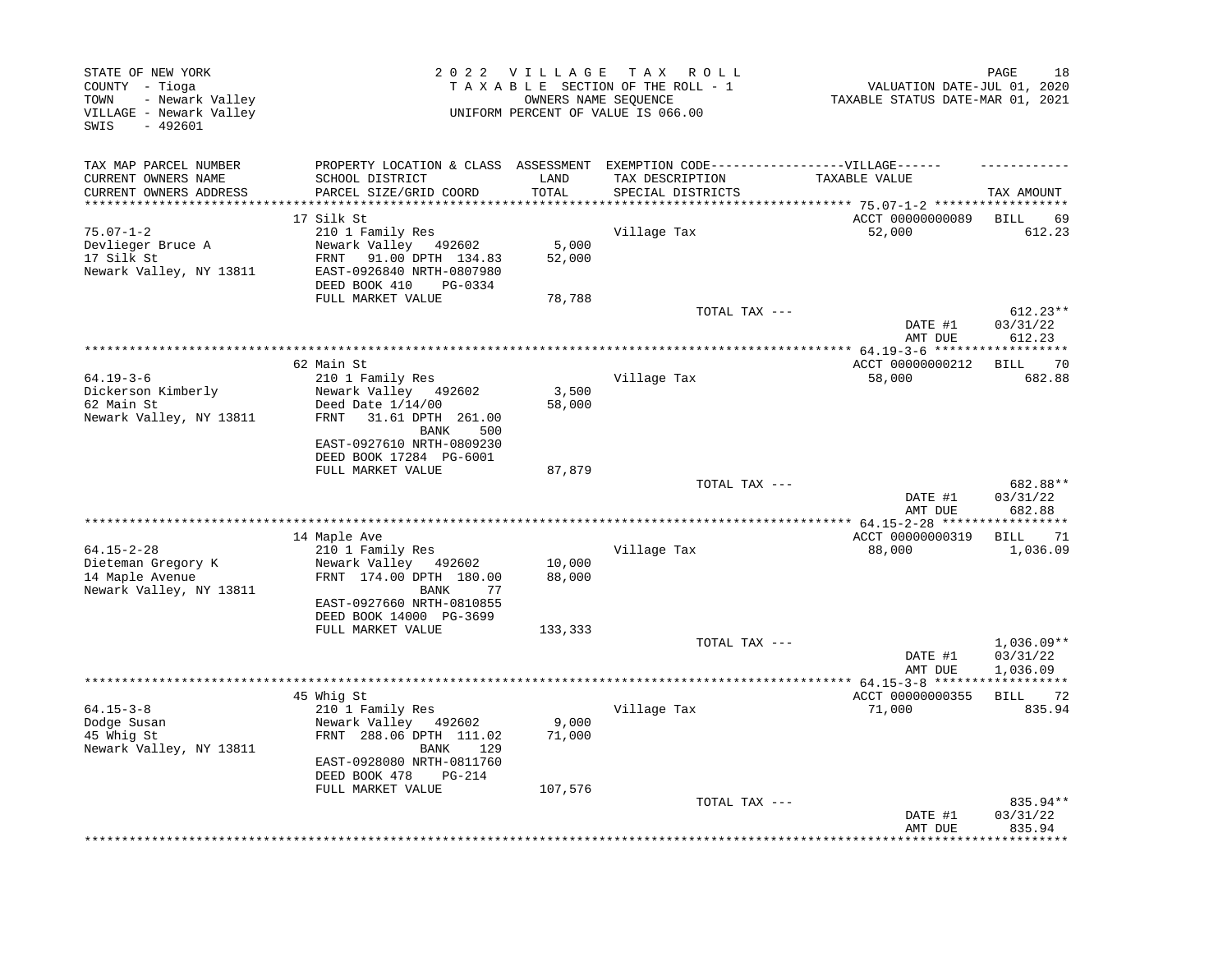| STATE OF NEW YORK<br>COUNTY - Tioga<br>- Newark Valley<br>TOWN<br>VILLAGE - Newark Valley<br>SWIS<br>$-492601$                        |                                                                                                                                                                                                                     | 2022 VILLAGE              | TAX ROLL<br>TAXABLE SECTION OF THE ROLL - 1<br>OWNERS NAME SEQUENCE<br>UNIFORM PERCENT OF VALUE IS 066.00 | 19<br>PAGE<br>VALUATION DATE-JUL 01, 2020<br>TAXABLE STATUS DATE-MAR 01, 2021               |                                                  |  |
|---------------------------------------------------------------------------------------------------------------------------------------|---------------------------------------------------------------------------------------------------------------------------------------------------------------------------------------------------------------------|---------------------------|-----------------------------------------------------------------------------------------------------------|---------------------------------------------------------------------------------------------|--------------------------------------------------|--|
| TAX MAP PARCEL NUMBER<br>CURRENT OWNERS NAME<br>CURRENT OWNERS ADDRESS                                                                | PROPERTY LOCATION & CLASS ASSESSMENT<br>SCHOOL DISTRICT<br>PARCEL SIZE/GRID COORD                                                                                                                                   | LAND<br>TOTAL             | EXEMPTION CODE------------------VILLAGE------<br>TAX DESCRIPTION<br>SPECIAL DISTRICTS                     | TAXABLE VALUE                                                                               | TAX AMOUNT                                       |  |
| $64.19 - 1 - 15.1$<br>Dominion Homesteads LLC<br>138 Fred Catlin Rd<br>Owego, NY 13827                                                | 36 S Main St<br>411 Apartment<br>Newark Valley<br>492602<br>FRNT<br>73.00 DPTH 263.00<br><b>BANK</b><br>8<br>EAST-0927908 NRTH-0809840<br>DEED BOOK 16658 PG-6003<br>FULL MARKET VALUE                              | 4,500<br>54,500<br>82,576 | Village Tax<br>NV001 Unpaid water<br>NV005 Unpaid mowing/snow                                             | ********** 64.19-1-15.1 **********<br>ACCT 00000000073<br>54,500<br>2,090.32 MT<br>15.00 MT | <b>BILL</b><br>73<br>641.67<br>2,090.32<br>15.00 |  |
|                                                                                                                                       |                                                                                                                                                                                                                     |                           | TOTAL TAX ---                                                                                             | DATE #1<br>AMT DUE                                                                          | $2,746.99**$<br>03/31/22<br>2,746.99             |  |
|                                                                                                                                       |                                                                                                                                                                                                                     |                           |                                                                                                           | ** $64.19 - 1 - 15.2$ ****                                                                  | ***********                                      |  |
| $64.19 - 1 - 15.2$<br>Dominion Homesteads LLC<br>138 Fred Catlin Rd<br>Owego, NY 13827                                                | 36 S Main St<br>330 Vacant comm<br>Newark Valley 492602<br>73.24 DPTH<br>FRNT<br>28.58<br><b>BANK</b><br>8<br>EAST-0927875 NRTH-0809916<br>DEED BOOK 20190 PG-1581<br>FULL MARKET VALUE                             | 500<br>500<br>758         | Village Tax                                                                                               | ACCT ????<br>500                                                                            | <b>BILL</b><br>74<br>5.89                        |  |
|                                                                                                                                       |                                                                                                                                                                                                                     |                           | TOTAL TAX ---                                                                                             | DATE #1<br>AMT DUE                                                                          | $5.89**$<br>03/31/22<br>5.89                     |  |
|                                                                                                                                       |                                                                                                                                                                                                                     |                           |                                                                                                           |                                                                                             |                                                  |  |
| $64.15 - 2 - 9$<br>Du Varney Michael<br>62 Whig Street<br>Newark Valley, NY 13811<br>PRIOR OWNER ON 3/01/2021<br>Shoemaker Samantha S | 62 Whig St<br>210 1 Family Res<br>Newark Valley 492602<br>Deed Date 10/30/98<br>87.00 DPTH 297.00<br>FRNT<br>ACRES<br>0.59 BANK<br>500<br>EAST-0927819 NRTH-0812280<br>DEED BOOK 20210 PG-2067<br>FULL MARKET VALUE | 5,000<br>50,000<br>75,758 | Village Tax                                                                                               | ACCT 00000000083<br>50,000                                                                  | <b>BILL</b><br>75<br>588.69                      |  |
|                                                                                                                                       |                                                                                                                                                                                                                     |                           | TOTAL TAX ---                                                                                             |                                                                                             | 588.69**                                         |  |
|                                                                                                                                       |                                                                                                                                                                                                                     |                           |                                                                                                           | DATE #1<br>AMT DUE                                                                          | 03/31/22<br>588.69                               |  |
|                                                                                                                                       |                                                                                                                                                                                                                     |                           |                                                                                                           |                                                                                             |                                                  |  |
| $64.19 - 3 - 28$<br>Dudek Elaine<br>78 S Main St<br>PO Box 326<br>Newark Valley, NY 13811                                             | 78 S Main St<br>210 1 Family Res<br>Newark Valley 492602<br>74.25 DPTH 198.00<br>FRNT<br>BANK<br>77<br>EAST-0927480 NRTH-0808810<br>PG-252<br>DEED BOOK 711<br>FULL MARKET VALUE                                    | 5,000<br>52,000<br>78,788 | Village Tax                                                                                               | ACCT 00000000352<br>52,000                                                                  | <b>BILL</b><br>76<br>612.23                      |  |
|                                                                                                                                       |                                                                                                                                                                                                                     |                           | TOTAL TAX ---                                                                                             | DATE #1<br>AMT DUE                                                                          | $612.23**$<br>03/31/22<br>612.23                 |  |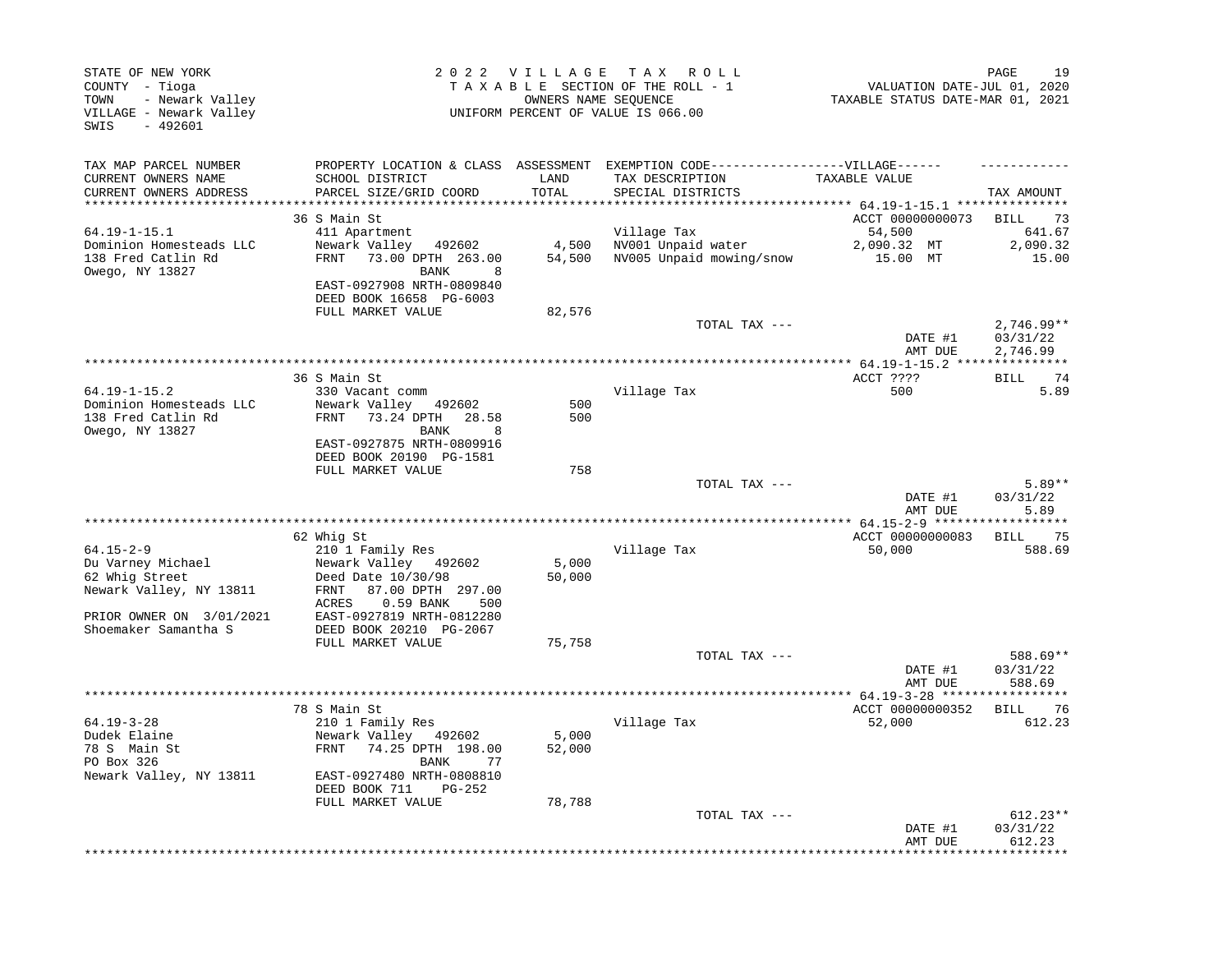| STATE OF NEW YORK<br>2022 VILLAGE TAX ROLL<br>TAXABLE SECTION OF THE ROLL - 1<br>COUNTY - Tioga<br>- Newark Valley<br>OWNERS NAME SEQUENCE<br>TOWN<br>UNIFORM PERCENT OF VALUE IS 066.00<br>VILLAGE - Newark Valley<br>- 492601<br>SWIS |                                                                                                                                                                |                         |                                        | PAGE<br>20<br>VALUATION DATE-JUL 01, 2020<br>TAXABLE STATUS DATE-MAR 01, 2021 |                                |  |
|-----------------------------------------------------------------------------------------------------------------------------------------------------------------------------------------------------------------------------------------|----------------------------------------------------------------------------------------------------------------------------------------------------------------|-------------------------|----------------------------------------|-------------------------------------------------------------------------------|--------------------------------|--|
| TAX MAP PARCEL NUMBER                                                                                                                                                                                                                   | PROPERTY LOCATION & CLASS ASSESSMENT EXEMPTION CODE----------------VILLAGE------                                                                               |                         |                                        |                                                                               |                                |  |
| CURRENT OWNERS NAME<br>CURRENT OWNERS ADDRESS<br>***********************                                                                                                                                                                | SCHOOL DISTRICT<br>PARCEL SIZE/GRID COORD                                                                                                                      | LAND<br>TOTAL           | TAX DESCRIPTION<br>SPECIAL DISTRICTS   | TAXABLE VALUE                                                                 | TAX AMOUNT                     |  |
|                                                                                                                                                                                                                                         | 142 Main St                                                                                                                                                    |                         |                                        | ACCT 00000000099                                                              | BILL 77                        |  |
| $75.07 - 1 - 32$<br>Eaton Eric<br>Eaton Melinda<br>142 Main St<br>Newark Valley, NY 13811                                                                                                                                               | 210 1 Family Res<br>Newark Valley 492602<br>Deed Date 3/16/98<br>FRNT 107.50 DPTH 254.00<br><b>BANK</b><br>77<br>EAST-0926820 NRTH-0807215                     | 7,000<br>76,000         | Village Tax                            | 76,000                                                                        | 894.80                         |  |
|                                                                                                                                                                                                                                         | DEED BOOK 00608 PG-00178<br>FULL MARKET VALUE                                                                                                                  | 115,152                 |                                        |                                                                               |                                |  |
|                                                                                                                                                                                                                                         |                                                                                                                                                                |                         | TOTAL TAX ---                          | DATE #1<br>AMT DUE                                                            | 894.80**<br>03/31/22<br>894.80 |  |
|                                                                                                                                                                                                                                         |                                                                                                                                                                |                         |                                        | ACCT 00000000377                                                              | <b>BILL</b><br>78              |  |
| $75.07 - 1 - 33$<br>Eaton William<br>Eaton Chelsi N<br>138 S. Main Street<br>Newark Valley, NY 13811                                                                                                                                    | 138 S Main St<br>210 1 Family Res<br>Newark Valley 492602<br>82.50 DPTH 260.00<br>FRNT<br>EAST-0926860 NRTH-0807305<br>DEED BOOK 20190 PG-456                  | 7,000<br>52,000         | Village Tax                            | 52,000                                                                        | 612.23                         |  |
|                                                                                                                                                                                                                                         | FULL MARKET VALUE                                                                                                                                              | 78,788                  |                                        |                                                                               |                                |  |
|                                                                                                                                                                                                                                         |                                                                                                                                                                |                         | TOTAL TAX ---                          | DATE #1<br>AMT DUE                                                            | 612.23**<br>03/31/22<br>612.23 |  |
|                                                                                                                                                                                                                                         | 48 Smullen Ave                                                                                                                                                 |                         |                                        | ACCT 00000001098                                                              | BILL 79                        |  |
| $64.16 - 1 - 15$<br>Edson Ralph L III<br>Edson Lois E<br>48 Smullen Ave<br>Newark Valley, NY 13811                                                                                                                                      | 210 1 Family Res<br>Newark Valley 492602<br>FRNT 100.00 DPTH 378.61<br>EAST-0929760 NRTH-0810350<br>DEED BOOK 369<br>PG-0622                                   | 8,000<br>62,000         | Village Tax                            | 62,000                                                                        | 729.97                         |  |
|                                                                                                                                                                                                                                         | FULL MARKET VALUE                                                                                                                                              | 93,939                  |                                        |                                                                               |                                |  |
|                                                                                                                                                                                                                                         |                                                                                                                                                                |                         | TOTAL TAX ---                          | DATE #1<br>AMT DUE                                                            | 729.97**<br>03/31/22<br>729.97 |  |
|                                                                                                                                                                                                                                         | Franklin Ave                                                                                                                                                   |                         | ************************************** | ******* 64.15-2-10.20 **<br>ACCT 00000001516                                  | ************<br>80<br>BILL     |  |
| 64.15-2-10.20<br>Elliott John A<br>14 Franklin Avenue<br>Newark Valley, NY 13811                                                                                                                                                        | 312 Vac w/imprv<br>Newark Valley 492602<br>FRNT 100.00 DPTH 177.06<br>BANK<br>500<br>EAST-0060743 NRTH-0081214<br>DEED BOOK 20180 PG-2440<br>FULL MARKET VALUE | 2,000<br>2,200<br>3,333 | Village Tax                            | 2,200                                                                         | 25.90                          |  |
|                                                                                                                                                                                                                                         |                                                                                                                                                                |                         | TOTAL TAX ---                          | DATE #1<br>AMT DUE                                                            | $25.90**$<br>03/31/22<br>25.90 |  |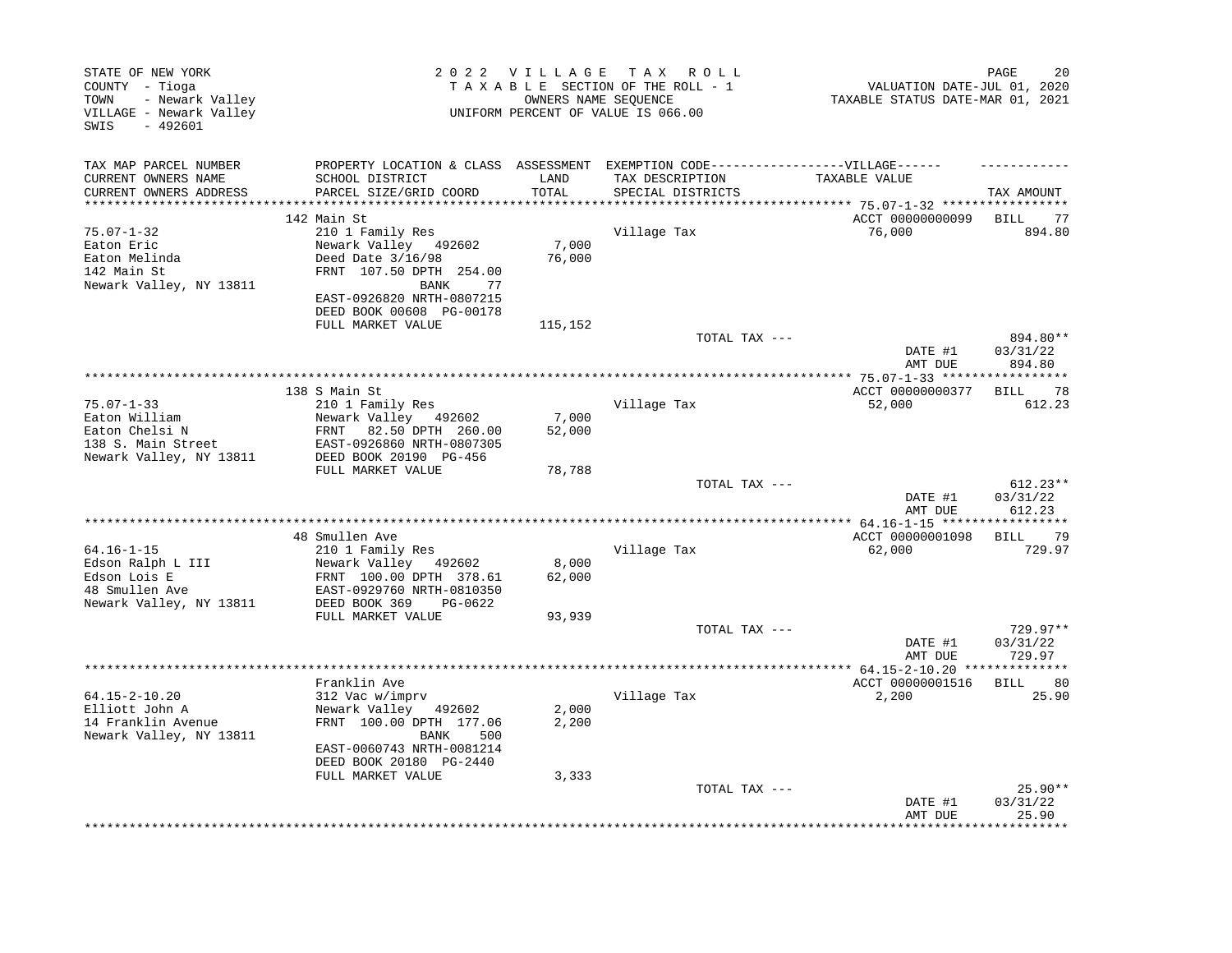| STATE OF NEW YORK<br>COUNTY - Tioga<br>- Newark Valley<br>TOWN<br>VILLAGE - Newark Valley<br>$-492601$<br>SWIS | 2022 VILLAGE<br>TAX ROLL<br>TAXABLE SECTION OF THE ROLL - 1<br>OWNERS NAME SEOUENCE<br>UNIFORM PERCENT OF VALUE IS 066.00 |                  |                                                                  | PAGE<br>VALUATION DATE-JUL 01, 2020<br>TAXABLE STATUS DATE-MAR 01, 2021 |                                  |  |
|----------------------------------------------------------------------------------------------------------------|---------------------------------------------------------------------------------------------------------------------------|------------------|------------------------------------------------------------------|-------------------------------------------------------------------------|----------------------------------|--|
| TAX MAP PARCEL NUMBER<br>CURRENT OWNERS NAME                                                                   | PROPERTY LOCATION & CLASS ASSESSMENT<br>SCHOOL DISTRICT                                                                   | LAND             | EXEMPTION CODE------------------VILLAGE------<br>TAX DESCRIPTION | TAXABLE VALUE                                                           |                                  |  |
| CURRENT OWNERS ADDRESS                                                                                         | PARCEL SIZE/GRID COORD                                                                                                    | TOTAL            | SPECIAL DISTRICTS                                                | ***** 64.15-2-80 *****                                                  | TAX AMOUNT                       |  |
|                                                                                                                | 14 Franklin Ave                                                                                                           |                  |                                                                  | ACCT 00000000193                                                        | <b>BILL</b><br>81                |  |
| $64.15 - 2 - 80$                                                                                               | 210 1 Family Res                                                                                                          |                  | Village Tax                                                      | 52,000                                                                  | 612.23                           |  |
| Elliott John A                                                                                                 | Newark Valley 492602                                                                                                      | 12,000           |                                                                  |                                                                         |                                  |  |
| 14 Franklin Avenue                                                                                             | FRNT 150.00 DPTH 198.00                                                                                                   | 52,000           |                                                                  |                                                                         |                                  |  |
| Newark Valley, NY 13811                                                                                        | $0.66$ BANK<br>ACRES<br>500<br>EAST-0927621 NRTH-0812133<br>DEED BOOK 20180 PG-2440                                       |                  |                                                                  |                                                                         |                                  |  |
|                                                                                                                | FULL MARKET VALUE                                                                                                         | 78,788           |                                                                  |                                                                         |                                  |  |
|                                                                                                                |                                                                                                                           |                  | TOTAL TAX ---                                                    |                                                                         | $612.23**$                       |  |
|                                                                                                                |                                                                                                                           |                  |                                                                  | DATE #1<br>AMT DUE                                                      | 03/31/22<br>612.23               |  |
|                                                                                                                | *****************                                                                                                         |                  | ***********************************                              | ****** 64.19-1-12.1 ****                                                |                                  |  |
|                                                                                                                | 26 Main St                                                                                                                |                  |                                                                  | ACCT 00000000072                                                        | 82<br><b>BILL</b>                |  |
| $64.19 - 1 - 12.1$                                                                                             | 210 1 Family Res                                                                                                          |                  | Village Tax                                                      | 80,000                                                                  | 941.90                           |  |
| Esler June<br>PO Box 184                                                                                       | Newark Valley 492602<br>77.00 DPTH<br>FRNT                                                                                | 22,500<br>80,000 |                                                                  |                                                                         |                                  |  |
| Newark Valley, NY 13811                                                                                        | 2.60<br>ACRES                                                                                                             |                  |                                                                  |                                                                         |                                  |  |
|                                                                                                                | EAST-0927863 NRTH-0810088<br>DEED BOOK 2020 PG-3039                                                                       |                  |                                                                  |                                                                         |                                  |  |
|                                                                                                                | FULL MARKET VALUE                                                                                                         | 121,212          |                                                                  |                                                                         |                                  |  |
|                                                                                                                |                                                                                                                           |                  | TOTAL TAX ---                                                    |                                                                         | 941.90**                         |  |
|                                                                                                                |                                                                                                                           |                  |                                                                  | DATE #1<br>AMT DUE                                                      | 03/31/22<br>941.90               |  |
|                                                                                                                | 26 Brook St                                                                                                               |                  |                                                                  | ACCT 00000000093                                                        | 83<br>BILL                       |  |
| $64.19 - 2 - 34$                                                                                               | 210 1 Family Res                                                                                                          |                  | Village Tax                                                      | 60,200                                                                  | 708.78                           |  |
| Eubank Blake                                                                                                   | Newark Valley 492602                                                                                                      | 9,000            |                                                                  |                                                                         |                                  |  |
| Eubank Vivian M<br>26 Brook Street                                                                             | FRNT 130.60 DPTH 199.00<br>BANK<br>191                                                                                    | 60,200           |                                                                  |                                                                         |                                  |  |
| Newark Valley, NY 13811                                                                                        | EAST-0928600 NRTH-0809850<br>DEED BOOK 15000 PG-3578                                                                      |                  |                                                                  |                                                                         |                                  |  |
|                                                                                                                | FULL MARKET VALUE                                                                                                         | 91,212           | TOTAL TAX ---                                                    |                                                                         | 708.78**                         |  |
|                                                                                                                |                                                                                                                           |                  |                                                                  | DATE #1<br>AMT DUE                                                      | 03/31/22<br>708.78               |  |
|                                                                                                                |                                                                                                                           |                  |                                                                  |                                                                         |                                  |  |
|                                                                                                                | 93 S Main St                                                                                                              |                  |                                                                  | ACCT 00000000078                                                        | 84<br><b>BILL</b>                |  |
| $64.19 - 3 - 17.1$                                                                                             | 330 Vacant comm                                                                                                           |                  | Village Tax                                                      | 8,700                                                                   | 102.43                           |  |
| Evans Scott<br>Evans Maribeth                                                                                  | Newark Valley 492602<br>Merged W/lot 16 Class 449                                                                         | 8,700<br>8,700   |                                                                  |                                                                         |                                  |  |
| 88 S. Main Street                                                                                              | FRNT 289.96 DPTH                                                                                                          |                  |                                                                  |                                                                         |                                  |  |
| Newark Valley, NY 13811                                                                                        | ACRES 10.58                                                                                                               |                  |                                                                  |                                                                         |                                  |  |
|                                                                                                                | EAST-0927990 NRTH-0808320<br>DEED BOOK 20190 PG-1759                                                                      |                  |                                                                  |                                                                         |                                  |  |
|                                                                                                                | FULL MARKET VALUE                                                                                                         | 13,182           |                                                                  |                                                                         |                                  |  |
|                                                                                                                |                                                                                                                           |                  | TOTAL TAX ---                                                    | DATE #1<br>AMT DUE                                                      | $102.43**$<br>03/31/22<br>102.43 |  |
|                                                                                                                |                                                                                                                           |                  |                                                                  |                                                                         |                                  |  |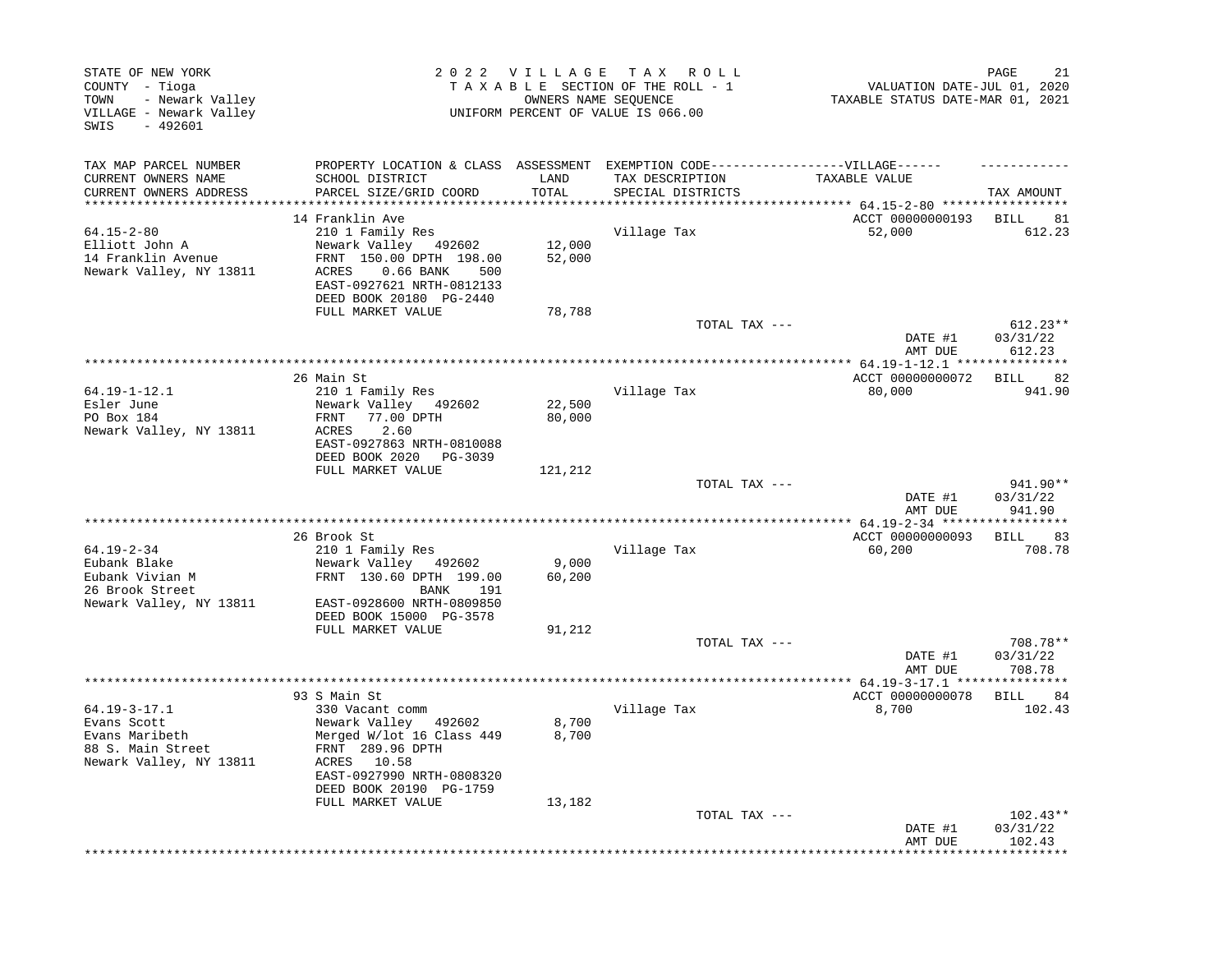| STATE OF NEW YORK<br>COUNTY - Tioga<br>- Newark Valley<br>TOWN<br>VILLAGE - Newark Valley<br>SWIS<br>$-492601$ |                                                                                                                                                                       | 2022 VILLAGE TAX | ROLL ROLL<br>TAXABLE SECTION OF THE ROLL - 1<br>OWNERS NAME SEQUENCE<br>UNIFORM PERCENT OF VALUE IS 066.00 | 22<br>PAGE<br>VALUATION DATE-JUL 01, 2020<br>TAXABLE STATUS DATE-MAR 01, 2021 |                                |  |
|----------------------------------------------------------------------------------------------------------------|-----------------------------------------------------------------------------------------------------------------------------------------------------------------------|------------------|------------------------------------------------------------------------------------------------------------|-------------------------------------------------------------------------------|--------------------------------|--|
| TAX MAP PARCEL NUMBER                                                                                          | PROPERTY LOCATION & CLASS ASSESSMENT EXEMPTION CODE-----------------VILLAGE------                                                                                     |                  |                                                                                                            |                                                                               |                                |  |
| CURRENT OWNERS NAME<br>CURRENT OWNERS ADDRESS<br>***********************                                       | SCHOOL DISTRICT<br>PARCEL SIZE/GRID COORD<br>****************************                                                                                             | LAND<br>TOTAL    | TAX DESCRIPTION<br>SPECIAL DISTRICTS                                                                       | TAXABLE VALUE                                                                 | TAX AMOUNT                     |  |
|                                                                                                                | 94 Main St                                                                                                                                                            |                  |                                                                                                            | ACCT 00000001642                                                              | <b>BILL</b><br>85              |  |
| $64.19 - 3 - 24.20$<br>Evans Scott<br>88 S Main St<br>Newark Valley, NY 13811                                  | 210 1 Family Res<br>Newark Valley 492602<br>Deed Date 9/3/97<br>Bar Decision 1998<br>FRNT 120.00 DPTH 134.00<br>EAST-0060705 NRTH-0080838<br>DEED BOOK 00601 PG-00126 | 5,000<br>50,000  | Village Tax                                                                                                | 50,000                                                                        | 588.69                         |  |
|                                                                                                                | FULL MARKET VALUE                                                                                                                                                     | 75,758           |                                                                                                            |                                                                               |                                |  |
|                                                                                                                |                                                                                                                                                                       |                  | TOTAL TAX ---                                                                                              | DATE #1<br>AMT DUE                                                            | 588.69**<br>03/31/22<br>588.69 |  |
|                                                                                                                |                                                                                                                                                                       |                  |                                                                                                            |                                                                               |                                |  |
|                                                                                                                | 88 S Main St                                                                                                                                                          |                  |                                                                                                            | ACCT 00000000116                                                              | BILL<br>86                     |  |
| $64.19 - 3 - 25$<br>Evans Scott                                                                                | 220 2 Family Res<br>Newark Valley 492602                                                                                                                              | 7,000            | Village Tax                                                                                                | 80,000                                                                        | 941.90                         |  |
| Evans Marybeth                                                                                                 | Deed Date $7/1/96$                                                                                                                                                    | 80,000           |                                                                                                            |                                                                               |                                |  |
| 88 S Main St                                                                                                   | 73.00 DPTH 274.14<br>FRNT                                                                                                                                             |                  |                                                                                                            |                                                                               |                                |  |
| Newark Valley, NY 13811                                                                                        | EAST-0927360 NRTH-0808590                                                                                                                                             |                  |                                                                                                            |                                                                               |                                |  |
|                                                                                                                | DEED BOOK 00584 PG-00160                                                                                                                                              |                  |                                                                                                            |                                                                               |                                |  |
|                                                                                                                | FULL MARKET VALUE                                                                                                                                                     | 121,212          | TOTAL TAX ---                                                                                              |                                                                               | 941.90**                       |  |
|                                                                                                                |                                                                                                                                                                       |                  |                                                                                                            | DATE #1<br>AMT DUE                                                            | 03/31/22<br>941.90             |  |
|                                                                                                                |                                                                                                                                                                       |                  |                                                                                                            |                                                                               |                                |  |
| $75.07 - 1 - 34.11$                                                                                            | Main St<br>322 Rural vac>10                                                                                                                                           |                  |                                                                                                            | ACCT 00000000279                                                              | BILL<br>87<br>47.09            |  |
| Evans Scott                                                                                                    | Newark Valley 492602                                                                                                                                                  | 4,000            | Village Tax                                                                                                | 4,000                                                                         |                                |  |
| 88 S Main St                                                                                                   | Deed Date 6/7/00                                                                                                                                                      | 4,000            |                                                                                                            |                                                                               |                                |  |
| Newark Valley, NY 13811                                                                                        | ACRES 13.10<br>EAST-0927800 NRTH-0807630                                                                                                                              |                  |                                                                                                            |                                                                               |                                |  |
|                                                                                                                | DEED BOOK 00646 PG-00137<br>FULL MARKET VALUE                                                                                                                         | 6,061            |                                                                                                            |                                                                               |                                |  |
|                                                                                                                |                                                                                                                                                                       |                  | TOTAL TAX ---                                                                                              | DATE #1                                                                       | $47.09**$<br>03/31/22          |  |
|                                                                                                                |                                                                                                                                                                       |                  |                                                                                                            | AMT DUE                                                                       | 47.09                          |  |
|                                                                                                                | 82 Main St                                                                                                                                                            |                  |                                                                                                            | ACCT 00000000184                                                              | 88<br>BILL                     |  |
| $64.19 - 3 - 27$                                                                                               | 220 2 Family Res                                                                                                                                                      |                  | Village Tax                                                                                                | 101,000                                                                       | 1,189.15                       |  |
| Evans Scott T                                                                                                  | Newark Valley 492602                                                                                                                                                  | 13,500           |                                                                                                            |                                                                               |                                |  |
| 88 S Main St                                                                                                   | ACRES<br>2.29                                                                                                                                                         | 101,000          |                                                                                                            |                                                                               |                                |  |
| Newark Valley, NY 13811                                                                                        | EAST-0927280 NRTH-0808790<br>DEED BOOK 461<br>PG-0108                                                                                                                 |                  |                                                                                                            |                                                                               |                                |  |
|                                                                                                                | FULL MARKET VALUE                                                                                                                                                     | 153,030          | TOTAL TAX ---                                                                                              |                                                                               | 1,189.15**                     |  |
|                                                                                                                |                                                                                                                                                                       |                  |                                                                                                            | DATE #1                                                                       | 03/31/22                       |  |
|                                                                                                                |                                                                                                                                                                       |                  |                                                                                                            | AMT DUE                                                                       | 1,189.15                       |  |
|                                                                                                                |                                                                                                                                                                       |                  |                                                                                                            |                                                                               |                                |  |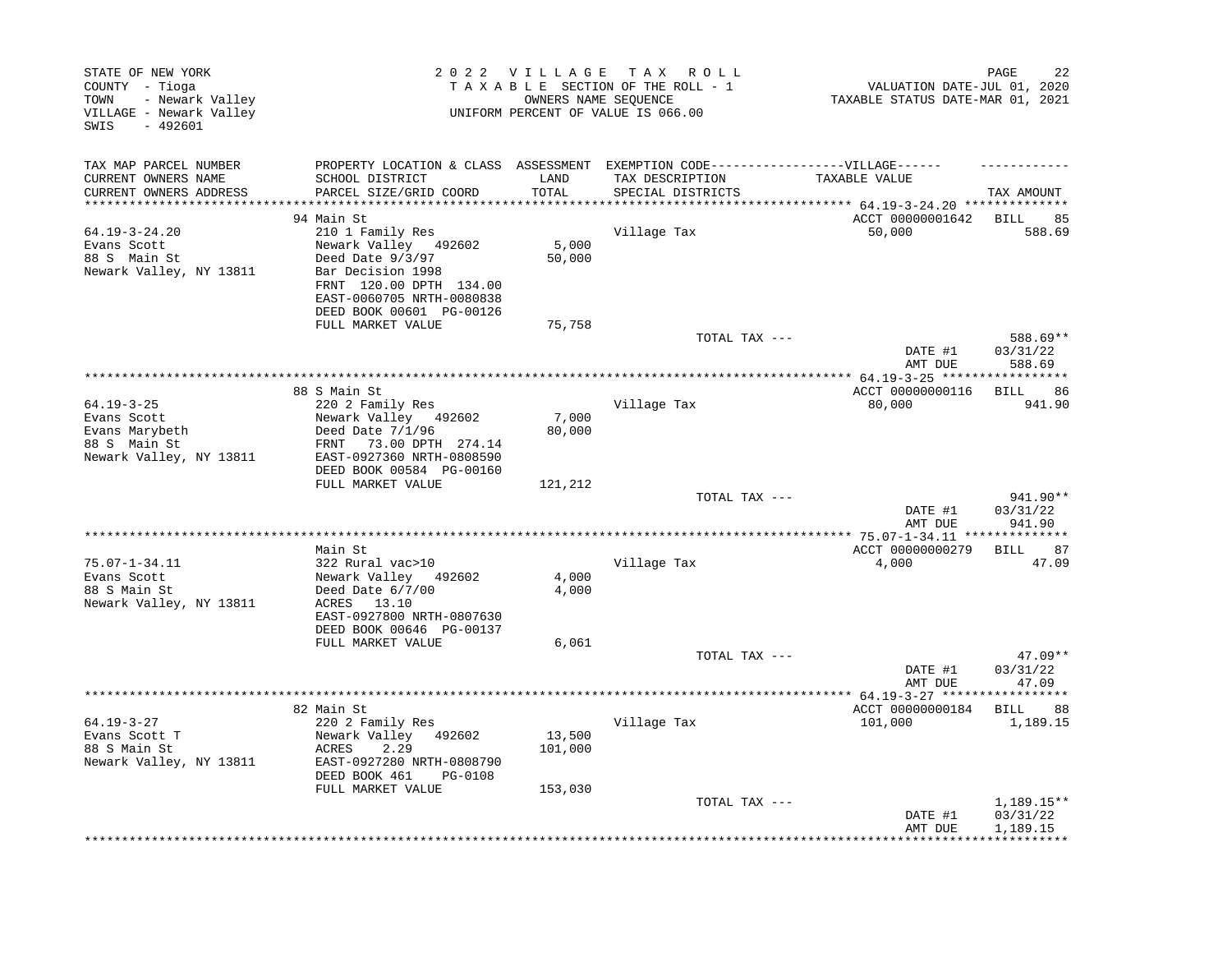| STATE OF NEW YORK<br>COUNTY - Tioga<br>- Newark Valley<br>TOWN<br>VILLAGE - Newark Valley<br>$-492601$<br>SWIS |                                                                                                                                                                        |                             | 2022 VILLAGE TAX ROLL<br>TAXABLE SECTION OF THE ROLL - 1<br>OWNERS NAME SEOUENCE<br>UNIFORM PERCENT OF VALUE IS 066.00 | PAGE<br>VALUATION DATE-JUL 01, 2020<br>TAXABLE STATUS DATE-MAR 01, 2021 |                                      |
|----------------------------------------------------------------------------------------------------------------|------------------------------------------------------------------------------------------------------------------------------------------------------------------------|-----------------------------|------------------------------------------------------------------------------------------------------------------------|-------------------------------------------------------------------------|--------------------------------------|
| TAX MAP PARCEL NUMBER                                                                                          | PROPERTY LOCATION & CLASS ASSESSMENT                                                                                                                                   |                             | EXEMPTION CODE------------------VILLAGE------                                                                          |                                                                         |                                      |
| CURRENT OWNERS NAME<br>CURRENT OWNERS ADDRESS<br>*******************                                           | SCHOOL DISTRICT<br>PARCEL SIZE/GRID COORD                                                                                                                              | LAND<br>TOTAL<br>********** | TAX DESCRIPTION<br>SPECIAL DISTRICTS                                                                                   | TAXABLE VALUE<br>*********** 64.16-1-8 ******************               | TAX AMOUNT                           |
|                                                                                                                | 47 Smullen Ave                                                                                                                                                         |                             |                                                                                                                        | ACCT 00000000161                                                        | <b>BILL</b><br>89                    |
| $64.16 - 1 - 8$<br>Eynon William J<br>Eynon Carrie A<br>47 Smullen Ave<br>Newark Valley, NY 13811              | 210 1 Family Res<br>Newark Valley 492602<br>FRNT 100.00 DPTH 444.00<br>ACRES<br>1.02 BANK<br>191<br>EAST-0929570 NRTH-0809980<br>DEED BOOK 20667 PG-8001               | 12,000<br>82,000            | Village Tax                                                                                                            | 82,000                                                                  | 965.45                               |
|                                                                                                                | FULL MARKET VALUE                                                                                                                                                      | 124,242                     | TOTAL TAX ---                                                                                                          |                                                                         | $965.45**$                           |
|                                                                                                                |                                                                                                                                                                        |                             |                                                                                                                        | DATE #1<br>AMT DUE                                                      | 03/31/22<br>965.45                   |
|                                                                                                                |                                                                                                                                                                        |                             |                                                                                                                        |                                                                         |                                      |
| $64.15 - 2 - 31$<br>Fairbank Shawna L<br>4 Spring St.<br>Newark Valley, NY 13811                               | 4 Spring St<br>210 1 Family Res<br>Newark Valley 492602<br>FRNT 133.63 DPTH 123.24<br>ACRES<br>0.34 BANK<br>500<br>EAST-0927410 NRTH-0810500<br>DEED BOOK 20180 PG-456 | 6,000<br>40,500             | Village Tax                                                                                                            | ACCT 00000000189<br>40,500                                              | 90<br>BILL<br>476.84                 |
|                                                                                                                | FULL MARKET VALUE                                                                                                                                                      | 61,364                      |                                                                                                                        |                                                                         |                                      |
|                                                                                                                |                                                                                                                                                                        |                             | TOTAL TAX ---                                                                                                          | DATE #1<br>AMT DUE                                                      | 476.84**<br>03/31/22<br>476.84       |
|                                                                                                                |                                                                                                                                                                        |                             |                                                                                                                        |                                                                         | ***********                          |
|                                                                                                                | 34 Spring St                                                                                                                                                           |                             |                                                                                                                        | ACCT 00000000349                                                        | 91<br>BILL                           |
| $64.15 - 1 - 25$<br>Feathers Pamela<br>34 Spring Street<br>Newark Valley, NY 13811                             | 210 1 Family Res<br>Newark Valley 492602<br>FRNT 224.00 DPTH 248.00<br>EAST-0926659 NRTH-0810380                                                                       | 15,000<br>54,450            | Village Tax                                                                                                            | 54,450                                                                  | 641.08                               |
|                                                                                                                | DEED BOOK 20160 PG-713                                                                                                                                                 |                             |                                                                                                                        |                                                                         |                                      |
|                                                                                                                | FULL MARKET VALUE                                                                                                                                                      | 82,500                      |                                                                                                                        |                                                                         |                                      |
|                                                                                                                |                                                                                                                                                                        |                             | TOTAL TAX ---                                                                                                          | DATE #1<br>AMT DUE                                                      | 641.08**<br>03/31/22<br>641.08       |
|                                                                                                                |                                                                                                                                                                        |                             | **********************                                                                                                 | *** $64.15 - 2 - 69$ ****                                               |                                      |
| $64.15 - 2 - 69$                                                                                               | 39 Elm St<br>210 1 Family Res                                                                                                                                          |                             | Village Tax                                                                                                            | ACCT 00000000322<br>62,800                                              | 92<br>BILL<br>739.39                 |
| Federal Home Loan Mortgage Cor Newark Valley 492602                                                            |                                                                                                                                                                        | 8,000                       | NV001 Unpaid water                                                                                                     | 387.24 MT                                                               | 387.24                               |
| 5000 Plano Parkway<br>Carrolton, TX 75010                                                                      | Deed Date $6/27/00$<br>97.83 DPTH 156.76<br>FRNT<br>ACRES<br>0.35 BANK<br>500                                                                                          | 62,800                      | NV005 Unpaid mowing/snow                                                                                               | 96.87 MT                                                                | 96.87                                |
| PRIOR OWNER ON 3/01/2021<br>Fix Jeanne R                                                                       | EAST-0927239 NRTH-0811450<br>DEED BOOK 20210 PG-5087<br>FULL MARKET VALUE                                                                                              | 95,152                      |                                                                                                                        |                                                                         |                                      |
|                                                                                                                |                                                                                                                                                                        |                             | TOTAL TAX ---                                                                                                          | DATE #1<br>AMT DUE                                                      | $1,223.50**$<br>03/31/22<br>1,223.50 |
|                                                                                                                |                                                                                                                                                                        |                             |                                                                                                                        |                                                                         |                                      |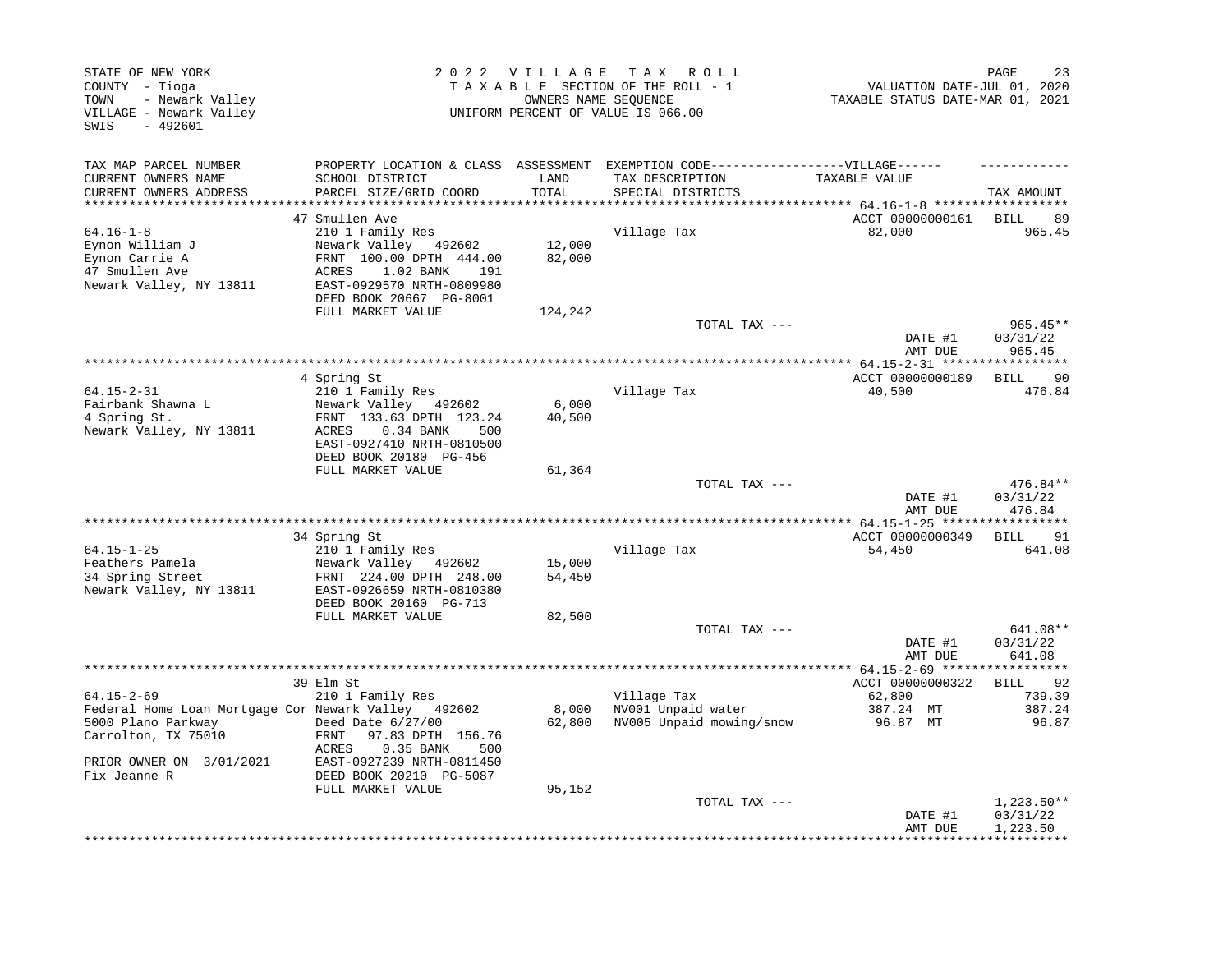| STATE OF NEW YORK<br>COUNTY - Tioga<br>- Newark Valley<br>TOWN<br>VILLAGE - Newark Valley<br>SWIS<br>$-492601$ |                                                 | 2022 VILLAGE TAX | R O L L<br>TAXABLE SECTION OF THE ROLL - 1<br>OWNERS NAME SEOUENCE<br>UNIFORM PERCENT OF VALUE IS 066.00 | PAGE<br>VALUATION DATE-JUL 01, 2020<br>TAXABLE STATUS DATE-MAR 01, 2021 |                             |
|----------------------------------------------------------------------------------------------------------------|-------------------------------------------------|------------------|----------------------------------------------------------------------------------------------------------|-------------------------------------------------------------------------|-----------------------------|
| TAX MAP PARCEL NUMBER                                                                                          | PROPERTY LOCATION & CLASS ASSESSMENT            |                  | EXEMPTION CODE------------------VILLAGE------                                                            |                                                                         |                             |
| CURRENT OWNERS NAME                                                                                            | SCHOOL DISTRICT                                 | LAND             | TAX DESCRIPTION                                                                                          | TAXABLE VALUE                                                           |                             |
| CURRENT OWNERS ADDRESS                                                                                         | PARCEL SIZE/GRID COORD                          | TOTAL            | SPECIAL DISTRICTS                                                                                        |                                                                         | TAX AMOUNT                  |
|                                                                                                                | 29 Bridge St                                    |                  |                                                                                                          | ACCT 00000000185                                                        | BILL<br>93                  |
| $75.06 - 1 - 9$                                                                                                | 210 1 Family Res                                |                  | Village Tax                                                                                              | 35,000                                                                  | 412.08                      |
| Fedorowicz Deborah                                                                                             | Newark Valley 492602                            | 6,000            |                                                                                                          |                                                                         |                             |
| 29 Bridge St                                                                                                   | 90.00 DPTH 200.00<br>FRNT                       | 35,000           |                                                                                                          |                                                                         |                             |
| Newark Valley, NY 13811                                                                                        | <b>BANK</b><br>77                               |                  |                                                                                                          |                                                                         |                             |
|                                                                                                                | EAST-0926000 NRTH-0806680                       |                  |                                                                                                          |                                                                         |                             |
|                                                                                                                | DEED BOOK 11445 PG-4001<br>FULL MARKET VALUE    | 53,030           |                                                                                                          |                                                                         |                             |
|                                                                                                                |                                                 |                  | TOTAL TAX ---                                                                                            |                                                                         | 412.08**                    |
|                                                                                                                |                                                 |                  |                                                                                                          | DATE #1                                                                 | 03/31/22                    |
|                                                                                                                |                                                 |                  |                                                                                                          | AMT DUE                                                                 | 412.08                      |
|                                                                                                                |                                                 |                  |                                                                                                          |                                                                         |                             |
| $64.15 - 1 - 14$                                                                                               | 26 Elm St<br>210 1 Family Res                   |                  | Village Tax                                                                                              | ACCT 00000000316<br>84,000                                              | <b>BILL</b><br>94<br>988.99 |
| Ferguson George R                                                                                              | Newark Valley 492602                            | 12,000           | NV001 Unpaid water                                                                                       | 725.20 MT                                                               | 725.20                      |
| 26 Elm Street                                                                                                  | FRNT 116.50 DPTH 331.85                         | 84,000           | NV005 Unpaid mowing/snow                                                                                 | 15.00 MT                                                                | 15.00                       |
| Newark Valley, NY 13811                                                                                        | 500<br>BANK                                     |                  |                                                                                                          |                                                                         |                             |
|                                                                                                                | EAST-0926929 NRTH-0811070                       |                  |                                                                                                          |                                                                         |                             |
|                                                                                                                | DEED BOOK 14000 PG-3342<br>FULL MARKET VALUE    | 127,273          |                                                                                                          |                                                                         |                             |
|                                                                                                                |                                                 |                  | TOTAL TAX ---                                                                                            |                                                                         | $1,729.19**$                |
|                                                                                                                |                                                 |                  |                                                                                                          | DATE #1                                                                 | 03/31/22                    |
|                                                                                                                |                                                 |                  |                                                                                                          | AMT DUE                                                                 | 1,729.19                    |
|                                                                                                                |                                                 |                  |                                                                                                          |                                                                         |                             |
|                                                                                                                | 22 Clinton St                                   |                  |                                                                                                          | ACCT 00000000389                                                        | 95<br><b>BILL</b>           |
| $64.19 - 3 - 35$<br>Fetherbay Rebecca S                                                                        | 210 1 Family Res<br>Newark Valley<br>492602     | 3,200            | Village Tax                                                                                              | 22,000                                                                  | 259.02                      |
| 22 Clinton St                                                                                                  | 17.00 DPTH 164.18<br>FRNT                       | 22,000           |                                                                                                          |                                                                         |                             |
| Newark Valley, NY 13811                                                                                        | <b>BANK</b><br>500                              |                  |                                                                                                          |                                                                         |                             |
|                                                                                                                | EAST-0926600 NRTH-0808780                       |                  |                                                                                                          |                                                                         |                             |
|                                                                                                                | DEED BOOK 15000 PG-1578                         |                  |                                                                                                          |                                                                         |                             |
|                                                                                                                | FULL MARKET VALUE                               | 33,333           | TOTAL TAX ---                                                                                            |                                                                         | 259.02**                    |
|                                                                                                                |                                                 |                  |                                                                                                          | DATE #1                                                                 | 03/31/22                    |
|                                                                                                                |                                                 |                  |                                                                                                          | AMT DUE                                                                 | 259.02                      |
|                                                                                                                |                                                 |                  |                                                                                                          | ******* 75.07-1-8 *******                                               |                             |
|                                                                                                                | 119 S Main St                                   |                  |                                                                                                          | ACCT 00000000174                                                        | 96<br>BILL                  |
| 75.07-1-8                                                                                                      | 210 1 Family Res                                |                  | Village Tax                                                                                              | 87,000                                                                  | 1,024.32                    |
| Finta Robert A<br>119 S. Main Street                                                                           | Newark Valley 492602<br>FRNT 102.58 DPTH 309.92 | 8,000<br>87,000  |                                                                                                          |                                                                         |                             |
| Newark Valley, NY 13811                                                                                        | EAST-0927350 NRTH-0807670                       |                  |                                                                                                          |                                                                         |                             |
|                                                                                                                | DEED BOOK 20170 PG-4895                         |                  |                                                                                                          |                                                                         |                             |
|                                                                                                                | FULL MARKET VALUE                               | 131,818          |                                                                                                          |                                                                         |                             |
|                                                                                                                |                                                 |                  | TOTAL TAX ---                                                                                            |                                                                         | 1,024.32**                  |
|                                                                                                                |                                                 |                  |                                                                                                          | DATE #1                                                                 | 03/31/22                    |
|                                                                                                                |                                                 |                  |                                                                                                          | AMT DUE                                                                 | 1,024.32                    |
|                                                                                                                |                                                 |                  |                                                                                                          |                                                                         |                             |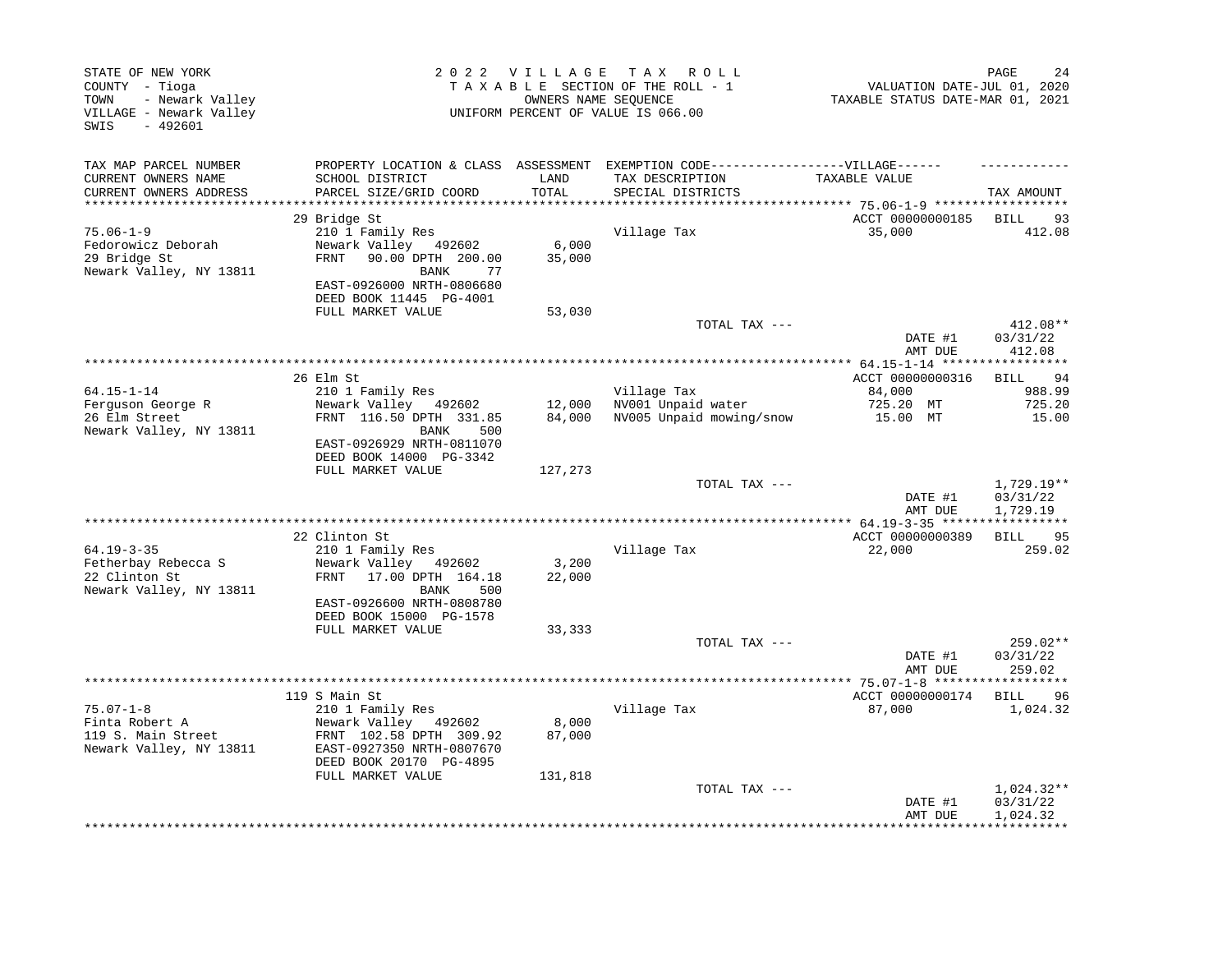| STATE OF NEW YORK<br>COUNTY - Tioga<br>TOWN<br>- Newark Valley<br>VILLAGE - Newark Valley<br>SWIS<br>$-492601$                                |                                                                           | 2022 VILLAGE     | T A X<br>R O L L<br>TAXABLE SECTION OF THE ROLL - 1<br>OWNERS NAME SEQUENCE<br>UNIFORM PERCENT OF VALUE IS 066.00 | VALUATION DATE-JUL 01, 2020<br>TAXABLE STATUS DATE-MAR 01, 2021 | 25<br>PAGE                           |
|-----------------------------------------------------------------------------------------------------------------------------------------------|---------------------------------------------------------------------------|------------------|-------------------------------------------------------------------------------------------------------------------|-----------------------------------------------------------------|--------------------------------------|
| TAX MAP PARCEL NUMBER<br>CURRENT OWNERS NAME                                                                                                  | PROPERTY LOCATION & CLASS ASSESSMENT<br>SCHOOL DISTRICT                   | LAND             | EXEMPTION CODE------------------VILLAGE------<br>TAX DESCRIPTION                                                  | TAXABLE VALUE                                                   |                                      |
| CURRENT OWNERS ADDRESS<br>**********************                                                                                              | PARCEL SIZE/GRID COORD                                                    | TOTAL            | SPECIAL DISTRICTS                                                                                                 |                                                                 | TAX AMOUNT                           |
|                                                                                                                                               | 6 John St                                                                 |                  |                                                                                                                   | ACCT 00000000201                                                | 97<br>BILL                           |
| $64.18 - 1 - 3$<br>Fitzgerald Stephen M<br>Fitzgerald Jerusha E                                                                               | 210 1 Family Res<br>Newark Valley 492602<br>77.20 DPTH 450.00<br>FRNT     | 10,000<br>71,000 | Village Tax                                                                                                       | 71,000                                                          | 835.94                               |
| 6 John St<br>Newark Valley, NY 13811                                                                                                          | <b>BANK</b><br>77<br>EAST-0926079 NRTH-0810250<br>DEED BOOK 18785 PG-9001 |                  |                                                                                                                   |                                                                 |                                      |
|                                                                                                                                               | FULL MARKET VALUE                                                         | 107,576          |                                                                                                                   |                                                                 |                                      |
|                                                                                                                                               |                                                                           |                  | TOTAL TAX ---                                                                                                     | DATE #1<br>AMT DUE                                              | 835.94**<br>03/31/22<br>835.94       |
|                                                                                                                                               |                                                                           |                  |                                                                                                                   |                                                                 | ***********                          |
| $64.15 - 4 - 1$                                                                                                                               | 29 N Main St<br>330 Vacant comm                                           |                  | Village Tax                                                                                                       | ACCT 00000000050<br>31,000                                      | <b>BILL</b><br>98<br>364.99          |
| Fitzpatrick Properties II, LLC Newark Valley 492602<br>Family Dollar Real Estate-Acct Deed Date 9/16/96<br>PO Box 1017<br>Charlotte, NC 28201 | 54.50 DPTH 214.00<br>FRNT<br>EAST-0928880 NRTH-0811060                    | 31,000<br>31,000 |                                                                                                                   |                                                                 |                                      |
|                                                                                                                                               | DEED BOOK 20395 PG-3001                                                   |                  |                                                                                                                   |                                                                 |                                      |
|                                                                                                                                               | FULL MARKET VALUE                                                         | 46,970           |                                                                                                                   |                                                                 |                                      |
|                                                                                                                                               |                                                                           |                  | TOTAL TAX ---                                                                                                     | DATE #1<br>AMT DUE                                              | $364.99**$<br>03/31/22<br>364.99     |
|                                                                                                                                               |                                                                           |                  |                                                                                                                   |                                                                 | ********                             |
|                                                                                                                                               | 25 N Main St                                                              |                  |                                                                                                                   | ACCT 00000000249                                                | 99<br><b>BILL</b>                    |
| $64.15 - 4 - 2$<br>Fitzpatrick Properties II, LLC Newark Valley                                                                               | 457 Small Retail<br>492602                                                | 10,000           | Village Tax                                                                                                       | 400,000                                                         | 4,709.50                             |
| Family Dollar/Lease Accounting FRNT 121.80 DPTH 214.60<br>500 Volvo Pkwy Unit 29039<br>Chesapeake, VA 23320                                   | EAST-0928850 NRTH-0810980<br>DEED BOOK 20395 PG-3001                      | 400,000          |                                                                                                                   |                                                                 |                                      |
|                                                                                                                                               | FULL MARKET VALUE                                                         | 606,061          |                                                                                                                   |                                                                 |                                      |
|                                                                                                                                               |                                                                           |                  | TOTAL TAX ---                                                                                                     | DATE #1<br>AMT DUE                                              | $4,709.50**$<br>03/31/22<br>4,709.50 |
|                                                                                                                                               |                                                                           |                  | *************************************                                                                             | **** 64.16-1-1.12                                               |                                      |
| $64.16 - 1 - 1.12$                                                                                                                            | Cook St<br>330 Vacant comm                                                |                  | Village Tax                                                                                                       | ACCT 00000001679<br>31,000                                      | 100<br>BILL<br>364.99                |
| Fitzpatrick Properties II, LLC Newark Valley<br>Family DollarReal Estate-Acct FRNT 179.78 DPTH 147.82<br>PO Box 1017<br>Charlotte, NC 28201   | 492602<br>EAST-0928990 NRTH-0810940<br>DEED BOOK 20395 PG-3001            | 31,000<br>31,000 |                                                                                                                   |                                                                 |                                      |
|                                                                                                                                               | FULL MARKET VALUE                                                         | 46,970           |                                                                                                                   |                                                                 |                                      |
|                                                                                                                                               |                                                                           |                  | TOTAL TAX ---                                                                                                     | DATE #1<br>AMT DUE                                              | $364.99**$<br>03/31/22<br>364.99     |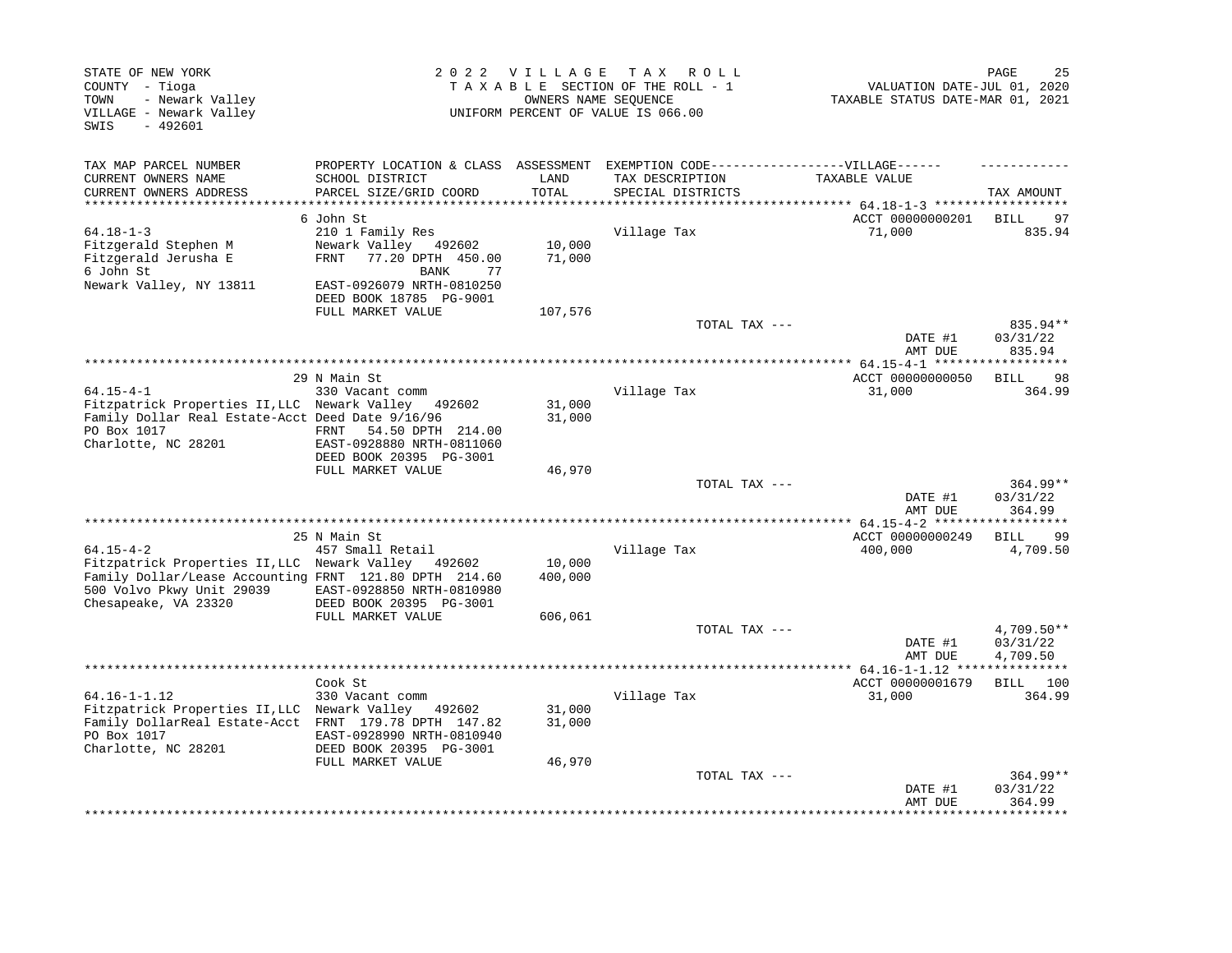| STATE OF NEW YORK<br>COUNTY - Tioga<br>- Newark Valley<br>TOWN<br>VILLAGE - Newark Valley<br>$-492601$<br>SWIS |                                                                                   | OWNERS NAME SEQUENCE            | 2022 VILLAGE TAX ROLL<br>TAXABLE SECTION OF THE ROLL - 1<br>UNIFORM PERCENT OF VALUE IS 066.00 | VALUATION DATE-JUL 01, 2020<br>TAXABLE STATUS DATE-MAR 01, 2021 | PAGE<br>26                       |
|----------------------------------------------------------------------------------------------------------------|-----------------------------------------------------------------------------------|---------------------------------|------------------------------------------------------------------------------------------------|-----------------------------------------------------------------|----------------------------------|
| TAX MAP PARCEL NUMBER                                                                                          |                                                                                   |                                 | PROPERTY LOCATION & CLASS ASSESSMENT EXEMPTION CODE-----------------VILLAGE------              |                                                                 |                                  |
| CURRENT OWNERS NAME<br>CURRENT OWNERS ADDRESS<br>**********************                                        | SCHOOL DISTRICT<br>PARCEL SIZE/GRID COORD                                         | LAND<br>TOTAL<br>************** | TAX DESCRIPTION<br>SPECIAL DISTRICTS                                                           | TAXABLE VALUE                                                   | TAX AMOUNT                       |
|                                                                                                                | 8 Bridge St                                                                       |                                 |                                                                                                | ACCT 00000000332                                                | BILL 101                         |
| $75.07 - 1 - 28$                                                                                               | 210 1 Family Res                                                                  |                                 | Village Tax                                                                                    | 36,000                                                          | 423.85                           |
| Flagel Wilbur L                                                                                                | Newark Valley 492602                                                              | 7,000                           | NV001 Unpaid water                                                                             | 1,053.71 MT                                                     | 1,053.71                         |
| 8 Bridge St<br>Newark Valley, NY 13811                                                                         | Deed Date $11/1/99$<br>70.00 DPTH 212.00<br>FRNT<br><b>BANK</b><br>500            | 36,000                          | NV005 Unpaid mowing/snow                                                                       | 15.00 MT                                                        | 15.00                            |
|                                                                                                                | EAST-0926560 NRTH-0806945<br>DEED BOOK 00634 PG-00299                             |                                 |                                                                                                |                                                                 |                                  |
|                                                                                                                | FULL MARKET VALUE                                                                 | 54,545                          |                                                                                                |                                                                 |                                  |
|                                                                                                                |                                                                                   |                                 | TOTAL TAX ---                                                                                  | DATE #1                                                         | 1,492.56**<br>03/31/22           |
|                                                                                                                |                                                                                   |                                 |                                                                                                | AMT DUE                                                         | 1,492.56                         |
| $64.19 - 2 - 30$                                                                                               | 27 Brook St<br>210 1 Family Res                                                   |                                 | Village Tax                                                                                    | ACCT 00000000237<br>52,000                                      | BILL 102<br>612.23               |
| Foley Deborah                                                                                                  | Newark Valley 492602                                                              | 12,000                          |                                                                                                |                                                                 |                                  |
| 27 Brook St                                                                                                    | Deed Date 5/26/98                                                                 | 52,000                          |                                                                                                |                                                                 |                                  |
| Newark Valley, NY 13811                                                                                        | FRNT 116.00 DPTH 180.00<br>EAST-0928810 NRTH-0809730<br>DEED BOOK 00611 PG-00024  |                                 |                                                                                                |                                                                 |                                  |
|                                                                                                                | FULL MARKET VALUE                                                                 | 78,788                          |                                                                                                |                                                                 |                                  |
|                                                                                                                |                                                                                   |                                 | TOTAL TAX ---                                                                                  | DATE #1                                                         | $612.23**$<br>03/31/22           |
|                                                                                                                |                                                                                   |                                 |                                                                                                | AMT DUE                                                         | 612.23                           |
|                                                                                                                | 101 Main St                                                                       |                                 |                                                                                                | ACCT 00000000101                                                | BILL 103                         |
| $64.19 - 3 - 18$                                                                                               | 436 Self carwash                                                                  |                                 | Village Tax                                                                                    | 52,000                                                          | 612.23                           |
| Ford Rick L                                                                                                    | Newark Valley 492602                                                              | 9,000                           |                                                                                                |                                                                 |                                  |
| Ford Glenda R<br>939 Park Settlement Road                                                                      | FRNT 110.00 DPTH 150.00<br>EAST-0927470 NRTH-0808110<br>DEED BOOK 20160 PG-2382   | 52,000                          |                                                                                                |                                                                 |                                  |
| Owego, NY 13827                                                                                                | FULL MARKET VALUE                                                                 | 78,788                          |                                                                                                |                                                                 |                                  |
|                                                                                                                |                                                                                   |                                 | TOTAL TAX ---                                                                                  |                                                                 | $612.23**$                       |
|                                                                                                                |                                                                                   |                                 |                                                                                                | DATE #1<br>AMT DUE                                              | 03/31/22<br>612.23               |
|                                                                                                                |                                                                                   |                                 |                                                                                                |                                                                 |                                  |
|                                                                                                                | 21 Silk St                                                                        |                                 |                                                                                                | ACCT 00000000283                                                | BILL 104                         |
| $75.07 - 1 - 1$<br>Foster Cindy D                                                                              | 220 2 Family Res<br>Newark Valley 492602                                          | 7,000                           | Village Tax                                                                                    | 60,000                                                          | 706.42                           |
| Foster William L                                                                                               | life use evelyn downs                                                             | 60,000                          |                                                                                                |                                                                 |                                  |
| 21 Silk St<br>Newark Valley, NY 13811                                                                          | 61.00 DPTH 178.00<br>FRNT<br>EAST-0926750 NRTH-0807960<br>DEED BOOK 20170 PG-4789 |                                 |                                                                                                |                                                                 |                                  |
|                                                                                                                | FULL MARKET VALUE                                                                 | 90,909                          |                                                                                                |                                                                 |                                  |
|                                                                                                                |                                                                                   |                                 | TOTAL TAX ---                                                                                  | DATE #1<br>AMT DUE                                              | $706.42**$<br>03/31/22<br>706.42 |
|                                                                                                                |                                                                                   |                                 |                                                                                                |                                                                 | *********                        |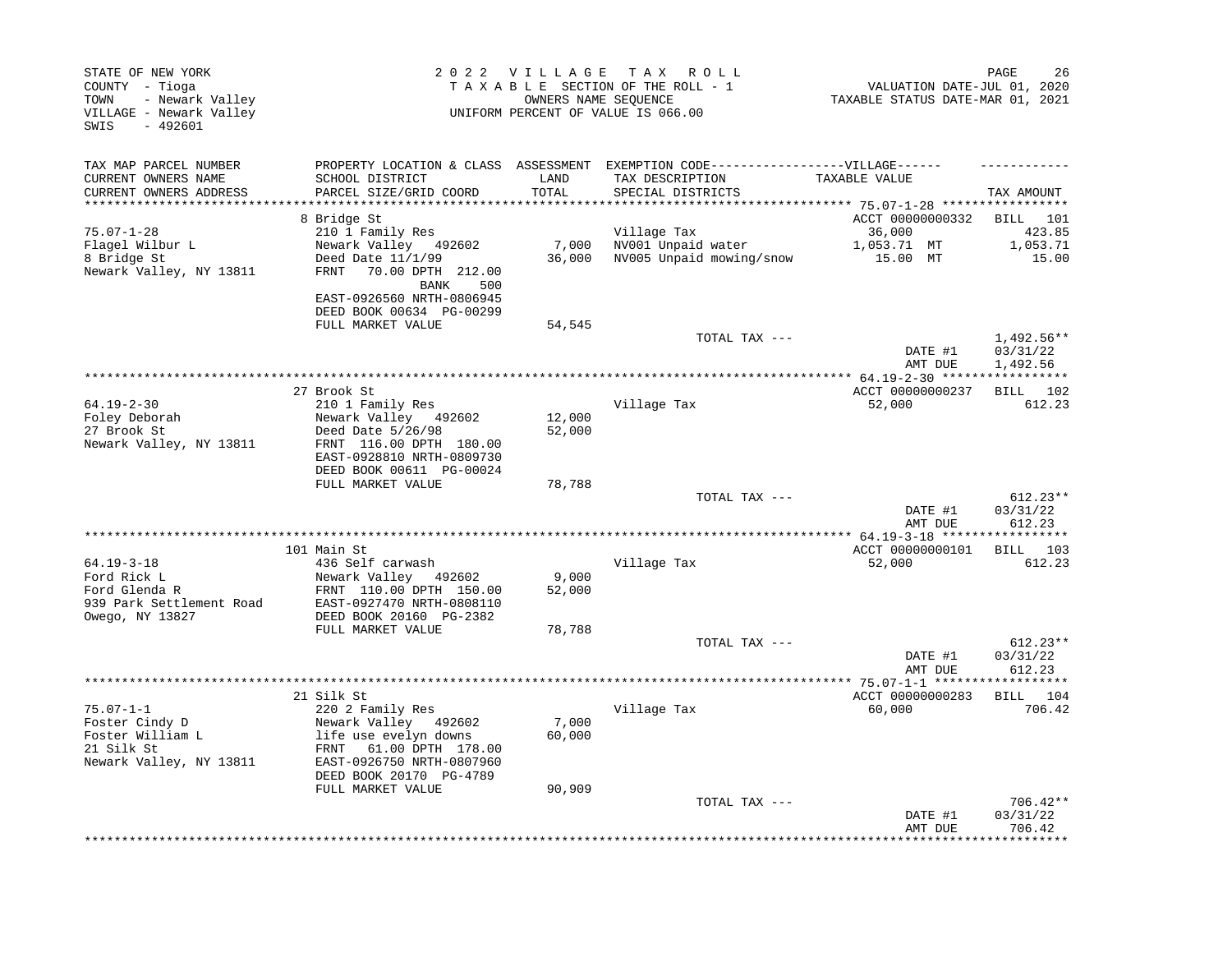| STATE OF NEW YORK<br>COUNTY - Tioga<br>- Newark Valley<br>TOWN<br>VILLAGE - Newark Valley<br>SWIS<br>$-492601$ |                                                         |         | 2022 VILLAGE TAX ROLL<br>TAXABLE SECTION OF THE ROLL - 1<br>OWNERS NAME SEQUENCE<br>UNIFORM PERCENT OF VALUE IS 066.00 | VALUATION DATE-JUL 01, 2020<br>TAXABLE STATUS DATE-MAR 01, 2021 | PAGE<br>27              |
|----------------------------------------------------------------------------------------------------------------|---------------------------------------------------------|---------|------------------------------------------------------------------------------------------------------------------------|-----------------------------------------------------------------|-------------------------|
| TAX MAP PARCEL NUMBER<br>CURRENT OWNERS NAME                                                                   | PROPERTY LOCATION & CLASS ASSESSMENT<br>SCHOOL DISTRICT | LAND    | EXEMPTION CODE------------------VILLAGE------<br>TAX DESCRIPTION                                                       | TAXABLE VALUE                                                   |                         |
| CURRENT OWNERS ADDRESS                                                                                         | PARCEL SIZE/GRID COORD                                  | TOTAL   | SPECIAL DISTRICTS                                                                                                      |                                                                 | TAX AMOUNT              |
| ********************                                                                                           | 66 Whig St                                              |         |                                                                                                                        | ************ 64.15-2-7 *******************<br>ACCT 00000000003  |                         |
| $64.15 - 2 - 7$                                                                                                | 270 Mfg housing                                         |         | Village Tax                                                                                                            | 19,500                                                          | BILL<br>105<br>229.59   |
| Foster Earl J                                                                                                  | Newark Valley 492602                                    | 3,000   |                                                                                                                        |                                                                 |                         |
| PO Box 211                                                                                                     | Deed Date 6/5/98                                        | 19,500  |                                                                                                                        |                                                                 |                         |
| Newark Valley, NY 13811                                                                                        | FRNT<br>66.00 DPTH 130.00                               |         |                                                                                                                        |                                                                 |                         |
|                                                                                                                | EAST-0927739 NRTH-0812350<br>DEED BOOK 00611 PG-00166   |         |                                                                                                                        |                                                                 |                         |
|                                                                                                                | FULL MARKET VALUE                                       | 29,545  |                                                                                                                        |                                                                 |                         |
|                                                                                                                |                                                         |         | TOTAL TAX ---                                                                                                          |                                                                 | $229.59**$              |
|                                                                                                                |                                                         |         |                                                                                                                        | DATE #1<br>AMT DUE                                              | 03/31/22<br>229.59      |
|                                                                                                                | 21 Elm St                                               |         |                                                                                                                        | ACCT 00000000044                                                | BILL 106                |
| 64.15-2-44                                                                                                     | 210 1 Family Res                                        |         | Village Tax                                                                                                            | 59,000                                                          | 694.65                  |
| Fox Royden L                                                                                                   | Newark Valley 492602                                    | 6,000   |                                                                                                                        |                                                                 |                         |
| Fox Judith                                                                                                     | 75.00 DPTH 100.00<br>FRNT                               | 59,000  |                                                                                                                        |                                                                 |                         |
| P 0 Box 642                                                                                                    | EAST-0927229 NRTH-0810950<br>DEED BOOK 382              |         |                                                                                                                        |                                                                 |                         |
| 21 Elm St<br>Newark Valley, NY 13811                                                                           | PG-0371<br>FULL MARKET VALUE                            | 89,394  |                                                                                                                        |                                                                 |                         |
|                                                                                                                |                                                         |         | TOTAL TAX ---                                                                                                          |                                                                 | 694.65**                |
|                                                                                                                |                                                         |         |                                                                                                                        | DATE #1                                                         | 03/31/22                |
|                                                                                                                |                                                         |         |                                                                                                                        | AMT DUE                                                         | 694.65                  |
|                                                                                                                | 5 Wards Ln                                              |         |                                                                                                                        | ************** 64.15-2-27.12 **<br>ACCT 00000001681             | ***********<br>BILL 107 |
| $64.15 - 2 - 27.12$                                                                                            | 210 1 Family Res                                        |         | Village Tax                                                                                                            | 77,000                                                          | 906.58                  |
| Frederico Roseanne                                                                                             | Newark Valley 492602                                    | 7,000   |                                                                                                                        |                                                                 |                         |
| Seamans Matthew                                                                                                | FRNT 85.60 DPTH<br>92.67                                | 77,000  |                                                                                                                        |                                                                 |                         |
| 5 Wards Lane                                                                                                   | BANK<br>77                                              |         |                                                                                                                        |                                                                 |                         |
| Newark Valley, NY 13811                                                                                        | EAST-0927710 NRTH-0811070<br>DEED BOOK 20200 PG-3294    |         |                                                                                                                        |                                                                 |                         |
|                                                                                                                | FULL MARKET VALUE                                       | 116,667 |                                                                                                                        |                                                                 |                         |
|                                                                                                                |                                                         |         | TOTAL TAX ---                                                                                                          |                                                                 | $906.58**$              |
|                                                                                                                |                                                         |         |                                                                                                                        | DATE #1                                                         | 03/31/22                |
|                                                                                                                | ****************                                        |         | *********************************                                                                                      | AMT DUE                                                         | 906.58                  |
|                                                                                                                | Smullen Ave                                             |         |                                                                                                                        | ************* 64.16-1-1.13 ****************<br>ACCT 00000001699 | BILL 108                |
| $64.16 - 1 - 1.13$                                                                                             | 322 Rural vac>10                                        |         | Village Tax                                                                                                            | 11,000                                                          | 129.51                  |
| French David J                                                                                                 | Newark Valley 492602                                    | 11,000  |                                                                                                                        |                                                                 |                         |
| 1342 Dehaan Rd                                                                                                 | 78.94 DPTH<br>FRNT                                      | 11,000  |                                                                                                                        |                                                                 |                         |
| Rome, PA 18837                                                                                                 | ACRES 14.60<br>EAST-0929550 NRTH-0811140                |         |                                                                                                                        |                                                                 |                         |
|                                                                                                                | DEED BOOK 726<br>$PG-13$                                |         |                                                                                                                        |                                                                 |                         |
|                                                                                                                | FULL MARKET VALUE                                       | 16,667  |                                                                                                                        |                                                                 |                         |
|                                                                                                                |                                                         |         | TOTAL TAX ---                                                                                                          |                                                                 | 129.51**                |
|                                                                                                                |                                                         |         |                                                                                                                        | DATE #1                                                         | 03/31/22<br>129.51      |
|                                                                                                                |                                                         |         |                                                                                                                        | AMT DUE                                                         |                         |
|                                                                                                                |                                                         |         |                                                                                                                        |                                                                 |                         |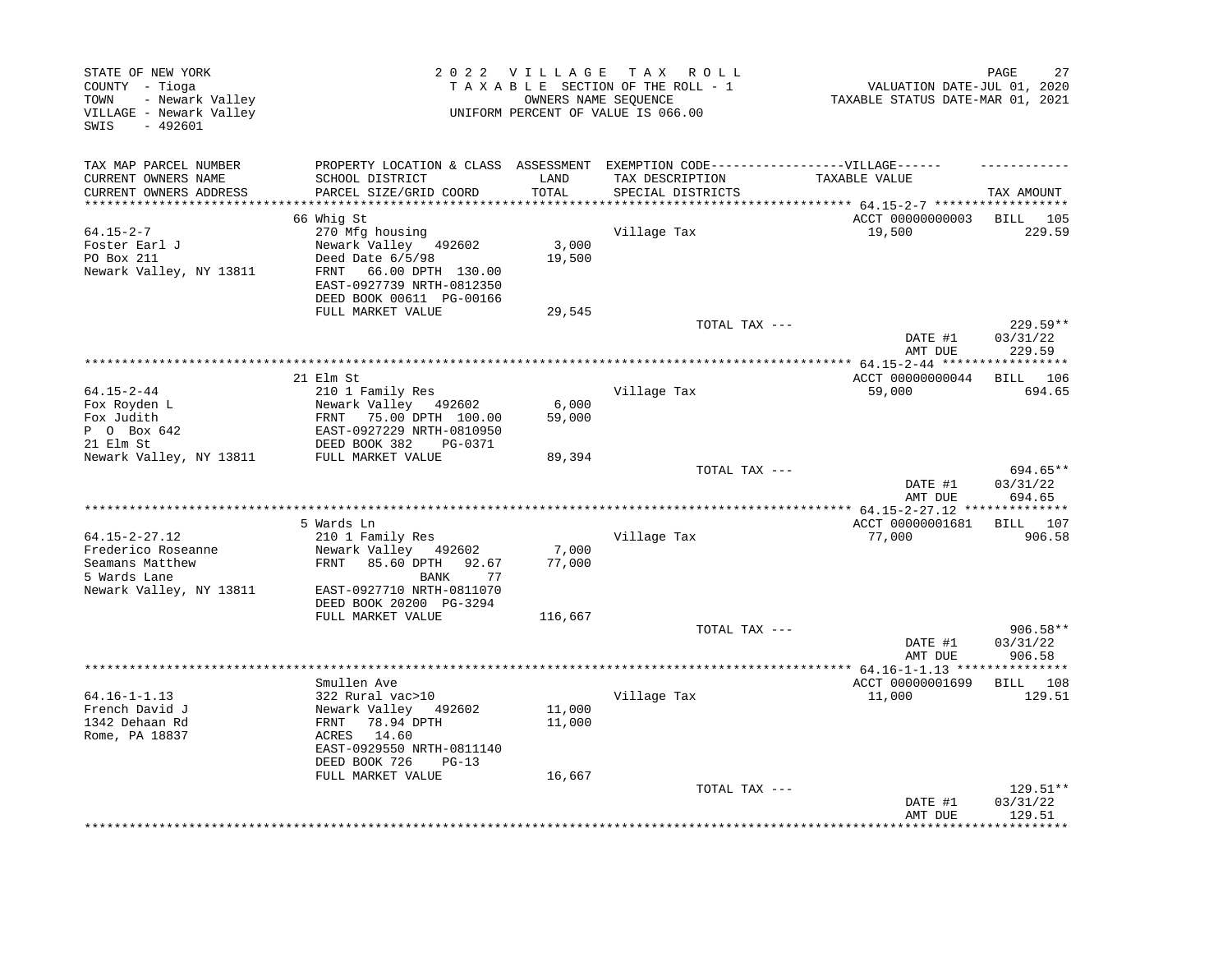| STATE OF NEW YORK<br>COUNTY - Tioga<br>- Newark Valley<br>TOWN<br>VILLAGE - Newark Valley<br>$-492601$<br>SWIS |                                                                                                                                                                                      |                            | 2022 VILLAGE TAX ROLL<br>TAXABLE SECTION OF THE ROLL - 1<br>OWNERS NAME SEQUENCE<br>UNIFORM PERCENT OF VALUE IS 066.00 | VALUATION DATE-JUL 01, 2020<br>TAXABLE STATUS DATE-MAR 01, 2021 | PAGE<br>28                       |
|----------------------------------------------------------------------------------------------------------------|--------------------------------------------------------------------------------------------------------------------------------------------------------------------------------------|----------------------------|------------------------------------------------------------------------------------------------------------------------|-----------------------------------------------------------------|----------------------------------|
| TAX MAP PARCEL NUMBER<br>CURRENT OWNERS NAME<br>CURRENT OWNERS ADDRESS                                         | PROPERTY LOCATION & CLASS ASSESSMENT EXEMPTION CODE-----------------VILLAGE------<br>SCHOOL DISTRICT<br>PARCEL SIZE/GRID COORD                                                       | LAND<br>TOTAL              | TAX DESCRIPTION<br>SPECIAL DISTRICTS                                                                                   | TAXABLE VALUE                                                   | TAX AMOUNT                       |
| *************************                                                                                      |                                                                                                                                                                                      |                            |                                                                                                                        |                                                                 |                                  |
| $64.15 - 1 - 40$<br>Frey Kim<br>43 Maple Ave<br>Newark Valley, NY 13811                                        | 43 Maple Ave<br>210 1 Family Res<br>Newark Valley 492602<br>49.50 DPTH 164.75<br>FRNT<br>0.19<br>ACRES<br>EAST-0926829 NRTH-0810630<br>DEED BOOK 20029 PG-1001                       | 6,000<br>60,000            | Village Tax                                                                                                            | ACCT 00000000121<br>60,000                                      | BILL 109<br>706.42               |
|                                                                                                                | FULL MARKET VALUE                                                                                                                                                                    | 90,909                     |                                                                                                                        |                                                                 |                                  |
|                                                                                                                |                                                                                                                                                                                      |                            | TOTAL TAX ---                                                                                                          | DATE #1<br>AMT DUE                                              | $706.42**$<br>03/31/22<br>706.42 |
|                                                                                                                |                                                                                                                                                                                      |                            |                                                                                                                        |                                                                 |                                  |
| $64.15 - 1 - 6$<br>Frieman John K<br>Frieman Janet I<br>54 Elm St<br>Newark Valley, NY 13811                   | 54 Elm St<br>210 1 Family Res<br>Newark Valley 492602<br>FRNT 132.00 DPTH 331.00<br>EAST-0926949 NRTH-0811790<br>DEED BOOK 16033 PG-2001                                             | 8,000<br>84,500            | Village Tax                                                                                                            | ACCT 00000000205<br>84,500                                      | BILL 110<br>994.88               |
|                                                                                                                | FULL MARKET VALUE                                                                                                                                                                    | 128,030                    |                                                                                                                        |                                                                 |                                  |
|                                                                                                                |                                                                                                                                                                                      |                            | TOTAL TAX ---                                                                                                          | DATE #1<br>AMT DUE                                              | 994.88**<br>03/31/22<br>994.88   |
|                                                                                                                |                                                                                                                                                                                      |                            |                                                                                                                        |                                                                 |                                  |
| $64.15 - 1 - 39$<br>Friend Richard F<br>Friend Andrea L<br>45 Maple Ave<br>PO Box 718                          | 45 Maple Ave<br>210 1 Family Res<br>Newark Valley 492602<br>FRNT<br>66.00 DPTH 135.00<br>EAST-0926779 NRTH-0810630<br>DEED BOOK 497<br><b>PG-106</b>                                 | 7,000<br>66,000            | Village Tax                                                                                                            | ACCT 00000000082<br>66,000                                      | <b>BILL</b> 111<br>777.07        |
| Newark Valley, NY 13811                                                                                        | FULL MARKET VALUE                                                                                                                                                                    | 100,000                    |                                                                                                                        |                                                                 |                                  |
|                                                                                                                |                                                                                                                                                                                      |                            | TOTAL TAX ---                                                                                                          | DATE #1<br>AMT DUE                                              | $777.07**$<br>03/31/22<br>777.07 |
|                                                                                                                |                                                                                                                                                                                      |                            |                                                                                                                        | ************ 64.19-3-38 ******************                      |                                  |
| $64.19 - 3 - 38$<br>Gardiner Jennifer L<br>14 Clinton Street<br>Newark Valley, NY 13811                        | 14 Clinton St<br>210 1 Family Res<br>Newark Valley<br>492602<br>67.00 DPTH 152.00<br>FRNT<br>BANK<br>77<br>EAST-0926710 NRTH-0808940<br>DEED BOOK 20200 PG-3662<br>FULL MARKET VALUE | 10,000<br>42,000<br>63,636 | Village Tax                                                                                                            | ACCT 00000000160<br>42,000                                      | BILL 112<br>494.50               |
|                                                                                                                |                                                                                                                                                                                      |                            | TOTAL TAX ---                                                                                                          | DATE #1<br>AMT DUE                                              | 494.50**<br>03/31/22<br>494.50   |
|                                                                                                                |                                                                                                                                                                                      |                            |                                                                                                                        |                                                                 |                                  |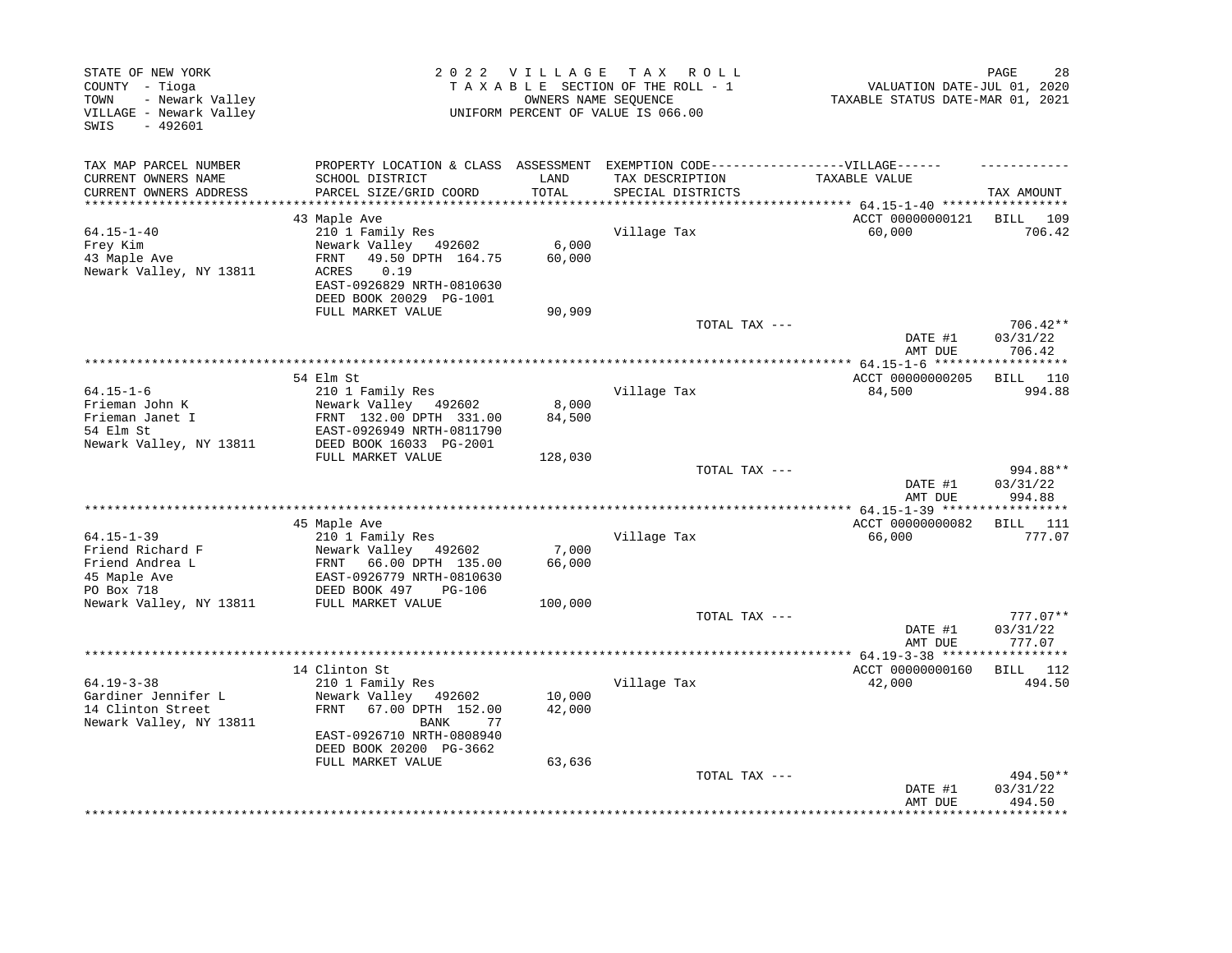| TAX MAP PARCEL NUMBER<br>PROPERTY LOCATION & CLASS ASSESSMENT EXEMPTION CODE-----------------VILLAGE------<br>CURRENT OWNERS NAME<br>SCHOOL DISTRICT<br>LAND<br>TAX DESCRIPTION<br>TAXABLE VALUE<br>CURRENT OWNERS ADDRESS<br>TOTAL<br>PARCEL SIZE/GRID COORD<br>SPECIAL DISTRICTS<br>**********************<br>ACCT 00000001874<br>5 Cook St<br>BILL 113<br>$64.16 - 1 - 1.14$<br>871.26<br>210 1 Family Res<br>Village Tax<br>74,000<br>Gardner Christopher<br>Newark Valley 492602<br>7,000<br>Gardner Kelly<br>FRNT 101.06 DPTH 100.01<br>74,000<br>5 Cook Street<br>BANK<br>500<br>Newark Valley, NY 13811<br>EAST-0929040 NRTH-0810670<br>DEED BOOK 20200 PG-3307<br>FULL MARKET VALUE<br>112,121<br>TOTAL TAX ---<br>871.26**<br>03/31/22<br>DATE #1<br>871.26<br>AMT DUE<br>55 Smullen Ave<br>ACCT 00000001081<br>$64.16 - 1 - 10$<br>Village Tax<br>45,000<br>210 1 Family Res<br>Gaylord G. Renee<br>Newark Valley 492602<br>8,000<br>55 Smullen Ave.<br>FRNT 100.00 DPTH 332.00<br>45,000<br>Newark Valley, NY 13811<br>EAST-0929764 NRTH-0809925<br>DEED BOOK 20160 PG-3324<br>FULL MARKET VALUE<br>68,182<br>TOTAL TAX ---<br>DATE #1<br>529.82<br>AMT DUE<br>141 S Main St<br>ACCT 00000000267<br><b>BILL</b> 115<br>$75.07 - 1 - 11$<br>210 1 Family Res<br>Village Tax<br>50,000<br>588.69<br>Newark Valley 492602<br>NV001 Unpaid water<br>Gee Rodney<br>15,000<br>116.52 MT<br>116.52<br>Gee Stephanie<br>ACRES<br>1.53<br>50,000<br>NV002 Unpaid solid waste<br>96.23 MT<br>96.23<br>141 S. Main St<br>EAST-0927240 NRTH-0807150<br>NV005 Unpaid mowing/snow<br>15.00 MT<br>Newark Valley, NY 13811<br>DEED BOOK 20160 PG-4732<br>FULL MARKET VALUE<br>75,758<br>TOTAL TAX ---<br>DATE #1<br>03/31/22<br>AMT DUE<br>ACCT 00000000335<br>19 Lawrence Ave<br>BILL 116<br>$64.15 - 2 - 90$<br>220 2 Family Res<br>Village Tax<br>83,000<br>977.22<br>Gehen Carol L<br>Newark Valley 492602<br>8,000<br>19 Lawrence Ave<br>83,000<br>FRNT 125.00 DPTH<br>74.00<br>Newark Valley, NY 13811<br>EAST-0927439 NRTH-0812340<br>DEED BOOK 17040 PG-3001<br>FULL MARKET VALUE<br>125,758<br>TOTAL TAX ---<br>03/31/22<br>DATE #1<br>977.22<br>AMT DUE | STATE OF NEW YORK<br>COUNTY - Tioga<br>- Newark Valley<br>TOWN<br>VILLAGE - Newark Valley<br>SWIS<br>$-492601$ |  | 2022 VILLAGE TAX ROLL<br>TAXABLE SECTION OF THE ROLL - 1<br>OWNERS NAME SEQUENCE<br>UNIFORM PERCENT OF VALUE IS 066.00 | VALUATION DATE-JUL 01, 2020<br>TAXABLE STATUS DATE-MAR 01, 2021 | PAGE<br>29 |
|---------------------------------------------------------------------------------------------------------------------------------------------------------------------------------------------------------------------------------------------------------------------------------------------------------------------------------------------------------------------------------------------------------------------------------------------------------------------------------------------------------------------------------------------------------------------------------------------------------------------------------------------------------------------------------------------------------------------------------------------------------------------------------------------------------------------------------------------------------------------------------------------------------------------------------------------------------------------------------------------------------------------------------------------------------------------------------------------------------------------------------------------------------------------------------------------------------------------------------------------------------------------------------------------------------------------------------------------------------------------------------------------------------------------------------------------------------------------------------------------------------------------------------------------------------------------------------------------------------------------------------------------------------------------------------------------------------------------------------------------------------------------------------------------------------------------------------------------------------------------------------------------------------------------------------------------------------------------------------------------------------------------------------------------------------------------------------------------------------------------------------------------------------------|----------------------------------------------------------------------------------------------------------------|--|------------------------------------------------------------------------------------------------------------------------|-----------------------------------------------------------------|------------|
|                                                                                                                                                                                                                                                                                                                                                                                                                                                                                                                                                                                                                                                                                                                                                                                                                                                                                                                                                                                                                                                                                                                                                                                                                                                                                                                                                                                                                                                                                                                                                                                                                                                                                                                                                                                                                                                                                                                                                                                                                                                                                                                                                               |                                                                                                                |  |                                                                                                                        |                                                                 |            |
|                                                                                                                                                                                                                                                                                                                                                                                                                                                                                                                                                                                                                                                                                                                                                                                                                                                                                                                                                                                                                                                                                                                                                                                                                                                                                                                                                                                                                                                                                                                                                                                                                                                                                                                                                                                                                                                                                                                                                                                                                                                                                                                                                               |                                                                                                                |  |                                                                                                                        |                                                                 | TAX AMOUNT |
|                                                                                                                                                                                                                                                                                                                                                                                                                                                                                                                                                                                                                                                                                                                                                                                                                                                                                                                                                                                                                                                                                                                                                                                                                                                                                                                                                                                                                                                                                                                                                                                                                                                                                                                                                                                                                                                                                                                                                                                                                                                                                                                                                               |                                                                                                                |  |                                                                                                                        |                                                                 |            |
|                                                                                                                                                                                                                                                                                                                                                                                                                                                                                                                                                                                                                                                                                                                                                                                                                                                                                                                                                                                                                                                                                                                                                                                                                                                                                                                                                                                                                                                                                                                                                                                                                                                                                                                                                                                                                                                                                                                                                                                                                                                                                                                                                               |                                                                                                                |  |                                                                                                                        |                                                                 |            |
|                                                                                                                                                                                                                                                                                                                                                                                                                                                                                                                                                                                                                                                                                                                                                                                                                                                                                                                                                                                                                                                                                                                                                                                                                                                                                                                                                                                                                                                                                                                                                                                                                                                                                                                                                                                                                                                                                                                                                                                                                                                                                                                                                               |                                                                                                                |  |                                                                                                                        |                                                                 |            |
|                                                                                                                                                                                                                                                                                                                                                                                                                                                                                                                                                                                                                                                                                                                                                                                                                                                                                                                                                                                                                                                                                                                                                                                                                                                                                                                                                                                                                                                                                                                                                                                                                                                                                                                                                                                                                                                                                                                                                                                                                                                                                                                                                               |                                                                                                                |  |                                                                                                                        |                                                                 |            |
|                                                                                                                                                                                                                                                                                                                                                                                                                                                                                                                                                                                                                                                                                                                                                                                                                                                                                                                                                                                                                                                                                                                                                                                                                                                                                                                                                                                                                                                                                                                                                                                                                                                                                                                                                                                                                                                                                                                                                                                                                                                                                                                                                               |                                                                                                                |  |                                                                                                                        |                                                                 |            |
|                                                                                                                                                                                                                                                                                                                                                                                                                                                                                                                                                                                                                                                                                                                                                                                                                                                                                                                                                                                                                                                                                                                                                                                                                                                                                                                                                                                                                                                                                                                                                                                                                                                                                                                                                                                                                                                                                                                                                                                                                                                                                                                                                               |                                                                                                                |  |                                                                                                                        |                                                                 |            |
|                                                                                                                                                                                                                                                                                                                                                                                                                                                                                                                                                                                                                                                                                                                                                                                                                                                                                                                                                                                                                                                                                                                                                                                                                                                                                                                                                                                                                                                                                                                                                                                                                                                                                                                                                                                                                                                                                                                                                                                                                                                                                                                                                               |                                                                                                                |  |                                                                                                                        |                                                                 |            |
|                                                                                                                                                                                                                                                                                                                                                                                                                                                                                                                                                                                                                                                                                                                                                                                                                                                                                                                                                                                                                                                                                                                                                                                                                                                                                                                                                                                                                                                                                                                                                                                                                                                                                                                                                                                                                                                                                                                                                                                                                                                                                                                                                               |                                                                                                                |  |                                                                                                                        |                                                                 |            |
|                                                                                                                                                                                                                                                                                                                                                                                                                                                                                                                                                                                                                                                                                                                                                                                                                                                                                                                                                                                                                                                                                                                                                                                                                                                                                                                                                                                                                                                                                                                                                                                                                                                                                                                                                                                                                                                                                                                                                                                                                                                                                                                                                               |                                                                                                                |  |                                                                                                                        |                                                                 | BILL 114   |
|                                                                                                                                                                                                                                                                                                                                                                                                                                                                                                                                                                                                                                                                                                                                                                                                                                                                                                                                                                                                                                                                                                                                                                                                                                                                                                                                                                                                                                                                                                                                                                                                                                                                                                                                                                                                                                                                                                                                                                                                                                                                                                                                                               |                                                                                                                |  |                                                                                                                        |                                                                 | 529.82     |
|                                                                                                                                                                                                                                                                                                                                                                                                                                                                                                                                                                                                                                                                                                                                                                                                                                                                                                                                                                                                                                                                                                                                                                                                                                                                                                                                                                                                                                                                                                                                                                                                                                                                                                                                                                                                                                                                                                                                                                                                                                                                                                                                                               |                                                                                                                |  |                                                                                                                        |                                                                 |            |
|                                                                                                                                                                                                                                                                                                                                                                                                                                                                                                                                                                                                                                                                                                                                                                                                                                                                                                                                                                                                                                                                                                                                                                                                                                                                                                                                                                                                                                                                                                                                                                                                                                                                                                                                                                                                                                                                                                                                                                                                                                                                                                                                                               |                                                                                                                |  |                                                                                                                        |                                                                 |            |
|                                                                                                                                                                                                                                                                                                                                                                                                                                                                                                                                                                                                                                                                                                                                                                                                                                                                                                                                                                                                                                                                                                                                                                                                                                                                                                                                                                                                                                                                                                                                                                                                                                                                                                                                                                                                                                                                                                                                                                                                                                                                                                                                                               |                                                                                                                |  |                                                                                                                        |                                                                 |            |
|                                                                                                                                                                                                                                                                                                                                                                                                                                                                                                                                                                                                                                                                                                                                                                                                                                                                                                                                                                                                                                                                                                                                                                                                                                                                                                                                                                                                                                                                                                                                                                                                                                                                                                                                                                                                                                                                                                                                                                                                                                                                                                                                                               |                                                                                                                |  |                                                                                                                        |                                                                 |            |
|                                                                                                                                                                                                                                                                                                                                                                                                                                                                                                                                                                                                                                                                                                                                                                                                                                                                                                                                                                                                                                                                                                                                                                                                                                                                                                                                                                                                                                                                                                                                                                                                                                                                                                                                                                                                                                                                                                                                                                                                                                                                                                                                                               |                                                                                                                |  |                                                                                                                        |                                                                 | 529.82**   |
|                                                                                                                                                                                                                                                                                                                                                                                                                                                                                                                                                                                                                                                                                                                                                                                                                                                                                                                                                                                                                                                                                                                                                                                                                                                                                                                                                                                                                                                                                                                                                                                                                                                                                                                                                                                                                                                                                                                                                                                                                                                                                                                                                               |                                                                                                                |  |                                                                                                                        |                                                                 | 03/31/22   |
|                                                                                                                                                                                                                                                                                                                                                                                                                                                                                                                                                                                                                                                                                                                                                                                                                                                                                                                                                                                                                                                                                                                                                                                                                                                                                                                                                                                                                                                                                                                                                                                                                                                                                                                                                                                                                                                                                                                                                                                                                                                                                                                                                               |                                                                                                                |  |                                                                                                                        |                                                                 |            |
|                                                                                                                                                                                                                                                                                                                                                                                                                                                                                                                                                                                                                                                                                                                                                                                                                                                                                                                                                                                                                                                                                                                                                                                                                                                                                                                                                                                                                                                                                                                                                                                                                                                                                                                                                                                                                                                                                                                                                                                                                                                                                                                                                               |                                                                                                                |  |                                                                                                                        |                                                                 |            |
|                                                                                                                                                                                                                                                                                                                                                                                                                                                                                                                                                                                                                                                                                                                                                                                                                                                                                                                                                                                                                                                                                                                                                                                                                                                                                                                                                                                                                                                                                                                                                                                                                                                                                                                                                                                                                                                                                                                                                                                                                                                                                                                                                               |                                                                                                                |  |                                                                                                                        |                                                                 |            |
|                                                                                                                                                                                                                                                                                                                                                                                                                                                                                                                                                                                                                                                                                                                                                                                                                                                                                                                                                                                                                                                                                                                                                                                                                                                                                                                                                                                                                                                                                                                                                                                                                                                                                                                                                                                                                                                                                                                                                                                                                                                                                                                                                               |                                                                                                                |  |                                                                                                                        |                                                                 |            |
|                                                                                                                                                                                                                                                                                                                                                                                                                                                                                                                                                                                                                                                                                                                                                                                                                                                                                                                                                                                                                                                                                                                                                                                                                                                                                                                                                                                                                                                                                                                                                                                                                                                                                                                                                                                                                                                                                                                                                                                                                                                                                                                                                               |                                                                                                                |  |                                                                                                                        |                                                                 | 15.00      |
|                                                                                                                                                                                                                                                                                                                                                                                                                                                                                                                                                                                                                                                                                                                                                                                                                                                                                                                                                                                                                                                                                                                                                                                                                                                                                                                                                                                                                                                                                                                                                                                                                                                                                                                                                                                                                                                                                                                                                                                                                                                                                                                                                               |                                                                                                                |  |                                                                                                                        |                                                                 |            |
|                                                                                                                                                                                                                                                                                                                                                                                                                                                                                                                                                                                                                                                                                                                                                                                                                                                                                                                                                                                                                                                                                                                                                                                                                                                                                                                                                                                                                                                                                                                                                                                                                                                                                                                                                                                                                                                                                                                                                                                                                                                                                                                                                               |                                                                                                                |  |                                                                                                                        |                                                                 | 816.44**   |
|                                                                                                                                                                                                                                                                                                                                                                                                                                                                                                                                                                                                                                                                                                                                                                                                                                                                                                                                                                                                                                                                                                                                                                                                                                                                                                                                                                                                                                                                                                                                                                                                                                                                                                                                                                                                                                                                                                                                                                                                                                                                                                                                                               |                                                                                                                |  |                                                                                                                        |                                                                 | 816.44     |
|                                                                                                                                                                                                                                                                                                                                                                                                                                                                                                                                                                                                                                                                                                                                                                                                                                                                                                                                                                                                                                                                                                                                                                                                                                                                                                                                                                                                                                                                                                                                                                                                                                                                                                                                                                                                                                                                                                                                                                                                                                                                                                                                                               |                                                                                                                |  |                                                                                                                        |                                                                 |            |
|                                                                                                                                                                                                                                                                                                                                                                                                                                                                                                                                                                                                                                                                                                                                                                                                                                                                                                                                                                                                                                                                                                                                                                                                                                                                                                                                                                                                                                                                                                                                                                                                                                                                                                                                                                                                                                                                                                                                                                                                                                                                                                                                                               |                                                                                                                |  |                                                                                                                        |                                                                 |            |
|                                                                                                                                                                                                                                                                                                                                                                                                                                                                                                                                                                                                                                                                                                                                                                                                                                                                                                                                                                                                                                                                                                                                                                                                                                                                                                                                                                                                                                                                                                                                                                                                                                                                                                                                                                                                                                                                                                                                                                                                                                                                                                                                                               |                                                                                                                |  |                                                                                                                        |                                                                 |            |
|                                                                                                                                                                                                                                                                                                                                                                                                                                                                                                                                                                                                                                                                                                                                                                                                                                                                                                                                                                                                                                                                                                                                                                                                                                                                                                                                                                                                                                                                                                                                                                                                                                                                                                                                                                                                                                                                                                                                                                                                                                                                                                                                                               |                                                                                                                |  |                                                                                                                        |                                                                 |            |
|                                                                                                                                                                                                                                                                                                                                                                                                                                                                                                                                                                                                                                                                                                                                                                                                                                                                                                                                                                                                                                                                                                                                                                                                                                                                                                                                                                                                                                                                                                                                                                                                                                                                                                                                                                                                                                                                                                                                                                                                                                                                                                                                                               |                                                                                                                |  |                                                                                                                        |                                                                 |            |
|                                                                                                                                                                                                                                                                                                                                                                                                                                                                                                                                                                                                                                                                                                                                                                                                                                                                                                                                                                                                                                                                                                                                                                                                                                                                                                                                                                                                                                                                                                                                                                                                                                                                                                                                                                                                                                                                                                                                                                                                                                                                                                                                                               |                                                                                                                |  |                                                                                                                        |                                                                 | 977.22**   |
|                                                                                                                                                                                                                                                                                                                                                                                                                                                                                                                                                                                                                                                                                                                                                                                                                                                                                                                                                                                                                                                                                                                                                                                                                                                                                                                                                                                                                                                                                                                                                                                                                                                                                                                                                                                                                                                                                                                                                                                                                                                                                                                                                               |                                                                                                                |  |                                                                                                                        |                                                                 |            |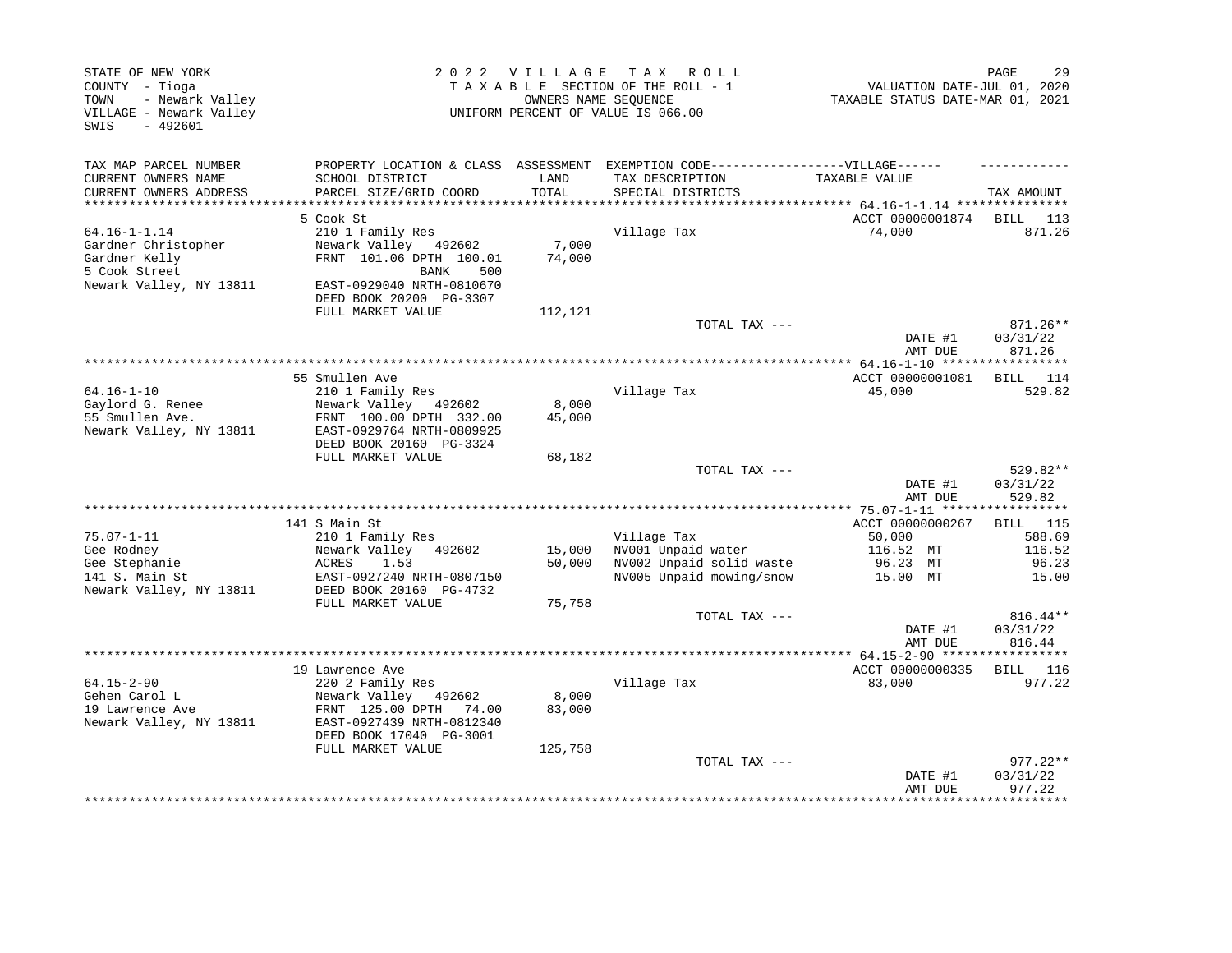| PROPERTY LOCATION & CLASS ASSESSMENT EXEMPTION CODE-----------------VILLAGE------<br>TAXABLE VALUE<br>SCHOOL DISTRICT<br>LAND<br>TAX DESCRIPTION<br>TOTAL<br>PARCEL SIZE/GRID COORD<br>SPECIAL DISTRICTS<br>TAX AMOUNT<br>***********************<br>*******************************<br>ACCT 00000000118<br>17 John St<br>BILL 117<br>$64.15 - 1 - 31$<br>Village Tax<br>682.88<br>210 1 Family Res<br>58,000<br>Newark Valley 492602<br>8,000<br>Geiger Donald<br>Geiger Patricia<br>70.00 DPTH 214.50<br>58,000<br>FRNT<br>P 0 Box 312<br>EAST-0926429 NRTH-0810580<br>17 John St<br>DEED BOOK 349<br>PG-0796<br>Newark Valley, NY 13811<br>FULL MARKET VALUE<br>87,879<br>TOTAL TAX ---<br>682.88**<br>DATE #1<br>03/31/22<br>682.88<br>AMT DUE<br>********************<br>** 64.15-2-2 *******************<br>24 Lawrence Ave<br>ACCT 00000000325<br>BILL 118<br>$64.15 - 2 - 2$<br>210 1 Family Res<br>Village Tax<br>95,000<br>1,118.51<br>8,000<br>Giblin Kenneth W Jr<br>Newark Valley 492602<br>Giblin Ellen C<br>95,000<br>FRNT 121.00 DPTH 74.00<br>24 Lawrence Ave<br>EAST-0927309 NRTH-0812460<br>Newark Valley, NY 13811<br>DEED BOOK 452<br>PG-0189<br>FULL MARKET VALUE<br>143,939<br>TOTAL TAX ---<br>$1,118.51**$<br>03/31/22<br>DATE #1<br>1,118.51<br>AMT DUE<br>80-88 N Main St<br>ACCT 00000000362<br>BILL 119<br>Village Tax<br>270.80<br>433 Auto body<br>23,000<br>Newark Valley<br>17,700<br>492602<br>23,000<br>ACRES<br>9.30<br>Newark Valley, NY 13811<br>EAST-0928970 NRTH-0812360<br>DEED BOOK 500<br>PG-328<br>34,848<br>FULL MARKET VALUE<br>270.80**<br>TOTAL TAX ---<br>DATE #1<br>03/31/22<br>270.80<br>AMT DUE<br>59 Smullen Ave<br>ACCT 00000001456<br>BILL 120<br>Village Tax<br>210 1 Family Res<br>113,000<br>1,330.43<br>16,000<br>Newark Valley 492602<br>Deed Date 6/27/96<br>113,000<br>1.77<br>ACRES<br>EAST-0929990 NRTH-0809900<br>DEED BOOK 00584 PG-00056<br>FULL MARKET VALUE<br>171,212<br>TOTAL TAX ---<br>$1,330.43**$ | STATE OF NEW YORK<br>COUNTY - Tioga<br>- Newark Valley<br>TOWN<br>VILLAGE - Newark Valley<br>$-492601$<br>SWIS | OWNERS NAME SEQUENCE | 2022 VILLAGE TAX ROLL<br>TAXABLE SECTION OF THE ROLL - 1<br>UNIFORM PERCENT OF VALUE IS 066.00 | VALUATION DATE-JUL 01, 2020<br>TAXABLE STATUS DATE-MAR 01, 2021 | PAGE<br>30 |
|------------------------------------------------------------------------------------------------------------------------------------------------------------------------------------------------------------------------------------------------------------------------------------------------------------------------------------------------------------------------------------------------------------------------------------------------------------------------------------------------------------------------------------------------------------------------------------------------------------------------------------------------------------------------------------------------------------------------------------------------------------------------------------------------------------------------------------------------------------------------------------------------------------------------------------------------------------------------------------------------------------------------------------------------------------------------------------------------------------------------------------------------------------------------------------------------------------------------------------------------------------------------------------------------------------------------------------------------------------------------------------------------------------------------------------------------------------------------------------------------------------------------------------------------------------------------------------------------------------------------------------------------------------------------------------------------------------------------------------------------------------------------------------------------------------------------------------------------------------------------------------------------------------------------------------------------------------------------------|----------------------------------------------------------------------------------------------------------------|----------------------|------------------------------------------------------------------------------------------------|-----------------------------------------------------------------|------------|
|                                                                                                                                                                                                                                                                                                                                                                                                                                                                                                                                                                                                                                                                                                                                                                                                                                                                                                                                                                                                                                                                                                                                                                                                                                                                                                                                                                                                                                                                                                                                                                                                                                                                                                                                                                                                                                                                                                                                                                              | TAX MAP PARCEL NUMBER                                                                                          |                      |                                                                                                |                                                                 |            |
|                                                                                                                                                                                                                                                                                                                                                                                                                                                                                                                                                                                                                                                                                                                                                                                                                                                                                                                                                                                                                                                                                                                                                                                                                                                                                                                                                                                                                                                                                                                                                                                                                                                                                                                                                                                                                                                                                                                                                                              | CURRENT OWNERS NAME                                                                                            |                      |                                                                                                |                                                                 |            |
|                                                                                                                                                                                                                                                                                                                                                                                                                                                                                                                                                                                                                                                                                                                                                                                                                                                                                                                                                                                                                                                                                                                                                                                                                                                                                                                                                                                                                                                                                                                                                                                                                                                                                                                                                                                                                                                                                                                                                                              | CURRENT OWNERS ADDRESS                                                                                         |                      |                                                                                                |                                                                 |            |
|                                                                                                                                                                                                                                                                                                                                                                                                                                                                                                                                                                                                                                                                                                                                                                                                                                                                                                                                                                                                                                                                                                                                                                                                                                                                                                                                                                                                                                                                                                                                                                                                                                                                                                                                                                                                                                                                                                                                                                              |                                                                                                                |                      |                                                                                                |                                                                 |            |
|                                                                                                                                                                                                                                                                                                                                                                                                                                                                                                                                                                                                                                                                                                                                                                                                                                                                                                                                                                                                                                                                                                                                                                                                                                                                                                                                                                                                                                                                                                                                                                                                                                                                                                                                                                                                                                                                                                                                                                              |                                                                                                                |                      |                                                                                                |                                                                 |            |
|                                                                                                                                                                                                                                                                                                                                                                                                                                                                                                                                                                                                                                                                                                                                                                                                                                                                                                                                                                                                                                                                                                                                                                                                                                                                                                                                                                                                                                                                                                                                                                                                                                                                                                                                                                                                                                                                                                                                                                              |                                                                                                                |                      |                                                                                                |                                                                 |            |
|                                                                                                                                                                                                                                                                                                                                                                                                                                                                                                                                                                                                                                                                                                                                                                                                                                                                                                                                                                                                                                                                                                                                                                                                                                                                                                                                                                                                                                                                                                                                                                                                                                                                                                                                                                                                                                                                                                                                                                              |                                                                                                                |                      |                                                                                                |                                                                 |            |
|                                                                                                                                                                                                                                                                                                                                                                                                                                                                                                                                                                                                                                                                                                                                                                                                                                                                                                                                                                                                                                                                                                                                                                                                                                                                                                                                                                                                                                                                                                                                                                                                                                                                                                                                                                                                                                                                                                                                                                              |                                                                                                                |                      |                                                                                                |                                                                 |            |
|                                                                                                                                                                                                                                                                                                                                                                                                                                                                                                                                                                                                                                                                                                                                                                                                                                                                                                                                                                                                                                                                                                                                                                                                                                                                                                                                                                                                                                                                                                                                                                                                                                                                                                                                                                                                                                                                                                                                                                              |                                                                                                                |                      |                                                                                                |                                                                 |            |
|                                                                                                                                                                                                                                                                                                                                                                                                                                                                                                                                                                                                                                                                                                                                                                                                                                                                                                                                                                                                                                                                                                                                                                                                                                                                                                                                                                                                                                                                                                                                                                                                                                                                                                                                                                                                                                                                                                                                                                              |                                                                                                                |                      |                                                                                                |                                                                 |            |
|                                                                                                                                                                                                                                                                                                                                                                                                                                                                                                                                                                                                                                                                                                                                                                                                                                                                                                                                                                                                                                                                                                                                                                                                                                                                                                                                                                                                                                                                                                                                                                                                                                                                                                                                                                                                                                                                                                                                                                              |                                                                                                                |                      |                                                                                                |                                                                 |            |
|                                                                                                                                                                                                                                                                                                                                                                                                                                                                                                                                                                                                                                                                                                                                                                                                                                                                                                                                                                                                                                                                                                                                                                                                                                                                                                                                                                                                                                                                                                                                                                                                                                                                                                                                                                                                                                                                                                                                                                              |                                                                                                                |                      |                                                                                                |                                                                 |            |
|                                                                                                                                                                                                                                                                                                                                                                                                                                                                                                                                                                                                                                                                                                                                                                                                                                                                                                                                                                                                                                                                                                                                                                                                                                                                                                                                                                                                                                                                                                                                                                                                                                                                                                                                                                                                                                                                                                                                                                              |                                                                                                                |                      |                                                                                                |                                                                 |            |
|                                                                                                                                                                                                                                                                                                                                                                                                                                                                                                                                                                                                                                                                                                                                                                                                                                                                                                                                                                                                                                                                                                                                                                                                                                                                                                                                                                                                                                                                                                                                                                                                                                                                                                                                                                                                                                                                                                                                                                              |                                                                                                                |                      |                                                                                                |                                                                 |            |
|                                                                                                                                                                                                                                                                                                                                                                                                                                                                                                                                                                                                                                                                                                                                                                                                                                                                                                                                                                                                                                                                                                                                                                                                                                                                                                                                                                                                                                                                                                                                                                                                                                                                                                                                                                                                                                                                                                                                                                              |                                                                                                                |                      |                                                                                                |                                                                 |            |
|                                                                                                                                                                                                                                                                                                                                                                                                                                                                                                                                                                                                                                                                                                                                                                                                                                                                                                                                                                                                                                                                                                                                                                                                                                                                                                                                                                                                                                                                                                                                                                                                                                                                                                                                                                                                                                                                                                                                                                              |                                                                                                                |                      |                                                                                                |                                                                 |            |
|                                                                                                                                                                                                                                                                                                                                                                                                                                                                                                                                                                                                                                                                                                                                                                                                                                                                                                                                                                                                                                                                                                                                                                                                                                                                                                                                                                                                                                                                                                                                                                                                                                                                                                                                                                                                                                                                                                                                                                              |                                                                                                                |                      |                                                                                                |                                                                 |            |
|                                                                                                                                                                                                                                                                                                                                                                                                                                                                                                                                                                                                                                                                                                                                                                                                                                                                                                                                                                                                                                                                                                                                                                                                                                                                                                                                                                                                                                                                                                                                                                                                                                                                                                                                                                                                                                                                                                                                                                              |                                                                                                                |                      |                                                                                                |                                                                 |            |
|                                                                                                                                                                                                                                                                                                                                                                                                                                                                                                                                                                                                                                                                                                                                                                                                                                                                                                                                                                                                                                                                                                                                                                                                                                                                                                                                                                                                                                                                                                                                                                                                                                                                                                                                                                                                                                                                                                                                                                              |                                                                                                                |                      |                                                                                                |                                                                 |            |
|                                                                                                                                                                                                                                                                                                                                                                                                                                                                                                                                                                                                                                                                                                                                                                                                                                                                                                                                                                                                                                                                                                                                                                                                                                                                                                                                                                                                                                                                                                                                                                                                                                                                                                                                                                                                                                                                                                                                                                              |                                                                                                                |                      |                                                                                                |                                                                 |            |
|                                                                                                                                                                                                                                                                                                                                                                                                                                                                                                                                                                                                                                                                                                                                                                                                                                                                                                                                                                                                                                                                                                                                                                                                                                                                                                                                                                                                                                                                                                                                                                                                                                                                                                                                                                                                                                                                                                                                                                              |                                                                                                                |                      |                                                                                                |                                                                 |            |
|                                                                                                                                                                                                                                                                                                                                                                                                                                                                                                                                                                                                                                                                                                                                                                                                                                                                                                                                                                                                                                                                                                                                                                                                                                                                                                                                                                                                                                                                                                                                                                                                                                                                                                                                                                                                                                                                                                                                                                              |                                                                                                                |                      |                                                                                                |                                                                 |            |
|                                                                                                                                                                                                                                                                                                                                                                                                                                                                                                                                                                                                                                                                                                                                                                                                                                                                                                                                                                                                                                                                                                                                                                                                                                                                                                                                                                                                                                                                                                                                                                                                                                                                                                                                                                                                                                                                                                                                                                              |                                                                                                                |                      |                                                                                                |                                                                 |            |
|                                                                                                                                                                                                                                                                                                                                                                                                                                                                                                                                                                                                                                                                                                                                                                                                                                                                                                                                                                                                                                                                                                                                                                                                                                                                                                                                                                                                                                                                                                                                                                                                                                                                                                                                                                                                                                                                                                                                                                              | $64.12 - 2 - 1$                                                                                                |                      |                                                                                                |                                                                 |            |
|                                                                                                                                                                                                                                                                                                                                                                                                                                                                                                                                                                                                                                                                                                                                                                                                                                                                                                                                                                                                                                                                                                                                                                                                                                                                                                                                                                                                                                                                                                                                                                                                                                                                                                                                                                                                                                                                                                                                                                              | Goodrich Edward B Jr                                                                                           |                      |                                                                                                |                                                                 |            |
|                                                                                                                                                                                                                                                                                                                                                                                                                                                                                                                                                                                                                                                                                                                                                                                                                                                                                                                                                                                                                                                                                                                                                                                                                                                                                                                                                                                                                                                                                                                                                                                                                                                                                                                                                                                                                                                                                                                                                                              | 7207 State Rte 38                                                                                              |                      |                                                                                                |                                                                 |            |
|                                                                                                                                                                                                                                                                                                                                                                                                                                                                                                                                                                                                                                                                                                                                                                                                                                                                                                                                                                                                                                                                                                                                                                                                                                                                                                                                                                                                                                                                                                                                                                                                                                                                                                                                                                                                                                                                                                                                                                              |                                                                                                                |                      |                                                                                                |                                                                 |            |
|                                                                                                                                                                                                                                                                                                                                                                                                                                                                                                                                                                                                                                                                                                                                                                                                                                                                                                                                                                                                                                                                                                                                                                                                                                                                                                                                                                                                                                                                                                                                                                                                                                                                                                                                                                                                                                                                                                                                                                              |                                                                                                                |                      |                                                                                                |                                                                 |            |
|                                                                                                                                                                                                                                                                                                                                                                                                                                                                                                                                                                                                                                                                                                                                                                                                                                                                                                                                                                                                                                                                                                                                                                                                                                                                                                                                                                                                                                                                                                                                                                                                                                                                                                                                                                                                                                                                                                                                                                              |                                                                                                                |                      |                                                                                                |                                                                 |            |
|                                                                                                                                                                                                                                                                                                                                                                                                                                                                                                                                                                                                                                                                                                                                                                                                                                                                                                                                                                                                                                                                                                                                                                                                                                                                                                                                                                                                                                                                                                                                                                                                                                                                                                                                                                                                                                                                                                                                                                              |                                                                                                                |                      |                                                                                                |                                                                 |            |
|                                                                                                                                                                                                                                                                                                                                                                                                                                                                                                                                                                                                                                                                                                                                                                                                                                                                                                                                                                                                                                                                                                                                                                                                                                                                                                                                                                                                                                                                                                                                                                                                                                                                                                                                                                                                                                                                                                                                                                              |                                                                                                                |                      |                                                                                                |                                                                 |            |
|                                                                                                                                                                                                                                                                                                                                                                                                                                                                                                                                                                                                                                                                                                                                                                                                                                                                                                                                                                                                                                                                                                                                                                                                                                                                                                                                                                                                                                                                                                                                                                                                                                                                                                                                                                                                                                                                                                                                                                              |                                                                                                                |                      |                                                                                                |                                                                 |            |
|                                                                                                                                                                                                                                                                                                                                                                                                                                                                                                                                                                                                                                                                                                                                                                                                                                                                                                                                                                                                                                                                                                                                                                                                                                                                                                                                                                                                                                                                                                                                                                                                                                                                                                                                                                                                                                                                                                                                                                              |                                                                                                                |                      |                                                                                                |                                                                 |            |
|                                                                                                                                                                                                                                                                                                                                                                                                                                                                                                                                                                                                                                                                                                                                                                                                                                                                                                                                                                                                                                                                                                                                                                                                                                                                                                                                                                                                                                                                                                                                                                                                                                                                                                                                                                                                                                                                                                                                                                              | $64.16 - 1 - 11.1$                                                                                             |                      |                                                                                                |                                                                 |            |
|                                                                                                                                                                                                                                                                                                                                                                                                                                                                                                                                                                                                                                                                                                                                                                                                                                                                                                                                                                                                                                                                                                                                                                                                                                                                                                                                                                                                                                                                                                                                                                                                                                                                                                                                                                                                                                                                                                                                                                              | Gorsline Adrian I                                                                                              |                      |                                                                                                |                                                                 |            |
|                                                                                                                                                                                                                                                                                                                                                                                                                                                                                                                                                                                                                                                                                                                                                                                                                                                                                                                                                                                                                                                                                                                                                                                                                                                                                                                                                                                                                                                                                                                                                                                                                                                                                                                                                                                                                                                                                                                                                                              | 59 Smullen Ave                                                                                                 |                      |                                                                                                |                                                                 |            |
|                                                                                                                                                                                                                                                                                                                                                                                                                                                                                                                                                                                                                                                                                                                                                                                                                                                                                                                                                                                                                                                                                                                                                                                                                                                                                                                                                                                                                                                                                                                                                                                                                                                                                                                                                                                                                                                                                                                                                                              | Newark Valley, NY 13811                                                                                        |                      |                                                                                                |                                                                 |            |
|                                                                                                                                                                                                                                                                                                                                                                                                                                                                                                                                                                                                                                                                                                                                                                                                                                                                                                                                                                                                                                                                                                                                                                                                                                                                                                                                                                                                                                                                                                                                                                                                                                                                                                                                                                                                                                                                                                                                                                              |                                                                                                                |                      |                                                                                                |                                                                 |            |
|                                                                                                                                                                                                                                                                                                                                                                                                                                                                                                                                                                                                                                                                                                                                                                                                                                                                                                                                                                                                                                                                                                                                                                                                                                                                                                                                                                                                                                                                                                                                                                                                                                                                                                                                                                                                                                                                                                                                                                              |                                                                                                                |                      |                                                                                                |                                                                 |            |
|                                                                                                                                                                                                                                                                                                                                                                                                                                                                                                                                                                                                                                                                                                                                                                                                                                                                                                                                                                                                                                                                                                                                                                                                                                                                                                                                                                                                                                                                                                                                                                                                                                                                                                                                                                                                                                                                                                                                                                              |                                                                                                                |                      |                                                                                                |                                                                 |            |
| 03/31/22                                                                                                                                                                                                                                                                                                                                                                                                                                                                                                                                                                                                                                                                                                                                                                                                                                                                                                                                                                                                                                                                                                                                                                                                                                                                                                                                                                                                                                                                                                                                                                                                                                                                                                                                                                                                                                                                                                                                                                     |                                                                                                                |                      |                                                                                                |                                                                 |            |
| DATE #1<br>AMT DUE<br>1,330.43                                                                                                                                                                                                                                                                                                                                                                                                                                                                                                                                                                                                                                                                                                                                                                                                                                                                                                                                                                                                                                                                                                                                                                                                                                                                                                                                                                                                                                                                                                                                                                                                                                                                                                                                                                                                                                                                                                                                               |                                                                                                                |                      |                                                                                                |                                                                 |            |
| **********                                                                                                                                                                                                                                                                                                                                                                                                                                                                                                                                                                                                                                                                                                                                                                                                                                                                                                                                                                                                                                                                                                                                                                                                                                                                                                                                                                                                                                                                                                                                                                                                                                                                                                                                                                                                                                                                                                                                                                   |                                                                                                                |                      |                                                                                                |                                                                 |            |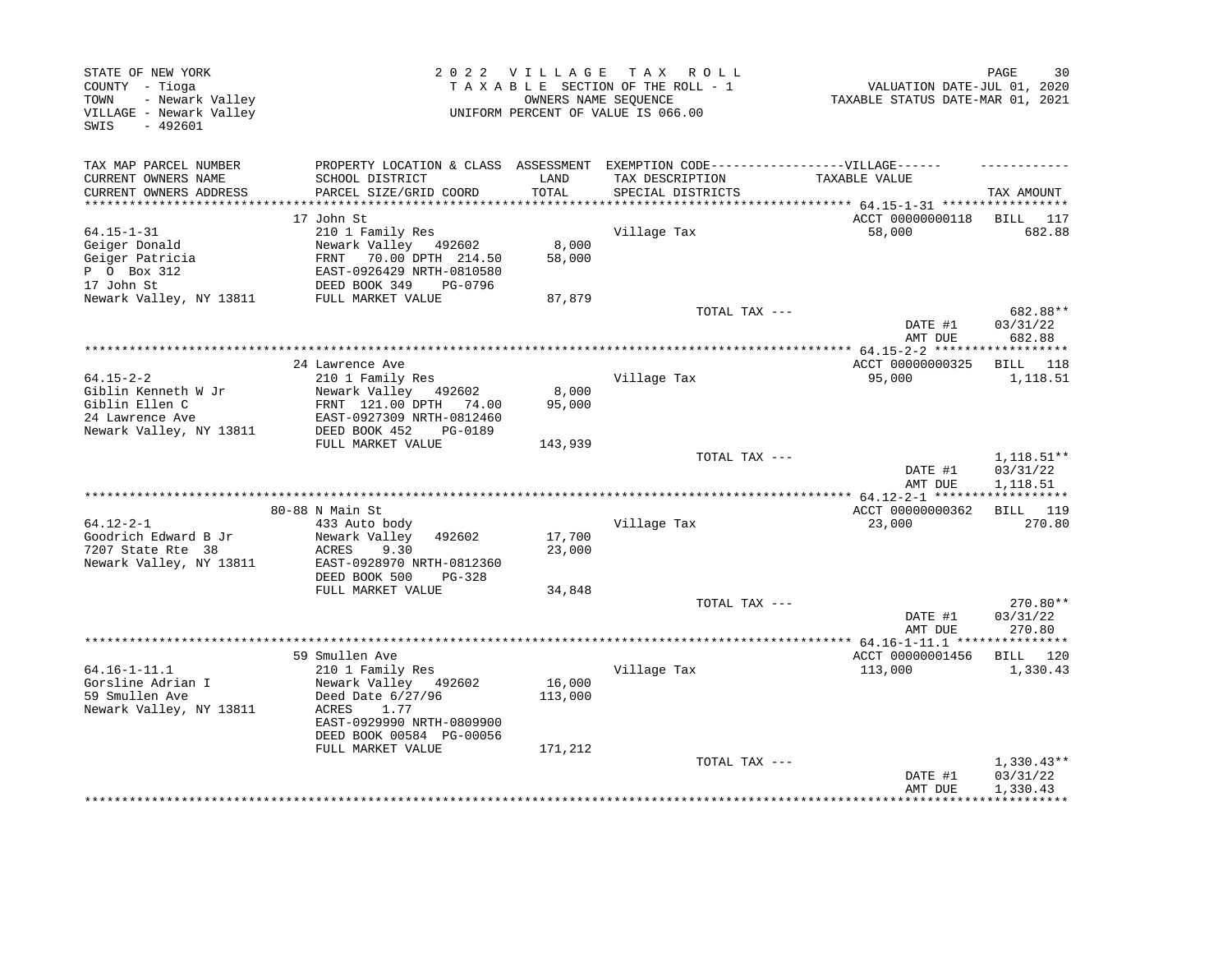| STATE OF NEW YORK<br>COUNTY - Tioga<br>- Newark Valley<br>TOWN<br>VILLAGE - Newark Valley<br>$-492601$<br>SWIS |                                                                                   |               | 2022 VILLAGE TAX ROLL<br>TAXABLE SECTION OF THE ROLL - 1<br>OWNERS NAME SEQUENCE<br>UNIFORM PERCENT OF VALUE IS 066.00 | VALUATION DATE-JUL 01, 2020<br>TAXABLE STATUS DATE-MAR 01, 2021 | PAGE<br>31           |
|----------------------------------------------------------------------------------------------------------------|-----------------------------------------------------------------------------------|---------------|------------------------------------------------------------------------------------------------------------------------|-----------------------------------------------------------------|----------------------|
| TAX MAP PARCEL NUMBER                                                                                          | PROPERTY LOCATION & CLASS ASSESSMENT EXEMPTION CODE-----------------VILLAGE------ |               |                                                                                                                        |                                                                 |                      |
| CURRENT OWNERS NAME<br>CURRENT OWNERS ADDRESS                                                                  | SCHOOL DISTRICT<br>PARCEL SIZE/GRID COORD                                         | LAND<br>TOTAL | TAX DESCRIPTION<br>SPECIAL DISTRICTS                                                                                   | TAXABLE VALUE                                                   | TAX AMOUNT           |
| ***********************                                                                                        |                                                                                   |               |                                                                                                                        |                                                                 |                      |
|                                                                                                                | 10 John St                                                                        |               |                                                                                                                        | ACCT 00000001855                                                | BILL 121             |
| $64.18 - 1 - 2.2$                                                                                              | 210 1 Family Res                                                                  |               | Village Tax                                                                                                            | 48,000                                                          | 565.14               |
| Gorsline Douglas E                                                                                             | Newark Valley 492602                                                              | 15,300        |                                                                                                                        |                                                                 |                      |
| Gorsline Dianne N<br>10 John St                                                                                | 1.30<br>ACRES                                                                     | 48,000        |                                                                                                                        |                                                                 |                      |
| Newark Valley, NY 13811                                                                                        | EAST-0926019 NRTH-0810370<br>DEED BOOK 504<br>$PG-305$                            |               |                                                                                                                        |                                                                 |                      |
|                                                                                                                | FULL MARKET VALUE                                                                 | 72,727        |                                                                                                                        |                                                                 |                      |
|                                                                                                                |                                                                                   |               | TOTAL TAX ---                                                                                                          |                                                                 | 565.14**             |
|                                                                                                                |                                                                                   |               |                                                                                                                        | DATE #1                                                         | 03/31/22             |
|                                                                                                                | * * * * * * * * * * * *                                                           |               | ******************************                                                                                         | AMT DUE                                                         | 565.14               |
|                                                                                                                | 39 Whig St                                                                        |               |                                                                                                                        | ********** 64.15-3-10 ******************<br>ACCT 00000000302    | BILL 122             |
| $64.15 - 3 - 10$                                                                                               | 210 1 Family Res                                                                  |               | Village Tax                                                                                                            | 30,000                                                          | 353.21               |
| Graham Nathan                                                                                                  | Newark Valley 492602                                                              | 10,000        |                                                                                                                        |                                                                 |                      |
| Graham Ronnie                                                                                                  | FRNT 144.00 DPTH 281.00                                                           | 30,000        |                                                                                                                        |                                                                 |                      |
| 61 Whig St                                                                                                     | <b>BANK</b><br>191                                                                |               |                                                                                                                        |                                                                 |                      |
| Newark Valley, NY 13811                                                                                        | EAST-0928240 NRTH-0811770                                                         |               |                                                                                                                        |                                                                 |                      |
|                                                                                                                | DEED BOOK 10444 PG-1001<br>FULL MARKET VALUE                                      | 45,455        |                                                                                                                        |                                                                 |                      |
|                                                                                                                |                                                                                   |               | TOTAL TAX ---                                                                                                          |                                                                 | 353.21**             |
|                                                                                                                |                                                                                   |               |                                                                                                                        | DATE #1<br>AMT DUE                                              | 03/31/22<br>353.21   |
|                                                                                                                |                                                                                   |               |                                                                                                                        |                                                                 |                      |
| $64.15 - 3 - 1$                                                                                                | 61 Whiq St                                                                        |               |                                                                                                                        | ACCT 00000000074                                                | BILL 123             |
| Graham Ron N                                                                                                   | 220 2 Family Res<br>Newark Valley 492602                                          | 17,000        | Village Tax                                                                                                            | 64,000                                                          | 753.52               |
| Graham Vickie L                                                                                                | ACRES<br>4.40                                                                     | 64,000        |                                                                                                                        |                                                                 |                      |
| 61 Whig St                                                                                                     | EAST-0928460 NRTH-0812140                                                         |               |                                                                                                                        |                                                                 |                      |
| Newark Valley, NY 13811                                                                                        | DEED BOOK 454<br>PG-0241                                                          |               |                                                                                                                        |                                                                 |                      |
|                                                                                                                | FULL MARKET VALUE                                                                 | 96,970        |                                                                                                                        |                                                                 |                      |
|                                                                                                                |                                                                                   |               | TOTAL TAX ---                                                                                                          | DATE #1                                                         | 753.52**<br>03/31/22 |
|                                                                                                                |                                                                                   |               |                                                                                                                        | AMT DUE                                                         | 753.52               |
|                                                                                                                |                                                                                   |               |                                                                                                                        |                                                                 |                      |
|                                                                                                                | 64 Elm St                                                                         |               |                                                                                                                        | ACCT 00000000225                                                | 124<br>BILL          |
| $64.15 - 1 - 4$                                                                                                | 210 1 Family Res                                                                  |               | VET WAR CT 41121                                                                                                       | 7,920                                                           |                      |
| Grant Thomas F                                                                                                 | Newark Valley 492602                                                              |               | 8,000 VET DIS CT 41141                                                                                                 | 11,500                                                          |                      |
| Grant Mary Ellen<br>64 Elm St                                                                                  | FRNT 137.81 DPTH 180.64<br>EAST-0926999 NRTH-0812070                              |               | 115,000 Village Tax                                                                                                    | 95,580                                                          | 1,125.33             |
| Newark Valley, NY 13811                                                                                        | DEED BOOK 404<br>PG-0999                                                          |               |                                                                                                                        |                                                                 |                      |
|                                                                                                                | FULL MARKET VALUE                                                                 | 174,242       |                                                                                                                        |                                                                 |                      |
|                                                                                                                |                                                                                   |               | TOTAL TAX ---                                                                                                          |                                                                 | 1,125.33**           |
|                                                                                                                |                                                                                   |               |                                                                                                                        | DATE #1                                                         | 03/31/22             |
|                                                                                                                |                                                                                   |               |                                                                                                                        | AMT DUE                                                         | 1,125.33             |
|                                                                                                                |                                                                                   |               |                                                                                                                        |                                                                 |                      |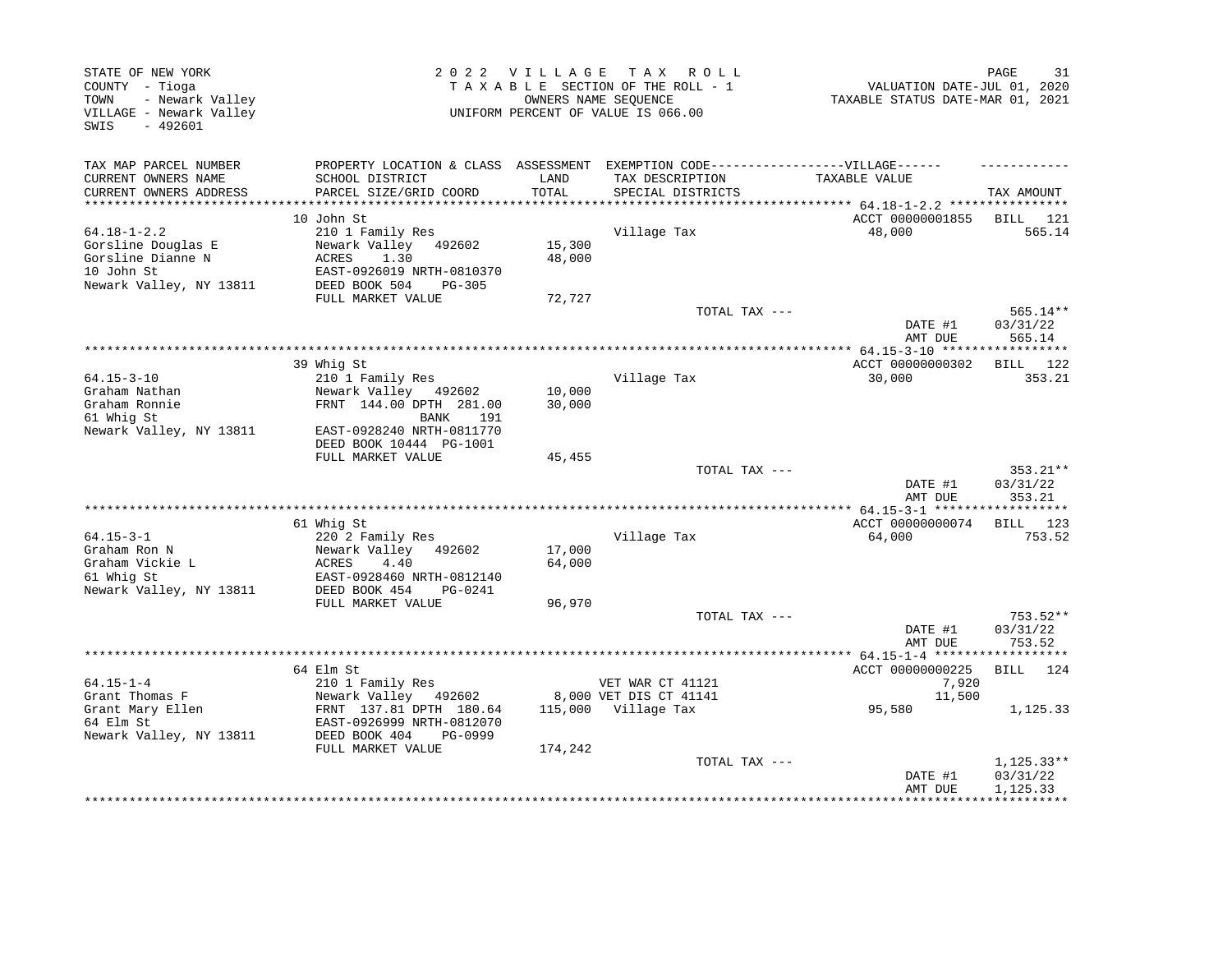|                                                                                                                                                                                    |                                                                                                                              |                           |                                                                                                                                                                                                                        | 32<br>PAGE                                                                                                                                                                                                                                                                                                                                                         |
|------------------------------------------------------------------------------------------------------------------------------------------------------------------------------------|------------------------------------------------------------------------------------------------------------------------------|---------------------------|------------------------------------------------------------------------------------------------------------------------------------------------------------------------------------------------------------------------|--------------------------------------------------------------------------------------------------------------------------------------------------------------------------------------------------------------------------------------------------------------------------------------------------------------------------------------------------------------------|
| SCHOOL DISTRICT                                                                                                                                                                    | LAND                                                                                                                         | TAX DESCRIPTION           | TAXABLE VALUE                                                                                                                                                                                                          | TAX AMOUNT                                                                                                                                                                                                                                                                                                                                                         |
|                                                                                                                                                                                    |                                                                                                                              |                           |                                                                                                                                                                                                                        |                                                                                                                                                                                                                                                                                                                                                                    |
| Elm St<br>323 Vacant rural<br>Newark Valley 492602<br>ACRES 19.30<br>EAST-0926349 NRTH-0811460                                                                                     | 21,700<br>21,700                                                                                                             | Village Tax               | 21,700                                                                                                                                                                                                                 | BILL 125<br>255.49                                                                                                                                                                                                                                                                                                                                                 |
| FULL MARKET VALUE                                                                                                                                                                  | 32,879                                                                                                                       |                           |                                                                                                                                                                                                                        |                                                                                                                                                                                                                                                                                                                                                                    |
|                                                                                                                                                                                    |                                                                                                                              |                           | DATE #1                                                                                                                                                                                                                | $255.49**$<br>03/31/22<br>255.49                                                                                                                                                                                                                                                                                                                                   |
|                                                                                                                                                                                    |                                                                                                                              |                           |                                                                                                                                                                                                                        |                                                                                                                                                                                                                                                                                                                                                                    |
| Elm St<br>311 Res vac land<br>Newark Valley 492602                                                                                                                                 | 1,400                                                                                                                        | Village Tax               | ACCT 00000000025<br>1,400                                                                                                                                                                                              | BILL 126<br>16.48                                                                                                                                                                                                                                                                                                                                                  |
| EAST-0060664 NRTH-0081195<br>DEED BOOK 514<br>PG-311                                                                                                                               |                                                                                                                              |                           |                                                                                                                                                                                                                        |                                                                                                                                                                                                                                                                                                                                                                    |
| FULL MARKET VALUE                                                                                                                                                                  | 2,121                                                                                                                        |                           | DATE #1                                                                                                                                                                                                                | $16.48**$<br>03/31/22                                                                                                                                                                                                                                                                                                                                              |
|                                                                                                                                                                                    |                                                                                                                              |                           |                                                                                                                                                                                                                        | 16.48                                                                                                                                                                                                                                                                                                                                                              |
| Elm St<br>311 Res vac land                                                                                                                                                         |                                                                                                                              | Village Tax               | ACCT 00000000581<br>3,900                                                                                                                                                                                              | BILL 127<br>45.92                                                                                                                                                                                                                                                                                                                                                  |
| Newark Valley<br>492602<br>ACRES<br>3.90<br>EAST-0060612 NRTH-0081199                                                                                                              | 3,900<br>3,900                                                                                                               |                           |                                                                                                                                                                                                                        |                                                                                                                                                                                                                                                                                                                                                                    |
| FULL MARKET VALUE                                                                                                                                                                  | 5,909                                                                                                                        |                           |                                                                                                                                                                                                                        |                                                                                                                                                                                                                                                                                                                                                                    |
|                                                                                                                                                                                    |                                                                                                                              |                           | DATE #1                                                                                                                                                                                                                | $45.92**$<br>03/31/22<br>45.92                                                                                                                                                                                                                                                                                                                                     |
|                                                                                                                                                                                    |                                                                                                                              |                           |                                                                                                                                                                                                                        |                                                                                                                                                                                                                                                                                                                                                                    |
| 14 John St<br>210 1 Family Res<br>Newark Valley 492602<br>Deed Date 12/12/96<br>66.00 DPTH 264.00<br>FRNT<br>0.40<br>ACRES<br>EAST-0926149 NRTH-0810490<br>DEED BOOK 13042 PG-1002 | 10,000<br>67,500                                                                                                             | Village Tax               | ACCT 00000000303<br>67,500                                                                                                                                                                                             | BILL 128<br>794.73                                                                                                                                                                                                                                                                                                                                                 |
|                                                                                                                                                                                    |                                                                                                                              |                           | DATE #1<br>AMT DUE                                                                                                                                                                                                     | 794.73**<br>03/31/22<br>794.73                                                                                                                                                                                                                                                                                                                                     |
|                                                                                                                                                                                    | PARCEL SIZE/GRID COORD<br>DEED BOOK 525<br>PG-173<br>FRNT 12.19 DPTH 331.00<br>DEED BOOK 409<br>PG-1196<br>FULL MARKET VALUE | TOTAL<br>1,400<br>102,273 | 2022 VILLAGE TAX ROLL<br>TAXABLE SECTION OF THE ROLL - 1<br>OWNERS NAME SEQUENCE<br>UNIFORM PERCENT OF VALUE IS 066.00<br>SPECIAL DISTRICTS<br>*************************************<br>****************************** | VALUATION DATE-JUL 01, 2020<br>TAXABLE STATUS DATE-MAR 01, 2021<br>PROPERTY LOCATION & CLASS ASSESSMENT EXEMPTION CODE-----------------VILLAGE------<br>ACCT 00000000057<br>TOTAL TAX ---<br>AMT DUE<br>********** 64.15-1-51.10 ***************<br>TOTAL TAX ---<br>AMT DUE<br>******** 64.15-1-51.20 **************<br>TOTAL TAX ---<br>AMT DUE<br>TOTAL TAX --- |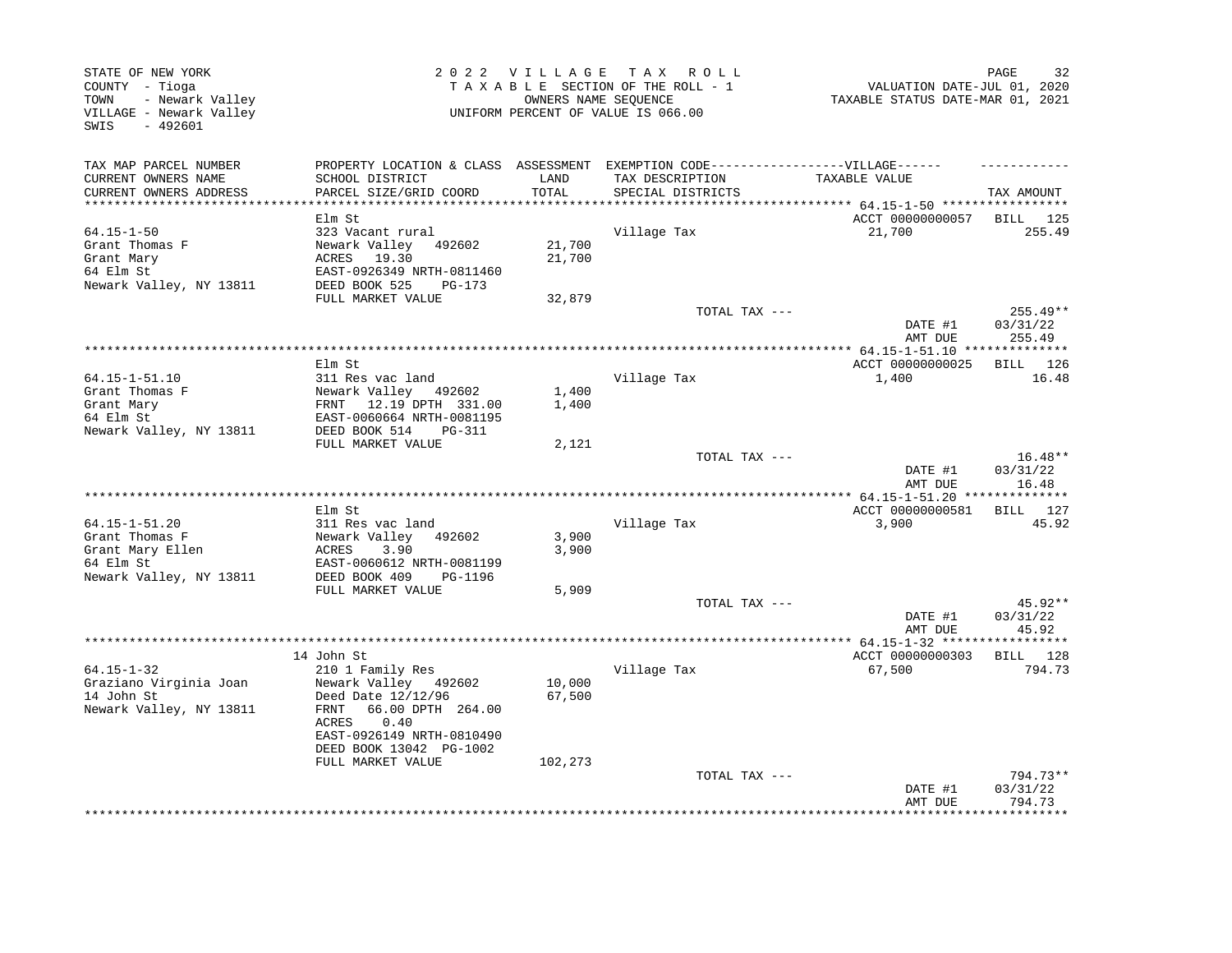| STATE OF NEW YORK<br>COUNTY - Tioga<br>- Newark Valley<br>TOWN<br>VILLAGE - Newark Valley<br>$-492601$<br>SWIS |                                                                                        | 2022 VILLAGE    | T A X<br>R O L L<br>TAXABLE SECTION OF THE ROLL - 1<br>OWNERS NAME SEQUENCE<br>UNIFORM PERCENT OF VALUE IS 066.00 | VALUATION DATE-JUL 01, 2020<br>TAXABLE STATUS DATE-MAR 01, 2021 | 33<br>PAGE                           |
|----------------------------------------------------------------------------------------------------------------|----------------------------------------------------------------------------------------|-----------------|-------------------------------------------------------------------------------------------------------------------|-----------------------------------------------------------------|--------------------------------------|
| TAX MAP PARCEL NUMBER                                                                                          | PROPERTY LOCATION & CLASS ASSESSMENT                                                   |                 | EXEMPTION CODE------------------VILLAGE------                                                                     |                                                                 |                                      |
| CURRENT OWNERS NAME<br>CURRENT OWNERS ADDRESS<br>*************************                                     | SCHOOL DISTRICT<br>PARCEL SIZE/GRID COORD                                              | LAND<br>TOTAL   | TAX DESCRIPTION<br>SPECIAL DISTRICTS                                                                              | TAXABLE VALUE                                                   | TAX AMOUNT                           |
|                                                                                                                | 23 Maple Ave                                                                           |                 |                                                                                                                   | ACCT 00000000106                                                | <b>BILL</b><br>129                   |
| $64.15 - 2 - 37$                                                                                               | 210 1 Family Res                                                                       |                 | Village Tax                                                                                                       | 74,000                                                          | 871.26                               |
| Gregrow David W<br>23 Maple Ave<br>Newark Valley, NY 13811                                                     | Newark Valley 492602<br>66.00 DPTH 165.00<br>FRNT<br>EAST-0927370 NRTH-0810630         | 6,000<br>74,000 |                                                                                                                   |                                                                 |                                      |
|                                                                                                                | DEED BOOK 13176 PG-5001                                                                |                 |                                                                                                                   |                                                                 |                                      |
|                                                                                                                | FULL MARKET VALUE                                                                      | 112,121         | TOTAL TAX ---                                                                                                     | DATE #1                                                         | 871.26**<br>03/31/22                 |
|                                                                                                                |                                                                                        |                 |                                                                                                                   | AMT DUE                                                         | 871.26                               |
|                                                                                                                |                                                                                        |                 | *****************************                                                                                     | ************ 64.15-1-20 *****                                   |                                      |
| $64.15 - 1 - 20$                                                                                               | 4 Elm St<br>210 1 Family Res                                                           |                 | Village Tax                                                                                                       | ACCT 00000000202<br>39,200                                      | BILL 130<br>461.53                   |
| Hammond Emily T                                                                                                | Newark Valley 492602                                                                   | 6,000           |                                                                                                                   |                                                                 |                                      |
| Hammond Thomas E Jr.                                                                                           | 48.00 DPTH 166.00<br>FRNT                                                              | 39,200          |                                                                                                                   |                                                                 |                                      |
| 4 Elm                                                                                                          | ACRES<br>0.18                                                                          |                 |                                                                                                                   |                                                                 |                                      |
| Newark Valley, NY                                                                                              | EAST-0927029 NRTH-0810480<br>DEED BOOK 20170 PG-3846                                   |                 |                                                                                                                   |                                                                 |                                      |
|                                                                                                                | FULL MARKET VALUE                                                                      | 59,394          | TOTAL TAX ---                                                                                                     |                                                                 | $461.53**$                           |
|                                                                                                                |                                                                                        |                 |                                                                                                                   | DATE #1<br>AMT DUE                                              | 03/31/22<br>461.53                   |
|                                                                                                                |                                                                                        |                 |                                                                                                                   | ********** 64.16-1-9 *****                                      | ********                             |
| $64.16 - 1 - 9$                                                                                                | 51 Smullen Ave<br>210 1 Family Res                                                     |                 | Village Tax                                                                                                       | ACCT 00000000163<br>90,000                                      | BILL 131<br>1,059.64                 |
| Hardestine Ted M Jr                                                                                            | Newark Valley 492602                                                                   | 12,000          |                                                                                                                   |                                                                 |                                      |
| Vandenburg Kristie L<br>51 Smullen Ave                                                                         | FRNT 100.00 DPTH 388.00<br><b>BANK</b><br>77                                           | 90,000          |                                                                                                                   |                                                                 |                                      |
| Newark Valley, NY 13811                                                                                        | EAST-0929660 NRTH-0809940<br>DEED BOOK 17118 PG-5002                                   |                 |                                                                                                                   |                                                                 |                                      |
|                                                                                                                | FULL MARKET VALUE                                                                      | 136,364         |                                                                                                                   |                                                                 |                                      |
|                                                                                                                |                                                                                        |                 | TOTAL TAX ---                                                                                                     | DATE #1<br>AMT DUE                                              | $1,059.64**$<br>03/31/22<br>1,059.64 |
|                                                                                                                | ***********                                                                            |                 | *******************************                                                                                   | ***** 64.15-2-57 ******                                         |                                      |
|                                                                                                                | 5 Central Ave                                                                          |                 |                                                                                                                   | ACCT 00000000110                                                | BILL 132                             |
| $64.15 - 2 - 57$<br>Harvey Audrey L<br>54 N. West St<br>Homer, NY 13077                                        | 210 1 Family Res<br>Newark Valley 492602<br>FRNT<br>66.00 DPTH<br>78.00<br>500<br>BANK | 6,000<br>78,000 | Village Tax                                                                                                       | 78,000                                                          | 918.35                               |
|                                                                                                                | EAST-0927744 NRTH-0811580<br>DEED BOOK 20190 PG-4980                                   |                 |                                                                                                                   |                                                                 |                                      |
|                                                                                                                | FULL MARKET VALUE                                                                      | 118,182         | TOTAL TAX ---                                                                                                     |                                                                 | 918.35**                             |
|                                                                                                                |                                                                                        |                 |                                                                                                                   | DATE #1<br>AMT DUE                                              | 03/31/22<br>918.35                   |
|                                                                                                                |                                                                                        |                 |                                                                                                                   |                                                                 | *******                              |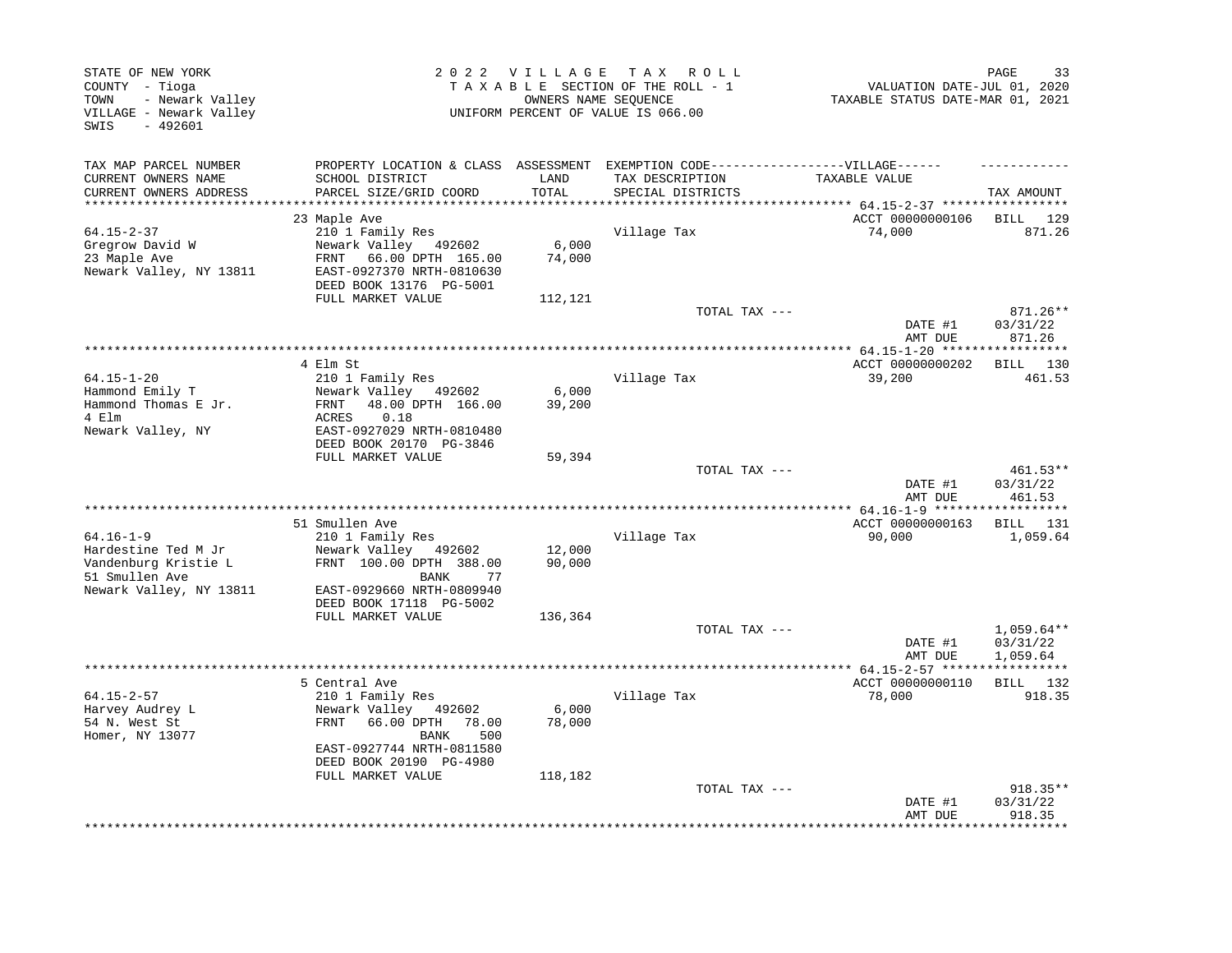| EXEMPTION CODE------------------VILLAGE------<br>TAX MAP PARCEL NUMBER<br>PROPERTY LOCATION & CLASS ASSESSMENT<br>CURRENT OWNERS NAME<br>SCHOOL DISTRICT<br>LAND<br>TAX DESCRIPTION<br>TAXABLE VALUE<br>CURRENT OWNERS ADDRESS<br>PARCEL SIZE/GRID COORD<br>TOTAL<br>SPECIAL DISTRICTS<br>TAX AMOUNT<br>**********************<br>20 Franklin Ave<br>ACCT 00000000264<br>BILL 133<br>$64.15 - 2 - 82$<br>210 1 Family Res<br>Village Tax<br>69,000<br>812.39<br>Newark Valley 492602<br>8,000<br>HAYS, JR. GERALD L<br>69,000<br>HAYS REBECCA A<br>$0.43$ BANK<br>ACRES<br>500<br>20 FRANKLIN AVENUE<br>EAST-0927479 NRTH-0812140<br>NEWARK VALLEY, NY 13811<br>DEED BOOK 20190 PG-2006<br>FULL MARKET VALUE<br>104,545<br>812.39**<br>TOTAL TAX ---<br>03/31/22<br>DATE #1<br>812.39<br>AMT DUE<br>* * * * * * * * * *<br>ACCT 00000000286<br>34 Maple Ave<br>BILL 134<br>$64.15 - 1 - 16$<br>210 1 Family Res<br>Village Tax<br>82,000<br>965.45<br>9,000<br>Head Edward<br>Newark Valley 492602<br>Head Margaret<br>FRNT 163.00 DPTH 118.00<br>82,000<br>34 Maple Ave<br>ACRES<br>0.44<br>Newark Valley, NY 13811<br>EAST-0927019 NRTH-0810830<br>DEED BOOK 401<br>PG-1167<br>FULL MARKET VALUE<br>124,242<br>TOTAL TAX ---<br>$965.45**$<br>DATE #1<br>03/31/22<br>AMT DUE<br>965.45<br>ACCT 00000000004<br>BILL 135<br>31 Rock St<br>$64.19 - 2 - 7$<br>36,000<br>423.85<br>210 1 Family Res<br>Village Tax<br>Hermanovitch Emily N<br>Newark Valley 492602<br>9,300<br>31 Rock St.<br>Deed Date 6/30/00<br>36,000<br>Newark Valley, NY 13811<br>62.00 DPTH 103.00<br>FRNT<br>BANK<br>500<br>EAST-0928960 NRTH-0809820<br>DEED BOOK 20210 PG-766<br>FULL MARKET VALUE<br>54,545<br>TOTAL TAX ---<br>423.85**<br>DATE #1<br>03/31/22<br>423.85<br>AMT DUE<br>52 Smullen Ave<br>ACCT 00000000700<br>BILL 136<br>$64.16 - 1 - 14$<br>Village Tax<br>61,000<br>210 1 Family Res<br>718.20<br>Hernandez Ruth L<br>Newark Valley 492602<br>12,000<br>52 Smullen Ave<br>Deed Date $8/1/96$<br>61,000<br>Newark Valley, NY 13811<br>FRNT 100.00 DPTH 400.50<br>EAST-0929850 NRTH-0810315<br>DEED BOOK 19245 PG-7001<br>FULL MARKET VALUE<br>92,424<br>718.20**<br>TOTAL TAX ---<br>DATE #1<br>03/31/22<br>AMT DUE<br>718.20 | STATE OF NEW YORK<br>COUNTY - Tioga<br>- Newark Valley<br>TOWN<br>VILLAGE - Newark Valley<br>$-492601$<br>SWIS |  | 2022 VILLAGE TAX ROLL<br>TAXABLE SECTION OF THE ROLL - 1<br>OWNERS NAME SEQUENCE<br>UNIFORM PERCENT OF VALUE IS 066.00 | VALUATION DATE-JUL 01, 2020<br>TAXABLE STATUS DATE-MAR 01, 2021 | PAGE<br>34 |
|--------------------------------------------------------------------------------------------------------------------------------------------------------------------------------------------------------------------------------------------------------------------------------------------------------------------------------------------------------------------------------------------------------------------------------------------------------------------------------------------------------------------------------------------------------------------------------------------------------------------------------------------------------------------------------------------------------------------------------------------------------------------------------------------------------------------------------------------------------------------------------------------------------------------------------------------------------------------------------------------------------------------------------------------------------------------------------------------------------------------------------------------------------------------------------------------------------------------------------------------------------------------------------------------------------------------------------------------------------------------------------------------------------------------------------------------------------------------------------------------------------------------------------------------------------------------------------------------------------------------------------------------------------------------------------------------------------------------------------------------------------------------------------------------------------------------------------------------------------------------------------------------------------------------------------------------------------------------------------------------------------------------------------------------------------------------------------------------------------------------------------------------------------------------------------------------------------------------------|----------------------------------------------------------------------------------------------------------------|--|------------------------------------------------------------------------------------------------------------------------|-----------------------------------------------------------------|------------|
|                                                                                                                                                                                                                                                                                                                                                                                                                                                                                                                                                                                                                                                                                                                                                                                                                                                                                                                                                                                                                                                                                                                                                                                                                                                                                                                                                                                                                                                                                                                                                                                                                                                                                                                                                                                                                                                                                                                                                                                                                                                                                                                                                                                                                          |                                                                                                                |  |                                                                                                                        |                                                                 |            |
|                                                                                                                                                                                                                                                                                                                                                                                                                                                                                                                                                                                                                                                                                                                                                                                                                                                                                                                                                                                                                                                                                                                                                                                                                                                                                                                                                                                                                                                                                                                                                                                                                                                                                                                                                                                                                                                                                                                                                                                                                                                                                                                                                                                                                          |                                                                                                                |  |                                                                                                                        |                                                                 |            |
|                                                                                                                                                                                                                                                                                                                                                                                                                                                                                                                                                                                                                                                                                                                                                                                                                                                                                                                                                                                                                                                                                                                                                                                                                                                                                                                                                                                                                                                                                                                                                                                                                                                                                                                                                                                                                                                                                                                                                                                                                                                                                                                                                                                                                          |                                                                                                                |  |                                                                                                                        |                                                                 |            |
|                                                                                                                                                                                                                                                                                                                                                                                                                                                                                                                                                                                                                                                                                                                                                                                                                                                                                                                                                                                                                                                                                                                                                                                                                                                                                                                                                                                                                                                                                                                                                                                                                                                                                                                                                                                                                                                                                                                                                                                                                                                                                                                                                                                                                          |                                                                                                                |  |                                                                                                                        |                                                                 |            |
|                                                                                                                                                                                                                                                                                                                                                                                                                                                                                                                                                                                                                                                                                                                                                                                                                                                                                                                                                                                                                                                                                                                                                                                                                                                                                                                                                                                                                                                                                                                                                                                                                                                                                                                                                                                                                                                                                                                                                                                                                                                                                                                                                                                                                          |                                                                                                                |  |                                                                                                                        |                                                                 |            |
|                                                                                                                                                                                                                                                                                                                                                                                                                                                                                                                                                                                                                                                                                                                                                                                                                                                                                                                                                                                                                                                                                                                                                                                                                                                                                                                                                                                                                                                                                                                                                                                                                                                                                                                                                                                                                                                                                                                                                                                                                                                                                                                                                                                                                          |                                                                                                                |  |                                                                                                                        |                                                                 |            |
|                                                                                                                                                                                                                                                                                                                                                                                                                                                                                                                                                                                                                                                                                                                                                                                                                                                                                                                                                                                                                                                                                                                                                                                                                                                                                                                                                                                                                                                                                                                                                                                                                                                                                                                                                                                                                                                                                                                                                                                                                                                                                                                                                                                                                          |                                                                                                                |  |                                                                                                                        |                                                                 |            |
|                                                                                                                                                                                                                                                                                                                                                                                                                                                                                                                                                                                                                                                                                                                                                                                                                                                                                                                                                                                                                                                                                                                                                                                                                                                                                                                                                                                                                                                                                                                                                                                                                                                                                                                                                                                                                                                                                                                                                                                                                                                                                                                                                                                                                          |                                                                                                                |  |                                                                                                                        |                                                                 |            |
|                                                                                                                                                                                                                                                                                                                                                                                                                                                                                                                                                                                                                                                                                                                                                                                                                                                                                                                                                                                                                                                                                                                                                                                                                                                                                                                                                                                                                                                                                                                                                                                                                                                                                                                                                                                                                                                                                                                                                                                                                                                                                                                                                                                                                          |                                                                                                                |  |                                                                                                                        |                                                                 |            |
|                                                                                                                                                                                                                                                                                                                                                                                                                                                                                                                                                                                                                                                                                                                                                                                                                                                                                                                                                                                                                                                                                                                                                                                                                                                                                                                                                                                                                                                                                                                                                                                                                                                                                                                                                                                                                                                                                                                                                                                                                                                                                                                                                                                                                          |                                                                                                                |  |                                                                                                                        |                                                                 |            |
|                                                                                                                                                                                                                                                                                                                                                                                                                                                                                                                                                                                                                                                                                                                                                                                                                                                                                                                                                                                                                                                                                                                                                                                                                                                                                                                                                                                                                                                                                                                                                                                                                                                                                                                                                                                                                                                                                                                                                                                                                                                                                                                                                                                                                          |                                                                                                                |  |                                                                                                                        |                                                                 |            |
|                                                                                                                                                                                                                                                                                                                                                                                                                                                                                                                                                                                                                                                                                                                                                                                                                                                                                                                                                                                                                                                                                                                                                                                                                                                                                                                                                                                                                                                                                                                                                                                                                                                                                                                                                                                                                                                                                                                                                                                                                                                                                                                                                                                                                          |                                                                                                                |  |                                                                                                                        |                                                                 |            |
|                                                                                                                                                                                                                                                                                                                                                                                                                                                                                                                                                                                                                                                                                                                                                                                                                                                                                                                                                                                                                                                                                                                                                                                                                                                                                                                                                                                                                                                                                                                                                                                                                                                                                                                                                                                                                                                                                                                                                                                                                                                                                                                                                                                                                          |                                                                                                                |  |                                                                                                                        |                                                                 |            |
|                                                                                                                                                                                                                                                                                                                                                                                                                                                                                                                                                                                                                                                                                                                                                                                                                                                                                                                                                                                                                                                                                                                                                                                                                                                                                                                                                                                                                                                                                                                                                                                                                                                                                                                                                                                                                                                                                                                                                                                                                                                                                                                                                                                                                          |                                                                                                                |  |                                                                                                                        |                                                                 |            |
|                                                                                                                                                                                                                                                                                                                                                                                                                                                                                                                                                                                                                                                                                                                                                                                                                                                                                                                                                                                                                                                                                                                                                                                                                                                                                                                                                                                                                                                                                                                                                                                                                                                                                                                                                                                                                                                                                                                                                                                                                                                                                                                                                                                                                          |                                                                                                                |  |                                                                                                                        |                                                                 |            |
|                                                                                                                                                                                                                                                                                                                                                                                                                                                                                                                                                                                                                                                                                                                                                                                                                                                                                                                                                                                                                                                                                                                                                                                                                                                                                                                                                                                                                                                                                                                                                                                                                                                                                                                                                                                                                                                                                                                                                                                                                                                                                                                                                                                                                          |                                                                                                                |  |                                                                                                                        |                                                                 |            |
|                                                                                                                                                                                                                                                                                                                                                                                                                                                                                                                                                                                                                                                                                                                                                                                                                                                                                                                                                                                                                                                                                                                                                                                                                                                                                                                                                                                                                                                                                                                                                                                                                                                                                                                                                                                                                                                                                                                                                                                                                                                                                                                                                                                                                          |                                                                                                                |  |                                                                                                                        |                                                                 |            |
|                                                                                                                                                                                                                                                                                                                                                                                                                                                                                                                                                                                                                                                                                                                                                                                                                                                                                                                                                                                                                                                                                                                                                                                                                                                                                                                                                                                                                                                                                                                                                                                                                                                                                                                                                                                                                                                                                                                                                                                                                                                                                                                                                                                                                          |                                                                                                                |  |                                                                                                                        |                                                                 |            |
|                                                                                                                                                                                                                                                                                                                                                                                                                                                                                                                                                                                                                                                                                                                                                                                                                                                                                                                                                                                                                                                                                                                                                                                                                                                                                                                                                                                                                                                                                                                                                                                                                                                                                                                                                                                                                                                                                                                                                                                                                                                                                                                                                                                                                          |                                                                                                                |  |                                                                                                                        |                                                                 |            |
|                                                                                                                                                                                                                                                                                                                                                                                                                                                                                                                                                                                                                                                                                                                                                                                                                                                                                                                                                                                                                                                                                                                                                                                                                                                                                                                                                                                                                                                                                                                                                                                                                                                                                                                                                                                                                                                                                                                                                                                                                                                                                                                                                                                                                          |                                                                                                                |  |                                                                                                                        |                                                                 |            |
|                                                                                                                                                                                                                                                                                                                                                                                                                                                                                                                                                                                                                                                                                                                                                                                                                                                                                                                                                                                                                                                                                                                                                                                                                                                                                                                                                                                                                                                                                                                                                                                                                                                                                                                                                                                                                                                                                                                                                                                                                                                                                                                                                                                                                          |                                                                                                                |  |                                                                                                                        |                                                                 |            |
|                                                                                                                                                                                                                                                                                                                                                                                                                                                                                                                                                                                                                                                                                                                                                                                                                                                                                                                                                                                                                                                                                                                                                                                                                                                                                                                                                                                                                                                                                                                                                                                                                                                                                                                                                                                                                                                                                                                                                                                                                                                                                                                                                                                                                          |                                                                                                                |  |                                                                                                                        |                                                                 |            |
|                                                                                                                                                                                                                                                                                                                                                                                                                                                                                                                                                                                                                                                                                                                                                                                                                                                                                                                                                                                                                                                                                                                                                                                                                                                                                                                                                                                                                                                                                                                                                                                                                                                                                                                                                                                                                                                                                                                                                                                                                                                                                                                                                                                                                          |                                                                                                                |  |                                                                                                                        |                                                                 |            |
|                                                                                                                                                                                                                                                                                                                                                                                                                                                                                                                                                                                                                                                                                                                                                                                                                                                                                                                                                                                                                                                                                                                                                                                                                                                                                                                                                                                                                                                                                                                                                                                                                                                                                                                                                                                                                                                                                                                                                                                                                                                                                                                                                                                                                          |                                                                                                                |  |                                                                                                                        |                                                                 |            |
|                                                                                                                                                                                                                                                                                                                                                                                                                                                                                                                                                                                                                                                                                                                                                                                                                                                                                                                                                                                                                                                                                                                                                                                                                                                                                                                                                                                                                                                                                                                                                                                                                                                                                                                                                                                                                                                                                                                                                                                                                                                                                                                                                                                                                          |                                                                                                                |  |                                                                                                                        |                                                                 |            |
|                                                                                                                                                                                                                                                                                                                                                                                                                                                                                                                                                                                                                                                                                                                                                                                                                                                                                                                                                                                                                                                                                                                                                                                                                                                                                                                                                                                                                                                                                                                                                                                                                                                                                                                                                                                                                                                                                                                                                                                                                                                                                                                                                                                                                          |                                                                                                                |  |                                                                                                                        |                                                                 |            |
|                                                                                                                                                                                                                                                                                                                                                                                                                                                                                                                                                                                                                                                                                                                                                                                                                                                                                                                                                                                                                                                                                                                                                                                                                                                                                                                                                                                                                                                                                                                                                                                                                                                                                                                                                                                                                                                                                                                                                                                                                                                                                                                                                                                                                          |                                                                                                                |  |                                                                                                                        |                                                                 |            |
|                                                                                                                                                                                                                                                                                                                                                                                                                                                                                                                                                                                                                                                                                                                                                                                                                                                                                                                                                                                                                                                                                                                                                                                                                                                                                                                                                                                                                                                                                                                                                                                                                                                                                                                                                                                                                                                                                                                                                                                                                                                                                                                                                                                                                          |                                                                                                                |  |                                                                                                                        |                                                                 |            |
|                                                                                                                                                                                                                                                                                                                                                                                                                                                                                                                                                                                                                                                                                                                                                                                                                                                                                                                                                                                                                                                                                                                                                                                                                                                                                                                                                                                                                                                                                                                                                                                                                                                                                                                                                                                                                                                                                                                                                                                                                                                                                                                                                                                                                          |                                                                                                                |  |                                                                                                                        |                                                                 |            |
|                                                                                                                                                                                                                                                                                                                                                                                                                                                                                                                                                                                                                                                                                                                                                                                                                                                                                                                                                                                                                                                                                                                                                                                                                                                                                                                                                                                                                                                                                                                                                                                                                                                                                                                                                                                                                                                                                                                                                                                                                                                                                                                                                                                                                          |                                                                                                                |  |                                                                                                                        |                                                                 |            |
|                                                                                                                                                                                                                                                                                                                                                                                                                                                                                                                                                                                                                                                                                                                                                                                                                                                                                                                                                                                                                                                                                                                                                                                                                                                                                                                                                                                                                                                                                                                                                                                                                                                                                                                                                                                                                                                                                                                                                                                                                                                                                                                                                                                                                          |                                                                                                                |  |                                                                                                                        |                                                                 |            |
|                                                                                                                                                                                                                                                                                                                                                                                                                                                                                                                                                                                                                                                                                                                                                                                                                                                                                                                                                                                                                                                                                                                                                                                                                                                                                                                                                                                                                                                                                                                                                                                                                                                                                                                                                                                                                                                                                                                                                                                                                                                                                                                                                                                                                          |                                                                                                                |  |                                                                                                                        |                                                                 |            |
|                                                                                                                                                                                                                                                                                                                                                                                                                                                                                                                                                                                                                                                                                                                                                                                                                                                                                                                                                                                                                                                                                                                                                                                                                                                                                                                                                                                                                                                                                                                                                                                                                                                                                                                                                                                                                                                                                                                                                                                                                                                                                                                                                                                                                          |                                                                                                                |  |                                                                                                                        |                                                                 |            |
|                                                                                                                                                                                                                                                                                                                                                                                                                                                                                                                                                                                                                                                                                                                                                                                                                                                                                                                                                                                                                                                                                                                                                                                                                                                                                                                                                                                                                                                                                                                                                                                                                                                                                                                                                                                                                                                                                                                                                                                                                                                                                                                                                                                                                          |                                                                                                                |  |                                                                                                                        |                                                                 |            |
|                                                                                                                                                                                                                                                                                                                                                                                                                                                                                                                                                                                                                                                                                                                                                                                                                                                                                                                                                                                                                                                                                                                                                                                                                                                                                                                                                                                                                                                                                                                                                                                                                                                                                                                                                                                                                                                                                                                                                                                                                                                                                                                                                                                                                          |                                                                                                                |  |                                                                                                                        |                                                                 |            |
|                                                                                                                                                                                                                                                                                                                                                                                                                                                                                                                                                                                                                                                                                                                                                                                                                                                                                                                                                                                                                                                                                                                                                                                                                                                                                                                                                                                                                                                                                                                                                                                                                                                                                                                                                                                                                                                                                                                                                                                                                                                                                                                                                                                                                          |                                                                                                                |  |                                                                                                                        |                                                                 |            |
|                                                                                                                                                                                                                                                                                                                                                                                                                                                                                                                                                                                                                                                                                                                                                                                                                                                                                                                                                                                                                                                                                                                                                                                                                                                                                                                                                                                                                                                                                                                                                                                                                                                                                                                                                                                                                                                                                                                                                                                                                                                                                                                                                                                                                          |                                                                                                                |  |                                                                                                                        |                                                                 |            |
|                                                                                                                                                                                                                                                                                                                                                                                                                                                                                                                                                                                                                                                                                                                                                                                                                                                                                                                                                                                                                                                                                                                                                                                                                                                                                                                                                                                                                                                                                                                                                                                                                                                                                                                                                                                                                                                                                                                                                                                                                                                                                                                                                                                                                          |                                                                                                                |  |                                                                                                                        |                                                                 |            |
|                                                                                                                                                                                                                                                                                                                                                                                                                                                                                                                                                                                                                                                                                                                                                                                                                                                                                                                                                                                                                                                                                                                                                                                                                                                                                                                                                                                                                                                                                                                                                                                                                                                                                                                                                                                                                                                                                                                                                                                                                                                                                                                                                                                                                          |                                                                                                                |  |                                                                                                                        |                                                                 |            |
|                                                                                                                                                                                                                                                                                                                                                                                                                                                                                                                                                                                                                                                                                                                                                                                                                                                                                                                                                                                                                                                                                                                                                                                                                                                                                                                                                                                                                                                                                                                                                                                                                                                                                                                                                                                                                                                                                                                                                                                                                                                                                                                                                                                                                          |                                                                                                                |  |                                                                                                                        |                                                                 |            |
|                                                                                                                                                                                                                                                                                                                                                                                                                                                                                                                                                                                                                                                                                                                                                                                                                                                                                                                                                                                                                                                                                                                                                                                                                                                                                                                                                                                                                                                                                                                                                                                                                                                                                                                                                                                                                                                                                                                                                                                                                                                                                                                                                                                                                          |                                                                                                                |  |                                                                                                                        |                                                                 |            |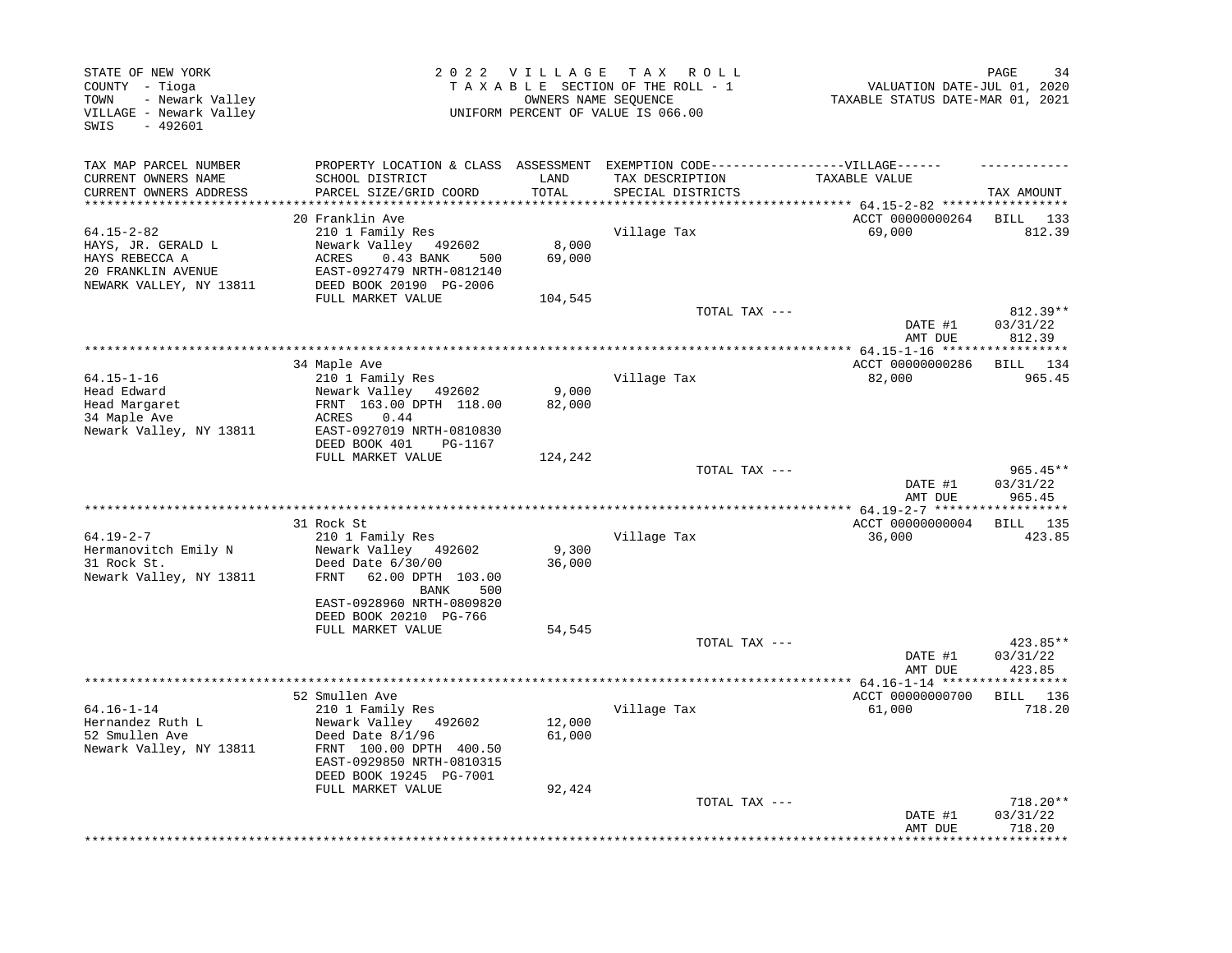| STATE OF NEW YORK<br>COUNTY - Tioga<br>- Newark Valley<br>TOWN<br>VILLAGE - Newark Valley<br>$-492601$<br>SWIS |                                                                                                                                                                | 2022 VILLAGE         | T A X<br>R O L L<br>TAXABLE SECTION OF THE ROLL - 1<br>OWNERS NAME SEQUENCE<br>UNIFORM PERCENT OF VALUE IS 066.00 | VALUATION DATE-JUL 01, 2020<br>TAXABLE STATUS DATE-MAR 01, 2021 | PAGE<br>35                     |
|----------------------------------------------------------------------------------------------------------------|----------------------------------------------------------------------------------------------------------------------------------------------------------------|----------------------|-------------------------------------------------------------------------------------------------------------------|-----------------------------------------------------------------|--------------------------------|
| TAX MAP PARCEL NUMBER<br>CURRENT OWNERS NAME<br>CURRENT OWNERS ADDRESS                                         | PROPERTY LOCATION & CLASS ASSESSMENT<br>SCHOOL DISTRICT<br>PARCEL SIZE/GRID COORD                                                                              | LAND<br><b>TOTAL</b> | EXEMPTION CODE------------------VILLAGE------<br>TAX DESCRIPTION<br>SPECIAL DISTRICTS                             | TAXABLE VALUE                                                   | TAX AMOUNT                     |
| **********************                                                                                         | *************************                                                                                                                                      |                      | *******************************                                                                                   | ************ 64.15-2-60 ******************                      |                                |
| 64.15-2-60<br>Hill Colen R<br>Hill Doreen M<br>17 Central Ave<br>Newark Valley, NY 13811                       | 17 Central Ave<br>210 1 Family Res<br>Newark Valley<br>492602<br>FRNT 149.99 DPTH 152.04<br>77<br>BANK<br>EAST-0927739 NRTH-0811820<br>DEED BOOK 19890 PG-1001 | 11,000<br>84,000     | Village Tax                                                                                                       | ACCT 00000000028<br>84,000                                      | BILL 137<br>988.99             |
|                                                                                                                | FULL MARKET VALUE                                                                                                                                              | 127,273              | TOTAL TAX ---                                                                                                     | DATE #1                                                         | 988.99**<br>03/31/22           |
|                                                                                                                |                                                                                                                                                                |                      |                                                                                                                   | AMT DUE                                                         | 988.99                         |
|                                                                                                                | 31 Bridge St                                                                                                                                                   |                      |                                                                                                                   | ACCT 00000000138                                                | 138<br>BILL                    |
| $75.06 - 1 - 11.1$<br>Hilliard Arthur L<br>Hilliard Natalie J<br>31-1 Bridge St<br>Newark Valley, NY 13811     | 210 1 Family Res<br>Newark Valley 492602<br>ACRES<br>2.43<br>EAST-0925926 NRTH-0806381<br>DEED BOOK 16710 PG-7001                                              | 15,000<br>59,000     | Village Tax                                                                                                       | 59,000                                                          | 694.65                         |
|                                                                                                                | FULL MARKET VALUE                                                                                                                                              | 89,394               |                                                                                                                   |                                                                 |                                |
|                                                                                                                |                                                                                                                                                                |                      | TOTAL TAX ---                                                                                                     | DATE #1<br>AMT DUE                                              | 694.65**<br>03/31/22<br>694.65 |
|                                                                                                                | 57 Maple Ave                                                                                                                                                   |                      |                                                                                                                   | ACCT 00000000291                                                | BILL 139                       |
| $64.15 - 1 - 35$<br>Hillman George R<br>57 Maple Avenue<br>Newark Valley, NY 13811                             | 210 1 Family Res<br>Newark Valley<br>492602<br>FRNT 109.50 DPTH 100.00<br>BANK<br>500<br>EAST-0926489 NRTH-0810670<br>DEED BOOK 20190 PG-5005                  | 7,000<br>53,900      | Village Tax                                                                                                       | 53,900                                                          | 634.60                         |
|                                                                                                                | FULL MARKET VALUE                                                                                                                                              | 81,667               |                                                                                                                   |                                                                 |                                |
|                                                                                                                |                                                                                                                                                                |                      | TOTAL TAX ---                                                                                                     | DATE #1<br>AMT DUE                                              | 634.60**<br>03/31/22<br>634.60 |
|                                                                                                                | 10 Franklin Ave                                                                                                                                                |                      |                                                                                                                   | ACCT 00000000367                                                | BILL 140                       |
| 64.15-2-12<br>Hills Suzanne<br>10 Franklin Ave<br>Newark Valley, NY 13811                                      | 210 1 Family Res<br>Newark Valley 492602<br>50.00 DPTH<br>FRNT<br>80.94<br>EAST-0927719 NRTH-0812080<br>DEED BOOK 00543 PG-00335                               | 4,000<br>46,000      | Village Tax                                                                                                       | 46,000                                                          | 541.59                         |
|                                                                                                                | FULL MARKET VALUE                                                                                                                                              | 69,697               |                                                                                                                   |                                                                 |                                |
|                                                                                                                |                                                                                                                                                                |                      | TOTAL TAX ---                                                                                                     | DATE #1<br>AMT DUE                                              | 541.59**<br>03/31/22<br>541.59 |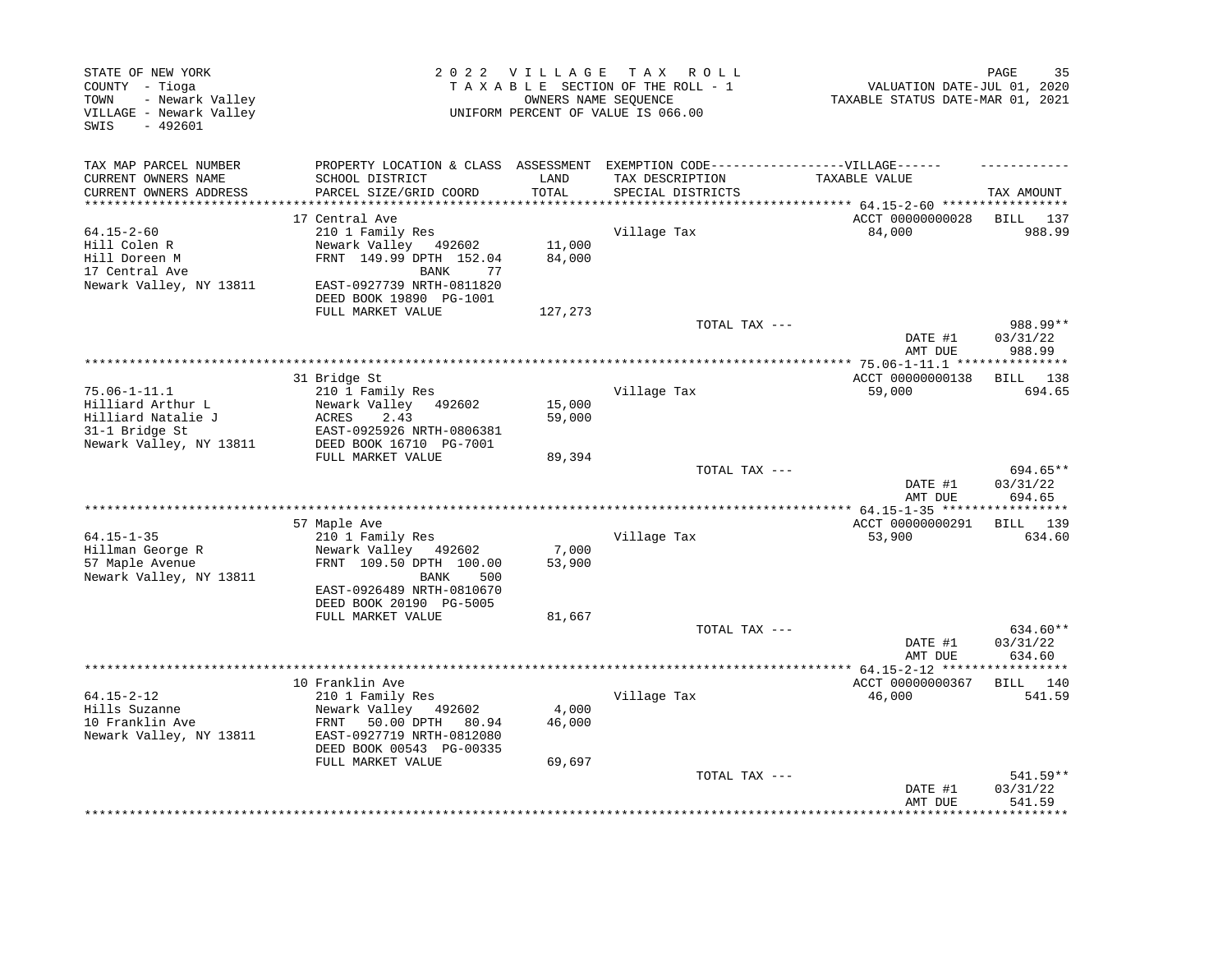| STATE OF NEW YORK<br>COUNTY - Tioga<br>TOWN<br>- Newark Valley<br>VILLAGE - Newark Valley<br>SWIS<br>- 492601 |                                                |               | 2022 VILLAGE TAX ROLL<br>TAXABLE SECTION OF THE ROLL - 1<br>OWNERS NAME SEQUENCE<br>UNIFORM PERCENT OF VALUE IS 066.00 | VALUATION DATE-JUL 01, 2020<br>TAXABLE STATUS DATE-MAR 01, 2021 | 36<br>PAGE            |
|---------------------------------------------------------------------------------------------------------------|------------------------------------------------|---------------|------------------------------------------------------------------------------------------------------------------------|-----------------------------------------------------------------|-----------------------|
| TAX MAP PARCEL NUMBER                                                                                         |                                                |               | PROPERTY LOCATION & CLASS ASSESSMENT EXEMPTION CODE-----------------VILLAGE------                                      |                                                                 |                       |
| CURRENT OWNERS NAME<br>CURRENT OWNERS ADDRESS                                                                 | SCHOOL DISTRICT<br>PARCEL SIZE/GRID COORD      | LAND<br>TOTAL | TAX DESCRIPTION<br>SPECIAL DISTRICTS                                                                                   | TAXABLE VALUE                                                   | TAX AMOUNT            |
|                                                                                                               |                                                |               |                                                                                                                        |                                                                 |                       |
|                                                                                                               | Elm St                                         |               |                                                                                                                        | ACCT 00000000167 BILL 141                                       |                       |
| $64.15 - 1 - 1$                                                                                               | 311 Res vac land                               |               | Village Tax                                                                                                            | 1,900                                                           | 22.37                 |
| Hinshaw Kevin M                                                                                               | Newark Valley 492602                           | 1,900         |                                                                                                                        |                                                                 |                       |
| 70 Elm Street                                                                                                 | ACRES<br>1.81 BANK 500                         | 1,900         |                                                                                                                        |                                                                 |                       |
| Newark Valley, NY 13811                                                                                       | EAST-0926489 NRTH-0812220                      |               |                                                                                                                        |                                                                 |                       |
|                                                                                                               | DEED BOOK 20200 PG-2257<br>FULL MARKET VALUE   | 2,879         |                                                                                                                        |                                                                 |                       |
|                                                                                                               |                                                |               | TOTAL TAX ---                                                                                                          |                                                                 | $22.37**$             |
|                                                                                                               |                                                |               |                                                                                                                        | DATE #1                                                         | 03/31/22              |
|                                                                                                               |                                                |               |                                                                                                                        | AMT DUE                                                         | 22.37                 |
|                                                                                                               |                                                |               |                                                                                                                        |                                                                 |                       |
|                                                                                                               | 70 Elm St                                      |               |                                                                                                                        | ACCT 00000000200                                                | BILL 142              |
| $64.15 - 1 - 2$                                                                                               | 210 1 Family Res                               |               | Village Tax                                                                                                            | 80,000                                                          | 941.90                |
| Hinshaw Kevin M<br>70 Elm Street                                                                              | Newark Valley 492602<br>FRNT 98.67 DPTH 150.00 | 8,000         |                                                                                                                        |                                                                 |                       |
| Newark Valley, NY 13811                                                                                       | BANK<br>500                                    | 80,000        |                                                                                                                        |                                                                 |                       |
|                                                                                                               | EAST-0927009 NRTH-0812240                      |               |                                                                                                                        |                                                                 |                       |
|                                                                                                               | DEED BOOK 20200 PG-2257                        |               |                                                                                                                        |                                                                 |                       |
|                                                                                                               | FULL MARKET VALUE                              | 121,212       |                                                                                                                        |                                                                 |                       |
|                                                                                                               |                                                |               | TOTAL TAX ---                                                                                                          |                                                                 | 941.90**              |
|                                                                                                               |                                                |               |                                                                                                                        | DATE #1                                                         | 03/31/22              |
|                                                                                                               |                                                |               |                                                                                                                        | AMT DUE                                                         | 941.90                |
|                                                                                                               | Elm St                                         |               |                                                                                                                        | ACCT 00000001382                                                | BILL 143              |
| $64.15 - 1 - 3$                                                                                               | 311 Res vac land                               |               | Village Tax                                                                                                            | 2,000                                                           | 23.55                 |
| Hinshaw Kevin M                                                                                               | Newark Valley 492602                           | 2,000         |                                                                                                                        |                                                                 |                       |
| 70 Elm Street                                                                                                 | 1.21 BANK<br>ACRES<br>500                      | 2,000         |                                                                                                                        |                                                                 |                       |
| Newark Valley, NY 13811                                                                                       | EAST-0926549 NRTH-0812150                      |               |                                                                                                                        |                                                                 |                       |
|                                                                                                               | DEED BOOK 20200 PG-2257                        |               |                                                                                                                        |                                                                 |                       |
|                                                                                                               | FULL MARKET VALUE                              | 3,030         |                                                                                                                        |                                                                 |                       |
|                                                                                                               |                                                |               | TOTAL TAX ---                                                                                                          | DATE #1                                                         | $23.55**$<br>03/31/22 |
|                                                                                                               |                                                |               |                                                                                                                        | AMT DUE                                                         | 23.55                 |
|                                                                                                               |                                                |               |                                                                                                                        |                                                                 |                       |
|                                                                                                               | 21 Brook St                                    |               |                                                                                                                        | ACCT 00000000128                                                | BILL 144              |
| $64.19 - 2 - 27.10$                                                                                           | 210 1 Family Res                               |               | Village Tax                                                                                                            | 20,000                                                          | 235.47                |
| Hirko Craig                                                                                                   | Newark Valley 492602                           | 14,000        | NV001 Unpaid water                                                                                                     | 5.00 MT                                                         | 5.00                  |
| Hirko Linda                                                                                                   | 16.50 DPTH<br>FRNT                             | 20,000        | NV005 Unpaid mowing/snow                                                                                               | 15.00 MT                                                        | 15.00                 |
| 19 Brook St                                                                                                   | ACRES<br>3.00                                  |               |                                                                                                                        |                                                                 |                       |
| Newark Valley, NY 13811                                                                                       | EAST-0928730 NRTH-0809370                      |               |                                                                                                                        |                                                                 |                       |
|                                                                                                               | DEED BOOK 19794 PG-7002<br>FULL MARKET VALUE   | 30,303        |                                                                                                                        |                                                                 |                       |
|                                                                                                               |                                                |               | TOTAL TAX ---                                                                                                          |                                                                 | $255.47**$            |
|                                                                                                               |                                                |               |                                                                                                                        | DATE #1                                                         | 03/31/22              |
|                                                                                                               |                                                |               |                                                                                                                        | AMT DUE                                                         | 255.47                |
|                                                                                                               |                                                |               |                                                                                                                        |                                                                 |                       |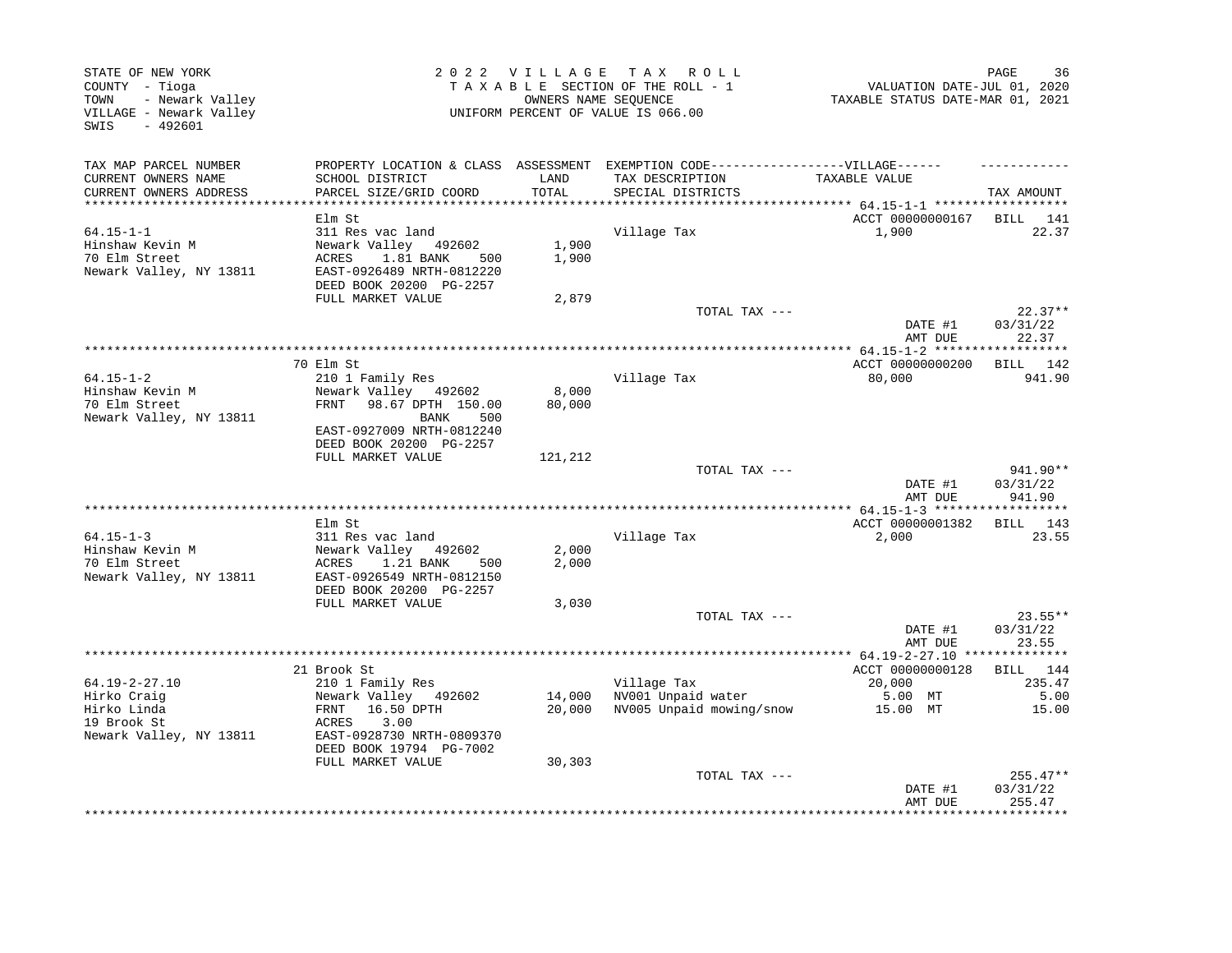| TAX MAP PARCEL NUMBER<br>PROPERTY LOCATION & CLASS ASSESSMENT EXEMPTION CODE-----------------VILLAGE------<br>CURRENT OWNERS NAME<br>SCHOOL DISTRICT<br>LAND<br>TAX DESCRIPTION<br>TAXABLE VALUE<br>TOTAL<br>CURRENT OWNERS ADDRESS<br>PARCEL SIZE/GRID COORD<br>SPECIAL DISTRICTS<br>***********************<br>19 Brook St<br>ACCT 00000000280<br>83,000<br>$64.19 - 2 - 26$<br>210 1 Family Res<br>Village Tax<br>9,000<br>NV001 Unpaid water<br>5.39 MT<br>Hirko Craig D<br>Newark Valley 492602<br>83,000<br>NV002 Unpaid solid waste<br>Hirko Linda<br>FRNT 74.31 DPTH 104.00<br>11.60 MT<br>19 Brook St<br>NV005 Unpaid mowing/snow<br>EAST-0928516 NRTH-0809445<br>15.00 MT<br>Newark Valley, NY 13811<br>DEED BOOK 400<br>PG-0172<br>FULL MARKET VALUE<br>125,758<br>TOTAL TAX ---<br>DATE #1 | TAX AMOUNT<br>BILL 145<br>977.22<br>5.39<br>11.60<br>15.00<br>$1,009.21**$<br>03/31/22<br>1,009.21<br>BILL 146<br>11.77 |
|--------------------------------------------------------------------------------------------------------------------------------------------------------------------------------------------------------------------------------------------------------------------------------------------------------------------------------------------------------------------------------------------------------------------------------------------------------------------------------------------------------------------------------------------------------------------------------------------------------------------------------------------------------------------------------------------------------------------------------------------------------------------------------------------------------|-------------------------------------------------------------------------------------------------------------------------|
|                                                                                                                                                                                                                                                                                                                                                                                                                                                                                                                                                                                                                                                                                                                                                                                                        |                                                                                                                         |
|                                                                                                                                                                                                                                                                                                                                                                                                                                                                                                                                                                                                                                                                                                                                                                                                        |                                                                                                                         |
|                                                                                                                                                                                                                                                                                                                                                                                                                                                                                                                                                                                                                                                                                                                                                                                                        |                                                                                                                         |
|                                                                                                                                                                                                                                                                                                                                                                                                                                                                                                                                                                                                                                                                                                                                                                                                        |                                                                                                                         |
|                                                                                                                                                                                                                                                                                                                                                                                                                                                                                                                                                                                                                                                                                                                                                                                                        |                                                                                                                         |
|                                                                                                                                                                                                                                                                                                                                                                                                                                                                                                                                                                                                                                                                                                                                                                                                        |                                                                                                                         |
|                                                                                                                                                                                                                                                                                                                                                                                                                                                                                                                                                                                                                                                                                                                                                                                                        |                                                                                                                         |
|                                                                                                                                                                                                                                                                                                                                                                                                                                                                                                                                                                                                                                                                                                                                                                                                        |                                                                                                                         |
|                                                                                                                                                                                                                                                                                                                                                                                                                                                                                                                                                                                                                                                                                                                                                                                                        |                                                                                                                         |
| AMT DUE                                                                                                                                                                                                                                                                                                                                                                                                                                                                                                                                                                                                                                                                                                                                                                                                |                                                                                                                         |
|                                                                                                                                                                                                                                                                                                                                                                                                                                                                                                                                                                                                                                                                                                                                                                                                        |                                                                                                                         |
| ACCT 00000000936<br>Brook St                                                                                                                                                                                                                                                                                                                                                                                                                                                                                                                                                                                                                                                                                                                                                                           |                                                                                                                         |
| $64.19 - 2 - 27.20$<br>311 Res vac land<br>Village Tax<br>1,000                                                                                                                                                                                                                                                                                                                                                                                                                                                                                                                                                                                                                                                                                                                                        |                                                                                                                         |
| Hirko Craig D<br>Newark Valley 492602<br>1,000                                                                                                                                                                                                                                                                                                                                                                                                                                                                                                                                                                                                                                                                                                                                                         |                                                                                                                         |
| Hirko Linda<br>FRNT 79.00 DPTH 165.37<br>1,000                                                                                                                                                                                                                                                                                                                                                                                                                                                                                                                                                                                                                                                                                                                                                         |                                                                                                                         |
| 19 Brook St<br>BANK<br>53                                                                                                                                                                                                                                                                                                                                                                                                                                                                                                                                                                                                                                                                                                                                                                              |                                                                                                                         |
| Newark Valley, NY 13811<br>EAST-0060821 NRTH-0080904<br>DEED BOOK 400<br>PG-0172                                                                                                                                                                                                                                                                                                                                                                                                                                                                                                                                                                                                                                                                                                                       |                                                                                                                         |
| FULL MARKET VALUE<br>1,515                                                                                                                                                                                                                                                                                                                                                                                                                                                                                                                                                                                                                                                                                                                                                                             |                                                                                                                         |
| TOTAL TAX ---                                                                                                                                                                                                                                                                                                                                                                                                                                                                                                                                                                                                                                                                                                                                                                                          | $11.77**$                                                                                                               |
| DATE #1<br>AMT DUE                                                                                                                                                                                                                                                                                                                                                                                                                                                                                                                                                                                                                                                                                                                                                                                     | 03/31/22<br>11.77                                                                                                       |
|                                                                                                                                                                                                                                                                                                                                                                                                                                                                                                                                                                                                                                                                                                                                                                                                        |                                                                                                                         |
| ACCT 00000000309<br>45 Main St                                                                                                                                                                                                                                                                                                                                                                                                                                                                                                                                                                                                                                                                                                                                                                         | BILL 147                                                                                                                |
| $64.19 - 2 - 20$<br>220 2 Family Res<br>Village Tax<br>38,000                                                                                                                                                                                                                                                                                                                                                                                                                                                                                                                                                                                                                                                                                                                                          | 447.40                                                                                                                  |
| Hogan Patrick K<br>Newark Valley 492602<br>15,200<br>Hogan Sharon<br>FRNT 82.50 DPTH 162.98<br>38,000                                                                                                                                                                                                                                                                                                                                                                                                                                                                                                                                                                                                                                                                                                  |                                                                                                                         |
| 5 Farrell Dr.<br>EAST-0928114 NRTH-0809503<br>Owego, NY 13827<br>DEED BOOK 20160 PG-5273                                                                                                                                                                                                                                                                                                                                                                                                                                                                                                                                                                                                                                                                                                               |                                                                                                                         |
| FULL MARKET VALUE<br>57,576                                                                                                                                                                                                                                                                                                                                                                                                                                                                                                                                                                                                                                                                                                                                                                            |                                                                                                                         |
| TOTAL TAX ---                                                                                                                                                                                                                                                                                                                                                                                                                                                                                                                                                                                                                                                                                                                                                                                          | 447.40**                                                                                                                |
| DATE #1<br>AMT DUE                                                                                                                                                                                                                                                                                                                                                                                                                                                                                                                                                                                                                                                                                                                                                                                     | 03/31/22<br>447.40                                                                                                      |
|                                                                                                                                                                                                                                                                                                                                                                                                                                                                                                                                                                                                                                                                                                                                                                                                        |                                                                                                                         |
| ACCT 00000000036<br>45 Rock St                                                                                                                                                                                                                                                                                                                                                                                                                                                                                                                                                                                                                                                                                                                                                                         | BILL 148                                                                                                                |
| $64.19 - 2 - 12$<br>210 1 Family Res<br>Village Tax<br>45,000<br>Holbrook Ray<br>Newark Valley 492602<br>10,000                                                                                                                                                                                                                                                                                                                                                                                                                                                                                                                                                                                                                                                                                        | 529.82                                                                                                                  |
| Holbrook Gail<br>Deed Date $6/24/99$<br>45,000                                                                                                                                                                                                                                                                                                                                                                                                                                                                                                                                                                                                                                                                                                                                                         |                                                                                                                         |
| 45 Rock St<br>FRNT 147.48 DPTH 165.06                                                                                                                                                                                                                                                                                                                                                                                                                                                                                                                                                                                                                                                                                                                                                                  |                                                                                                                         |
| Newark Valley, NY 13811<br>EAST-0929160 NRTH-0809480                                                                                                                                                                                                                                                                                                                                                                                                                                                                                                                                                                                                                                                                                                                                                   |                                                                                                                         |
| DEED BOOK 20256 PG-7002                                                                                                                                                                                                                                                                                                                                                                                                                                                                                                                                                                                                                                                                                                                                                                                |                                                                                                                         |
| FULL MARKET VALUE<br>68,182                                                                                                                                                                                                                                                                                                                                                                                                                                                                                                                                                                                                                                                                                                                                                                            |                                                                                                                         |
| TOTAL TAX ---                                                                                                                                                                                                                                                                                                                                                                                                                                                                                                                                                                                                                                                                                                                                                                                          | 529.82**                                                                                                                |
| DATE #1                                                                                                                                                                                                                                                                                                                                                                                                                                                                                                                                                                                                                                                                                                                                                                                                | 03/31/22                                                                                                                |
| AMT DUE                                                                                                                                                                                                                                                                                                                                                                                                                                                                                                                                                                                                                                                                                                                                                                                                | 529.82                                                                                                                  |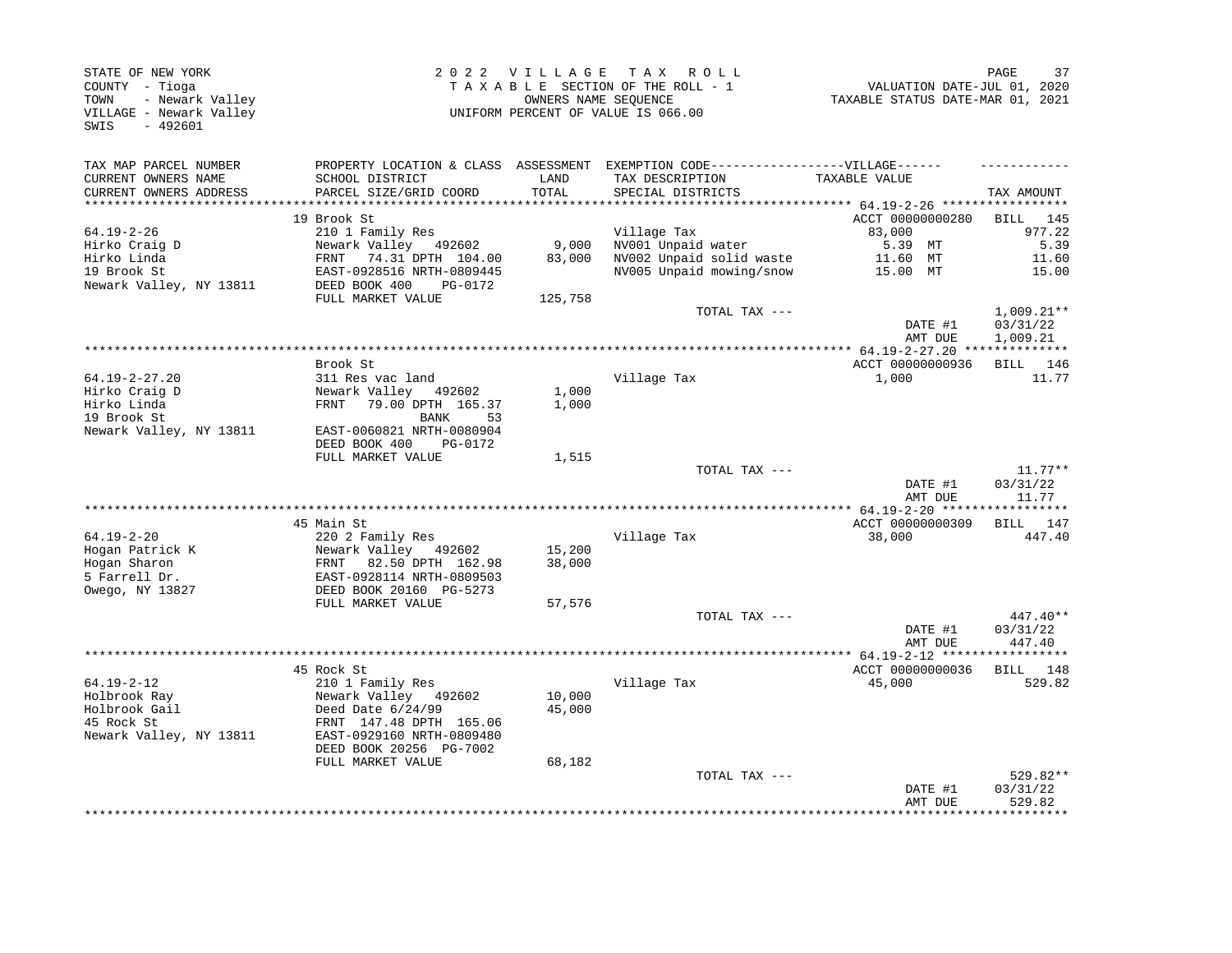| STATE OF NEW YORK<br>COUNTY - Tioga<br>- Newark Valley<br>TOWN<br>VILLAGE - Newark Valley<br>SWIS<br>$-492601$ |                                                                                                      |                  | 2022 VILLAGE TAX ROLL<br>TAXABLE SECTION OF THE ROLL - 1<br>OWNERS NAME SEQUENCE<br>UNIFORM PERCENT OF VALUE IS 066.00 | VALUATION DATE-JUL 01, 2020<br>TAXABLE STATUS DATE-MAR 01, 2021 | PAGE<br>38                           |
|----------------------------------------------------------------------------------------------------------------|------------------------------------------------------------------------------------------------------|------------------|------------------------------------------------------------------------------------------------------------------------|-----------------------------------------------------------------|--------------------------------------|
| TAX MAP PARCEL NUMBER<br>CURRENT OWNERS NAME                                                                   | PROPERTY LOCATION & CLASS ASSESSMENT EXEMPTION CODE-----------------VILLAGE------<br>SCHOOL DISTRICT | LAND             | TAX DESCRIPTION                                                                                                        | TAXABLE VALUE                                                   |                                      |
| CURRENT OWNERS ADDRESS                                                                                         | PARCEL SIZE/GRID COORD                                                                               | TOTAL            | SPECIAL DISTRICTS                                                                                                      | ******* $64.16 - 1 - 1.11$ ***************                      | TAX AMOUNT                           |
|                                                                                                                | Main St                                                                                              |                  |                                                                                                                        | ACCT 00000000336                                                | BILL 149                             |
| $64.16 - 1 - 1.11$<br>Hollenbeck Eddie                                                                         | 322 Rural vac>10<br>Newark Valley 492602                                                             | 15,660           | Village Tax                                                                                                            | 15,660                                                          | 184.38                               |
| Hollenbeck Holly<br>11 Cook St                                                                                 | Deed Date 10/17/94<br>ACRES<br>25.10                                                                 | 15,660           |                                                                                                                        |                                                                 |                                      |
| PO Box 248<br>Newark Valley, NY 13811                                                                          | EAST-0929520 NRTH-0811710<br>DEED BOOK 00562 PG-00026                                                |                  |                                                                                                                        |                                                                 |                                      |
|                                                                                                                | FULL MARKET VALUE                                                                                    | 23,727           |                                                                                                                        |                                                                 |                                      |
|                                                                                                                |                                                                                                      |                  | TOTAL TAX ---                                                                                                          | DATE #1                                                         | 184.38**<br>03/31/22                 |
|                                                                                                                |                                                                                                      |                  |                                                                                                                        | AMT DUE<br>*************** 64.16-1-1.15 ****************        | 184.38                               |
|                                                                                                                | Cook St                                                                                              |                  |                                                                                                                        | ACCT 00000001585                                                | BILL 150                             |
| $64.16 - 1 - 1.15$                                                                                             | 311 Res vac land                                                                                     |                  | Village Tax                                                                                                            | 3,100                                                           | 36.50                                |
| Hollenbeck Eddie                                                                                               | Newark Valley 492602                                                                                 | 3,100            |                                                                                                                        |                                                                 |                                      |
| Hollenbeck Holly                                                                                               | ACRES<br>5.00                                                                                        | 3,100            |                                                                                                                        |                                                                 |                                      |
| 11 Cook St                                                                                                     | EAST-0929350 NRTH-0811650                                                                            |                  |                                                                                                                        |                                                                 |                                      |
| PO Box 248                                                                                                     | DEED BOOK 00562 PG-00026                                                                             |                  |                                                                                                                        |                                                                 |                                      |
| Newark Valley, NY 13811                                                                                        | FULL MARKET VALUE                                                                                    | 4,697            | TOTAL TAX ---                                                                                                          |                                                                 | $36.50**$                            |
|                                                                                                                |                                                                                                      |                  |                                                                                                                        | DATE #1<br>AMT DUE                                              | 03/31/22<br>36.50                    |
|                                                                                                                |                                                                                                      |                  |                                                                                                                        |                                                                 |                                      |
|                                                                                                                | 21 N Main St                                                                                         |                  |                                                                                                                        | ACCT 00000000175                                                | <b>BILL</b> 151                      |
| $64.15 - 4 - 3$                                                                                                | 484 1 use sm bld                                                                                     |                  | Village Tax                                                                                                            | 86,000                                                          | 1,012.54                             |
| Hollenbeck Food Inc<br>PO Box 248                                                                              | Newark Valley 492602<br>Deed Date 10/6/99                                                            | 7,000            |                                                                                                                        |                                                                 |                                      |
| Newark Valley, NY 13811                                                                                        | 65.00 DPTH 195.00<br>FRNT<br>EAST-0928810 NRTH-0810890                                               | 86,000           |                                                                                                                        |                                                                 |                                      |
|                                                                                                                | DEED BOOK 00633 PG-00224                                                                             |                  |                                                                                                                        |                                                                 |                                      |
|                                                                                                                | FULL MARKET VALUE                                                                                    | 130,303          |                                                                                                                        |                                                                 |                                      |
|                                                                                                                |                                                                                                      |                  | TOTAL TAX ---                                                                                                          | DATE #1<br>AMT DUE                                              | $1,012.54**$<br>03/31/22<br>1,012.54 |
|                                                                                                                |                                                                                                      |                  |                                                                                                                        |                                                                 |                                      |
|                                                                                                                | 9 John St                                                                                            |                  |                                                                                                                        | ACCT 00000000276                                                | BILL 152                             |
| $64.15 - 1 - 28$                                                                                               | 210 1 Family Res                                                                                     |                  | Village Tax                                                                                                            | 73,000                                                          | 859.48                               |
| Holt Kevin J<br>Holt Michelle E<br>9 John St<br>Newark Valley, NY 13811                                        | Newark Valley 492602<br>Deed Date 3/17/98<br>FRNT 105.00 DPTH 198.00<br>EAST-0926429 NRTH-0810360    | 10,000<br>73,000 |                                                                                                                        |                                                                 |                                      |
|                                                                                                                | DEED BOOK 11461 PG-2001<br>FULL MARKET VALUE                                                         | 110,606          |                                                                                                                        |                                                                 |                                      |
|                                                                                                                |                                                                                                      |                  | TOTAL TAX ---                                                                                                          | DATE #1                                                         | 859.48**<br>03/31/22                 |
|                                                                                                                |                                                                                                      |                  |                                                                                                                        | AMT DUE                                                         | 859.48                               |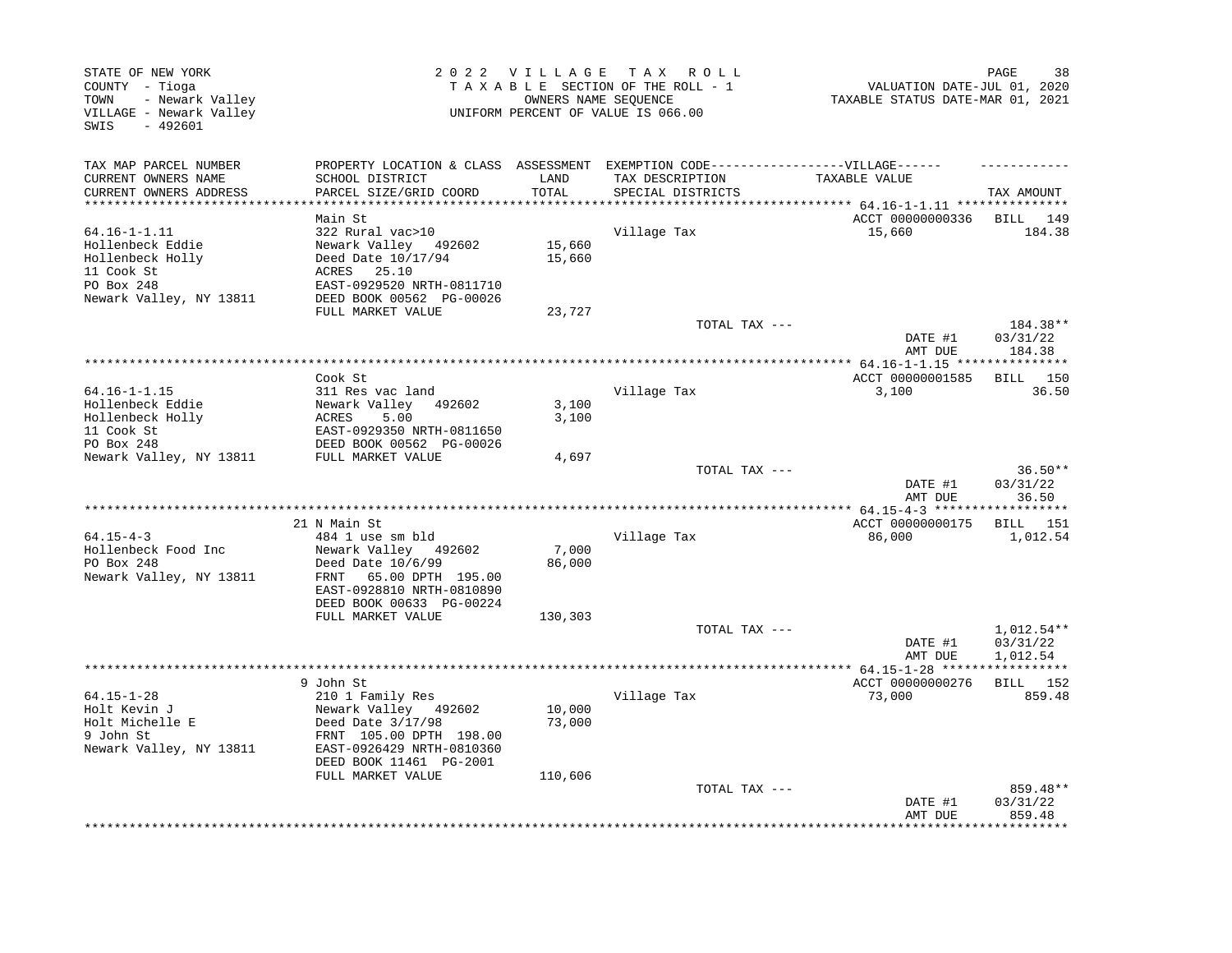| STATE OF NEW YORK<br>COUNTY - Tioga<br>- Newark Valley<br>TOWN<br>VILLAGE - Newark Valley<br>SWIS<br>$-492601$ |                                                                                   | 2022 VILLAGE                     | T A X<br>R O L L<br>TAXABLE SECTION OF THE ROLL - 1<br>OWNERS NAME SEQUENCE<br>UNIFORM PERCENT OF VALUE IS 066.00 | VALUATION DATE-JUL 01, 2020<br>TAXABLE STATUS DATE-MAR 01, 2021 | 39<br>PAGE                     |
|----------------------------------------------------------------------------------------------------------------|-----------------------------------------------------------------------------------|----------------------------------|-------------------------------------------------------------------------------------------------------------------|-----------------------------------------------------------------|--------------------------------|
| TAX MAP PARCEL NUMBER<br>CURRENT OWNERS NAME<br>CURRENT OWNERS ADDRESS                                         | PROPERTY LOCATION & CLASS ASSESSMENT<br>SCHOOL DISTRICT<br>PARCEL SIZE/GRID COORD | LAND<br>TOTAL                    | EXEMPTION CODE------------------VILLAGE------<br>TAX DESCRIPTION<br>SPECIAL DISTRICTS                             | TAXABLE VALUE                                                   | TAX AMOUNT                     |
| **********************                                                                                         | ***********************                                                           | ************                     |                                                                                                                   |                                                                 |                                |
|                                                                                                                | Whig St                                                                           |                                  |                                                                                                                   | ACCT 00000000396                                                | BILL<br>153                    |
| 64.15-3-11.10                                                                                                  | 311 Res vac land                                                                  |                                  | Village Tax                                                                                                       | 3,000                                                           | 35.32                          |
| Hoover Andrew                                                                                                  | Newark Valley<br>492602                                                           | 3,000                            |                                                                                                                   |                                                                 |                                |
| Valencia Lindsey                                                                                               | ACRES<br>1.20                                                                     | 3,000                            |                                                                                                                   |                                                                 |                                |
| 33 Whig Street<br>Newark Valley, NY 13811                                                                      | EAST-0060823 NRTH-0081181<br>DEED BOOK 20210 PG-3183                              |                                  |                                                                                                                   |                                                                 |                                |
| PRIOR OWNER ON 3/01/2021                                                                                       | FULL MARKET VALUE                                                                 | 4,545                            |                                                                                                                   |                                                                 |                                |
| Legge Dacia L                                                                                                  |                                                                                   |                                  |                                                                                                                   |                                                                 |                                |
|                                                                                                                |                                                                                   |                                  | TOTAL TAX ---                                                                                                     | DATE #1                                                         | $35.32**$<br>03/31/22<br>35.32 |
|                                                                                                                |                                                                                   | ******************************** |                                                                                                                   | AMT DUE<br>*************** 64.15-3-11.20                        | *******                        |
|                                                                                                                | 33 Whig St                                                                        |                                  |                                                                                                                   | ACCT 00000000354                                                | 154<br>BILL                    |
| 64.15-3-11.20                                                                                                  | 210 1 Family Res                                                                  |                                  | Village Tax                                                                                                       | 52,000                                                          | 612.23                         |
| Hoover Andrew                                                                                                  | Newark Valley<br>492602                                                           | 13,500                           |                                                                                                                   |                                                                 |                                |
| Valencia Lindsey                                                                                               | Deed Date 07-15-93                                                                | 52,000                           |                                                                                                                   |                                                                 |                                |
| 33 Whig Street                                                                                                 | ACRES<br>3.26                                                                     |                                  |                                                                                                                   |                                                                 |                                |
| Newark Valley, NY 13811                                                                                        | EAST-0060820 NRTH-0081160<br>DEED BOOK 20210 PG-3183                              |                                  |                                                                                                                   |                                                                 |                                |
| PRIOR OWNER ON 3/01/2021                                                                                       | FULL MARKET VALUE                                                                 | 78,788                           |                                                                                                                   |                                                                 |                                |
| Legge Dacia L                                                                                                  |                                                                                   |                                  | TOTAL TAX ---                                                                                                     |                                                                 | $612.23**$                     |
|                                                                                                                |                                                                                   |                                  |                                                                                                                   | DATE #1<br>AMT DUE                                              | 03/31/22<br>612.23             |
|                                                                                                                |                                                                                   |                                  |                                                                                                                   | ***************** 64.15-4-9 ******                              | * * * *                        |
|                                                                                                                | 25 Smullen Ave                                                                    |                                  |                                                                                                                   | ACCT 00000000179                                                | 155<br>BILL                    |
| $64.15 - 4 - 9$                                                                                                | 210 1 Family Res                                                                  |                                  | Village Tax                                                                                                       | 80,000                                                          | 941.90                         |
| Howe Kenneth                                                                                                   | Newark Valley<br>492602                                                           | 12,000                           |                                                                                                                   |                                                                 |                                |
| 25 Smullen Avenue<br>Newark Valley, NY 13811                                                                   | FRNT 120.00 DPTH 152.25<br>0.42 BANK<br>ACRES<br>500<br>EAST-0929120 NRTH-0810340 | 80,000                           |                                                                                                                   |                                                                 |                                |
|                                                                                                                | DEED BOOK 20180 PG-2068<br>FULL MARKET VALUE                                      | 121,212                          |                                                                                                                   |                                                                 |                                |
|                                                                                                                |                                                                                   |                                  | TOTAL TAX ---                                                                                                     |                                                                 | 941.90**                       |
|                                                                                                                |                                                                                   |                                  |                                                                                                                   | DATE #1<br>AMT DUE                                              | 03/31/22<br>941.90             |
|                                                                                                                | *********                                                                         |                                  | **************************                                                                                        | ***** $64.15 - 4 - 10$ ******                                   |                                |
|                                                                                                                | Smullen Ave                                                                       |                                  |                                                                                                                   | ACCT 00000000102                                                | 156<br>BILL                    |
| $64.15 - 4 - 10$                                                                                               | 311 Res vac land                                                                  |                                  | Village Tax                                                                                                       | 9,100                                                           | 107.14                         |
| Howe Kenneth<br>Howe Kristi                                                                                    | Newark Valley<br>492602<br>FRNT 200.53 DPTH 166.58                                | 9,100<br>9,100                   |                                                                                                                   |                                                                 |                                |
| 25 Smullen Avenue                                                                                              | EAST-0929260 NRTH-0810250                                                         |                                  |                                                                                                                   |                                                                 |                                |
| Newark Valley, NY 13811                                                                                        | DEED BOOK 20200 PG-2677                                                           |                                  |                                                                                                                   |                                                                 |                                |
|                                                                                                                | FULL MARKET VALUE                                                                 | 13,788                           |                                                                                                                   |                                                                 |                                |
|                                                                                                                |                                                                                   |                                  | TOTAL TAX ---                                                                                                     |                                                                 | $107.14**$                     |
|                                                                                                                |                                                                                   |                                  |                                                                                                                   | DATE #1<br>AMT DUE                                              | 03/31/22<br>107.14             |
|                                                                                                                |                                                                                   |                                  |                                                                                                                   |                                                                 |                                |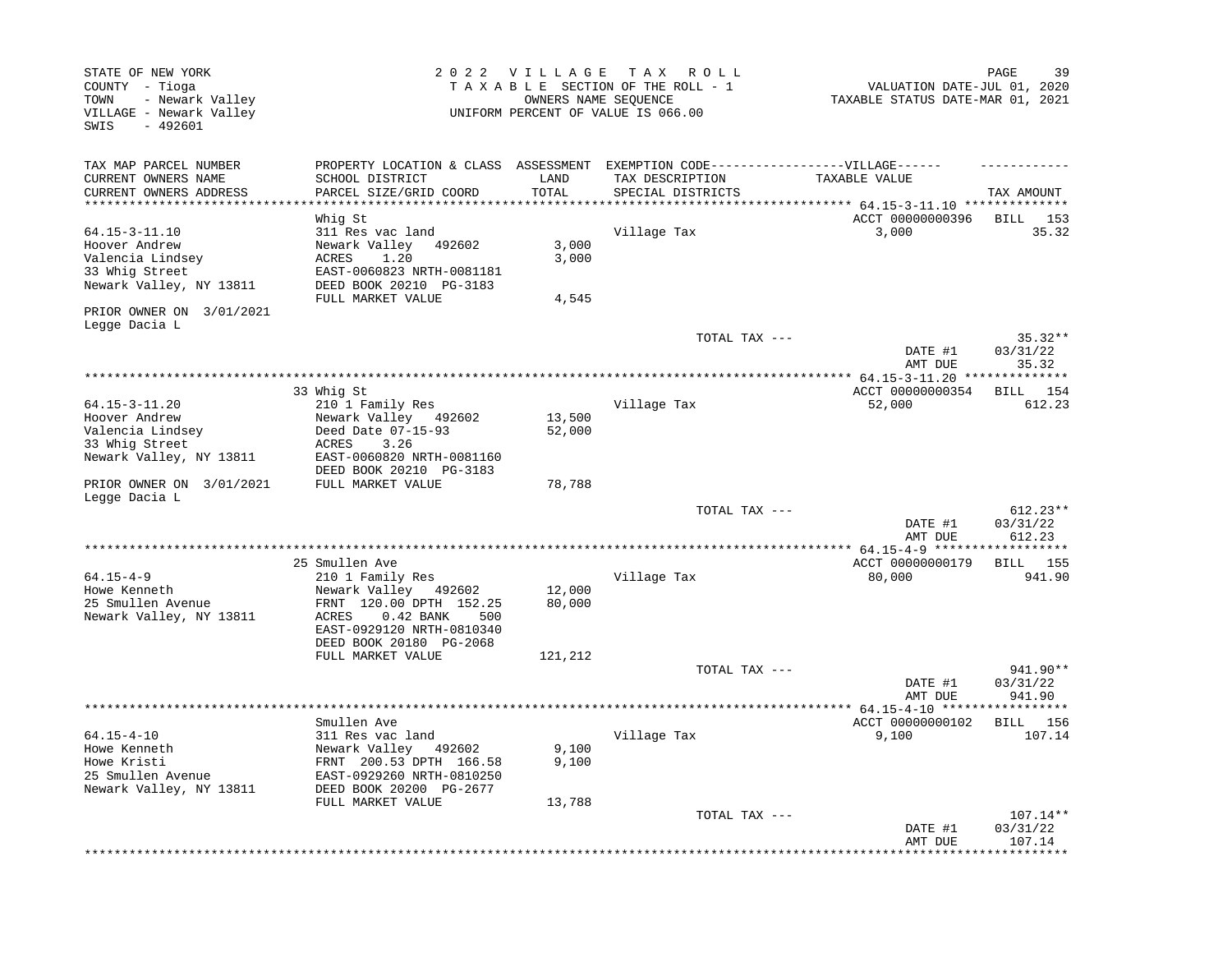| STATE OF NEW YORK<br>COUNTY - Tioga<br>- Newark Valley<br>TOWN<br>VILLAGE - Newark Valley<br>SWIS<br>$-492601$ |                                                      | 2022 VILLAGE     | TAX ROLL<br>TAXABLE SECTION OF THE ROLL - 1<br>OWNERS NAME SEQUENCE<br>UNIFORM PERCENT OF VALUE IS 066.00 | VALUATION DATE-JUL 01, 2020<br>TAXABLE STATUS DATE-MAR 01, 2021 | 40<br>PAGE                           |
|----------------------------------------------------------------------------------------------------------------|------------------------------------------------------|------------------|-----------------------------------------------------------------------------------------------------------|-----------------------------------------------------------------|--------------------------------------|
| TAX MAP PARCEL NUMBER                                                                                          | PROPERTY LOCATION & CLASS ASSESSMENT                 |                  | EXEMPTION CODE------------------VILLAGE------                                                             |                                                                 |                                      |
| CURRENT OWNERS NAME                                                                                            | SCHOOL DISTRICT                                      | LAND             | TAX DESCRIPTION                                                                                           | TAXABLE VALUE                                                   |                                      |
| CURRENT OWNERS ADDRESS<br>********************                                                                 | PARCEL SIZE/GRID COORD                               | TOTAL<br>******* | SPECIAL DISTRICTS                                                                                         | *************************** 75.07-1-5 *******************       | TAX AMOUNT                           |
|                                                                                                                | 114 S Main St                                        |                  |                                                                                                           | ACCT 00000000156                                                | <b>BILL</b><br>157                   |
| $75.07 - 1 - 5$                                                                                                | 210 1 Family Res                                     |                  | Village Tax                                                                                               | 55,000                                                          | 647.56                               |
| Hubbs Steven F                                                                                                 | Newark Valley<br>492602                              | 7,000            |                                                                                                           |                                                                 |                                      |
| 114 S Main St                                                                                                  | Bar Change 1993                                      | 55,000           |                                                                                                           |                                                                 |                                      |
| Newark Valley, NY 13811                                                                                        | FRNT 108.57 DPTH 173.00                              |                  |                                                                                                           |                                                                 |                                      |
|                                                                                                                | EAST-0927110 NRTH-0807870                            |                  |                                                                                                           |                                                                 |                                      |
|                                                                                                                | DEED BOOK 21160 PG-5001<br>FULL MARKET VALUE         |                  |                                                                                                           |                                                                 |                                      |
|                                                                                                                |                                                      | 83,333           | TOTAL TAX ---                                                                                             |                                                                 | 647.56**                             |
|                                                                                                                |                                                      |                  |                                                                                                           | DATE #1                                                         | 03/31/22                             |
|                                                                                                                |                                                      |                  |                                                                                                           | AMT DUE                                                         | 647.56                               |
|                                                                                                                |                                                      |                  |                                                                                                           |                                                                 |                                      |
|                                                                                                                | 70 Whig St                                           |                  |                                                                                                           | ACCT 00000000324                                                | BILL 158                             |
| $64.15 - 2 - 5$<br>Humble Sara J                                                                               | 210 1 Family Res                                     |                  | Village Tax                                                                                               | 72,000                                                          | 847.71<br>456.98                     |
| 70 Whig Street                                                                                                 | Newark Valley 492602<br>Deed Date 7/24/97            | 10,000<br>72,000 | NV001 Unpaid water<br>NV005 Unpaid mowing/snow                                                            | 456.98 MT<br>15.00 MT                                           | 15.00                                |
| Newark Valley, NY 13811                                                                                        | 66.00 DPTH 297.90<br>FRNT                            |                  |                                                                                                           |                                                                 |                                      |
|                                                                                                                | EAST-0927809 NRTH-0812480                            |                  |                                                                                                           |                                                                 |                                      |
| PRIOR OWNER ON 3/01/2021                                                                                       | DEED BOOK 20210 PG-5764                              |                  |                                                                                                           |                                                                 |                                      |
| Cornett Dean L                                                                                                 | FULL MARKET VALUE                                    | 109,091          |                                                                                                           |                                                                 |                                      |
|                                                                                                                |                                                      |                  | TOTAL TAX ---                                                                                             | DATE #1<br>AMT DUE                                              | $1,319.69**$<br>03/31/22<br>1,319.69 |
|                                                                                                                |                                                      |                  |                                                                                                           |                                                                 |                                      |
|                                                                                                                | 21 Watson Ave                                        |                  |                                                                                                           | ACCT 00000000137                                                | <b>BILL</b> 159                      |
| $64.15 - 2 - 51$                                                                                               | 210 1 Family Res                                     |                  | Village Tax                                                                                               | 50,000                                                          | 588.69                               |
| Hunsinger Alan P                                                                                               | Newark Valley 492602                                 | 10,000           |                                                                                                           |                                                                 |                                      |
| Hunsinger Patricia A<br>21 Watson Ave                                                                          | LC Patricia and Alan Huns<br>FRNT 184.50 DPTH 145.00 | 50,000           |                                                                                                           |                                                                 |                                      |
| Newark Valley, NY 13811                                                                                        | EAST-0927449 NRTH-0811310                            |                  |                                                                                                           |                                                                 |                                      |
|                                                                                                                | DEED BOOK 17767 PG-7001                              |                  |                                                                                                           |                                                                 |                                      |
|                                                                                                                | FULL MARKET VALUE                                    | 75,758           |                                                                                                           |                                                                 |                                      |
|                                                                                                                |                                                      |                  | TOTAL TAX ---                                                                                             |                                                                 | 588.69**                             |
|                                                                                                                |                                                      |                  |                                                                                                           | DATE #1                                                         | 03/31/22                             |
|                                                                                                                |                                                      |                  |                                                                                                           | AMT DUE<br>** 64.19-1-24 *****                                  | 588.69<br>********                   |
|                                                                                                                | 13 Mill St                                           |                  |                                                                                                           | ACCT 00000000403                                                | BILL 160                             |
| $64.19 - 1 - 24$                                                                                               | 210 1 Family Res                                     |                  | Village Tax                                                                                               | 35,000                                                          | 412.08                               |
| Hunsinger Cecil                                                                                                | Newark Valley 492602                                 | 12,000           |                                                                                                           |                                                                 |                                      |
| 794 Chamberlain Rd                                                                                             | address change per NVSD                              | 35,000           |                                                                                                           |                                                                 |                                      |
| Newark Valley, NY 13811                                                                                        | removed star $b$ 10/12/09                            |                  |                                                                                                           |                                                                 |                                      |
|                                                                                                                | FRNT 180.00 DPTH 100.00<br>EAST-0927610 NRTH-0809620 |                  |                                                                                                           |                                                                 |                                      |
|                                                                                                                | DEED BOOK 410<br>PG-0615                             |                  |                                                                                                           |                                                                 |                                      |
|                                                                                                                | FULL MARKET VALUE                                    | 53,030           |                                                                                                           |                                                                 |                                      |
|                                                                                                                |                                                      |                  | TOTAL TAX ---                                                                                             |                                                                 | 412.08**                             |
|                                                                                                                |                                                      |                  |                                                                                                           | DATE #1                                                         | 03/31/22                             |
|                                                                                                                |                                                      |                  |                                                                                                           | AMT DUE                                                         | 412.08                               |
|                                                                                                                |                                                      |                  |                                                                                                           |                                                                 |                                      |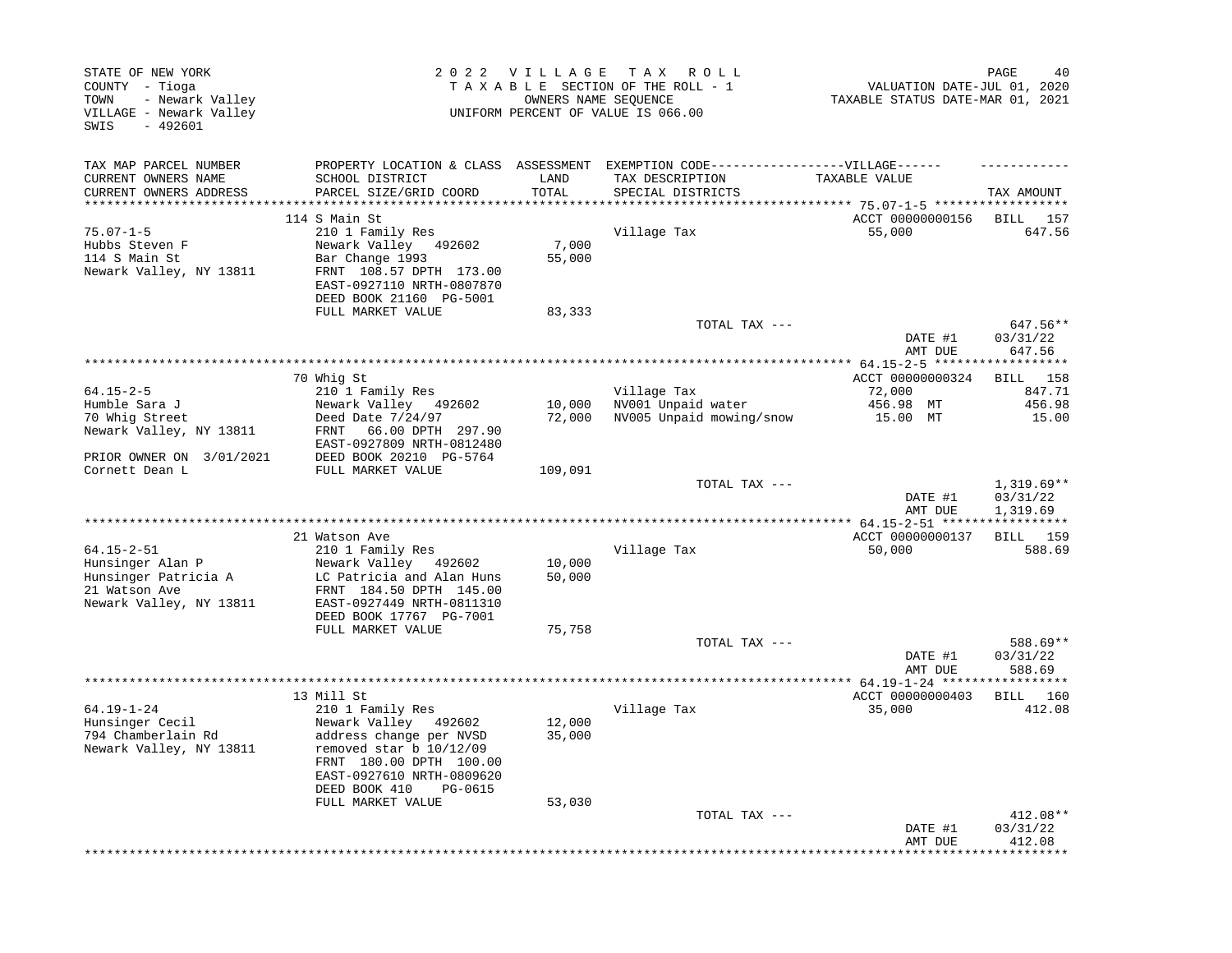| STATE OF NEW YORK<br>COUNTY - Tioga<br>- Newark Valley<br>TOWN<br>VILLAGE - Newark Valley<br>$-492601$<br>SWIS |                                                                                                                                                                            |                  | 2022 VILLAGE TAX ROLL<br>TAXABLE SECTION OF THE ROLL - 1<br>OWNERS NAME SEQUENCE<br>UNIFORM PERCENT OF VALUE IS 066.00 | VALUATION DATE-JUL 01, 2020<br>TAXABLE STATUS DATE-MAR 01, 2021 | PAGE<br>41                       |
|----------------------------------------------------------------------------------------------------------------|----------------------------------------------------------------------------------------------------------------------------------------------------------------------------|------------------|------------------------------------------------------------------------------------------------------------------------|-----------------------------------------------------------------|----------------------------------|
| TAX MAP PARCEL NUMBER<br>CURRENT OWNERS NAME<br>CURRENT OWNERS ADDRESS                                         | PROPERTY LOCATION & CLASS ASSESSMENT EXEMPTION CODE-----------------VILLAGE------<br>SCHOOL DISTRICT<br>PARCEL SIZE/GRID COORD                                             | LAND<br>TOTAL    | TAX DESCRIPTION<br>SPECIAL DISTRICTS                                                                                   | TAXABLE VALUE                                                   | TAX AMOUNT                       |
| ***********************                                                                                        |                                                                                                                                                                            |                  |                                                                                                                        |                                                                 |                                  |
| $64.15 - 2 - 89$<br>Jackson William<br>Jackson Margaret<br>15 Lawrence Ave<br>Newark Valley, NY 13811          | 15 Lawrence Ave<br>210 1 Family Res<br>Newark Valley 492602<br>FRNT 164.00 DPTH 74.00<br>EAST-0927579 NRTH-0812340<br>DEED BOOK 316<br>PG-0841                             | 8,000<br>75,000  | Village Tax                                                                                                            | ACCT 00000000164<br>75,000                                      | BILL 161<br>883.03               |
|                                                                                                                | FULL MARKET VALUE                                                                                                                                                          | 113,636          |                                                                                                                        |                                                                 |                                  |
|                                                                                                                |                                                                                                                                                                            |                  | TOTAL TAX ---                                                                                                          | DATE #1<br>AMT DUE                                              | 883.03**<br>03/31/22<br>883.03   |
|                                                                                                                |                                                                                                                                                                            |                  |                                                                                                                        | ********* 64.15-2-88 ****                                       | ********                         |
|                                                                                                                | Lawrence Ave                                                                                                                                                               |                  |                                                                                                                        | ACCT 00000000053                                                | BILL 162                         |
| $64.15 - 2 - 88$<br>Jackson William C                                                                          | 311 Res vac land<br>Newark Valley<br>492602                                                                                                                                | 2,000            | Village Tax                                                                                                            | 2,000                                                           | 23.55                            |
| Jackson Margaret                                                                                               | FRNT 329.00 DPTH<br>87.00                                                                                                                                                  | 2,000            |                                                                                                                        |                                                                 |                                  |
| 15 Lawrence Ave                                                                                                | EAST-0927509 NRTH-0812260                                                                                                                                                  |                  |                                                                                                                        |                                                                 |                                  |
| Newark Valley, NY 13811                                                                                        | DEED BOOK 366<br>PG-0157                                                                                                                                                   |                  |                                                                                                                        |                                                                 |                                  |
|                                                                                                                | FULL MARKET VALUE                                                                                                                                                          | 3,030            | TOTAL TAX ---                                                                                                          |                                                                 | 23.55**                          |
|                                                                                                                |                                                                                                                                                                            |                  |                                                                                                                        | DATE #1<br>AMT DUE                                              | 03/31/22<br>23.55                |
|                                                                                                                |                                                                                                                                                                            |                  | **************************                                                                                             | ****** 75.06-1-2 *******                                        | **********                       |
|                                                                                                                | 41 Silk St                                                                                                                                                                 |                  |                                                                                                                        | ACCT 00000000087                                                | BILL 163                         |
| $75.06 - 1 - 2$                                                                                                | 210 1 Family Res                                                                                                                                                           |                  | Village Tax                                                                                                            | 71,000                                                          | 835.94                           |
| Jennison Dana<br>Jennison Phyllis<br>41 Silk St<br>Newark Valley, NY 13811                                     | Newark Valley 492602<br>FRNT 490.00 DPTH<br>ACRES<br>1.50<br>EAST-0926054 NRTH-0807965                                                                                     | 12,500<br>71,000 |                                                                                                                        |                                                                 |                                  |
|                                                                                                                | DEED BOOK 712<br>$PG-94$                                                                                                                                                   |                  |                                                                                                                        |                                                                 |                                  |
|                                                                                                                | FULL MARKET VALUE                                                                                                                                                          | 107,576          |                                                                                                                        |                                                                 |                                  |
|                                                                                                                |                                                                                                                                                                            |                  | TOTAL TAX ---                                                                                                          | DATE #1<br>AMT DUE                                              | 835.94**<br>03/31/22<br>835.94   |
|                                                                                                                |                                                                                                                                                                            |                  | **************************************                                                                                 | ************** 64.15-3-7 *******************                    |                                  |
| $64.15 - 3 - 7$<br>Jobson Todd<br>47 Whig St<br>Newark Valley, NY 13811                                        | 47 Whig St<br>210 1 Family Res<br>Newark Valley 492602<br>52.00 DPTH 130.48<br>FRNT<br>ACRES<br>$0.16$ BANK<br>500<br>EAST-0928104 NRTH-0811885<br>DEED BOOK 16061 PG-9001 | 7,000<br>47,775  | Village Tax                                                                                                            | ACCT 00000000002<br>47,775                                      | BILL 164<br>562.49               |
|                                                                                                                | FULL MARKET VALUE                                                                                                                                                          | 72,386           |                                                                                                                        |                                                                 |                                  |
|                                                                                                                |                                                                                                                                                                            |                  | TOTAL TAX ---                                                                                                          | DATE #1<br>AMT DUE                                              | $562.49**$<br>03/31/22<br>562.49 |
|                                                                                                                |                                                                                                                                                                            |                  |                                                                                                                        |                                                                 |                                  |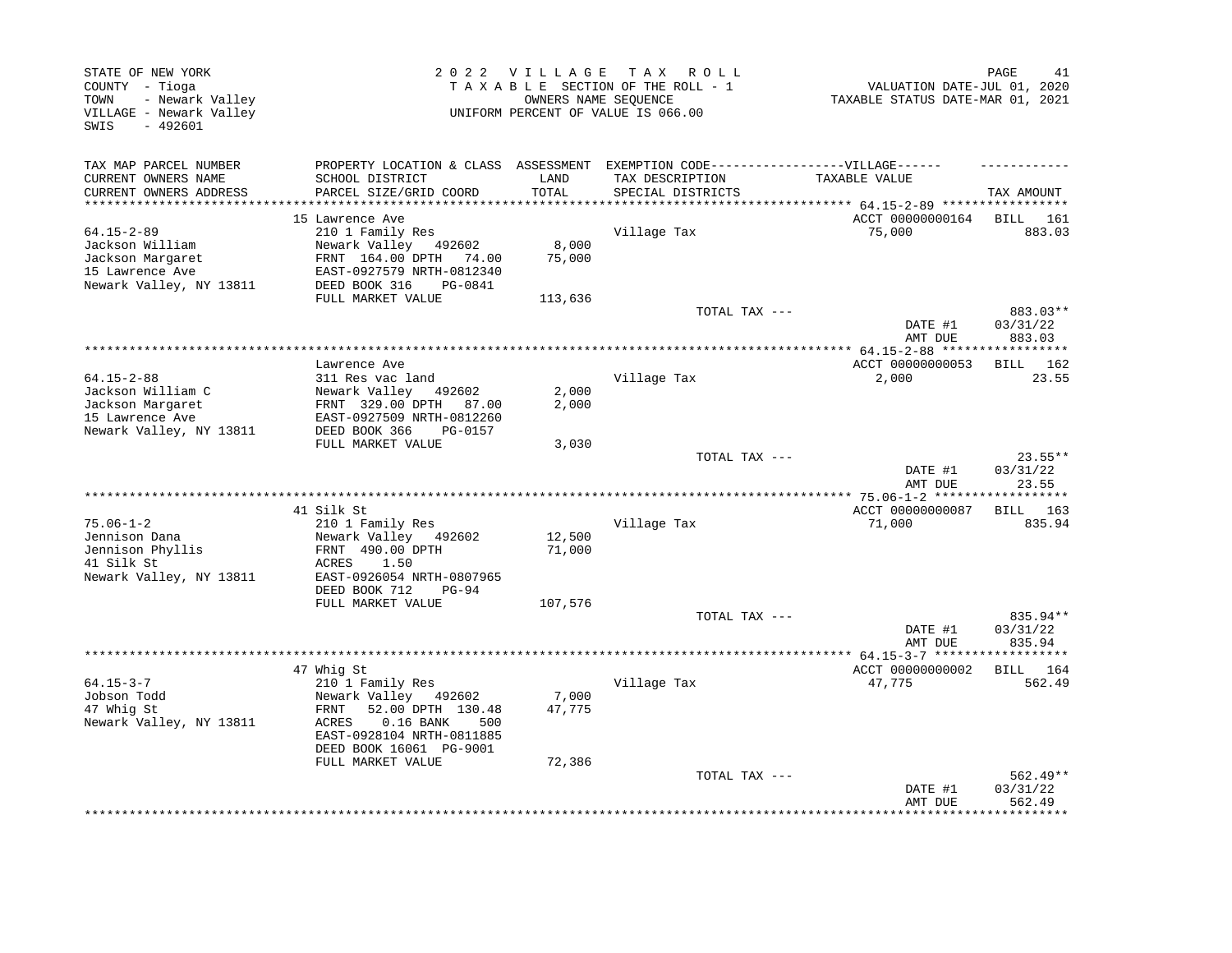| STATE OF NEW YORK<br>COUNTY - Tioga<br>- Newark Valley<br>TOWN<br>VILLAGE - Newark Valley<br>SWIS<br>$-492601$ |                                                                                                                                            |                 | 2022 VILLAGE TAX ROLL<br>TAXABLE SECTION OF THE ROLL - 1<br>OWNERS NAME SEOUENCE<br>UNIFORM PERCENT OF VALUE IS 066.00 | VALUATION DATE-JUL 01, 2020<br>TAXABLE STATUS DATE-MAR 01, 2021 | 42<br>PAGE                     |
|----------------------------------------------------------------------------------------------------------------|--------------------------------------------------------------------------------------------------------------------------------------------|-----------------|------------------------------------------------------------------------------------------------------------------------|-----------------------------------------------------------------|--------------------------------|
| TAX MAP PARCEL NUMBER                                                                                          | PROPERTY LOCATION & CLASS ASSESSMENT EXEMPTION CODE-----------------VILLAGE------                                                          |                 |                                                                                                                        |                                                                 |                                |
| CURRENT OWNERS NAME<br>CURRENT OWNERS ADDRESS                                                                  | SCHOOL DISTRICT<br>PARCEL SIZE/GRID COORD                                                                                                  | LAND<br>TOTAL   | TAX DESCRIPTION<br>SPECIAL DISTRICTS                                                                                   | TAXABLE VALUE                                                   | TAX AMOUNT                     |
|                                                                                                                | 16 John St                                                                                                                                 |                 |                                                                                                                        | **** 64.15-1-33 *****<br>ACCT 00000000086                       | <b>BILL</b><br>165             |
| $64.15 - 1 - 33$<br>Jones Family Irrev Trust<br>Michael H Jones Trustee<br>16 John Street                      | 210 1 Family Res<br>Newark Valley 492602<br>Deed Date 2/23/98<br>71.33 DPTH 264.00<br>FRNT                                                 | 9,000<br>70,200 | Village Tax                                                                                                            | 70,200                                                          | 826.52                         |
| Newark Valley, NY 13811                                                                                        | EAST-0926139 NRTH-0810560<br>DEED BOOK 20220 PG-158                                                                                        |                 |                                                                                                                        |                                                                 |                                |
| PRIOR OWNER ON 3/01/2021<br>Jones Richard H                                                                    | FULL MARKET VALUE                                                                                                                          | 106,364         |                                                                                                                        |                                                                 |                                |
|                                                                                                                |                                                                                                                                            |                 | TOTAL TAX ---                                                                                                          | DATE #1<br>AMT DUE                                              | 826.52**<br>03/31/22<br>826.52 |
|                                                                                                                |                                                                                                                                            |                 |                                                                                                                        |                                                                 |                                |
| $75.07 - 1 - 24$<br>Judson Thomas L                                                                            | 160 S Main St<br>210 1 Family Res<br>Newark Valley<br>492602                                                                               | 17,900          | Village Tax                                                                                                            | ACCT 00000000259<br>135,000                                     | BILL 166<br>1,589.45           |
| Judson Mary Lou<br>160 S Main St<br>Newark Valley, NY 13811                                                    | Bar Change 1993<br>16456-6014 lease Fortuna<br>ACRES<br>3.87<br>EAST-0926484 NRTH-0806640<br>DEED BOOK 484<br><b>PG-156</b>                | 135,000         |                                                                                                                        |                                                                 |                                |
|                                                                                                                | FULL MARKET VALUE                                                                                                                          | 204,545         | TOTAL TAX ---                                                                                                          | DATE #1                                                         | $1,589.45**$<br>03/31/22       |
|                                                                                                                |                                                                                                                                            |                 |                                                                                                                        | AMT DUE                                                         | 1,589.45                       |
|                                                                                                                |                                                                                                                                            |                 | *************************************                                                                                  | ******** 64.19-1-30 ******                                      | * * * * * * * *                |
| $64.19 - 1 - 30$<br>Kasmarcik Michael<br>Kasmarcik Sandra<br>17 Rewey Ave<br>Newark Valley, NY 13811           | 10 Rewey Ave<br>312 Vac w/imprv<br>Newark Valley 492602<br>merged w/ 64.19-1-20.11<br>FRNT 110.00 DPTH 272.00<br>EAST-0927525 NRTH-0809441 | 5,000<br>8,000  | Village Tax                                                                                                            | ACCT 00000000135<br>8,000                                       | BILL 167<br>94.19              |
|                                                                                                                | DEED BOOK 15133 PG-1001<br>FULL MARKET VALUE                                                                                               | 12,121          |                                                                                                                        |                                                                 |                                |
|                                                                                                                |                                                                                                                                            |                 | TOTAL TAX ---                                                                                                          | DATE #1<br>AMT DUE                                              | $94.19**$<br>03/31/22<br>94.19 |
|                                                                                                                |                                                                                                                                            |                 |                                                                                                                        |                                                                 |                                |
| $64.19 - 1 - 32$<br>Kasmarcik Michael                                                                          | 20 Rewey Ave<br>220 2 Family Res<br>Newark Valley 492602                                                                                   | 10,000          | Village Tax                                                                                                            | ACCT 00000000241<br>35,000                                      | <b>BILL</b> 168<br>412.08      |
| Kasmarcik Sandra<br>17 Rewey Ave<br>Newark Valley, NY 13811                                                    | Deed Date 8/28/97<br>FRNT 103.00 DPTH 166.00<br>EAST-0927300 NRTH-0809390<br>DEED BOOK 19532 PG-3001                                       | 35,000          |                                                                                                                        |                                                                 |                                |
|                                                                                                                | FULL MARKET VALUE                                                                                                                          | 53,030          |                                                                                                                        |                                                                 |                                |
|                                                                                                                |                                                                                                                                            |                 | TOTAL TAX ---                                                                                                          | DATE #1<br>AMT DUE                                              | 412.08**<br>03/31/22<br>412.08 |
|                                                                                                                |                                                                                                                                            |                 |                                                                                                                        |                                                                 |                                |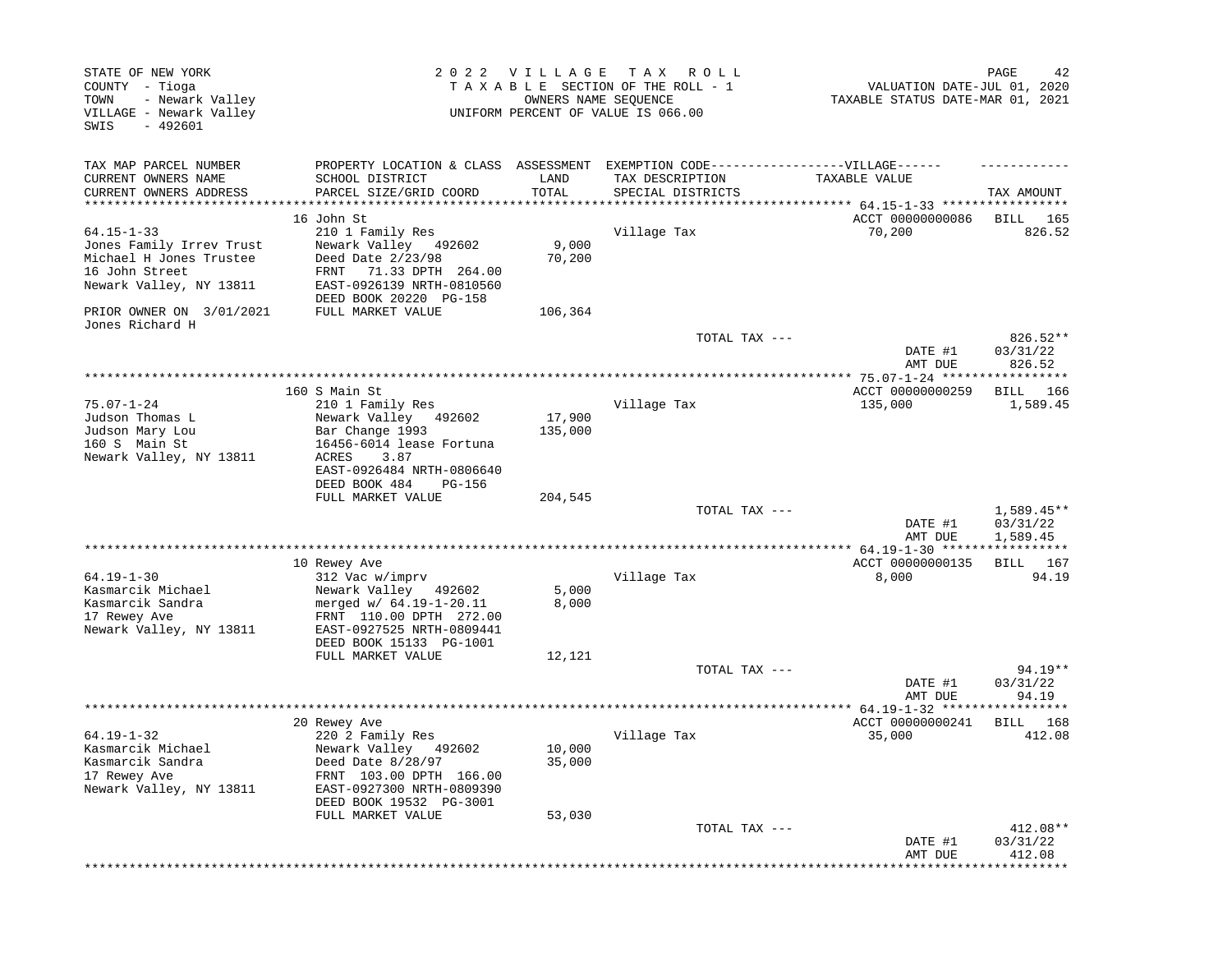| STATE OF NEW YORK<br>COUNTY - Tioga<br>- Newark Valley<br>TOWN<br>VILLAGE - Newark Valley<br>$-492601$<br>SWIS |                                                                                                                                                                   | 2022 VILLAGE        | T A X<br>R O L L<br>TAXABLE SECTION OF THE ROLL - 1<br>OWNERS NAME SEQUENCE<br>UNIFORM PERCENT OF VALUE IS 066.00 | VALUATION DATE-JUL 01, 2020<br>TAXABLE STATUS DATE-MAR 01, 2021 | PAGE<br>43                     |
|----------------------------------------------------------------------------------------------------------------|-------------------------------------------------------------------------------------------------------------------------------------------------------------------|---------------------|-------------------------------------------------------------------------------------------------------------------|-----------------------------------------------------------------|--------------------------------|
| TAX MAP PARCEL NUMBER<br>CURRENT OWNERS NAME                                                                   | PROPERTY LOCATION & CLASS ASSESSMENT<br>SCHOOL DISTRICT                                                                                                           | LAND                | EXEMPTION CODE------------------VILLAGE------<br>TAX DESCRIPTION                                                  | TAXABLE VALUE                                                   |                                |
| CURRENT OWNERS ADDRESS<br>*******************                                                                  | PARCEL SIZE/GRID COORD                                                                                                                                            | TOTAL<br>********** | SPECIAL DISTRICTS<br>********************                                                                         | ********* 64.19-3-19 ******************                         | TAX AMOUNT                     |
|                                                                                                                | 107 S Main St                                                                                                                                                     |                     |                                                                                                                   | ACCT 00000000081                                                | BILL<br>169                    |
| $64.19 - 3 - 19$<br>Kasmarcik Michael<br>107 South Main Street<br>Newark Valley, NY 13811                      | 210 1 Family Res<br>Newark Valley 492602<br>FRNT 100.00 DPTH 191.29<br>ACRES<br>0.38<br>EAST-0927430 NRTH-0808030<br>DEED BOOK 20170 PG-4995                      | 6,000<br>24,500     | Village Tax                                                                                                       | 24,500                                                          | 288.46                         |
|                                                                                                                | FULL MARKET VALUE                                                                                                                                                 | 37,121              |                                                                                                                   |                                                                 |                                |
|                                                                                                                |                                                                                                                                                                   |                     | TOTAL TAX ---                                                                                                     | DATE #1                                                         | 288.46**<br>03/31/22           |
|                                                                                                                |                                                                                                                                                                   |                     |                                                                                                                   | AMT DUE                                                         | 288.46                         |
|                                                                                                                | 19 Rewey Ave                                                                                                                                                      |                     |                                                                                                                   | ACCT 00000000062                                                | BILL 170                       |
| $64.19 - 3 - 2$<br>Kasmarcik Michael W<br>Kasmarcik Sandra R<br>19 Rewey Ave<br>Newark Valley, NY 13811        | 210 1 Family Res<br>Newark Valley<br>492602<br>66.50 DPTH 171.99<br>FRNT<br>EAST-0927264 NRTH-0809215<br>DEED BOOK 455<br>PG-0008                                 | 4,000<br>54,000     | Village Tax                                                                                                       | 54,000                                                          | 635.78                         |
|                                                                                                                | FULL MARKET VALUE                                                                                                                                                 | 81,818              | TOTAL TAX ---                                                                                                     | DATE #1<br>AMT DUE                                              | 635.78**<br>03/31/22<br>635.78 |
|                                                                                                                |                                                                                                                                                                   |                     |                                                                                                                   | ******** 64.19-3-43 ****                                        |                                |
| $64.19 - 3 - 43$<br>Kasmarcik Michael W<br>Kasmarcik Sandra<br>19 Rewey Ave                                    | Rewey Ave<br>311 Res vac land<br>Newark Valley<br>492602<br>FRNT 186.50 DPTH<br>54.49<br><b>BANK</b><br>16                                                        | 200<br>200          | Village Tax                                                                                                       | ACCT 00000001437<br>200                                         | <b>BILL</b><br>171<br>2.35     |
| Newark Valley, NY 13811                                                                                        | EAST-0927210 NRTH-0809170<br>DEED BOOK 455<br>PG-0008                                                                                                             |                     |                                                                                                                   |                                                                 |                                |
|                                                                                                                | FULL MARKET VALUE                                                                                                                                                 | 303                 | TOTAL TAX ---                                                                                                     | DATE #1<br>AMT DUE                                              | $2.35**$<br>03/31/22<br>2.35   |
|                                                                                                                |                                                                                                                                                                   |                     | *******************************                                                                                   | ***** 64.15-2-11 ******                                         | *******                        |
| $64.15 - 2 - 11$<br>Kasmarcik Scott<br>9 Franklin Avenue<br>Newark Valley, NY 13811                            | 9 Franklin Ave<br>210 1 Family Res<br>Newark Valley<br>492602<br>50.00 DPTH<br>FRNT<br>80.37<br>BANK<br>8<br>EAST-0927769 NRTH-0812080<br>DEED BOOK 20190 PG-5140 | 12,000<br>80,000    | Village Tax                                                                                                       | ACCT 00000000069<br>80,000                                      | BILL 172<br>941.90             |
|                                                                                                                | FULL MARKET VALUE                                                                                                                                                 | 121,212             | TOTAL TAX ---                                                                                                     | DATE #1<br>AMT DUE                                              | 941.90**<br>03/31/22<br>941.90 |
|                                                                                                                |                                                                                                                                                                   |                     |                                                                                                                   |                                                                 |                                |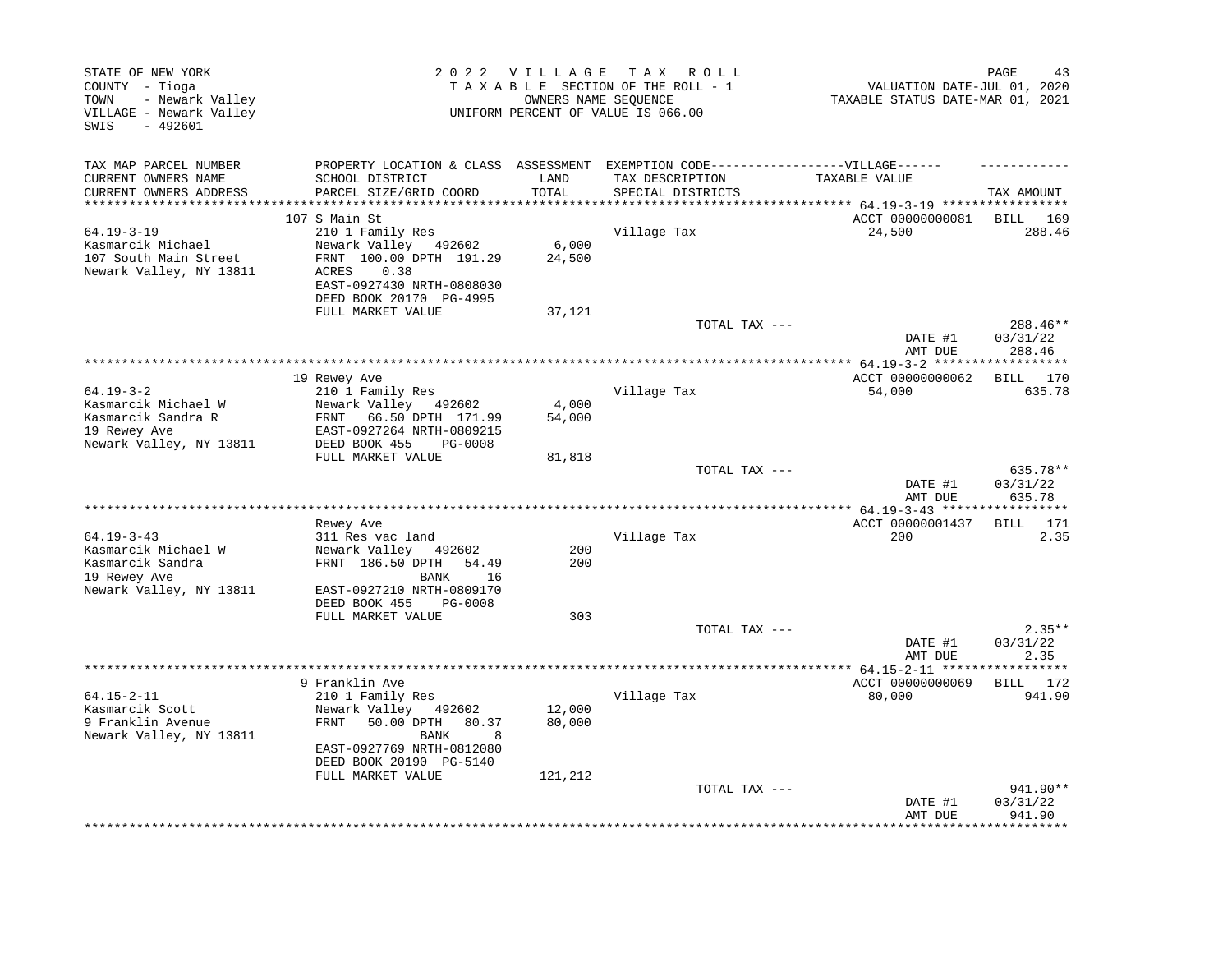| STATE OF NEW YORK<br>COUNTY - Tioga<br>- Newark Valley<br>TOWN<br>VILLAGE - Newark Valley<br>$-492601$<br>SWIS |                                                                                                                                                                            | 2022 VILLAGE TAX           | R O L L<br>TAXABLE SECTION OF THE ROLL - 1<br>OWNERS NAME SEOUENCE<br>UNIFORM PERCENT OF VALUE IS 066.00 | VALUATION DATE-JUL 01, 2020<br>TAXABLE STATUS DATE-MAR 01, 2021 | PAGE<br>44                            |
|----------------------------------------------------------------------------------------------------------------|----------------------------------------------------------------------------------------------------------------------------------------------------------------------------|----------------------------|----------------------------------------------------------------------------------------------------------|-----------------------------------------------------------------|---------------------------------------|
| TAX MAP PARCEL NUMBER                                                                                          | PROPERTY LOCATION & CLASS ASSESSMENT                                                                                                                                       |                            | EXEMPTION CODE------------------VILLAGE------                                                            |                                                                 |                                       |
| CURRENT OWNERS NAME<br>CURRENT OWNERS ADDRESS                                                                  | SCHOOL DISTRICT<br>PARCEL SIZE/GRID COORD                                                                                                                                  | LAND<br>TOTAL<br>********* | TAX DESCRIPTION<br>SPECIAL DISTRICTS                                                                     | TAXABLE VALUE<br>*********** 64.15-2-61 ******************      | TAX AMOUNT                            |
|                                                                                                                | Central Ave                                                                                                                                                                |                            |                                                                                                          | ACCT 00000000067                                                | BILL<br>173                           |
| $64.15 - 2 - 61$<br>Kasmarcik Scott<br>9 Franklin Avenue<br>Newark Valley, NY 13811                            | 311 Res vac land<br>Newark Valley<br>492602<br>26.00 DPTH 150.00<br>FRNT<br>BANK<br>8<br>EAST-0927739 NRTH-0811900<br>DEED BOOK 20190 PG-5140                              | 2,000<br>2,000             | Village Tax                                                                                              | 2,000                                                           | 23.55                                 |
|                                                                                                                | FULL MARKET VALUE                                                                                                                                                          | 3,030                      |                                                                                                          |                                                                 |                                       |
|                                                                                                                |                                                                                                                                                                            |                            | TOTAL TAX ---                                                                                            | DATE #1<br>AMT DUE                                              | $23.55**$<br>03/31/22<br>23.55        |
|                                                                                                                |                                                                                                                                                                            |                            |                                                                                                          |                                                                 |                                       |
| $64.19 - 3 - 31.1$                                                                                             | Rewey Ave<br>311 Res vac land                                                                                                                                              |                            | Village Tax                                                                                              | ACCT 00000003009<br>700                                         | BILL<br>174<br>8.24                   |
| Kasmarick Michael W<br>Kasmarcik Sandra R<br>17 Rewey Ave<br>Newark Valley, NY 13811                           | Newark Valley<br>492602<br>ACRES<br>0.59<br>EAST-0927180 NRTH-0809016<br>DEED BOOK 18641 PG-7002                                                                           | 700<br>700                 |                                                                                                          |                                                                 |                                       |
|                                                                                                                | FULL MARKET VALUE                                                                                                                                                          | 1,061                      |                                                                                                          |                                                                 |                                       |
|                                                                                                                |                                                                                                                                                                            |                            | TOTAL TAX ---                                                                                            | DATE #1<br>AMT DUE                                              | $8.24**$<br>03/31/22<br>8.24          |
|                                                                                                                |                                                                                                                                                                            |                            |                                                                                                          |                                                                 |                                       |
| $75.07 - 1 - 21$<br>Keller Elizabeth<br>186 S Main St<br>Newark Valley, NY 13811                               | 186 S Main St<br>210 1 Family Res<br>Newark Valley 492602<br>Bar Change 1993<br>FRNT 167.00 DPTH 167.95                                                                    | 11,700<br>56,200           | Village Tax                                                                                              | ACCT 00000000038<br>56,200                                      | BILL 175<br>661.68                    |
|                                                                                                                | BANK<br>500<br>EAST-0926420 NRTH-0806086<br>DEED BOOK 19274 PG-7001<br>FULL MARKET VALUE                                                                                   | 85,152                     |                                                                                                          |                                                                 |                                       |
|                                                                                                                |                                                                                                                                                                            |                            | TOTAL TAX ---                                                                                            | DATE #1<br>AMT DUE                                              | 661.68**<br>03/31/22<br>661.68        |
|                                                                                                                |                                                                                                                                                                            |                            |                                                                                                          |                                                                 |                                       |
| $64.19 - 2 - 22$<br>Keller Robert T<br>7 Brook St<br>Newark Valley, NY 13811                                   | 7 Brook St<br>210 1 Family Res<br>Newark Valley 492602<br>70.00 DPTH 160.00<br>FRNT<br>ACRES<br>$0.26$ BANK<br>500<br>EAST-0928196 NRTH-0809586<br>DEED BOOK 14505 PG-7001 | 8,000<br>54,000            | Village Tax<br>NV001 Unpaid water<br>NV005 Unpaid mowing/snow                                            | ACCT 00000000155<br>54,000<br>606.32 MT<br>15.00 MT             | BILL 176<br>635.78<br>606.32<br>15.00 |
|                                                                                                                | FULL MARKET VALUE                                                                                                                                                          | 81,818                     | TOTAL TAX ---                                                                                            | DATE #1<br>AMT DUE                                              | $1,257.10**$<br>03/31/22<br>1,257.10  |
|                                                                                                                |                                                                                                                                                                            |                            |                                                                                                          |                                                                 |                                       |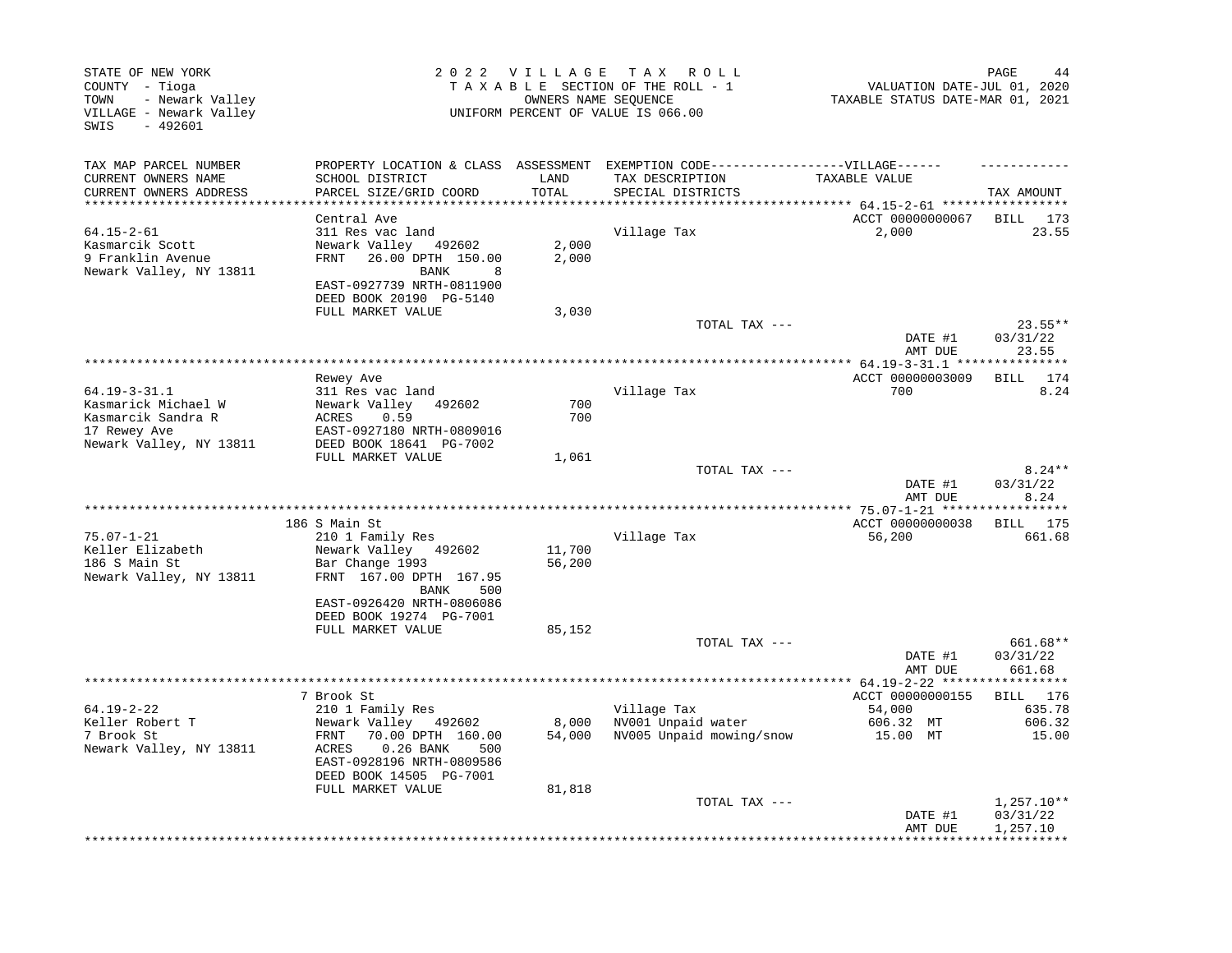| STATE OF NEW YORK<br>COUNTY - Tioga<br>- Newark Valley<br>TOWN<br>VILLAGE - Newark Valley<br>SWIS<br>$-492601$ |                                              | 2022 VILLAGE | T A X<br>R O L L<br>TAXABLE SECTION OF THE ROLL - 1<br>OWNERS NAME SEQUENCE<br>UNIFORM PERCENT OF VALUE IS 066.00 | VALUATION DATE-JUL 01, 2020<br>TAXABLE STATUS DATE-MAR 01, 2021 | PAGE<br>45           |
|----------------------------------------------------------------------------------------------------------------|----------------------------------------------|--------------|-------------------------------------------------------------------------------------------------------------------|-----------------------------------------------------------------|----------------------|
| TAX MAP PARCEL NUMBER                                                                                          | PROPERTY LOCATION & CLASS ASSESSMENT         |              | EXEMPTION CODE------------------VILLAGE------                                                                     |                                                                 |                      |
| CURRENT OWNERS NAME                                                                                            | SCHOOL DISTRICT                              | LAND         | TAX DESCRIPTION                                                                                                   | TAXABLE VALUE                                                   |                      |
| CURRENT OWNERS ADDRESS<br>***********************                                                              | PARCEL SIZE/GRID COORD                       | TOTAL        | SPECIAL DISTRICTS                                                                                                 |                                                                 | TAX AMOUNT           |
|                                                                                                                | 58 Elm St                                    |              |                                                                                                                   | ACCT 00000000232                                                | BILL<br>177          |
| $64.15 - 1 - 5$                                                                                                | 210 1 Family Res                             |              | Village Tax                                                                                                       | 40,000                                                          | 470.95               |
| Kelley Amanda                                                                                                  | Newark Valley 492602                         | 9,000        |                                                                                                                   |                                                                 |                      |
| Caskey Jesse                                                                                                   | 80.00 DPTH 181.50<br>FRNT                    | 40,000       |                                                                                                                   |                                                                 |                      |
| 58 Elm Street                                                                                                  | BANK<br>500                                  |              |                                                                                                                   |                                                                 |                      |
| Newark Valley, NY 13811                                                                                        | EAST-0926999 NRTH-0811910                    |              |                                                                                                                   |                                                                 |                      |
|                                                                                                                | DEED BOOK 20200 PG-1785                      |              |                                                                                                                   |                                                                 |                      |
|                                                                                                                | FULL MARKET VALUE                            | 60,606       |                                                                                                                   |                                                                 |                      |
|                                                                                                                |                                              |              | TOTAL TAX ---                                                                                                     | DATE #1                                                         | 470.95**<br>03/31/22 |
|                                                                                                                |                                              |              |                                                                                                                   | AMT DUE                                                         | 470.95               |
|                                                                                                                |                                              |              |                                                                                                                   |                                                                 |                      |
|                                                                                                                | 41 Maple Ave                                 |              |                                                                                                                   | ACCT 00000000063                                                | BILL 178             |
| $64.15 - 1 - 41$                                                                                               | 210 1 Family Res                             |              | Village Tax                                                                                                       | 62,000                                                          | 729.97               |
| Kerns Adam J                                                                                                   | Newark Valley<br>492602                      | 7,000        | NV001 Unpaid water                                                                                                | 754.52 MT                                                       | 754.52               |
| 41 Maple Avenue                                                                                                | 82.50 DPTH 165.00<br>FRNT                    | 62,000       | NV002 Unpaid solid waste                                                                                          | 418.40 MT                                                       | 418.40               |
| Newark Valley, NY 13811                                                                                        | BANK<br>500                                  |              | NV005 Unpaid mowing/snow                                                                                          | 15.00 MT                                                        | 15.00                |
|                                                                                                                | EAST-0926899 NRTH-0810640                    |              |                                                                                                                   |                                                                 |                      |
|                                                                                                                | DEED BOOK 20180 PG-3498<br>FULL MARKET VALUE | 93,939       |                                                                                                                   |                                                                 |                      |
|                                                                                                                |                                              |              | TOTAL TAX ---                                                                                                     |                                                                 | 1,917.89**           |
|                                                                                                                |                                              |              |                                                                                                                   | DATE #1<br>AMT DUE                                              | 03/31/22<br>1,917.89 |
|                                                                                                                |                                              |              |                                                                                                                   |                                                                 |                      |
|                                                                                                                | 8 E Whig St                                  |              |                                                                                                                   | ACCT 00000000401                                                | BILL 179             |
| $64.15 - 3 - 17$                                                                                               | 280 Res Multiple                             |              | Village Tax                                                                                                       | 82,000                                                          | 965.45               |
| Kerr Randal H                                                                                                  | Newark Valley 492602                         | 8,000        |                                                                                                                   |                                                                 |                      |
| 616 Barber Rd<br>Newark Valley, NY 13811                                                                       | Deed Date 5/17/96<br>Bar Decision 1998       | 82,000       |                                                                                                                   |                                                                 |                      |
|                                                                                                                | FRNT 110.00 DPTH<br>96.19                    |              |                                                                                                                   |                                                                 |                      |
|                                                                                                                | 0.24<br>ACRES                                |              |                                                                                                                   |                                                                 |                      |
|                                                                                                                | EAST-0928150 NRTH-0811310                    |              |                                                                                                                   |                                                                 |                      |
|                                                                                                                | DEED BOOK 15528 PG-3001                      |              |                                                                                                                   |                                                                 |                      |
|                                                                                                                | FULL MARKET VALUE                            | 124,242      |                                                                                                                   |                                                                 |                      |
|                                                                                                                |                                              |              | TOTAL TAX ---                                                                                                     |                                                                 | $965.45**$           |
|                                                                                                                |                                              |              |                                                                                                                   | DATE #1                                                         | 03/31/22             |
|                                                                                                                |                                              |              |                                                                                                                   | AMT DUE                                                         | 965.45               |
|                                                                                                                | 14 Smullen Ave                               |              |                                                                                                                   | ACCT 00000001326                                                | BILL<br>180          |
| $64.15 - 4 - 5.20$                                                                                             | 210 1 Family Res                             |              | Village Tax                                                                                                       | 35,000                                                          | 412.08               |
| Kerr Randal H                                                                                                  | Newark Valley 492602                         | 10,000       |                                                                                                                   |                                                                 |                      |
| 616 Barbertown Rd                                                                                              | FRNT 88.00 DPTH 102.11                       | 35,000       |                                                                                                                   |                                                                 |                      |
| Newark Valley, NY 13811                                                                                        | 0.23<br>ACRES                                |              |                                                                                                                   |                                                                 |                      |
|                                                                                                                | EAST-0928870 NRTH-0810650                    |              |                                                                                                                   |                                                                 |                      |
|                                                                                                                | DEED BOOK 19919 PG-6001                      |              |                                                                                                                   |                                                                 |                      |
|                                                                                                                | FULL MARKET VALUE                            | 53,030       |                                                                                                                   |                                                                 | 412.08**             |
|                                                                                                                |                                              |              | TOTAL TAX ---                                                                                                     | DATE #1                                                         | 03/31/22             |
|                                                                                                                |                                              |              |                                                                                                                   | AMT DUE                                                         | 412.08               |
|                                                                                                                |                                              |              |                                                                                                                   |                                                                 | * * * * * * * * *    |
|                                                                                                                |                                              |              |                                                                                                                   |                                                                 |                      |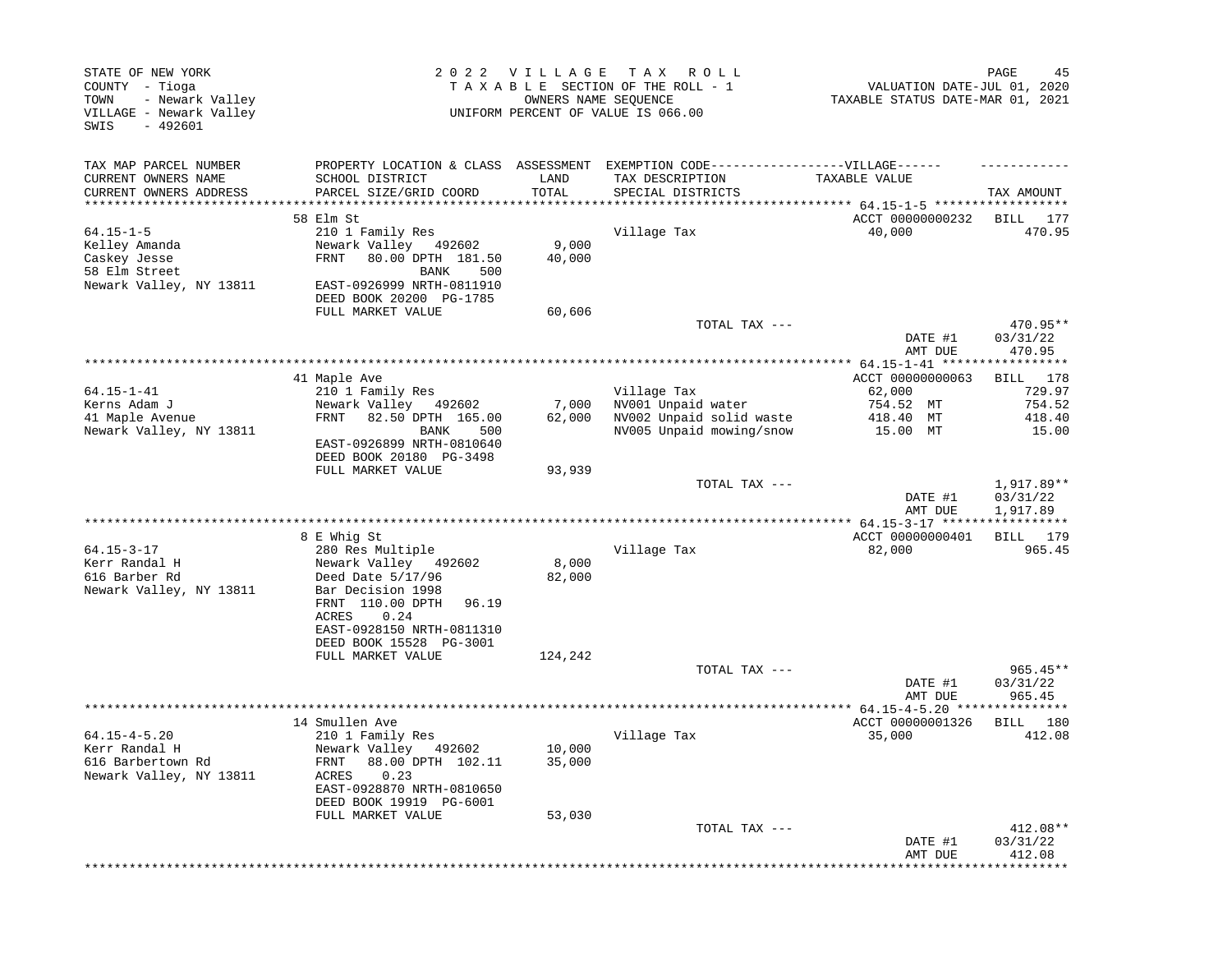| STATE OF NEW YORK<br>COUNTY - Tioga<br>- Newark Valley<br>TOWN<br>VILLAGE - Newark Valley<br>$-492601$<br>SWIS |                                                                                                                                                                        | 2022 VILLAGE<br>OWNERS NAME SEOUENCE | TAX ROLL<br>TAXABLE SECTION OF THE ROLL - 1<br>UNIFORM PERCENT OF VALUE IS 066.00                                         | VALUATION DATE-JUL 01, 2020<br>TAXABLE STATUS DATE-MAR 01, 2021 | PAGE<br>46                         |
|----------------------------------------------------------------------------------------------------------------|------------------------------------------------------------------------------------------------------------------------------------------------------------------------|--------------------------------------|---------------------------------------------------------------------------------------------------------------------------|-----------------------------------------------------------------|------------------------------------|
| TAX MAP PARCEL NUMBER<br>CURRENT OWNERS NAME<br>CURRENT OWNERS ADDRESS<br>**********************               | SCHOOL DISTRICT<br>PARCEL SIZE/GRID COORD<br>********************                                                                                                      | LAND<br>TOTAL<br>*************       | PROPERTY LOCATION & CLASS ASSESSMENT EXEMPTION CODE-----------------VILLAGE------<br>TAX DESCRIPTION<br>SPECIAL DISTRICTS | TAXABLE VALUE                                                   | TAX AMOUNT                         |
|                                                                                                                | 6 Wards Ln                                                                                                                                                             |                                      |                                                                                                                           | ACCT 00000000188                                                | BILL<br>181                        |
| $64.15 - 2 - 23$                                                                                               | 210 1 Family Res                                                                                                                                                       |                                      | VET WAR C 41122                                                                                                           | 7,920                                                           |                                    |
| Kiefer Frederick<br>Kiefer Carolyn<br>6 Wards Ln<br>Newark Valley, NY 13811                                    | Newark Valley 492602<br>74.25 DPTH 132.00<br>FRNT<br>EAST-0927629 NRTH-0811220<br>DEED BOOK 327<br>PG-0544                                                             | 7,000<br>55,000                      | Village Tax                                                                                                               | 47,080                                                          | 554.31                             |
|                                                                                                                | FULL MARKET VALUE                                                                                                                                                      | 83,333                               |                                                                                                                           |                                                                 |                                    |
|                                                                                                                |                                                                                                                                                                        |                                      | TOTAL TAX ---                                                                                                             | DATE #1<br>AMT DUE                                              | 554.31**<br>03/31/22<br>554.31     |
|                                                                                                                |                                                                                                                                                                        |                                      |                                                                                                                           | ***************** 64.11-1-4 ******                              | ********                           |
| $64.11 - 1 - 4$<br>King Elizabeth G<br>110 Whig St<br>Newark Valley, NY 13811                                  | 110 Whig St<br>210 1 Family Res<br>Newark Valley 492602<br>66.00 DPTH 217.50<br>FRNT<br>BANK<br>500<br>EAST-0927819 NRTH-0813540                                       | 8,000<br>64,000                      | Village Tax                                                                                                               | ACCT 00000000244<br>64,000                                      | BILL 182<br>753.52                 |
|                                                                                                                | DEED BOOK 15000 PG-4028                                                                                                                                                |                                      |                                                                                                                           |                                                                 |                                    |
|                                                                                                                | FULL MARKET VALUE                                                                                                                                                      | 96,970                               | TOTAL TAX ---                                                                                                             | DATE #1<br>AMT DUE                                              | 753.52**<br>03/31/22<br>753.52     |
|                                                                                                                |                                                                                                                                                                        |                                      |                                                                                                                           |                                                                 |                                    |
| $75.07 - 1 - 34.20$<br>Kinney Herbert R                                                                        | 132 S Main St<br>411 Apartment<br>Newark Valley<br>492602                                                                                                              | 12,200                               | Village Tax                                                                                                               | ACCT 00000001547<br>99,500                                      | BILL 183<br>1,171.49               |
| Kinney Colleen E<br>9556 Route 6<br>Troy, PA 16947                                                             | Bar Change 1994<br>1.24 BANK<br>ACRES<br>191<br>EAST-0060958 NRTH-0080749<br>DEED BOOK 12262 PG-9001                                                                   | 99,500                               |                                                                                                                           |                                                                 |                                    |
|                                                                                                                | FULL MARKET VALUE                                                                                                                                                      | 150,758                              |                                                                                                                           |                                                                 |                                    |
|                                                                                                                |                                                                                                                                                                        |                                      | TOTAL TAX ---                                                                                                             | DATE #1<br>AMT DUE                                              | 1,171.49**<br>03/31/22<br>1,171.49 |
|                                                                                                                |                                                                                                                                                                        |                                      |                                                                                                                           | ** 64.15-2-47 *****                                             |                                    |
|                                                                                                                | 29 Elm St                                                                                                                                                              |                                      |                                                                                                                           | ACCT 00000000239                                                | BILL 184                           |
| $64.15 - 2 - 47$<br>KLEMPKA SCOTT<br>STANKO AMANDA L<br>29 Elm Street<br>Newark Valley, NY 13811               | 210 1 Family Res<br>Newark Valley 492602<br>Deed Date 2/20/97<br>FRNT 107.25 DPTH 273.50<br>500<br><b>BANK</b><br>EAST-0927299 NRTH-0811180<br>DEED BOOK 20200 PG-4723 | 8,000<br>65,000                      | Village Tax                                                                                                               | 65,000                                                          | 765.29                             |
|                                                                                                                | FULL MARKET VALUE                                                                                                                                                      | 98,485                               |                                                                                                                           |                                                                 |                                    |
|                                                                                                                |                                                                                                                                                                        |                                      | TOTAL TAX ---                                                                                                             | DATE #1<br>AMT DUE                                              | $765.29**$<br>03/31/22<br>765.29   |
|                                                                                                                |                                                                                                                                                                        |                                      |                                                                                                                           |                                                                 | * * * * * * * * *                  |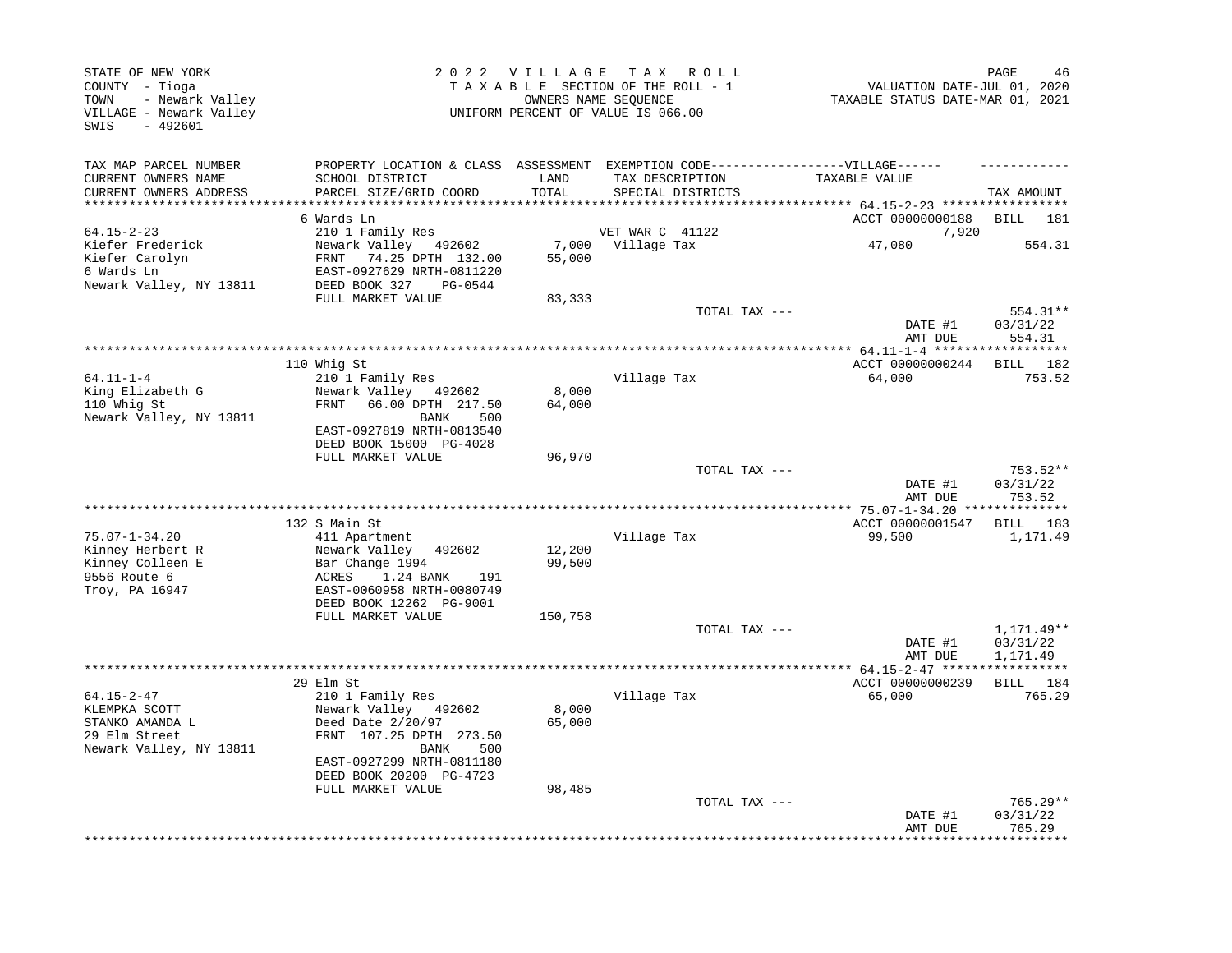| STATE OF NEW YORK<br>COUNTY - Tioga<br>TOWN<br>- Newark Valley<br>VILLAGE - Newark Valley<br>SWIS<br>$-492601$ |                                                                                                              |                  | 2022 VILLAGE TAX ROLL<br>TAXABLE SECTION OF THE ROLL - 1<br>OWNERS NAME SEQUENCE<br>UNIFORM PERCENT OF VALUE IS 066.00 | VALUATION DATE-JUL 01, 2020<br>TAXABLE STATUS DATE-MAR 01, 2021 | 47<br>PAGE               |
|----------------------------------------------------------------------------------------------------------------|--------------------------------------------------------------------------------------------------------------|------------------|------------------------------------------------------------------------------------------------------------------------|-----------------------------------------------------------------|--------------------------|
| TAX MAP PARCEL NUMBER                                                                                          | PROPERTY LOCATION & CLASS ASSESSMENT EXEMPTION CODE-----------------VILLAGE------                            |                  |                                                                                                                        |                                                                 |                          |
| CURRENT OWNERS NAME<br>CURRENT OWNERS ADDRESS                                                                  | SCHOOL DISTRICT<br>PARCEL SIZE/GRID COORD                                                                    | LAND<br>TOTAL    | TAX DESCRIPTION<br>SPECIAL DISTRICTS                                                                                   | TAXABLE VALUE                                                   | TAX AMOUNT               |
|                                                                                                                |                                                                                                              |                  |                                                                                                                        |                                                                 |                          |
|                                                                                                                | 18-20 Main St                                                                                                |                  |                                                                                                                        | ACCT 00000000079                                                | BILL 185                 |
| $64.15 - 3 - 50$                                                                                               | 220 2 Family Res                                                                                             |                  | Village Tax                                                                                                            | 42,000                                                          | 494.50                   |
| Klossner Dwayne<br>P 0 Box 488                                                                                 | Newark Valley 492602                                                                                         | 12,000<br>42,000 |                                                                                                                        |                                                                 |                          |
| Newark Valley, NY 13811                                                                                        | FRNT 139.00 DPTH 271.00<br>EAST-0928510 NRTH-0810930                                                         |                  |                                                                                                                        |                                                                 |                          |
|                                                                                                                | DEED BOOK 411<br>PG-1182<br>FULL MARKET VALUE                                                                | 63,636           |                                                                                                                        |                                                                 |                          |
|                                                                                                                |                                                                                                              |                  | TOTAL TAX ---                                                                                                          |                                                                 | 494.50**                 |
|                                                                                                                |                                                                                                              |                  |                                                                                                                        | DATE #1<br>AMT DUE                                              | 03/31/22<br>494.50       |
|                                                                                                                |                                                                                                              |                  |                                                                                                                        |                                                                 |                          |
|                                                                                                                | $22-24$ N Main St                                                                                            |                  |                                                                                                                        | ACCT 00000000080                                                | BILL 186                 |
| $64.15 - 3 - 51.10$                                                                                            | 450 Retail srvce                                                                                             |                  | Village Tax                                                                                                            | 85,000                                                          | 1,000.77                 |
| Klossner Dwayne                                                                                                | Newark Valley 492602                                                                                         | 22,800           |                                                                                                                        |                                                                 |                          |
| P 0 Box 488<br>Newark Valley, NY 13811                                                                         | Bar Change 1996<br>FRNT 150.23 DPTH 186.45                                                                   | 85,000           |                                                                                                                        |                                                                 |                          |
|                                                                                                                | EAST-0060828 NRTH-0081100<br>DEED BOOK 411<br>PG-1182                                                        |                  |                                                                                                                        |                                                                 |                          |
|                                                                                                                | FULL MARKET VALUE                                                                                            | 128,788          |                                                                                                                        |                                                                 |                          |
|                                                                                                                |                                                                                                              |                  | TOTAL TAX ---                                                                                                          | DATE #1                                                         | $1,000.77**$<br>03/31/22 |
|                                                                                                                |                                                                                                              |                  |                                                                                                                        | AMT DUE                                                         | 1,000.77                 |
|                                                                                                                | 14 North Main St                                                                                             |                  |                                                                                                                        | ACCT 00000000142                                                | BILL 187                 |
| $64.15 - 3 - 49$                                                                                               | 484 1 use sm bld                                                                                             |                  | Village Tax                                                                                                            | 66,000                                                          | 777.07                   |
| Klossner Dwayne K                                                                                              | Newark Valley 492602                                                                                         | 8,000            |                                                                                                                        |                                                                 |                          |
| PO Box 488<br>Newark Valley, NY 13811                                                                          | FRNT 50.00 DPTH 111.00<br>EAST-0928510 NRTH-0810820<br>DEED BOOK 512<br>PG-78                                | 66,000           |                                                                                                                        |                                                                 |                          |
|                                                                                                                | FULL MARKET VALUE                                                                                            | 100,000          |                                                                                                                        |                                                                 |                          |
|                                                                                                                |                                                                                                              |                  | TOTAL TAX ---                                                                                                          |                                                                 | $777.07**$               |
|                                                                                                                |                                                                                                              |                  |                                                                                                                        | DATE #1<br>AMT DUE                                              | 03/31/22<br>777.07       |
|                                                                                                                |                                                                                                              |                  |                                                                                                                        |                                                                 |                          |
|                                                                                                                | 16 Dimmick St                                                                                                |                  |                                                                                                                        | ACCT 00000000180                                                | BILL 188                 |
| $64.15 - 2 - 27.11$                                                                                            | 210 1 Family Res                                                                                             |                  | Village Tax                                                                                                            | 55,000                                                          | 647.56                   |
| Knapp Joan<br>16 Dimmick Street<br>Newark Valley, NY 13811                                                     | Newark Valley 492602<br>91.42 DPTH 165.00<br>FRNT<br>ACRES<br>$0.29$ BANK<br>77<br>EAST-0927720 NRTH-0810980 | 8,000<br>55,000  |                                                                                                                        |                                                                 |                          |
|                                                                                                                | DEED BOOK 20200 PG-5047<br>FULL MARKET VALUE                                                                 | 83,333           |                                                                                                                        |                                                                 |                          |
|                                                                                                                |                                                                                                              |                  | TOTAL TAX ---                                                                                                          | DATE #1                                                         | 647.56**<br>03/31/22     |
|                                                                                                                |                                                                                                              |                  |                                                                                                                        | AMT DUE                                                         | 647.56                   |
|                                                                                                                |                                                                                                              |                  |                                                                                                                        |                                                                 | ***********              |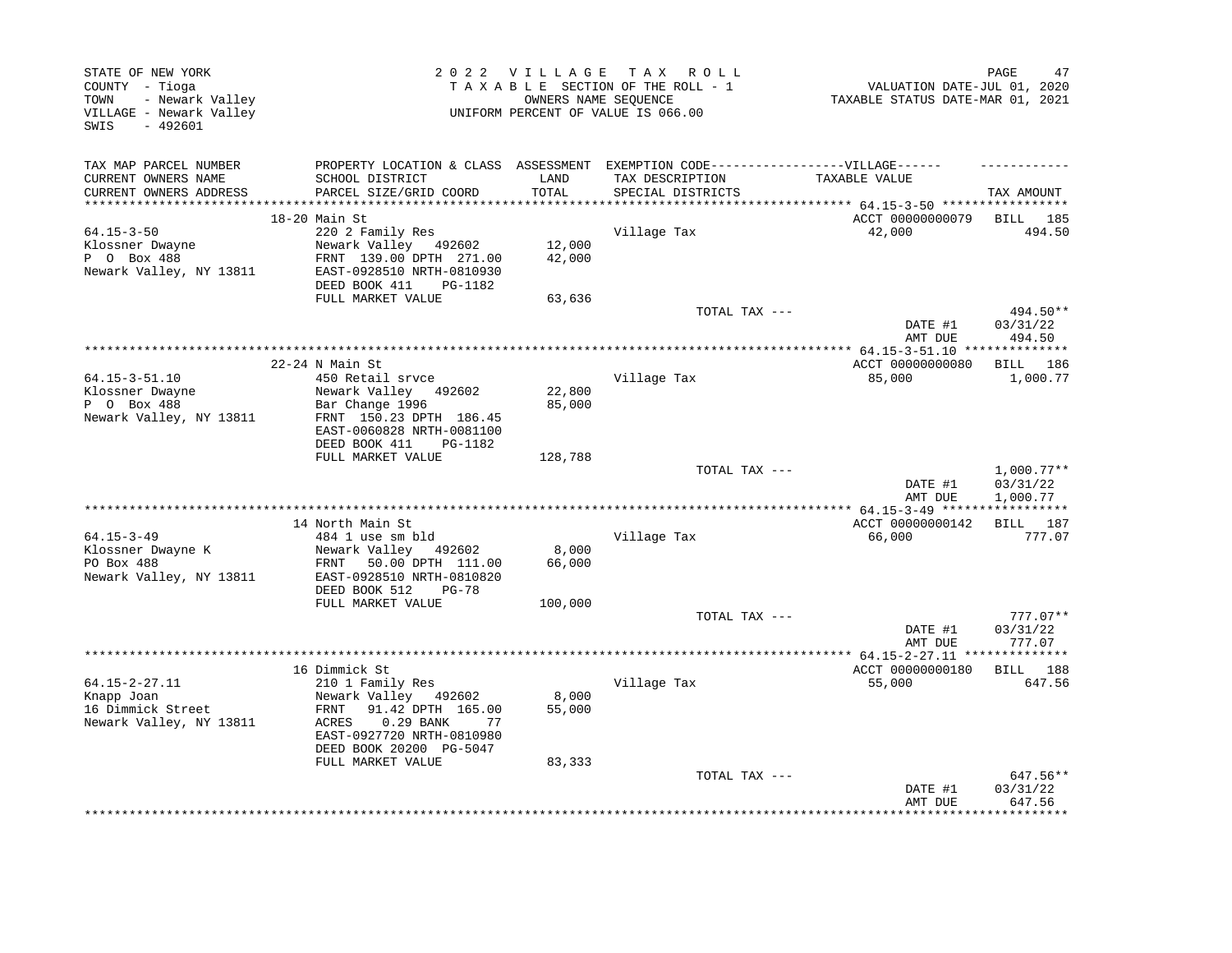| STATE OF NEW YORK<br>COUNTY - Tioga<br>- Newark Valley<br>TOWN<br>VILLAGE - Newark Valley<br>SWIS<br>$-492601$ |                                                                                                                                         |                            | 2022 VILLAGE TAX ROLL<br>TAXABLE SECTION OF THE ROLL - 1<br>OWNERS NAME SEQUENCE<br>UNIFORM PERCENT OF VALUE IS 066.00 | VALUATION DATE-JUL 01, 2020<br>TAXABLE STATUS DATE-MAR 01, 2021 | 48<br>PAGE                     |
|----------------------------------------------------------------------------------------------------------------|-----------------------------------------------------------------------------------------------------------------------------------------|----------------------------|------------------------------------------------------------------------------------------------------------------------|-----------------------------------------------------------------|--------------------------------|
| TAX MAP PARCEL NUMBER<br>CURRENT OWNERS NAME                                                                   | PROPERTY LOCATION & CLASS ASSESSMENT EXEMPTION CODE-----------------VILLAGE------<br>SCHOOL DISTRICT                                    | LAND                       | TAX DESCRIPTION                                                                                                        | TAXABLE VALUE                                                   |                                |
| CURRENT OWNERS ADDRESS                                                                                         | PARCEL SIZE/GRID COORD                                                                                                                  | TOTAL                      | SPECIAL DISTRICTS                                                                                                      |                                                                 | TAX AMOUNT                     |
|                                                                                                                | Water St                                                                                                                                |                            |                                                                                                                        | ******* 64.15-3-41 *****************<br>ACCT 00000000378        | BILL 189                       |
| $64.15 - 3 - 41$<br>Knapp Nicole L<br>Knapp Kayln D<br>107 Owen Hill Rd<br>Lisle, NY 13797                     | 482 Det row bldg<br>Newark Valley 492602<br>merge of 4 parcels 12/8/0<br>FRNT 188.68 DPTH<br>0.69<br>ACRES<br>EAST-0928170 NRTH-0810490 | 15,000<br>82,500           | Village Tax                                                                                                            | 82,500                                                          | 971.33                         |
|                                                                                                                | DEED BOOK 18156 PG-9002                                                                                                                 |                            |                                                                                                                        |                                                                 |                                |
|                                                                                                                | FULL MARKET VALUE                                                                                                                       | 125,000                    | TOTAL TAX ---                                                                                                          | DATE #1                                                         | $971.33**$<br>03/31/22         |
|                                                                                                                |                                                                                                                                         |                            |                                                                                                                        | AMT DUE                                                         | 971.33                         |
|                                                                                                                |                                                                                                                                         |                            |                                                                                                                        |                                                                 |                                |
|                                                                                                                | 88 Elm St                                                                                                                               |                            |                                                                                                                        | ACCT 00000000075                                                | BILL 190                       |
| $64.11 - 1 - 19$<br>Knezevich John D<br>Knezevich Christina<br>88 Elm St<br>Newark Valley, NY 13811            | 210 1 Family Res<br>Newark Valley 492602<br>ACRES<br>2.70 BANK<br>233<br>EAST-0926789 NRTH-0812740<br>DEED BOOK 454<br>PG-0245          | 15,000<br>90,000           | Village Tax                                                                                                            | 90,000                                                          | 1,059.64                       |
|                                                                                                                | FULL MARKET VALUE                                                                                                                       | 136,364                    |                                                                                                                        |                                                                 |                                |
|                                                                                                                |                                                                                                                                         |                            | TOTAL TAX ---                                                                                                          | DATE #1                                                         | $1,059.64**$<br>03/31/22       |
|                                                                                                                |                                                                                                                                         |                            |                                                                                                                        | AMT DUE                                                         | 1,059.64<br>***********        |
|                                                                                                                | 29 Rock St                                                                                                                              |                            |                                                                                                                        | ACCT 00000000192                                                | BILL 191                       |
| $64.19 - 2 - 6$                                                                                                | 210 1 Family Res                                                                                                                        |                            | Village Tax                                                                                                            | 54,000                                                          | 635.78                         |
| Knifffen William<br>Kniffen Maureen<br>PO Box 576<br>Newark Valley, NY 13811                                   | Newark Valley 492602<br>FRNT<br>71.00 DPTH 115.00<br>EAST-0928940 NRTH-0809870<br>DEED BOOK 336<br>PG-0122<br>FULL MARKET VALUE         | 10,000<br>54,000<br>81,818 |                                                                                                                        |                                                                 |                                |
|                                                                                                                |                                                                                                                                         |                            | TOTAL TAX ---                                                                                                          |                                                                 | 635.78**                       |
|                                                                                                                |                                                                                                                                         |                            |                                                                                                                        | DATE #1<br>AMT DUE                                              | 03/31/22<br>635.78             |
|                                                                                                                | 154 S Main St                                                                                                                           |                            |                                                                                                                        | ACCT 00000000343                                                | BILL 192                       |
| 75.07-1-29<br>Knudsen Walter K<br>Knudsen Amy S<br>PO Box 668<br>Newark Valley, NY 13811                       | 210 1 Family Res<br>Newark Valley 492602<br>ACRES<br>1.00 BANK<br>77<br>EAST-0926680 NRTH-0806940<br>DEED BOOK 14000 PG-2387            | 12,000<br>46,500           | Village Tax                                                                                                            | 46,500                                                          | 547.48                         |
|                                                                                                                | FULL MARKET VALUE                                                                                                                       | 70,455                     | TOTAL TAX ---                                                                                                          | DATE #1<br>AMT DUE                                              | 547.48**<br>03/31/22<br>547.48 |
|                                                                                                                |                                                                                                                                         |                            |                                                                                                                        |                                                                 |                                |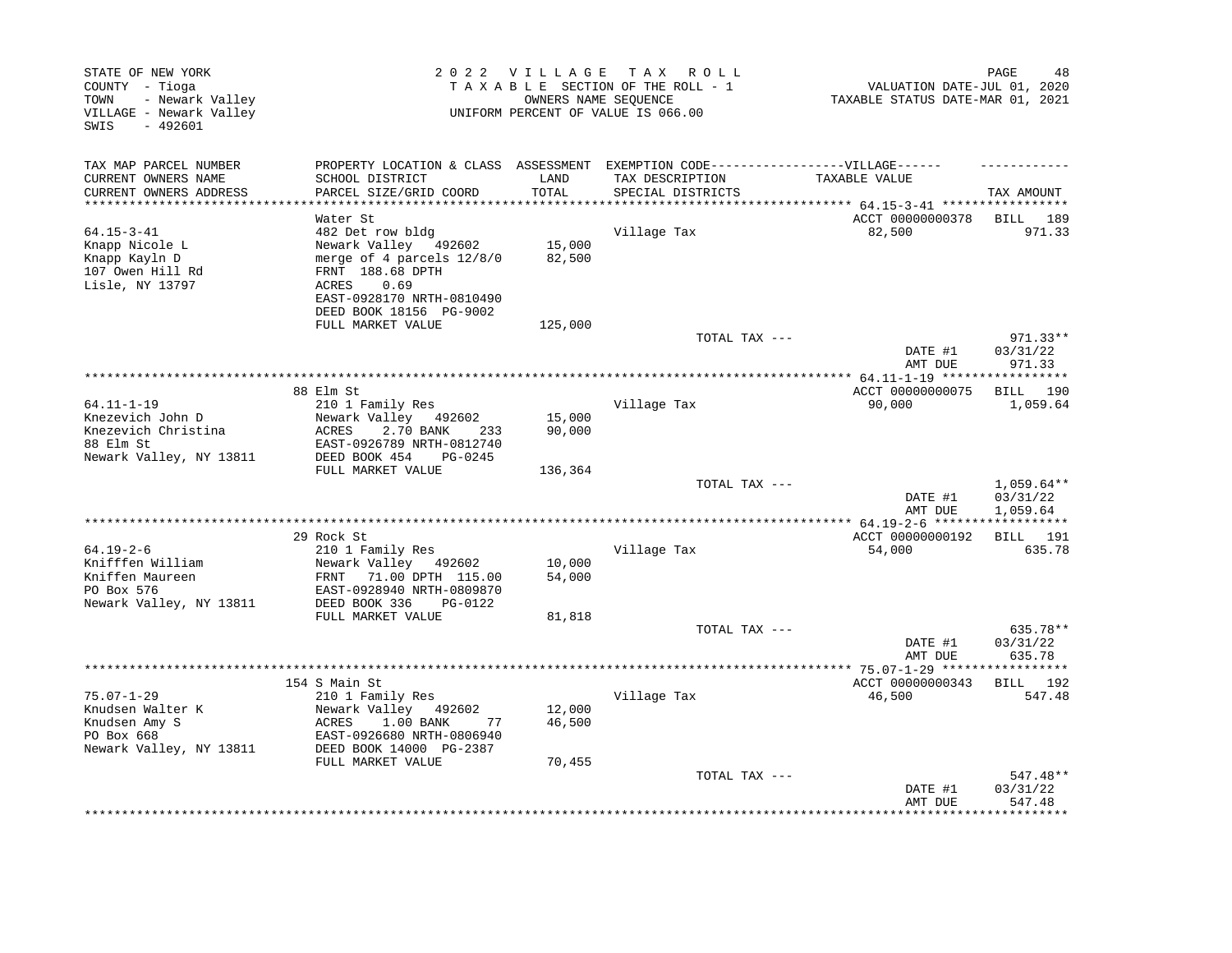| STATE OF NEW YORK<br>COUNTY - Tioga<br>- Newark Valley<br>TOWN<br>VILLAGE - Newark Valley<br>$-492601$<br>SWIS |                                                                                                                                                 | 2022 VILLAGE    | T A X<br>R O L L<br>TAXABLE SECTION OF THE ROLL - 1<br>OWNERS NAME SEQUENCE<br>UNIFORM PERCENT OF VALUE IS 066.00 | VALUATION DATE-JUL 01, 2020<br>TAXABLE STATUS DATE-MAR 01, 2021 | PAGE<br>49                     |
|----------------------------------------------------------------------------------------------------------------|-------------------------------------------------------------------------------------------------------------------------------------------------|-----------------|-------------------------------------------------------------------------------------------------------------------|-----------------------------------------------------------------|--------------------------------|
| TAX MAP PARCEL NUMBER<br>CURRENT OWNERS NAME<br>CURRENT OWNERS ADDRESS                                         | PROPERTY LOCATION & CLASS ASSESSMENT<br>SCHOOL DISTRICT<br>PARCEL SIZE/GRID COORD                                                               | LAND<br>TOTAL   | EXEMPTION CODE------------------VILLAGE------<br>TAX DESCRIPTION<br>SPECIAL DISTRICTS                             | TAXABLE VALUE                                                   | TAX AMOUNT                     |
| **************************                                                                                     |                                                                                                                                                 |                 |                                                                                                                   |                                                                 |                                |
|                                                                                                                | 25 Whig St                                                                                                                                      |                 |                                                                                                                   | ACCT 00000000216                                                | 193<br>BILL                    |
| $64.15 - 3 - 18$<br>Kobylarz Nancy E<br>187 Turkey Hill Road<br>Berkshire, NY 13736                            | 270 Mfg housing<br>Newark Valley 492602<br>FRNT 96.00 DPTH<br>42.96<br>EAST-0928074 NRTH-0811300<br>DEED BOOK 14000 PG-3367                     | 5,000<br>18,200 | Village Tax                                                                                                       | 18,200                                                          | 214.28                         |
|                                                                                                                | FULL MARKET VALUE                                                                                                                               | 27,576          | TOTAL TAX ---                                                                                                     | DATE #1                                                         | $214.28**$<br>03/31/22         |
|                                                                                                                |                                                                                                                                                 |                 | ************************************                                                                              | AMT DUE<br>************ 64.15-3-25 *****                        | 214.28                         |
|                                                                                                                | 10 Whig St                                                                                                                                      |                 |                                                                                                                   | ACCT 00000001340                                                | BILL 194                       |
| $64.15 - 3 - 25$<br>Komar Charles M<br>Sherman-Komar Jeanine R<br>6035 Lisle Rd<br>Owego, NY 13827             | 482 Det row bldg<br>Newark Valley 492602<br>Bar Change 1996<br>Deed Date $4/17/00$<br>60.00 DPTH 127.00<br>FRNT<br>EAST-0927940 NRTH-0810920    | 5,000<br>5,100  | Village Tax                                                                                                       | 5,100                                                           | 60.05                          |
|                                                                                                                | DEED BOOK 12379 PG-3001<br>FULL MARKET VALUE                                                                                                    |                 |                                                                                                                   |                                                                 |                                |
|                                                                                                                |                                                                                                                                                 | 7,727           | TOTAL TAX ---                                                                                                     | DATE #1<br>AMT DUE                                              | $60.05**$<br>03/31/22<br>60.05 |
|                                                                                                                |                                                                                                                                                 |                 |                                                                                                                   |                                                                 |                                |
| $64.15 - 3 - 52$<br>Komar Charles M<br>Sherman-Komar Jeanine R<br>6035 Lisle Rd<br>Owego, NY 13827             | Whig St<br>330 Vacant comm<br>Newark Valley<br>492602<br>ACRES<br>0.03<br>EAST-0927984 NRTH-0811220<br>DEED BOOK 13777 PG-7001                  | 1,500<br>1,500  | Village Tax                                                                                                       | ACCT 00000000518<br>1,500                                       | BILL 195<br>17.66              |
|                                                                                                                | FULL MARKET VALUE                                                                                                                               | 2,273           | TOTAL TAX ---                                                                                                     | DATE #1                                                         | $17.66**$<br>03/31/22<br>17.66 |
|                                                                                                                |                                                                                                                                                 |                 | *******************************                                                                                   | AMT DUE<br>***** $64.19 - 2 - 41$ ******                        | * * * * * * * * * * *          |
|                                                                                                                | 29-30-31 S Main St                                                                                                                              |                 |                                                                                                                   | ACCT 00000000369                                                | BILL 196                       |
| $64.19 - 2 - 41$<br>Komar Charles M<br>Sherman-Komar Jeanine R<br>6035 Lisle Rd<br>Owego, NY 13827             | 411 Apartment<br>Newark Valley 492602<br>Bar Decision 1998<br>FRNT<br>66.00 DPTH 330.00<br>EAST-0928280 NRTH-0809840<br>DEED BOOK 10771 PG-3001 | 5,000<br>5,100  | Village Tax                                                                                                       | 5,100                                                           | 60.05                          |
|                                                                                                                | FULL MARKET VALUE                                                                                                                               | 7,727           | TOTAL TAX ---                                                                                                     | DATE #1<br>AMT DUE                                              | $60.05**$<br>03/31/22<br>60.05 |
|                                                                                                                |                                                                                                                                                 |                 |                                                                                                                   |                                                                 | ******                         |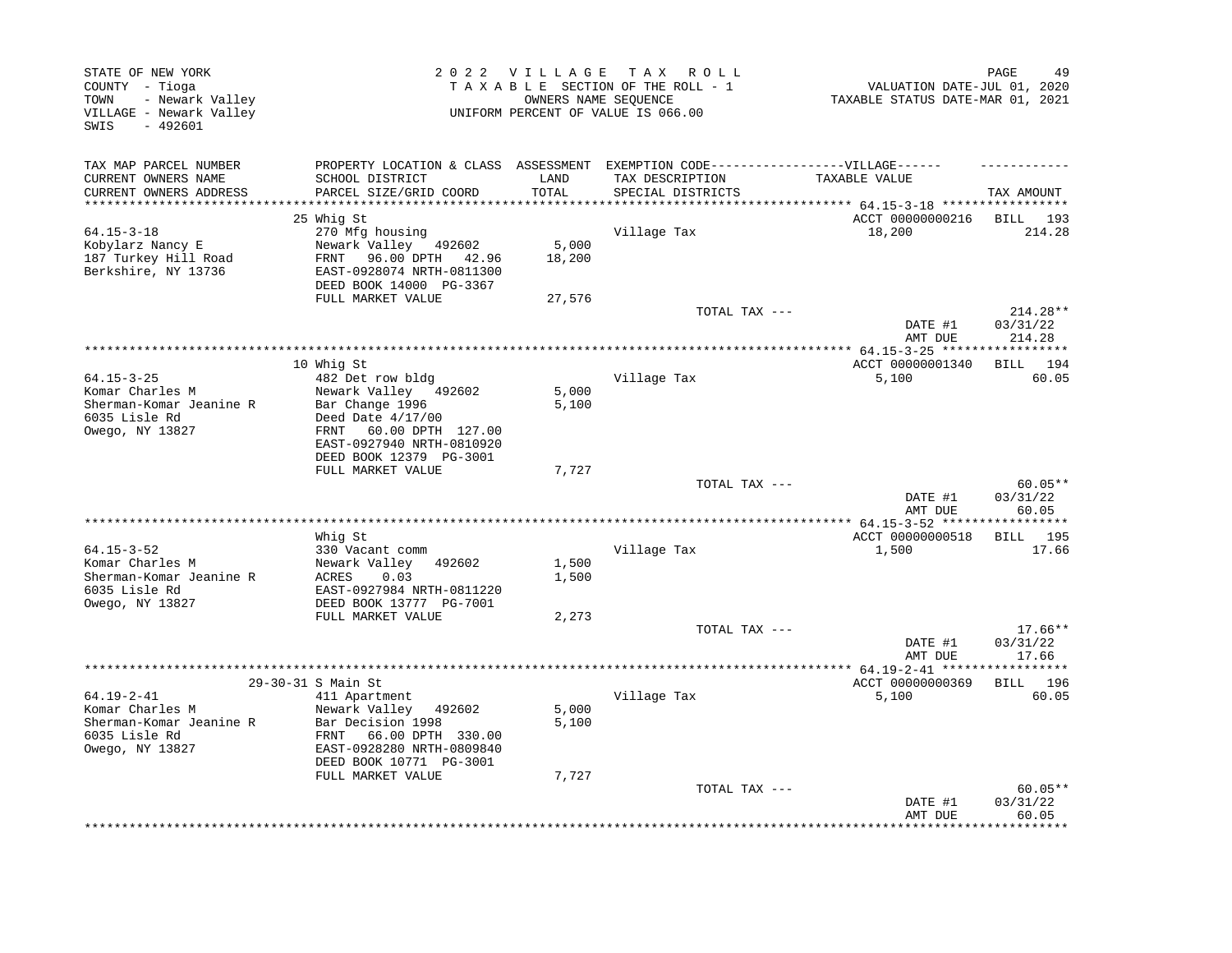| STATE OF NEW YORK<br>COUNTY - Tioga<br>- Newark Valley<br>TOWN<br>VILLAGE - Newark Valley<br>$-492601$<br>SWIS |                                                                                                                                                                           |                  | 2022 VILLAGE TAX ROLL<br>TAXABLE SECTION OF THE ROLL - 1<br>OWNERS NAME SEQUENCE<br>UNIFORM PERCENT OF VALUE IS 066.00    | VALUATION DATE-JUL 01, 2020<br>TAXABLE STATUS DATE-MAR 01, 2021 | 50<br>PAGE                     |
|----------------------------------------------------------------------------------------------------------------|---------------------------------------------------------------------------------------------------------------------------------------------------------------------------|------------------|---------------------------------------------------------------------------------------------------------------------------|-----------------------------------------------------------------|--------------------------------|
| TAX MAP PARCEL NUMBER<br>CURRENT OWNERS NAME<br>CURRENT OWNERS ADDRESS                                         | SCHOOL DISTRICT<br>PARCEL SIZE/GRID COORD                                                                                                                                 | LAND<br>TOTAL    | PROPERTY LOCATION & CLASS ASSESSMENT EXEMPTION CODE-----------------VILLAGE------<br>TAX DESCRIPTION<br>SPECIAL DISTRICTS | TAXABLE VALUE                                                   | TAX AMOUNT                     |
|                                                                                                                |                                                                                                                                                                           |                  |                                                                                                                           |                                                                 |                                |
| $64.11 - 1 - 8$<br>Kotasek Barbara<br>Viesti Ann M<br>107 Whig Street<br>Newark Valley, NY 13811               | 107 Whig St<br>210 1 Family Res<br>Newark Valley 492602<br>FRNT<br>72.50 DPTH 200.00<br>ACRES<br>0.33 BANK<br>500<br>EAST-0928098 NRTH-0813457<br>DEED BOOK 20210 PG-5722 | 7,000<br>44,200  | Village Tax                                                                                                               | ACCT 00000000125<br>44,200                                      | BILL 197<br>520.40             |
| PRIOR OWNER ON 3/01/2021<br>KELLY KIM M                                                                        | FULL MARKET VALUE                                                                                                                                                         | 66,970           |                                                                                                                           |                                                                 |                                |
|                                                                                                                |                                                                                                                                                                           |                  | TOTAL TAX ---                                                                                                             | DATE #1<br>AMT DUE                                              | 520.40**<br>03/31/22<br>520.40 |
|                                                                                                                |                                                                                                                                                                           |                  |                                                                                                                           |                                                                 |                                |
|                                                                                                                | 124 S Main St                                                                                                                                                             |                  |                                                                                                                           | ACCT 00000000486                                                | BILL 198                       |
| $75.07 - 1 - 35.20$<br>Kuntzleman Kirk L<br>124 S Main St                                                      | 210 1 Family Res<br>Newark Valley 492602<br>Deed Date 10/27/98                                                                                                            | 12,000<br>62,500 | Village Tax<br>NV001 Unpaid water<br>NV005 Unpaid mowing/snow                                                             | 62,500<br>132.47 MT<br>15.00 MT                                 | 735.86<br>132.47<br>15.00      |
| Newark Valley, NY 13811                                                                                        | Small Claims 1997<br>o & g lease 140561-001<br>FRNT 126.70 DPTH 338.86<br>EAST-0606450 NRTH-0807630<br>DEED BOOK 00616 PG-00325                                           |                  |                                                                                                                           |                                                                 |                                |
|                                                                                                                | FULL MARKET VALUE                                                                                                                                                         | 94,697           |                                                                                                                           |                                                                 |                                |
|                                                                                                                |                                                                                                                                                                           |                  | TOTAL TAX ---                                                                                                             | DATE #1<br>AMT DUE                                              | 883.33**<br>03/31/22<br>883.33 |
|                                                                                                                |                                                                                                                                                                           |                  |                                                                                                                           |                                                                 |                                |
| $75.06 - 1 - 10$<br>Lainhart Lori<br>27 Bridge St<br>Newark Valley, NY 13811                                   | 27 Bridge St<br>210 1 Family Res<br>Newark Valley 492602<br>90.00 DPTH 200.00<br>FRNT<br>EAST-0926100 NRTH-0806680                                                        | 6,000<br>46,250  | Village Tax                                                                                                               | ACCT 00000000263<br>46,250                                      | BILL 199<br>544.54             |
|                                                                                                                | DEED BOOK 16882 PG-3001<br>FULL MARKET VALUE                                                                                                                              | 70,076           |                                                                                                                           |                                                                 |                                |
|                                                                                                                |                                                                                                                                                                           |                  | TOTAL TAX ---                                                                                                             | DATE #1<br>AMT DUE                                              | 544.54**<br>03/31/22<br>544.54 |
|                                                                                                                |                                                                                                                                                                           |                  |                                                                                                                           |                                                                 |                                |
| $64.15 - 3 - 21$<br>LAMB RYAN C<br>LAMB ERICA J<br>15 Whig Street<br>Newark Valley, NY 13811                   | 15 Whig St<br>220 2 Family Res<br>Newark Valley 492602<br>94.00 DPTH<br>FRNT<br>76.00<br>EAST-0928110 NRTH-0811040<br>DEED BOOK 20190 PG-2426                             | 6,000<br>75,000  | Village Tax                                                                                                               | ACCT 00000000123<br>75,000                                      | BILL 200<br>883.03             |
|                                                                                                                | FULL MARKET VALUE                                                                                                                                                         | 113,636          | TOTAL TAX ---                                                                                                             | DATE #1<br>AMT DUE                                              | 883.03**<br>03/31/22<br>883.03 |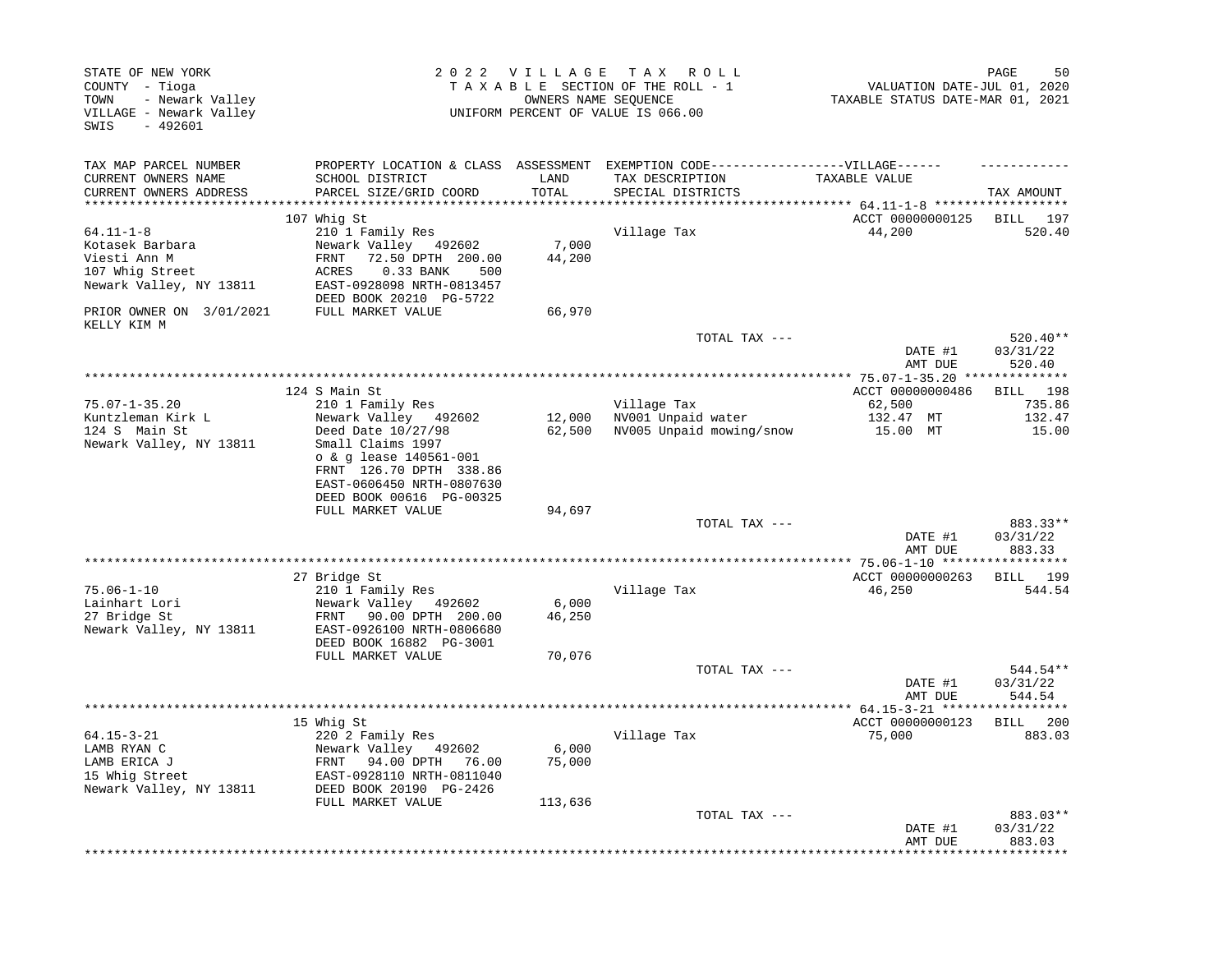| STATE OF NEW YORK<br>COUNTY - Tioga<br>- Newark Valley<br>TOWN<br>VILLAGE - Newark Valley<br>SWIS<br>$-492601$ |                                                                                   | 2022 VILLAGE  | T A X<br>R O L L<br>TAXABLE SECTION OF THE ROLL - 1<br>OWNERS NAME SEQUENCE<br>UNIFORM PERCENT OF VALUE IS 066.00 | VALUATION DATE-JUL 01, 2020<br>TAXABLE STATUS DATE-MAR 01, 2021 | PAGE<br>51                           |
|----------------------------------------------------------------------------------------------------------------|-----------------------------------------------------------------------------------|---------------|-------------------------------------------------------------------------------------------------------------------|-----------------------------------------------------------------|--------------------------------------|
| TAX MAP PARCEL NUMBER<br>CURRENT OWNERS NAME<br>CURRENT OWNERS ADDRESS<br>***********************              | PROPERTY LOCATION & CLASS ASSESSMENT<br>SCHOOL DISTRICT<br>PARCEL SIZE/GRID COORD | LAND<br>TOTAL | EXEMPTION CODE------------------VILLAGE------<br>TAX DESCRIPTION<br>SPECIAL DISTRICTS                             | TAXABLE VALUE                                                   | TAX AMOUNT                           |
|                                                                                                                | 20 Maple Ave                                                                      |               |                                                                                                                   | ACCT 00000000246                                                | 201<br>BILL                          |
| $64.15 - 2 - 40$                                                                                               | 210 1 Family Res                                                                  |               | Village Tax                                                                                                       | 85,000                                                          | 1,000.77                             |
| LaMontain Jasmine                                                                                              | Newark Valley 492602                                                              | 7,000         | NV001 Unpaid water                                                                                                | 4.61 MT                                                         | 4.61                                 |
| 20 Maple Avenue                                                                                                | FRNT<br>66.00 DPTH 228.00                                                         | 85,000        | NV002 Unpaid solid waste                                                                                          | 8.75 MT                                                         | 8.75                                 |
| Newark Valley, NY 13811                                                                                        | BANK<br>500<br>EAST-0927440 NRTH-0810890<br>DEED BOOK 20160 PG-2177               |               | NV005 Unpaid mowing/snow                                                                                          | 15.00 MT                                                        | 15.00                                |
|                                                                                                                | FULL MARKET VALUE                                                                 | 128,788       |                                                                                                                   |                                                                 | $1,029.13**$                         |
|                                                                                                                |                                                                                   |               | TOTAL TAX ---                                                                                                     | DATE #1<br>AMT DUE                                              | 03/31/22<br>1,029.13                 |
|                                                                                                                |                                                                                   |               |                                                                                                                   | $4* 64.15 - 1 - 24$ *****                                       |                                      |
| $64.15 - 1 - 24$                                                                                               | John St                                                                           |               |                                                                                                                   | ACCT 00000000013                                                | BILL 202<br>35.32                    |
| Larson Dale                                                                                                    | 311 Res vac land<br>Newark Valley 492602                                          | 3,000         | Village Tax                                                                                                       | 3,000                                                           |                                      |
| Larson Marlene                                                                                                 | FRNT<br>75.00 DPTH 214.50                                                         | 3,000         |                                                                                                                   |                                                                 |                                      |
| 47 Maple Ave                                                                                                   | EAST-0926649 NRTH-0810510                                                         |               |                                                                                                                   |                                                                 |                                      |
| Newark Valley, NY 13811                                                                                        | DEED BOOK 15016 PG-5001                                                           |               |                                                                                                                   |                                                                 |                                      |
|                                                                                                                | FULL MARKET VALUE                                                                 | 4,545         | TOTAL TAX ---                                                                                                     |                                                                 | $35.32**$                            |
|                                                                                                                |                                                                                   |               |                                                                                                                   | DATE #1                                                         | 03/31/22                             |
|                                                                                                                |                                                                                   |               |                                                                                                                   | AMT DUE                                                         | 35.32                                |
|                                                                                                                |                                                                                   |               |                                                                                                                   |                                                                 |                                      |
|                                                                                                                | 51 Maple Ave                                                                      |               |                                                                                                                   | ACCT 00000000134                                                | BILL 203                             |
| $64.15 - 1 - 37$<br>Larson Dale J                                                                              | 312 Vac w/imprv<br>Newark Valley 492602                                           | 6,000         | Village Tax                                                                                                       | 6,250                                                           | 73.59                                |
| Larson Marlene                                                                                                 | Deed Date 3/7/00                                                                  | 6,250         |                                                                                                                   |                                                                 |                                      |
| 51 Mapale Ave                                                                                                  | 66.00 DPTH 165.00<br>FRNT                                                         |               |                                                                                                                   |                                                                 |                                      |
| Newark Valley                                                                                                  | 138NY 13811 EAST-0926639 NRTH-0810630                                             |               |                                                                                                                   |                                                                 |                                      |
|                                                                                                                | DEED BOOK 656<br>PG-143                                                           |               |                                                                                                                   |                                                                 |                                      |
|                                                                                                                | FULL MARKET VALUE                                                                 | 9,470         | TOTAL TAX ---                                                                                                     |                                                                 | $73.59**$                            |
|                                                                                                                |                                                                                   |               |                                                                                                                   | DATE #1<br>AMT DUE                                              | 03/31/22<br>73.59                    |
|                                                                                                                |                                                                                   |               | *******************                                                                                               | ** 64.15-1-38 ****                                              |                                      |
| $64.15 - 1 - 38$                                                                                               | 47 Maple Ave<br>210 1 Family Res                                                  |               | Village Tax                                                                                                       | ACCT 00000000058<br>99,000                                      | 204<br>BILL<br>1,165.60              |
| Larson Dale J                                                                                                  | Newark Valley 492602                                                              | 7,000         |                                                                                                                   |                                                                 |                                      |
| Larson Marlene                                                                                                 | Deed Date 8/6/98                                                                  | 99,000        |                                                                                                                   |                                                                 |                                      |
| 47 Maple Ave<br>Newark Valley, NY 13811                                                                        | 66.00 DPTH 166.50<br>FRNT<br><b>BANK</b><br>32                                    |               |                                                                                                                   |                                                                 |                                      |
|                                                                                                                | EAST-0926709 NRTH-0810630<br>DEED BOOK 00613 PG-00270                             |               |                                                                                                                   |                                                                 |                                      |
|                                                                                                                | FULL MARKET VALUE                                                                 | 150,000       |                                                                                                                   |                                                                 |                                      |
|                                                                                                                |                                                                                   |               | TOTAL TAX ---                                                                                                     | DATE #1<br>AMT DUE                                              | $1,165.60**$<br>03/31/22<br>1,165.60 |
|                                                                                                                |                                                                                   |               |                                                                                                                   |                                                                 |                                      |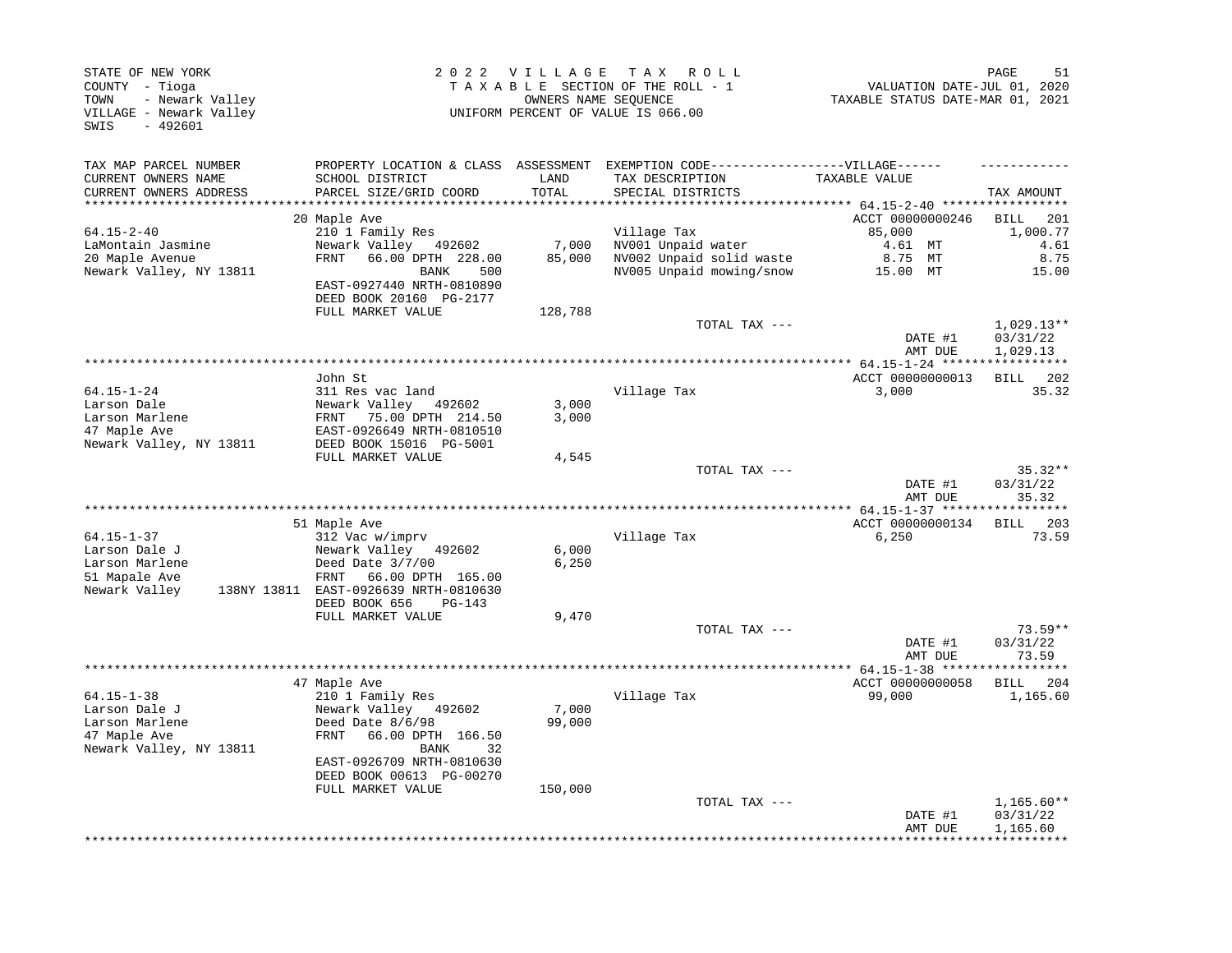| STATE OF NEW YORK<br>COUNTY - Tioga<br>- Newark Valley<br>TOWN<br>VILLAGE - Newark Valley<br>SWIS<br>$-492601$ |                                                                                                      |        | 2022 VILLAGE TAX ROLL<br>TAXABLE SECTION OF THE ROLL - 1<br>OWNERS NAME SEQUENCE<br>UNIFORM PERCENT OF VALUE IS 066.00 | VALUATION DATE-JUL 01, 2020<br>TAXABLE STATUS DATE-MAR 01, 2021 | 52<br>PAGE         |
|----------------------------------------------------------------------------------------------------------------|------------------------------------------------------------------------------------------------------|--------|------------------------------------------------------------------------------------------------------------------------|-----------------------------------------------------------------|--------------------|
| TAX MAP PARCEL NUMBER<br>CURRENT OWNERS NAME                                                                   | PROPERTY LOCATION & CLASS ASSESSMENT EXEMPTION CODE-----------------VILLAGE------<br>SCHOOL DISTRICT | LAND   | TAX DESCRIPTION                                                                                                        | TAXABLE VALUE                                                   |                    |
| CURRENT OWNERS ADDRESS                                                                                         | PARCEL SIZE/GRID COORD                                                                               | TOTAL  | SPECIAL DISTRICTS                                                                                                      |                                                                 | TAX AMOUNT         |
|                                                                                                                |                                                                                                      |        |                                                                                                                        | ******* 75.06-1-13 ******************                           |                    |
|                                                                                                                | Bridge St                                                                                            |        |                                                                                                                        | ACCT 00000002018                                                | BILL 205           |
| $75.06 - 1 - 13$<br>Lawton Merle                                                                               | 105 Vac farmland<br>Newark Valley 492602                                                             | 3,500  | Village Tax                                                                                                            | 3,500                                                           | 41.21              |
| 431 Bridge St                                                                                                  | Deed Date 6/29/00                                                                                    | 3,500  |                                                                                                                        |                                                                 |                    |
| Newark Valley, NY 13811                                                                                        | 4.50<br>ACRES                                                                                        |        |                                                                                                                        |                                                                 |                    |
|                                                                                                                | EAST-0926080 NRTH-0807430                                                                            |        |                                                                                                                        |                                                                 |                    |
|                                                                                                                | DEED BOOK 00649 PG-00043                                                                             |        |                                                                                                                        |                                                                 |                    |
|                                                                                                                | FULL MARKET VALUE                                                                                    | 5,303  | TOTAL TAX ---                                                                                                          |                                                                 | $41.21**$          |
|                                                                                                                |                                                                                                      |        |                                                                                                                        | DATE #1<br>AMT DUE                                              | 03/31/22<br>41.21  |
|                                                                                                                |                                                                                                      |        |                                                                                                                        |                                                                 |                    |
|                                                                                                                | 33 Silk St                                                                                           |        |                                                                                                                        | ACCT 00000001934                                                | - 206<br>BILL      |
| $75.06 - 1 - 3.20$<br>Lawton Timothy C                                                                         | 311 Res vac land<br>Newark Valley 492602                                                             | 8,000  | Village Tax                                                                                                            | 8,000                                                           | 94.19              |
| 581 Bridge St                                                                                                  | Deed Date $4/17/98$                                                                                  | 8,000  |                                                                                                                        |                                                                 |                    |
| Newark Valley, NY 13811                                                                                        | ACRES<br>8.68                                                                                        |        |                                                                                                                        |                                                                 |                    |
|                                                                                                                | EAST-0605480 NRTH-0807740                                                                            |        |                                                                                                                        |                                                                 |                    |
|                                                                                                                | DEED BOOK 15227 PG-8001                                                                              |        |                                                                                                                        |                                                                 |                    |
|                                                                                                                | FULL MARKET VALUE                                                                                    | 12,121 | TOTAL TAX ---                                                                                                          |                                                                 | $94.19**$          |
|                                                                                                                |                                                                                                      |        |                                                                                                                        | DATE #1                                                         | 03/31/22           |
|                                                                                                                |                                                                                                      |        |                                                                                                                        | AMT DUE                                                         | 94.19              |
|                                                                                                                |                                                                                                      |        |                                                                                                                        |                                                                 | *******            |
|                                                                                                                | Main St                                                                                              |        |                                                                                                                        | ACCT 00000000310                                                | <b>BILL</b><br>207 |
| $75.06 - 1 - 12$<br>Lawton Timothy C                                                                           | 120 Field crops<br>Newark Valley<br>492602                                                           | 4,000  | Village Tax                                                                                                            | 4,000                                                           | 47.09              |
| 581 Bridge St                                                                                                  | 6.90<br>ACRES                                                                                        | 4,000  |                                                                                                                        |                                                                 |                    |
| Newark Valley, NY 13811                                                                                        | EAST-0925940 NRTH-0805940                                                                            |        |                                                                                                                        |                                                                 |                    |
|                                                                                                                | DEED BOOK 14392 PG-5001                                                                              |        |                                                                                                                        |                                                                 |                    |
|                                                                                                                | FULL MARKET VALUE                                                                                    | 6,061  |                                                                                                                        |                                                                 |                    |
|                                                                                                                |                                                                                                      |        | TOTAL TAX ---                                                                                                          |                                                                 | 47.09**            |
|                                                                                                                |                                                                                                      |        |                                                                                                                        | DATE #1<br>AMT DUE                                              | 03/31/22<br>47.09  |
|                                                                                                                |                                                                                                      |        |                                                                                                                        | ***** 75.07-1-22.2 ***                                          |                    |
|                                                                                                                | 182 S Main St                                                                                        |        |                                                                                                                        | ACCT 00000000015                                                | BILL 208           |
| $75.07 - 1 - 22.2$                                                                                             | 311 Res vac land                                                                                     |        | Village Tax                                                                                                            | 4,000                                                           | 47.09              |
| Lawton Timothy C                                                                                               | Newark Valley<br>492602                                                                              | 4,000  |                                                                                                                        |                                                                 |                    |
| 581 Bridge St<br>Newark Valley, NY 13811                                                                       | ACRES<br>2.57<br>EAST-0926300 NRTH-0806360                                                           | 4,000  |                                                                                                                        |                                                                 |                    |
|                                                                                                                | DEED BOOK 18796 PG-4001                                                                              |        |                                                                                                                        |                                                                 |                    |
|                                                                                                                | FULL MARKET VALUE                                                                                    | 6,061  |                                                                                                                        |                                                                 |                    |
|                                                                                                                |                                                                                                      |        | TOTAL TAX ---                                                                                                          |                                                                 | $47.09**$          |
|                                                                                                                |                                                                                                      |        |                                                                                                                        | DATE #1                                                         | 03/31/22           |
|                                                                                                                |                                                                                                      |        |                                                                                                                        | AMT DUE                                                         | 47.09<br>********  |
|                                                                                                                |                                                                                                      |        |                                                                                                                        |                                                                 |                    |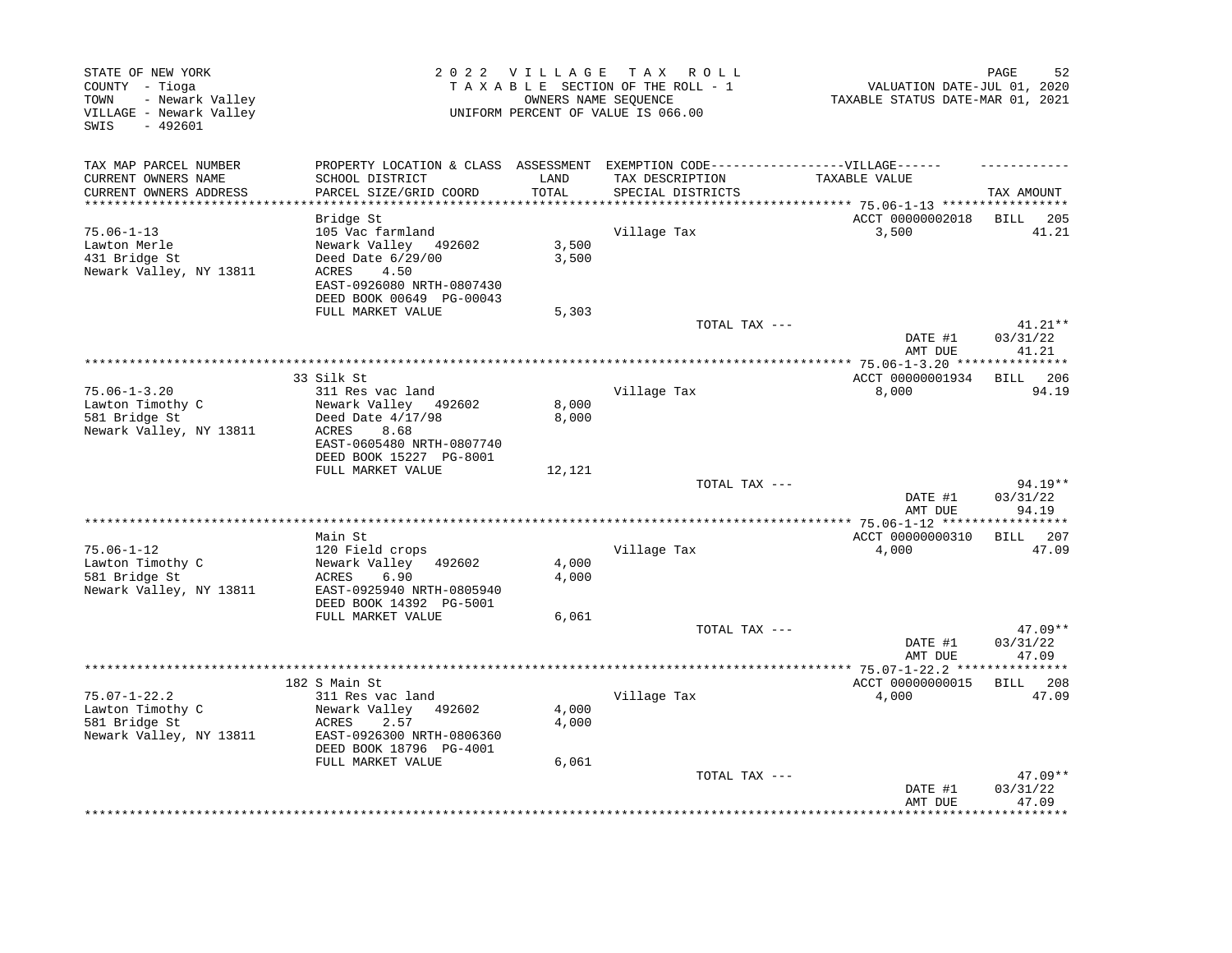| STATE OF NEW YORK<br>COUNTY - Tioga<br>- Newark Valley<br>TOWN<br>VILLAGE - Newark Valley<br>$-492601$<br>SWIS |                                                                                                                                                                        | 2022 VILLAGE      | TAX ROLL<br>TAXABLE SECTION OF THE ROLL - 1<br>OWNERS NAME SEQUENCE<br>UNIFORM PERCENT OF VALUE IS 066.00 | VALUATION DATE-JUL 01, 2020<br>TAXABLE STATUS DATE-MAR 01, 2021 | 53<br>PAGE                        |
|----------------------------------------------------------------------------------------------------------------|------------------------------------------------------------------------------------------------------------------------------------------------------------------------|-------------------|-----------------------------------------------------------------------------------------------------------|-----------------------------------------------------------------|-----------------------------------|
| TAX MAP PARCEL NUMBER<br>CURRENT OWNERS NAME<br>CURRENT OWNERS ADDRESS<br>***********************              | PROPERTY LOCATION & CLASS ASSESSMENT<br>SCHOOL DISTRICT<br>PARCEL SIZE/GRID COORD                                                                                      | LAND<br>TOTAL     | EXEMPTION CODE------------------VILLAGE------<br>TAX DESCRIPTION<br>SPECIAL DISTRICTS                     | TAXABLE VALUE                                                   | TAX AMOUNT                        |
|                                                                                                                | 20 S Main St                                                                                                                                                           |                   |                                                                                                           | ACCT 00000000398                                                | BILL<br>209                       |
| $64.19 - 1 - 9$<br>Leach Chris R<br>PO Box 686<br>Newark Valley, NY 13811                                      | 482 Det row bldg<br>Newark Valley 492602<br>68.98 DPTH 389.00<br>FRNT<br>EAST-0928100 NRTH-0810290<br>DEED BOOK 11500 PG-1001                                          | 10,000<br>140,000 | Village Tax                                                                                               | 140,000                                                         | 1,648.32                          |
|                                                                                                                | FULL MARKET VALUE                                                                                                                                                      | 212,121           | TOTAL TAX ---                                                                                             | DATE #1                                                         | $1,648.32**$<br>03/31/22          |
|                                                                                                                |                                                                                                                                                                        |                   |                                                                                                           | AMT DUE<br>******************* 64.19-1-10 *****                 | 1,648.32<br>* * * * * * * * * * * |
| $64.19 - 1 - 10$<br>Leach Chris R<br>159 Pierce Hill Road<br>Vestal, NY 13850                                  | 22 S Main St<br>230 3 Family Res<br>Newark Valley 492602<br>Deed Date 5/30/95<br>66.00 DPTH 418.00<br>FRNT<br>EAST-0928070 NRTH-0810230<br>DEED BOOK 20190 PG-4458     | 13,900<br>60,000  | Village Tax                                                                                               | ACCT 00000000289<br>60,000                                      | BILL 210<br>706.42                |
|                                                                                                                | FULL MARKET VALUE                                                                                                                                                      | 90,909            |                                                                                                           |                                                                 |                                   |
|                                                                                                                |                                                                                                                                                                        |                   | TOTAL TAX ---                                                                                             | DATE #1<br>AMT DUE                                              | 706.42**<br>03/31/22<br>706.42    |
|                                                                                                                | 40 Maple Ave                                                                                                                                                           |                   |                                                                                                           | ACCT 00000000061                                                | BILL 211                          |
| $64.15 - 1 - 42$<br>Leigh James<br>Leigh Carol<br>402 Glen Road<br>Berkshire, NY 13736                         | 210 1 Family Res<br>Newark Valley 492602<br>69.54 DPTH 206.29<br>FRNT<br>0.33<br>ACRES<br>EAST-0926905 NRTH-0810869<br>DEED BOOK 20160 PG-5074                         | 8,000<br>55,000   | Village Tax                                                                                               | 55,000                                                          | 647.56                            |
|                                                                                                                | FULL MARKET VALUE                                                                                                                                                      | 83,333            |                                                                                                           |                                                                 |                                   |
|                                                                                                                |                                                                                                                                                                        |                   | TOTAL TAX ---                                                                                             | DATE #1<br>AMT DUE                                              | 647.56**<br>03/31/22<br>647.56    |
|                                                                                                                | 29 Whig St                                                                                                                                                             |                   | *********************                                                                                     | ** $64.15 - 3 - 14$ *****<br>ACCT 00000000214                   | 212<br>BILL                       |
| $64.15 - 3 - 14$<br>Lewis Cody Edwin<br>Veruto Paige Alyssa<br>29 Whig Street<br>Newark Valley, NY 13811       | 210 1 Family Res<br>Newark Valley 492602<br>Deed Date 7/9/96<br>Bar Decision 1998<br>1.25 BANK<br>ACRES<br>500<br>EAST-0928390 NRTH-0811400<br>DEED BOOK 20200 PG-5028 | 15,000<br>42,400  | Village Tax                                                                                               | 42,400                                                          | 499.21                            |
|                                                                                                                | FULL MARKET VALUE                                                                                                                                                      | 64,242            | TOTAL TAX ---                                                                                             | DATE #1<br>AMT DUE                                              | 499.21**<br>03/31/22<br>499.21    |
|                                                                                                                |                                                                                                                                                                        |                   |                                                                                                           |                                                                 |                                   |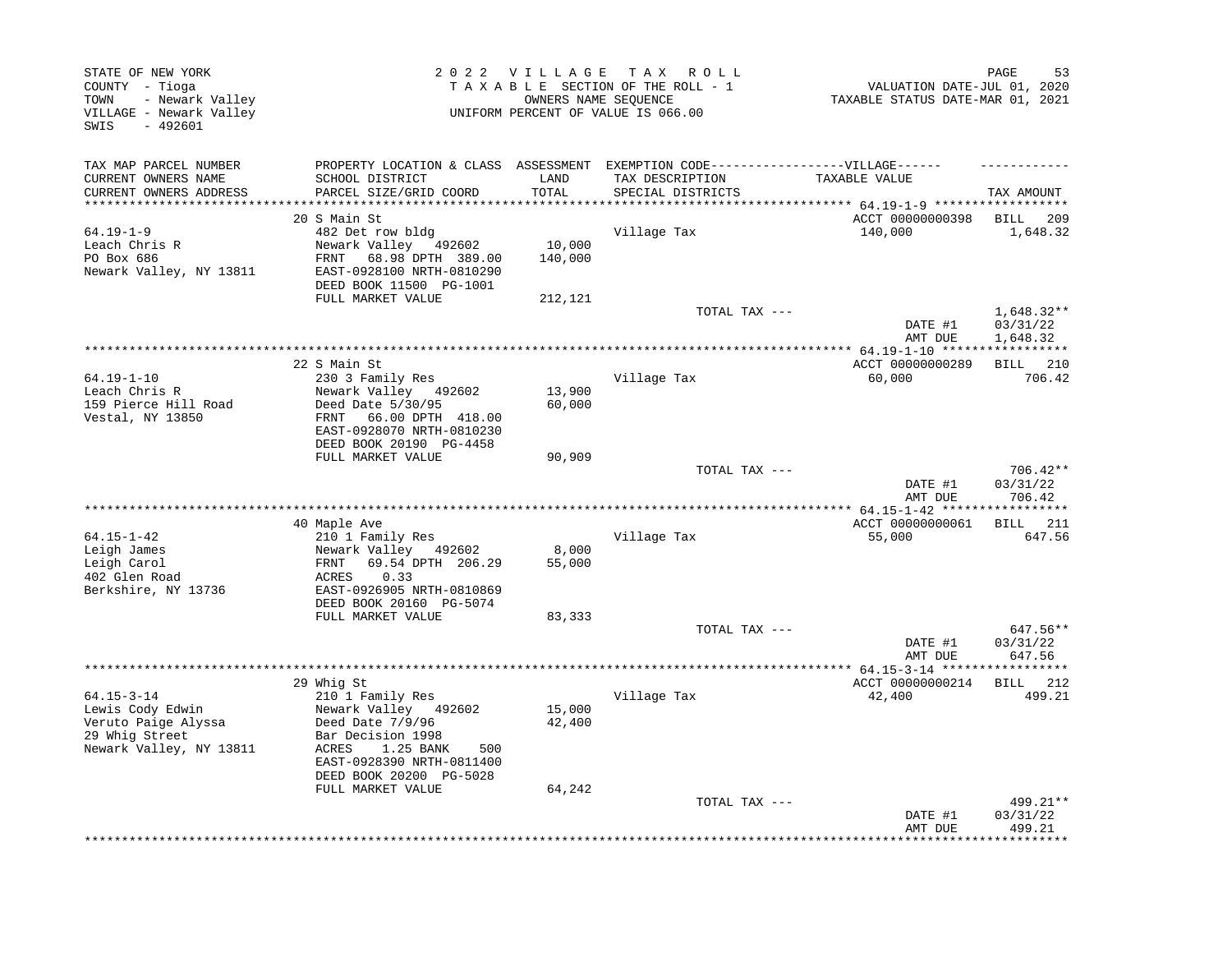| STATE OF NEW YORK<br>COUNTY - Tioga<br>- Newark Valley<br>TOWN<br>VILLAGE - Newark Valley<br>SWIS<br>$-492601$ |                                                                                                                                         | 2022 VILLAGE TAX | R O L L<br>TAXABLE SECTION OF THE ROLL - 1<br>OWNERS NAME SEOUENCE<br>UNIFORM PERCENT OF VALUE IS 066.00 | VALUATION DATE-JUL 01, 2020<br>TAXABLE STATUS DATE-MAR 01, 2021 | PAGE<br>54                       |
|----------------------------------------------------------------------------------------------------------------|-----------------------------------------------------------------------------------------------------------------------------------------|------------------|----------------------------------------------------------------------------------------------------------|-----------------------------------------------------------------|----------------------------------|
| TAX MAP PARCEL NUMBER                                                                                          | PROPERTY LOCATION & CLASS ASSESSMENT                                                                                                    |                  | EXEMPTION CODE------------------VILLAGE------                                                            |                                                                 |                                  |
| CURRENT OWNERS NAME                                                                                            | SCHOOL DISTRICT                                                                                                                         | LAND             | TAX DESCRIPTION                                                                                          | TAXABLE VALUE                                                   |                                  |
| CURRENT OWNERS ADDRESS                                                                                         | PARCEL SIZE/GRID COORD                                                                                                                  | TOTAL            | SPECIAL DISTRICTS                                                                                        |                                                                 | TAX AMOUNT                       |
|                                                                                                                | 151 Main St                                                                                                                             |                  |                                                                                                          | ACCT 00000000326                                                | BILL<br>213                      |
| $75.07 - 1 - 13$                                                                                               | 210 1 Family Res                                                                                                                        |                  | Village Tax                                                                                              | 66,800                                                          | 786.49                           |
| Lewis Jonathan E<br>Lewis Janet L<br>151 Main St                                                               | Newark Valley 492602<br>Deed Date 12/27/99<br>ACRES<br>1.03 BANK<br>500                                                                 | 12,500<br>66,800 |                                                                                                          |                                                                 |                                  |
| Newark Valley, NY 13811                                                                                        | EAST-0927120 NRTH-0806890<br>DEED BOOK 13783 PG-3001<br>FULL MARKET VALUE                                                               | 101,212          |                                                                                                          |                                                                 |                                  |
|                                                                                                                |                                                                                                                                         |                  | TOTAL TAX ---                                                                                            | DATE #1                                                         | 786.49**<br>03/31/22             |
|                                                                                                                |                                                                                                                                         |                  |                                                                                                          | AMT DUE                                                         | 786.49                           |
|                                                                                                                | 30 Bridge St                                                                                                                            |                  |                                                                                                          | ACCT 00000000273                                                | BILL 214                         |
| $75.06 - 1 - 7$<br>Liddington Tama S<br>Vallese George R<br>30 Bridge St<br>Newark Valley, NY 13811            | 210 1 Family Res<br>Newark Valley 492602<br>Deed Date $10/4/99$<br>2.20<br>ACRES<br>EAST-0925870 NRTH-0807000<br>DEED BOOK 13215 PG-364 | 13,200<br>73,000 | Village Tax                                                                                              | 73,000                                                          | 859.48                           |
|                                                                                                                | FULL MARKET VALUE                                                                                                                       | 110,606          |                                                                                                          |                                                                 |                                  |
|                                                                                                                |                                                                                                                                         |                  | TOTAL TAX ---                                                                                            | DATE #1<br>AMT DUE                                              | 859.48**<br>03/31/22<br>859.48   |
|                                                                                                                |                                                                                                                                         |                  |                                                                                                          |                                                                 |                                  |
| $64.15 - 2 - 45$                                                                                               | 23 Elm St<br>210 1 Family Res                                                                                                           |                  | Village Tax                                                                                              | ACCT 00000000210<br>65,000                                      | <b>BILL</b> 215<br>765.29        |
| Lott Mark R<br>23 Elm St<br>Newark Valley, NY 13811                                                            | Newark Valley<br>492602<br>FRNT<br>66.00 DPTH 282.50<br>EAST-0927324 NRTH-0811025<br>DEED BOOK 720<br>PG-197                            | 8,000<br>65,000  |                                                                                                          |                                                                 |                                  |
|                                                                                                                | FULL MARKET VALUE                                                                                                                       | 98,485           |                                                                                                          |                                                                 |                                  |
|                                                                                                                |                                                                                                                                         |                  | TOTAL TAX ---                                                                                            | DATE #1<br>AMT DUE                                              | $765.29**$<br>03/31/22<br>765.29 |
|                                                                                                                |                                                                                                                                         |                  | ******************************                                                                           | ***** 75.07-1-19 ******                                         | ***********                      |
| $75.07 - 1 - 19$                                                                                               | 200 Main St                                                                                                                             |                  |                                                                                                          | ACCT 00000000258                                                | BILL 216                         |
| Lowe Richard<br>Lowe Carol J<br>5921 NV Maine Rd                                                               | 210 1 Family Res<br>Newark Valley 492602<br>FRNT<br>76.00 DPTH 150.00<br>BANK<br>500                                                    | 8,000<br>50,000  | Village Tax                                                                                              | 50,000                                                          | 588.69                           |
| Newark Valley, NY 13811                                                                                        | EAST-0926320 NRTH-0805800<br>DEED BOOK 15403 PG-6001<br>FULL MARKET VALUE                                                               | 75,758           |                                                                                                          |                                                                 |                                  |
|                                                                                                                |                                                                                                                                         |                  | TOTAL TAX ---                                                                                            | DATE #1<br>AMT DUE                                              | 588.69**<br>03/31/22<br>588.69   |
|                                                                                                                |                                                                                                                                         |                  |                                                                                                          |                                                                 |                                  |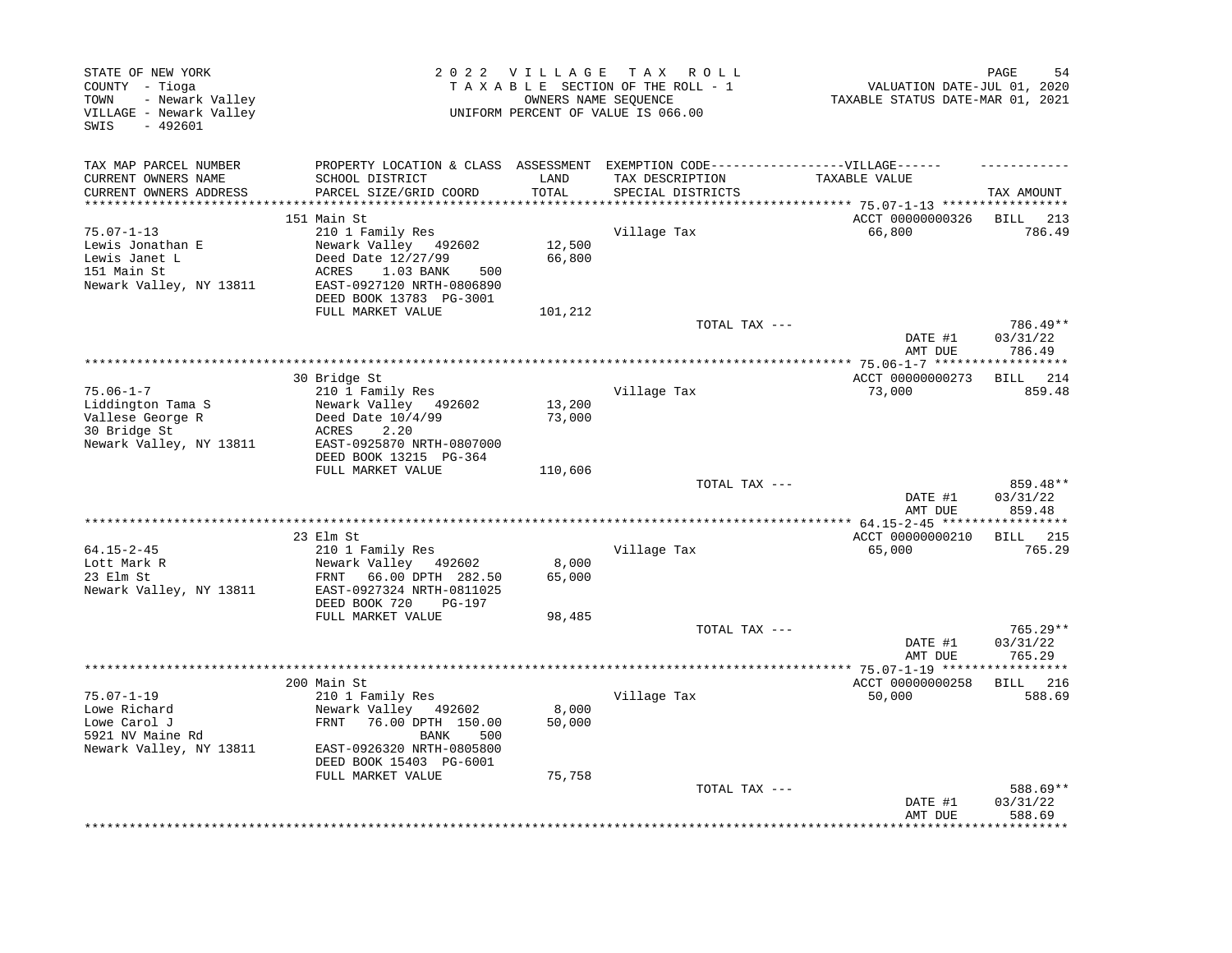| STATE OF NEW YORK<br>COUNTY - Tioga<br>- Newark Valley<br>TOWN<br>VILLAGE - Newark Valley<br>$-492601$<br>SWIS |                                                                                                                                                                   | 2022 VILLAGE                | T A X<br>R O L L<br>TAXABLE SECTION OF THE ROLL - 1<br>OWNERS NAME SEQUENCE<br>UNIFORM PERCENT OF VALUE IS 066.00         | VALUATION DATE-JUL 01, 2020<br>TAXABLE STATUS DATE-MAR 01, 2021 | PAGE<br>55                     |
|----------------------------------------------------------------------------------------------------------------|-------------------------------------------------------------------------------------------------------------------------------------------------------------------|-----------------------------|---------------------------------------------------------------------------------------------------------------------------|-----------------------------------------------------------------|--------------------------------|
| TAX MAP PARCEL NUMBER<br>CURRENT OWNERS NAME<br>CURRENT OWNERS ADDRESS                                         | SCHOOL DISTRICT<br>PARCEL SIZE/GRID COORD                                                                                                                         | LAND<br>TOTAL               | PROPERTY LOCATION & CLASS ASSESSMENT EXEMPTION CODE-----------------VILLAGE------<br>TAX DESCRIPTION<br>SPECIAL DISTRICTS | TAXABLE VALUE                                                   | TAX AMOUNT                     |
|                                                                                                                |                                                                                                                                                                   |                             |                                                                                                                           | ******* 64.15-1-15 ******************                           |                                |
|                                                                                                                | 22 Elm St                                                                                                                                                         |                             |                                                                                                                           | ACCT 00000000387                                                | BILL<br>217                    |
| $64.15 - 1 - 15$<br>MacInnis Kelly<br>22 Elm Street<br>PO Box 52<br>Newark Valley, NY 13811                    | 210 1 Family Res<br>Newark Valley 492602<br>FRNT 132.00 DPTH 201.00<br>ACRES<br>0.54<br>EAST-0927019 NRTH-0810950<br>DEED BOOK 20200 PG-535                       | 10,000<br>82,000            | Village Tax                                                                                                               | 82,000                                                          | 965.45                         |
|                                                                                                                | FULL MARKET VALUE                                                                                                                                                 | 124,242                     |                                                                                                                           |                                                                 |                                |
|                                                                                                                |                                                                                                                                                                   |                             | TOTAL TAX ---                                                                                                             | DATE #1<br>AMT DUE                                              | 965.45**<br>03/31/22<br>965.45 |
|                                                                                                                |                                                                                                                                                                   |                             |                                                                                                                           |                                                                 |                                |
| $64.15 - 2 - 36$<br>Malarkey Jennifer T<br>27 Maple Ave<br>Newark Valley, NY 13811                             | 27 Maple Ave<br>210 1 Family Res<br>Newark Valley 492602<br>FRNT<br>82.50 DPTH 165.00<br>BANK<br>77<br>EAST-0927300 NRTH-0810630<br>DEED BOOK 702<br><b>PG-86</b> | 7,000<br>71,000             | Village Tax                                                                                                               | ACCT 00000000084<br>71,000                                      | <b>BILL</b><br>218<br>835.94   |
|                                                                                                                | FULL MARKET VALUE                                                                                                                                                 | 107,576                     | TOTAL TAX ---                                                                                                             | DATE #1<br>AMT DUE                                              | 835.94**<br>03/31/22<br>835.94 |
|                                                                                                                | 38 Smullen Ave                                                                                                                                                    |                             |                                                                                                                           | ACCT 00000000126                                                | <b>BILL</b> 219                |
| $64.16 - 1 - 5$<br>Mann Kelly<br>Mann Donald<br>38 Smullen Ave<br>Newark Valley, NY 13811                      | 210 1 Family Res<br>Newark Valley<br>492602<br>1.90 BANK<br>ACRES<br>500<br>EAST-0929590 NRTH-0810420<br>DEED BOOK 12330 PG-6001<br>FULL MARKET VALUE             | 10,000<br>72,000<br>109,091 | Village Tax<br>NV001 Unpaid water<br>NV005 Unpaid mowing/snow                                                             | 72,000<br>726.23 MT<br>15.00 MT                                 | 847.71<br>726.23<br>15.00      |
|                                                                                                                |                                                                                                                                                                   |                             | TOTAL TAX ---                                                                                                             | DATE #1                                                         | 1,588.94**<br>03/31/22         |
|                                                                                                                |                                                                                                                                                                   |                             |                                                                                                                           | AMT DUE<br>***************** 64.19-1-22 ******************      | 1,588.94                       |
|                                                                                                                | 22 Mill St                                                                                                                                                        |                             |                                                                                                                           | ACCT 00000000145                                                | BILL 220                       |
| $64.19 - 1 - 22$<br>Martin Jared J<br>5237 State Rte 38<br>Newark Valley, NY 13811                             | 270 Mfg housing<br>Newark Valley 492602<br>FRNT 91.00 DPTH 176.30<br>EAST-0927404 NRTH-0809623<br>DEED BOOK 20210 PG-3300                                         | 11,000<br>32,000            | Village Tax                                                                                                               | 32,000                                                          | 376.76                         |
| PRIOR OWNER ON 3/01/2021                                                                                       | FULL MARKET VALUE                                                                                                                                                 | 48,485                      |                                                                                                                           |                                                                 |                                |
| Wahl George A                                                                                                  |                                                                                                                                                                   |                             | TOTAL TAX ---                                                                                                             | DATE #1<br>AMT DUE                                              | 376.76**<br>03/31/22<br>376.76 |
|                                                                                                                |                                                                                                                                                                   |                             |                                                                                                                           |                                                                 | ********                       |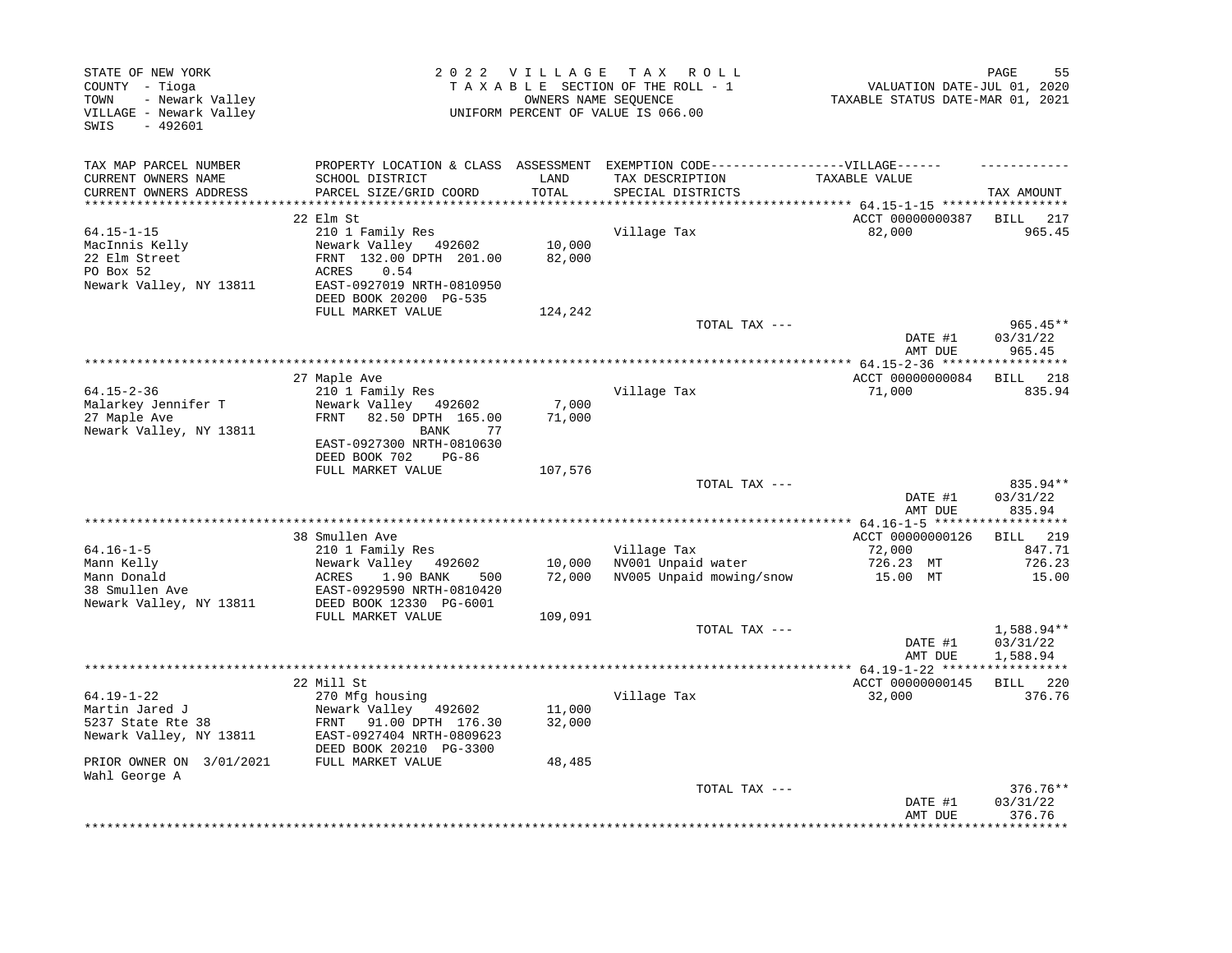| STATE OF NEW YORK<br>COUNTY - Tioga<br>- Newark Valley<br>TOWN<br>VILLAGE - Newark Valley<br>$-492601$<br>SWIS |                                                                                                      |                 | 2022 VILLAGE TAX ROLL<br>TAXABLE SECTION OF THE ROLL - 1<br>OWNERS NAME SEQUENCE<br>UNIFORM PERCENT OF VALUE IS 066.00 | VALUATION DATE-JUL 01, 2020<br>TAXABLE STATUS DATE-MAR 01, 2021 | 56<br>PAGE                     |
|----------------------------------------------------------------------------------------------------------------|------------------------------------------------------------------------------------------------------|-----------------|------------------------------------------------------------------------------------------------------------------------|-----------------------------------------------------------------|--------------------------------|
| TAX MAP PARCEL NUMBER<br>CURRENT OWNERS NAME                                                                   | PROPERTY LOCATION & CLASS ASSESSMENT EXEMPTION CODE-----------------VILLAGE------<br>SCHOOL DISTRICT | LAND            | TAX DESCRIPTION                                                                                                        | TAXABLE VALUE                                                   |                                |
| CURRENT OWNERS ADDRESS<br>***********************                                                              | PARCEL SIZE/GRID COORD                                                                               | TOTAL           | SPECIAL DISTRICTS                                                                                                      |                                                                 | TAX AMOUNT                     |
|                                                                                                                | 24 Mill St                                                                                           |                 |                                                                                                                        | ACCT 00000000390                                                | BILL 221                       |
| $64.19 - 1 - 23$                                                                                               | 270 Mfg housing                                                                                      |                 | Village Tax                                                                                                            | 18,000                                                          | 211.93                         |
| Mattes Jeffrey                                                                                                 | Newark Valley 492602                                                                                 | 8,500           |                                                                                                                        |                                                                 |                                |
| 24 Mill St<br>Newark Valley, NY 13811                                                                          | FRNT 90.00 DPTH 60.00<br>EAST-0927340 NRTH-0809510<br>DEED BOOK 14626 PG-1001                        | 18,000          |                                                                                                                        |                                                                 |                                |
|                                                                                                                | FULL MARKET VALUE                                                                                    | 27,273          |                                                                                                                        |                                                                 |                                |
|                                                                                                                |                                                                                                      |                 | TOTAL TAX ---                                                                                                          |                                                                 | 211.93**                       |
|                                                                                                                |                                                                                                      |                 |                                                                                                                        | DATE #1<br>AMT DUE                                              | 03/31/22<br>211.93             |
|                                                                                                                | *************                                                                                        |                 | *********************************                                                                                      | ************* 64.19-2-9 *******************                     |                                |
| $64.19 - 2 - 9$                                                                                                | 35 Rock St<br>210 1 Family Res                                                                       |                 | Village Tax                                                                                                            | ACCT 00000000238<br>46,000                                      | BILL 222<br>541.59             |
| Mc Cann Sean                                                                                                   | Newark Valley 492602                                                                                 | 9,000           |                                                                                                                        |                                                                 |                                |
| Mc Cann Sabine                                                                                                 | FRNT 83.00 DPTH 136.00                                                                               | 46,000          |                                                                                                                        |                                                                 |                                |
| 35 Rock St                                                                                                     | EAST-0928964 NRTH-0809730                                                                            |                 |                                                                                                                        |                                                                 |                                |
| Newark Valley, NY 13811                                                                                        | DEED BOOK 00555 PG-00144                                                                             |                 |                                                                                                                        |                                                                 |                                |
|                                                                                                                | FULL MARKET VALUE                                                                                    | 69,697          | TOTAL TAX ---                                                                                                          |                                                                 | 541.59**                       |
|                                                                                                                |                                                                                                      |                 |                                                                                                                        | DATE #1<br>AMT DUE                                              | 03/31/22<br>541.59             |
|                                                                                                                |                                                                                                      |                 |                                                                                                                        |                                                                 |                                |
|                                                                                                                | 23 Brook St                                                                                          |                 |                                                                                                                        | ACCT 00000000235                                                | BILL 223                       |
| $64.19 - 2 - 28$<br>Mc Michael Gerald                                                                          | 210 1 Family Res<br>Newark Valley 492602                                                             | 9,000           | Village Tax                                                                                                            | 80,000                                                          | 941.90                         |
| Mc Michael Constance                                                                                           | FRNT 114.50 DPTH 258.00                                                                              | 80,000          |                                                                                                                        |                                                                 |                                |
| 23 Brook St<br>Newark Valley, NY 13811                                                                         | EAST-0928720 NRTH-0809590<br>DEED BOOK 330<br>PG-1063                                                |                 |                                                                                                                        |                                                                 |                                |
|                                                                                                                | FULL MARKET VALUE                                                                                    | 121,212         |                                                                                                                        |                                                                 |                                |
|                                                                                                                |                                                                                                      |                 | TOTAL TAX ---                                                                                                          | DATE #1<br>AMT DUE                                              | 941.90**<br>03/31/22<br>941.90 |
|                                                                                                                |                                                                                                      |                 |                                                                                                                        |                                                                 |                                |
|                                                                                                                | 9 Maple Ave                                                                                          |                 |                                                                                                                        | ACCT 00000000007                                                | BILL 224                       |
| $64.19 - 1 - 7$                                                                                                | 210 1 Family Res                                                                                     |                 | Village Tax                                                                                                            | 29,000                                                          | 341.44                         |
| McCall Steven H<br>McCall Jennifer M                                                                           | Newark Valley 492602<br>88.73 DPTH 373.00<br>FRNT                                                    | 7,000<br>29,000 |                                                                                                                        |                                                                 |                                |
| 9 Maple Ave                                                                                                    | <b>ACRES</b><br>0.76                                                                                 |                 |                                                                                                                        |                                                                 |                                |
| Newark Valley, NY 13811                                                                                        | EAST-0927750 NRTH-0810410                                                                            |                 |                                                                                                                        |                                                                 |                                |
|                                                                                                                | DEED BOOK 14399 PG-8001                                                                              |                 |                                                                                                                        |                                                                 |                                |
|                                                                                                                | FULL MARKET VALUE                                                                                    | 43,939          |                                                                                                                        |                                                                 |                                |
|                                                                                                                |                                                                                                      |                 | TOTAL TAX ---                                                                                                          | DATE #1<br>AMT DUE                                              | 341.44**<br>03/31/22<br>341.44 |
|                                                                                                                |                                                                                                      |                 |                                                                                                                        |                                                                 |                                |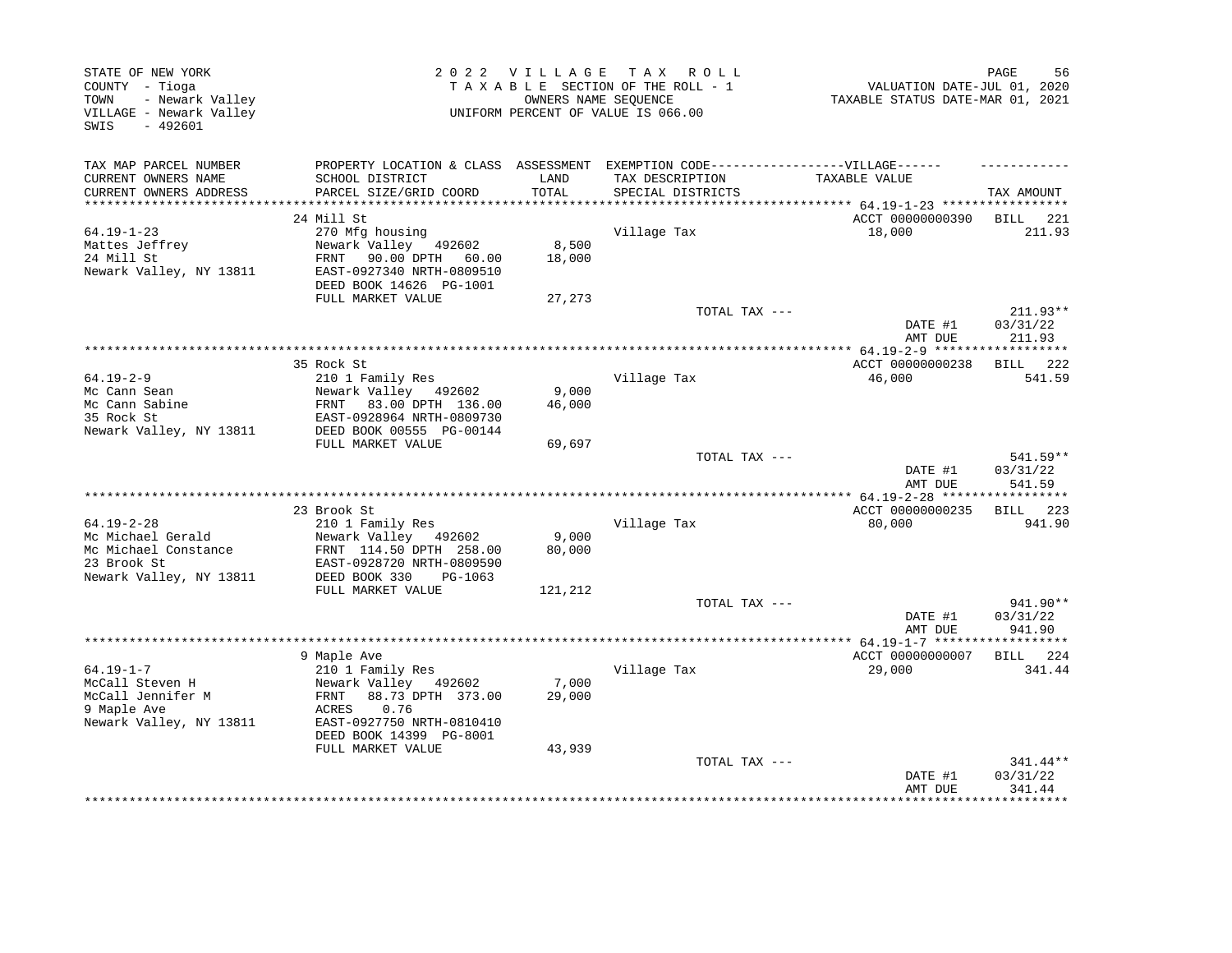| STATE OF NEW YORK<br>COUNTY - Tioga<br>- Newark Valley<br>TOWN<br>VILLAGE - Newark Valley<br>SWIS<br>$-492601$ |                                                                                                                                                                                       | 2022 VILLAGE              | TAX ROLL<br>TAXABLE SECTION OF THE ROLL - 1<br>OWNERS NAME SEQUENCE<br>UNIFORM PERCENT OF VALUE IS 066.00 | VALUATION DATE-JUL 01, 2020<br>TAXABLE STATUS DATE-MAR 01, 2021 | PAGE<br>57                            |
|----------------------------------------------------------------------------------------------------------------|---------------------------------------------------------------------------------------------------------------------------------------------------------------------------------------|---------------------------|-----------------------------------------------------------------------------------------------------------|-----------------------------------------------------------------|---------------------------------------|
| TAX MAP PARCEL NUMBER<br>CURRENT OWNERS NAME<br>CURRENT OWNERS ADDRESS                                         | PROPERTY LOCATION & CLASS ASSESSMENT<br>SCHOOL DISTRICT<br>PARCEL SIZE/GRID COORD<br>*************************                                                                        | LAND<br>TOTAL             | EXEMPTION CODE------------------VILLAGE------<br>TAX DESCRIPTION<br>SPECIAL DISTRICTS                     | TAXABLE VALUE                                                   | TAX AMOUNT                            |
| *********************                                                                                          | 28 Lawrence Ave                                                                                                                                                                       | *********                 |                                                                                                           | ACCT 00000000405                                                | <b>BILL</b><br>225                    |
| $64.15 - 2 - 1$<br>McCloskey Nichola J<br>28 Lawrence Ave<br>Newark Valley, NY 13811                           | 210 1 Family Res<br>Newark Valley 492602<br>Glenn and Cornelia are Tr<br>FRNT 125.00 DPTH 74.00<br>EAST-0927189 NRTH-0812460<br>DEED BOOK 21240 PG-4001                               | 8,000<br>73,000           | Village Tax<br>NV001 Unpaid water<br>NV002 Unpaid solid waste<br>NV005 Unpaid mowing/snow                 | 73,000<br>330.86 MT<br>198.34 MT<br>15.00 MT                    | 859.48<br>330.86<br>198.34<br>15.00   |
|                                                                                                                | FULL MARKET VALUE                                                                                                                                                                     | 110,606                   |                                                                                                           |                                                                 |                                       |
|                                                                                                                |                                                                                                                                                                                       |                           | TOTAL TAX ---                                                                                             | DATE #1<br>AMT DUE                                              | $1,403.68**$<br>03/31/22<br>1,403.68  |
|                                                                                                                |                                                                                                                                                                                       |                           |                                                                                                           |                                                                 | ***********                           |
| $64.19 - 2 - 13$<br>McCluhan Benjamin<br>73 Whig Street<br>Newark Valley, NY 13811                             | 46 Rock St<br>210 1 Family Res<br>Newark Valley 492602<br>FRNT 430.00 DPTH 132.00<br>1.12<br>ACRES<br>EAST-0929314 NRTH-0809580<br>DEED BOOK 20180 PG-5220                            | 6,550<br>26,400           | Village Tax<br>NV001 Unpaid water<br>NV005 Unpaid mowing/snow                                             | ACCT 00000000342<br>26,400<br>496.99 MT<br>15.00 MT             | BILL 226<br>310.83<br>496.99<br>15.00 |
|                                                                                                                | FULL MARKET VALUE                                                                                                                                                                     | 40,000                    |                                                                                                           |                                                                 | 822.82**                              |
|                                                                                                                |                                                                                                                                                                                       |                           | TOTAL TAX ---                                                                                             | DATE #1<br>AMT DUE                                              | 03/31/22<br>822.82                    |
|                                                                                                                |                                                                                                                                                                                       |                           |                                                                                                           |                                                                 | ***********                           |
| $64.15 - 4 - 14$                                                                                               | 18 Rock St<br>210 1 Family Res                                                                                                                                                        |                           | Village Tax                                                                                               | ACCT 00000000219<br>56,500                                      | BILL 227<br>665.22                    |
| McCollum James H<br>1180 East Shore Dr<br>Ithaca, NY 14850                                                     | Newark Valley 492602<br>FRNT 60.00 DPTH 150.00<br>EAST-0928860 NRTH-0810170<br>DEED BOOK 20210 PG-2549                                                                                | 9,000<br>56,500           |                                                                                                           |                                                                 |                                       |
| PRIOR OWNER ON 3/01/2021<br>McCOLLUM James H                                                                   | FULL MARKET VALUE                                                                                                                                                                     | 85,606                    |                                                                                                           |                                                                 |                                       |
|                                                                                                                |                                                                                                                                                                                       |                           | TOTAL TAX ---                                                                                             | DATE #1<br>AMT DUE                                              | 665.22**<br>03/31/22<br>665.22        |
|                                                                                                                |                                                                                                                                                                                       |                           |                                                                                                           |                                                                 |                                       |
| $64.19 - 2 - 45$<br>Mcelwain Steven<br>Mcelwain Judith<br>38 Dr Knapp Road North<br>Newark Valley, NY 13811    | 5 Park St<br>483 Converted Re<br>Newark Valley<br>492602<br>Bar Change 1995<br>75.00 DPTH 222.00<br>FRNT<br>EAST-0928490 NRTH-0810050<br>DEED BOOK 721<br>PG-253<br>FULL MARKET VALUE | 7,700<br>60,000<br>90,909 | Village Tax                                                                                               | ACCT 00000000341<br>60,000                                      | BILL 228<br>706.42                    |
|                                                                                                                |                                                                                                                                                                                       |                           | TOTAL TAX ---                                                                                             | DATE #1<br>AMT DUE                                              | $706.42**$<br>03/31/22<br>706.42      |
|                                                                                                                |                                                                                                                                                                                       |                           |                                                                                                           |                                                                 |                                       |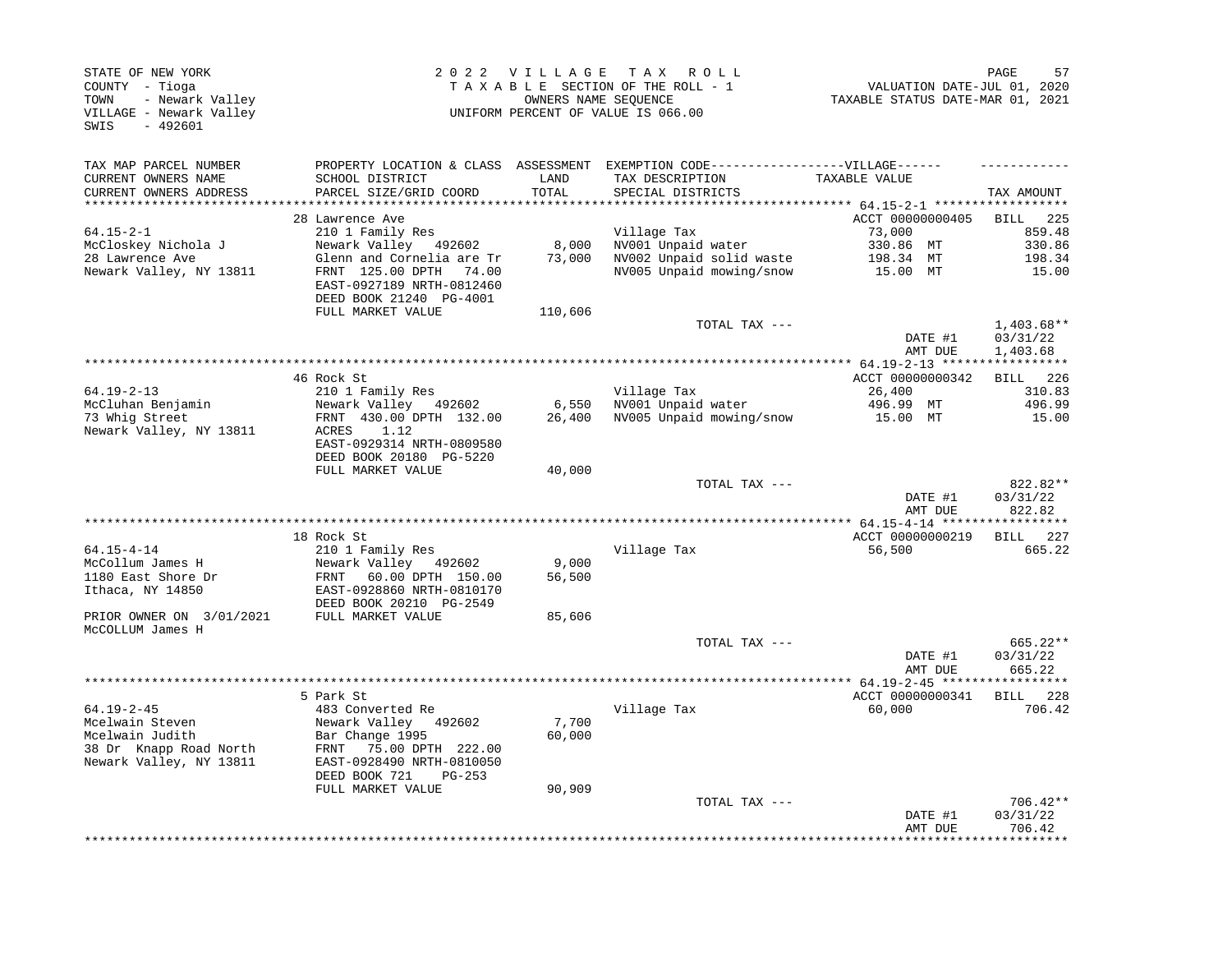| STATE OF NEW YORK<br>COUNTY - Tioga<br>- Newark Valley<br>TOWN<br>VILLAGE - Newark Valley<br>$-492601$<br>SWIS |                                                                                                                                                    | 2022 VILLAGE     | T A X<br>R O L L<br>TAXABLE SECTION OF THE ROLL - 1<br>OWNERS NAME SEQUENCE<br>UNIFORM PERCENT OF VALUE IS 066.00 | VALUATION DATE-JUL 01, 2020<br>TAXABLE STATUS DATE-MAR 01, 2021 | 58<br>PAGE                          |
|----------------------------------------------------------------------------------------------------------------|----------------------------------------------------------------------------------------------------------------------------------------------------|------------------|-------------------------------------------------------------------------------------------------------------------|-----------------------------------------------------------------|-------------------------------------|
| TAX MAP PARCEL NUMBER<br>CURRENT OWNERS NAME<br>CURRENT OWNERS ADDRESS<br>***********************              | PROPERTY LOCATION & CLASS ASSESSMENT<br>SCHOOL DISTRICT<br>PARCEL SIZE/GRID COORD<br>********************************                              | LAND<br>TOTAL    | EXEMPTION CODE------------------VILLAGE------<br>TAX DESCRIPTION<br>SPECIAL DISTRICTS                             | TAXABLE VALUE                                                   | TAX AMOUNT                          |
|                                                                                                                | 182 S Main St                                                                                                                                      |                  |                                                                                                                   | ACCT 00000003017                                                | BILL<br>229                         |
| $75.07 - 1 - 22.1$<br>Mchenry Diana J<br>Ceurter Cynthia M<br>182 S Main St                                    | 210 1 Family Res<br>Newark Valley 492602<br>0.44 BANK<br>ACRES<br>500<br>EAST-0926300 NRTH-0806360                                                 | 17,000<br>78,000 | Village Tax<br>NV001 Unpaid water<br>NV002 Unpaid solid waste<br>NV005 Unpaid mowing/snow                         | 78,000<br>387.24 MT<br>418.40 MT<br>15.00 MT                    | 918.35<br>387.24<br>418.40<br>15.00 |
| Newark Valley, NY 13811                                                                                        | DEED BOOK 19057 PG-1001<br>FULL MARKET VALUE                                                                                                       | 118,182          |                                                                                                                   |                                                                 |                                     |
|                                                                                                                |                                                                                                                                                    |                  | TOTAL TAX ---                                                                                                     | DATE #1<br>AMT DUE                                              | 1,738.99**<br>03/31/22<br>1,738.99  |
|                                                                                                                |                                                                                                                                                    |                  |                                                                                                                   | ************** 64.15-2-43 ****                                  |                                     |
| $64.15 - 2 - 43$<br>Medina Peggy<br>28 Maple Avenue<br>Newark Valley, NY 13811                                 | 28 Maple Ave<br>210 1 Family Res<br>Newark Valley 492602<br>Bar Change 1993<br>FRNT 100.66 DPTH 139.89<br>BANK<br>191                              | 8,000<br>66,000  | Village Tax                                                                                                       | ACCT 00000000103<br>66,000                                      | BILL<br>230<br>777.07               |
|                                                                                                                | EAST-0927229 NRTH-0810840<br>DEED BOOK 14000 PG-5550<br>FULL MARKET VALUE                                                                          | 100,000          |                                                                                                                   |                                                                 |                                     |
|                                                                                                                |                                                                                                                                                    |                  | TOTAL TAX ---                                                                                                     | DATE #1<br>AMT DUE                                              | $777.07**$<br>03/31/22<br>777.07    |
|                                                                                                                |                                                                                                                                                    |                  |                                                                                                                   |                                                                 |                                     |
|                                                                                                                | 22 Maple Ave                                                                                                                                       |                  |                                                                                                                   | ACCT 00000000199                                                | 231<br>BILL                         |
| $64.15 - 2 - 41$                                                                                               | 210 1 Family Res                                                                                                                                   |                  | Village Tax                                                                                                       | 52,000                                                          | 612.23                              |
| Mele Devin R<br>Mele Renee L<br>22 Maple Ave                                                                   | Newark Valley 492602<br>66.00 DPTH 226.00<br>FRNT<br>BANK<br>500                                                                                   | 7,000<br>52,000  |                                                                                                                   |                                                                 |                                     |
| Newark Valley, NY 13811                                                                                        | EAST-0927369 NRTH-0810890<br>DEED BOOK 17169 PG-6001                                                                                               |                  |                                                                                                                   |                                                                 |                                     |
|                                                                                                                | FULL MARKET VALUE                                                                                                                                  | 78,788           | TOTAL TAX ---                                                                                                     |                                                                 | $612.23**$                          |
|                                                                                                                |                                                                                                                                                    |                  |                                                                                                                   | DATE #1<br>AMT DUE                                              | 03/31/22<br>612.23                  |
|                                                                                                                |                                                                                                                                                    |                  |                                                                                                                   |                                                                 |                                     |
| $64.19 - 1 - 12.2$<br>Merrill Benjamin<br>Merrill Kimberly<br>PO Box 84<br>Newark Valley, NY 13811             | Main St<br>311 Res vac land<br>Newark Valley 492602<br>77.00 DPTH<br>FRNT<br>ACRES<br>0.05<br>EAST-0927887 NRTH-0809939<br>DEED BOOK 20200 PG-3039 | 50<br>50         | Village Tax                                                                                                       | ACCT 00000000072<br>50                                          | <b>BILL</b><br>232<br>0.59          |
|                                                                                                                | FULL MARKET VALUE                                                                                                                                  | 76               | TOTAL TAX ---                                                                                                     | DATE #1<br>AMT DUE                                              | $0.59**$<br>03/31/22<br>0.59        |
|                                                                                                                |                                                                                                                                                    |                  |                                                                                                                   |                                                                 |                                     |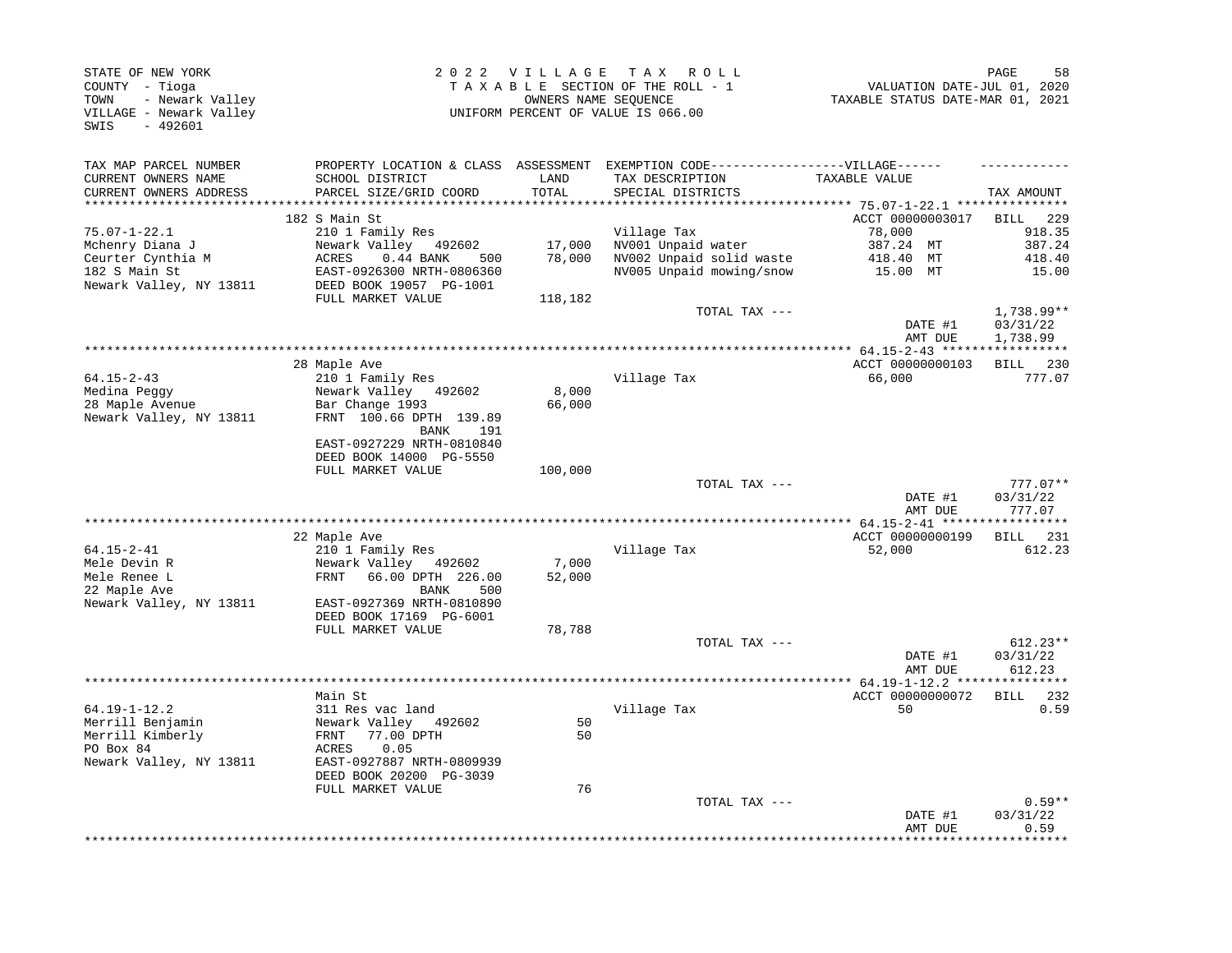| STATE OF NEW YORK<br>COUNTY - Tioga<br>- Newark Valley<br>TOWN<br>VILLAGE - Newark Valley<br>$-492601$<br>SWIS |                                                                                                                                                                                    | 2022 VILLAGE     | T A X<br>R O L L<br>TAXABLE SECTION OF THE ROLL - 1<br>OWNERS NAME SEQUENCE<br>UNIFORM PERCENT OF VALUE IS 066.00 | VALUATION DATE-JUL 01, 2020<br>TAXABLE STATUS DATE-MAR 01, 2021 | PAGE<br>59                     |
|----------------------------------------------------------------------------------------------------------------|------------------------------------------------------------------------------------------------------------------------------------------------------------------------------------|------------------|-------------------------------------------------------------------------------------------------------------------|-----------------------------------------------------------------|--------------------------------|
| TAX MAP PARCEL NUMBER<br>CURRENT OWNERS NAME<br>CURRENT OWNERS ADDRESS                                         | PROPERTY LOCATION & CLASS ASSESSMENT<br>SCHOOL DISTRICT<br>PARCEL SIZE/GRID COORD                                                                                                  | LAND<br>TOTAL    | EXEMPTION CODE------------------VILLAGE------<br>TAX DESCRIPTION<br>SPECIAL DISTRICTS                             | TAXABLE VALUE                                                   | TAX AMOUNT                     |
| **********************                                                                                         |                                                                                                                                                                                    |                  | ********************************                                                                                  | ************ 64.19-1-14.1 ****************                      |                                |
| $64.19 - 1 - 14.1$<br>Merrill Benjamin<br>Merrill Kimberly<br>34 S Main St<br>Newark Valley, NY 13811          | 34 S Main St<br>210 1 Family Res<br>Newark Valley<br>492602<br>73.00 DPTH 148.50<br>FRNT<br>500<br>BANK<br>EAST-0927977 NRTH-0809870<br>DEED BOOK 000<br><b>PG-0000</b>            | 7,000<br>62,000  | Village Tax                                                                                                       | ACCT 00000001348<br>62,000                                      | BILL 233<br>729.97             |
|                                                                                                                | FULL MARKET VALUE                                                                                                                                                                  | 93,939           |                                                                                                                   |                                                                 |                                |
|                                                                                                                |                                                                                                                                                                                    |                  | TOTAL TAX ---                                                                                                     | DATE #1<br>AMT DUE                                              | 729.97**<br>03/31/22<br>729.97 |
|                                                                                                                |                                                                                                                                                                                    |                  |                                                                                                                   |                                                                 |                                |
| $64.19 - 1 - 14.2$<br>Merrill Benjamin<br>Merrill Kimberly<br>34 S Main St<br>Newark Valley, NY 13811          | S South Main St<br>311 Res vac land<br>Newark Valley 492602<br>FRNT 57.00 DPTH<br>13.00<br>EAST-0927907 NRTH-0809870<br>DEED BOOK 20190 PG-1582                                    | 1,000<br>1,000   | Village Tax                                                                                                       | ACCT ?????<br>1,000                                             | 234<br>BILL<br>11.77           |
|                                                                                                                | FULL MARKET VALUE                                                                                                                                                                  | 1,515            |                                                                                                                   |                                                                 |                                |
|                                                                                                                |                                                                                                                                                                                    |                  | TOTAL TAX ---                                                                                                     | DATE #1<br>AMT DUE                                              | $11.77**$<br>03/31/22<br>11.77 |
|                                                                                                                | Whig St                                                                                                                                                                            |                  |                                                                                                                   | ACCT 00000002083                                                | BILL 235                       |
| $64.11 - 1 - 2.2$<br>Mertson A William<br>Mertson Geraldine E<br>112 Whiq St<br>Newark Valley, NY 13811        | 311 Res vac land<br>Newark Valley<br>492602<br>2.27<br>ACRES<br>EAST-0937449 NRTH-0813737<br>DEED BOOK 16465 PG-5001                                                               | 2,675<br>2,675   | Village Tax                                                                                                       | 2,675                                                           | 31.49                          |
|                                                                                                                | FULL MARKET VALUE                                                                                                                                                                  | 4,053            | TOTAL TAX ---                                                                                                     | DATE #1<br>AMT DUE                                              | $31.49**$<br>03/31/22<br>31.49 |
|                                                                                                                |                                                                                                                                                                                    |                  | *****************************                                                                                     | ********* 64.11-1-5 *******                                     | ***********                    |
| $64.11 - 1 - 5$<br>Mertson A William<br>Mertson Geraldine E<br>112 Whig St<br>Newark Valley, NY 13811          | 112 Whig St<br>210 1 Family Res<br>Newark Valley 492602<br>FRNT<br>99.00 DPTH 217.50<br>2.27<br>ACRES<br>EAST-0927819 NRTH-0813620<br>DEED BOOK 16465 PG-5001<br>FULL MARKET VALUE | 12,900<br>71,900 | Village Tax                                                                                                       | ACCT 00000000090<br>71,900                                      | BILL 236<br>846.53             |
|                                                                                                                |                                                                                                                                                                                    | 108,939          | TOTAL TAX ---                                                                                                     | DATE #1<br>AMT DUE                                              | 846.53**<br>03/31/22<br>846.53 |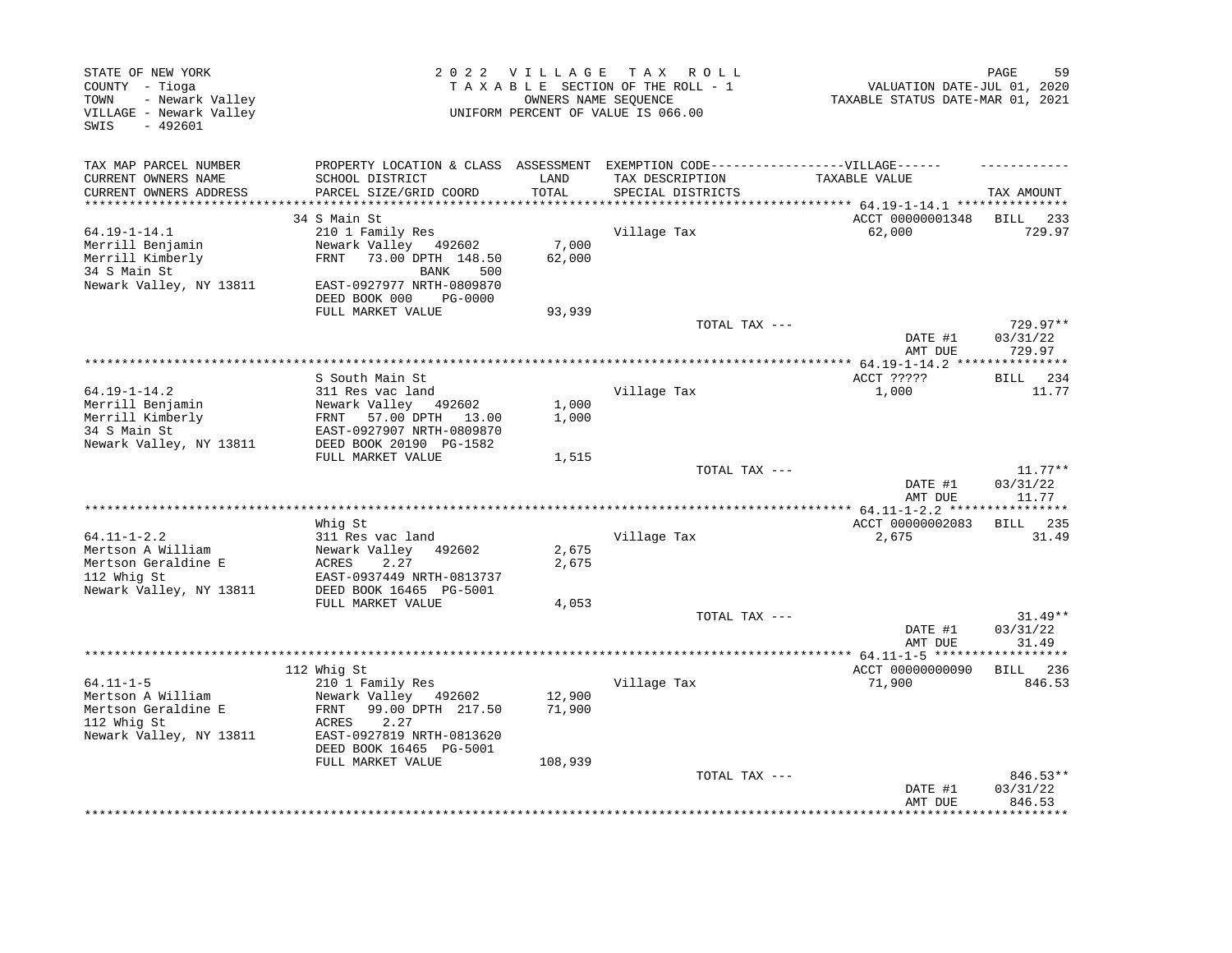| TAX MAP PARCEL NUMBER<br>PROPERTY LOCATION & CLASS ASSESSMENT<br>EXEMPTION CODE------------------VILLAGE------<br>CURRENT OWNERS NAME<br>SCHOOL DISTRICT<br>LAND<br>TAX DESCRIPTION<br>TAXABLE VALUE<br>TOTAL                                                                                                              | TAX AMOUNT<br>BILL<br>237                       |
|----------------------------------------------------------------------------------------------------------------------------------------------------------------------------------------------------------------------------------------------------------------------------------------------------------------------------|-------------------------------------------------|
| CURRENT OWNERS ADDRESS<br>PARCEL SIZE/GRID COORD<br>SPECIAL DISTRICTS                                                                                                                                                                                                                                                      |                                                 |
| *******************<br>*********************<br>************ 64.11-1-2.12 ****************                                                                                                                                                                                                                                 |                                                 |
| 116 Whig St<br>ACCT 00000000363<br>$64.11 - 1 - 2.12$<br>311 Res vac land<br>Village Tax<br>100<br>Mertson A. William<br>Newark Valley 492602<br>100<br>112 Whig Street<br>100<br>23.00 DPTH 170.00<br>FRNT<br>Newark Valley, NY 13811<br>0.09<br>ACRES<br>EAST-0927843 NRTH-0813827<br>DEED BOOK 20200 PG-3780            | 1.18                                            |
| FULL MARKET VALUE<br>152                                                                                                                                                                                                                                                                                                   |                                                 |
| TOTAL TAX ---<br>DATE #1<br>AMT DUE                                                                                                                                                                                                                                                                                        | $1.18**$<br>03/31/22<br>1.18                    |
|                                                                                                                                                                                                                                                                                                                            |                                                 |
| 50 Elm St<br>ACCT 00000000032<br>$64.15 - 1 - 7$<br>210 1 Family Res<br>Village Tax<br>105,000<br>Mertson Edward J<br>Newark Valley 492602<br>13,000<br>FRNT<br>99.62 DPTH 331.42<br>105,000<br>Mertson Amy<br>50 Elm St<br>BANK<br>191<br>Newark Valley, NY 13811<br>EAST-0926949 NRTH-0811690<br>DEED BOOK 11113 PG-6001 | BILL 238<br>1,236.24                            |
| FULL MARKET VALUE<br>159,091<br>TOTAL TAX ---<br>DATE #1<br>AMT DUE                                                                                                                                                                                                                                                        | $1,236.24**$<br>03/31/22<br>1,236.24            |
| 12 E Whig St<br>ACCT 00000000153                                                                                                                                                                                                                                                                                           | BILL 239                                        |
| $64.15 - 3 - 16$<br>210 1 Family Res<br>Village Tax<br>42,700<br>Newark Valley 492602<br>9,000<br>Mertson Suzanne M<br>12 E Whig St<br>Deed Date 4/18/96<br>42,700<br>PO Box 552<br>FRNT 149.83 DPTH<br>96.19<br>Newark Valley, NY 13811<br>EAST-0928290 NRTH-0811320<br>DEED BOOK 13595 PG-1001                           | 502.74                                          |
| FULL MARKET VALUE<br>64,697                                                                                                                                                                                                                                                                                                |                                                 |
| TOTAL TAX ---<br>DATE #1<br>AMT DUE                                                                                                                                                                                                                                                                                        | 502.74**<br>03/31/22<br>502.74                  |
| **** 64.19-3-42 ******<br>ACCT 00000000005<br>Clinton St                                                                                                                                                                                                                                                                   | ********<br>BILL 240                            |
| 64.19-3-42<br>3,500<br>311 Res vac land<br>Village Tax<br>Mider Richard H<br>3,500<br>Newark Valley 492602<br>Mider Bonnie Jo<br>ACRES 12.30<br>3,500<br>456 Silk St<br>EAST-0926009 NRTH-0808980<br>DEED BOOK 444<br>Newark Valley, NY 13811<br>PG-0053<br>FULL MARKET VALUE<br>5,303                                     | 41.21                                           |
| TOTAL TAX ---<br>DATE #1<br>AMT DUE                                                                                                                                                                                                                                                                                        | 41.21**<br>03/31/22<br>41.21<br>* * * * * * * * |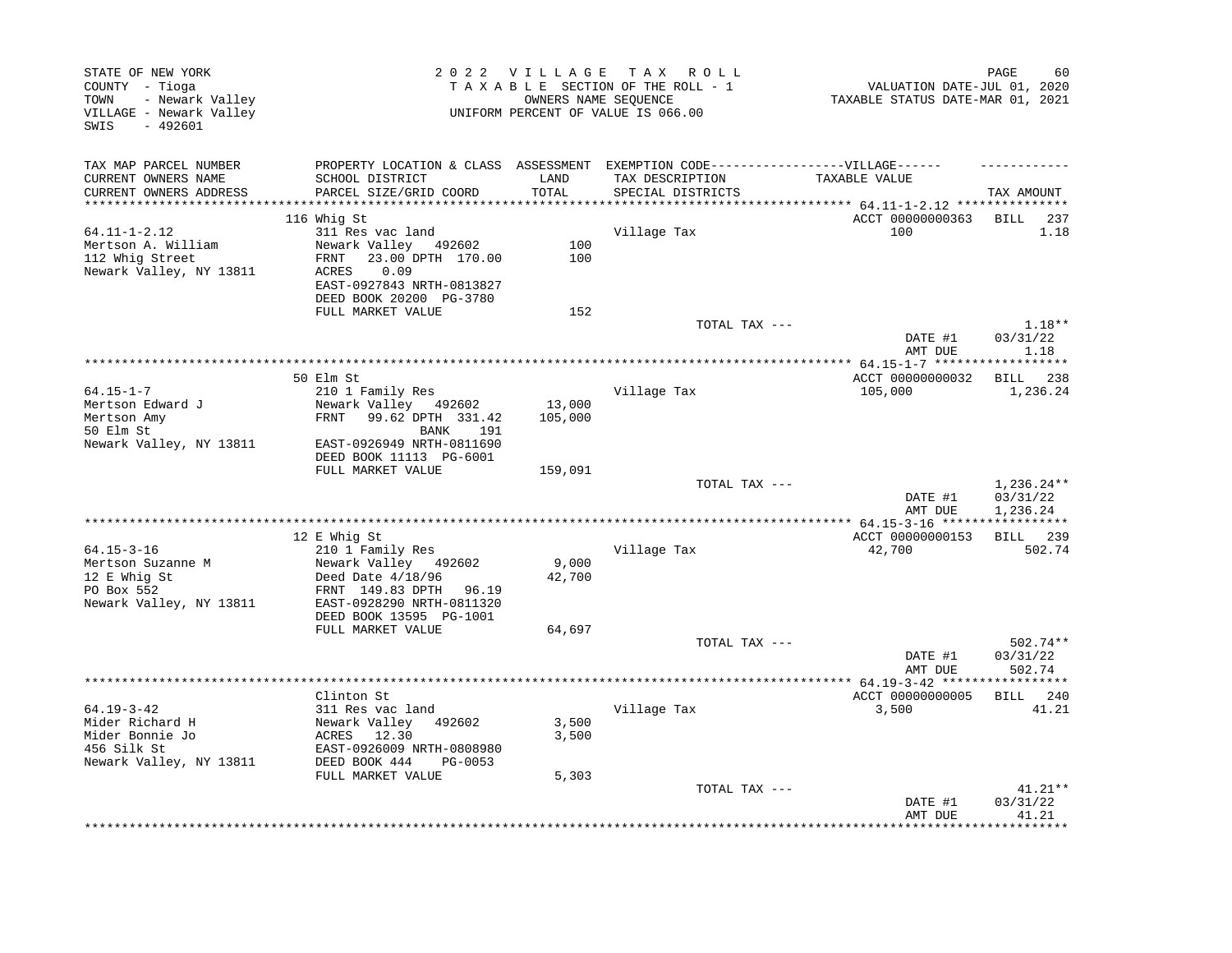| STATE OF NEW YORK<br>COUNTY - Tioga<br>- Newark Valley<br>TOWN<br>VILLAGE - Newark Valley<br>- 492601<br>SWIS | 2022 VILLAGE<br>TAX ROLL<br>TAXABLE SECTION OF THE ROLL - 1<br>OWNERS NAME SEOUENCE<br>UNIFORM PERCENT OF VALUE IS 066.00                        |                   |                                      | PAGE<br>61<br>VALUATION DATE-JUL 01, 2020<br>TAXABLE STATUS DATE-MAR 01, 2021 |                                      |  |
|---------------------------------------------------------------------------------------------------------------|--------------------------------------------------------------------------------------------------------------------------------------------------|-------------------|--------------------------------------|-------------------------------------------------------------------------------|--------------------------------------|--|
| TAX MAP PARCEL NUMBER                                                                                         | PROPERTY LOCATION & CLASS ASSESSMENT EXEMPTION CODE-----------------VILLAGE------                                                                |                   |                                      |                                                                               |                                      |  |
| CURRENT OWNERS NAME<br>CURRENT OWNERS ADDRESS                                                                 | SCHOOL DISTRICT<br>PARCEL SIZE/GRID COORD                                                                                                        | LAND<br>TOTAL     | TAX DESCRIPTION<br>SPECIAL DISTRICTS | TAXABLE VALUE<br>******** 64.19-2-5 ******************                        | TAX AMOUNT                           |  |
|                                                                                                               | 37 Brook St                                                                                                                                      |                   |                                      | ACCT 00000000328                                                              | BILL 241                             |  |
| $64.19 - 2 - 5$                                                                                               | 210 1 Family Res                                                                                                                                 |                   | Village Tax                          | 66,500                                                                        | 782.95                               |  |
| Millard Jennifer A<br>MacKechnie Ian W<br>37 Brook St                                                         | Newark Valley 492602<br><b>FRNT</b><br>76.00 DPTH 89.00<br>BANK<br>500                                                                           | 10,400<br>66,500  |                                      |                                                                               |                                      |  |
| Newark Valley, NY 13811                                                                                       | EAST-0928900 NRTH-0809930<br>DEED BOOK 14000 PG-3050                                                                                             |                   |                                      |                                                                               |                                      |  |
|                                                                                                               | FULL MARKET VALUE                                                                                                                                | 100,758           | TOTAL TAX ---                        |                                                                               | 782.95**                             |  |
|                                                                                                               |                                                                                                                                                  |                   |                                      | DATE #1<br>AMT DUE                                                            | 03/31/22<br>782.95                   |  |
|                                                                                                               |                                                                                                                                                  |                   |                                      |                                                                               |                                      |  |
|                                                                                                               | 33 Bridge St                                                                                                                                     |                   |                                      | ACCT 00000000085                                                              | BILL<br>242                          |  |
| $75.06 - 1 - 8$                                                                                               | 210 1 Family Res                                                                                                                                 |                   | Village Tax                          | 58,000                                                                        | 682.88                               |  |
| Miller Anthony                                                                                                | Newark Valley 492602                                                                                                                             | 12,200            |                                      |                                                                               |                                      |  |
| Miller Misty                                                                                                  | 77<br>ACRES<br>0.96 BANK                                                                                                                         | 58,000            |                                      |                                                                               |                                      |  |
| 33 Bridge St<br>Newark Valley, NY 13811                                                                       | EAST-0925810 NRTH-0806670<br>DEED BOOK 17008 PG-4001<br>FULL MARKET VALUE                                                                        |                   |                                      |                                                                               |                                      |  |
|                                                                                                               |                                                                                                                                                  | 87,879            | TOTAL TAX ---                        | DATE #1<br>AMT DUE                                                            | 682.88**<br>03/31/22<br>682.88       |  |
|                                                                                                               |                                                                                                                                                  |                   |                                      |                                                                               |                                      |  |
|                                                                                                               | 7 Maple Ave                                                                                                                                      |                   |                                      | ACCT 00000000173                                                              | BILL 243                             |  |
| $64.15 - 3 - 30$                                                                                              | 210 1 Family Res                                                                                                                                 |                   | Village Tax                          | 58,000                                                                        | 682.88                               |  |
| Miner Laurie A<br>7 Maple Ave<br>Newark Valley, NY 13811                                                      | Newark Valley 492602<br>Bar Change 1993<br>68.59 DPTH 147.42<br>FRNT                                                                             | 7,000<br>58,000   |                                      |                                                                               |                                      |  |
|                                                                                                               | EAST-0927810 NRTH-0810640<br>DEED BOOK 00543 PG-00317                                                                                            |                   |                                      |                                                                               |                                      |  |
|                                                                                                               | FULL MARKET VALUE                                                                                                                                | 87,879            |                                      |                                                                               |                                      |  |
|                                                                                                               |                                                                                                                                                  |                   | TOTAL TAX ---                        | DATE #1<br>AMT DUE                                                            | 682.88**<br>03/31/22<br>682.88       |  |
|                                                                                                               |                                                                                                                                                  |                   | **********************************   | ************** 64.15-4-18 ******                                              | **********                           |  |
|                                                                                                               | 3 Main St                                                                                                                                        |                   |                                      | ACCT 00000000105                                                              | BILL<br>244                          |  |
| $64.15 - 4 - 18$<br>MIRABITO HOLDINGS, INC.<br>49 Court St., PO Box 5306<br>BINGHAMTON, NY 13902              | 432 Gas station<br>Newark Valley 492602<br>Deed Date $6/4/96$<br>FRNT 177.50 DPTH 110.30<br>EAST-0928530 NRTH-0810490<br>DEED BOOK 20160 PG-3419 | 18,000<br>136,800 | Village Tax                          | 136,800                                                                       | 1,610.65                             |  |
|                                                                                                               | FULL MARKET VALUE                                                                                                                                | 207,273           |                                      |                                                                               |                                      |  |
|                                                                                                               |                                                                                                                                                  |                   | TOTAL TAX ---                        | DATE #1<br>AMT DUE                                                            | $1,610.65**$<br>03/31/22<br>1,610.65 |  |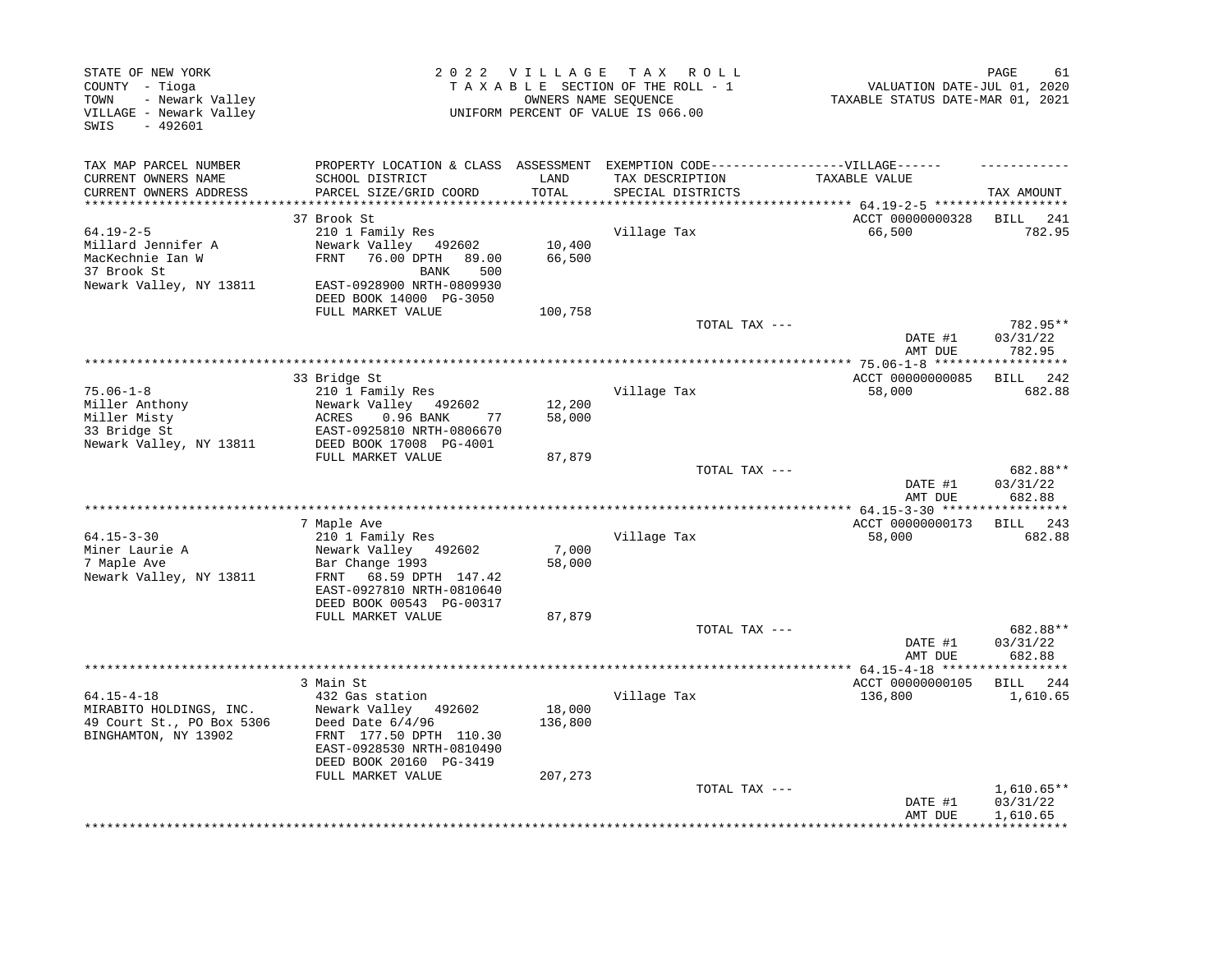| STATE OF NEW YORK<br>COUNTY - Tioga<br>- Newark Valley<br>TOWN<br>VILLAGE - Newark Valley<br>SWIS<br>$-492601$ |                                                                                                                                                                                              | 2022 VILLAGE                        | TAX ROLL<br>TAXABLE SECTION OF THE ROLL - 1<br>OWNERS NAME SEQUENCE<br>UNIFORM PERCENT OF VALUE IS 066.00 | VALUATION DATE-JUL 01, 2020<br>TAXABLE STATUS DATE-MAR 01, 2021 | 62<br>PAGE                                     |
|----------------------------------------------------------------------------------------------------------------|----------------------------------------------------------------------------------------------------------------------------------------------------------------------------------------------|-------------------------------------|-----------------------------------------------------------------------------------------------------------|-----------------------------------------------------------------|------------------------------------------------|
| TAX MAP PARCEL NUMBER<br>CURRENT OWNERS NAME<br>CURRENT OWNERS ADDRESS                                         | PROPERTY LOCATION & CLASS ASSESSMENT EXEMPTION CODE-----------------VILLAGE------<br>SCHOOL DISTRICT<br>PARCEL SIZE/GRID COORD                                                               | LAND<br>TOTAL                       | TAX DESCRIPTION<br>SPECIAL DISTRICTS                                                                      | TAXABLE VALUE                                                   | TAX AMOUNT                                     |
| **********************<br>$64.19 - 2 - 43$<br>Mirabito Holdings, Inc.<br>49 Court St<br>Binghamton, NY 13902   | *****************************<br>23 S Main St<br>432 Gas station<br>Newark Valley 492602<br>FRNT<br>86.00 DPTH 75.50<br>EAST-0928290 NRTH-0810070<br>DEED BOOK 20190 PG-3342                 | ***************<br>10,000<br>85,000 | Village Tax                                                                                               | ACCT 00000000228<br>85,000                                      | BILL<br>245<br>1,000.77                        |
|                                                                                                                | FULL MARKET VALUE                                                                                                                                                                            | 128,788                             | TOTAL TAX ---                                                                                             | DATE #1<br>AMT DUE                                              | $1,000.77**$<br>03/31/22<br>1,000.77           |
|                                                                                                                |                                                                                                                                                                                              |                                     |                                                                                                           |                                                                 |                                                |
| $64.19 - 1 - 11$<br>Moffett Sean R<br>24 Main Street<br>Newark Valley, NY 13811                                | 24 Main St<br>210 1 Family Res<br>Newark Valley 492602<br>FRNT<br>78.54 DPTH 453.00<br>500<br>BANK<br>EAST-0928020 NRTH-0810185                                                              | 15,000<br>75,000                    | Village Tax                                                                                               | ACCT 00000000296<br>75,000                                      | BILL 246<br>883.03                             |
|                                                                                                                | DEED BOOK 20200 PG-5294<br>FULL MARKET VALUE                                                                                                                                                 | 113,636                             | TOTAL TAX ---                                                                                             | DATE #1<br>AMT DUE                                              | 883.03**<br>03/31/22<br>883.03                 |
|                                                                                                                |                                                                                                                                                                                              |                                     | **************************                                                                                | ***** $64.15 - 1 - 34$ *****                                    |                                                |
| $64.15 - 1 - 34$<br>Moncalieri Timothy D<br>59 Maple Avenue<br>Newark Valley, NY 13811                         | 59 Maple Ave<br>210 1 Family Res<br>Newark Valley 492602<br>Deed Date 12/30/96<br>Life Use<br>FRNT 105.00 DPTH 100.00<br>BANK<br>191<br>EAST-0926379 NRTH-0810660<br>DEED BOOK 14000 PG-1978 | 7,000<br>67,000                     | Village Tax                                                                                               | ACCT 00000000323<br>67,000                                      | <b>BILL</b><br>247<br>788.84                   |
|                                                                                                                | FULL MARKET VALUE                                                                                                                                                                            | 101,515                             |                                                                                                           |                                                                 |                                                |
|                                                                                                                |                                                                                                                                                                                              |                                     | TOTAL TAX ---                                                                                             | DATE #1<br>AMT DUE                                              | 788.84**<br>03/31/22<br>788.84                 |
|                                                                                                                |                                                                                                                                                                                              |                                     |                                                                                                           |                                                                 |                                                |
| $64.11 - 1 - 20$<br>Mooney Joseph J<br>Mooney Kellie J<br>82 Elm Street<br>Newark Valley, NY 13811             | 82 Elm St<br>210 1 Family Res<br>Newark Valley 492602<br>FRNT 175.00 DPTH<br>ACRES<br>2.50 BANK<br>77<br>EAST-0926759 NRTH-0812560<br>DEED BOOK 20170 PG-4433                                | 15,000<br>72,760                    | Village Tax                                                                                               | ACCT 00000000250<br>72,760                                      | BILL 248<br>856.66                             |
|                                                                                                                | FULL MARKET VALUE                                                                                                                                                                            | 110,242                             | TOTAL TAX ---                                                                                             | DATE #1<br>AMT DUE                                              | 856.66**<br>03/31/22<br>856.66<br>************ |
|                                                                                                                |                                                                                                                                                                                              |                                     |                                                                                                           |                                                                 |                                                |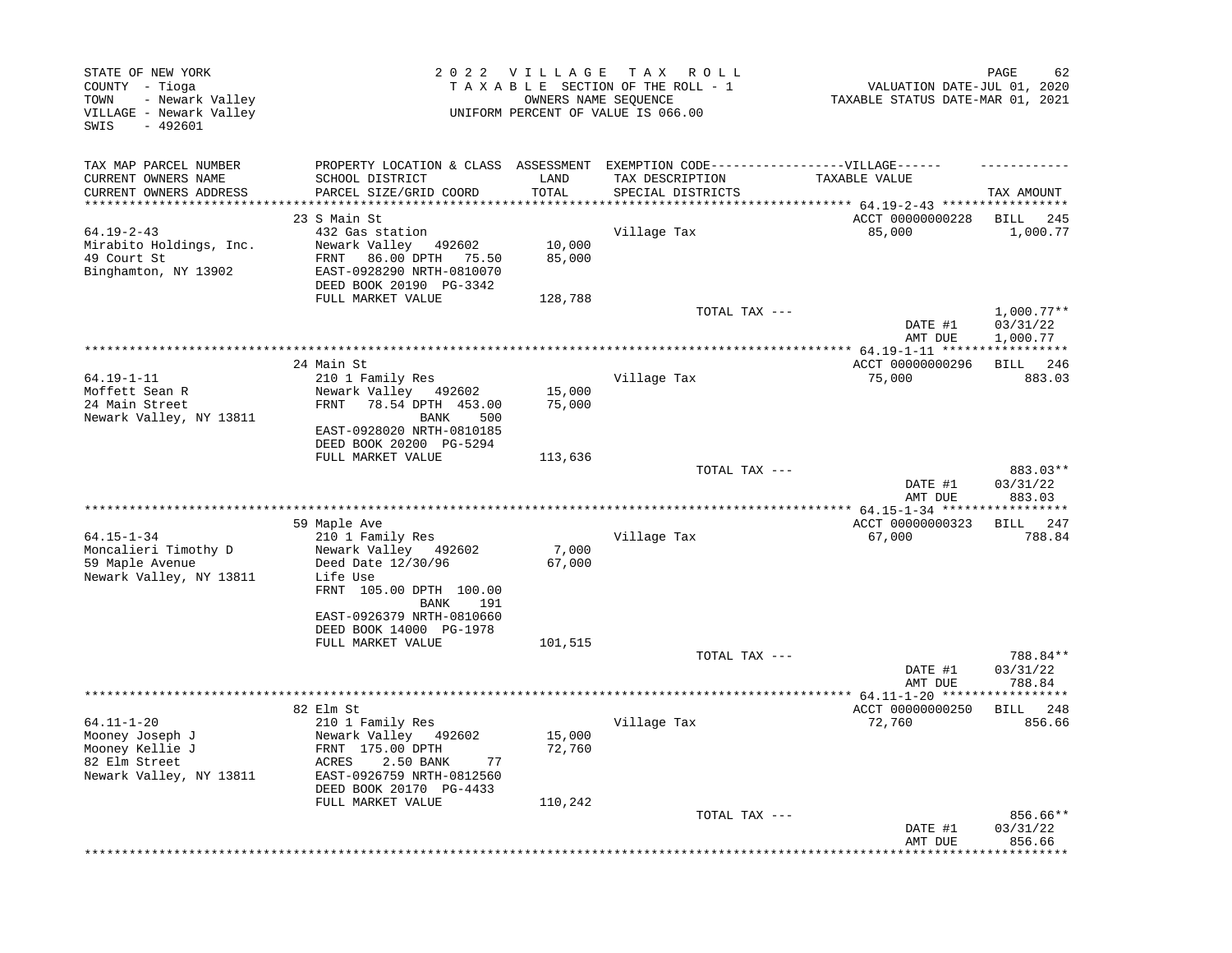| STATE OF NEW YORK<br>COUNTY - Tioga<br>- Newark Valley<br>TOWN<br>VILLAGE - Newark Valley<br>$-492601$<br>SWIS |                                                                                                                                                     |                 | 2022 VILLAGE TAX ROLL<br>TAXABLE SECTION OF THE ROLL - 1<br>OWNERS NAME SEQUENCE<br>UNIFORM PERCENT OF VALUE IS 066.00 | VALUATION DATE-JUL 01, 2020<br>TAXABLE STATUS DATE-MAR 01, 2021 | PAGE<br>63                     |
|----------------------------------------------------------------------------------------------------------------|-----------------------------------------------------------------------------------------------------------------------------------------------------|-----------------|------------------------------------------------------------------------------------------------------------------------|-----------------------------------------------------------------|--------------------------------|
| TAX MAP PARCEL NUMBER                                                                                          | PROPERTY LOCATION & CLASS ASSESSMENT                                                                                                                |                 | EXEMPTION CODE------------------VILLAGE------                                                                          |                                                                 |                                |
| CURRENT OWNERS NAME<br>CURRENT OWNERS ADDRESS                                                                  | SCHOOL DISTRICT<br>PARCEL SIZE/GRID COORD                                                                                                           | LAND<br>TOTAL   | TAX DESCRIPTION<br>SPECIAL DISTRICTS                                                                                   | TAXABLE VALUE                                                   | TAX AMOUNT                     |
| ***********************                                                                                        |                                                                                                                                                     | **********      |                                                                                                                        |                                                                 |                                |
|                                                                                                                | 23 Lawrence Ave                                                                                                                                     |                 |                                                                                                                        | ACCT 00000000345                                                | BILL<br>249                    |
| $64.15 - 2 - 91$<br>Moorby William A<br>23 Lawrence Ave<br>Newark Valley, NY 13811                             | 220 2 Family Res<br>Newark Valley 492602<br>Deed Date 8/24/98<br>FRNT 125.00 DPTH<br>74.00<br>EAST-0927319 NRTH-0812340<br>DEED BOOK 00614 PG-00143 | 8,000<br>80,000 | Village Tax                                                                                                            | 80,000                                                          | 941.90                         |
|                                                                                                                | FULL MARKET VALUE                                                                                                                                   | 121,212         |                                                                                                                        |                                                                 |                                |
|                                                                                                                |                                                                                                                                                     |                 | TOTAL TAX ---                                                                                                          | DATE #1                                                         | 941.90**<br>03/31/22<br>941.90 |
|                                                                                                                |                                                                                                                                                     |                 |                                                                                                                        | AMT DUE                                                         |                                |
|                                                                                                                | 85 S Main St                                                                                                                                        |                 |                                                                                                                        | ACCT 00000000096                                                | 250<br>BILL                    |
| $64.19 - 3 - 14$<br>Morrison Joan C<br>85 S Main St                                                            | 210 1 Family Res<br>Newark Valley 492602<br>88.00 DPTH<br>FRNT                                                                                      | 4,250<br>35,000 | Village Tax<br>NV001 Unpaid water<br>NV002 Unpaid solid waste                                                          | 35,000<br>265.44 MT<br>116.33 MT                                | 412.08<br>265.44<br>116.33     |
| Newark Valley, NY 13811                                                                                        | ACRES<br>0.33<br>EAST-0927630 NRTH-0808540<br>DEED BOOK 19220 PG-3001                                                                               |                 | NV005 Unpaid mowing/snow                                                                                               | 15.00 MT                                                        | 15.00                          |
|                                                                                                                | FULL MARKET VALUE                                                                                                                                   | 53,030          | TOTAL TAX ---                                                                                                          |                                                                 | 808.85**                       |
|                                                                                                                |                                                                                                                                                     |                 |                                                                                                                        | DATE #1<br>AMT DUE                                              | 03/31/22<br>808.85             |
|                                                                                                                |                                                                                                                                                     |                 |                                                                                                                        |                                                                 |                                |
| $64.15 - 2 - 6$                                                                                                | 68 Whig St                                                                                                                                          |                 |                                                                                                                        | ACCT 00000000139                                                | <b>BILL</b> 251                |
| Murtha William E Jr                                                                                            | 210 1 Family Res<br>Newark Valley 492602                                                                                                            | 9,000           | Village Tax                                                                                                            | 53,200                                                          | 626.36                         |
| Murtha Ellen<br>68 Whig St                                                                                     | FRNT 66.00 DPTH 296.46<br>BANK<br>500                                                                                                               | 53,200          |                                                                                                                        |                                                                 |                                |
| Newark Valley, NY 13811                                                                                        | EAST-0927809 NRTH-0812420<br>DEED BOOK 475<br>$PG-11$<br>FULL MARKET VALUE                                                                          | 80,606          |                                                                                                                        |                                                                 |                                |
|                                                                                                                |                                                                                                                                                     |                 | TOTAL TAX ---                                                                                                          |                                                                 | $626.36**$                     |
|                                                                                                                |                                                                                                                                                     |                 |                                                                                                                        | DATE #1<br>AMT DUE                                              | 03/31/22<br>626.36             |
|                                                                                                                | 27 Lawrence Ave                                                                                                                                     |                 |                                                                                                                        | ACCT 00000000282                                                | BILL 252                       |
| $64.15 - 2 - 92$                                                                                               | 210 1 Family Res                                                                                                                                    |                 | Village Tax                                                                                                            | 65,000                                                          | 765.29                         |
| Myers Joseph                                                                                                   | Newark Valley 492602                                                                                                                                | 8,000           | NV001 Unpaid water                                                                                                     | 154.92 MT                                                       | 154.92                         |
| 27 Lawrence Avenue<br>Newark Valley, NY 13811                                                                  | FRNT 125.00 DPTH<br>74.00<br>ACRES<br>$0.21$ BANK<br>500<br>EAST-0927199 NRTH-0812330<br>DEED BOOK 20200 PG-3029                                    | 65,000          | NV005 Unpaid mowing/snow                                                                                               | 15.00 MT                                                        | 15.00                          |
|                                                                                                                | FULL MARKET VALUE                                                                                                                                   | 98,485          |                                                                                                                        |                                                                 |                                |
|                                                                                                                |                                                                                                                                                     |                 | TOTAL TAX ---                                                                                                          | DATE #1<br>AMT DUE                                              | 935.21**<br>03/31/22<br>935.21 |
|                                                                                                                |                                                                                                                                                     |                 |                                                                                                                        |                                                                 |                                |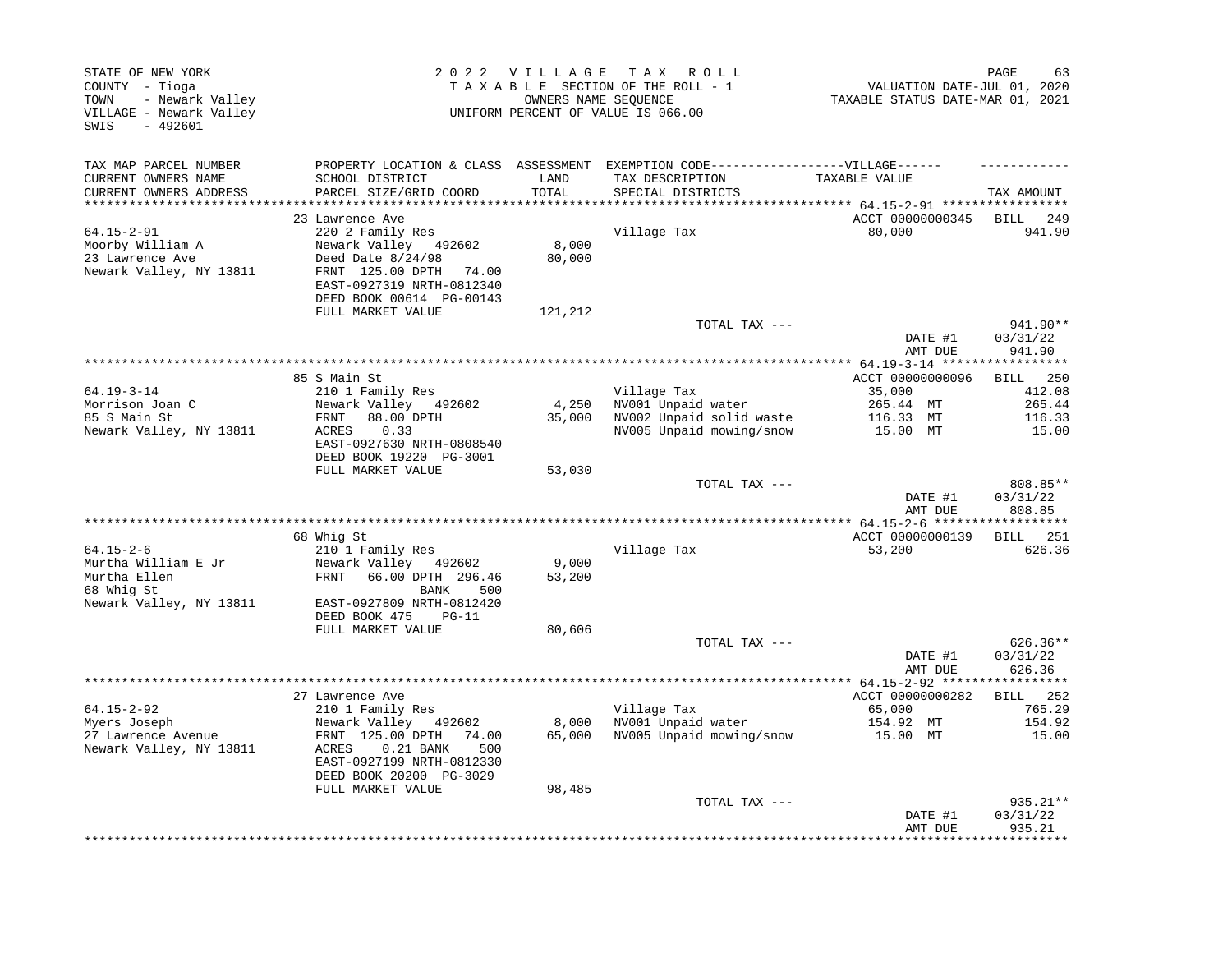| STATE OF NEW YORK<br>COUNTY - Tioga<br>- Newark Valley<br>TOWN<br>VILLAGE - Newark Valley<br>SWIS<br>$-492601$ |                                                       | 2022 VILLAGE      | TAX ROLL<br>TAXABLE SECTION OF THE ROLL - 1<br>OWNERS NAME SEQUENCE<br>UNIFORM PERCENT OF VALUE IS 066.00 | VALUATION DATE-JUL 01, 2020<br>TAXABLE STATUS DATE-MAR 01, 2021 | PAGE<br>64                         |
|----------------------------------------------------------------------------------------------------------------|-------------------------------------------------------|-------------------|-----------------------------------------------------------------------------------------------------------|-----------------------------------------------------------------|------------------------------------|
| TAX MAP PARCEL NUMBER                                                                                          | PROPERTY LOCATION & CLASS ASSESSMENT                  |                   | EXEMPTION CODE------------------VILLAGE------                                                             |                                                                 |                                    |
| CURRENT OWNERS NAME<br>CURRENT OWNERS ADDRESS                                                                  | SCHOOL DISTRICT<br>PARCEL SIZE/GRID COORD             | LAND<br>TOTAL     | TAX DESCRIPTION<br>SPECIAL DISTRICTS                                                                      | TAXABLE VALUE                                                   | TAX AMOUNT                         |
|                                                                                                                |                                                       |                   |                                                                                                           |                                                                 |                                    |
|                                                                                                                | 30 Elm St                                             |                   |                                                                                                           | ACCT 00000000026                                                | BILL<br>253                        |
| $64.15 - 1 - 12$                                                                                               | 210 1 Family Res                                      |                   | Village Tax                                                                                               | 44,000                                                          | 518.04                             |
| Nagerl Melita                                                                                                  | Newark Valley 492602                                  | 8,000             |                                                                                                           |                                                                 |                                    |
| PO Box 82                                                                                                      | 66.00 DPTH 331.00<br>FRNT                             | 44,000            |                                                                                                           |                                                                 |                                    |
| Berkshire, NY 13734                                                                                            | EAST-0926929 NRTH-0811220                             |                   |                                                                                                           |                                                                 |                                    |
|                                                                                                                | DEED BOOK 17629 PG-1001<br>FULL MARKET VALUE          | 66,667            |                                                                                                           |                                                                 |                                    |
|                                                                                                                |                                                       |                   | TOTAL TAX ---                                                                                             |                                                                 | 518.04**                           |
|                                                                                                                |                                                       |                   |                                                                                                           | DATE #1                                                         | 03/31/22                           |
|                                                                                                                |                                                       |                   |                                                                                                           | AMT DUE                                                         | 518.04                             |
|                                                                                                                |                                                       |                   | **********************************                                                                        | **************** 64.15-3-44 *****                               | **********                         |
|                                                                                                                | 2 Main St                                             |                   |                                                                                                           | ACCT 00000000252                                                | BILL 254                           |
| $64.15 - 3 - 44$<br>Nbt Bank Na                                                                                | 461 Bank                                              |                   | Village Tax                                                                                               | 380,000                                                         | 4,474.02                           |
| Attn: Brad Hall                                                                                                | Newark Valley 492602<br>FRNT 85.67 DPTH 183.00        | 18,000<br>380,000 |                                                                                                           |                                                                 |                                    |
| 52 South Broad St                                                                                              | <b>BANK</b><br>80                                     |                   |                                                                                                           |                                                                 |                                    |
| Norwich, NY 13815                                                                                              | EAST-0928350 NRTH-0810580<br>DEED BOOK 323<br>PG-0290 |                   |                                                                                                           |                                                                 |                                    |
|                                                                                                                | FULL MARKET VALUE                                     | 575,758           |                                                                                                           |                                                                 |                                    |
|                                                                                                                |                                                       |                   | TOTAL TAX ---                                                                                             | DATE #1<br>AMT DUE                                              | 4,474.02**<br>03/31/22<br>4,474.02 |
|                                                                                                                |                                                       |                   |                                                                                                           | ************ 64.15-3-45 *****                                   | ***********                        |
|                                                                                                                | Main St                                               |                   |                                                                                                           | ACCT 00000000253                                                | <b>BILL</b> 255                    |
| $64.15 - 3 - 45$                                                                                               | 461 Bank                                              |                   | Village Tax                                                                                               | 30,100                                                          | 354.39                             |
| Nbt Bank Na                                                                                                    | Newark Valley 492602                                  | 20,000            |                                                                                                           |                                                                 |                                    |
| Attn: Brad Hall<br>52 South Broad St                                                                           | FRNT 88.67 DPTH 153.00<br><b>BANK</b><br>80           | 30,100            |                                                                                                           |                                                                 |                                    |
| Norwich, NY 13815                                                                                              | EAST-0928410 NRTH-0810650                             |                   |                                                                                                           |                                                                 |                                    |
|                                                                                                                | DEED BOOK 323<br>PG-0290                              |                   |                                                                                                           |                                                                 |                                    |
|                                                                                                                | FULL MARKET VALUE                                     | 45,606            |                                                                                                           |                                                                 |                                    |
|                                                                                                                |                                                       |                   | TOTAL TAX ---                                                                                             |                                                                 | $354.39**$                         |
|                                                                                                                |                                                       |                   |                                                                                                           | DATE #1                                                         | 03/31/22                           |
|                                                                                                                | **********                                            |                   | ********************************                                                                          | AMT DUE<br>************ 64.15-3-46 ******************           | 354.39                             |
|                                                                                                                | Main St                                               |                   |                                                                                                           | ACCT 00000000254                                                | BILL 256                           |
| $64.15 - 3 - 46$                                                                                               | 461 Bank                                              |                   | Village Tax                                                                                               | 7,500                                                           | 88.30                              |
| Nbt Bank Na                                                                                                    | Newark Valley 492602                                  | 7,500             |                                                                                                           |                                                                 |                                    |
| Attn: Brad Hall                                                                                                | FRNT 22.67 DPTH 153.00                                | 7,500             |                                                                                                           |                                                                 |                                    |
| 52 South Broad St                                                                                              | BANK<br>80                                            |                   |                                                                                                           |                                                                 |                                    |
| Norwich, NY 13815                                                                                              | EAST-0928420 NRTH-0810685<br>DEED BOOK 323<br>PG-0582 |                   |                                                                                                           |                                                                 |                                    |
|                                                                                                                | FULL MARKET VALUE                                     | 11,364            |                                                                                                           |                                                                 |                                    |
|                                                                                                                |                                                       |                   | TOTAL TAX ---                                                                                             | DATE #1<br>AMT DUE                                              | 88.30 **<br>03/31/22<br>88.30      |
|                                                                                                                |                                                       |                   |                                                                                                           |                                                                 | *******                            |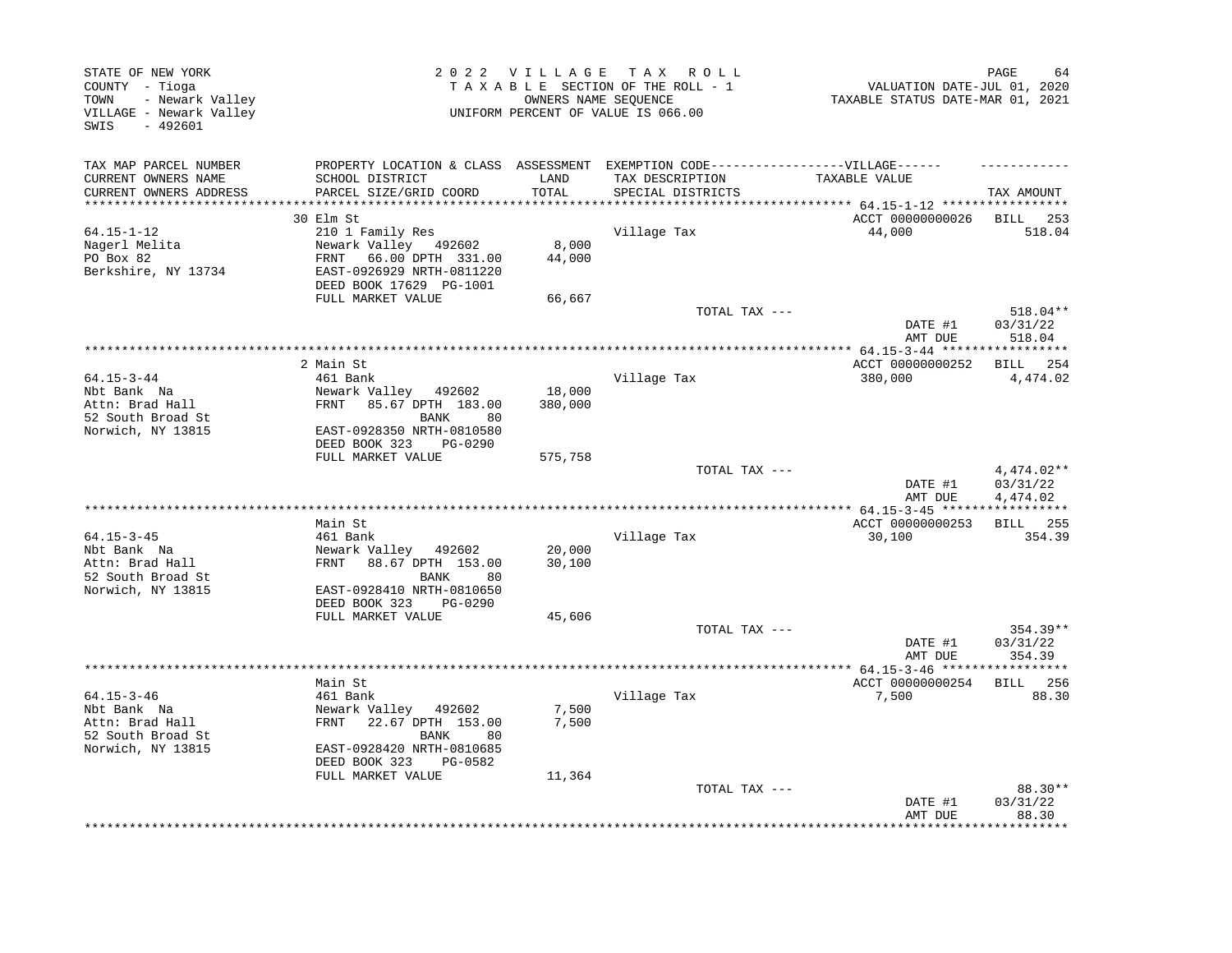| STATE OF NEW YORK<br>COUNTY - Tioga<br>TOWN<br>- Newark Valley<br>VILLAGE - Newark Valley<br>SWIS<br>$-492601$ |                                                        | 2022 VILLAGE        | T A X<br>R O L L<br>TAXABLE SECTION OF THE ROLL - 1<br>OWNERS NAME SEQUENCE<br>UNIFORM PERCENT OF VALUE IS 066.00 | VALUATION DATE-JUL 01, 2020<br>TAXABLE STATUS DATE-MAR 01, 2021 | PAGE<br>65                   |
|----------------------------------------------------------------------------------------------------------------|--------------------------------------------------------|---------------------|-------------------------------------------------------------------------------------------------------------------|-----------------------------------------------------------------|------------------------------|
| TAX MAP PARCEL NUMBER                                                                                          | PROPERTY LOCATION & CLASS ASSESSMENT                   |                     | EXEMPTION CODE-----------------VILLAGE------                                                                      |                                                                 |                              |
| CURRENT OWNERS NAME<br>CURRENT OWNERS ADDRESS                                                                  | SCHOOL DISTRICT<br>PARCEL SIZE/GRID COORD              | LAND<br>TOTAL       | TAX DESCRIPTION<br>SPECIAL DISTRICTS                                                                              | TAXABLE VALUE                                                   | TAX AMOUNT                   |
| **********************                                                                                         |                                                        | * * * * * * * * * * |                                                                                                                   | **************************** 64.19-2-10.1 ***************       |                              |
| 64.19-2-10.1                                                                                                   | 37 Rock St<br>210 1 Family Res                         |                     | Village Tax                                                                                                       | ACCT 00000000255<br>58,000                                      | 257<br><b>BILL</b><br>682.88 |
| Nelson Robert                                                                                                  | Newark Valley<br>492602                                | 9,000               |                                                                                                                   |                                                                 |                              |
| Nelson Natalie                                                                                                 | 93.00 DPTH 248.00<br>FRNT                              | 58,000              |                                                                                                                   |                                                                 |                              |
| P 0 Box 9                                                                                                      | 0.38<br>ACRES                                          |                     |                                                                                                                   |                                                                 |                              |
| 37 Rock St                                                                                                     | EAST-0928963 NRTH-0809651                              |                     |                                                                                                                   |                                                                 |                              |
| Newark Valley, NY 13811                                                                                        | DEED BOOK 353<br>PG-0067<br>FULL MARKET VALUE          | 87,879              |                                                                                                                   |                                                                 |                              |
|                                                                                                                |                                                        |                     | TOTAL TAX ---                                                                                                     |                                                                 | 682.88**                     |
|                                                                                                                |                                                        |                     |                                                                                                                   | DATE #1                                                         | 03/31/22                     |
|                                                                                                                |                                                        |                     | ****************                                                                                                  | AMT DUE                                                         | 682.88                       |
|                                                                                                                | 4 John St                                              |                     |                                                                                                                   | ** 64.18-1-4 ****<br>ACCT 00000000029                           | BILL<br>258                  |
| $64.18 - 1 - 4$                                                                                                | 210 1 Family Res                                       |                     | Village Tax                                                                                                       | 61,000                                                          | 718.20                       |
| Neno Richard J Jr.                                                                                             | Newark Valley<br>492602                                | 8,000               | NV001 Unpaid water                                                                                                | 178.49 MT                                                       | 178.49                       |
| Neno Joelle M                                                                                                  | FRNT 124.30 DPTH 450.00                                | 61,000              | NV005 Unpaid mowing/snow                                                                                          | 15.00 MT                                                        | 15.00                        |
| 4 John Street<br>Newark Valley, NY 13811                                                                       | ACRES<br>5.84 BANK<br>500<br>EAST-0925705 NRTH-0809886 |                     |                                                                                                                   |                                                                 |                              |
|                                                                                                                | DEED BOOK 20190 PG-1713                                |                     |                                                                                                                   |                                                                 |                              |
|                                                                                                                | FULL MARKET VALUE                                      | 92,424              |                                                                                                                   |                                                                 |                              |
|                                                                                                                |                                                        |                     | TOTAL TAX ---                                                                                                     |                                                                 | 911.69**                     |
|                                                                                                                |                                                        |                     |                                                                                                                   | DATE #1<br>AMT DUE                                              | 03/31/22<br>911.69           |
|                                                                                                                |                                                        |                     |                                                                                                                   | ************ 64.11-1-1.2 ***                                    | * * * * * * * * *            |
|                                                                                                                | Whig St                                                |                     |                                                                                                                   | ACCT 00000001885                                                | <b>BILL</b><br>259           |
| 64.11-1-1.2                                                                                                    | 483 Converted Re                                       |                     | Village Tax                                                                                                       | 10,000                                                          | 117.74                       |
| Network, Inc Family Enrichment Newark Valley 492602                                                            |                                                        | 8,000               |                                                                                                                   |                                                                 |                              |
| 24 Cherry St., PO Box 997<br>Johnson City, NY 13790                                                            | 20 Yr Reversion St Dt 2-<br><b>ACRES</b><br>1.00       | 10,000              |                                                                                                                   |                                                                 |                              |
|                                                                                                                | EAST-0928095 NRTH-0813791                              |                     |                                                                                                                   |                                                                 |                              |
|                                                                                                                | DEED BOOK 14000 PG-3726                                |                     |                                                                                                                   |                                                                 |                              |
|                                                                                                                | FULL MARKET VALUE                                      | 15,152              |                                                                                                                   |                                                                 |                              |
|                                                                                                                |                                                        |                     | TOTAL TAX ---                                                                                                     | DATE #1                                                         | $117.74**$<br>03/31/22       |
|                                                                                                                |                                                        |                     |                                                                                                                   | AMT DUE                                                         | 117.74                       |
|                                                                                                                |                                                        |                     |                                                                                                                   |                                                                 | *********                    |
|                                                                                                                | 31 Whig St                                             |                     |                                                                                                                   | ACCT 00000000248                                                | BILL 260                     |
| $64.15 - 3 - 13$                                                                                               | 210 1 Family Res                                       |                     | Village Tax                                                                                                       | 30,800                                                          | 362.63                       |
| Newbury Diane<br>Whitmarsh Corajean                                                                            | Newark Valley 492602<br>Deed Date $7/14/00$            | 13,200<br>30,800    | NV001 Unpaid water<br>NV002 Unpaid solid waste                                                                    | 179.31 MT<br>173.85<br>МT                                       | 179.31<br>173.85             |
| 31 Whig St.                                                                                                    | 72.12 DPTH 658.00<br>FRNT                              |                     | NV005 Unpaid mowing/snow                                                                                          | 15.00 MT                                                        | 15.00                        |
| Newark Valley, NY 13811                                                                                        | ACRES<br>1.10                                          |                     |                                                                                                                   |                                                                 |                              |
|                                                                                                                | EAST-0928420 NRTH-0811480                              |                     |                                                                                                                   |                                                                 |                              |
| PRIOR OWNER ON 3/01/2021                                                                                       | DEED BOOK 20180 PG-5074                                |                     |                                                                                                                   |                                                                 |                              |
| Newbury Diane                                                                                                  | FULL MARKET VALUE                                      | 46,667              | TOTAL TAX ---                                                                                                     |                                                                 | $730.79**$                   |
|                                                                                                                |                                                        |                     |                                                                                                                   | DATE #1                                                         | 03/31/22                     |
|                                                                                                                |                                                        |                     |                                                                                                                   | AMT DUE                                                         | 730.79                       |
|                                                                                                                |                                                        |                     |                                                                                                                   |                                                                 |                              |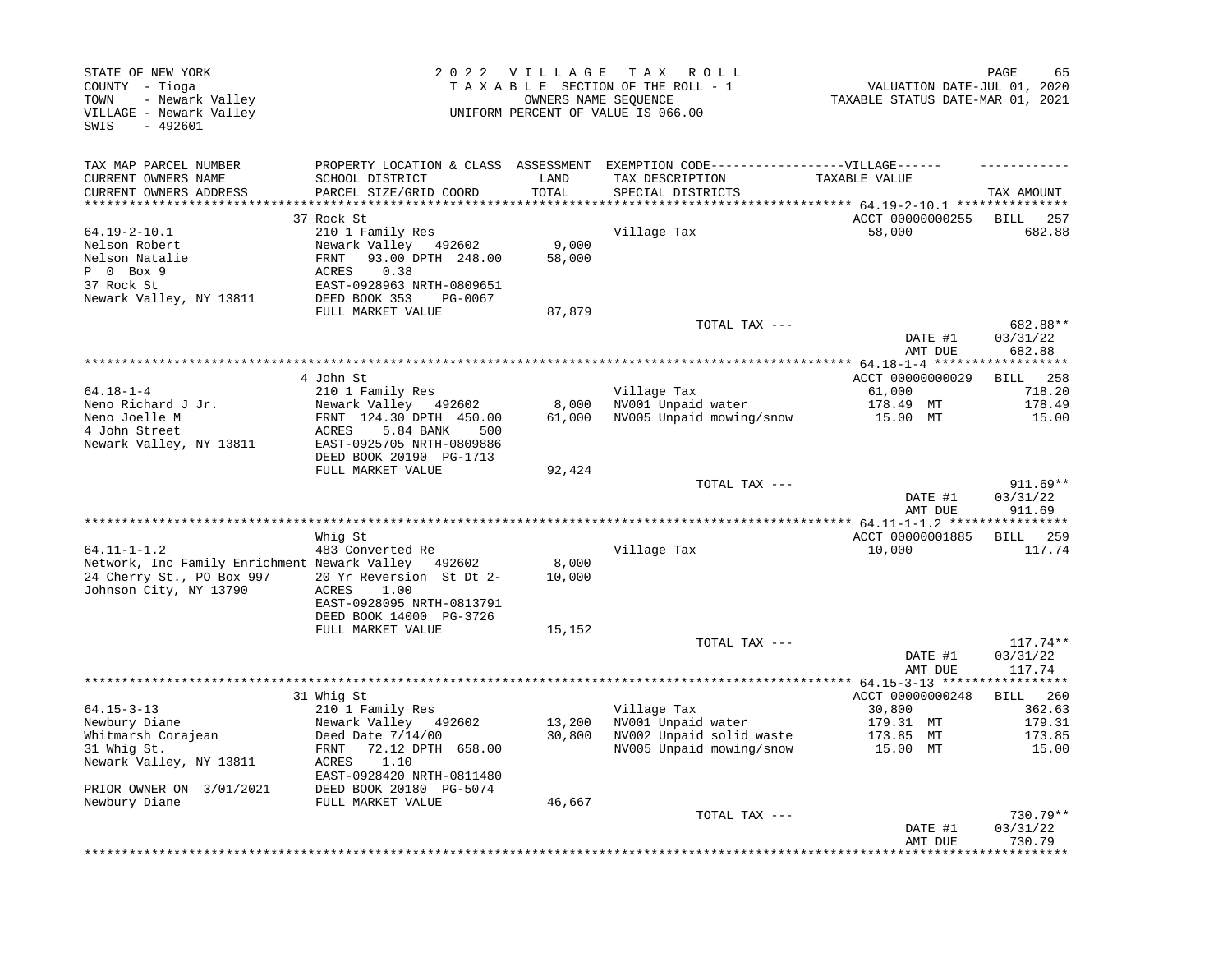| STATE OF NEW YORK<br>COUNTY - Tioga<br>- Newark Valley<br>TOWN<br>VILLAGE - Newark Valley<br>SWIS<br>$-492601$ |                                                                                                                                                          | 2022 VILLAGE               | T A X<br>R O L L<br>TAXABLE SECTION OF THE ROLL - 1<br>OWNERS NAME SEQUENCE<br>UNIFORM PERCENT OF VALUE IS 066.00 | VALUATION DATE-JUL 01, 2020<br>TAXABLE STATUS DATE-MAR 01, 2021 | PAGE<br>66                         |
|----------------------------------------------------------------------------------------------------------------|----------------------------------------------------------------------------------------------------------------------------------------------------------|----------------------------|-------------------------------------------------------------------------------------------------------------------|-----------------------------------------------------------------|------------------------------------|
| TAX MAP PARCEL NUMBER<br>CURRENT OWNERS NAME<br>CURRENT OWNERS ADDRESS<br>**********************               | PROPERTY LOCATION & CLASS ASSESSMENT<br>SCHOOL DISTRICT<br>PARCEL SIZE/GRID COORD                                                                        | LAND<br>TOTAL<br>********* | EXEMPTION CODE------------------VILLAGE------<br>TAX DESCRIPTION<br>SPECIAL DISTRICTS                             | TAXABLE VALUE                                                   | TAX AMOUNT                         |
|                                                                                                                | 36 Whig St                                                                                                                                               |                            |                                                                                                                   | *********** 64.15-2-18 ******************<br>ACCT 00000000157   | BILL<br>261                        |
| 64.15-2-18<br>Norman Jerome<br>36 Whig Street<br>Newark Valley, NY 13811                                       | 210 1 Family Res<br>Newark Valley 492602<br>Bar Change 1996<br>FRNT<br>84.42 DPTH 164.00<br>ACRES<br>$0.31$ BANK<br>77<br>EAST-0927900 NRTH-0811580      | 8,000<br>57,000            | Village Tax<br>NV001 Unpaid water<br>NV002 Unpaid solid waste<br>NV005 Unpaid mowing/snow                         | 57,000<br>112.73 MT<br>96.23 MT<br>15.00 MT                     | 671.10<br>112.73<br>96.23<br>15.00 |
|                                                                                                                | DEED BOOK 20180 PG-5066<br>FULL MARKET VALUE                                                                                                             | 86,364                     |                                                                                                                   |                                                                 |                                    |
|                                                                                                                |                                                                                                                                                          |                            | TOTAL TAX ---                                                                                                     | DATE #1<br>AMT DUE                                              | 895.06**<br>03/31/22<br>895.06     |
|                                                                                                                |                                                                                                                                                          |                            |                                                                                                                   |                                                                 |                                    |
| $64.18 - 1 - 2.1$<br>Nuttall Caroline<br>Nuttall James<br>8 John St<br>Newark Valley, NY 13811                 | 8 John St<br>210 1 Family Res<br>Newark Valley 492602<br>poa Diane Gorsline and<br>Denise Sult<br>88.00 DPTH 155.00<br>FRNT<br>EAST-0926219 NRTH-0810340 | 8,000<br>80,000            | Village Tax                                                                                                       | ACCT 00000000260<br>80,000                                      | BILL 262<br>941.90                 |
|                                                                                                                | DEED BOOK 255<br>PG-0019                                                                                                                                 |                            |                                                                                                                   |                                                                 |                                    |
|                                                                                                                | FULL MARKET VALUE                                                                                                                                        | 121,212                    | TOTAL TAX ---                                                                                                     | DATE #1<br>AMT DUE                                              | 941.90**<br>03/31/22<br>941.90     |
|                                                                                                                |                                                                                                                                                          |                            |                                                                                                                   | ACCT 00000000206                                                |                                    |
| $64.15 - 2 - 34$<br>O'Connor Timothy J<br>O'Connor Leah V<br>5 Elm St<br>Newark Valley, NY 13811               | 5 Elm St<br>210 1 Family Res<br>Newark Valley 492602<br>FRNT<br>77.00 DPTH 106.00<br>EAST-0927230 NRTH-0810520<br>DEED BOOK 20180 PG-4153                | 6,000<br>60,000            | Village Tax                                                                                                       | 60,000                                                          | <b>BILL</b> 263<br>706.42          |
|                                                                                                                | FULL MARKET VALUE                                                                                                                                        | 90,909                     |                                                                                                                   |                                                                 |                                    |
|                                                                                                                |                                                                                                                                                          |                            | TOTAL TAX ---                                                                                                     | DATE #1<br>AMT DUE                                              | 706.42**<br>03/31/22<br>706.42     |
|                                                                                                                |                                                                                                                                                          |                            | *********************                                                                                             | **** 64.15-2-49 ****                                            |                                    |
| 64.15-2-49<br>Olds Lawrence D<br>35 Elm Street<br>Newark Valley, NY 13811                                      | 35 Elm St<br>210 1 Family Res<br>Newark Valley 492602<br>FRNT 143.50 DPTH<br>46.00<br>EAST-0927239 NRTH-0811340<br>DEED BOOK 20190 PG-14                 | 6,000<br>76,000            | Village Tax                                                                                                       | ACCT 00000000265<br>76,000                                      | BILL 264<br>894.80                 |
|                                                                                                                | FULL MARKET VALUE                                                                                                                                        | 115,152                    | TOTAL TAX ---                                                                                                     | DATE #1<br>AMT DUE                                              | 894.80**<br>03/31/22<br>894.80     |
|                                                                                                                |                                                                                                                                                          |                            |                                                                                                                   |                                                                 |                                    |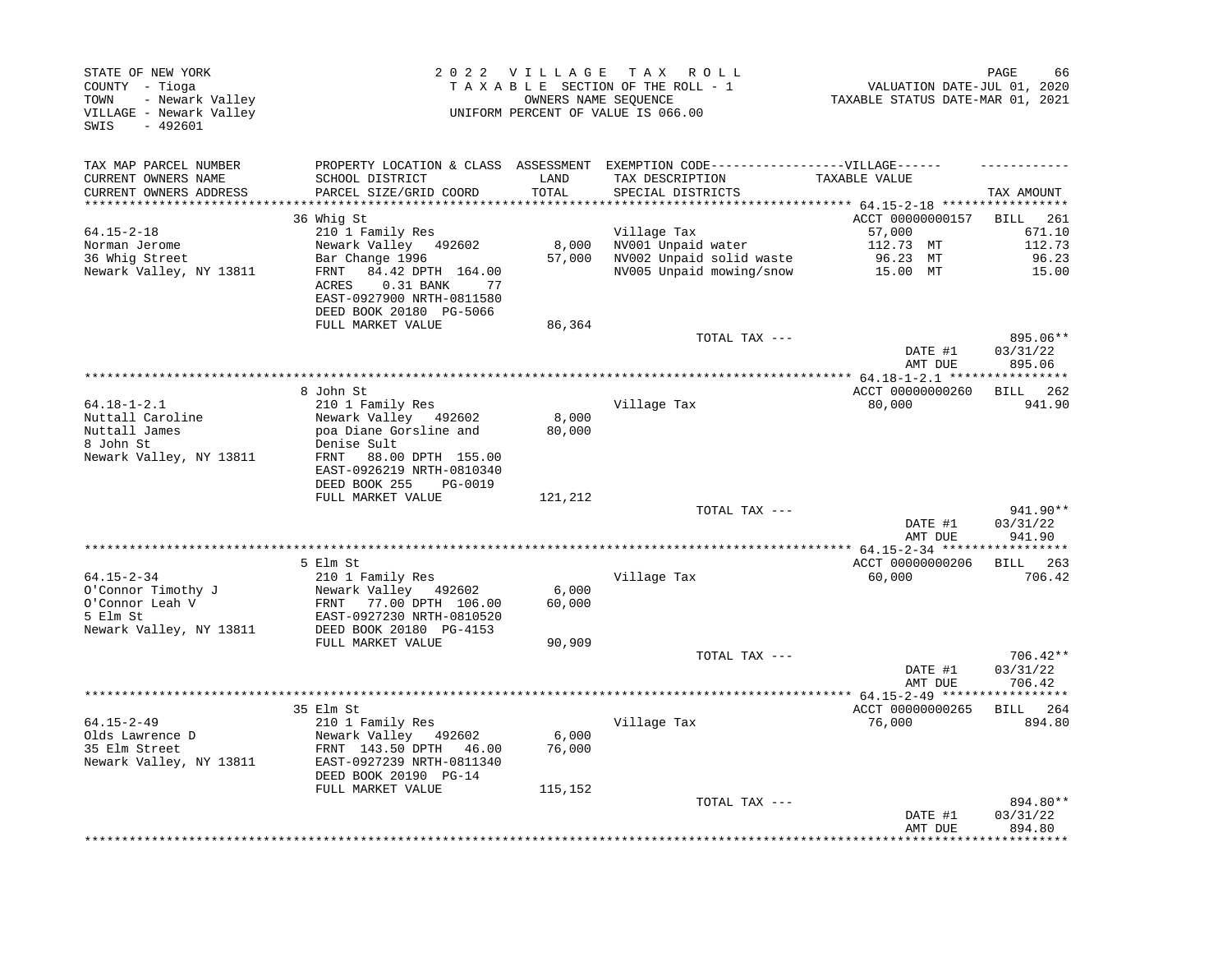| STATE OF NEW YORK<br>COUNTY - Tioga<br>- Newark Valley<br>TOWN<br>VILLAGE - Newark Valley<br>$-492601$<br>SWIS |                                                       | 2022 VILLAGE | TAX ROLL<br>TAXABLE SECTION OF THE ROLL - 1<br>OWNERS NAME SEQUENCE<br>UNIFORM PERCENT OF VALUE IS 066.00 | VALUATION DATE-JUL 01, 2020<br>TAXABLE STATUS DATE-MAR 01, 2021 | PAGE<br>67           |
|----------------------------------------------------------------------------------------------------------------|-------------------------------------------------------|--------------|-----------------------------------------------------------------------------------------------------------|-----------------------------------------------------------------|----------------------|
| TAX MAP PARCEL NUMBER                                                                                          | PROPERTY LOCATION & CLASS ASSESSMENT                  |              | EXEMPTION CODE------------------VILLAGE------                                                             |                                                                 |                      |
| CURRENT OWNERS NAME                                                                                            | SCHOOL DISTRICT                                       | LAND         | TAX DESCRIPTION                                                                                           | TAXABLE VALUE                                                   |                      |
| CURRENT OWNERS ADDRESS                                                                                         | PARCEL SIZE/GRID COORD                                | TOTAL        | SPECIAL DISTRICTS                                                                                         |                                                                 | TAX AMOUNT           |
| *********************                                                                                          |                                                       |              |                                                                                                           |                                                                 |                      |
| $64.15 - 4 - 4$                                                                                                | 17 N Main St<br>454 Supermarket                       |              | Village Tax                                                                                               | ACCT 00000000148<br>178,750                                     | BILL 265<br>2,104.56 |
| Oliver Carol                                                                                                   | Newark Valley 492602                                  | 28,000       |                                                                                                           |                                                                 |                      |
| Hollenbeck Eddie J                                                                                             | FRNT 200.00 DPTH 240.00                               | 178,750      |                                                                                                           |                                                                 |                      |
| PO Box 248                                                                                                     | EAST-0928740 NRTH-0810770                             |              |                                                                                                           |                                                                 |                      |
| Newark Valley, NY 13811                                                                                        | DEED BOOK 19770 PG-7001                               |              |                                                                                                           |                                                                 |                      |
|                                                                                                                | FULL MARKET VALUE                                     | 270,833      |                                                                                                           |                                                                 |                      |
|                                                                                                                |                                                       |              | TOTAL TAX ---                                                                                             |                                                                 | $2,104.56**$         |
|                                                                                                                |                                                       |              |                                                                                                           | DATE #1<br>AMT DUE                                              | 03/31/22<br>2,104.56 |
|                                                                                                                |                                                       |              |                                                                                                           | **************** 64.15-2-20 ******                              | ***********          |
|                                                                                                                | 3 Watson Ave                                          |              |                                                                                                           | ACCT 00000000088                                                | BILL 266             |
| $64.15 - 2 - 20$                                                                                               | 210 1 Family Res                                      |              | Village Tax                                                                                               | 20,000                                                          | 235.47               |
| Onofrio Joseph                                                                                                 | Newark Valley 492602                                  | 7,000        |                                                                                                           |                                                                 |                      |
| Onofrio Tamara                                                                                                 | FRNT 136.25 DPTH 123.75                               | 20,000       |                                                                                                           |                                                                 |                      |
| 12 Silk St<br>Newark Valley, NY 13811                                                                          | EAST-0927910 NRTH-0811330<br>DEED BOOK 442<br>PG-0148 |              |                                                                                                           |                                                                 |                      |
|                                                                                                                | FULL MARKET VALUE                                     | 30,303       |                                                                                                           |                                                                 |                      |
|                                                                                                                |                                                       |              | TOTAL TAX ---                                                                                             |                                                                 | $235.47**$           |
|                                                                                                                |                                                       |              |                                                                                                           | DATE #1                                                         | 03/31/22             |
|                                                                                                                |                                                       |              |                                                                                                           | AMT DUE                                                         | 235.47               |
|                                                                                                                |                                                       |              | *************************                                                                                 | * $64.16 - 1 - 1.20$ ***************                            |                      |
| $64.16 - 1 - 1.20$                                                                                             | Smullen St<br>311 Res vac land                        |              |                                                                                                           | ACCT 00000001367<br>1,800                                       | BILL 267<br>21.19    |
| Onofrio Joseph                                                                                                 | Newark Valley<br>492602                               | 1,800        | Village Tax                                                                                               |                                                                 |                      |
| 12 Silk St                                                                                                     | ACRES<br>1.80                                         | 1,800        |                                                                                                           |                                                                 |                      |
| Newark Valley, NY 13811                                                                                        | EAST-0060904 NRTH-0081000                             |              |                                                                                                           |                                                                 |                      |
|                                                                                                                | DEED BOOK 521<br><b>PG-109</b>                        |              |                                                                                                           |                                                                 |                      |
|                                                                                                                | FULL MARKET VALUE                                     | 2,727        |                                                                                                           |                                                                 |                      |
|                                                                                                                |                                                       |              | TOTAL TAX ---                                                                                             |                                                                 | $21.19**$            |
|                                                                                                                |                                                       |              |                                                                                                           | DATE #1                                                         | 03/31/22<br>21.19    |
|                                                                                                                |                                                       |              |                                                                                                           | AMT DUE                                                         | ********             |
|                                                                                                                | Smullen Ave                                           |              |                                                                                                           | ACCT 00000001135                                                | BILL 268             |
| $64.19 - 2 - 47$                                                                                               | 314 Rural vac<10                                      |              | Village Tax                                                                                               | 1,600                                                           | 18.84                |
| Onofrio Joseph                                                                                                 | Newark Valley<br>492602                               | 1,600        |                                                                                                           |                                                                 |                      |
| 12 Silk St                                                                                                     | 1.60 BANK<br>ACRES<br>92                              | 1,600        |                                                                                                           |                                                                 |                      |
| Newark Valley, NY 13811                                                                                        | EAST-0929304 NRTH-0809730                             |              |                                                                                                           |                                                                 |                      |
|                                                                                                                | DEED BOOK 410<br>PG-0001                              |              |                                                                                                           |                                                                 |                      |
|                                                                                                                | FULL MARKET VALUE                                     | 2,424        | TOTAL TAX ---                                                                                             |                                                                 | 18.84**              |
|                                                                                                                |                                                       |              |                                                                                                           | DATE #1                                                         | 03/31/22             |
|                                                                                                                |                                                       |              |                                                                                                           | AMT DUE                                                         | 18.84                |
|                                                                                                                |                                                       |              |                                                                                                           |                                                                 | ***********          |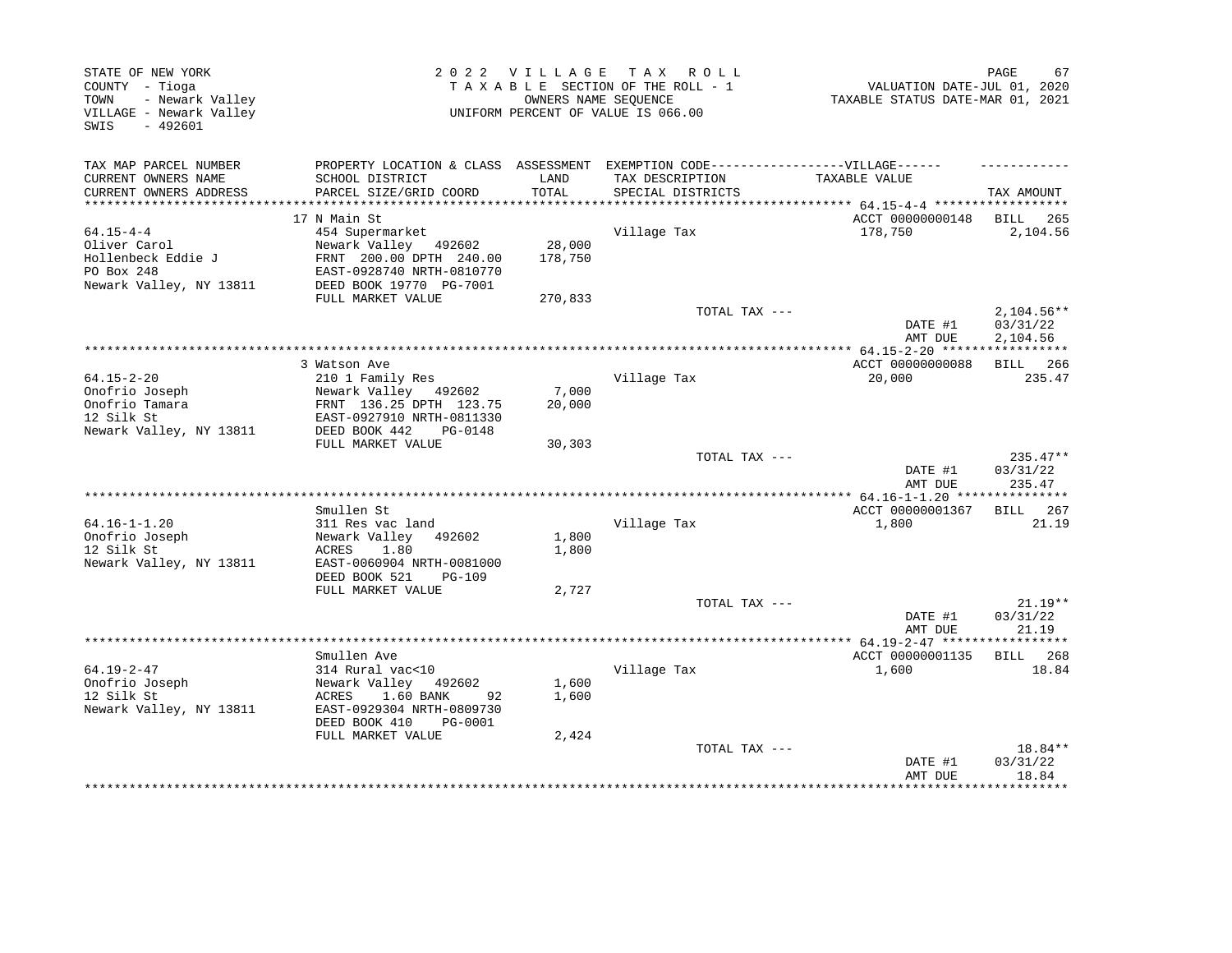| STATE OF NEW YORK<br>COUNTY - Tioga<br>- Newark Valley<br>TOWN<br>VILLAGE - Newark Valley<br>$-492601$<br>SWIS |                                                                                                      |                  | 2022 VILLAGE TAX ROLL<br>TAXABLE SECTION OF THE ROLL - 1<br>OWNERS NAME SEOUENCE<br>UNIFORM PERCENT OF VALUE IS 066.00 | VALUATION DATE-JUL 01, 2020<br>TAXABLE STATUS DATE-MAR 01, 2021 | 68<br>PAGE |
|----------------------------------------------------------------------------------------------------------------|------------------------------------------------------------------------------------------------------|------------------|------------------------------------------------------------------------------------------------------------------------|-----------------------------------------------------------------|------------|
| TAX MAP PARCEL NUMBER<br>CURRENT OWNERS NAME                                                                   | PROPERTY LOCATION & CLASS ASSESSMENT EXEMPTION CODE-----------------VILLAGE------<br>SCHOOL DISTRICT | LAND             | TAX DESCRIPTION                                                                                                        | TAXABLE VALUE                                                   |            |
| CURRENT OWNERS ADDRESS                                                                                         | PARCEL SIZE/GRID COORD                                                                               | TOTAL            | SPECIAL DISTRICTS                                                                                                      |                                                                 | TAX AMOUNT |
| ***********************                                                                                        | *************************                                                                            |                  | ***********************************                                                                                    | ************ 64.19-3-20.10 ***************                      |            |
|                                                                                                                | 100 S Main St                                                                                        |                  |                                                                                                                        | ACCT 00000000066                                                | BILL 269   |
| $64.19 - 3 - 20.10$                                                                                            | 416 Mfg hsing pk                                                                                     |                  | Village Tax                                                                                                            | 10,000                                                          | 117.74     |
| Onofrio Joseph                                                                                                 | Newark Valley 492602                                                                                 | 5,000            |                                                                                                                        |                                                                 |            |
| 12 Silk Street                                                                                                 | FRNT 187.50 DPTH 137.00                                                                              | 10,000           |                                                                                                                        |                                                                 |            |
| Newark Valley, NY 13811                                                                                        | EAST-0927270 NRTH-0808230<br>DEED BOOK 20200 PG-1192                                                 |                  |                                                                                                                        |                                                                 |            |
|                                                                                                                | FULL MARKET VALUE                                                                                    | 15,152           |                                                                                                                        |                                                                 |            |
|                                                                                                                |                                                                                                      |                  | TOTAL TAX ---                                                                                                          |                                                                 | $117.74**$ |
|                                                                                                                |                                                                                                      |                  |                                                                                                                        | DATE #1                                                         | 03/31/22   |
|                                                                                                                |                                                                                                      |                  |                                                                                                                        | AMT DUE                                                         | 117.74     |
|                                                                                                                |                                                                                                      |                  | ********************************                                                                                       | ************ 75.07-1-37 *****************                       |            |
|                                                                                                                | 136 Main St                                                                                          |                  |                                                                                                                        | ACCT 00000001813                                                | BILL 270   |
| $75.07 - 1 - 37$                                                                                               | 270 Mfg housing                                                                                      |                  | Village Tax                                                                                                            | 29,000                                                          | 341.44     |
| Onofrio Joseph                                                                                                 | Newark Valley 492602                                                                                 | 12,700           |                                                                                                                        |                                                                 |            |
| 12 Silk St                                                                                                     | ACRES<br>2.70                                                                                        | 29,000           |                                                                                                                        |                                                                 |            |
| Newark Valley, NY 13811                                                                                        | EAST-0926620 NRTH-0807360<br>DEED BOOK 00336 PG-00328                                                |                  |                                                                                                                        |                                                                 |            |
|                                                                                                                | FULL MARKET VALUE                                                                                    | 43,939           |                                                                                                                        |                                                                 |            |
|                                                                                                                |                                                                                                      |                  | TOTAL TAX ---                                                                                                          |                                                                 | 341.44**   |
|                                                                                                                |                                                                                                      |                  |                                                                                                                        | DATE #1                                                         | 03/31/22   |
|                                                                                                                |                                                                                                      |                  |                                                                                                                        | AMT DUE                                                         | 341.44     |
|                                                                                                                |                                                                                                      |                  |                                                                                                                        |                                                                 |            |
|                                                                                                                | Dimmock St                                                                                           |                  |                                                                                                                        | ACCT 00000000182                                                | BILL 271   |
| $64.15 - 2 - 21$                                                                                               | 330 Vacant comm                                                                                      |                  | Village Tax                                                                                                            | 12,000                                                          | 141.28     |
| Onofrio Joseph K<br>12 Silk St                                                                                 | Newark Valley 492602<br>70.00 DPTH 247.50<br>FRNT                                                    | 12,000<br>12,000 |                                                                                                                        |                                                                 |            |
| Newark Valley, NY 13811                                                                                        | EAST-0927844 NRTH-0811215                                                                            |                  |                                                                                                                        |                                                                 |            |
|                                                                                                                | DEED BOOK 00567 PG-00206                                                                             |                  |                                                                                                                        |                                                                 |            |
|                                                                                                                | FULL MARKET VALUE                                                                                    | 18,182           |                                                                                                                        |                                                                 |            |
|                                                                                                                |                                                                                                      |                  | TOTAL TAX ---                                                                                                          |                                                                 | 141.28**   |
|                                                                                                                |                                                                                                      |                  |                                                                                                                        | DATE #1                                                         | 03/31/22   |
|                                                                                                                |                                                                                                      |                  |                                                                                                                        | AMT DUE                                                         | 141.28     |
|                                                                                                                |                                                                                                      |                  |                                                                                                                        |                                                                 |            |
|                                                                                                                | 19 Smullen Ave                                                                                       |                  |                                                                                                                        | ACCT 00000000169                                                | BILL 272   |
| $64.15 - 4 - 7$<br>Onofrio Joseph K                                                                            | 220 2 Family Res<br>Newark Valley 492602                                                             | 7,000            | Village Tax                                                                                                            | 75,000                                                          | 883.03     |
| Onofrio Tamara A                                                                                               | Bar Decision 2000                                                                                    | 75,000           |                                                                                                                        |                                                                 |            |
| 12 Silk St                                                                                                     | FRNT 110.00 DPTH 112.08                                                                              |                  |                                                                                                                        |                                                                 |            |
| Newark Valley, NY 13811                                                                                        | EAST-0928940 NRTH-0810450                                                                            |                  |                                                                                                                        |                                                                 |            |
|                                                                                                                | DEED BOOK 13940 PG-9002                                                                              |                  |                                                                                                                        |                                                                 |            |
|                                                                                                                | FULL MARKET VALUE                                                                                    | 113,636          |                                                                                                                        |                                                                 |            |
|                                                                                                                |                                                                                                      |                  | TOTAL TAX ---                                                                                                          |                                                                 | 883.03**   |
|                                                                                                                |                                                                                                      |                  |                                                                                                                        | DATE #1                                                         | 03/31/22   |
|                                                                                                                |                                                                                                      |                  |                                                                                                                        | AMT DUE                                                         | 883.03     |
|                                                                                                                |                                                                                                      |                  |                                                                                                                        |                                                                 |            |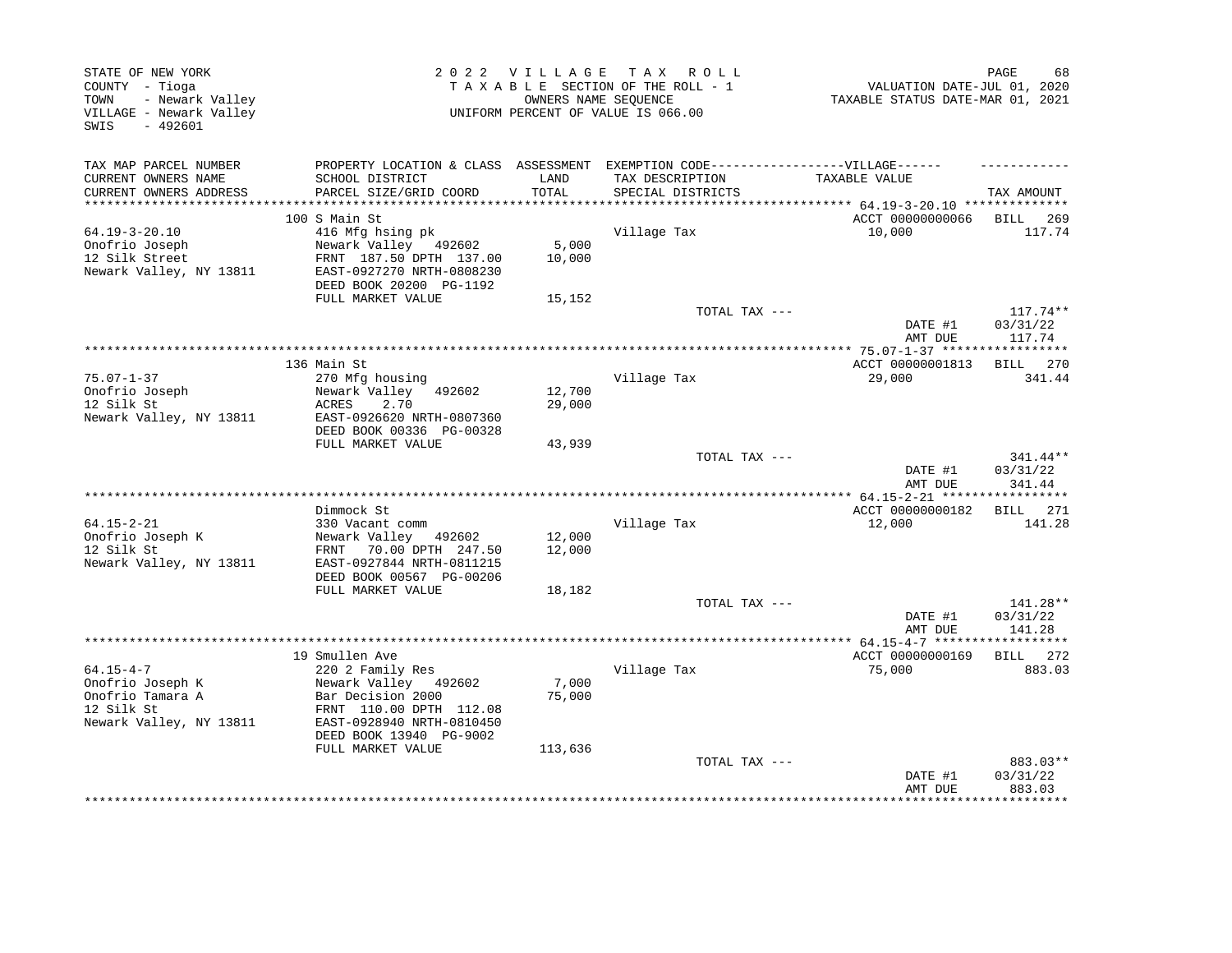| STATE OF NEW YORK<br>COUNTY - Tioga<br>- Newark Valley<br>TOWN<br>VILLAGE - Newark Valley<br>$-492601$<br>SWIS |                                                                                                      |                  | 2022 VILLAGE TAX ROLL<br>TAXABLE SECTION OF THE ROLL - 1<br>OWNERS NAME SEQUENCE<br>UNIFORM PERCENT OF VALUE IS 066.00 | VALUATION DATE-JUL 01, 2020<br>TAXABLE STATUS DATE-MAR 01, 2021 | 69<br>PAGE                     |
|----------------------------------------------------------------------------------------------------------------|------------------------------------------------------------------------------------------------------|------------------|------------------------------------------------------------------------------------------------------------------------|-----------------------------------------------------------------|--------------------------------|
| TAX MAP PARCEL NUMBER<br>CURRENT OWNERS NAME                                                                   | PROPERTY LOCATION & CLASS ASSESSMENT EXEMPTION CODE-----------------VILLAGE------<br>SCHOOL DISTRICT | LAND             | TAX DESCRIPTION                                                                                                        | TAXABLE VALUE                                                   |                                |
| CURRENT OWNERS ADDRESS                                                                                         | PARCEL SIZE/GRID COORD                                                                               | TOTAL            | SPECIAL DISTRICTS                                                                                                      |                                                                 | TAX AMOUNT                     |
|                                                                                                                | 21 Smullen Ave                                                                                       |                  |                                                                                                                        | ACCT 00000000171                                                | BILL 273                       |
| $64.15 - 4 - 8$                                                                                                | 220 2 Family Res                                                                                     |                  | Village Tax                                                                                                            | 75,000                                                          | 883.03                         |
| Onofrio Joseph K<br>Onofrio Tamara A                                                                           | Newark Valley 492602<br>Bar Decision 2000                                                            | 10,000<br>75,000 |                                                                                                                        |                                                                 |                                |
| 12 Silk St<br>Newark Valley, NY 13811                                                                          | FRNT 100.00 DPTH 130.75<br>EAST-0929020 NRTH-0810400<br>DEED BOOK 13940 PG-9002                      |                  |                                                                                                                        |                                                                 |                                |
|                                                                                                                | FULL MARKET VALUE                                                                                    | 113,636          |                                                                                                                        |                                                                 |                                |
|                                                                                                                |                                                                                                      |                  | TOTAL TAX ---                                                                                                          | DATE #1                                                         | 883.03**<br>03/31/22           |
|                                                                                                                |                                                                                                      |                  |                                                                                                                        | AMT DUE                                                         | 883.03                         |
|                                                                                                                | 20 Smullen Ave                                                                                       |                  |                                                                                                                        | ACCT 00000000168                                                | BILL 274                       |
| $64.16 - 1 - 2$                                                                                                | 220 2 Family Res                                                                                     |                  | Village Tax                                                                                                            | 75,000                                                          | 883.03                         |
| Onofrio Joseph K                                                                                               | Newark Valley 492602                                                                                 | 5,000            |                                                                                                                        |                                                                 |                                |
| Onofrio Tamara A                                                                                               | Bar Decision 2000                                                                                    | 75,000           |                                                                                                                        |                                                                 |                                |
| 12 Silk St                                                                                                     | FRNT 100.00 DPTH 100.00                                                                              |                  |                                                                                                                        |                                                                 |                                |
| Newark Valley, NY 13811                                                                                        | EAST-0929000 NRTH-0810580<br>DEED BOOK 13940 PG-9002                                                 |                  |                                                                                                                        |                                                                 |                                |
|                                                                                                                | FULL MARKET VALUE                                                                                    | 113,636          |                                                                                                                        |                                                                 |                                |
|                                                                                                                |                                                                                                      |                  | TOTAL TAX ---                                                                                                          |                                                                 | 883.03**                       |
|                                                                                                                |                                                                                                      |                  |                                                                                                                        | DATE #1<br>AMT DUE                                              | 03/31/22<br>883.03             |
|                                                                                                                |                                                                                                      |                  |                                                                                                                        |                                                                 |                                |
| $64.19 - 3 - 22$                                                                                               | 12 Silk St<br>210 1 Family Res                                                                       |                  | Village Tax                                                                                                            | ACCT 00000000298<br>89,500                                      | BILL 275<br>1,053.75           |
| Onofrio Joseph K                                                                                               | Newark Valley 492602                                                                                 | 8,900            |                                                                                                                        |                                                                 |                                |
| Onofrio Tamara A                                                                                               | FRNT 157.50 DPTH 204.00                                                                              | 89,500           |                                                                                                                        |                                                                 |                                |
| 12 Silk St                                                                                                     | EAST-0927000 NRTH-0808180                                                                            |                  |                                                                                                                        |                                                                 |                                |
| Newark Valley, NY 13811                                                                                        | DEED BOOK 13812 PG-6001                                                                              |                  |                                                                                                                        |                                                                 |                                |
|                                                                                                                | FULL MARKET VALUE                                                                                    | 135,606          | TOTAL TAX ---                                                                                                          |                                                                 | $1,053.75**$                   |
|                                                                                                                |                                                                                                      |                  |                                                                                                                        | DATE #1<br>AMT DUE                                              | 03/31/22<br>1,053.75           |
|                                                                                                                |                                                                                                      |                  |                                                                                                                        |                                                                 |                                |
|                                                                                                                | 108 Main St                                                                                          |                  |                                                                                                                        | ACCT 00000000359                                                | BILL 276                       |
| $75.07 - 1 - 4.10$                                                                                             | 210 1 Family Res                                                                                     |                  | Village Tax                                                                                                            | 45,000                                                          | 529.82                         |
| Onofrio Joseph K<br>12 Silk St                                                                                 | Newark Valley 492602<br>FRNT 164.73 DPTH 207.53                                                      | 8,000<br>45,000  |                                                                                                                        |                                                                 |                                |
| Newark Valley, NY 13811                                                                                        | EAST-0060687 NRTH-0080795<br>DEED BOOK 464<br>PG-0079                                                |                  |                                                                                                                        |                                                                 |                                |
|                                                                                                                | FULL MARKET VALUE                                                                                    | 68,182           |                                                                                                                        |                                                                 |                                |
|                                                                                                                |                                                                                                      |                  | TOTAL TAX ---                                                                                                          | DATE #1<br>AMT DUE                                              | 529.82**<br>03/31/22<br>529.82 |
|                                                                                                                |                                                                                                      |                  |                                                                                                                        |                                                                 | ***********                    |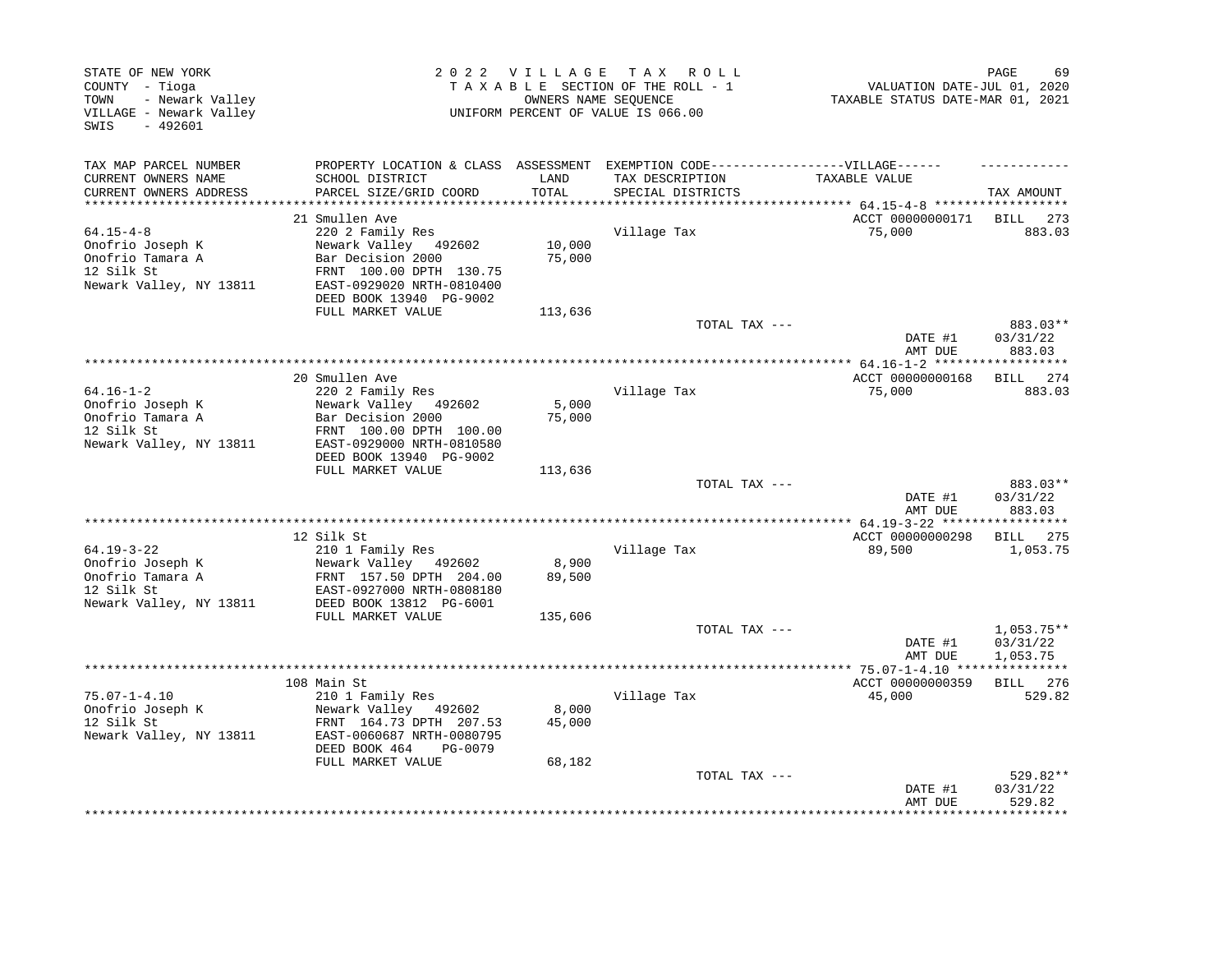| STATE OF NEW YORK<br>COUNTY - Tioga<br>- Newark Valley<br>TOWN<br>VILLAGE - Newark Valley<br>$-492601$<br>SWIS                     |                                                                                                                                                                | 2022 VILLAGE               | T A X<br>R O L L<br>TAXABLE SECTION OF THE ROLL - 1<br>OWNERS NAME SEQUENCE<br>UNIFORM PERCENT OF VALUE IS 066.00         | VALUATION DATE-JUL 01, 2020<br>TAXABLE STATUS DATE-MAR 01, 2021 | 70<br>PAGE                              |
|------------------------------------------------------------------------------------------------------------------------------------|----------------------------------------------------------------------------------------------------------------------------------------------------------------|----------------------------|---------------------------------------------------------------------------------------------------------------------------|-----------------------------------------------------------------|-----------------------------------------|
| TAX MAP PARCEL NUMBER<br>CURRENT OWNERS NAME<br>CURRENT OWNERS ADDRESS                                                             | SCHOOL DISTRICT<br>PARCEL SIZE/GRID COORD                                                                                                                      | LAND<br>TOTAL              | PROPERTY LOCATION & CLASS ASSESSMENT EXEMPTION CODE-----------------VILLAGE------<br>TAX DESCRIPTION<br>SPECIAL DISTRICTS | TAXABLE VALUE                                                   | TAX AMOUNT                              |
| ***********************                                                                                                            |                                                                                                                                                                |                            |                                                                                                                           |                                                                 |                                         |
| $75.07 - 1 - 4.20$<br>Onofrio Joseph K<br>12 Silk St<br>Newark Valley, NY 13811                                                    | 11 Silk St<br>230 3 Family Res<br>Newark Valley<br>492602<br>Bar Change 1993<br>ACRES<br>1.81<br>EAST-0060663 NRTH-0080782<br>DEED BOOK 403<br>PG-0046         | 12,000<br>100,000          | Village Tax                                                                                                               | ACCT 00000001592<br>100,000                                     | BILL 277<br>1,177.37                    |
|                                                                                                                                    | FULL MARKET VALUE                                                                                                                                              | 151,515                    | TOTAL TAX ---                                                                                                             | DATE #1                                                         | $1,177.37**$<br>03/31/22                |
|                                                                                                                                    |                                                                                                                                                                |                            |                                                                                                                           | AMT DUE                                                         | 1,177.37                                |
|                                                                                                                                    | 120 Main St                                                                                                                                                    |                            |                                                                                                                           | ********** 75.07-1-36 *****************<br>ACCT 00000000321     | BILL 278                                |
| $75.07 - 1 - 36$<br>Onofrio Joseph K<br>12 Silk St<br>Newark Valley, NY 13811                                                      | 210 1 Family Res<br>Newark Valley 492602<br>FRNT 123.74 DPTH 125.40<br>EAST-0927100 NRTH-0807760<br>DEED BOOK 530<br>$PG-240$                                  | 6,000<br>30,000            | Village Tax                                                                                                               | 30,000                                                          | 353.21                                  |
|                                                                                                                                    | FULL MARKET VALUE                                                                                                                                              | 45,455                     |                                                                                                                           |                                                                 |                                         |
|                                                                                                                                    |                                                                                                                                                                |                            | TOTAL TAX ---                                                                                                             | DATE #1<br>AMT DUE                                              | 353.21**<br>03/31/22<br>353.21          |
|                                                                                                                                    |                                                                                                                                                                |                            |                                                                                                                           |                                                                 |                                         |
| $64.15 - 2 - 19$<br>Ortu Abigail<br>Ortu Joseph & Dorothy<br>32 Whig Street<br>Newark Valley, NY 13811<br>PRIOR OWNER ON 3/01/2021 | 32 Whig St<br>210 1 Family Res<br>Newark Valley 492602<br>FRNT 174.42 DPTH 114.42<br>EAST-0927900 NRTH-0811500<br>DEED BOOK 20210 PG-5788<br>FULL MARKET VALUE | 9,000<br>75,000<br>113,636 | Village Tax                                                                                                               | ACCT 00000000114<br>75,000                                      | 279<br>BILL<br>883.03                   |
| Gardner Beverly J                                                                                                                  |                                                                                                                                                                |                            |                                                                                                                           |                                                                 |                                         |
|                                                                                                                                    |                                                                                                                                                                |                            | TOTAL TAX ---                                                                                                             | DATE #1<br>AMT DUE                                              | 883.03**<br>03/31/22<br>883.03          |
|                                                                                                                                    |                                                                                                                                                                |                            |                                                                                                                           | ** 75.07-1-16 ****                                              |                                         |
| $75.07 - 1 - 16$<br>Ortu Peter D<br>Ortu Alisha A<br>169 S Main Street<br>Newark Valley, NY 13811                                  | 169 S Main St<br>220 2 Family Res<br>Newark Valley 492602<br>FRNT 198.00 DPTH 673.20<br>3.98<br>ACRES<br>EAST-0927090 NRTH-0806360<br>DEED BOOK 20220 PG-468   | 17,000<br>65,000           | Village Tax<br>NV001 Unpaid water<br>NV005 Unpaid mowing/snow                                                             | ACCT 00000000294<br>65,000<br>95.94 MT<br>15.00 MT              | 280<br>BILL<br>765.29<br>95.94<br>15.00 |
| PRIOR OWNER ON 3/01/2021                                                                                                           | FULL MARKET VALUE                                                                                                                                              | 98,485                     |                                                                                                                           |                                                                 |                                         |
| Ortu Joan L                                                                                                                        |                                                                                                                                                                |                            | TOTAL TAX ---                                                                                                             | DATE #1<br>AMT DUE                                              | $876.23**$<br>03/31/22<br>876.23        |
|                                                                                                                                    |                                                                                                                                                                |                            |                                                                                                                           |                                                                 |                                         |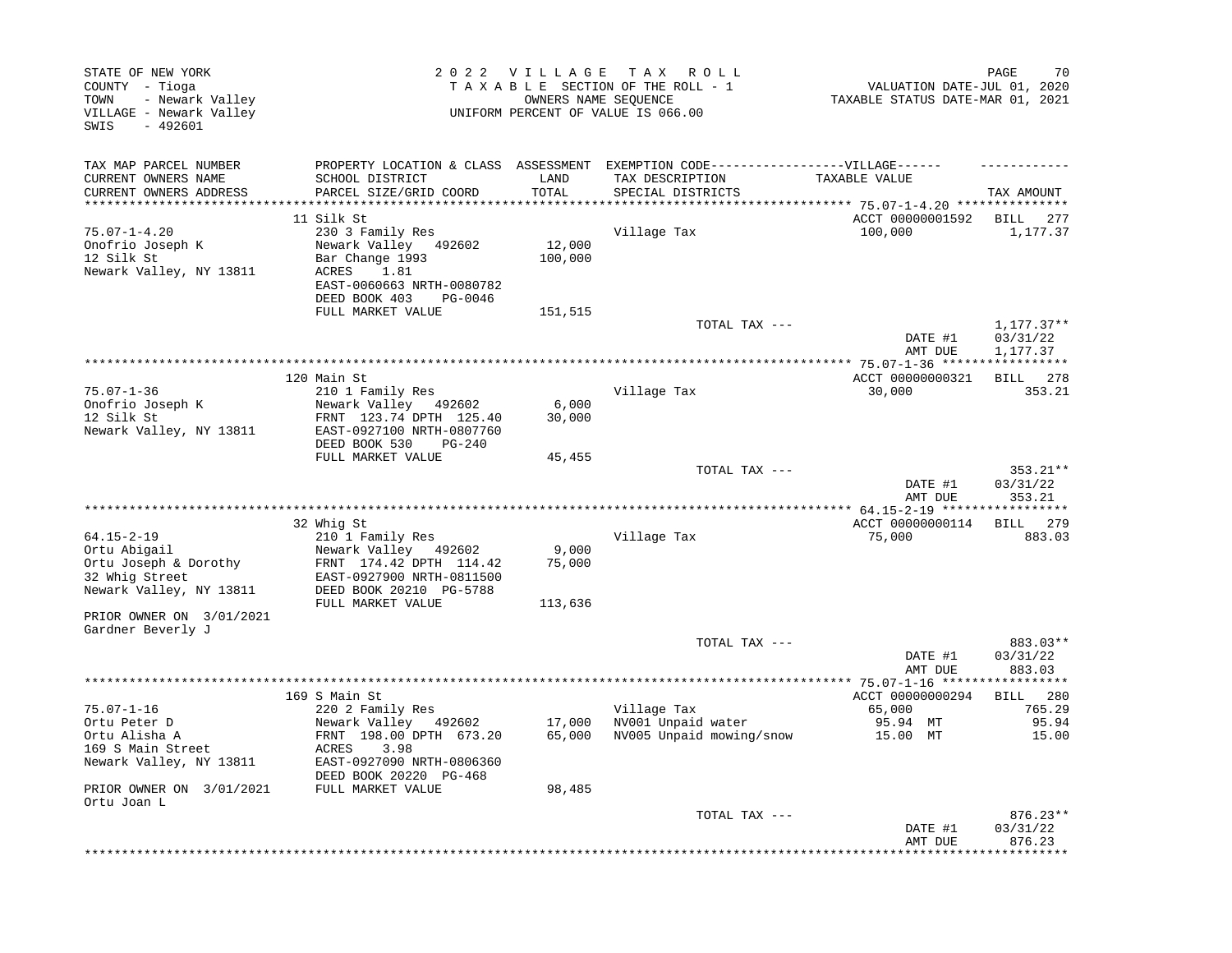| STATE OF NEW YORK<br>COUNTY - Tioga<br>- Newark Valley<br>TOWN<br>VILLAGE - Newark Valley<br>$-492601$<br>SWIS |                                                                                  |                 | 2022 VILLAGE TAX ROLL<br>TAXABLE SECTION OF THE ROLL - 1<br>OWNERS NAME SEQUENCE<br>UNIFORM PERCENT OF VALUE IS 066.00 | VALUATION DATE-JUL 01, 2020<br>TAXABLE STATUS DATE-MAR 01, 2021 | 71<br>PAGE         |
|----------------------------------------------------------------------------------------------------------------|----------------------------------------------------------------------------------|-----------------|------------------------------------------------------------------------------------------------------------------------|-----------------------------------------------------------------|--------------------|
| TAX MAP PARCEL NUMBER                                                                                          | PROPERTY LOCATION & CLASS ASSESSMENT EXEMPTION CODE----------------VILLAGE------ |                 |                                                                                                                        |                                                                 |                    |
| CURRENT OWNERS NAME<br>CURRENT OWNERS ADDRESS                                                                  | SCHOOL DISTRICT<br>PARCEL SIZE/GRID COORD                                        | LAND<br>TOTAL   | TAX DESCRIPTION<br>SPECIAL DISTRICTS                                                                                   | TAXABLE VALUE                                                   | TAX AMOUNT         |
| **********************                                                                                         |                                                                                  |                 |                                                                                                                        | *************************** 64.15-2-35 ******************       |                    |
|                                                                                                                | 13 Elm St                                                                        |                 |                                                                                                                        | ACCT 00000000052                                                | BILL 281           |
| $64.15 - 2 - 35$                                                                                               | 210 1 Family Res                                                                 |                 | Village Tax                                                                                                            | 75,000                                                          | 883.03             |
| Pado Andrew<br>Pado Marilyn                                                                                    | Newark Valley 492602<br>FRNT                                                     | 8,000<br>75,000 |                                                                                                                        |                                                                 |                    |
| 13 Elm St                                                                                                      | 82.50 DPTH 165.00<br>ACRES<br>0.31                                               |                 |                                                                                                                        |                                                                 |                    |
| Newark Valley, NY 13811                                                                                        | EAST-0927219 NRTH-0810630<br>DEED BOOK 15102 PG-4001                             |                 |                                                                                                                        |                                                                 |                    |
|                                                                                                                | FULL MARKET VALUE                                                                | 113,636         |                                                                                                                        |                                                                 |                    |
|                                                                                                                |                                                                                  |                 | TOTAL TAX ---                                                                                                          |                                                                 | 883.03**           |
|                                                                                                                |                                                                                  |                 |                                                                                                                        | DATE #1<br>AMT DUE                                              | 03/31/22<br>883.03 |
|                                                                                                                |                                                                                  |                 |                                                                                                                        |                                                                 |                    |
|                                                                                                                | 18 Franklin Ave                                                                  |                 |                                                                                                                        | ACCT 00000000221                                                | 282<br>BILL        |
| $64.15 - 2 - 81$                                                                                               | 210 1 Family Res                                                                 |                 | Village Tax                                                                                                            | 57,000                                                          | 671.10             |
| Pado Michael J                                                                                                 | Newark Valley 492602                                                             | 6,000           |                                                                                                                        |                                                                 |                    |
| Pado Susan G                                                                                                   | FRNT<br>53.43 DPTH 202.00                                                        | 57,000          |                                                                                                                        |                                                                 |                    |
| 842 Allison Hill Rd                                                                                            | ACRES<br>$0.26$ BANK<br>500                                                      |                 |                                                                                                                        |                                                                 |                    |
| Newark Valley, NY 13811                                                                                        | EAST-0927521 NRTH-0812134                                                        |                 |                                                                                                                        |                                                                 |                    |
| PRIOR OWNER ON 3/01/2021<br>Pado Michael J                                                                     | DEED BOOK 00564 PG-00196<br>FULL MARKET VALUE                                    | 86,364          |                                                                                                                        |                                                                 |                    |
|                                                                                                                |                                                                                  |                 | TOTAL TAX ---                                                                                                          |                                                                 | 671.10**           |
|                                                                                                                |                                                                                  |                 |                                                                                                                        | DATE #1<br>AMT DUE                                              | 03/31/22<br>671.10 |
|                                                                                                                |                                                                                  |                 |                                                                                                                        |                                                                 | * * * * * * * * *  |
|                                                                                                                | 13 Silk St                                                                       |                 |                                                                                                                        | ACCT 00000000284                                                | 283<br>BILL        |
| $75.07 - 1 - 3$                                                                                                | 210 1 Family Res                                                                 |                 | Village Tax                                                                                                            | 70,100                                                          | 825.34             |
| Panella Laura S                                                                                                | Newark Valley 492602                                                             | 6,000           |                                                                                                                        |                                                                 |                    |
| Prentice Merle U Jr. LU                                                                                        | FRNT 103.00 DPTH 134.83                                                          | 70,100          |                                                                                                                        |                                                                 |                    |
| 7 Burt Ave<br>Endwell, NY 13760                                                                                | EAST-0926930 NRTH-0807980                                                        |                 |                                                                                                                        |                                                                 |                    |
|                                                                                                                | DEED BOOK 20998 PG-8001<br>FULL MARKET VALUE                                     | 106,212         |                                                                                                                        |                                                                 |                    |
| PRIOR OWNER ON 3/01/2021                                                                                       |                                                                                  |                 |                                                                                                                        |                                                                 |                    |
| Panella Laura S                                                                                                |                                                                                  |                 |                                                                                                                        |                                                                 |                    |
|                                                                                                                |                                                                                  |                 | TOTAL TAX ---                                                                                                          |                                                                 | 825.34**           |
|                                                                                                                |                                                                                  |                 |                                                                                                                        | DATE #1                                                         | 03/31/22           |
|                                                                                                                |                                                                                  |                 |                                                                                                                        | AMT DUE                                                         | 825.34             |
|                                                                                                                |                                                                                  |                 |                                                                                                                        | ** $64.15 - 2 - 42$ ***                                         |                    |
|                                                                                                                | 26 Maple Ave                                                                     |                 |                                                                                                                        | ACCT 00000000376                                                | BILL 284           |
| 64.15-2-42<br>Parmelee Ralph S                                                                                 | 210 1 Family Res<br>Newark Valley<br>492602                                      | 8,000           | Village Tax                                                                                                            | 82,500                                                          | 971.33             |
| Parmelee Jean Ellen                                                                                            | Bar Change 1996                                                                  | 82,500          |                                                                                                                        |                                                                 |                    |
| 26 Maple Ave                                                                                                   | FRNT<br>66.00 DPTH 222.50                                                        |                 |                                                                                                                        |                                                                 |                    |
| Newark Valley, NY 14614                                                                                        | EAST-0927309 NRTH-0810880                                                        |                 |                                                                                                                        |                                                                 |                    |
|                                                                                                                | DEED BOOK 439<br>PG-0131                                                         |                 |                                                                                                                        |                                                                 |                    |
|                                                                                                                | FULL MARKET VALUE                                                                | 125,000         |                                                                                                                        |                                                                 |                    |
|                                                                                                                |                                                                                  |                 | TOTAL TAX ---                                                                                                          |                                                                 | 971.33**           |
|                                                                                                                |                                                                                  |                 |                                                                                                                        |                                                                 |                    |
|                                                                                                                |                                                                                  |                 |                                                                                                                        | DATE #1<br>AMT DUE                                              | 03/31/22<br>971.33 |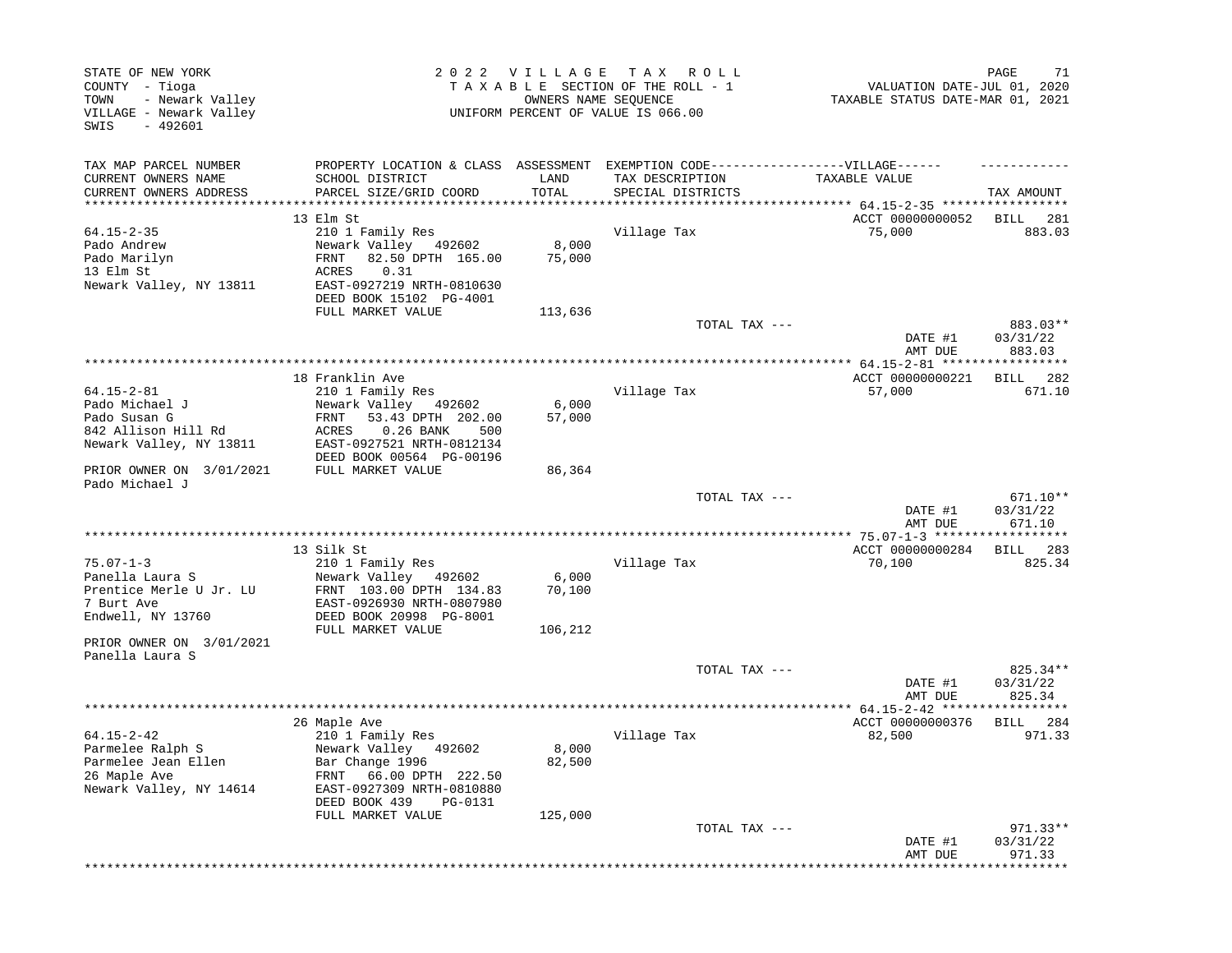| STATE OF NEW YORK<br>COUNTY - Tioga<br>- Newark Valley<br>TOWN<br>VILLAGE - Newark Valley<br>$-492601$<br>SWIS |                                                                                   | 2022 VILLAGE | TAX ROLL<br>TAXABLE SECTION OF THE ROLL - 1<br>OWNERS NAME SEQUENCE<br>UNIFORM PERCENT OF VALUE IS 066.00 | VALUATION DATE-JUL 01, 2020<br>TAXABLE STATUS DATE-MAR 01, 2021 | PAGE<br>72                     |
|----------------------------------------------------------------------------------------------------------------|-----------------------------------------------------------------------------------|--------------|-----------------------------------------------------------------------------------------------------------|-----------------------------------------------------------------|--------------------------------|
| TAX MAP PARCEL NUMBER                                                                                          | PROPERTY LOCATION & CLASS ASSESSMENT EXEMPTION CODE-----------------VILLAGE------ |              |                                                                                                           |                                                                 |                                |
| CURRENT OWNERS NAME                                                                                            | SCHOOL DISTRICT                                                                   | LAND         | TAX DESCRIPTION                                                                                           | TAXABLE VALUE                                                   |                                |
| CURRENT OWNERS ADDRESS                                                                                         | PARCEL SIZE/GRID COORD                                                            | TOTAL        | SPECIAL DISTRICTS                                                                                         | ********** 64.19-1-4 ******                                     | TAX AMOUNT                     |
|                                                                                                                | 5 Spring St                                                                       |              |                                                                                                           | ACCT 00000000304                                                | <b>BILL</b><br>285             |
| $64.19 - 1 - 4$                                                                                                | 310 Res Vac                                                                       |              | Village Tax                                                                                               | 9,000                                                           | 105.96                         |
| Patterson Court LLC                                                                                            | Newark Valley 492602                                                              | 9,000        |                                                                                                           |                                                                 |                                |
| 1221 Prentice Hill Road                                                                                        | Deed Date 3/27/97                                                                 | 9,000        |                                                                                                           |                                                                 |                                |
| Newark Valley, NY 13811                                                                                        | 75.00 DPTH<br>FRNT<br>75.00                                                       |              |                                                                                                           |                                                                 |                                |
|                                                                                                                | EAST-0927434 NRTH-0810375                                                         |              |                                                                                                           |                                                                 |                                |
|                                                                                                                | DEED BOOK 20190 PG-3400<br>FULL MARKET VALUE                                      | 13,636       |                                                                                                           |                                                                 |                                |
|                                                                                                                |                                                                                   |              | TOTAL TAX ---                                                                                             |                                                                 | $105.96**$                     |
|                                                                                                                |                                                                                   |              |                                                                                                           | DATE #1                                                         | 03/31/22                       |
|                                                                                                                |                                                                                   |              |                                                                                                           | AMT DUE                                                         | 105.96                         |
|                                                                                                                | 12 E Whig St                                                                      |              |                                                                                                           | ACCT 00000000154                                                | BILL 286                       |
| $64.15 - 3 - 15$                                                                                               | 416 Mfg hsing pk                                                                  |              | Village Tax                                                                                               | 25,000                                                          | 294.34                         |
| Patterson Court, LLC                                                                                           | Newark Valley 492602                                                              | 10,000       |                                                                                                           |                                                                 |                                |
| 1221 Prentice Hill Rd                                                                                          | Deed Date 7/15/96                                                                 | 25,000       |                                                                                                           |                                                                 |                                |
| Newark Valley, NY 13811                                                                                        | 1.80 BANK<br>ACRES<br>77                                                          |              |                                                                                                           |                                                                 |                                |
|                                                                                                                | EAST-0928420 NRTH-0811210                                                         |              |                                                                                                           |                                                                 |                                |
|                                                                                                                | DEED BOOK 14000 PG-3728<br>FULL MARKET VALUE                                      | 37,879       |                                                                                                           |                                                                 |                                |
|                                                                                                                |                                                                                   |              | TOTAL TAX ---                                                                                             |                                                                 | 294.34**                       |
|                                                                                                                |                                                                                   |              |                                                                                                           | DATE #1                                                         | 03/31/22                       |
|                                                                                                                |                                                                                   |              |                                                                                                           | AMT DUE                                                         | 294.34                         |
|                                                                                                                |                                                                                   |              |                                                                                                           |                                                                 |                                |
| $64.15 - 3 - 19$                                                                                               | 21 Whig St<br>270 Mfg housing                                                     |              | Village Tax                                                                                               | ACCT 00000000400<br>31,100                                      | BILL 287<br>366.16             |
| Patterson Court, LLC                                                                                           | Newark Valley 492602                                                              | 12,000       |                                                                                                           |                                                                 |                                |
| 1221 Prentice Hill Road                                                                                        | Bar Decision 1998                                                                 | 31,100       |                                                                                                           |                                                                 |                                |
| Newark Valley, NY 13811                                                                                        | FRNT<br>92.00 DPTH 140.00                                                         |              |                                                                                                           |                                                                 |                                |
|                                                                                                                | 77<br>BANK                                                                        |              |                                                                                                           |                                                                 |                                |
|                                                                                                                | EAST-0928130 NRTH-0811190                                                         |              |                                                                                                           |                                                                 |                                |
|                                                                                                                | DEED BOOK 20160 PG-3706<br>FULL MARKET VALUE                                      | 47,121       |                                                                                                           |                                                                 |                                |
|                                                                                                                |                                                                                   |              | TOTAL TAX ---                                                                                             |                                                                 | 366.16**                       |
|                                                                                                                |                                                                                   |              |                                                                                                           | DATE #1                                                         | 03/31/22                       |
|                                                                                                                |                                                                                   |              |                                                                                                           | AMT DUE                                                         | 366.16                         |
|                                                                                                                |                                                                                   |              |                                                                                                           | ********** 75.07-1-35.10 ***                                    | ********                       |
| $75.07 - 1 - 35.10$                                                                                            | 128 S Main St<br>411 Apartment                                                    |              | Village Tax                                                                                               | ACCT 00000000196<br>119,700                                     | <b>BILL</b><br>288<br>1,409.32 |
| Patterson Court, LLC                                                                                           | Newark Valley 492602                                                              | 12,000       |                                                                                                           |                                                                 |                                |
| 1221 Prentice Hill Rd                                                                                          | Deed Date 7/11/96                                                                 | 119,700      |                                                                                                           |                                                                 |                                |
| Newark Valley, NY 13811                                                                                        | 1.50<br>ACRES                                                                     |              |                                                                                                           |                                                                 |                                |
|                                                                                                                | EAST-0060660 NRTH-0080762                                                         |              |                                                                                                           |                                                                 |                                |
|                                                                                                                | DEED BOOK 14000 PG-1158                                                           |              |                                                                                                           |                                                                 |                                |
|                                                                                                                | FULL MARKET VALUE                                                                 | 181,364      | TOTAL TAX ---                                                                                             |                                                                 | $1,409.32**$                   |
|                                                                                                                |                                                                                   |              |                                                                                                           | DATE #1                                                         | 03/31/22                       |
|                                                                                                                |                                                                                   |              |                                                                                                           | AMT DUE                                                         | 1,409.32                       |
|                                                                                                                |                                                                                   |              |                                                                                                           |                                                                 |                                |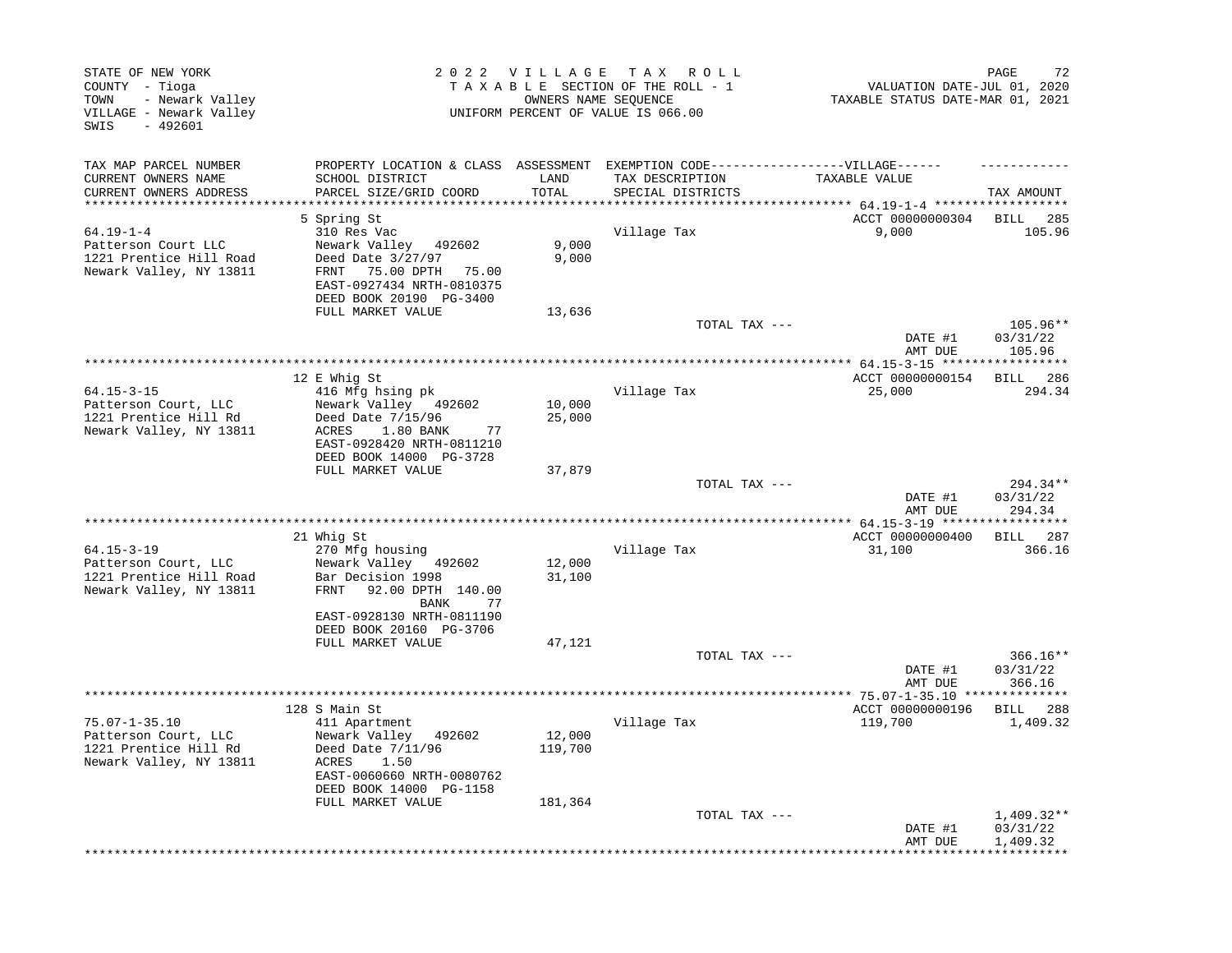| STATE OF NEW YORK<br>COUNTY - Tioga<br>- Newark Valley<br>TOWN<br>VILLAGE - Newark Valley<br>$-492601$<br>SWIS |                                                                                                                                                  | 2022 VILLAGE     | T A X<br>R O L L<br>TAXABLE SECTION OF THE ROLL - 1<br>OWNERS NAME SEQUENCE<br>UNIFORM PERCENT OF VALUE IS 066.00 | VALUATION DATE-JUL 01, 2020<br>TAXABLE STATUS DATE-MAR 01, 2021 | PAGE<br>73                     |
|----------------------------------------------------------------------------------------------------------------|--------------------------------------------------------------------------------------------------------------------------------------------------|------------------|-------------------------------------------------------------------------------------------------------------------|-----------------------------------------------------------------|--------------------------------|
| TAX MAP PARCEL NUMBER<br>CURRENT OWNERS NAME                                                                   | PROPERTY LOCATION & CLASS ASSESSMENT<br>SCHOOL DISTRICT                                                                                          | LAND             | EXEMPTION CODE------------------VILLAGE------<br>TAX DESCRIPTION                                                  | TAXABLE VALUE                                                   |                                |
| CURRENT OWNERS ADDRESS<br>**********************                                                               | PARCEL SIZE/GRID COORD<br>*****************************                                                                                          | TOTAL            | SPECIAL DISTRICTS<br>********************************                                                             | ************ 64.15-3-3 *******************                      | TAX AMOUNT                     |
|                                                                                                                | 57 Whiq St                                                                                                                                       |                  |                                                                                                                   | ACCT 00000000042                                                | BILL 289                       |
| $64.15 - 3 - 3$                                                                                                | 210 1 Family Res                                                                                                                                 |                  | Village Tax                                                                                                       | 57,000                                                          | 671.10                         |
| Payne Katherine<br>Payne Jacob<br>57 Whig Street<br>Newark Valley, NY 13811                                    | Newark Valley 492602<br>72.77 DPTH 198.59<br>FRNT<br>500<br>BANK<br>EAST-0928139 NRTH-0812160                                                    | 8,000<br>57,000  |                                                                                                                   |                                                                 |                                |
|                                                                                                                | DEED BOOK 20180 PG-3615                                                                                                                          |                  |                                                                                                                   |                                                                 |                                |
|                                                                                                                | FULL MARKET VALUE                                                                                                                                | 86,364           |                                                                                                                   |                                                                 |                                |
|                                                                                                                |                                                                                                                                                  |                  | TOTAL TAX ---                                                                                                     | DATE #1<br>AMT DUE                                              | 671.10**<br>03/31/22<br>671.10 |
|                                                                                                                |                                                                                                                                                  |                  |                                                                                                                   |                                                                 |                                |
|                                                                                                                | 66 Main St                                                                                                                                       |                  |                                                                                                                   | ACCT 00000000331                                                | BILL<br>290                    |
| $64.19 - 3 - 8$                                                                                                | 210 1 Family Res                                                                                                                                 |                  | Village Tax                                                                                                       | 79,000                                                          | 930.13                         |
| Peake Gregory T                                                                                                | Newark Valley 492602<br>FRNT 90.02 DPTH 240.83                                                                                                   | 6,500<br>79,000  |                                                                                                                   |                                                                 |                                |
| 66 South Main Street<br>Newark Valley, NY 13811                                                                | EAST-0927450 NRTH-0809110<br>DEED BOOK 20160 PG-3911                                                                                             |                  |                                                                                                                   |                                                                 |                                |
|                                                                                                                | FULL MARKET VALUE                                                                                                                                | 119,697          |                                                                                                                   |                                                                 |                                |
|                                                                                                                |                                                                                                                                                  |                  | TOTAL TAX ---                                                                                                     | DATE #1<br>AMT DUE                                              | 930.13**<br>03/31/22<br>930.13 |
|                                                                                                                |                                                                                                                                                  |                  |                                                                                                                   |                                                                 |                                |
|                                                                                                                | 50 Maple Ave                                                                                                                                     |                  |                                                                                                                   | ACCT 00000000338                                                | BILL 291                       |
| $64.15 - 1 - 45$                                                                                               | 210 1 Family Res                                                                                                                                 |                  | Village Tax                                                                                                       | 72,000                                                          | 847.71                         |
| Pekurny Thomas<br>Pekurny Mary L<br>50 Maple Ave<br>Newark Valley, NY 13811                                    | Newark Valley<br>492602<br><b>FRNT</b><br>66.00 DPTH 198.00<br>EAST-0926639 NRTH-0810860<br>DEED BOOK 363<br>PG-1196                             | 8,000<br>72,000  |                                                                                                                   |                                                                 |                                |
|                                                                                                                | FULL MARKET VALUE                                                                                                                                | 109,091          |                                                                                                                   |                                                                 |                                |
|                                                                                                                |                                                                                                                                                  |                  | TOTAL TAX ---                                                                                                     | DATE #1<br>AMT DUE                                              | 847.71**<br>03/31/22<br>847.71 |
|                                                                                                                | **********                                                                                                                                       |                  | *************************                                                                                         | *********** 64.16-1-13 ******************                       |                                |
|                                                                                                                | 56 Smullen Ave                                                                                                                                   |                  |                                                                                                                   | ACCT 00000001213                                                | BILL 292                       |
| $64.16 - 1 - 13$<br>Pencek Lynette F<br>Pencek Gerald G Jr.<br>56 Smullen Avenue<br>Newark Valley, NY 13811    | 210 1 Family Res<br>Newark Valley 492602<br>Deed Date 11/16/98<br>FRNT 100.00 DPTH 422.38<br>EAST-0929944 NRTH-0810280<br>DEED BOOK 20200 PG-376 | 12,000<br>55,000 | Village Tax                                                                                                       | 55,000                                                          | 647.56                         |
|                                                                                                                | FULL MARKET VALUE                                                                                                                                | 83,333           |                                                                                                                   |                                                                 |                                |
|                                                                                                                |                                                                                                                                                  |                  | TOTAL TAX ---                                                                                                     | DATE #1<br>AMT DUE                                              | 647.56**<br>03/31/22<br>647.56 |
|                                                                                                                |                                                                                                                                                  |                  |                                                                                                                   |                                                                 |                                |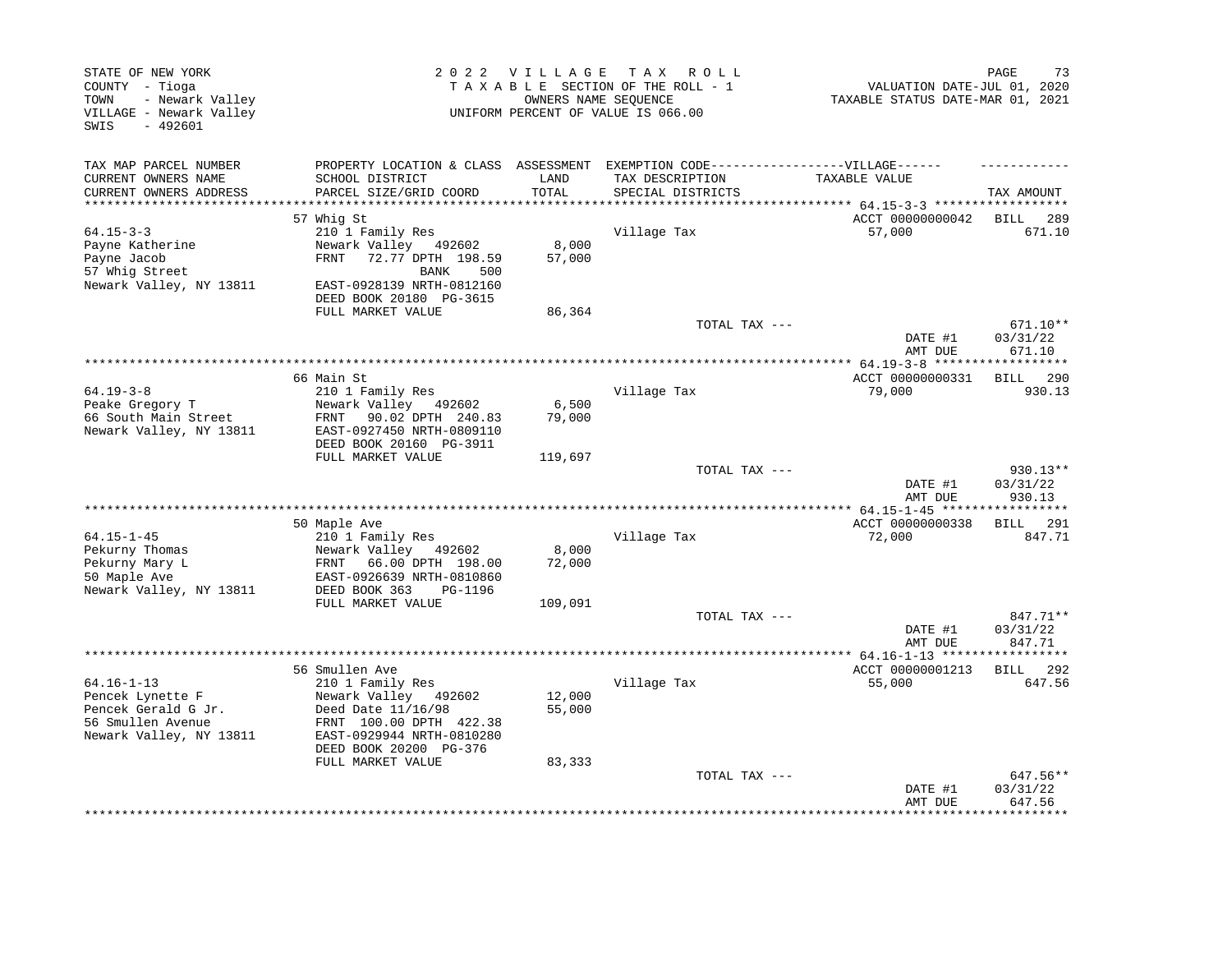| STATE OF NEW YORK<br>COUNTY - Tioga<br>- Newark Valley<br>TOWN<br>VILLAGE - Newark Valley<br>SWIS<br>$-492601$ |              |                                                                                |                 | 2022 VILLAGE TAX ROLL<br>TAXABLE SECTION OF THE ROLL - 1<br>OWNERS NAME SEQUENCE<br>UNIFORM PERCENT OF VALUE IS 066.00 | VALUATION DATE-JUL 01, 2020<br>TAXABLE STATUS DATE-MAR 01, 2021 | PAGE<br>74                         |
|----------------------------------------------------------------------------------------------------------------|--------------|--------------------------------------------------------------------------------|-----------------|------------------------------------------------------------------------------------------------------------------------|-----------------------------------------------------------------|------------------------------------|
| TAX MAP PARCEL NUMBER                                                                                          |              | PROPERTY LOCATION & CLASS ASSESSMENT                                           |                 | EXEMPTION CODE------------------VILLAGE------                                                                          |                                                                 |                                    |
| CURRENT OWNERS NAME<br>CURRENT OWNERS ADDRESS                                                                  |              | SCHOOL DISTRICT<br>PARCEL SIZE/GRID COORD                                      | LAND<br>TOTAL   | TAX DESCRIPTION<br>SPECIAL DISTRICTS                                                                                   | TAXABLE VALUE<br>********* 64.19-2-36 *********                 | TAX AMOUNT                         |
|                                                                                                                | 22 Brook St  |                                                                                |                 |                                                                                                                        | ACCT 00000000124                                                | <b>BILL</b><br>293                 |
| $64.19 - 2 - 36$<br>Pepper, Jakob Wasserlauf, Zoe Newark Valley 492602<br>Peyton, Jennifer                     |              | 210 1 Family Res<br>FRNT 150.00 DPTH 114.00                                    | 8,000<br>79,500 | Village Tax                                                                                                            | 79,500                                                          | 936.01                             |
| 22 Brook Street<br>Newark Valley, NY 13811                                                                     |              | EAST-0928550 NRTH-0809680<br>DEED BOOK 20200 PG-4903<br>FULL MARKET VALUE      | 120,455         |                                                                                                                        |                                                                 |                                    |
|                                                                                                                |              |                                                                                |                 | TOTAL TAX ---                                                                                                          |                                                                 | 936.01**                           |
|                                                                                                                |              |                                                                                |                 |                                                                                                                        | DATE #1<br>AMT DUE                                              | 03/31/22<br>936.01                 |
|                                                                                                                |              |                                                                                |                 |                                                                                                                        | ************* 75.06-1-11.2 ***                                  | ***********                        |
|                                                                                                                | 31 Bridge St |                                                                                |                 |                                                                                                                        | ACCT 00000003018                                                | 294<br>BILL                        |
| $75.06 - 1 - 11.2$<br>Peppin Jonathan L                                                                        |              | 210 1 Family Res<br>Newark Valley 492602                                       | 24,600          | Village Tax<br>NV001 Unpaid water                                                                                      | 55,000<br>473.72 MT                                             | 647.56<br>473.72                   |
| 31-1 Bridge St                                                                                                 | ACRES        | 1.50 BANK<br>191                                                               | 55,000          | NV005 Unpaid mowing/snow                                                                                               | 15.00 MT                                                        | 15.00                              |
| Newark Valley, NY 13811                                                                                        |              | EAST-0925760 NRTH-0806447<br>DEED BOOK 16710 PG-7001                           |                 |                                                                                                                        |                                                                 |                                    |
|                                                                                                                |              | FULL MARKET VALUE                                                              | 83,333          |                                                                                                                        |                                                                 |                                    |
|                                                                                                                |              |                                                                                |                 | TOTAL TAX ---                                                                                                          | DATE #1<br>AMT DUE                                              | 1,136.28**<br>03/31/22<br>1,136.28 |
|                                                                                                                |              |                                                                                |                 |                                                                                                                        | ** 64.19-2-10.2 ****************                                |                                    |
|                                                                                                                | 37 Rock St   |                                                                                |                 |                                                                                                                        | ACCT 00000003071                                                | BILL 295                           |
| $64.19 - 2 - 10.2$<br>Perkins Daniel R                                                                         |              | 270 Mfg housing<br>Newark Valley 492602                                        | 500             | Village Tax                                                                                                            | 2,000                                                           | 23.55                              |
| 25 Brook Street                                                                                                | ACRES        | 0.02                                                                           | 2,000           |                                                                                                                        |                                                                 |                                    |
| Newark Valley, NY 13811                                                                                        |              | EAST-0928849 NRTH-0809615<br>DEED BOOK 20180 PG-5170                           |                 |                                                                                                                        |                                                                 |                                    |
|                                                                                                                |              | FULL MARKET VALUE                                                              | 3,030           |                                                                                                                        |                                                                 |                                    |
|                                                                                                                |              |                                                                                |                 | TOTAL TAX ---                                                                                                          | DATE #1                                                         | 23.55**<br>03/31/22                |
|                                                                                                                |              |                                                                                |                 |                                                                                                                        | AMT DUE                                                         | 23.55                              |
|                                                                                                                | 25 Brook St  |                                                                                |                 |                                                                                                                        | ACCT 00000000287                                                | BILL 296                           |
| $64.19 - 2 - 29$                                                                                               |              | 210 1 Family Res                                                               |                 | Village Tax                                                                                                            | 66,000                                                          | 777.07                             |
| Perkins Daniel R                                                                                               |              | Newark Valley 492602                                                           | 8,900           |                                                                                                                        |                                                                 |                                    |
| 25 Brook Street<br>Newark Valley, NY 13811                                                                     |              | FRNT 66.00 DPTH 180.00<br>EAST-0928760 NRTH-0809650<br>DEED BOOK 20180 PG-5172 | 66,000          |                                                                                                                        |                                                                 |                                    |
|                                                                                                                |              | FULL MARKET VALUE                                                              | 100,000         |                                                                                                                        |                                                                 |                                    |
|                                                                                                                |              |                                                                                |                 | TOTAL TAX ---                                                                                                          | DATE #1<br>AMT DUE                                              | $777.07**$<br>03/31/22<br>777.07   |
|                                                                                                                |              |                                                                                |                 |                                                                                                                        |                                                                 | ***********                        |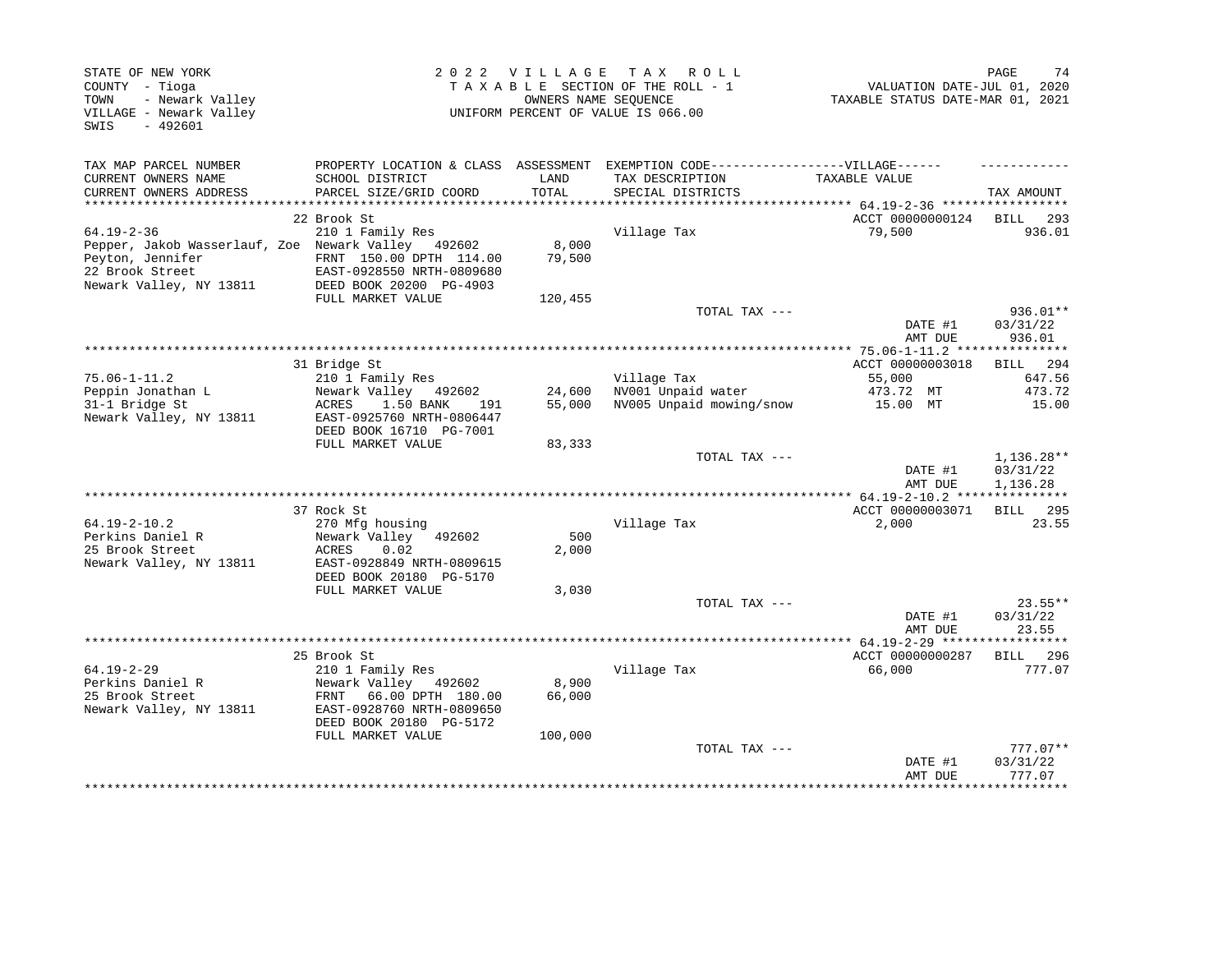| STATE OF NEW YORK<br>COUNTY - Tioga<br>- Newark Valley<br>TOWN<br>VILLAGE - Newark Valley<br>$-492601$<br>SWIS |                                                                                    | 2022 VILLAGE    | TAX ROLL<br>TAXABLE SECTION OF THE ROLL - 1<br>OWNERS NAME SEQUENCE<br>UNIFORM PERCENT OF VALUE IS 066.00                 | VALUATION DATE-JUL 01, 2020<br>TAXABLE STATUS DATE-MAR 01, 2021 | PAGE<br>75                     |
|----------------------------------------------------------------------------------------------------------------|------------------------------------------------------------------------------------|-----------------|---------------------------------------------------------------------------------------------------------------------------|-----------------------------------------------------------------|--------------------------------|
| TAX MAP PARCEL NUMBER<br>CURRENT OWNERS NAME<br>CURRENT OWNERS ADDRESS                                         | SCHOOL DISTRICT<br>PARCEL SIZE/GRID COORD                                          | LAND<br>TOTAL   | PROPERTY LOCATION & CLASS ASSESSMENT EXEMPTION CODE-----------------VILLAGE------<br>TAX DESCRIPTION<br>SPECIAL DISTRICTS | TAXABLE VALUE                                                   | TAX AMOUNT                     |
| *******************                                                                                            |                                                                                    |                 | **********************************                                                                                        | ******** 64.19-1-17 ******************                          |                                |
| 64.19-1-17                                                                                                     | 6 Mill St<br>449 Other Storag                                                      |                 | Village Tax                                                                                                               | ACCT 00000000120<br>15,000                                      | BILL<br>297<br>176.61          |
| Perkins Don<br>26 Oak St                                                                                       | Newark Valley 492602<br>FRNT 40.00 DPTH 187.00                                     | 5,000<br>15,000 | NV001 Unpaid water<br>NV005 Unpaid mowing/snow                                                                            | 44.64 MT<br>15.00 MT                                            | 44.64<br>15.00                 |
| Johnson City, NY 13790                                                                                         | EAST-0927810 NRTH-0809780<br>DEED BOOK 10134 PG-1001<br>FULL MARKET VALUE          | 22,727          |                                                                                                                           |                                                                 |                                |
|                                                                                                                |                                                                                    |                 | TOTAL TAX ---                                                                                                             | DATE #1<br>AMT DUE                                              | 236.25**<br>03/31/22<br>236.25 |
|                                                                                                                |                                                                                    |                 |                                                                                                                           |                                                                 |                                |
|                                                                                                                | Mill St                                                                            |                 |                                                                                                                           | ACCT 00000000010                                                | BILL 298                       |
| 64.19-1-18.10<br>Petraske Janet                                                                                | 311 Res vac land<br>Newark Valley 492602                                           | 300             | Village Tax                                                                                                               | 300                                                             | 3.53                           |
| PO Box 443                                                                                                     | FRNT 30.00 DPTH 163.00                                                             | 300             |                                                                                                                           |                                                                 |                                |
| Binghamton, NY 13903                                                                                           | EAST-0060846 NRTH-0080974                                                          |                 |                                                                                                                           |                                                                 |                                |
|                                                                                                                | DEED BOOK 656<br>$PG-282$<br>FULL MARKET VALUE                                     | 455             |                                                                                                                           |                                                                 |                                |
|                                                                                                                |                                                                                    |                 | TOTAL TAX ---                                                                                                             |                                                                 | $3.53**$                       |
|                                                                                                                |                                                                                    |                 |                                                                                                                           | DATE #1<br>AMT DUE                                              | 03/31/22<br>3.53               |
|                                                                                                                |                                                                                    |                 |                                                                                                                           |                                                                 | $*********$                    |
| $75.07 - 1 - 10$                                                                                               | 137 S Main St<br>210 1 Family Res                                                  |                 | Village Tax                                                                                                               | ACCT 00000000230<br>75,000                                      | BILL 299<br>883.03             |
| Philbrook Charles F                                                                                            | Newark Valley 492602                                                               | 12,700          |                                                                                                                           |                                                                 |                                |
| Philbrook Rebecca L                                                                                            | FRNT 209.00 DPTH                                                                   | 75,000          |                                                                                                                           |                                                                 |                                |
| 137 S Main St<br>Newark Valley, NY 13811                                                                       | 1.70 BANK<br>ACRES<br>77<br>EAST-0927260 NRTH-0807345<br>DEED BOOK 14684 PG-5001   |                 |                                                                                                                           |                                                                 |                                |
|                                                                                                                | FULL MARKET VALUE                                                                  | 113,636         |                                                                                                                           |                                                                 |                                |
|                                                                                                                |                                                                                    |                 | TOTAL TAX ---                                                                                                             | DATE #1<br>AMT DUE                                              | 883.03**<br>03/31/22<br>883.03 |
|                                                                                                                |                                                                                    |                 |                                                                                                                           |                                                                 | ***********                    |
|                                                                                                                | 55 S Main St                                                                       |                 |                                                                                                                           | ACCT 00000000278                                                | BILL 300                       |
| $64.19 - 2 - 15$<br>Phillips James W                                                                           | 210 1 Family Res<br>Newark Valley 492602                                           | 19,400          | Village Tax<br>NV001 Unpaid water                                                                                         | 82,500<br>1,130.36 MT                                           | 971.33<br>1,130.36             |
| Phillips Christine<br>P 0 Box 716                                                                              | Bar Change 1994<br>Deed Date $6/7/95$                                              | 82,500          | NV002 Unpaid solid waste<br>NV005 Unpaid mowing/snow                                                                      | 418.40 MT<br>15.00 MT                                           | 418.40<br>15.00                |
| 55 S Main St<br>Newark Valley, NY 13827                                                                        | ACRES<br>8.40 BANK<br>500<br>EAST-0928380 NRTH-0809120<br>DEED BOOK 00569 PG-00279 |                 |                                                                                                                           |                                                                 |                                |
|                                                                                                                | FULL MARKET VALUE                                                                  | 125,000         | TOTAL TAX ---                                                                                                             |                                                                 | $2,535.09**$                   |
|                                                                                                                |                                                                                    |                 |                                                                                                                           | DATE #1<br>AMT DUE                                              | 03/31/22<br>2,535.09           |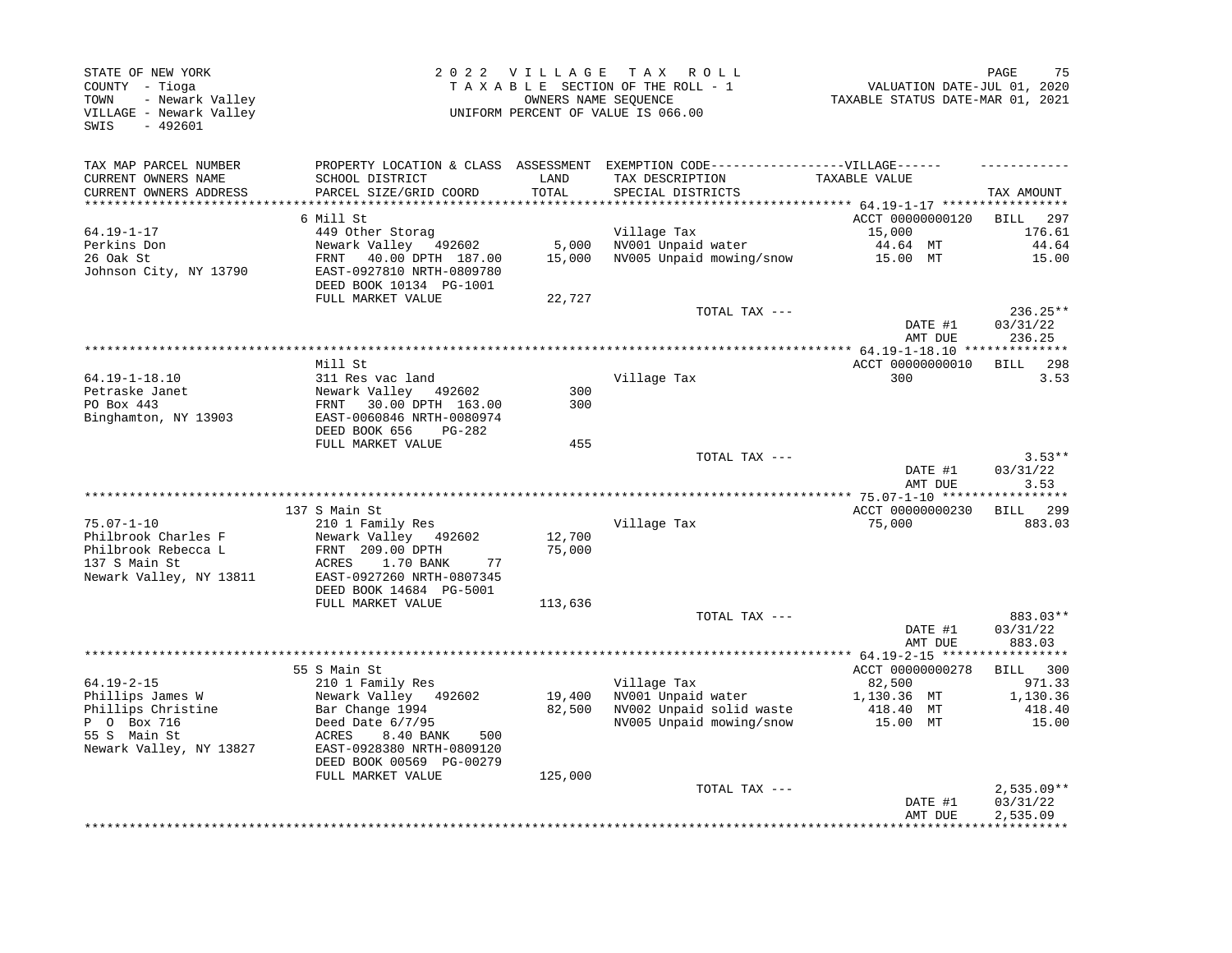| STATE OF NEW YORK<br>COUNTY - Tioga<br>- Newark Valley<br>TOWN<br>VILLAGE - Newark Valley<br>SWIS<br>$-492601$ |                                                                                                                                     |                 | 2022 VILLAGE TAX ROLL<br>TAXABLE SECTION OF THE ROLL - 1<br>OWNERS NAME SEQUENCE<br>UNIFORM PERCENT OF VALUE IS 066.00 | VALUATION DATE-JUL 01, 2020<br>TAXABLE STATUS DATE-MAR 01, 2021 | PAGE<br>76                           |
|----------------------------------------------------------------------------------------------------------------|-------------------------------------------------------------------------------------------------------------------------------------|-----------------|------------------------------------------------------------------------------------------------------------------------|-----------------------------------------------------------------|--------------------------------------|
| TAX MAP PARCEL NUMBER<br>CURRENT OWNERS NAME<br>CURRENT OWNERS ADDRESS                                         | PROPERTY LOCATION & CLASS ASSESSMENT EXEMPTION CODE-----------------VILLAGE------<br>SCHOOL DISTRICT<br>PARCEL SIZE/GRID COORD      | LAND<br>TOTAL   | TAX DESCRIPTION<br>SPECIAL DISTRICTS                                                                                   | TAXABLE VALUE                                                   | TAX AMOUNT                           |
| **********************                                                                                         |                                                                                                                                     | **********      |                                                                                                                        | ********************************* 64.15-2-77 ****************** |                                      |
| 64.15-2-77<br>Phillips Scott<br>Phillips Amber<br>25 Franklin Ave<br>Newark Valley, NY 13811                   | 25 Franklin Ave<br>210 1 Family Res<br>Newark Valley 492602<br>66.00 DPTH 128.00<br>FRNT<br>77<br>BANK<br>EAST-0927329 NRTH-0811900 | 6,000<br>65,000 | Village Tax                                                                                                            | ACCT 00000000366<br>65,000                                      | <b>BILL</b><br>301<br>765.29         |
|                                                                                                                | DEED BOOK 20180 PG-3068                                                                                                             |                 |                                                                                                                        |                                                                 |                                      |
|                                                                                                                | FULL MARKET VALUE                                                                                                                   | 98,485          |                                                                                                                        |                                                                 |                                      |
|                                                                                                                |                                                                                                                                     |                 | TOTAL TAX ---                                                                                                          | DATE #1                                                         | 765.29**<br>03/31/22<br>765.29       |
|                                                                                                                |                                                                                                                                     |                 |                                                                                                                        | AMT DUE<br>**** 75.07-1-14 ****                                 |                                      |
|                                                                                                                | 153 S Main St                                                                                                                       |                 |                                                                                                                        | ACCT 00000000300                                                | 302<br>BILL                          |
| $75.07 - 1 - 14$<br>Pickert Kelly M                                                                            | 220 2 Family Res<br>Newark Valley 492602                                                                                            | 17,600          | Village Tax                                                                                                            | 93,000                                                          | 1,094.96                             |
| PO Box 83                                                                                                      | Bar Decision 1997                                                                                                                   | 93,000          |                                                                                                                        |                                                                 |                                      |
| Berkshire, NY 13736                                                                                            | ACRES<br>1.49 BANK<br>500<br>EAST-0927074 NRTH-0806765<br>DEED BOOK 435<br>PG-0061                                                  |                 |                                                                                                                        |                                                                 |                                      |
|                                                                                                                | FULL MARKET VALUE                                                                                                                   | 140,909         |                                                                                                                        |                                                                 | 1,094.96**                           |
|                                                                                                                |                                                                                                                                     |                 | TOTAL TAX ---                                                                                                          | DATE #1<br>AMT DUE                                              | 03/31/22<br>1,094.96                 |
|                                                                                                                |                                                                                                                                     |                 |                                                                                                                        |                                                                 | ***********                          |
| $64.15 - 2 - 75$                                                                                               | 57 Elm St<br>210 1 Family Res                                                                                                       |                 | Village Tax                                                                                                            | ACCT 00000000379<br>85,000                                      | BILL 303<br>1,000.77                 |
| Pirger Mary E                                                                                                  | Newark Valley<br>492602                                                                                                             | 8,000           |                                                                                                                        |                                                                 |                                      |
| 57 Elm St<br>Newark Valley, NY 13811                                                                           | Bar Change 1993<br>FRNT<br>83.00 DPTH 128.00<br>BANK<br>500                                                                         | 85,000          |                                                                                                                        |                                                                 |                                      |
|                                                                                                                | EAST-0927189 NRTH-0811900<br>DEED BOOK 10622 PG-5 001                                                                               |                 |                                                                                                                        |                                                                 |                                      |
|                                                                                                                | FULL MARKET VALUE                                                                                                                   | 128,788         |                                                                                                                        |                                                                 |                                      |
|                                                                                                                |                                                                                                                                     |                 | TOTAL TAX ---                                                                                                          | DATE #1<br>AMT DUE                                              | $1,000.77**$<br>03/31/22<br>1,000.77 |
|                                                                                                                |                                                                                                                                     |                 |                                                                                                                        |                                                                 | * * * * * * * * * * *                |
| $64.15 - 1 - 10$                                                                                               | 36 Elm St                                                                                                                           |                 | Village Tax                                                                                                            | ACCT 00000000041<br>32,000                                      | <b>BILL</b><br>304<br>376.76         |
| Pozzi Christopher B                                                                                            | 210 1 Family Res<br>Newark Valley 492602                                                                                            | 6,000           | NV001 Unpaid water                                                                                                     | 366.36 MT                                                       | 366.36                               |
| Pozzi Mertie M                                                                                                 | Deed Date $1/24/00$                                                                                                                 | 32,000          | NV002 Unpaid solid waste                                                                                               | 198.34 MT                                                       | 198.34                               |
| 34 Elm Street<br>Newark Valley, NY 13811                                                                       | FRNT 132.00 DPTH 170.00<br>EAST-0926819 NRTH-0811310<br>DEED BOOK 14000 PG-4289                                                     |                 | NV005 Unpaid mowing/snow                                                                                               | 15.00 MT                                                        | 15.00                                |
|                                                                                                                | FULL MARKET VALUE                                                                                                                   | 48,485          |                                                                                                                        |                                                                 |                                      |
|                                                                                                                |                                                                                                                                     |                 | TOTAL TAX ---                                                                                                          | DATE #1<br>AMT DUE                                              | 956.46**<br>03/31/22<br>956.46       |
|                                                                                                                |                                                                                                                                     |                 |                                                                                                                        |                                                                 |                                      |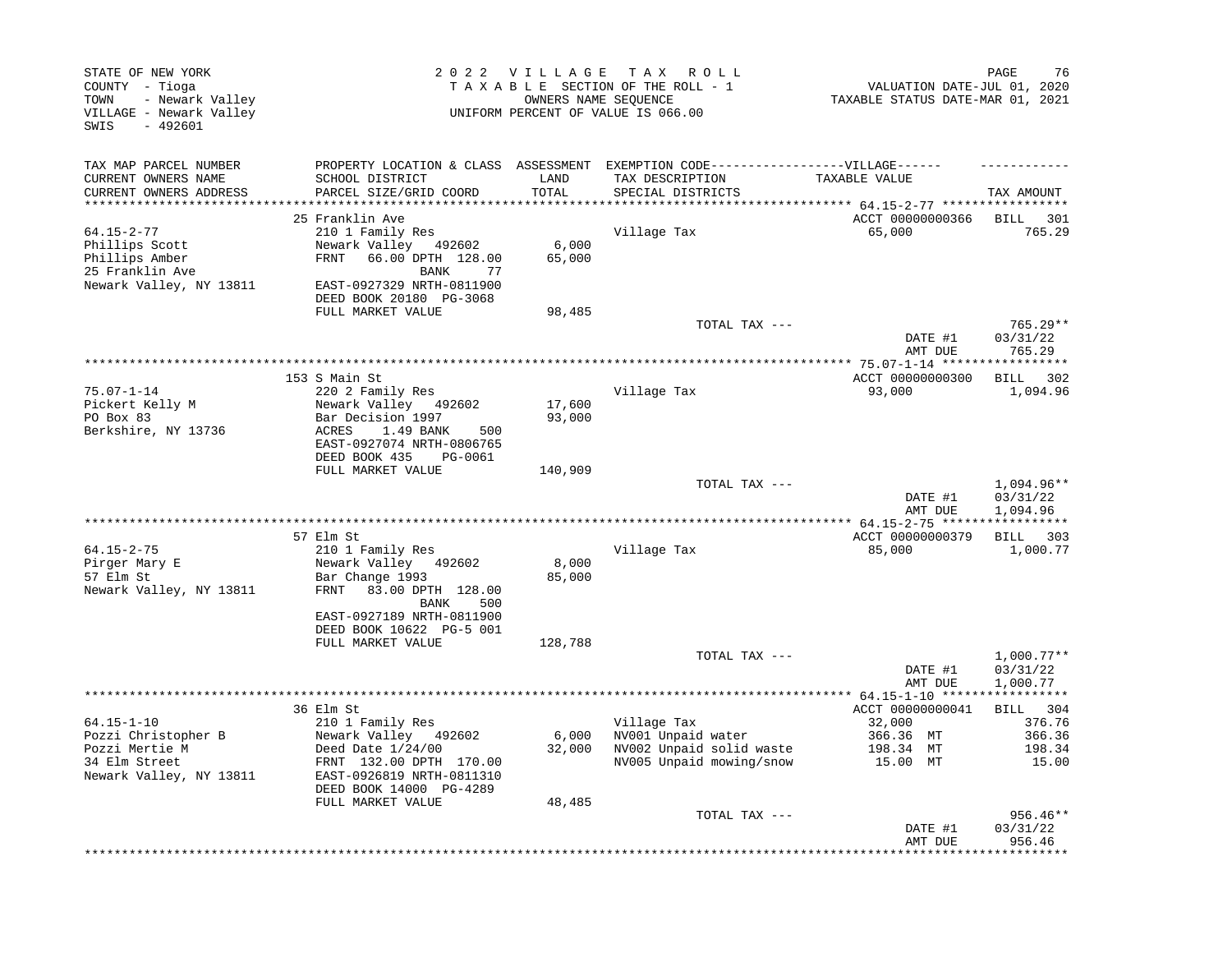| STATE OF NEW YORK<br>COUNTY - Tioga<br>- Newark Valley<br>TOWN<br>VILLAGE - Newark Valley<br>$-492601$<br>SWIS |                                                                                                                                                                                             | 2022 VILLAGE               | TAX ROLL<br>TAXABLE SECTION OF THE ROLL - 1<br>OWNERS NAME SEQUENCE<br>UNIFORM PERCENT OF VALUE IS 066.00                 | VALUATION DATE-JUL 01, 2020<br>TAXABLE STATUS DATE-MAR 01, 2021          | 77<br>PAGE                                                                         |
|----------------------------------------------------------------------------------------------------------------|---------------------------------------------------------------------------------------------------------------------------------------------------------------------------------------------|----------------------------|---------------------------------------------------------------------------------------------------------------------------|--------------------------------------------------------------------------|------------------------------------------------------------------------------------|
| TAX MAP PARCEL NUMBER<br>CURRENT OWNERS NAME<br>CURRENT OWNERS ADDRESS                                         | SCHOOL DISTRICT<br>PARCEL SIZE/GRID COORD                                                                                                                                                   | LAND<br>TOTAL              | PROPERTY LOCATION & CLASS ASSESSMENT EXEMPTION CODE-----------------VILLAGE------<br>TAX DESCRIPTION<br>SPECIAL DISTRICTS | TAXABLE VALUE                                                            | TAX AMOUNT                                                                         |
| *************************                                                                                      |                                                                                                                                                                                             |                            |                                                                                                                           |                                                                          |                                                                                    |
| $64.15 - 1 - 11$<br>Pozzi Mertie<br>Christopher Pozzi<br>34 Elm St<br>Newark Valley, NY 13811                  | 34 Elm St<br>210 1 Family Res<br>Newark Valley 492602<br>Deed Date 3/10/98<br>FRNT 132.00 DPTH 200.00<br>EAST-0926989 NRTH-0811320<br>DEED BOOK 00608 PG-00066                              | 12,000<br>40,000           | Village Tax                                                                                                               | ACCT 00000000330<br>40,000                                               | BILL 305<br>470.95                                                                 |
|                                                                                                                | FULL MARKET VALUE                                                                                                                                                                           | 60,606                     |                                                                                                                           |                                                                          |                                                                                    |
|                                                                                                                |                                                                                                                                                                                             |                            | TOTAL TAX ---                                                                                                             | DATE #1<br>AMT DUE                                                       | 470.95**<br>03/31/22<br>470.95                                                     |
|                                                                                                                |                                                                                                                                                                                             |                            |                                                                                                                           |                                                                          |                                                                                    |
| $64.15 - 2 - 14$<br>Quartararo Joseph<br>Quartararo Maureen<br>603 Legg Hill Rd<br>Berkshire, NY 13736         | 5 Franklin Ave<br>220 2 Family Res<br>Newark Valley 492602<br>Deed Date $2/2/00$<br>59.00 DPTH 100.00<br>FRNT<br>EAST-0927839 NRTH-0811950<br>DEED BOOK 00639 PG-00132<br>FULL MARKET VALUE | 7,000<br>70,000<br>106,061 | Village Tax<br>NV001 Unpaid water<br>NV005 Unpaid mowing/snow<br>TOTAL TAX ---                                            | ACCT 00000000166<br>70,000<br>37.25 MT<br>15.00 MT<br>DATE #1<br>AMT DUE | 306<br><b>BILL</b><br>824.16<br>37.25<br>15.00<br>$876.41**$<br>03/31/22<br>876.41 |
|                                                                                                                |                                                                                                                                                                                             |                            |                                                                                                                           |                                                                          |                                                                                    |
| $64.19 - 3 - 32.1$<br>Rail Estates LLC<br>Attn: Owego Hartford Railway<br>PO Box 190<br>Owego, NY 13827        | Clinton St<br>$341$ Ind vac w/im<br>Newark Valley<br>492602<br>ACRES<br>5.48<br>EAST-0926724 NRTH-0808481<br>FULL MARKET VALUE                                                              | 35,000<br>65,000<br>98,485 | Village Tax                                                                                                               | ACCT 00000002081<br>65,000                                               | BILL 307<br>765.29                                                                 |
|                                                                                                                |                                                                                                                                                                                             |                            | TOTAL TAX ---                                                                                                             | DATE #1<br>AMT DUE                                                       | 765.29**<br>03/31/22<br>765.29                                                     |
|                                                                                                                | *****************<br>Silk                                                                                                                                                                   |                            | ****************************                                                                                              | ******* $64.19-3-33$ ******<br>ACCT 00000000132                          | ********<br>BILL 308                                                               |
| $64.19 - 3 - 33$<br>Rail Estates Llc<br>Attn: Owego Harford Rr<br>PO Box 190<br>Owego, NY 13827                | 311 Res vac land<br>Newark Valley<br>492602<br>Deed Date 11/8/99<br>ACRES<br>7.55<br>EAST-0926180 NRTH-0808360<br>DEED BOOK 00635 PG-00224                                                  | 24,400<br>24,400           | Village Tax                                                                                                               | 24,400                                                                   | 287.28                                                                             |
|                                                                                                                | FULL MARKET VALUE                                                                                                                                                                           | 36,970                     | TOTAL TAX ---                                                                                                             | DATE #1<br>AMT DUE                                                       | 287.28**<br>03/31/22<br>287.28                                                     |
|                                                                                                                |                                                                                                                                                                                             |                            |                                                                                                                           |                                                                          | **********                                                                         |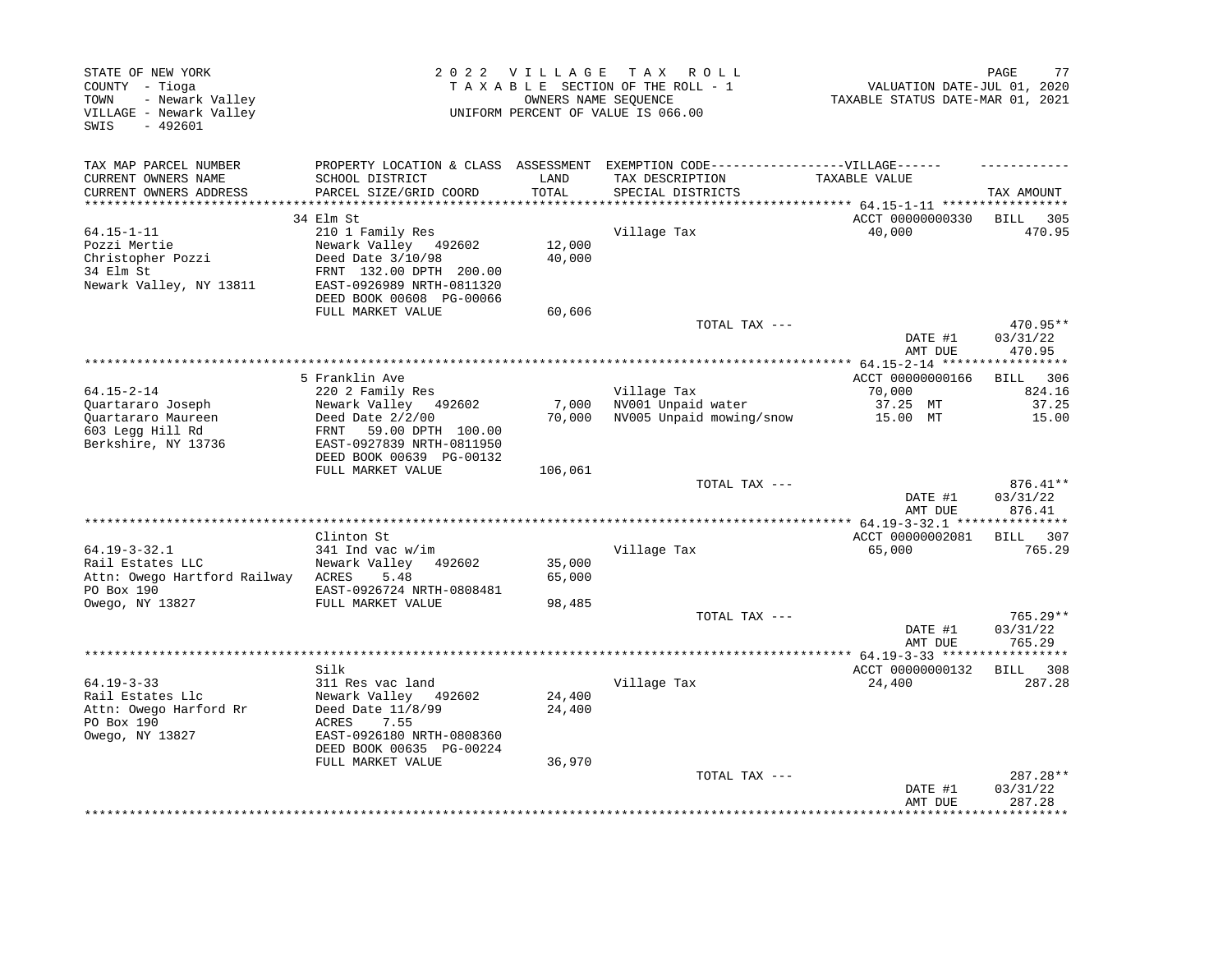| STATE OF NEW YORK<br>COUNTY - Tioga<br>- Newark Valley<br>TOWN<br>VILLAGE - Newark Valley<br>$-492601$<br>SWIS |                                                                                                           | 2022 VILLAGE     | TAX ROLL<br>TAXABLE SECTION OF THE ROLL - 1<br>OWNERS NAME SEQUENCE<br>UNIFORM PERCENT OF VALUE IS 066.00 | VALUATION DATE-JUL 01, 2020<br>TAXABLE STATUS DATE-MAR 01, 2021 | 78<br>PAGE                     |
|----------------------------------------------------------------------------------------------------------------|-----------------------------------------------------------------------------------------------------------|------------------|-----------------------------------------------------------------------------------------------------------|-----------------------------------------------------------------|--------------------------------|
| TAX MAP PARCEL NUMBER<br>CURRENT OWNERS NAME                                                                   | SCHOOL DISTRICT                                                                                           | LAND             | PROPERTY LOCATION & CLASS ASSESSMENT EXEMPTION CODE-----------------VILLAGE------<br>TAX DESCRIPTION      | TAXABLE VALUE                                                   |                                |
| CURRENT OWNERS ADDRESS                                                                                         | PARCEL SIZE/GRID COORD                                                                                    | TOTAL            | SPECIAL DISTRICTS                                                                                         |                                                                 | TAX AMOUNT                     |
| ***********************                                                                                        |                                                                                                           |                  | **********************************                                                                        | ************ 64.15-3-29 ******************                      |                                |
|                                                                                                                | 2 Whig St                                                                                                 |                  |                                                                                                           | ACCT 00000000107                                                | 309<br>BILL                    |
| $64.15 - 3 - 29$                                                                                               | 484 1 use sm bld                                                                                          |                  | Village Tax                                                                                               | 16,250                                                          | 191.32                         |
| Randall Angela<br>53 Goodrich Hill Road<br>Berkshire, NY 13736                                                 | Newark Valley 492602<br>FRNT 172.00 DPTH<br>50.00<br>EAST-0927920 NRTH-0810800<br>DEED BOOK 20200 PG-2202 | 10,000<br>16,250 |                                                                                                           |                                                                 |                                |
|                                                                                                                | FULL MARKET VALUE                                                                                         | 24,621           | TOTAL TAX ---                                                                                             |                                                                 | 191.32**                       |
|                                                                                                                |                                                                                                           |                  |                                                                                                           | DATE #1<br>AMT DUE                                              | 03/31/22<br>191.32             |
|                                                                                                                |                                                                                                           |                  | *****************************                                                                             | ********* 64.19-1-25 ******                                     | **********                     |
|                                                                                                                | 48 Main St                                                                                                |                  |                                                                                                           | ACCT 00000000386                                                | BILL 310                       |
| $64.19 - 1 - 25$<br>Reichers Bonnie Jo                                                                         | 210 1 Family Res<br>Newark Valley 492602                                                                  | 16,100           | Village Tax<br>NV001 Unpaid water                                                                         | 45,000<br>160.71 MT                                             | 529.82<br>160.71               |
| 48 S Main St<br>Newark Valley, NY 13811                                                                        | FRNT<br>85.00 DPTH 269.00<br>EAST-0927770 NRTH-0809600<br>DEED BOOK 20545 PG-9001                         | 45,000           | NV005 Unpaid mowing/snow                                                                                  | 15.00 MT                                                        | 15.00                          |
|                                                                                                                | FULL MARKET VALUE                                                                                         | 68,182           | TOTAL TAX ---                                                                                             |                                                                 | 705.53**                       |
|                                                                                                                |                                                                                                           |                  |                                                                                                           | DATE #1<br>AMT DUE                                              | 03/31/22<br>705.53             |
|                                                                                                                |                                                                                                           |                  |                                                                                                           |                                                                 |                                |
|                                                                                                                | 9 Spring St                                                                                               |                  |                                                                                                           | ACCT 00000000131                                                | <b>BILL</b><br>311             |
| $64.19 - 1 - 3$                                                                                                | 312 Vac w/imprv                                                                                           |                  | Village Tax                                                                                               | 3,100                                                           | 36.50                          |
| Relyea Brett W                                                                                                 | Newark Valley 492602                                                                                      | 3,000            | NV001 Unpaid water                                                                                        | 413.42 MT                                                       | 413.42                         |
| 482 Catlin Hill Rd<br>Owego, NY 13827                                                                          | FRNT 119.50 DPTH 132.00<br>EAST-0927340 NRTH-0810330<br>DEED BOOK 15000 PG-3774                           | 3,100            | NV002 Unpaid solid waste<br>NV005 Unpaid mowing/snow                                                      | 305.10 MT<br>15.00 MT                                           | 305.10<br>15.00                |
|                                                                                                                | FULL MARKET VALUE                                                                                         | 4,697            |                                                                                                           |                                                                 |                                |
|                                                                                                                |                                                                                                           |                  | TOTAL TAX ---                                                                                             | DATE #1<br>AMT DUE                                              | 770.02**<br>03/31/22<br>770.02 |
|                                                                                                                |                                                                                                           |                  |                                                                                                           |                                                                 |                                |
|                                                                                                                | 72 Whig St                                                                                                |                  |                                                                                                           | ACCT 00000000245                                                | BILL 312                       |
| $64.11 - 1 - 14$<br>Remaley Jamey<br>Remaley Kelly<br>72 Whig Street                                           | 210 1 Family Res<br>Newark Valley 492602<br>66.00 DPTH 300.00<br>FRNT<br><b>BANK</b><br>8                 | 8,000<br>72,600  | Village Tax                                                                                               | 72,600                                                          | 854.77                         |
| Newark Valley, NY 13811                                                                                        | EAST-0927809 NRTH-0812550<br>DEED BOOK 20200 PG-527                                                       |                  |                                                                                                           |                                                                 |                                |
|                                                                                                                | FULL MARKET VALUE                                                                                         | 110,000          |                                                                                                           |                                                                 |                                |
|                                                                                                                |                                                                                                           |                  | TOTAL TAX ---                                                                                             | DATE #1<br>AMT DUE                                              | 854.77**<br>03/31/22<br>854.77 |
|                                                                                                                |                                                                                                           |                  |                                                                                                           |                                                                 |                                |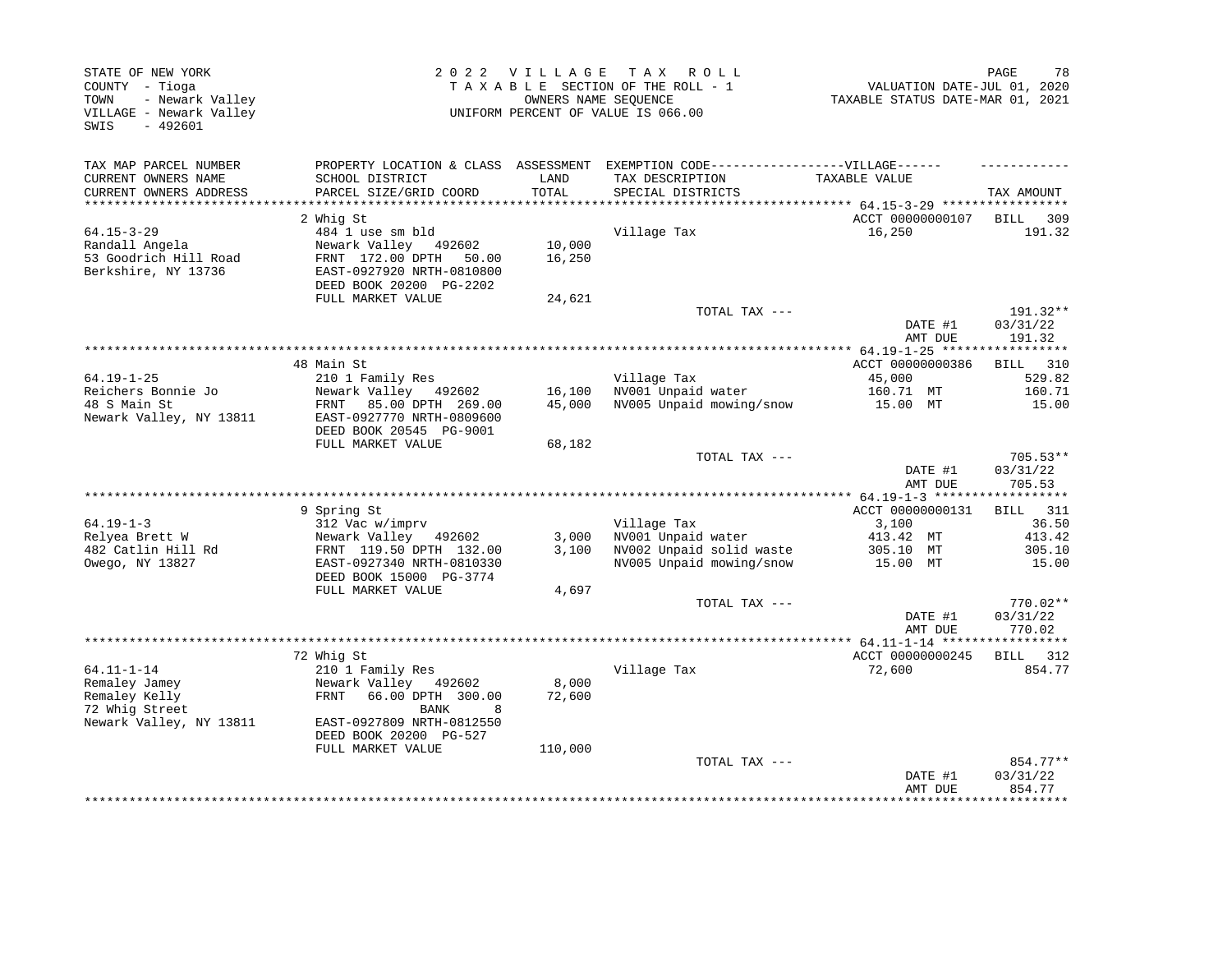| STATE OF NEW YORK<br>COUNTY - Tioga<br>- Newark Valley<br>TOWN<br>VILLAGE - Newark Valley<br>$-492601$<br>SWIS |                                                                           | 2022 VILLAGE    | T A X<br>R O L L<br>TAXABLE SECTION OF THE ROLL - 1<br>OWNERS NAME SEQUENCE<br>UNIFORM PERCENT OF VALUE IS 066.00 | VALUATION DATE-JUL 01, 2020<br>TAXABLE STATUS DATE-MAR 01, 2021 | PAGE<br>79                     |
|----------------------------------------------------------------------------------------------------------------|---------------------------------------------------------------------------|-----------------|-------------------------------------------------------------------------------------------------------------------|-----------------------------------------------------------------|--------------------------------|
| TAX MAP PARCEL NUMBER<br>CURRENT OWNERS NAME                                                                   | PROPERTY LOCATION & CLASS ASSESSMENT<br>SCHOOL DISTRICT                   | LAND            | EXEMPTION CODE------------------VILLAGE------<br>TAX DESCRIPTION                                                  | TAXABLE VALUE                                                   |                                |
| CURRENT OWNERS ADDRESS<br>*************************                                                            | PARCEL SIZE/GRID COORD                                                    | TOTAL           | SPECIAL DISTRICTS                                                                                                 |                                                                 | TAX AMOUNT                     |
|                                                                                                                | 50 Whig St                                                                |                 |                                                                                                                   | ACCT 00000000314                                                | <b>BILL</b><br>313             |
| $64.15 - 2 - 15$                                                                                               | 210 1 Family Res                                                          |                 | Village Tax                                                                                                       | 60,000                                                          | 706.42                         |
| Reynolds Becky S<br>50 Whig Street<br>Newark Valley, NY 13811                                                  | Newark Valley 492602<br>60.00 DPTH 110.00<br>FRNT<br>BANK<br>77           | 7,000<br>60,000 |                                                                                                                   |                                                                 |                                |
|                                                                                                                | EAST-0927924 NRTH-0811970<br>DEED BOOK 20180 PG-2213<br>FULL MARKET VALUE | 90,909          |                                                                                                                   |                                                                 |                                |
|                                                                                                                |                                                                           |                 | TOTAL TAX ---                                                                                                     |                                                                 | $706.42**$                     |
|                                                                                                                |                                                                           |                 |                                                                                                                   | DATE #1<br>AMT DUE                                              | 03/31/22<br>706.42             |
|                                                                                                                |                                                                           |                 |                                                                                                                   |                                                                 |                                |
| $64.15 - 2 - 46$                                                                                               | 27 Elm St                                                                 |                 | Village Tax                                                                                                       | ACCT 00000000170<br>84,300                                      | BILL 314                       |
| RFD Enterprises, LLC                                                                                           | 280 Res Multiple<br>Newark Valley 492602                                  | 8,000           |                                                                                                                   |                                                                 | 992.53                         |
| RFD Enterprises, LLC                                                                                           | FRNT<br>66.00 DPTH 281.50                                                 | 84,300          |                                                                                                                   |                                                                 |                                |
| 958 Woodhaven Dr                                                                                               | 427<br>BANK                                                               |                 |                                                                                                                   |                                                                 |                                |
| Owego, NY 13827                                                                                                | EAST-0927309 NRTH-0811090                                                 |                 |                                                                                                                   |                                                                 |                                |
| PRIOR OWNER ON 3/01/2021                                                                                       | DEED BOOK 20210 PG-3209<br>FULL MARKET VALUE                              | 127,727         |                                                                                                                   |                                                                 |                                |
| RFD Enterprises, LLC                                                                                           |                                                                           |                 |                                                                                                                   |                                                                 |                                |
|                                                                                                                |                                                                           |                 | TOTAL TAX ---                                                                                                     | DATE #1                                                         | 992.53**<br>03/31/22           |
|                                                                                                                |                                                                           |                 |                                                                                                                   | AMT DUE                                                         | 992.53                         |
|                                                                                                                |                                                                           |                 | **************************************                                                                            | ************** 75.07-1-30 ****                                  | ********                       |
|                                                                                                                | 150 S Main St                                                             |                 |                                                                                                                   | ACCT 00000000391                                                | BILL 315                       |
| $75.07 - 1 - 30$                                                                                               | 210 1 Family Res                                                          |                 | Village Tax                                                                                                       | 70,500                                                          | 830.05                         |
| Rhodes Christine<br>150 S Main St                                                                              | Newark Valley 492602<br>FRNT<br>66.00 DPTH 241.60                         | 2,000<br>70,500 |                                                                                                                   |                                                                 |                                |
| Newark Valley, NY 13811                                                                                        | EAST-0926740 NRTH-0807030                                                 |                 |                                                                                                                   |                                                                 |                                |
|                                                                                                                | DEED BOOK 20180 PG-5230                                                   |                 |                                                                                                                   |                                                                 |                                |
|                                                                                                                | FULL MARKET VALUE                                                         | 106,818         |                                                                                                                   |                                                                 |                                |
|                                                                                                                |                                                                           |                 | TOTAL TAX ---                                                                                                     | DATE #1<br>AMT DUE                                              | 830.05**<br>03/31/22<br>830.05 |
|                                                                                                                |                                                                           |                 | **********************************                                                                                | ** 64.19-2-14.20 **************                                 |                                |
|                                                                                                                | Rock St                                                                   |                 |                                                                                                                   | ACCT 00000001384                                                | BILL 316                       |
| 64.19-2-14.20<br>Rich Yvonne R                                                                                 | 311 Res vac land<br>Newark Valley 492602                                  | 500             | Village Tax                                                                                                       | 500                                                             | 5.89                           |
| Rich Elmer                                                                                                     | FRNT 36.00 DPTH 167.30                                                    | 500             |                                                                                                                   |                                                                 |                                |
| 294 Nv-Maine Rd                                                                                                | EAST-0060908 NRTH-0080931                                                 |                 |                                                                                                                   |                                                                 |                                |
| Newark Valley, NY 13811                                                                                        | DEED BOOK 508<br><b>PG-116</b>                                            |                 |                                                                                                                   |                                                                 |                                |
|                                                                                                                | FULL MARKET VALUE                                                         | 758             |                                                                                                                   |                                                                 |                                |
|                                                                                                                |                                                                           |                 | TOTAL TAX ---                                                                                                     | DATE #1<br>AMT DUE                                              | $5.89**$<br>03/31/22<br>5.89   |
|                                                                                                                |                                                                           |                 |                                                                                                                   |                                                                 |                                |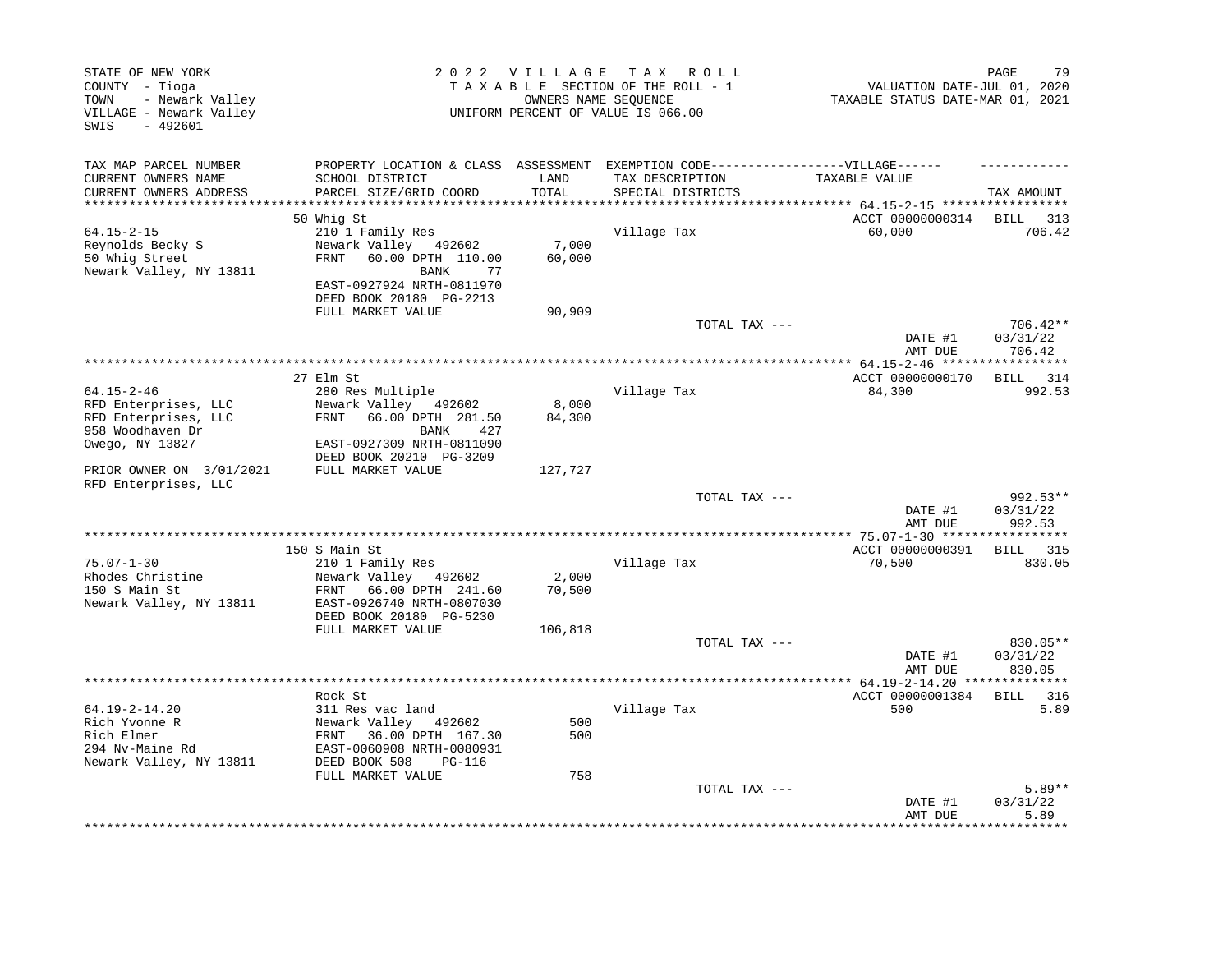| TAX MAP PARCEL NUMBER<br>PROPERTY LOCATION & CLASS ASSESSMENT<br>EXEMPTION CODE------------------VILLAGE------<br>CURRENT OWNERS NAME<br>SCHOOL DISTRICT<br>LAND<br>TAX DESCRIPTION<br>TAXABLE VALUE<br>PARCEL SIZE/GRID COORD<br>TOTAL<br>CURRENT OWNERS ADDRESS<br>SPECIAL DISTRICTS<br>TAX AMOUNT<br>************************<br>ACCT 00000000339<br>Smullen Ave<br>BILL<br>317<br>35.32<br>$64.15 - 4 - 6.10$<br>312 Vac w/imprv<br>Village Tax<br>3,000<br>2,000<br>Richards David<br>Newark Valley 492602<br>3,000<br>P 0 Box 367<br>FRNT 86.67 DPTH<br>97.83<br>8 Rock St<br>EAST-0060738 NRTH-0081053<br>Newark Valley, NY 13811<br>DEED BOOK 530<br>$PG-313$<br>FULL MARKET VALUE<br>4,545<br>TOTAL TAX ---<br>$35.32**$<br>DATE #1<br>03/31/22<br>35.32<br>AMT DUE<br>****************************<br>**** 64.15-4-17.1 ***<br>8 Rock St<br>ACCT 00000000292<br>BILL 318<br>$64.15 - 4 - 17.1$<br>210 1 Family Res<br>Village Tax<br>131,500<br>1,548.25<br>Richards David<br>Newark Valley<br>10,000<br>492602<br>P 0 Box 367<br>1.14<br>131,500<br>ACRES<br>8 Rock St<br>EAST-0928730 NRTH-0810450<br>Newark Valley, NY 13811<br>DEED BOOK 364<br>PG-0369<br>FULL MARKET VALUE<br>199,242<br>$1,548.25**$<br>TOTAL TAX ---<br>DATE #1<br>03/31/22<br>1,548.25<br>AMT DUE<br>** $64.15 - 2 - 33$ ******<br>***********<br>ACCT 00000000295<br>3 Elm St<br><b>BILL</b><br>319<br>$64.15 - 2 - 33$<br>210 1 Family Res<br>VET COM CT 41131<br>13,200<br>8,000<br>Village Tax<br>72,800<br>Ridgway Roxann Lynn<br>Newark Valley 492602<br>857.13<br>Ridgway James et all M<br>life use james and doris<br>86,000<br>Attn: Searle Martha Ann<br>71.50 DPTH<br>FRNT<br>99.00<br>3 Elm St<br>EAST-0927230 NRTH-0810440<br>Newark Valley, NY 13811<br>DEED BOOK 10358 PG-9001<br>FULL MARKET VALUE<br>130,303<br>857.13**<br>TOTAL TAX ---<br>03/31/22<br>DATE #1<br>AMT DUE<br>857.13<br>************<br>************** 64.19-1-26 *****<br>********<br>50 S Main St<br>ACCT 00000000172<br>320<br><b>BILL</b><br>$64.19 - 1 - 26$<br>210 1 Family Res<br>Village Tax<br>60,000<br>706.42<br>Riegel John<br>Newark Valley 492602<br>5,000<br>Riegel Sylvia<br>Deed Date 3/21/97<br>60,000<br>50 S Main St<br>FRNT<br>57.86 DPTH 246.00<br>Newark Valley, NY 13811<br>BANK<br>189<br>EAST-0927750 NRTH-0809530<br>DEED BOOK 00594 PG-00191<br>FULL MARKET VALUE<br>90,909<br>706.42**<br>TOTAL TAX ---<br>03/31/22<br>DATE #1<br>706.42<br>AMT DUE<br>******** | STATE OF NEW YORK<br>COUNTY - Tioga<br>- Newark Valley<br>TOWN<br>VILLAGE - Newark Valley<br>SWIS<br>$-492601$ | 2022 VILLAGE | T A X<br>R O L L<br>TAXABLE SECTION OF THE ROLL - 1<br>OWNERS NAME SEOUENCE<br>UNIFORM PERCENT OF VALUE IS 066.00 | VALUATION DATE-JUL 01, 2020<br>TAXABLE STATUS DATE-MAR 01, 2021 | 80<br>PAGE |
|--------------------------------------------------------------------------------------------------------------------------------------------------------------------------------------------------------------------------------------------------------------------------------------------------------------------------------------------------------------------------------------------------------------------------------------------------------------------------------------------------------------------------------------------------------------------------------------------------------------------------------------------------------------------------------------------------------------------------------------------------------------------------------------------------------------------------------------------------------------------------------------------------------------------------------------------------------------------------------------------------------------------------------------------------------------------------------------------------------------------------------------------------------------------------------------------------------------------------------------------------------------------------------------------------------------------------------------------------------------------------------------------------------------------------------------------------------------------------------------------------------------------------------------------------------------------------------------------------------------------------------------------------------------------------------------------------------------------------------------------------------------------------------------------------------------------------------------------------------------------------------------------------------------------------------------------------------------------------------------------------------------------------------------------------------------------------------------------------------------------------------------------------------------------------------------------------------------------------------------------------------------------------------------------------------------------------------------------------------------------------------------------------------------------------------------------------------------------|----------------------------------------------------------------------------------------------------------------|--------------|-------------------------------------------------------------------------------------------------------------------|-----------------------------------------------------------------|------------|
|                                                                                                                                                                                                                                                                                                                                                                                                                                                                                                                                                                                                                                                                                                                                                                                                                                                                                                                                                                                                                                                                                                                                                                                                                                                                                                                                                                                                                                                                                                                                                                                                                                                                                                                                                                                                                                                                                                                                                                                                                                                                                                                                                                                                                                                                                                                                                                                                                                                                    |                                                                                                                |              |                                                                                                                   |                                                                 |            |
|                                                                                                                                                                                                                                                                                                                                                                                                                                                                                                                                                                                                                                                                                                                                                                                                                                                                                                                                                                                                                                                                                                                                                                                                                                                                                                                                                                                                                                                                                                                                                                                                                                                                                                                                                                                                                                                                                                                                                                                                                                                                                                                                                                                                                                                                                                                                                                                                                                                                    |                                                                                                                |              |                                                                                                                   |                                                                 |            |
|                                                                                                                                                                                                                                                                                                                                                                                                                                                                                                                                                                                                                                                                                                                                                                                                                                                                                                                                                                                                                                                                                                                                                                                                                                                                                                                                                                                                                                                                                                                                                                                                                                                                                                                                                                                                                                                                                                                                                                                                                                                                                                                                                                                                                                                                                                                                                                                                                                                                    |                                                                                                                |              |                                                                                                                   |                                                                 |            |
|                                                                                                                                                                                                                                                                                                                                                                                                                                                                                                                                                                                                                                                                                                                                                                                                                                                                                                                                                                                                                                                                                                                                                                                                                                                                                                                                                                                                                                                                                                                                                                                                                                                                                                                                                                                                                                                                                                                                                                                                                                                                                                                                                                                                                                                                                                                                                                                                                                                                    |                                                                                                                |              |                                                                                                                   |                                                                 |            |
|                                                                                                                                                                                                                                                                                                                                                                                                                                                                                                                                                                                                                                                                                                                                                                                                                                                                                                                                                                                                                                                                                                                                                                                                                                                                                                                                                                                                                                                                                                                                                                                                                                                                                                                                                                                                                                                                                                                                                                                                                                                                                                                                                                                                                                                                                                                                                                                                                                                                    |                                                                                                                |              |                                                                                                                   |                                                                 |            |
|                                                                                                                                                                                                                                                                                                                                                                                                                                                                                                                                                                                                                                                                                                                                                                                                                                                                                                                                                                                                                                                                                                                                                                                                                                                                                                                                                                                                                                                                                                                                                                                                                                                                                                                                                                                                                                                                                                                                                                                                                                                                                                                                                                                                                                                                                                                                                                                                                                                                    |                                                                                                                |              |                                                                                                                   |                                                                 |            |
|                                                                                                                                                                                                                                                                                                                                                                                                                                                                                                                                                                                                                                                                                                                                                                                                                                                                                                                                                                                                                                                                                                                                                                                                                                                                                                                                                                                                                                                                                                                                                                                                                                                                                                                                                                                                                                                                                                                                                                                                                                                                                                                                                                                                                                                                                                                                                                                                                                                                    |                                                                                                                |              |                                                                                                                   |                                                                 |            |
|                                                                                                                                                                                                                                                                                                                                                                                                                                                                                                                                                                                                                                                                                                                                                                                                                                                                                                                                                                                                                                                                                                                                                                                                                                                                                                                                                                                                                                                                                                                                                                                                                                                                                                                                                                                                                                                                                                                                                                                                                                                                                                                                                                                                                                                                                                                                                                                                                                                                    |                                                                                                                |              |                                                                                                                   |                                                                 |            |
|                                                                                                                                                                                                                                                                                                                                                                                                                                                                                                                                                                                                                                                                                                                                                                                                                                                                                                                                                                                                                                                                                                                                                                                                                                                                                                                                                                                                                                                                                                                                                                                                                                                                                                                                                                                                                                                                                                                                                                                                                                                                                                                                                                                                                                                                                                                                                                                                                                                                    |                                                                                                                |              |                                                                                                                   |                                                                 |            |
|                                                                                                                                                                                                                                                                                                                                                                                                                                                                                                                                                                                                                                                                                                                                                                                                                                                                                                                                                                                                                                                                                                                                                                                                                                                                                                                                                                                                                                                                                                                                                                                                                                                                                                                                                                                                                                                                                                                                                                                                                                                                                                                                                                                                                                                                                                                                                                                                                                                                    |                                                                                                                |              |                                                                                                                   |                                                                 |            |
|                                                                                                                                                                                                                                                                                                                                                                                                                                                                                                                                                                                                                                                                                                                                                                                                                                                                                                                                                                                                                                                                                                                                                                                                                                                                                                                                                                                                                                                                                                                                                                                                                                                                                                                                                                                                                                                                                                                                                                                                                                                                                                                                                                                                                                                                                                                                                                                                                                                                    |                                                                                                                |              |                                                                                                                   |                                                                 |            |
|                                                                                                                                                                                                                                                                                                                                                                                                                                                                                                                                                                                                                                                                                                                                                                                                                                                                                                                                                                                                                                                                                                                                                                                                                                                                                                                                                                                                                                                                                                                                                                                                                                                                                                                                                                                                                                                                                                                                                                                                                                                                                                                                                                                                                                                                                                                                                                                                                                                                    |                                                                                                                |              |                                                                                                                   |                                                                 |            |
|                                                                                                                                                                                                                                                                                                                                                                                                                                                                                                                                                                                                                                                                                                                                                                                                                                                                                                                                                                                                                                                                                                                                                                                                                                                                                                                                                                                                                                                                                                                                                                                                                                                                                                                                                                                                                                                                                                                                                                                                                                                                                                                                                                                                                                                                                                                                                                                                                                                                    |                                                                                                                |              |                                                                                                                   |                                                                 |            |
|                                                                                                                                                                                                                                                                                                                                                                                                                                                                                                                                                                                                                                                                                                                                                                                                                                                                                                                                                                                                                                                                                                                                                                                                                                                                                                                                                                                                                                                                                                                                                                                                                                                                                                                                                                                                                                                                                                                                                                                                                                                                                                                                                                                                                                                                                                                                                                                                                                                                    |                                                                                                                |              |                                                                                                                   |                                                                 |            |
|                                                                                                                                                                                                                                                                                                                                                                                                                                                                                                                                                                                                                                                                                                                                                                                                                                                                                                                                                                                                                                                                                                                                                                                                                                                                                                                                                                                                                                                                                                                                                                                                                                                                                                                                                                                                                                                                                                                                                                                                                                                                                                                                                                                                                                                                                                                                                                                                                                                                    |                                                                                                                |              |                                                                                                                   |                                                                 |            |
|                                                                                                                                                                                                                                                                                                                                                                                                                                                                                                                                                                                                                                                                                                                                                                                                                                                                                                                                                                                                                                                                                                                                                                                                                                                                                                                                                                                                                                                                                                                                                                                                                                                                                                                                                                                                                                                                                                                                                                                                                                                                                                                                                                                                                                                                                                                                                                                                                                                                    |                                                                                                                |              |                                                                                                                   |                                                                 |            |
|                                                                                                                                                                                                                                                                                                                                                                                                                                                                                                                                                                                                                                                                                                                                                                                                                                                                                                                                                                                                                                                                                                                                                                                                                                                                                                                                                                                                                                                                                                                                                                                                                                                                                                                                                                                                                                                                                                                                                                                                                                                                                                                                                                                                                                                                                                                                                                                                                                                                    |                                                                                                                |              |                                                                                                                   |                                                                 |            |
|                                                                                                                                                                                                                                                                                                                                                                                                                                                                                                                                                                                                                                                                                                                                                                                                                                                                                                                                                                                                                                                                                                                                                                                                                                                                                                                                                                                                                                                                                                                                                                                                                                                                                                                                                                                                                                                                                                                                                                                                                                                                                                                                                                                                                                                                                                                                                                                                                                                                    |                                                                                                                |              |                                                                                                                   |                                                                 |            |
|                                                                                                                                                                                                                                                                                                                                                                                                                                                                                                                                                                                                                                                                                                                                                                                                                                                                                                                                                                                                                                                                                                                                                                                                                                                                                                                                                                                                                                                                                                                                                                                                                                                                                                                                                                                                                                                                                                                                                                                                                                                                                                                                                                                                                                                                                                                                                                                                                                                                    |                                                                                                                |              |                                                                                                                   |                                                                 |            |
|                                                                                                                                                                                                                                                                                                                                                                                                                                                                                                                                                                                                                                                                                                                                                                                                                                                                                                                                                                                                                                                                                                                                                                                                                                                                                                                                                                                                                                                                                                                                                                                                                                                                                                                                                                                                                                                                                                                                                                                                                                                                                                                                                                                                                                                                                                                                                                                                                                                                    |                                                                                                                |              |                                                                                                                   |                                                                 |            |
|                                                                                                                                                                                                                                                                                                                                                                                                                                                                                                                                                                                                                                                                                                                                                                                                                                                                                                                                                                                                                                                                                                                                                                                                                                                                                                                                                                                                                                                                                                                                                                                                                                                                                                                                                                                                                                                                                                                                                                                                                                                                                                                                                                                                                                                                                                                                                                                                                                                                    |                                                                                                                |              |                                                                                                                   |                                                                 |            |
|                                                                                                                                                                                                                                                                                                                                                                                                                                                                                                                                                                                                                                                                                                                                                                                                                                                                                                                                                                                                                                                                                                                                                                                                                                                                                                                                                                                                                                                                                                                                                                                                                                                                                                                                                                                                                                                                                                                                                                                                                                                                                                                                                                                                                                                                                                                                                                                                                                                                    |                                                                                                                |              |                                                                                                                   |                                                                 |            |
|                                                                                                                                                                                                                                                                                                                                                                                                                                                                                                                                                                                                                                                                                                                                                                                                                                                                                                                                                                                                                                                                                                                                                                                                                                                                                                                                                                                                                                                                                                                                                                                                                                                                                                                                                                                                                                                                                                                                                                                                                                                                                                                                                                                                                                                                                                                                                                                                                                                                    |                                                                                                                |              |                                                                                                                   |                                                                 |            |
|                                                                                                                                                                                                                                                                                                                                                                                                                                                                                                                                                                                                                                                                                                                                                                                                                                                                                                                                                                                                                                                                                                                                                                                                                                                                                                                                                                                                                                                                                                                                                                                                                                                                                                                                                                                                                                                                                                                                                                                                                                                                                                                                                                                                                                                                                                                                                                                                                                                                    |                                                                                                                |              |                                                                                                                   |                                                                 |            |
|                                                                                                                                                                                                                                                                                                                                                                                                                                                                                                                                                                                                                                                                                                                                                                                                                                                                                                                                                                                                                                                                                                                                                                                                                                                                                                                                                                                                                                                                                                                                                                                                                                                                                                                                                                                                                                                                                                                                                                                                                                                                                                                                                                                                                                                                                                                                                                                                                                                                    |                                                                                                                |              |                                                                                                                   |                                                                 |            |
|                                                                                                                                                                                                                                                                                                                                                                                                                                                                                                                                                                                                                                                                                                                                                                                                                                                                                                                                                                                                                                                                                                                                                                                                                                                                                                                                                                                                                                                                                                                                                                                                                                                                                                                                                                                                                                                                                                                                                                                                                                                                                                                                                                                                                                                                                                                                                                                                                                                                    |                                                                                                                |              |                                                                                                                   |                                                                 |            |
|                                                                                                                                                                                                                                                                                                                                                                                                                                                                                                                                                                                                                                                                                                                                                                                                                                                                                                                                                                                                                                                                                                                                                                                                                                                                                                                                                                                                                                                                                                                                                                                                                                                                                                                                                                                                                                                                                                                                                                                                                                                                                                                                                                                                                                                                                                                                                                                                                                                                    |                                                                                                                |              |                                                                                                                   |                                                                 |            |
|                                                                                                                                                                                                                                                                                                                                                                                                                                                                                                                                                                                                                                                                                                                                                                                                                                                                                                                                                                                                                                                                                                                                                                                                                                                                                                                                                                                                                                                                                                                                                                                                                                                                                                                                                                                                                                                                                                                                                                                                                                                                                                                                                                                                                                                                                                                                                                                                                                                                    |                                                                                                                |              |                                                                                                                   |                                                                 |            |
|                                                                                                                                                                                                                                                                                                                                                                                                                                                                                                                                                                                                                                                                                                                                                                                                                                                                                                                                                                                                                                                                                                                                                                                                                                                                                                                                                                                                                                                                                                                                                                                                                                                                                                                                                                                                                                                                                                                                                                                                                                                                                                                                                                                                                                                                                                                                                                                                                                                                    |                                                                                                                |              |                                                                                                                   |                                                                 |            |
|                                                                                                                                                                                                                                                                                                                                                                                                                                                                                                                                                                                                                                                                                                                                                                                                                                                                                                                                                                                                                                                                                                                                                                                                                                                                                                                                                                                                                                                                                                                                                                                                                                                                                                                                                                                                                                                                                                                                                                                                                                                                                                                                                                                                                                                                                                                                                                                                                                                                    |                                                                                                                |              |                                                                                                                   |                                                                 |            |
|                                                                                                                                                                                                                                                                                                                                                                                                                                                                                                                                                                                                                                                                                                                                                                                                                                                                                                                                                                                                                                                                                                                                                                                                                                                                                                                                                                                                                                                                                                                                                                                                                                                                                                                                                                                                                                                                                                                                                                                                                                                                                                                                                                                                                                                                                                                                                                                                                                                                    |                                                                                                                |              |                                                                                                                   |                                                                 |            |
|                                                                                                                                                                                                                                                                                                                                                                                                                                                                                                                                                                                                                                                                                                                                                                                                                                                                                                                                                                                                                                                                                                                                                                                                                                                                                                                                                                                                                                                                                                                                                                                                                                                                                                                                                                                                                                                                                                                                                                                                                                                                                                                                                                                                                                                                                                                                                                                                                                                                    |                                                                                                                |              |                                                                                                                   |                                                                 |            |
|                                                                                                                                                                                                                                                                                                                                                                                                                                                                                                                                                                                                                                                                                                                                                                                                                                                                                                                                                                                                                                                                                                                                                                                                                                                                                                                                                                                                                                                                                                                                                                                                                                                                                                                                                                                                                                                                                                                                                                                                                                                                                                                                                                                                                                                                                                                                                                                                                                                                    |                                                                                                                |              |                                                                                                                   |                                                                 |            |
|                                                                                                                                                                                                                                                                                                                                                                                                                                                                                                                                                                                                                                                                                                                                                                                                                                                                                                                                                                                                                                                                                                                                                                                                                                                                                                                                                                                                                                                                                                                                                                                                                                                                                                                                                                                                                                                                                                                                                                                                                                                                                                                                                                                                                                                                                                                                                                                                                                                                    |                                                                                                                |              |                                                                                                                   |                                                                 |            |
|                                                                                                                                                                                                                                                                                                                                                                                                                                                                                                                                                                                                                                                                                                                                                                                                                                                                                                                                                                                                                                                                                                                                                                                                                                                                                                                                                                                                                                                                                                                                                                                                                                                                                                                                                                                                                                                                                                                                                                                                                                                                                                                                                                                                                                                                                                                                                                                                                                                                    |                                                                                                                |              |                                                                                                                   |                                                                 |            |
|                                                                                                                                                                                                                                                                                                                                                                                                                                                                                                                                                                                                                                                                                                                                                                                                                                                                                                                                                                                                                                                                                                                                                                                                                                                                                                                                                                                                                                                                                                                                                                                                                                                                                                                                                                                                                                                                                                                                                                                                                                                                                                                                                                                                                                                                                                                                                                                                                                                                    |                                                                                                                |              |                                                                                                                   |                                                                 |            |
|                                                                                                                                                                                                                                                                                                                                                                                                                                                                                                                                                                                                                                                                                                                                                                                                                                                                                                                                                                                                                                                                                                                                                                                                                                                                                                                                                                                                                                                                                                                                                                                                                                                                                                                                                                                                                                                                                                                                                                                                                                                                                                                                                                                                                                                                                                                                                                                                                                                                    |                                                                                                                |              |                                                                                                                   |                                                                 |            |
|                                                                                                                                                                                                                                                                                                                                                                                                                                                                                                                                                                                                                                                                                                                                                                                                                                                                                                                                                                                                                                                                                                                                                                                                                                                                                                                                                                                                                                                                                                                                                                                                                                                                                                                                                                                                                                                                                                                                                                                                                                                                                                                                                                                                                                                                                                                                                                                                                                                                    |                                                                                                                |              |                                                                                                                   |                                                                 |            |
|                                                                                                                                                                                                                                                                                                                                                                                                                                                                                                                                                                                                                                                                                                                                                                                                                                                                                                                                                                                                                                                                                                                                                                                                                                                                                                                                                                                                                                                                                                                                                                                                                                                                                                                                                                                                                                                                                                                                                                                                                                                                                                                                                                                                                                                                                                                                                                                                                                                                    |                                                                                                                |              |                                                                                                                   |                                                                 |            |
|                                                                                                                                                                                                                                                                                                                                                                                                                                                                                                                                                                                                                                                                                                                                                                                                                                                                                                                                                                                                                                                                                                                                                                                                                                                                                                                                                                                                                                                                                                                                                                                                                                                                                                                                                                                                                                                                                                                                                                                                                                                                                                                                                                                                                                                                                                                                                                                                                                                                    |                                                                                                                |              |                                                                                                                   |                                                                 |            |
|                                                                                                                                                                                                                                                                                                                                                                                                                                                                                                                                                                                                                                                                                                                                                                                                                                                                                                                                                                                                                                                                                                                                                                                                                                                                                                                                                                                                                                                                                                                                                                                                                                                                                                                                                                                                                                                                                                                                                                                                                                                                                                                                                                                                                                                                                                                                                                                                                                                                    |                                                                                                                |              |                                                                                                                   |                                                                 |            |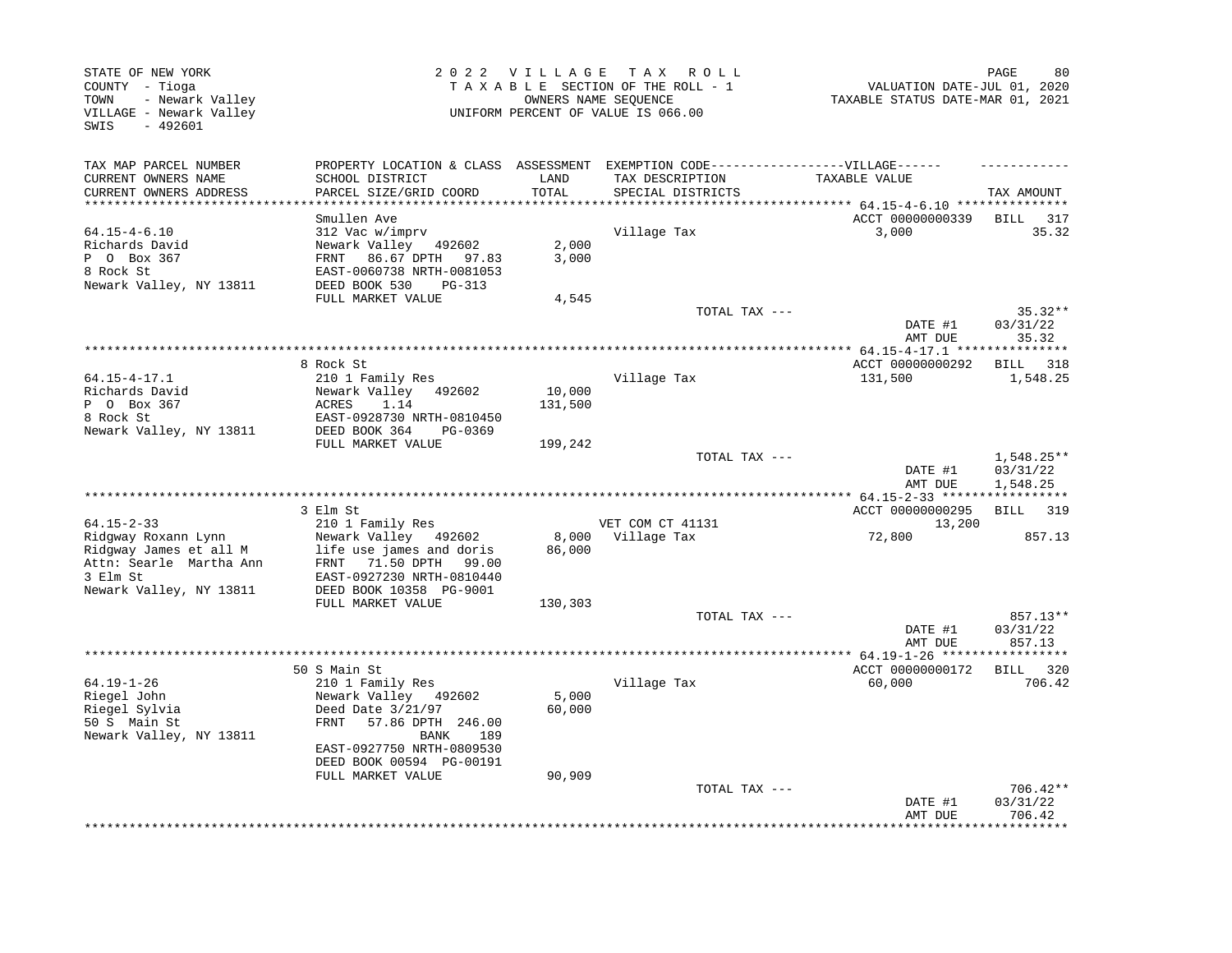| STATE OF NEW YORK<br>COUNTY - Tioga<br>- Newark Valley<br>TOWN<br>VILLAGE - Newark Valley<br>SWIS<br>$-492601$                    |                                                                                                                                                                                                 | 2022 VILLAGE                | T A X<br>R O L L<br>TAXABLE SECTION OF THE ROLL - 1<br>OWNERS NAME SEOUENCE<br>UNIFORM PERCENT OF VALUE IS 066.00 | PAGE<br>81<br>VALUATION DATE-JUL 01, 2020<br>TAXABLE STATUS DATE-MAR 01, 2021 |                                      |  |
|-----------------------------------------------------------------------------------------------------------------------------------|-------------------------------------------------------------------------------------------------------------------------------------------------------------------------------------------------|-----------------------------|-------------------------------------------------------------------------------------------------------------------|-------------------------------------------------------------------------------|--------------------------------------|--|
| TAX MAP PARCEL NUMBER<br>CURRENT OWNERS NAME<br>CURRENT OWNERS ADDRESS                                                            | PROPERTY LOCATION & CLASS ASSESSMENT<br>SCHOOL DISTRICT<br>PARCEL SIZE/GRID COORD                                                                                                               | LAND<br>TOTAL               | EXEMPTION CODE------------------VILLAGE------<br>TAX DESCRIPTION<br>SPECIAL DISTRICTS                             | TAXABLE VALUE                                                                 | TAX AMOUNT                           |  |
| 64.19-1-27<br>Riegel John A<br>Riegel Sylvia J<br>50 S. Main St<br>Newark Valley, NY 13811                                        | 52 Main St<br>210 1 Family Res<br>Newark Valley 492602<br>Deed Date 12/22/98<br>60.00 DPTH 243.00<br>FRNT<br>EAST-0927720 NRTH-0809480<br>DEED BOOK 15000 PG-3479<br>FULL MARKET VALUE          | 5,000<br>12,000<br>18,182   | Village Tax                                                                                                       | ***** 64.19-1-27 ****<br>ACCT 00000000150<br>12,000                           | BILL 321<br>141.28                   |  |
|                                                                                                                                   |                                                                                                                                                                                                 |                             | TOTAL TAX ---                                                                                                     | DATE #1                                                                       | 141.28**<br>03/31/22                 |  |
|                                                                                                                                   | 64 Main St                                                                                                                                                                                      |                             | *************************                                                                                         | AMT DUE<br>$* 64.19 - 3 - 7$ ****                                             | 141.28                               |  |
| $64.19 - 3 - 7$<br>Riker Laura E<br>Riker Joseph E<br>64 South Main Street<br>Newark Valley, NY 13811<br>PRIOR OWNER ON 3/01/2021 | 210 1 Family Res<br>Newark Valley 492602<br>Deed Date 7/19/00<br>66.54 DPTH 240.86<br>FRNT<br>EAST-0927594 NRTH-0809180<br>DEED BOOK 20210 PG-2690<br>FULL MARKET VALUE                         | 5,000<br>101,000<br>153,030 | Village Tax                                                                                                       | ACCT 00000000190<br>101,000                                                   | BILL 322<br>1,189.15                 |  |
| Davis Jennifer                                                                                                                    |                                                                                                                                                                                                 |                             | TOTAL TAX ---                                                                                                     | DATE #1<br>AMT DUE                                                            | $1,189.15**$<br>03/31/22<br>1,189.15 |  |
| $75.07 - 1 - 7$<br>Robertson Matthew J<br>Robertson Krista M<br>117 Main St<br>Newark Valley, NY 13811                            | 117 Main St<br>210 1 Family Res<br>Newark Valley<br>492602<br>FRNT 101.00 DPTH 310.80<br>0.72 BANK<br>ACRES<br>500<br>EAST-0927390 NRTH-0807790<br>DEED BOOK 14174 PG-3001<br>FULL MARKET VALUE | 7,000<br>66,000<br>100,000  | Village Tax                                                                                                       | ACCT 00000000348<br>66,000                                                    | ***********<br>BILL 323<br>777.07    |  |
|                                                                                                                                   |                                                                                                                                                                                                 |                             | TOTAL TAX ---                                                                                                     | DATE #1<br>AMT DUE                                                            | $777.07**$<br>03/31/22<br>777.07     |  |
|                                                                                                                                   |                                                                                                                                                                                                 |                             |                                                                                                                   | ************** 64.19-3-20.20 **                                               | **********                           |  |
| $64.19 - 3 - 20.20$<br>Rocco & Jenn, LLC<br>4082 Newark Valley-Maine Road Deed Date 10/26/98<br>Newark Valley, NY 13811           | 98 S Main St<br>484 1 use sm bld<br>Newark Valley 492602<br>55.50 DPTH 133.67<br>FRNT<br>EAST-0607030 NRTH-0808290<br>DEED BOOK 20160 PG-2123<br>FULL MARKET VALUE                              | 5,000<br>32,000<br>48,485   | Village Tax                                                                                                       | ACCT 00000001933<br>32,000                                                    | 324<br>BILL<br>376.76                |  |
|                                                                                                                                   |                                                                                                                                                                                                 |                             | TOTAL TAX ---                                                                                                     | DATE #1<br>AMT DUE                                                            | $376.76**$<br>03/31/22<br>376.76     |  |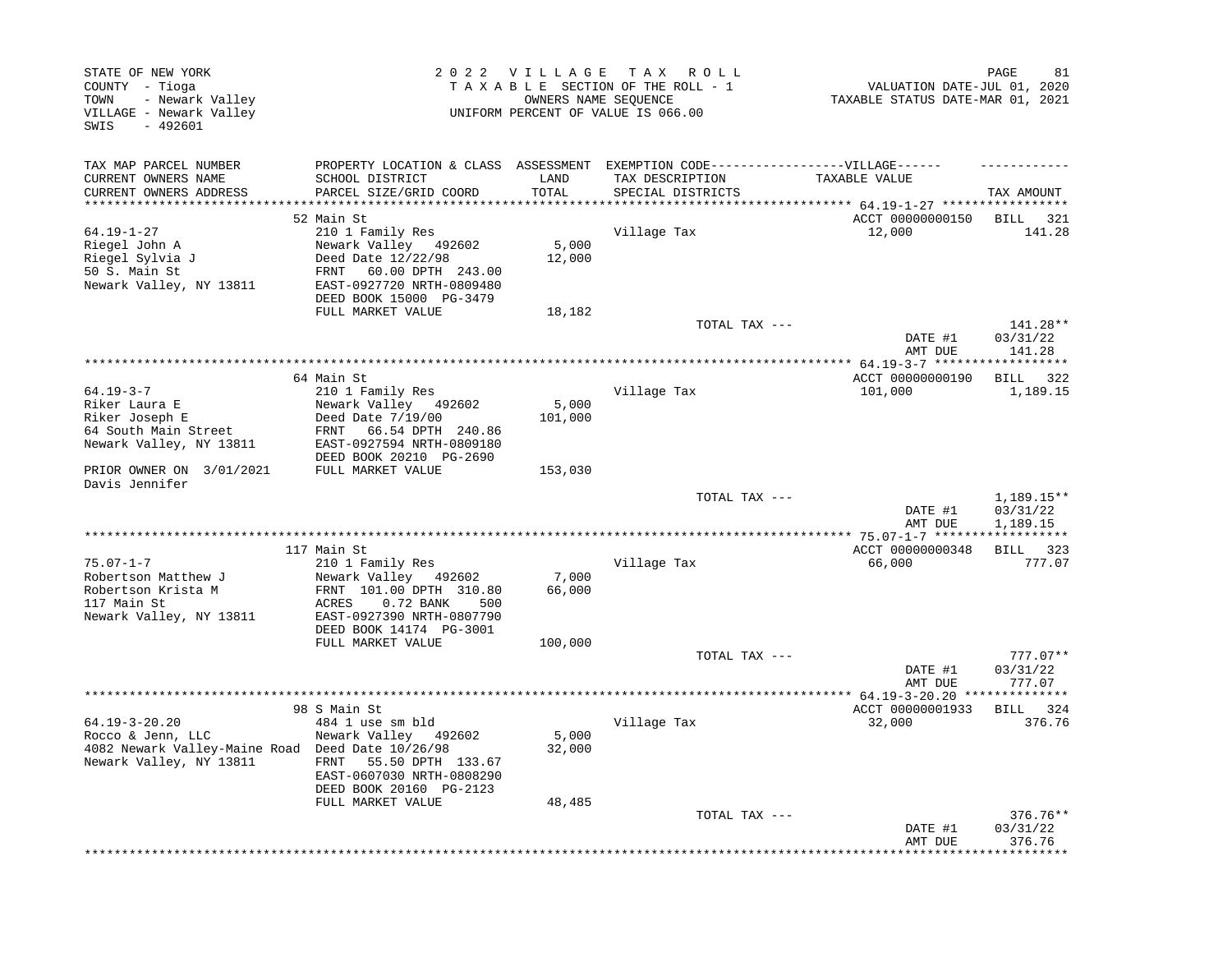| STATE OF NEW YORK<br>COUNTY - Tioga<br>- Newark Valley<br>TOWN<br>VILLAGE - Newark Valley<br>SWIS<br>$-492601$ |                                                                                                                                                                   |                  | 2022 VILLAGE TAX ROLL<br>TAXABLE SECTION OF THE ROLL - 1<br>OWNERS NAME SEQUENCE<br>UNIFORM PERCENT OF VALUE IS 066.00 | VALUATION DATE-JUL 01, 2020<br>TAXABLE STATUS DATE-MAR 01, 2021 | PAGE<br>82                     |
|----------------------------------------------------------------------------------------------------------------|-------------------------------------------------------------------------------------------------------------------------------------------------------------------|------------------|------------------------------------------------------------------------------------------------------------------------|-----------------------------------------------------------------|--------------------------------|
| TAX MAP PARCEL NUMBER<br>CURRENT OWNERS NAME<br>CURRENT OWNERS ADDRESS                                         | PROPERTY LOCATION & CLASS ASSESSMENT EXEMPTION CODE-----------------VILLAGE------<br>SCHOOL DISTRICT<br>PARCEL SIZE/GRID COORD                                    | LAND<br>TOTAL    | TAX DESCRIPTION<br>SPECIAL DISTRICTS                                                                                   | TAXABLE VALUE<br>****** 64.15-2-24 *****                        | TAX AMOUNT                     |
| 64.15-2-24                                                                                                     | 8 Wards Ln<br>210 1 Family Res                                                                                                                                    |                  | Village Tax                                                                                                            | ACCT 00000000098<br>61,200                                      | <b>BILL</b><br>325<br>720.55   |
| Romagnuolo Matthew L<br>PO Box 215<br>Newark Valley, NY 13811                                                  | Newark Valley<br>492602<br>FRNT<br>62.11 DPTH 136.20<br>EAST-0927569 NRTH-0811210<br>DEED BOOK 14848 PG-6001                                                      | 7,000<br>61,200  |                                                                                                                        |                                                                 |                                |
|                                                                                                                | FULL MARKET VALUE                                                                                                                                                 | 92,727           | TOTAL TAX ---                                                                                                          |                                                                 | 720.55**                       |
|                                                                                                                |                                                                                                                                                                   |                  |                                                                                                                        | DATE #1<br>AMT DUE<br>** $64.15 - 3 - 2$ ****                   | 03/31/22<br>720.55             |
|                                                                                                                | 59 Whig St                                                                                                                                                        |                  |                                                                                                                        | ACCT 00000000395                                                | <b>BILL</b><br>326             |
| $64.15 - 3 - 2$<br>Rosenberger Casey<br>59 Whig St<br>NEwark Valley, NY 13811                                  | 210 1 Family Res<br>Newark Valley 492602<br>FRNT<br>70.00 DPTH 215.00<br>BANK<br>500<br>EAST-0928149 NRTH-0812230                                                 | 8,000<br>57,300  | Village Tax                                                                                                            | 57,300                                                          | 674.64                         |
|                                                                                                                | DEED BOOK 20180 PG-3805<br>FULL MARKET VALUE                                                                                                                      |                  |                                                                                                                        |                                                                 |                                |
|                                                                                                                |                                                                                                                                                                   | 86,818           | TOTAL TAX ---                                                                                                          | DATE #1<br>AMT DUE                                              | 674.64**<br>03/31/22<br>674.64 |
|                                                                                                                |                                                                                                                                                                   |                  |                                                                                                                        | *********** 64.15-2-3 *******************<br>ACCT 00000000220   |                                |
| $64.15 - 2 - 3$<br>Rothenberg Steven<br>Rothenberg Sheila Mie Acosta<br>5 Satinwood Road<br>Bayville, NY 11709 | 20 Lawrence Ave<br>210 1 Family Res<br>Newark Valley<br>492602<br>FRNT 121.00 DPTH<br>74.00<br>500<br>BANK<br>EAST-0927429 NRTH-0812470<br>DEED BOOK 20210 PG-870 | 8,000<br>72,000  | Village Tax                                                                                                            | 72,000                                                          | BILL 327<br>847.71             |
|                                                                                                                | FULL MARKET VALUE                                                                                                                                                 | 109,091          |                                                                                                                        |                                                                 |                                |
|                                                                                                                |                                                                                                                                                                   |                  | TOTAL TAX ---                                                                                                          | DATE #1<br>AMT DUE                                              | 847.71**<br>03/31/22<br>847.71 |
|                                                                                                                |                                                                                                                                                                   |                  | **********************                                                                                                 | ** 64.15-2-87 *****                                             |                                |
| $64.15 - 2 - 87$<br>Rouille Troy A<br>67 Elm Street<br>Newark Valley, NY 13811                                 | 67 Elm St<br>210 1 Family Res<br>Newark Valley 492602<br>Deed Date 11/15/94<br>FRNT 135.00 DPTH 210.00<br><b>BANK</b><br>500                                      | 12,000<br>70,000 | Village Tax                                                                                                            | ACCT 00000000198<br>70,000                                      | <b>BILL</b><br>328<br>824.16   |
|                                                                                                                | EAST-0927239 NRTH-0812230<br>DEED BOOK 20190 PG-5134<br>FULL MARKET VALUE                                                                                         | 106,061          |                                                                                                                        |                                                                 |                                |
|                                                                                                                |                                                                                                                                                                   |                  | TOTAL TAX ---                                                                                                          | DATE #1<br>AMT DUE                                              | 824.16**<br>03/31/22<br>824.16 |
|                                                                                                                |                                                                                                                                                                   |                  |                                                                                                                        |                                                                 |                                |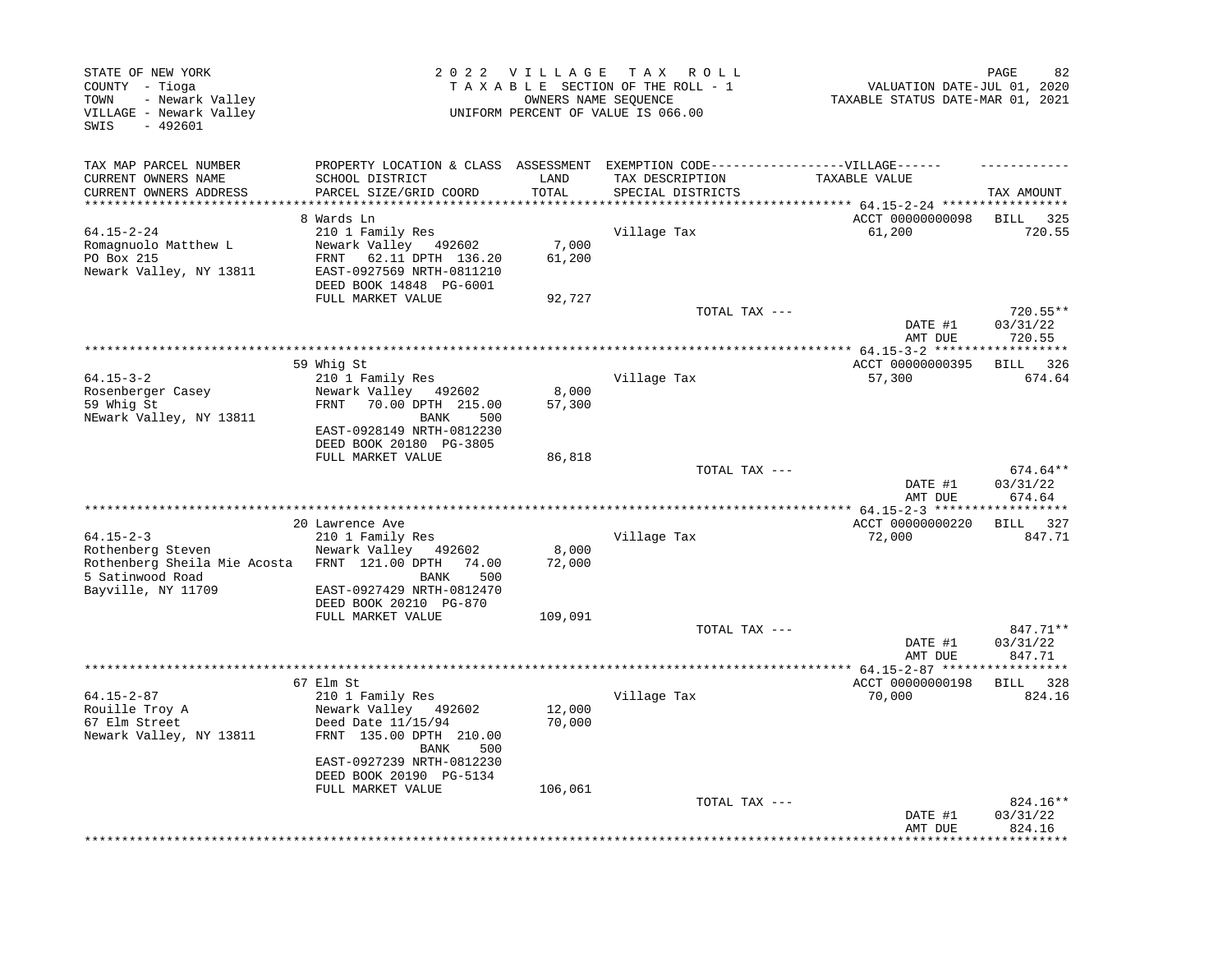| STATE OF NEW YORK<br>COUNTY - Tioga<br>- Newark Valley<br>TOWN<br>VILLAGE - Newark Valley<br>$-492601$<br>SWIS |                                                                                                                                                           | 2022 VILLAGE     | T A X<br>R O L L<br>TAXABLE SECTION OF THE ROLL - 1<br>OWNERS NAME SEQUENCE<br>UNIFORM PERCENT OF VALUE IS 066.00         | VALUATION DATE-JUL 01, 2020<br>TAXABLE STATUS DATE-MAR 01, 2021 | PAGE<br>83                           |
|----------------------------------------------------------------------------------------------------------------|-----------------------------------------------------------------------------------------------------------------------------------------------------------|------------------|---------------------------------------------------------------------------------------------------------------------------|-----------------------------------------------------------------|--------------------------------------|
| TAX MAP PARCEL NUMBER<br>CURRENT OWNERS NAME<br>CURRENT OWNERS ADDRESS                                         | SCHOOL DISTRICT<br>PARCEL SIZE/GRID COORD                                                                                                                 | LAND<br>TOTAL    | PROPERTY LOCATION & CLASS ASSESSMENT EXEMPTION CODE-----------------VILLAGE------<br>TAX DESCRIPTION<br>SPECIAL DISTRICTS | TAXABLE VALUE                                                   | TAX AMOUNT                           |
| *******************                                                                                            |                                                                                                                                                           |                  |                                                                                                                           | ******** 64.19-1-16 ******************                          |                                      |
| $64.19 - 1 - 16$                                                                                               | 44 S Main St<br>220 2 Family Res                                                                                                                          |                  | Village Tax                                                                                                               | ACCT 00000000385<br>59,500                                      | 329<br>BILL<br>700.54                |
| Rozelle Sarah Shipman<br>44 South Main St<br>Newark Valley, NY 13811                                           | Newark Valley 492602<br>FRNT 166.00 DPTH 169.00<br>ACRES<br>$0.64$ BANK<br>500<br>EAST-0927890 NRTH-0809720<br>DEED BOOK 13952 PG-8001                    | 10,000<br>59,500 | NV001 Unpaid water<br>NV005 Unpaid mowing/snow                                                                            | 900.45 MT<br>15.00 MT                                           | 900.45<br>15.00                      |
|                                                                                                                | FULL MARKET VALUE                                                                                                                                         | 90,152           |                                                                                                                           |                                                                 |                                      |
|                                                                                                                |                                                                                                                                                           |                  | TOTAL TAX ---                                                                                                             | DATE #1<br>AMT DUE                                              | $1,615.99**$<br>03/31/22<br>1,615.99 |
|                                                                                                                |                                                                                                                                                           |                  |                                                                                                                           |                                                                 |                                      |
| $64.15 - 2 - 85$<br>Rury Barbara<br>28 Franklin Ave<br>Newark Valley, NY 13811                                 | 28 Franklin Ave<br>210 1 Family Res<br>Newark Valley 492602<br>FRNT<br>85.00 DPTH 145.50<br>BANK<br>77<br>EAST-0927249 NRTH-0812090                       | 7,000<br>85,000  | Village Tax                                                                                                               | ACCT 00000000152<br>85,000                                      | BILL 330<br>1,000.77                 |
|                                                                                                                | DEED BOOK 18911 PG-2001<br>FULL MARKET VALUE                                                                                                              | 128,788          |                                                                                                                           |                                                                 |                                      |
|                                                                                                                |                                                                                                                                                           |                  | TOTAL TAX ---                                                                                                             | DATE #1<br>AMT DUE                                              | $1,000.77**$<br>03/31/22<br>1,000.77 |
|                                                                                                                | 17 Whig St                                                                                                                                                |                  |                                                                                                                           | ACCT 00000000236                                                | BILL 331                             |
| $64.15 - 3 - 20$<br>Ruscak Mark J<br>Ruscak Sandra L<br>626 State Rte 38B<br>Endicott, NY 13760                | 210 1 Family Res<br>Newark Valley 492602<br>58.00 DPTH 249.00<br>FRNT<br>EAST-0928190 NRTH-0811120<br>DEED BOOK 20608 PG-5001                             | 7,000<br>50,000  | Village Tax                                                                                                               | 50,000                                                          | 588.69                               |
|                                                                                                                | FULL MARKET VALUE                                                                                                                                         | 75,758           |                                                                                                                           |                                                                 |                                      |
|                                                                                                                |                                                                                                                                                           |                  | TOTAL TAX ---                                                                                                             | DATE #1<br>AMT DUE                                              | 588.69**<br>03/31/22<br>588.69       |
|                                                                                                                |                                                                                                                                                           |                  |                                                                                                                           |                                                                 | ***********                          |
| $64.15 - 2 - 48$<br>Sack Joseph F Jr<br>Sack Katherine J<br>33 Elm St<br>Newark Valley, NY 13811               | 33 Elm St<br>210 1 Family Res<br>Newark Valley 492602<br>74.25 DPTH 248.36<br>FRNT<br>BANK<br>191<br>EAST-0927299 NRTH-0811280<br>DEED BOOK 21262 PG-1003 | 8,000<br>60,000  | Village Tax<br>NV002 Unpaid solid waste<br>NV005 Unpaid mowing/snow                                                       | ACCT 00000000100<br>60,000<br>9.67 MT<br>15.00 MT               | BILL 332<br>706.42<br>9.67<br>15.00  |
|                                                                                                                | FULL MARKET VALUE                                                                                                                                         | 90,909           | TOTAL TAX ---                                                                                                             | DATE #1<br>AMT DUE                                              | 731.09**<br>03/31/22<br>731.09       |
|                                                                                                                |                                                                                                                                                           |                  |                                                                                                                           |                                                                 | * * * * * * * * * *                  |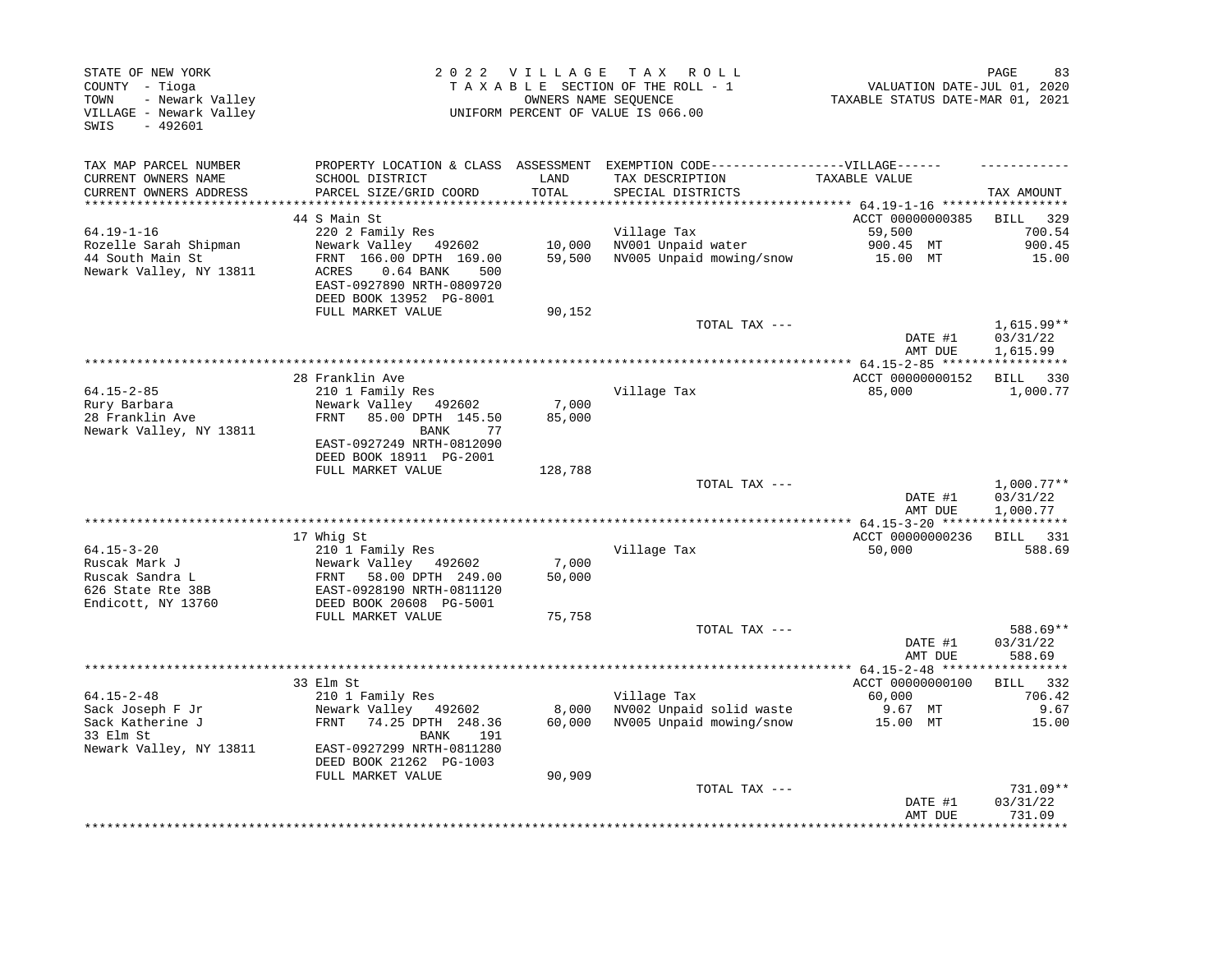| STATE OF NEW YORK<br>COUNTY - Tioga<br>- Newark Valley<br>TOWN<br>VILLAGE - Newark Valley<br>SWIS<br>$-492601$ |                                                                                                                         | 2022 VILLAGE     | T A X<br>R O L L<br>TAXABLE SECTION OF THE ROLL - 1<br>OWNERS NAME SEQUENCE<br>UNIFORM PERCENT OF VALUE IS 066.00 | VALUATION DATE-JUL 01, 2020<br>TAXABLE STATUS DATE-MAR 01, 2021 | PAGE<br>84         |
|----------------------------------------------------------------------------------------------------------------|-------------------------------------------------------------------------------------------------------------------------|------------------|-------------------------------------------------------------------------------------------------------------------|-----------------------------------------------------------------|--------------------|
| TAX MAP PARCEL NUMBER<br>CURRENT OWNERS NAME                                                                   | PROPERTY LOCATION & CLASS ASSESSMENT EXEMPTION CODE-----------------VILLAGE------<br>SCHOOL DISTRICT                    | LAND             | TAX DESCRIPTION                                                                                                   | TAXABLE VALUE                                                   |                    |
| CURRENT OWNERS ADDRESS<br>*********************                                                                | PARCEL SIZE/GRID COORD                                                                                                  | TOTAL            | SPECIAL DISTRICTS                                                                                                 |                                                                 | TAX AMOUNT         |
|                                                                                                                | 31 Brook St                                                                                                             |                  |                                                                                                                   | ACCT 00000000360                                                | BILL 333           |
| $64.19 - 2 - 31$<br>Salamida Lisa<br>31 Brook St<br>Newark Valley, NY 13811                                    | 210 1 Family Res<br>Newark Valley 492602<br>Deed Date 3/12/99<br>78.00 DPTH 100.00<br>FRNT<br>EAST-0928860 NRTH-0809800 | 7,500<br>44,000  | Village Tax                                                                                                       | 44,000                                                          | 518.04             |
|                                                                                                                | DEED BOOK 00622 PG-00064                                                                                                |                  |                                                                                                                   |                                                                 |                    |
|                                                                                                                | FULL MARKET VALUE                                                                                                       | 66,667           | TOTAL TAX ---                                                                                                     |                                                                 | 518.04**           |
|                                                                                                                |                                                                                                                         |                  |                                                                                                                   | DATE #1<br>AMT DUE                                              | 03/31/22<br>518.04 |
|                                                                                                                |                                                                                                                         |                  |                                                                                                                   |                                                                 |                    |
| $64.19 - 2 - 18$                                                                                               | 51 S Main St                                                                                                            |                  |                                                                                                                   | ACCT 00000000392                                                | BILL 334           |
| Schaffer John D                                                                                                | 210 1 Family Res<br>Newark Valley 492602                                                                                | 12,900           | Village Tax                                                                                                       | 66,000                                                          | 777.07             |
| Schaffer Patricia J                                                                                            | FRNT 70.00 DPTH 151.50                                                                                                  | 66,000           |                                                                                                                   |                                                                 |                    |
| 51 South Main St                                                                                               | BANK<br>500                                                                                                             |                  |                                                                                                                   |                                                                 |                    |
| Newark Valley, NY 13811                                                                                        | EAST-0927980 NRTH-0809419                                                                                               |                  |                                                                                                                   |                                                                 |                    |
|                                                                                                                | DEED BOOK 12627 PG-2001                                                                                                 |                  |                                                                                                                   |                                                                 |                    |
|                                                                                                                | FULL MARKET VALUE                                                                                                       | 100,000          | TOTAL TAX ---                                                                                                     |                                                                 | 777.07**           |
|                                                                                                                |                                                                                                                         |                  |                                                                                                                   | DATE #1<br>AMT DUE                                              | 03/31/22<br>777.07 |
|                                                                                                                |                                                                                                                         |                  |                                                                                                                   |                                                                 |                    |
|                                                                                                                | 47 Elm St                                                                                                               |                  |                                                                                                                   | ACCT 00000000312                                                | BILL 335           |
| $64.15 - 2 - 72$<br>Schaffer Regis                                                                             | 210 1 Family Res<br>Newark Valley 492602                                                                                | 8,000            | Village Tax                                                                                                       | 62,000                                                          | 729.97             |
| Schaffer Diana<br>47 Elm St                                                                                    | 69.00 DPTH 298.00<br>FRNT<br>EAST-0927329 NRTH-0811670                                                                  | 62,000           |                                                                                                                   |                                                                 |                    |
| Newark Valley, NY 13811                                                                                        | DEED BOOK 330<br>PG-0268<br>FULL MARKET VALUE                                                                           | 93,939           |                                                                                                                   |                                                                 |                    |
|                                                                                                                |                                                                                                                         |                  | TOTAL TAX ---                                                                                                     |                                                                 | 729.97**           |
|                                                                                                                |                                                                                                                         |                  |                                                                                                                   | DATE #1<br>AMT DUE                                              | 03/31/22<br>729.97 |
|                                                                                                                |                                                                                                                         |                  |                                                                                                                   |                                                                 |                    |
| $64.11 - 1 - 21$                                                                                               | 78 Elm St<br>220 2 Family Res                                                                                           |                  | Village Tax                                                                                                       | ACCT 00000000141<br>82,000                                      | BILL 336<br>965.45 |
| Schaffer Robert C<br>Schaffer Diane L<br>78 Elm St                                                             | Newark Valley 492602<br>ACRES<br>1.49<br>EAST-0926794 NRTH-0812425                                                      | 13,000<br>82,000 |                                                                                                                   |                                                                 |                    |
| Newark Valley, NY 13811                                                                                        | DEED BOOK 458<br>PG-0057                                                                                                |                  |                                                                                                                   |                                                                 |                    |
|                                                                                                                | FULL MARKET VALUE                                                                                                       | 124,242          | TOTAL TAX ---                                                                                                     |                                                                 | $965.45**$         |
|                                                                                                                |                                                                                                                         |                  |                                                                                                                   | DATE #1<br>AMT DUE                                              | 03/31/22<br>965.45 |
|                                                                                                                |                                                                                                                         |                  |                                                                                                                   |                                                                 | **********         |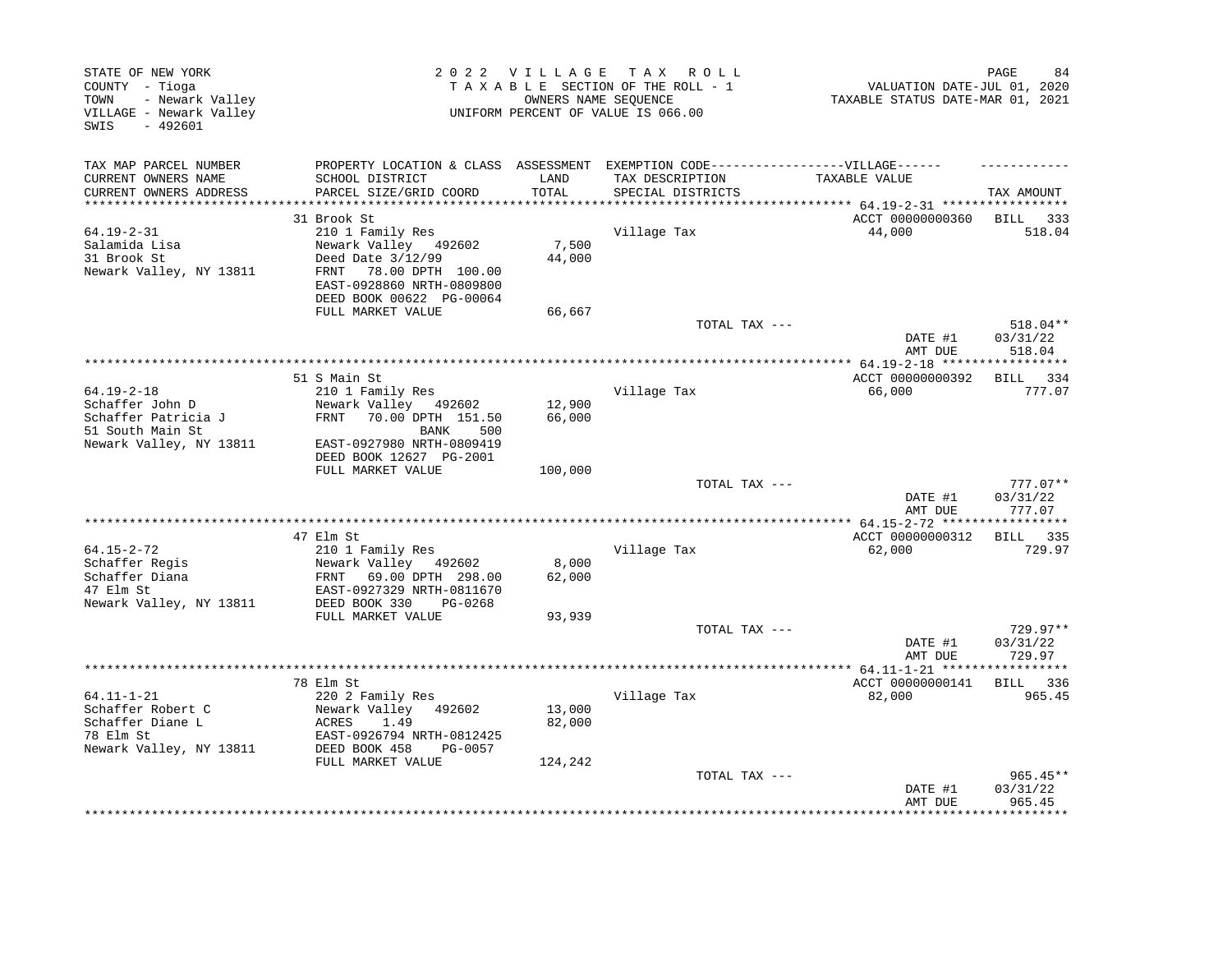| EXEMPTION CODE-----------------VILLAGE------<br>PROPERTY LOCATION & CLASS ASSESSMENT<br>CURRENT OWNERS NAME<br>SCHOOL DISTRICT<br>LAND<br>TAX DESCRIPTION<br>TAXABLE VALUE<br>CURRENT OWNERS ADDRESS<br>PARCEL SIZE/GRID COORD<br>TOTAL<br>TAX AMOUNT<br>SPECIAL DISTRICTS<br>*******************************<br>*********** 64.15-2-52 ******************<br>**********************<br>****************************<br>ACCT 00000000176<br>17 Watson Ave<br>BILL 337<br>210 1 Family Res<br>Village Tax<br>51,500<br>606.35<br>Schanbacher Dana<br>Newark Valley<br>8,000<br>492602<br>Schanbacher Julie<br>Deed Date 12/19/96<br>51,500<br>17 Watson Ave<br>FRNT 102.00 DPTH<br>95.50<br>Newark Valley, NY 13811<br>EAST-0927539 NRTH-0811320<br>DEED BOOK 00621 PG-00161<br>FULL MARKET VALUE<br>78,030<br>$606.35**$<br>TOTAL TAX ---<br>DATE #1<br>03/31/22<br>606.35<br>AMT DUE<br>ACCT 00000000313<br>11 Watson Ave<br><b>BILL</b><br>338<br>$64.15 - 2 - 54$<br>Village Tax<br>824.16<br>210 1 Family Res<br>70,000<br>Schanbacher Julie<br>Newark Valley 492602<br>8,000<br>17 Watson Avenue<br>FRNT 95.50 DPTH<br>70,000<br>97.00<br>Newark Valley, NY 13811<br>EAST-0927689 NRTH-0811330<br>DEED BOOK 20210 PG-3664<br>FULL MARKET VALUE<br>106,061<br>Schanbacher Walter W<br>824.16**<br>TOTAL TAX ---<br>DATE #1<br>03/31/22<br>824.16<br>AMT DUE<br>********<br>35 Brook St<br>ACCT 00000000394<br><b>BILL</b><br>339<br>$64.19 - 2 - 32$<br>210 1 Family Res<br>Village Tax<br>28,000<br>329.66<br>Newark Valley 492602<br>5,000<br>28,000<br>FRNT<br>63.00 DPTH<br>85.00<br>EAST-0928860 NRTH-0809880<br>Newark Valley, NY 13811<br>DEED BOOK 11638 PG-2004<br>FULL MARKET VALUE<br>42,424<br>$329.66**$<br>TOTAL TAX ---<br>DATE #1<br>03/31/22<br>329.66<br>AMT DUE<br>19 Maple Ave<br>ACCT 00000000023<br>BILL 340<br>$64.15 - 2 - 30$<br>210 1 Family Res<br>Village Tax<br>86,400<br>1,017.25<br>9,000<br>Schneider Kenneth H<br>Newark Valley 492602<br>Schneider Martha<br>66.00 DPTH 277.00<br>86,400<br>FRNT<br>19 Maple Ave<br>EAST-0927510 NRTH-0810590<br>DEED BOOK 380<br>PG-0110<br>FULL MARKET VALUE<br>130,909<br>TOTAL TAX ---<br>$1,017.25**$<br>03/31/22<br>DATE #1<br>AMT DUE<br>1,017.25 | STATE OF NEW YORK<br>COUNTY - Tioga<br>- Newark Valley<br>TOWN<br>VILLAGE - Newark Valley<br>$-492601$<br>SWIS | 2022 VILLAGE | T A X<br>R O L L<br>TAXABLE SECTION OF THE ROLL - 1<br>OWNERS NAME SEQUENCE<br>UNIFORM PERCENT OF VALUE IS 066.00 | VALUATION DATE-JUL 01, 2020<br>TAXABLE STATUS DATE-MAR 01, 2021 | PAGE<br>85 |
|--------------------------------------------------------------------------------------------------------------------------------------------------------------------------------------------------------------------------------------------------------------------------------------------------------------------------------------------------------------------------------------------------------------------------------------------------------------------------------------------------------------------------------------------------------------------------------------------------------------------------------------------------------------------------------------------------------------------------------------------------------------------------------------------------------------------------------------------------------------------------------------------------------------------------------------------------------------------------------------------------------------------------------------------------------------------------------------------------------------------------------------------------------------------------------------------------------------------------------------------------------------------------------------------------------------------------------------------------------------------------------------------------------------------------------------------------------------------------------------------------------------------------------------------------------------------------------------------------------------------------------------------------------------------------------------------------------------------------------------------------------------------------------------------------------------------------------------------------------------------------------------------------------------------------------------------------------------------------------------------------------------------------------------------------------------------------------------------------------------------------------------------------------------------------------------------------------------------------------|----------------------------------------------------------------------------------------------------------------|--------------|-------------------------------------------------------------------------------------------------------------------|-----------------------------------------------------------------|------------|
|                                                                                                                                                                                                                                                                                                                                                                                                                                                                                                                                                                                                                                                                                                                                                                                                                                                                                                                                                                                                                                                                                                                                                                                                                                                                                                                                                                                                                                                                                                                                                                                                                                                                                                                                                                                                                                                                                                                                                                                                                                                                                                                                                                                                                                | TAX MAP PARCEL NUMBER                                                                                          |              |                                                                                                                   |                                                                 |            |
|                                                                                                                                                                                                                                                                                                                                                                                                                                                                                                                                                                                                                                                                                                                                                                                                                                                                                                                                                                                                                                                                                                                                                                                                                                                                                                                                                                                                                                                                                                                                                                                                                                                                                                                                                                                                                                                                                                                                                                                                                                                                                                                                                                                                                                |                                                                                                                |              |                                                                                                                   |                                                                 |            |
|                                                                                                                                                                                                                                                                                                                                                                                                                                                                                                                                                                                                                                                                                                                                                                                                                                                                                                                                                                                                                                                                                                                                                                                                                                                                                                                                                                                                                                                                                                                                                                                                                                                                                                                                                                                                                                                                                                                                                                                                                                                                                                                                                                                                                                |                                                                                                                |              |                                                                                                                   |                                                                 |            |
|                                                                                                                                                                                                                                                                                                                                                                                                                                                                                                                                                                                                                                                                                                                                                                                                                                                                                                                                                                                                                                                                                                                                                                                                                                                                                                                                                                                                                                                                                                                                                                                                                                                                                                                                                                                                                                                                                                                                                                                                                                                                                                                                                                                                                                |                                                                                                                |              |                                                                                                                   |                                                                 |            |
|                                                                                                                                                                                                                                                                                                                                                                                                                                                                                                                                                                                                                                                                                                                                                                                                                                                                                                                                                                                                                                                                                                                                                                                                                                                                                                                                                                                                                                                                                                                                                                                                                                                                                                                                                                                                                                                                                                                                                                                                                                                                                                                                                                                                                                | $64.15 - 2 - 52$                                                                                               |              |                                                                                                                   |                                                                 |            |
|                                                                                                                                                                                                                                                                                                                                                                                                                                                                                                                                                                                                                                                                                                                                                                                                                                                                                                                                                                                                                                                                                                                                                                                                                                                                                                                                                                                                                                                                                                                                                                                                                                                                                                                                                                                                                                                                                                                                                                                                                                                                                                                                                                                                                                |                                                                                                                |              |                                                                                                                   |                                                                 |            |
|                                                                                                                                                                                                                                                                                                                                                                                                                                                                                                                                                                                                                                                                                                                                                                                                                                                                                                                                                                                                                                                                                                                                                                                                                                                                                                                                                                                                                                                                                                                                                                                                                                                                                                                                                                                                                                                                                                                                                                                                                                                                                                                                                                                                                                |                                                                                                                |              |                                                                                                                   |                                                                 |            |
|                                                                                                                                                                                                                                                                                                                                                                                                                                                                                                                                                                                                                                                                                                                                                                                                                                                                                                                                                                                                                                                                                                                                                                                                                                                                                                                                                                                                                                                                                                                                                                                                                                                                                                                                                                                                                                                                                                                                                                                                                                                                                                                                                                                                                                |                                                                                                                |              |                                                                                                                   |                                                                 |            |
|                                                                                                                                                                                                                                                                                                                                                                                                                                                                                                                                                                                                                                                                                                                                                                                                                                                                                                                                                                                                                                                                                                                                                                                                                                                                                                                                                                                                                                                                                                                                                                                                                                                                                                                                                                                                                                                                                                                                                                                                                                                                                                                                                                                                                                |                                                                                                                |              |                                                                                                                   |                                                                 |            |
|                                                                                                                                                                                                                                                                                                                                                                                                                                                                                                                                                                                                                                                                                                                                                                                                                                                                                                                                                                                                                                                                                                                                                                                                                                                                                                                                                                                                                                                                                                                                                                                                                                                                                                                                                                                                                                                                                                                                                                                                                                                                                                                                                                                                                                |                                                                                                                |              |                                                                                                                   |                                                                 |            |
|                                                                                                                                                                                                                                                                                                                                                                                                                                                                                                                                                                                                                                                                                                                                                                                                                                                                                                                                                                                                                                                                                                                                                                                                                                                                                                                                                                                                                                                                                                                                                                                                                                                                                                                                                                                                                                                                                                                                                                                                                                                                                                                                                                                                                                |                                                                                                                |              |                                                                                                                   |                                                                 |            |
|                                                                                                                                                                                                                                                                                                                                                                                                                                                                                                                                                                                                                                                                                                                                                                                                                                                                                                                                                                                                                                                                                                                                                                                                                                                                                                                                                                                                                                                                                                                                                                                                                                                                                                                                                                                                                                                                                                                                                                                                                                                                                                                                                                                                                                |                                                                                                                |              |                                                                                                                   |                                                                 |            |
|                                                                                                                                                                                                                                                                                                                                                                                                                                                                                                                                                                                                                                                                                                                                                                                                                                                                                                                                                                                                                                                                                                                                                                                                                                                                                                                                                                                                                                                                                                                                                                                                                                                                                                                                                                                                                                                                                                                                                                                                                                                                                                                                                                                                                                |                                                                                                                |              |                                                                                                                   |                                                                 |            |
|                                                                                                                                                                                                                                                                                                                                                                                                                                                                                                                                                                                                                                                                                                                                                                                                                                                                                                                                                                                                                                                                                                                                                                                                                                                                                                                                                                                                                                                                                                                                                                                                                                                                                                                                                                                                                                                                                                                                                                                                                                                                                                                                                                                                                                |                                                                                                                |              |                                                                                                                   |                                                                 |            |
|                                                                                                                                                                                                                                                                                                                                                                                                                                                                                                                                                                                                                                                                                                                                                                                                                                                                                                                                                                                                                                                                                                                                                                                                                                                                                                                                                                                                                                                                                                                                                                                                                                                                                                                                                                                                                                                                                                                                                                                                                                                                                                                                                                                                                                |                                                                                                                |              |                                                                                                                   |                                                                 |            |
|                                                                                                                                                                                                                                                                                                                                                                                                                                                                                                                                                                                                                                                                                                                                                                                                                                                                                                                                                                                                                                                                                                                                                                                                                                                                                                                                                                                                                                                                                                                                                                                                                                                                                                                                                                                                                                                                                                                                                                                                                                                                                                                                                                                                                                |                                                                                                                |              |                                                                                                                   |                                                                 |            |
|                                                                                                                                                                                                                                                                                                                                                                                                                                                                                                                                                                                                                                                                                                                                                                                                                                                                                                                                                                                                                                                                                                                                                                                                                                                                                                                                                                                                                                                                                                                                                                                                                                                                                                                                                                                                                                                                                                                                                                                                                                                                                                                                                                                                                                |                                                                                                                |              |                                                                                                                   |                                                                 |            |
|                                                                                                                                                                                                                                                                                                                                                                                                                                                                                                                                                                                                                                                                                                                                                                                                                                                                                                                                                                                                                                                                                                                                                                                                                                                                                                                                                                                                                                                                                                                                                                                                                                                                                                                                                                                                                                                                                                                                                                                                                                                                                                                                                                                                                                |                                                                                                                |              |                                                                                                                   |                                                                 |            |
|                                                                                                                                                                                                                                                                                                                                                                                                                                                                                                                                                                                                                                                                                                                                                                                                                                                                                                                                                                                                                                                                                                                                                                                                                                                                                                                                                                                                                                                                                                                                                                                                                                                                                                                                                                                                                                                                                                                                                                                                                                                                                                                                                                                                                                | PRIOR OWNER ON 3/01/2021                                                                                       |              |                                                                                                                   |                                                                 |            |
|                                                                                                                                                                                                                                                                                                                                                                                                                                                                                                                                                                                                                                                                                                                                                                                                                                                                                                                                                                                                                                                                                                                                                                                                                                                                                                                                                                                                                                                                                                                                                                                                                                                                                                                                                                                                                                                                                                                                                                                                                                                                                                                                                                                                                                |                                                                                                                |              |                                                                                                                   |                                                                 |            |
|                                                                                                                                                                                                                                                                                                                                                                                                                                                                                                                                                                                                                                                                                                                                                                                                                                                                                                                                                                                                                                                                                                                                                                                                                                                                                                                                                                                                                                                                                                                                                                                                                                                                                                                                                                                                                                                                                                                                                                                                                                                                                                                                                                                                                                |                                                                                                                |              |                                                                                                                   |                                                                 |            |
|                                                                                                                                                                                                                                                                                                                                                                                                                                                                                                                                                                                                                                                                                                                                                                                                                                                                                                                                                                                                                                                                                                                                                                                                                                                                                                                                                                                                                                                                                                                                                                                                                                                                                                                                                                                                                                                                                                                                                                                                                                                                                                                                                                                                                                |                                                                                                                |              |                                                                                                                   |                                                                 |            |
|                                                                                                                                                                                                                                                                                                                                                                                                                                                                                                                                                                                                                                                                                                                                                                                                                                                                                                                                                                                                                                                                                                                                                                                                                                                                                                                                                                                                                                                                                                                                                                                                                                                                                                                                                                                                                                                                                                                                                                                                                                                                                                                                                                                                                                |                                                                                                                |              |                                                                                                                   |                                                                 |            |
|                                                                                                                                                                                                                                                                                                                                                                                                                                                                                                                                                                                                                                                                                                                                                                                                                                                                                                                                                                                                                                                                                                                                                                                                                                                                                                                                                                                                                                                                                                                                                                                                                                                                                                                                                                                                                                                                                                                                                                                                                                                                                                                                                                                                                                |                                                                                                                |              |                                                                                                                   |                                                                 |            |
|                                                                                                                                                                                                                                                                                                                                                                                                                                                                                                                                                                                                                                                                                                                                                                                                                                                                                                                                                                                                                                                                                                                                                                                                                                                                                                                                                                                                                                                                                                                                                                                                                                                                                                                                                                                                                                                                                                                                                                                                                                                                                                                                                                                                                                | Scheve Michelle L                                                                                              |              |                                                                                                                   |                                                                 |            |
|                                                                                                                                                                                                                                                                                                                                                                                                                                                                                                                                                                                                                                                                                                                                                                                                                                                                                                                                                                                                                                                                                                                                                                                                                                                                                                                                                                                                                                                                                                                                                                                                                                                                                                                                                                                                                                                                                                                                                                                                                                                                                                                                                                                                                                | Scheve Dustin T                                                                                                |              |                                                                                                                   |                                                                 |            |
|                                                                                                                                                                                                                                                                                                                                                                                                                                                                                                                                                                                                                                                                                                                                                                                                                                                                                                                                                                                                                                                                                                                                                                                                                                                                                                                                                                                                                                                                                                                                                                                                                                                                                                                                                                                                                                                                                                                                                                                                                                                                                                                                                                                                                                | 35 Brook St                                                                                                    |              |                                                                                                                   |                                                                 |            |
|                                                                                                                                                                                                                                                                                                                                                                                                                                                                                                                                                                                                                                                                                                                                                                                                                                                                                                                                                                                                                                                                                                                                                                                                                                                                                                                                                                                                                                                                                                                                                                                                                                                                                                                                                                                                                                                                                                                                                                                                                                                                                                                                                                                                                                |                                                                                                                |              |                                                                                                                   |                                                                 |            |
|                                                                                                                                                                                                                                                                                                                                                                                                                                                                                                                                                                                                                                                                                                                                                                                                                                                                                                                                                                                                                                                                                                                                                                                                                                                                                                                                                                                                                                                                                                                                                                                                                                                                                                                                                                                                                                                                                                                                                                                                                                                                                                                                                                                                                                |                                                                                                                |              |                                                                                                                   |                                                                 |            |
|                                                                                                                                                                                                                                                                                                                                                                                                                                                                                                                                                                                                                                                                                                                                                                                                                                                                                                                                                                                                                                                                                                                                                                                                                                                                                                                                                                                                                                                                                                                                                                                                                                                                                                                                                                                                                                                                                                                                                                                                                                                                                                                                                                                                                                |                                                                                                                |              |                                                                                                                   |                                                                 |            |
|                                                                                                                                                                                                                                                                                                                                                                                                                                                                                                                                                                                                                                                                                                                                                                                                                                                                                                                                                                                                                                                                                                                                                                                                                                                                                                                                                                                                                                                                                                                                                                                                                                                                                                                                                                                                                                                                                                                                                                                                                                                                                                                                                                                                                                |                                                                                                                |              |                                                                                                                   |                                                                 |            |
|                                                                                                                                                                                                                                                                                                                                                                                                                                                                                                                                                                                                                                                                                                                                                                                                                                                                                                                                                                                                                                                                                                                                                                                                                                                                                                                                                                                                                                                                                                                                                                                                                                                                                                                                                                                                                                                                                                                                                                                                                                                                                                                                                                                                                                |                                                                                                                |              |                                                                                                                   |                                                                 |            |
|                                                                                                                                                                                                                                                                                                                                                                                                                                                                                                                                                                                                                                                                                                                                                                                                                                                                                                                                                                                                                                                                                                                                                                                                                                                                                                                                                                                                                                                                                                                                                                                                                                                                                                                                                                                                                                                                                                                                                                                                                                                                                                                                                                                                                                |                                                                                                                |              |                                                                                                                   |                                                                 |            |
|                                                                                                                                                                                                                                                                                                                                                                                                                                                                                                                                                                                                                                                                                                                                                                                                                                                                                                                                                                                                                                                                                                                                                                                                                                                                                                                                                                                                                                                                                                                                                                                                                                                                                                                                                                                                                                                                                                                                                                                                                                                                                                                                                                                                                                |                                                                                                                |              |                                                                                                                   |                                                                 |            |
|                                                                                                                                                                                                                                                                                                                                                                                                                                                                                                                                                                                                                                                                                                                                                                                                                                                                                                                                                                                                                                                                                                                                                                                                                                                                                                                                                                                                                                                                                                                                                                                                                                                                                                                                                                                                                                                                                                                                                                                                                                                                                                                                                                                                                                |                                                                                                                |              |                                                                                                                   |                                                                 |            |
|                                                                                                                                                                                                                                                                                                                                                                                                                                                                                                                                                                                                                                                                                                                                                                                                                                                                                                                                                                                                                                                                                                                                                                                                                                                                                                                                                                                                                                                                                                                                                                                                                                                                                                                                                                                                                                                                                                                                                                                                                                                                                                                                                                                                                                |                                                                                                                |              |                                                                                                                   |                                                                 |            |
|                                                                                                                                                                                                                                                                                                                                                                                                                                                                                                                                                                                                                                                                                                                                                                                                                                                                                                                                                                                                                                                                                                                                                                                                                                                                                                                                                                                                                                                                                                                                                                                                                                                                                                                                                                                                                                                                                                                                                                                                                                                                                                                                                                                                                                | Newark Valley, NY 13811                                                                                        |              |                                                                                                                   |                                                                 |            |
|                                                                                                                                                                                                                                                                                                                                                                                                                                                                                                                                                                                                                                                                                                                                                                                                                                                                                                                                                                                                                                                                                                                                                                                                                                                                                                                                                                                                                                                                                                                                                                                                                                                                                                                                                                                                                                                                                                                                                                                                                                                                                                                                                                                                                                |                                                                                                                |              |                                                                                                                   |                                                                 |            |
|                                                                                                                                                                                                                                                                                                                                                                                                                                                                                                                                                                                                                                                                                                                                                                                                                                                                                                                                                                                                                                                                                                                                                                                                                                                                                                                                                                                                                                                                                                                                                                                                                                                                                                                                                                                                                                                                                                                                                                                                                                                                                                                                                                                                                                |                                                                                                                |              |                                                                                                                   |                                                                 |            |
|                                                                                                                                                                                                                                                                                                                                                                                                                                                                                                                                                                                                                                                                                                                                                                                                                                                                                                                                                                                                                                                                                                                                                                                                                                                                                                                                                                                                                                                                                                                                                                                                                                                                                                                                                                                                                                                                                                                                                                                                                                                                                                                                                                                                                                |                                                                                                                |              |                                                                                                                   |                                                                 |            |
|                                                                                                                                                                                                                                                                                                                                                                                                                                                                                                                                                                                                                                                                                                                                                                                                                                                                                                                                                                                                                                                                                                                                                                                                                                                                                                                                                                                                                                                                                                                                                                                                                                                                                                                                                                                                                                                                                                                                                                                                                                                                                                                                                                                                                                |                                                                                                                |              |                                                                                                                   |                                                                 |            |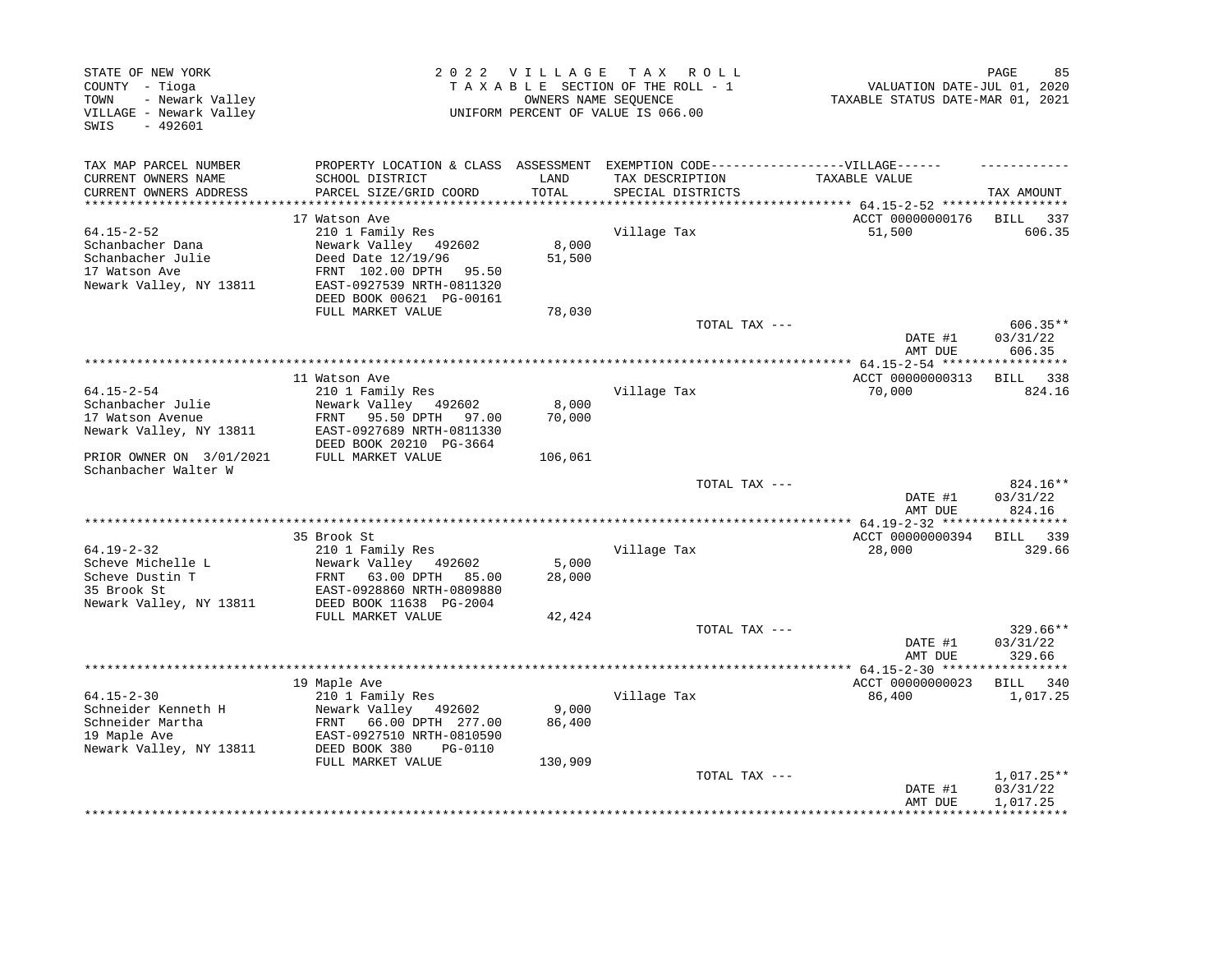| STATE OF NEW YORK<br>COUNTY - Tioga<br>- Newark Valley<br>TOWN<br>VILLAGE - Newark Valley<br>$-492601$<br>SWIS |                                                                                                                                            | 2022 VILLAGE               | T A X<br>R O L L<br>TAXABLE SECTION OF THE ROLL - 1<br>OWNERS NAME SEOUENCE<br>UNIFORM PERCENT OF VALUE IS 066.00 | VALUATION DATE-JUL 01, 2020<br>TAXABLE STATUS DATE-MAR 01, 2021 | PAGE<br>86                         |
|----------------------------------------------------------------------------------------------------------------|--------------------------------------------------------------------------------------------------------------------------------------------|----------------------------|-------------------------------------------------------------------------------------------------------------------|-----------------------------------------------------------------|------------------------------------|
| TAX MAP PARCEL NUMBER                                                                                          | PROPERTY LOCATION & CLASS ASSESSMENT                                                                                                       |                            | EXEMPTION CODE------------------VILLAGE------                                                                     |                                                                 |                                    |
| CURRENT OWNERS NAME<br>CURRENT OWNERS ADDRESS<br>******************                                            | SCHOOL DISTRICT<br>PARCEL SIZE/GRID COORD                                                                                                  | LAND<br>TOTAL<br>********* | TAX DESCRIPTION<br>SPECIAL DISTRICTS                                                                              | TAXABLE VALUE<br>******* 64.15-1-48 ******************          | TAX AMOUNT                         |
|                                                                                                                | 60 Maple Ave                                                                                                                               |                            |                                                                                                                   | ACCT 00000000333                                                | BILL<br>341                        |
| $64.15 - 1 - 48$<br>Schultheis Robert W<br>60 Maple Ave<br>PO Box 134<br>Newark Valley, NY 13811               | 210 1 Family Res<br>Newark Valley 492602<br>Deed Date 1/24/00<br>FRNT 183.00 DPTH 198.00<br><b>BANK</b><br>17<br>EAST-0926359 NRTH-0810860 | 10,000<br>43,000           | Village Tax                                                                                                       | 43,000                                                          | 506.27                             |
|                                                                                                                | DEED BOOK 14916 PG-7001                                                                                                                    |                            |                                                                                                                   |                                                                 |                                    |
|                                                                                                                | FULL MARKET VALUE                                                                                                                          | 65,152                     | TOTAL TAX ---                                                                                                     | DATE #1                                                         | $506.27**$<br>03/31/22             |
|                                                                                                                |                                                                                                                                            |                            |                                                                                                                   | AMT DUE                                                         | 506.27                             |
|                                                                                                                | 53 Main St                                                                                                                                 |                            |                                                                                                                   | ACCT 00000000318                                                | * * * * * * * * * *<br>342<br>BILL |
| $64.19 - 2 - 17$<br>Schultheis Willard                                                                         | 210 1 Family Res<br>Newark Valley 492602                                                                                                   | 9,700                      | Village Tax                                                                                                       | 35,000                                                          | 412.08                             |
| Schultheis Ann<br>P 0 Box 63<br>53 S Main St                                                                   | FRNT<br>52.00 DPTH 157.00<br>EAST-0927954 NRTH-0809362<br>DEED BOOK 365<br>PG-1071                                                         | 35,000                     |                                                                                                                   |                                                                 |                                    |
| Newark Valley, NY 13811                                                                                        | FULL MARKET VALUE                                                                                                                          | 53,030                     |                                                                                                                   |                                                                 |                                    |
|                                                                                                                |                                                                                                                                            |                            | TOTAL TAX ---                                                                                                     | DATE #1<br>AMT DUE                                              | 412.08**<br>03/31/22<br>412.08     |
|                                                                                                                |                                                                                                                                            |                            |                                                                                                                   |                                                                 | * * * * * * * * * *                |
| $64.19 - 3 - 9$                                                                                                | 67 S Main St<br>210 1 Family Res                                                                                                           |                            | Village Tax                                                                                                       | ACCT 00000000151<br>53,000                                      | BILL 343<br>624.01                 |
| Schweckendieck Zachary<br>Schweckendieck Gina<br>67 South Main Street                                          | Newark Valley 492602<br>FRNT 108.00 DPTH 137.12<br>EAST-0927780 NRTH-0808980                                                               | 5,000<br>53,000            |                                                                                                                   |                                                                 |                                    |
| Newark Valley, NY 13811                                                                                        | DEED BOOK 20170 PG-3780                                                                                                                    |                            |                                                                                                                   |                                                                 |                                    |
|                                                                                                                | FULL MARKET VALUE                                                                                                                          | 80,303                     | TOTAL TAX ---                                                                                                     | DATE #1                                                         | 624.01**<br>03/31/22               |
|                                                                                                                |                                                                                                                                            |                            |                                                                                                                   | AMT DUE                                                         | 624.01                             |
|                                                                                                                | 15 Watson Ave                                                                                                                              |                            |                                                                                                                   | $* 64.15 - 2 - 53$ ****<br>ACCT 00000000243                     | 344<br>BILL                        |
| $64.15 - 2 - 53$<br>Secretary of HUD<br>Dana & Julie Schanbacher<br>17 Watson Ave                              | 210 1 Family Res<br>Newark Valley 492602<br>Deed Date 7/15/99<br>removed star b new owner                                                  | 7,000<br>30,000            | Village Tax                                                                                                       | 30,000                                                          | 353.21                             |
| Newark Valley, NY 13811<br>PRIOR OWNER ON 3/01/2021                                                            | FRNT<br>50.00 DPTH 100.00<br>EAST-0927629 NRTH-0811330<br>DEED BOOK 17655 PG-2001                                                          |                            |                                                                                                                   |                                                                 |                                    |
| Schanbacher Dana                                                                                               | FULL MARKET VALUE                                                                                                                          | 45,455                     |                                                                                                                   |                                                                 |                                    |
|                                                                                                                |                                                                                                                                            |                            | TOTAL TAX ---                                                                                                     | DATE #1<br>AMT DUE                                              | 353.21**<br>03/31/22<br>353.21     |
|                                                                                                                |                                                                                                                                            |                            |                                                                                                                   |                                                                 |                                    |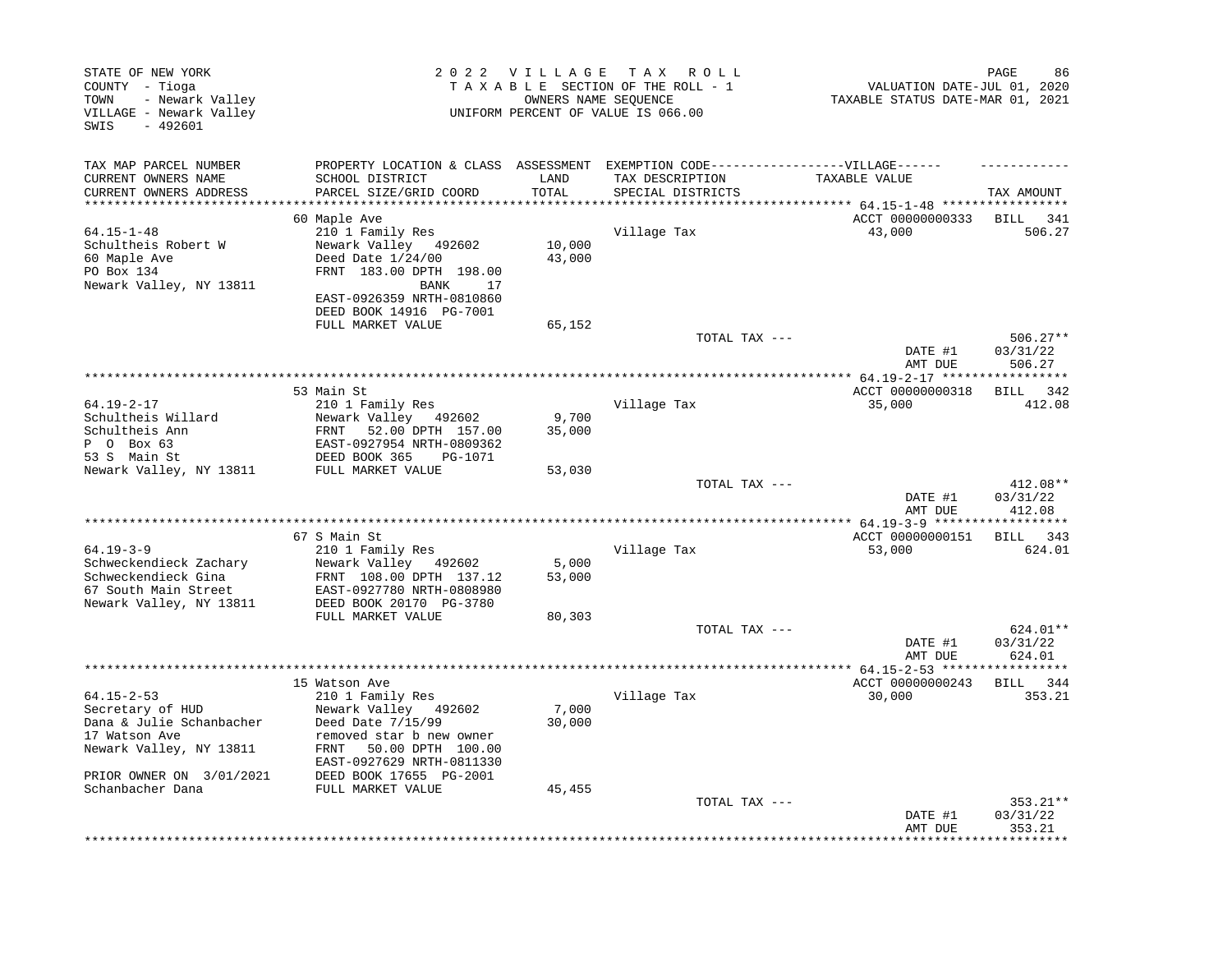| STATE OF NEW YORK<br>COUNTY - Tioga<br>- Newark Valley<br>TOWN<br>VILLAGE - Newark Valley<br>$-492601$<br>SWIS                          |                                                                                                                                                                                                       | 2022 VILLAGE<br>OWNERS NAME SEQUENCE | T A X<br>R O L L<br>TAXABLE SECTION OF THE ROLL - 1<br>UNIFORM PERCENT OF VALUE IS 066.00          | VALUATION DATE-JUL 01, 2020<br>TAXABLE STATUS DATE-MAR 01, 2021                                    | 87<br>PAGE                                |
|-----------------------------------------------------------------------------------------------------------------------------------------|-------------------------------------------------------------------------------------------------------------------------------------------------------------------------------------------------------|--------------------------------------|----------------------------------------------------------------------------------------------------|----------------------------------------------------------------------------------------------------|-------------------------------------------|
| TAX MAP PARCEL NUMBER<br>CURRENT OWNERS NAME<br>CURRENT OWNERS ADDRESS                                                                  | PROPERTY LOCATION & CLASS ASSESSMENT<br>SCHOOL DISTRICT<br>PARCEL SIZE/GRID COORD                                                                                                                     | LAND<br>TOTAL                        | EXEMPTION CODE-----------------VILLAGE------<br>TAX DESCRIPTION<br>SPECIAL DISTRICTS               | TAXABLE VALUE                                                                                      | TAX AMOUNT                                |
| ***********************                                                                                                                 | 147 S Main St                                                                                                                                                                                         |                                      |                                                                                                    | ACCT 00000000108                                                                                   | BILL<br>345                               |
| $75.07 - 1 - 12$<br>Sessions Nathan T<br>147 South Main Street                                                                          | 210 1 Family Res<br>Newark Valley<br>492602<br>ACRES<br>1.70 BANK<br>451                                                                                                                              | 12,700<br>132,000                    | Village Tax                                                                                        | 132,000                                                                                            | 1,554.13                                  |
| Newark Valley, NY 13811<br>PRIOR OWNER ON 3/01/2021                                                                                     | EAST-0927180 NRTH-0807000<br>DEED BOOK 20210 PG-6118<br>FULL MARKET VALUE                                                                                                                             | 200,000                              |                                                                                                    |                                                                                                    |                                           |
| Thompson Joshua D                                                                                                                       |                                                                                                                                                                                                       |                                      | TOTAL TAX ---                                                                                      | DATE #1<br>AMT DUE                                                                                 | $1,554.13**$<br>03/31/22<br>1,554.13      |
|                                                                                                                                         |                                                                                                                                                                                                       |                                      |                                                                                                    |                                                                                                    |                                           |
| $64.15 - 2 - 83$<br>Shaff Nicole L<br>Hooper Jason E<br>22 Franklin Avenue<br>Newark Valley, NY 13811                                   | 22 Franklin Ave<br>210 1 Family Res<br>Newark Valley 492602<br>Deed Date 9/9/97<br>65.00 DPTH 204.51<br>FRNT<br>0.33 BANK<br>ACRES<br>8                                                               | 8,000<br>69,000                      | Village Tax                                                                                        | ACCT 00000000388<br>69,000                                                                         | BILL 346<br>812.39                        |
|                                                                                                                                         | EAST-0927399 NRTH-0812130<br>DEED BOOK 20200 PG-491<br>FULL MARKET VALUE                                                                                                                              | 104,545                              | TOTAL TAX ---                                                                                      | DATE #1                                                                                            | $812.39**$<br>03/31/22                    |
|                                                                                                                                         |                                                                                                                                                                                                       |                                      |                                                                                                    | AMT DUE                                                                                            | 812.39                                    |
| $64.19 - 2 - 25$<br>Shaikh Zamir<br>2117 45th Street Apt 8<br>Long Island City, NY 11101<br>PRIOR OWNER ON 3/01/2021<br>Baird Brandon S | *********************<br>17 Brook St<br>220 2 Family Res<br>Newark Valley 492602<br>Bar Change 1999<br>life use Joseph Hutchinso<br>7/31/07<br>FRNT<br>90.75 DPTH 165.00<br>EAST-0928446 NRTH-0809520 | 10,000<br>48,000                     | *********************************<br>Village Tax<br>NV001 Unpaid water<br>NV005 Unpaid mowing/snow | ************ 64.19-2-25 ******************<br>ACCT 00000000158<br>48,000<br>387.24 MT<br>426.84 MT | 347<br>BILL<br>565.14<br>387.24<br>426.84 |
|                                                                                                                                         | DEED BOOK 20210 PG-5428<br>FULL MARKET VALUE                                                                                                                                                          | 72,727                               |                                                                                                    |                                                                                                    |                                           |
|                                                                                                                                         |                                                                                                                                                                                                       |                                      | TOTAL TAX ---                                                                                      | DATE #1<br>AMT DUE                                                                                 | $1,379.22**$<br>03/31/22<br>1,379.22      |
|                                                                                                                                         | 17 Rock St                                                                                                                                                                                            |                                      |                                                                                                    | **************** 64.19-2-3 *******<br>ACCT 00000000039                                             | ***********<br>BILL<br>348                |
| $64.19 - 2 - 3$<br>Shay Quinn<br>17 Rock Street<br>Newark Valley, NY 13811                                                              | 210 1 Family Res<br>Newark Valley 492602<br>66.00 DPTH 126.00<br>FRNT<br>416<br>BANK                                                                                                                  | 9,000<br>37,000                      | Village Tax                                                                                        | 37,000                                                                                             | 435.63                                    |
| PRIOR OWNER ON 3/01/2021<br>CREELEY MICHELLE M                                                                                          | EAST-0928740 NRTH-0810040<br>DEED BOOK 20210 PG-2346<br>FULL MARKET VALUE                                                                                                                             | 56,061                               |                                                                                                    |                                                                                                    |                                           |
|                                                                                                                                         |                                                                                                                                                                                                       |                                      | TOTAL TAX ---                                                                                      | DATE #1<br>AMT DUE                                                                                 | 435.63**<br>03/31/22<br>435.63            |
|                                                                                                                                         |                                                                                                                                                                                                       |                                      |                                                                                                    | *************************                                                                          |                                           |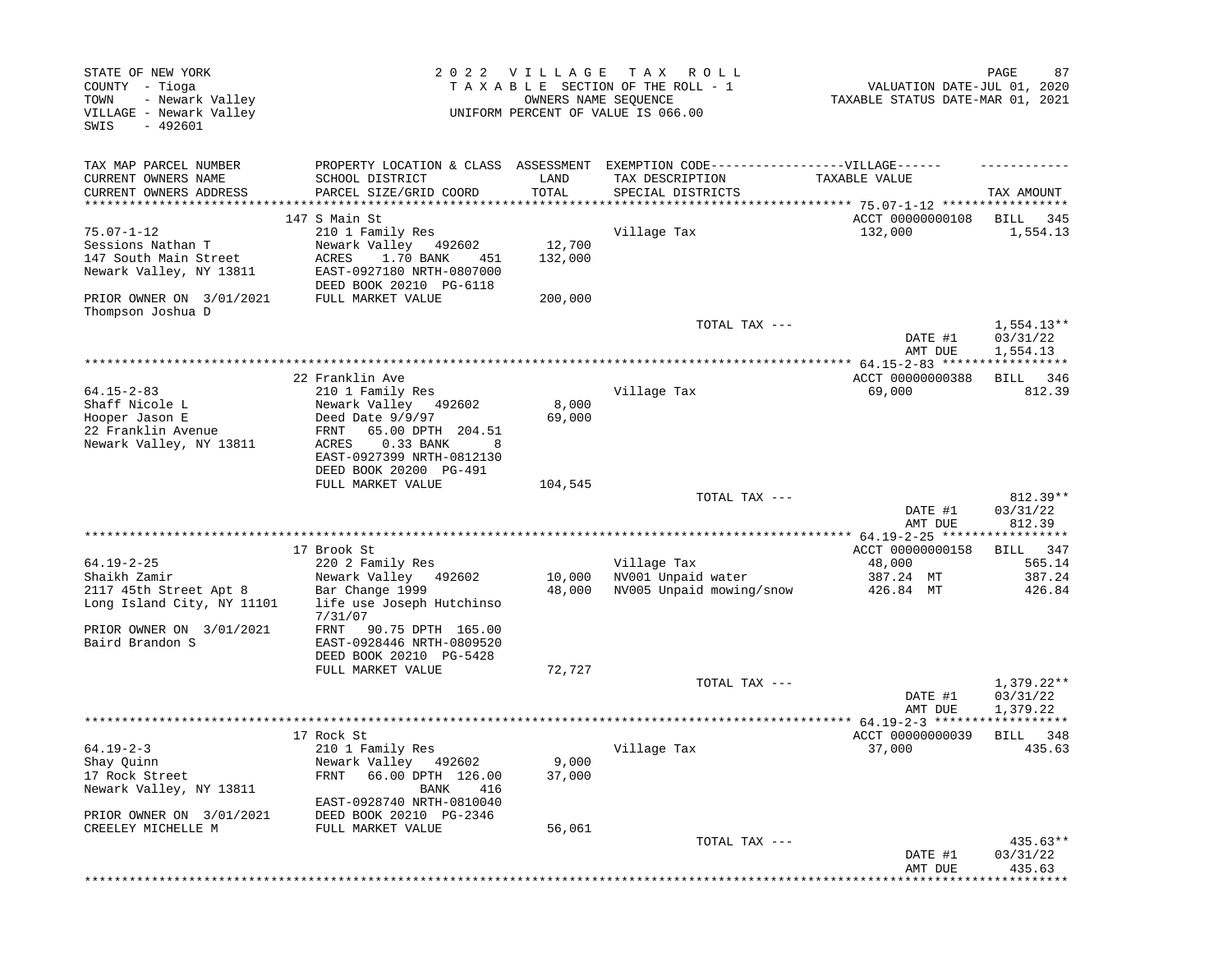| STATE OF NEW YORK<br>COUNTY - Tioga<br>- Newark Valley<br>TOWN<br>VILLAGE - Newark Valley<br>$-492601$<br>SWIS |                                                     | 2022 VILLAGE  | T A X<br>R O L L<br>TAXABLE SECTION OF THE ROLL - 1<br>OWNERS NAME SEQUENCE<br>UNIFORM PERCENT OF VALUE IS 066.00 | VALUATION DATE-JUL 01, 2020<br>TAXABLE STATUS DATE-MAR 01, 2021 | PAGE<br>88           |
|----------------------------------------------------------------------------------------------------------------|-----------------------------------------------------|---------------|-------------------------------------------------------------------------------------------------------------------|-----------------------------------------------------------------|----------------------|
| TAX MAP PARCEL NUMBER                                                                                          | PROPERTY LOCATION & CLASS ASSESSMENT                |               | EXEMPTION CODE------------------VILLAGE------                                                                     |                                                                 |                      |
| CURRENT OWNERS NAME<br>CURRENT OWNERS ADDRESS                                                                  | SCHOOL DISTRICT<br>PARCEL SIZE/GRID COORD           | LAND<br>TOTAL | TAX DESCRIPTION<br>SPECIAL DISTRICTS                                                                              | TAXABLE VALUE                                                   | TAX AMOUNT           |
| *************************                                                                                      |                                                     |               |                                                                                                                   |                                                                 |                      |
|                                                                                                                | $14-16$ Whig St                                     |               |                                                                                                                   | ACCT 00000000247                                                | BILL 349             |
| $64.15 - 3 - 24$                                                                                               | 464 Office bldg.                                    |               | Village Tax                                                                                                       | 30,500                                                          | 359.10               |
| Sherman Jeanine                                                                                                | Newark Valley<br>492602                             | 8,000         |                                                                                                                   |                                                                 |                      |
| Komar Charles                                                                                                  | Bar Decision 1999                                   | 30,500        |                                                                                                                   |                                                                 |                      |
| 6035 Lisle Rd<br>Owego, NY 13827                                                                               | FRNT 188.00 DPTH 82.00<br>EAST-0927970 NRTH-0811070 |               |                                                                                                                   |                                                                 |                      |
|                                                                                                                | DEED BOOK 481<br><b>PG-189</b>                      |               |                                                                                                                   |                                                                 |                      |
|                                                                                                                | FULL MARKET VALUE                                   | 46,212        |                                                                                                                   |                                                                 |                      |
|                                                                                                                |                                                     |               | TOTAL TAX ---                                                                                                     | DATE #1                                                         | 359.10**<br>03/31/22 |
|                                                                                                                |                                                     |               |                                                                                                                   | AMT DUE                                                         | 359.10               |
|                                                                                                                |                                                     |               |                                                                                                                   |                                                                 |                      |
|                                                                                                                | Whig St                                             |               |                                                                                                                   | ACCT 00000000183                                                | BILL 350             |
| $64.15 - 3 - 26$<br>Sherman Jeanine                                                                            | 330 Vacant comm<br>Newark Valley 492602             | 500           | Village Tax                                                                                                       | 500                                                             | 5.89                 |
| Charles Komar                                                                                                  | 26.64 DPTH<br>57.33<br>FRNT                         | 500           |                                                                                                                   |                                                                 |                      |
| 6035 Lisle Rd                                                                                                  | EAST-0927894 NRTH-0810870                           |               |                                                                                                                   |                                                                 |                      |
| Owego, NY 13827                                                                                                | DEED BOOK 451<br>PG-0009                            |               |                                                                                                                   |                                                                 |                      |
|                                                                                                                | FULL MARKET VALUE                                   | 758           |                                                                                                                   |                                                                 |                      |
|                                                                                                                |                                                     |               | TOTAL TAX ---                                                                                                     |                                                                 | $5.89**$             |
|                                                                                                                |                                                     |               |                                                                                                                   | DATE #1<br>AMT DUE                                              | 03/31/22<br>5.89     |
|                                                                                                                |                                                     |               |                                                                                                                   |                                                                 |                      |
| $64.15 - 3 - 27$                                                                                               | 6 Whig St<br>482 Det row bldg                       |               | Village Tax                                                                                                       | ACCT 00000000224<br>30,700                                      | BILL 351<br>361.45   |
| Sherman Jeanine                                                                                                | Newark Valley 492602                                | 7,000         |                                                                                                                   |                                                                 |                      |
| 6035 Lisle Rd                                                                                                  | FRNT<br>30.00 DPTH 82.00                            | 30,700        |                                                                                                                   |                                                                 |                      |
| Owego, NY 13827                                                                                                | EAST-0927960 NRTH-0810875                           |               |                                                                                                                   |                                                                 |                      |
|                                                                                                                | DEED BOOK 18195 PG-2001                             |               |                                                                                                                   |                                                                 |                      |
|                                                                                                                | FULL MARKET VALUE                                   | 46,515        |                                                                                                                   |                                                                 |                      |
|                                                                                                                |                                                     |               | TOTAL TAX ---                                                                                                     |                                                                 | 361.45**             |
|                                                                                                                |                                                     |               |                                                                                                                   | DATE #1<br>AMT DUE                                              | 03/31/22<br>361.45   |
|                                                                                                                |                                                     |               |                                                                                                                   |                                                                 |                      |
|                                                                                                                | 35 S Main St                                        |               |                                                                                                                   | ACCT 00000000368                                                | BILL 352             |
| $64.19 - 2 - 40$                                                                                               | 210 1 Family Res                                    |               | Village Tax                                                                                                       | 20,000                                                          | 235.47               |
| Sherman Katherine I                                                                                            | Newark Valley 492602                                | 13,500        |                                                                                                                   |                                                                 |                      |
| Sherman-Komar Jeanine R                                                                                        | FRNT<br>66.00 DPTH 241.00                           | 20,000        |                                                                                                                   |                                                                 |                      |
| 10419 State Rte 38                                                                                             | EAST-0928240 NRTH-0809800                           |               |                                                                                                                   |                                                                 |                      |
| Newark Valley, NY 13811                                                                                        | DEED BOOK 18378 PG-3001<br>FULL MARKET VALUE        |               |                                                                                                                   |                                                                 |                      |
|                                                                                                                |                                                     | 30,303        | TOTAL TAX ---                                                                                                     |                                                                 | 235.47**             |
|                                                                                                                |                                                     |               |                                                                                                                   | DATE #1<br>AMT DUE                                              | 03/31/22<br>235.47   |
|                                                                                                                |                                                     |               |                                                                                                                   |                                                                 |                      |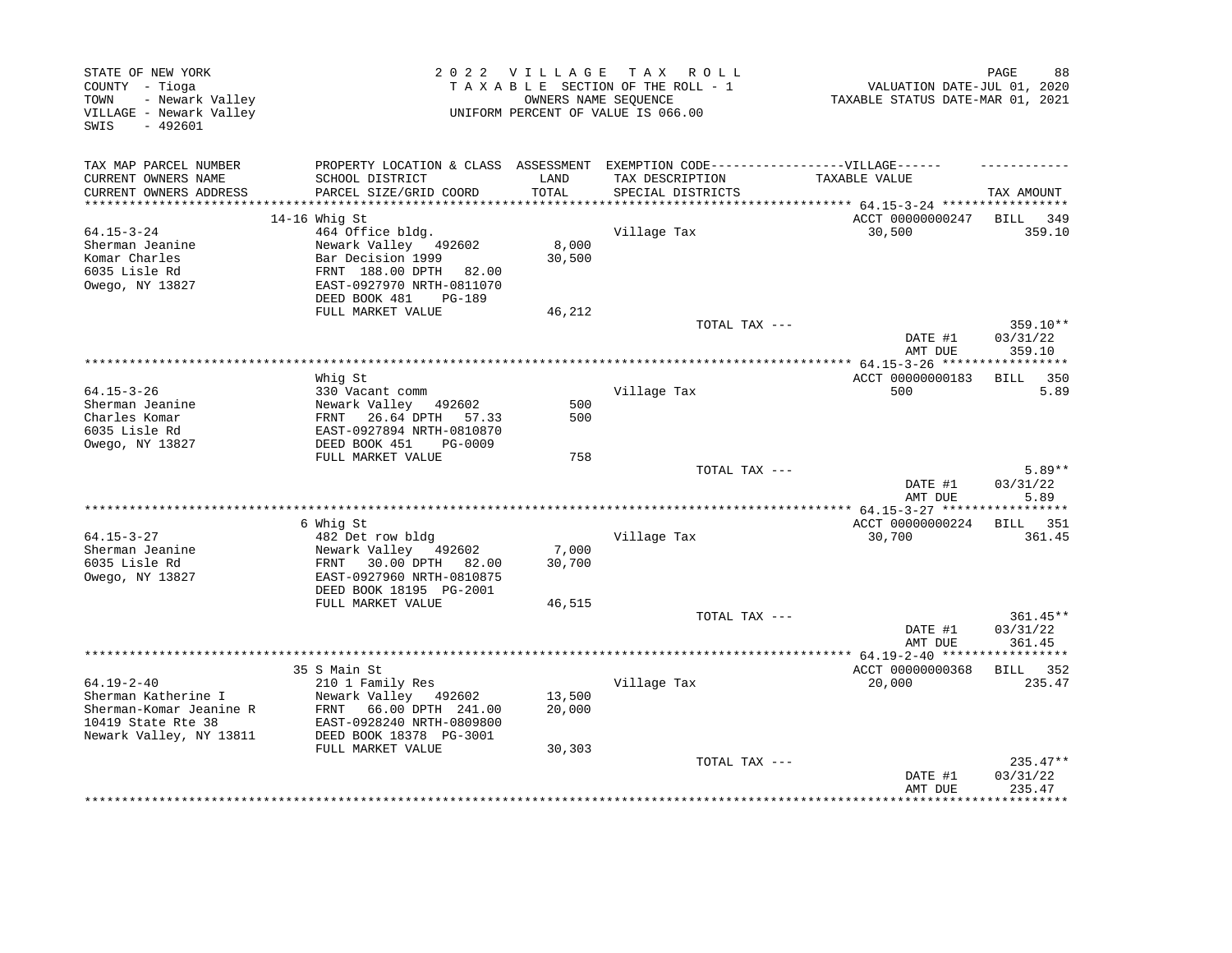| STATE OF NEW YORK<br>COUNTY - Tioga<br>- Newark Valley<br>TOWN<br>VILLAGE - Newark Valley<br>$-492601$<br>SWIS |                                                                                                                                                                                                   | 2022 VILLAGE    | T A X<br>R O L L<br>TAXABLE SECTION OF THE ROLL - 1<br>OWNERS NAME SEQUENCE<br>UNIFORM PERCENT OF VALUE IS 066.00 | VALUATION DATE-JUL 01, 2020<br>TAXABLE STATUS DATE-MAR 01, 2021 | 89<br>PAGE                     |
|----------------------------------------------------------------------------------------------------------------|---------------------------------------------------------------------------------------------------------------------------------------------------------------------------------------------------|-----------------|-------------------------------------------------------------------------------------------------------------------|-----------------------------------------------------------------|--------------------------------|
| TAX MAP PARCEL NUMBER<br>CURRENT OWNERS NAME<br>CURRENT OWNERS ADDRESS<br>***********************              | PROPERTY LOCATION & CLASS ASSESSMENT<br>SCHOOL DISTRICT<br>PARCEL SIZE/GRID COORD                                                                                                                 | LAND<br>TOTAL   | EXEMPTION CODE-----------------VILLAGE------<br>TAX DESCRIPTION<br>SPECIAL DISTRICTS                              | TAXABLE VALUE                                                   | TAX AMOUNT                     |
|                                                                                                                | 81-83 Main St                                                                                                                                                                                     |                 |                                                                                                                   | ACCT 00000000353                                                | BILL<br>353                    |
| $64.19 - 3 - 13$<br>Slate Eric D<br>598 Owego Rd<br>Candor, NY 13743                                           | 283 Res w/Comuse<br>Newark Valley<br>492602<br>Bar Change 1996<br>FRNT 123.00 DPTH 179.00<br>EAST-0927660 NRTH-0808640<br>DEED BOOK 20170 PG-3890                                                 | 5,000<br>33,250 | Village Tax                                                                                                       | 33,250                                                          | 391.48                         |
|                                                                                                                | FULL MARKET VALUE                                                                                                                                                                                 | 50,379          | TOTAL TAX ---                                                                                                     | DATE #1<br>AMT DUE                                              | 391.48**<br>03/31/22<br>391.48 |
|                                                                                                                |                                                                                                                                                                                                   |                 |                                                                                                                   |                                                                 |                                |
| $64.19 - 2 - 39$<br>Smacher Robert W<br>111 N Page Ave<br>Endicott, NY 13760                                   | 37 Main St<br>210 1 Family Res<br>Newark Valley 492602<br>Smacher, Patrick & Shelia<br>Land Contract 4/12/05                                                                                      | 8,200<br>63,000 | Village Tax                                                                                                       | ACCT 00000000227<br>63,000                                      | 354<br>BILL<br>741.75          |
|                                                                                                                | FRNT<br>49.00 DPTH 125.00<br>EAST-0928150 NRTH-0809760<br>DEED BOOK 11942 PG-9001<br>FULL MARKET VALUE                                                                                            | 95,455          | TOTAL TAX ---                                                                                                     |                                                                 | 741.75**                       |
|                                                                                                                |                                                                                                                                                                                                   |                 |                                                                                                                   | DATE #1<br>AMT DUE                                              | 03/31/22<br>741.75             |
|                                                                                                                | 15 John St                                                                                                                                                                                        |                 | *******************************                                                                                   | ************ 64.15-1-30 ******************<br>ACCT 00000000340  | 355<br>BILL                    |
| $64.15 - 1 - 30$<br>Smith Joseph J<br>15 John Street<br>Newark Valeey, NY 13811                                | 210 1 Family Res<br>Newark Valley 492602<br>Life Use Edward and Jeann<br>Harris<br>FRNT<br>70.00 DPTH 198.09<br>0.32 BANK<br>ACRES<br>500<br>EAST-0926429 NRTH-0810510<br>DEED BOOK 20160 PG-2073 | 8,000<br>75,000 | Village Tax                                                                                                       | 75,000                                                          | 883.03                         |
|                                                                                                                | FULL MARKET VALUE                                                                                                                                                                                 | 113,636         |                                                                                                                   |                                                                 |                                |
|                                                                                                                |                                                                                                                                                                                                   |                 | TOTAL TAX ---                                                                                                     | DATE #1<br>AMT DUE                                              | 883.03**<br>03/31/22<br>883.03 |
|                                                                                                                |                                                                                                                                                                                                   |                 |                                                                                                                   | **************** 64.15-2-70 ******************                  |                                |
| $64.15 - 2 - 70$<br>Smithgall James A Jr<br>Elm St<br>PO Box 17<br>Newark Valley, NY 13811                     | 43 Elm St<br>270 Mfg housing<br>Newark Valley 492602<br>Deed Date $3/2/98$<br>64.00 DPTH 156.00<br>FRNT<br>EAST-0927239 NRTH-0811530<br>DEED BOOK 00607 PG-00318                                  | 7,000<br>17,000 | Village Tax                                                                                                       | ACCT 00000000404<br>17,000                                      | BILL<br>- 356<br>200.15        |
|                                                                                                                | FULL MARKET VALUE                                                                                                                                                                                 | 25,758          | TOTAL TAX ---                                                                                                     | DATE #1<br>AMT DUE                                              | 200.15**<br>03/31/22<br>200.15 |
|                                                                                                                |                                                                                                                                                                                                   |                 |                                                                                                                   |                                                                 | **************                 |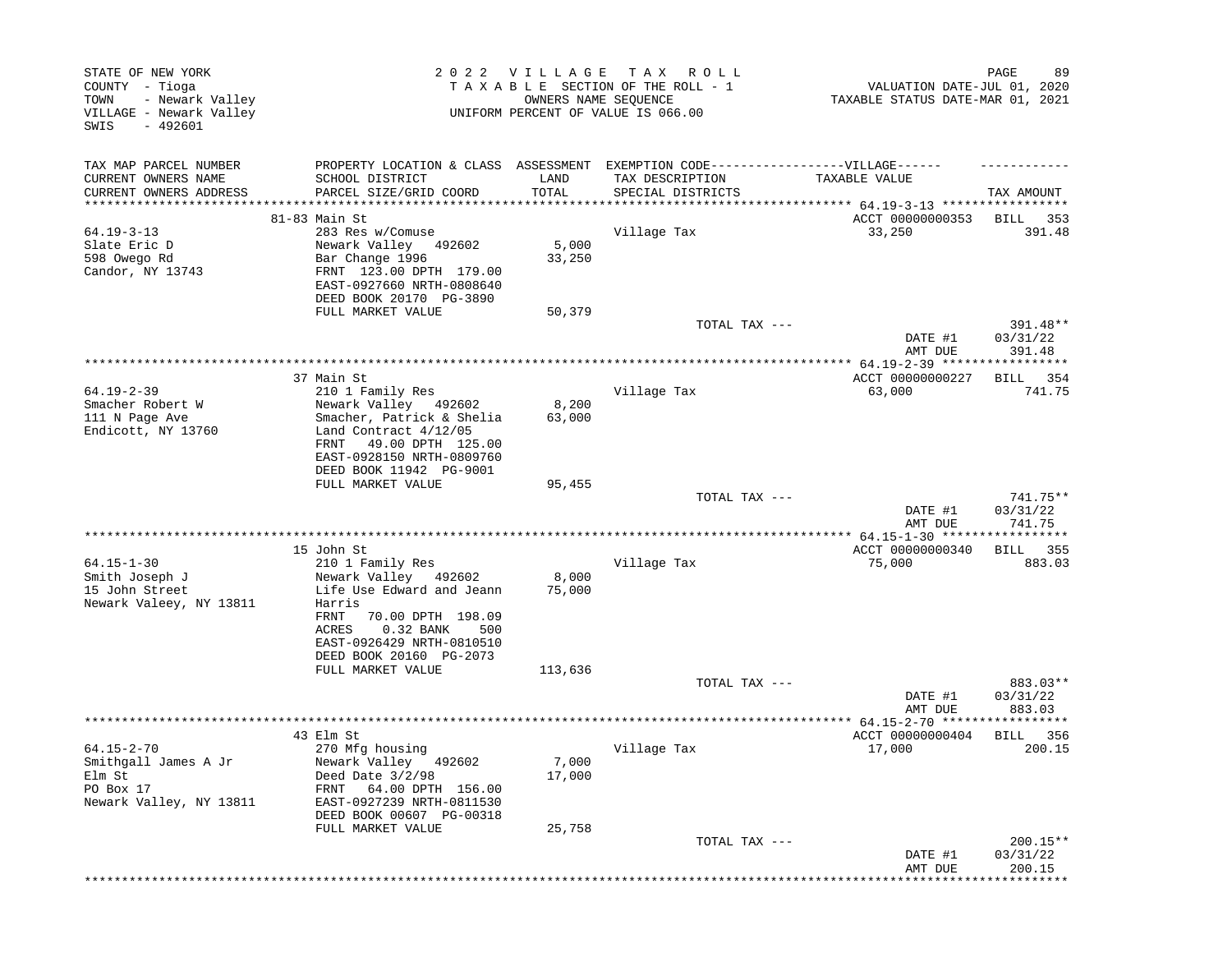| STATE OF NEW YORK<br>COUNTY - Tioga<br>- Newark Valley<br>TOWN<br>VILLAGE - Newark Valley<br>SWIS<br>$-492601$ | 2022 VILLAGE<br>TAX ROLL<br>TAXABLE SECTION OF THE ROLL - 1<br>OWNERS NAME SEOUENCE<br>UNIFORM PERCENT OF VALUE IS 066.00                                |                 |                                                                                           | PAGE<br>90<br>VALUATION DATE-JUL 01, 2020<br>TAXABLE STATUS DATE-MAR 01, 2021 |                                     |  |
|----------------------------------------------------------------------------------------------------------------|----------------------------------------------------------------------------------------------------------------------------------------------------------|-----------------|-------------------------------------------------------------------------------------------|-------------------------------------------------------------------------------|-------------------------------------|--|
| TAX MAP PARCEL NUMBER                                                                                          | PROPERTY LOCATION & CLASS ASSESSMENT                                                                                                                     |                 | EXEMPTION CODE------------------VILLAGE------                                             |                                                                               |                                     |  |
| CURRENT OWNERS NAME<br>CURRENT OWNERS ADDRESS                                                                  | SCHOOL DISTRICT<br>PARCEL SIZE/GRID COORD                                                                                                                | LAND<br>TOTAL   | TAX DESCRIPTION<br>SPECIAL DISTRICTS                                                      | TAXABLE VALUE                                                                 | TAX AMOUNT                          |  |
|                                                                                                                | 16 Bridge St                                                                                                                                             |                 |                                                                                           | ACCT 00000000035                                                              | BILL 357                            |  |
| $75.07 - 1 - 25$<br>Snyder Mark<br>Snyder Delyn<br>16 Bridge St<br>Newark Valley, NY 13811                     | 210 1 Family Res<br>Newark Valley 492602<br>FRNT 138.35 DPTH 369.29<br>ACRES<br>0.83 BANK<br>77<br>EAST-0926359 NRTH-0806990<br>DEED BOOK 00547 PG-00274 | 7,000<br>65,000 | Village Tax                                                                               | 65,000                                                                        | 765.29                              |  |
|                                                                                                                | FULL MARKET VALUE                                                                                                                                        | 98,485          |                                                                                           |                                                                               |                                     |  |
|                                                                                                                |                                                                                                                                                          |                 | TOTAL TAX ---                                                                             | DATE #1<br>AMT DUE                                                            | $765.29**$<br>03/31/22<br>765.29    |  |
|                                                                                                                |                                                                                                                                                          |                 |                                                                                           |                                                                               |                                     |  |
|                                                                                                                | 58 S Main St                                                                                                                                             |                 |                                                                                           | ACCT 00000000091                                                              | <b>BILL</b><br>358                  |  |
| $64.19 - 1 - 29$<br>Solomon MeiMei<br>58 S Main St<br>Newark Valley, NY 13811                                  | 210 1 Family Res<br>Newark Valley<br>492602<br>FRNT<br>89.00 DPTH 226.00<br>77<br><b>BANK</b><br>EAST-0927660 NRTH-0809310<br>DEED BOOK 13575 PG-7001    | 8,000<br>40,800 | Village Tax<br>NV001 Unpaid water<br>NV002 Unpaid solid waste<br>NV005 Unpaid mowing/snow | 40,800<br>639.32 MT<br>418.40 MT<br>15.00 MT                                  | 480.37<br>639.32<br>418.40<br>15.00 |  |
|                                                                                                                | FULL MARKET VALUE                                                                                                                                        | 61,818          | TOTAL TAX ---                                                                             |                                                                               | 1,553.09**                          |  |
|                                                                                                                |                                                                                                                                                          |                 |                                                                                           | DATE #1<br>AMT DUE                                                            | 03/31/22<br>1,553.09                |  |
|                                                                                                                |                                                                                                                                                          |                 |                                                                                           |                                                                               |                                     |  |
| $64.15 - 1 - 47$                                                                                               | 58 Maple Ave                                                                                                                                             |                 |                                                                                           | ACCT 00000000234                                                              | BILL 359                            |  |
| Spencer Dennis L<br>58 Maple Ave<br>Newark Valley, NY 13811                                                    | 210 1 Family Res<br>Newark Valley 492602<br>FRNT<br>82.50 DPTH 191.29<br>EAST-0926499 NRTH-0810860<br>DEED BOOK 13278 PG-8001                            | 8,000<br>46,000 | Village Tax                                                                               | 46,000                                                                        | 541.59                              |  |
|                                                                                                                | FULL MARKET VALUE                                                                                                                                        | 69,697          |                                                                                           |                                                                               |                                     |  |
|                                                                                                                |                                                                                                                                                          |                 | TOTAL TAX ---                                                                             | DATE #1<br>AMT DUE                                                            | $541.59**$<br>03/31/22<br>541.59    |  |
|                                                                                                                |                                                                                                                                                          |                 |                                                                                           | ******* 64.15-2-84 *****                                                      | **********                          |  |
| $64.15 - 2 - 84$                                                                                               | 24 Franklin Ave                                                                                                                                          |                 |                                                                                           | ACCT 00000000037<br>81,000                                                    | 360<br><b>BILL</b><br>953.67        |  |
| SPIRITO Joseph F.<br>24 Franklin Avenue<br>Newark Valley, NY 13811                                             | 210 1 Family Res<br>Newark Valley 492602<br>Deed Date 12/20/95<br>FRNT<br>76.00 DPTH 145.50<br>EAST-0927329 NRTH-0812090<br>DEED BOOK 20170 PG-2734      | 7,000<br>81,000 | Village Tax                                                                               |                                                                               |                                     |  |
|                                                                                                                | FULL MARKET VALUE                                                                                                                                        | 122,727         | TOTAL TAX ---                                                                             | DATE #1                                                                       | 953.67**<br>03/31/22                |  |
|                                                                                                                |                                                                                                                                                          |                 |                                                                                           | AMT DUE                                                                       | 953.67<br>***********               |  |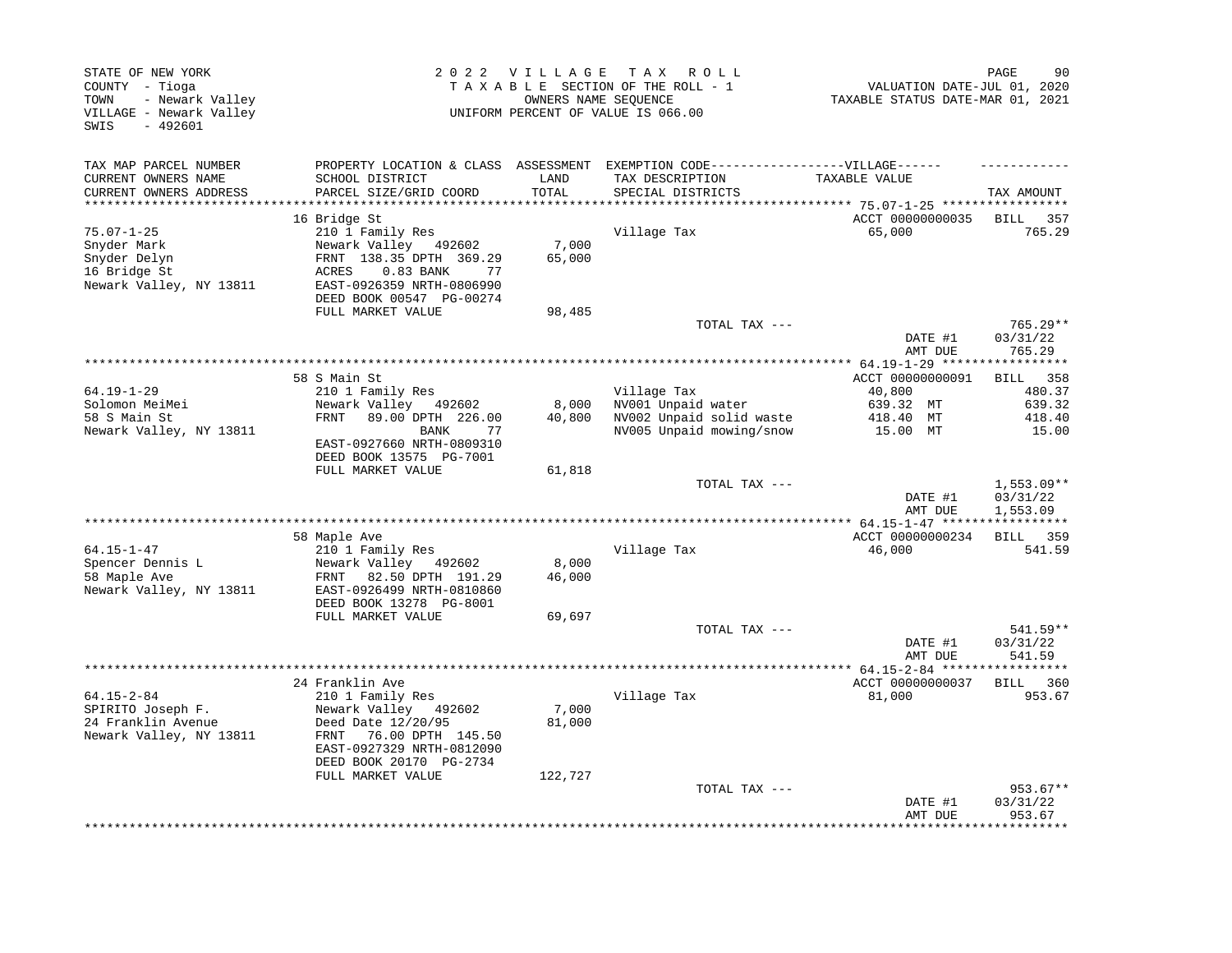| STATE OF NEW YORK<br>COUNTY - Tioga<br>- Newark Valley<br>TOWN<br>VILLAGE - Newark Valley<br>SWIS<br>$-492601$ |                                                         | 2022 VILLAGE | T A X<br>R O L L<br>TAXABLE SECTION OF THE ROLL - 1<br>OWNERS NAME SEOUENCE<br>UNIFORM PERCENT OF VALUE IS 066.00 | VALUATION DATE-JUL 01, 2020<br>TAXABLE STATUS DATE-MAR 01, 2021 | 91<br>PAGE           |
|----------------------------------------------------------------------------------------------------------------|---------------------------------------------------------|--------------|-------------------------------------------------------------------------------------------------------------------|-----------------------------------------------------------------|----------------------|
| TAX MAP PARCEL NUMBER<br>CURRENT OWNERS NAME                                                                   | PROPERTY LOCATION & CLASS ASSESSMENT<br>SCHOOL DISTRICT | LAND         | EXEMPTION CODE------------------VILLAGE------<br>TAX DESCRIPTION                                                  | TAXABLE VALUE                                                   |                      |
| CURRENT OWNERS ADDRESS                                                                                         | PARCEL SIZE/GRID COORD                                  | TOTAL        | SPECIAL DISTRICTS                                                                                                 |                                                                 | TAX AMOUNT           |
| ************************                                                                                       |                                                         |              |                                                                                                                   |                                                                 |                      |
|                                                                                                                | 10 Central Ave                                          |              |                                                                                                                   | ACCT 00000000144                                                | 361<br>BILL          |
| $64.15 - 2 - 66$<br>Spirito Pamela                                                                             | 210 1 Family Res<br>Newark Valley 492602                | 9,000        | Village Tax                                                                                                       | 65,000                                                          | 765.29               |
| 10 Central Avenue                                                                                              | Deed Date $4/24/97$                                     | 65,000       |                                                                                                                   |                                                                 |                      |
| Newark Valley, NY 13811                                                                                        | FRNT<br>75.00 DPTH 164.50<br><b>BANK</b><br>191         |              |                                                                                                                   |                                                                 |                      |
|                                                                                                                | EAST-0927539 NRTH-0811650<br>DEED BOOK 20170 PG-14      |              |                                                                                                                   |                                                                 |                      |
|                                                                                                                | FULL MARKET VALUE                                       | 98,485       | TOTAL TAX ---                                                                                                     |                                                                 | 765.29**             |
|                                                                                                                |                                                         |              |                                                                                                                   | DATE #1<br>AMT DUE                                              | 03/31/22<br>765.29   |
|                                                                                                                |                                                         |              |                                                                                                                   | ************ 64.15-3-32 *****                                   | *******              |
| $64.15 - 3 - 32$                                                                                               | 3 Maple Ave<br>330 Vacant comm                          |              | Village Tax                                                                                                       | ACCT 00000000207<br>2,600                                       | BILL<br>362<br>30.61 |
| Spook Hill Farms, LLC                                                                                          | Newark Valley<br>492602                                 | 2,600        |                                                                                                                   |                                                                 |                      |
| 838 Prentice Hill Road                                                                                         | 100906-001 Prior Deed                                   | 2,600        |                                                                                                                   |                                                                 |                      |
| Newark Valley, NY 13811                                                                                        | FRNT<br>43.00 DPTH<br>79.67                             |              |                                                                                                                   |                                                                 |                      |
|                                                                                                                | EAST-0927960 NRTH-0810680<br>DEED BOOK 20210 PG-341     |              |                                                                                                                   |                                                                 |                      |
|                                                                                                                | FULL MARKET VALUE                                       | 3,939        |                                                                                                                   |                                                                 |                      |
|                                                                                                                |                                                         |              | TOTAL TAX ---                                                                                                     |                                                                 | $30.61**$            |
|                                                                                                                |                                                         |              |                                                                                                                   | DATE #1                                                         | 03/31/22             |
|                                                                                                                |                                                         |              |                                                                                                                   | AMT DUE                                                         | 30.61                |
|                                                                                                                | Maple Ave                                               |              |                                                                                                                   | **** 64.15-3-33 ***<br>ACCT 00000000297                         | 363<br>BILL          |
| $64.15 - 3 - 33$                                                                                               | 330 Vacant comm                                         |              | Village Tax                                                                                                       | 2,000                                                           | 23.55                |
| Spook Hill Farms, LLC                                                                                          | Newark Valley 492602                                    | 2,000        |                                                                                                                   |                                                                 |                      |
| 838 Prentice Hill Road                                                                                         | FRNT 12.00 DPTH 204.00                                  | 2,000        |                                                                                                                   |                                                                 |                      |
| Newark Valley, NY 13811                                                                                        | EAST-0927970 NRTH-0810610                               |              |                                                                                                                   |                                                                 |                      |
|                                                                                                                | DEED BOOK 20210 PG-341<br>FULL MARKET VALUE             | 3,030        |                                                                                                                   |                                                                 |                      |
|                                                                                                                |                                                         |              | TOTAL TAX ---                                                                                                     |                                                                 | $23.55**$            |
|                                                                                                                |                                                         |              |                                                                                                                   | DATE #1                                                         | 03/31/22             |
|                                                                                                                |                                                         |              | **********************                                                                                            | AMT DUE                                                         | 23.55                |
|                                                                                                                | 1 Maple Ave                                             |              |                                                                                                                   | * $64.15 - 3 - 34$ *****<br>ACCT 00000000077                    | BILL 364             |
| $64.15 - 3 - 34$                                                                                               | 281 Multiple res                                        |              | Village Tax                                                                                                       | 33,000                                                          | 388.53               |
| Spook Hill Farms, LLC                                                                                          | Newark Valley 492602                                    | 8,000        |                                                                                                                   |                                                                 |                      |
| 838 Prentice Hill Road                                                                                         | FRNT 97.00 DPTH 115.00                                  | 33,000       |                                                                                                                   |                                                                 |                      |
| Newark Valley, NY 13811                                                                                        | EAST-0928020 NRTH-0810670                               |              |                                                                                                                   |                                                                 |                      |
|                                                                                                                | DEED BOOK 20210 PG-341<br>FULL MARKET VALUE             | 50,000       |                                                                                                                   |                                                                 |                      |
|                                                                                                                |                                                         |              | TOTAL TAX ---                                                                                                     |                                                                 | 388.53**             |
|                                                                                                                |                                                         |              |                                                                                                                   | DATE #1<br>AMT DUE                                              | 03/31/22<br>388.53   |
|                                                                                                                |                                                         |              |                                                                                                                   |                                                                 |                      |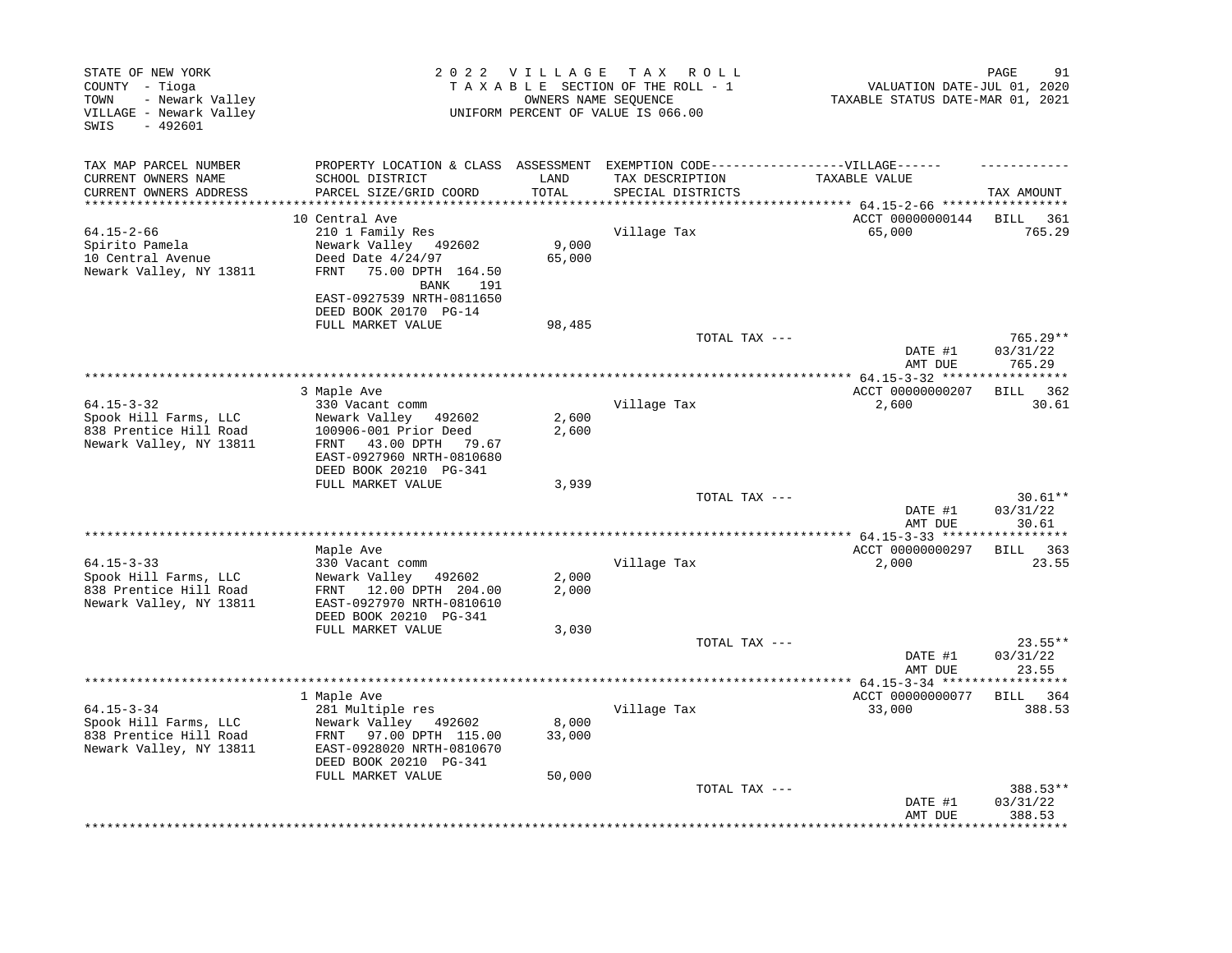| STATE OF NEW YORK<br>COUNTY - Tioga<br>- Newark Valley<br>TOWN<br>VILLAGE - Newark Valley<br>$-492601$<br>SWIS |                                                                                                                                                            | 2022 VILLAGE     | T A X<br>ROLL ROLL<br>TAXABLE SECTION OF THE ROLL - 1<br>OWNERS NAME SEQUENCE<br>UNIFORM PERCENT OF VALUE IS 066.00       | VALUATION DATE-JUL 01, 2020<br>TAXABLE STATUS DATE-MAR 01, 2021 | PAGE<br>92                         |
|----------------------------------------------------------------------------------------------------------------|------------------------------------------------------------------------------------------------------------------------------------------------------------|------------------|---------------------------------------------------------------------------------------------------------------------------|-----------------------------------------------------------------|------------------------------------|
| TAX MAP PARCEL NUMBER<br>CURRENT OWNERS NAME<br>CURRENT OWNERS ADDRESS                                         | SCHOOL DISTRICT<br>PARCEL SIZE/GRID COORD                                                                                                                  | LAND<br>TOTAL    | PROPERTY LOCATION & CLASS ASSESSMENT EXEMPTION CODE-----------------VILLAGE------<br>TAX DESCRIPTION<br>SPECIAL DISTRICTS | TAXABLE VALUE                                                   | TAX AMOUNT                         |
| *******************                                                                                            | **************************                                                                                                                                 |                  |                                                                                                                           | ******** 64.15-4-6.20 ****************                          |                                    |
|                                                                                                                | 9 Main & Smullen                                                                                                                                           |                  |                                                                                                                           | ACCT 00000001645                                                | BILL<br>365                        |
| $64.15 - 4 - 6.20$<br>Spoonhower Karl<br>Spoonhower Patsi<br>9 Main & Smullen<br>Newark Valley, NY 13811       | 422 Diner/lunch<br>Newark Valley 492602<br>FRNT 105.00 DPTH 95.00<br>77<br>BANK<br>EAST-0928590 NRTH-0810620                                               | 12,000<br>45,000 | Village Tax                                                                                                               | 45,000                                                          | 529.82                             |
|                                                                                                                | DEED BOOK 21280 PG-9001                                                                                                                                    |                  |                                                                                                                           |                                                                 |                                    |
|                                                                                                                | FULL MARKET VALUE                                                                                                                                          | 68,182           | TOTAL TAX ---                                                                                                             | DATE #1                                                         | 529.82**<br>03/31/22               |
|                                                                                                                |                                                                                                                                                            |                  |                                                                                                                           | AMT DUE                                                         | 529.82                             |
|                                                                                                                | 11 John St                                                                                                                                                 |                  |                                                                                                                           | ACCT 00000000059                                                | ***********<br><b>BILL</b><br>366  |
| $64.15 - 1 - 29$<br>Stebbins Charles E<br>Stebbins Alexanderia K<br>11 John St<br>Newark Valley, NY 13811      | 210 1 Family Res<br>Newark Valley 492602<br>FRNT<br>70.00 DPTH 198.00<br>0.32 BANK<br>ACRES<br>500<br>EAST-0926439 NRTH-0810440<br>DEED BOOK 15684 PG-4001 | 8,000<br>67,000  | Village Tax<br>NV001 Unpaid water<br>NV002 Unpaid solid waste<br>NV005 Unpaid mowing/snow                                 | 67,000<br>211.33 MT<br>96.23 MT<br>15.00 MT                     | 788.84<br>211.33<br>96.23<br>15.00 |
|                                                                                                                | FULL MARKET VALUE                                                                                                                                          | 101,515          | TOTAL TAX ---                                                                                                             | DATE #1                                                         | 1,111.40**<br>03/31/22             |
|                                                                                                                |                                                                                                                                                            |                  |                                                                                                                           | AMT DUE                                                         | 1,111.40                           |
|                                                                                                                | 8 Mill St                                                                                                                                                  |                  |                                                                                                                           | ACCT 00000000290                                                | BILL 367                           |
| $64.19 - 1 - 19$<br>Stevens Robert<br>PO Box 154<br>Newark Valley, NY 13811                                    | 210 1 Family Res<br>Newark Valley 492602<br>87.00 DPTH 121.00<br>FRNT<br>EAST-0927780 NRTH-0809870<br>DEED BOOK 701<br><b>PG-311</b>                       | 3,000<br>10,000  | Village Tax                                                                                                               | 10,000                                                          | 117.74                             |
|                                                                                                                | FULL MARKET VALUE                                                                                                                                          | 15,152           |                                                                                                                           |                                                                 |                                    |
|                                                                                                                |                                                                                                                                                            |                  | TOTAL TAX ---                                                                                                             | DATE #1<br>AMT DUE                                              | $117.74**$<br>03/31/22<br>117.74   |
|                                                                                                                |                                                                                                                                                            |                  |                                                                                                                           |                                                                 |                                    |
| $64.19 - 1 - 18.20$                                                                                            | 10 Mill St<br>210 1 Family Res                                                                                                                             |                  | Village Tax                                                                                                               | ACCT 00000001932<br>35,200                                      | BILL 368<br>414.44                 |
| Stevens Robert C<br>PO Box 154<br>Newark Valley, NY 13811                                                      | Newark Valley 492602<br>87.00 DPTH 107.50<br>FRNT<br>ACRES<br>0.26<br>EAST-0927730 NRTH-0809760<br>DEED BOOK 20160 PG-580                                  | 5,000<br>35,200  |                                                                                                                           |                                                                 |                                    |
|                                                                                                                | FULL MARKET VALUE                                                                                                                                          | 53,333           | TOTAL TAX ---                                                                                                             | DATE #1<br>AMT DUE                                              | 414.44**<br>03/31/22<br>414.44     |
|                                                                                                                |                                                                                                                                                            |                  |                                                                                                                           |                                                                 |                                    |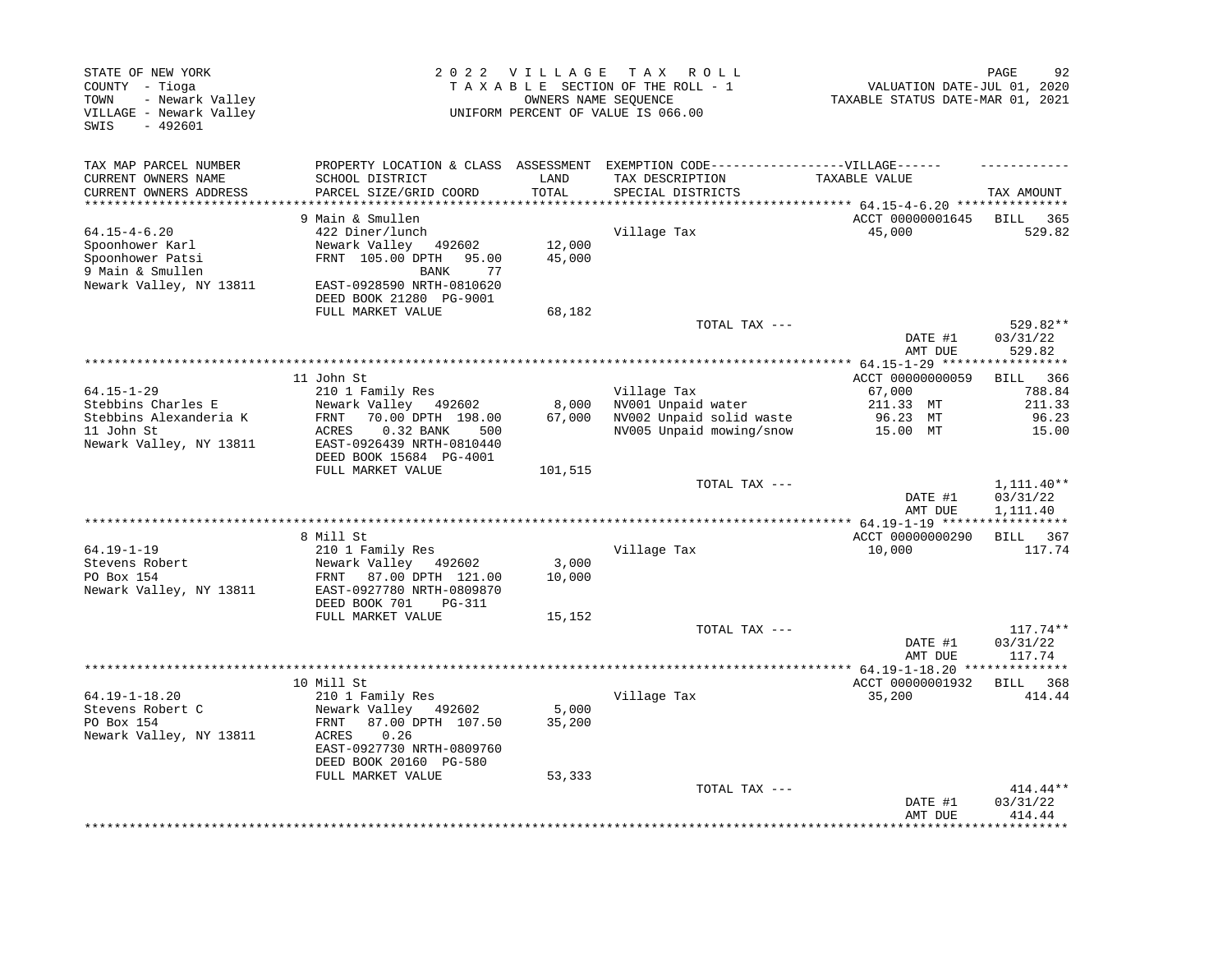| STATE OF NEW YORK<br>COUNTY - Tioga<br>TOWN<br>- Newark Valley<br>VILLAGE - Newark Valley<br>SWIS<br>$-492601$ |                                                       | 2022 VILLAGE TAX | R O L L<br>TAXABLE SECTION OF THE ROLL - 1<br>OWNERS NAME SEOUENCE<br>UNIFORM PERCENT OF VALUE IS 066.00 | VALUATION DATE-JUL 01, 2020<br>TAXABLE STATUS DATE-MAR 01, 2021 | PAGE<br>93           |
|----------------------------------------------------------------------------------------------------------------|-------------------------------------------------------|------------------|----------------------------------------------------------------------------------------------------------|-----------------------------------------------------------------|----------------------|
| TAX MAP PARCEL NUMBER                                                                                          | PROPERTY LOCATION & CLASS ASSESSMENT                  |                  | EXEMPTION CODE------------------VILLAGE------                                                            |                                                                 |                      |
| CURRENT OWNERS NAME                                                                                            | SCHOOL DISTRICT                                       | LAND             | TAX DESCRIPTION                                                                                          | TAXABLE VALUE                                                   |                      |
| CURRENT OWNERS ADDRESS<br>**************************                                                           | PARCEL SIZE/GRID COORD                                | TOTAL            | SPECIAL DISTRICTS                                                                                        |                                                                 | TAX AMOUNT           |
|                                                                                                                | 16 Mill St                                            |                  |                                                                                                          | ACCT 00000000009                                                | BILL<br>- 369        |
| 64.19-1-20.12                                                                                                  | 270 Mfg housing                                       |                  | Village Tax                                                                                              | 2,135                                                           | 25.14                |
| Stevens Robert C                                                                                               | Newark Valley 492602                                  | 2,000            |                                                                                                          |                                                                 |                      |
| 16 Mill St                                                                                                     | removed exemptions, in nu                             | 2,135            |                                                                                                          |                                                                 |                      |
| Newark Valley, NY 13811                                                                                        | home $8/10/09$                                        |                  |                                                                                                          |                                                                 |                      |
|                                                                                                                | FRNT 165.40 DPTH 216.40                               |                  |                                                                                                          |                                                                 |                      |
|                                                                                                                | EAST-0927500 NRTH-0809670                             |                  |                                                                                                          |                                                                 |                      |
|                                                                                                                | DEED BOOK 20150 PG-4141                               |                  |                                                                                                          |                                                                 |                      |
|                                                                                                                | FULL MARKET VALUE                                     | 3,235            | TOTAL TAX ---                                                                                            |                                                                 | $25.14**$            |
|                                                                                                                |                                                       |                  |                                                                                                          | DATE #1                                                         | 03/31/22             |
|                                                                                                                |                                                       |                  |                                                                                                          | AMT DUE                                                         | 25.14                |
|                                                                                                                |                                                       |                  |                                                                                                          |                                                                 | ********             |
|                                                                                                                | 12 Mill St                                            |                  |                                                                                                          | ACCT 00000001329                                                | BILL 370             |
| $64.19 - 1 - 20.20$                                                                                            | 433 Auto body                                         |                  | Village Tax                                                                                              | 34,000                                                          | 400.31               |
| Stevens Robert C                                                                                               | Newark Valley<br>492602                               | 15,900           |                                                                                                          |                                                                 |                      |
| P 0 Box 154<br>10 Mill St                                                                                      | 1.76<br>ACRES<br>EAST-0060730 NRTH-0080985            | 34,000           |                                                                                                          |                                                                 |                      |
| Newark Valley, NY 13811                                                                                        | DEED BOOK 388<br>PG-0428                              |                  |                                                                                                          |                                                                 |                      |
|                                                                                                                | FULL MARKET VALUE                                     | 51,515           |                                                                                                          |                                                                 |                      |
|                                                                                                                |                                                       |                  | TOTAL TAX ---                                                                                            |                                                                 | 400.31**             |
|                                                                                                                |                                                       |                  |                                                                                                          | DATE #1                                                         | 03/31/22             |
|                                                                                                                |                                                       |                  |                                                                                                          | AMT DUE                                                         | 400.31               |
|                                                                                                                |                                                       |                  |                                                                                                          |                                                                 |                      |
| $64.16 - 1 - 7$                                                                                                | 43 Smullen Ave<br>210 1 Family Res                    |                  | Village Tax                                                                                              | ACCT 00000000129<br>58,000                                      | BILL 371<br>682.88   |
| Stevens Scott A                                                                                                | Newark Valley 492602                                  | 12,200           |                                                                                                          |                                                                 |                      |
| 43 Smullen Ave                                                                                                 | Deed Date 9/27/99                                     | 58,000           |                                                                                                          |                                                                 |                      |
| PO Box 583                                                                                                     | ACRES<br>1.02                                         |                  |                                                                                                          |                                                                 |                      |
| Newark Valley, NY 13811                                                                                        | EAST-0929460 NRTH-0809980                             |                  |                                                                                                          |                                                                 |                      |
|                                                                                                                | DEED BOOK 00632 PG-00271                              |                  |                                                                                                          |                                                                 |                      |
|                                                                                                                | FULL MARKET VALUE                                     | 87,879           |                                                                                                          |                                                                 |                      |
|                                                                                                                |                                                       |                  | TOTAL TAX ---                                                                                            | DATE #1                                                         | 682.88**<br>03/31/22 |
|                                                                                                                |                                                       |                  |                                                                                                          | AMT DUE                                                         | 682.88               |
|                                                                                                                |                                                       |                  |                                                                                                          | **** 64.19-2-42.20 *****                                        | * * * * * * * * *    |
|                                                                                                                | 27 Main St                                            |                  |                                                                                                          | ACCT 00000001568                                                | BILL 372             |
| $64.19 - 2 - 42.20$                                                                                            | 210 1 Family Res                                      |                  | Village Tax                                                                                              | 66,000                                                          | 777.07               |
| Strope Stephen                                                                                                 | Newark Valley 492602                                  | 15,400           |                                                                                                          |                                                                 |                      |
| Strope Suzanne                                                                                                 | FRNT<br>76.00 DPTH 330.00                             | 66,000           |                                                                                                          |                                                                 |                      |
| 27 Main St                                                                                                     | EAST-0060803 NRTH-0080985<br>DEED BOOK 399<br>PG-0849 |                  |                                                                                                          |                                                                 |                      |
| Newark Valley, NY 13811                                                                                        | FULL MARKET VALUE                                     | 100,000          |                                                                                                          |                                                                 |                      |
|                                                                                                                |                                                       |                  | TOTAL TAX ---                                                                                            |                                                                 | $777.07**$           |
|                                                                                                                |                                                       |                  |                                                                                                          | DATE #1                                                         | 03/31/22             |
|                                                                                                                |                                                       |                  |                                                                                                          | AMT DUE                                                         | 777.07               |
|                                                                                                                |                                                       |                  |                                                                                                          |                                                                 |                      |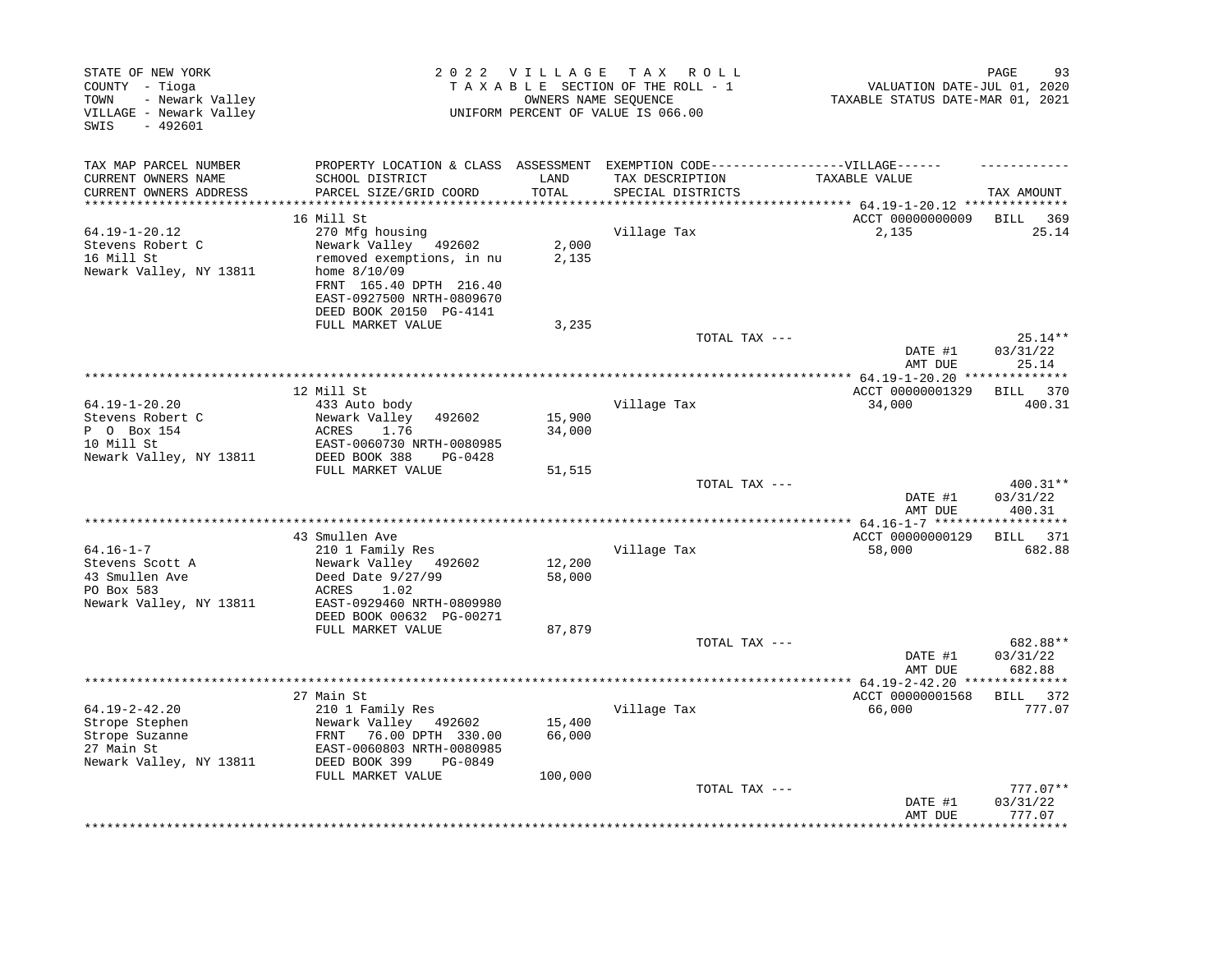| PROPERTY LOCATION & CLASS ASSESSMENT<br>SCHOOL DISTRICT<br>PARCEL SIZE/GRID COORD<br>44 Maple Ave | LAND<br>TOTAL<br>******                                                                                                                                                                                                                                                                                                                                                                                                                                                                                                                                                                                                                                                          | EXEMPTION CODE------------------VILLAGE------<br>TAX DESCRIPTION |                                                   |                                                                                                                                                                                                                             |
|---------------------------------------------------------------------------------------------------|----------------------------------------------------------------------------------------------------------------------------------------------------------------------------------------------------------------------------------------------------------------------------------------------------------------------------------------------------------------------------------------------------------------------------------------------------------------------------------------------------------------------------------------------------------------------------------------------------------------------------------------------------------------------------------|------------------------------------------------------------------|---------------------------------------------------|-----------------------------------------------------------------------------------------------------------------------------------------------------------------------------------------------------------------------------|
|                                                                                                   |                                                                                                                                                                                                                                                                                                                                                                                                                                                                                                                                                                                                                                                                                  |                                                                  | TAXABLE VALUE                                     |                                                                                                                                                                                                                             |
|                                                                                                   |                                                                                                                                                                                                                                                                                                                                                                                                                                                                                                                                                                                                                                                                                  | SPECIAL DISTRICTS                                                |                                                   | TAX AMOUNT                                                                                                                                                                                                                  |
|                                                                                                   |                                                                                                                                                                                                                                                                                                                                                                                                                                                                                                                                                                                                                                                                                  |                                                                  | ***** $64.15 - 1 - 43$ ******<br>ACCT 00000000006 | <b>BILL</b><br>373                                                                                                                                                                                                          |
| $0.63$ BANK<br>500                                                                                | 9,000<br>75,000                                                                                                                                                                                                                                                                                                                                                                                                                                                                                                                                                                                                                                                                  | Village Tax                                                      | 75,000                                            | 883.03                                                                                                                                                                                                                      |
|                                                                                                   | 113,636                                                                                                                                                                                                                                                                                                                                                                                                                                                                                                                                                                                                                                                                          |                                                                  |                                                   |                                                                                                                                                                                                                             |
|                                                                                                   |                                                                                                                                                                                                                                                                                                                                                                                                                                                                                                                                                                                                                                                                                  |                                                                  | DATE #1                                           | 883.03**<br>03/31/22<br>883.03                                                                                                                                                                                              |
|                                                                                                   |                                                                                                                                                                                                                                                                                                                                                                                                                                                                                                                                                                                                                                                                                  |                                                                  |                                                   | * * * * * * * * *                                                                                                                                                                                                           |
|                                                                                                   |                                                                                                                                                                                                                                                                                                                                                                                                                                                                                                                                                                                                                                                                                  |                                                                  | ACCT 00000000046                                  | 374<br>BILL                                                                                                                                                                                                                 |
|                                                                                                   |                                                                                                                                                                                                                                                                                                                                                                                                                                                                                                                                                                                                                                                                                  |                                                                  |                                                   | 553.37                                                                                                                                                                                                                      |
|                                                                                                   |                                                                                                                                                                                                                                                                                                                                                                                                                                                                                                                                                                                                                                                                                  |                                                                  |                                                   |                                                                                                                                                                                                                             |
|                                                                                                   |                                                                                                                                                                                                                                                                                                                                                                                                                                                                                                                                                                                                                                                                                  |                                                                  |                                                   |                                                                                                                                                                                                                             |
| <b>PG-157</b>                                                                                     |                                                                                                                                                                                                                                                                                                                                                                                                                                                                                                                                                                                                                                                                                  |                                                                  |                                                   |                                                                                                                                                                                                                             |
|                                                                                                   | 71,212                                                                                                                                                                                                                                                                                                                                                                                                                                                                                                                                                                                                                                                                           |                                                                  |                                                   |                                                                                                                                                                                                                             |
|                                                                                                   |                                                                                                                                                                                                                                                                                                                                                                                                                                                                                                                                                                                                                                                                                  |                                                                  | DATE #1                                           | 553.37**<br>03/31/22<br>553.37                                                                                                                                                                                              |
|                                                                                                   |                                                                                                                                                                                                                                                                                                                                                                                                                                                                                                                                                                                                                                                                                  |                                                                  |                                                   | * * * * * * * * *                                                                                                                                                                                                           |
|                                                                                                   |                                                                                                                                                                                                                                                                                                                                                                                                                                                                                                                                                                                                                                                                                  |                                                                  | ACCT 00000000030                                  | BILL 375                                                                                                                                                                                                                    |
|                                                                                                   |                                                                                                                                                                                                                                                                                                                                                                                                                                                                                                                                                                                                                                                                                  |                                                                  |                                                   | 176.61                                                                                                                                                                                                                      |
|                                                                                                   |                                                                                                                                                                                                                                                                                                                                                                                                                                                                                                                                                                                                                                                                                  |                                                                  |                                                   |                                                                                                                                                                                                                             |
| 0.30                                                                                              |                                                                                                                                                                                                                                                                                                                                                                                                                                                                                                                                                                                                                                                                                  |                                                                  |                                                   |                                                                                                                                                                                                                             |
|                                                                                                   |                                                                                                                                                                                                                                                                                                                                                                                                                                                                                                                                                                                                                                                                                  |                                                                  |                                                   |                                                                                                                                                                                                                             |
|                                                                                                   |                                                                                                                                                                                                                                                                                                                                                                                                                                                                                                                                                                                                                                                                                  |                                                                  |                                                   | $176.61**$                                                                                                                                                                                                                  |
|                                                                                                   |                                                                                                                                                                                                                                                                                                                                                                                                                                                                                                                                                                                                                                                                                  |                                                                  | DATE #1<br>AMT DUE                                | 03/31/22<br>176.61                                                                                                                                                                                                          |
|                                                                                                   |                                                                                                                                                                                                                                                                                                                                                                                                                                                                                                                                                                                                                                                                                  |                                                                  |                                                   |                                                                                                                                                                                                                             |
|                                                                                                   |                                                                                                                                                                                                                                                                                                                                                                                                                                                                                                                                                                                                                                                                                  |                                                                  |                                                   | BILL 376<br>576.91                                                                                                                                                                                                          |
| 0.57<br>$PG-34$                                                                                   | 12,000<br>49,000                                                                                                                                                                                                                                                                                                                                                                                                                                                                                                                                                                                                                                                                 |                                                                  |                                                   |                                                                                                                                                                                                                             |
|                                                                                                   |                                                                                                                                                                                                                                                                                                                                                                                                                                                                                                                                                                                                                                                                                  |                                                                  | DATE #1<br>AMT DUE                                | $576.91**$<br>03/31/22<br>576.91                                                                                                                                                                                            |
|                                                                                                   | 210 1 Family Res<br>Newark Valley 492602<br>Deed Date 8/29/95<br>FRNT 132.00 DPTH 206.25<br>ACRES<br>EAST-0926799 NRTH-0810870<br>DEED BOOK 15000 PG-2400<br>FULL MARKET VALUE<br>73 Whig St<br>210 1 Family Res<br>Newark Valley<br>492602<br>8.72<br>ACRES<br>EAST-0928610 NRTH-0812620<br>DEED BOOK 694<br>FULL MARKET VALUE<br>26 Rewey Ave<br>210 1 Family Res<br>Newark Valley 492602<br>78.50 DPTH 169.00<br>FRNT<br>ACRES<br>EAST-0927082 NRTH-0809395<br>DEED BOOK 19318 PG-6001<br>FULL MARKET VALUE<br>16 Brook St<br>210 1 Family Res<br>Newark Valley 492602<br>FRNT 218.50 DPTH 114.00<br>ACRES<br>EAST-0928430 NRTH-0809700<br>DEED BOOK 717<br>FULL MARKET VALUE | 15,000<br>47,000<br>10,000<br>15,000<br>22,727<br>74,242         | Village Tax<br>Village Tax<br>Village Tax         | TOTAL TAX ---<br>AMT DUE<br>************* 64.11-1-12.1 ******<br>47,000<br>TOTAL TAX ---<br>AMT DUE<br>15,000<br>TOTAL TAX ---<br>************ 64.19-2-37 ******************<br>ACCT 00000000358<br>49,000<br>TOTAL TAX --- |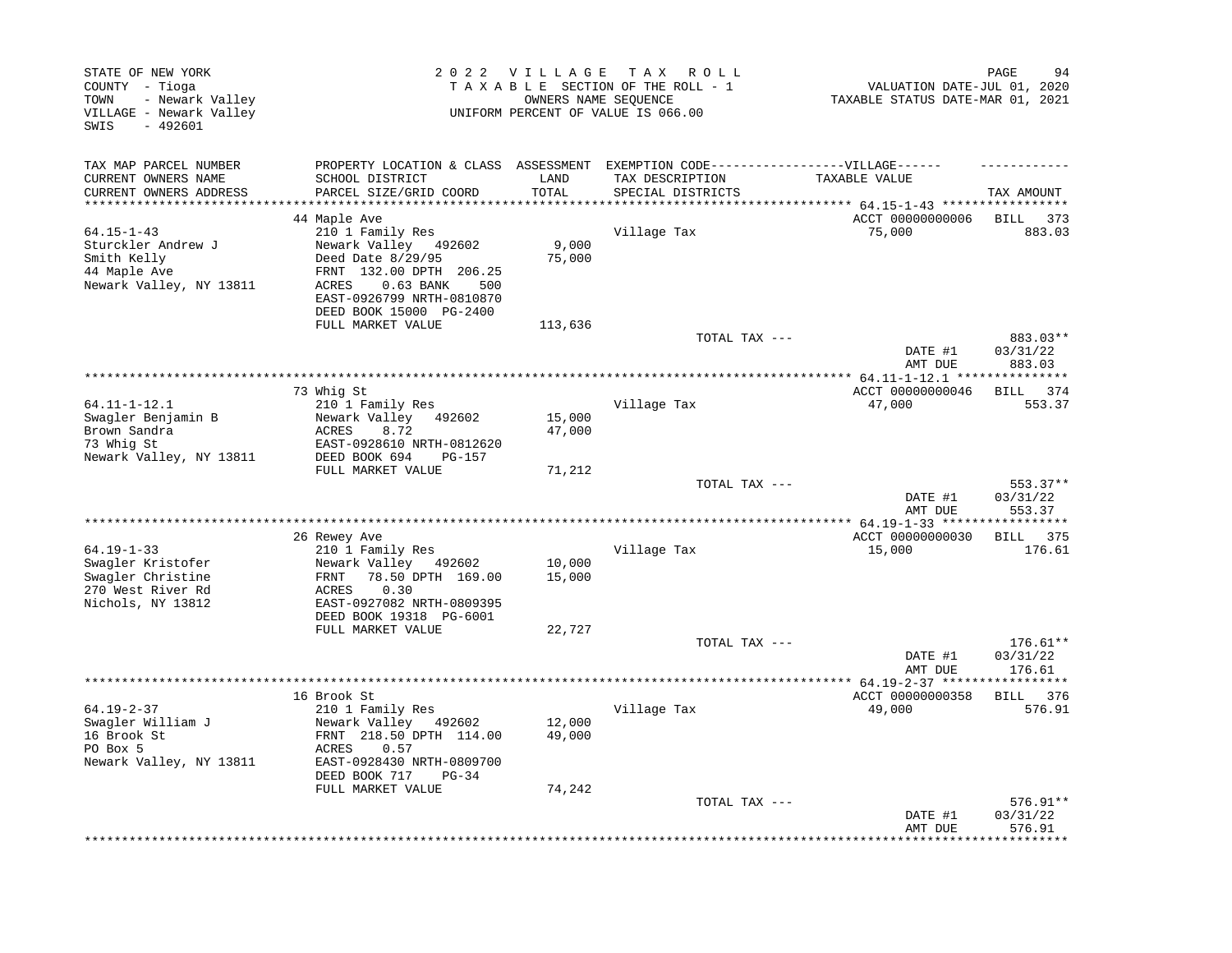| STATE OF NEW YORK<br>COUNTY - Tioga<br>- Newark Valley<br>TOWN<br>VILLAGE - Newark Valley<br>SWIS<br>$-492601$ |                                                                                                                     | 2022 VILLAGE    | TAX ROLL<br>TAXABLE SECTION OF THE ROLL - 1<br>OWNERS NAME SEQUENCE<br>UNIFORM PERCENT OF VALUE IS 066.00                 | VALUATION DATE-JUL 01, 2020<br>TAXABLE STATUS DATE-MAR 01, 2021 | PAGE<br>95                           |
|----------------------------------------------------------------------------------------------------------------|---------------------------------------------------------------------------------------------------------------------|-----------------|---------------------------------------------------------------------------------------------------------------------------|-----------------------------------------------------------------|--------------------------------------|
| TAX MAP PARCEL NUMBER<br>CURRENT OWNERS NAME<br>CURRENT OWNERS ADDRESS                                         | SCHOOL DISTRICT<br>PARCEL SIZE/GRID COORD                                                                           | LAND<br>TOTAL   | PROPERTY LOCATION & CLASS ASSESSMENT EXEMPTION CODE-----------------VILLAGE------<br>TAX DESCRIPTION<br>SPECIAL DISTRICTS | TAXABLE VALUE                                                   | TAX AMOUNT                           |
|                                                                                                                |                                                                                                                     |                 |                                                                                                                           | ******** 64.19-2-4 *******************                          |                                      |
|                                                                                                                | 21 Rock St                                                                                                          |                 |                                                                                                                           | ACCT 00000000371                                                | - 377<br>BILL                        |
| $64.19 - 2 - 4$                                                                                                | 210 1 Family Res                                                                                                    |                 | Village Tax                                                                                                               | 74,500                                                          | 877.14                               |
| Sweet Gary<br>Sweet Kelly<br>21 Rock St                                                                        | Newark Valley 492602<br>FRNT 64.68 DPTH 113.00<br>500<br>BANK                                                       | 5,000<br>74,500 | NV001 Unpaid water<br>NV005 Unpaid mowing/snow                                                                            | 544.61 MT<br>15.00 MT                                           | 544.61<br>15.00                      |
| Newark Valley, NY 13811                                                                                        | EAST-0928790 NRTH-0810000<br>DEED BOOK 00615 PG-00294<br>FULL MARKET VALUE                                          | 112,879         |                                                                                                                           |                                                                 |                                      |
|                                                                                                                |                                                                                                                     |                 | TOTAL TAX ---                                                                                                             | DATE #1<br>AMT DUE                                              | $1,436.75**$<br>03/31/22<br>1,436.75 |
|                                                                                                                |                                                                                                                     |                 |                                                                                                                           |                                                                 |                                      |
| $64.15 - 3 - 6$                                                                                                | 49 Whig St<br>210 1 Family Res                                                                                      |                 | Village Tax                                                                                                               | ACCT 00000000112<br>68,500                                      | BILL 378<br>806.50                   |
| Sweger John R Jr.<br>49 Whig St                                                                                | Newark Valley 492602<br>FRNT 74.94 DPTH 150.59                                                                      | 9,000           |                                                                                                                           |                                                                 |                                      |
| Newark Valley, NY 13811                                                                                        | BANK<br>77<br>EAST-0928110 NRTH-0811950<br>DEED BOOK 18589 PG-7001                                                  | 68,500          |                                                                                                                           |                                                                 |                                      |
|                                                                                                                | FULL MARKET VALUE                                                                                                   | 103,788         |                                                                                                                           |                                                                 |                                      |
|                                                                                                                |                                                                                                                     |                 | TOTAL TAX ---                                                                                                             | DATE #1<br>AMT DUE                                              | 806.50**<br>03/31/22<br>806.50       |
|                                                                                                                |                                                                                                                     |                 |                                                                                                                           | ************ 64.15-1-17 ********                                | * * * * * * * * *                    |
|                                                                                                                | 12 Elm St                                                                                                           |                 |                                                                                                                           | ACCT 00000000208                                                | BILL 379                             |
| $64.15 - 1 - 17$<br>Talcott Jennifer L                                                                         | 210 1 Family Res<br>Newark Valley 492602                                                                            | 6,000           | Village Tax                                                                                                               | 42,000                                                          | 494.50                               |
| Petriwsky Timothy R<br>12 Elm Street<br>Newark Valley, NY 13811                                                | Deed Date 8/18/99<br>FRNT 166.00 DPTH<br>76.75<br>191<br>BANK<br>EAST-0927029 NRTH-0810680                          | 42,000          |                                                                                                                           |                                                                 |                                      |
|                                                                                                                | DEED BOOK 20190 PG-3741<br>FULL MARKET VALUE                                                                        | 63,636          |                                                                                                                           |                                                                 |                                      |
|                                                                                                                |                                                                                                                     |                 | TOTAL TAX ---                                                                                                             | DATE #1<br>AMT DUE                                              | 494.50**<br>03/31/22<br>494.50       |
|                                                                                                                |                                                                                                                     |                 |                                                                                                                           |                                                                 |                                      |
|                                                                                                                | Whiq                                                                                                                |                 |                                                                                                                           | ACCT 00000000365                                                | BILL 380                             |
| 64.11-1-1.11<br>Tappan Clay M<br>Tappan Soraya M<br>2532 Lockwood Meadows St<br>Sarasota, FL 34234             | 312 Vac w/imprv<br>Newark Valley<br>492602<br>8.90<br>ACRES<br>EAST-0927304 NRTH-0813900<br>DEED BOOK 16867 PG-1002 | 5,400<br>10,400 | Village Tax                                                                                                               | 10,400                                                          | 122.45                               |
|                                                                                                                | FULL MARKET VALUE                                                                                                   | 15,758          |                                                                                                                           |                                                                 |                                      |
|                                                                                                                |                                                                                                                     |                 | TOTAL TAX ---                                                                                                             | DATE #1<br>AMT DUE                                              | $122.45**$<br>03/31/22<br>122.45     |
|                                                                                                                |                                                                                                                     |                 |                                                                                                                           |                                                                 |                                      |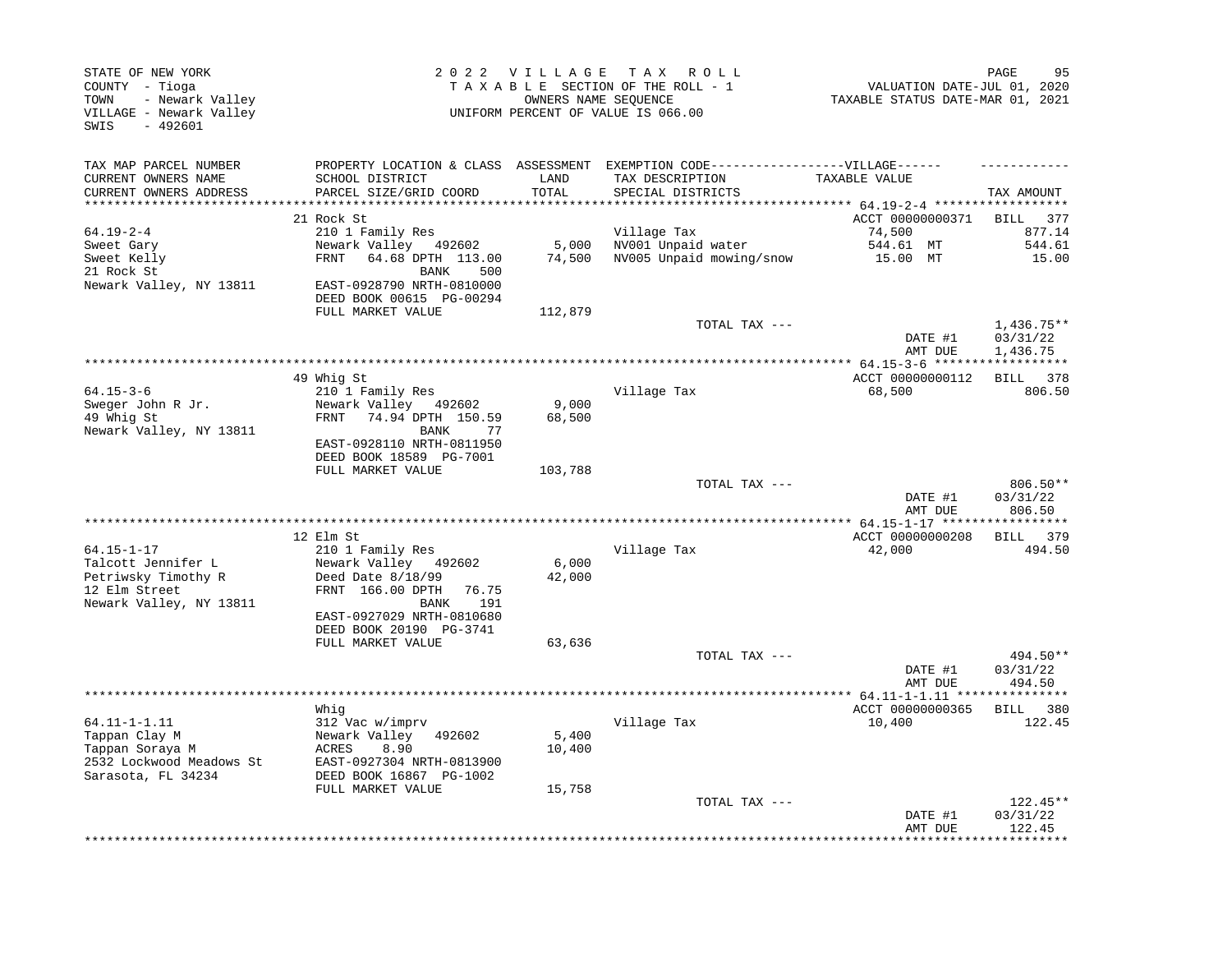| STATE OF NEW YORK<br>COUNTY - Tioga<br>- Newark Valley<br>TOWN<br>VILLAGE - Newark Valley<br>$-492601$<br>SWIS |                                                                                                                                                            | 2022 VILLAGE    | T A X<br>R O L L<br>TAXABLE SECTION OF THE ROLL - 1<br>OWNERS NAME SEOUENCE<br>UNIFORM PERCENT OF VALUE IS 066.00 | VALUATION DATE-JUL 01, 2020<br>TAXABLE STATUS DATE-MAR 01, 2021 | PAGE<br>96                     |
|----------------------------------------------------------------------------------------------------------------|------------------------------------------------------------------------------------------------------------------------------------------------------------|-----------------|-------------------------------------------------------------------------------------------------------------------|-----------------------------------------------------------------|--------------------------------|
| TAX MAP PARCEL NUMBER<br>CURRENT OWNERS NAME<br>CURRENT OWNERS ADDRESS                                         | PROPERTY LOCATION & CLASS ASSESSMENT<br>SCHOOL DISTRICT<br>PARCEL SIZE/GRID COORD                                                                          | LAND<br>TOTAL   | EXEMPTION CODE------------------VILLAGE------<br>TAX DESCRIPTION<br>SPECIAL DISTRICTS                             | TAXABLE VALUE                                                   | TAX AMOUNT                     |
|                                                                                                                | Whig St                                                                                                                                                    |                 |                                                                                                                   | ******* 64.11-1-23 ***********<br>ACCT 00000001918              | BILL<br>381                    |
| $64.11 - 1 - 23$<br>Tappan Clay M<br>Tappan Soraya M<br>2532 Lockwood Meadows St<br>Sarasota, FL 34234         | 311 Res vac land<br>Newark Valley 492602<br>FRNT 372.17 DPTH<br>7.90<br>ACRES<br>EAST-0928329 NRTH-0814130<br>DEED BOOK 16867 PG-1002                      | 3,500<br>3,500  | Village Tax                                                                                                       | 3,500                                                           | 41.21                          |
|                                                                                                                | FULL MARKET VALUE                                                                                                                                          | 5,303           |                                                                                                                   |                                                                 |                                |
|                                                                                                                |                                                                                                                                                            |                 | TOTAL TAX ---                                                                                                     | DATE #1<br>AMT DUE                                              | $41.21**$<br>03/31/22<br>41.21 |
|                                                                                                                |                                                                                                                                                            |                 |                                                                                                                   | ** 64.11-1-2.11 ***                                             | *******                        |
|                                                                                                                | 116 Whig St                                                                                                                                                |                 |                                                                                                                   | ACCT 00000000363                                                | 382<br>BILL                    |
| $64.11 - 1 - 2.11$<br>Tappan Nancy Jayne                                                                       | 220 2 Family Res<br>Newark Valley 492602                                                                                                                   | 2,100           | Village Tax                                                                                                       | 58,000                                                          | 682.88                         |
| 12275 Cessna Ter                                                                                               | ACRES<br>0.57                                                                                                                                              | 58,000          |                                                                                                                   |                                                                 |                                |
| Port St. Lucie, FL 34987                                                                                       | EAST-0927845 NRTH-0813742<br>DEED BOOK 20160 PG-2584                                                                                                       |                 |                                                                                                                   |                                                                 |                                |
| PRIOR OWNER ON 3/01/2021<br>Tappan Nancy Jayne                                                                 | FULL MARKET VALUE                                                                                                                                          | 87,879          |                                                                                                                   |                                                                 |                                |
|                                                                                                                |                                                                                                                                                            |                 | TOTAL TAX ---                                                                                                     | DATE #1<br>AMT DUE                                              | 682.88**<br>03/31/22<br>682.88 |
|                                                                                                                |                                                                                                                                                            |                 |                                                                                                                   |                                                                 |                                |
| $64.11 - 1 - 16$                                                                                               | 82 Whig St<br>210 1 Family Res                                                                                                                             |                 | Village Tax                                                                                                       | ACCT 00000000008<br>50,400                                      | BILL 383<br>593.40             |
| Teed Virginia W<br>2752 Forest Ridge Dr<br>Fernandina Beach, FL 32034<br>PRIOR OWNER ON 3/01/2021              | Newark Valley 492602<br>Deed Date 5/31/00<br>66.00 DPTH 300.00<br>FRNT<br>0.45 BANK<br>ACRES<br>77<br>EAST-0927799 NRTH-0812780                            | 8,000<br>50,400 |                                                                                                                   |                                                                 |                                |
| Kelly Cynthia G                                                                                                | DEED BOOK 20210 PG-3791                                                                                                                                    |                 |                                                                                                                   |                                                                 |                                |
|                                                                                                                | FULL MARKET VALUE                                                                                                                                          | 76,364          |                                                                                                                   |                                                                 |                                |
|                                                                                                                |                                                                                                                                                            |                 | TOTAL TAX ---                                                                                                     | DATE #1<br>AMT DUE                                              | 593.40**<br>03/31/22<br>593.40 |
|                                                                                                                |                                                                                                                                                            |                 |                                                                                                                   | ************** 64.15-1-19 ****                                  |                                |
| $64.15 - 1 - 19$<br>Tetreault-Morse Beth M<br>6 Elm St<br>Newark Valley, NY 13811                              | 6 Elm St<br>210 1 Family Res<br>Newark Valley 492602<br>52.00 DPTH 165.00<br>FRNT<br>0.20<br>ACRES<br>EAST-0927029 NRTH-0810530<br>DEED BOOK 15842 PG-5001 | 6,000<br>50,000 | Village Tax                                                                                                       | ACCT 00000000382<br>50,000                                      | 384<br><b>BILL</b><br>588.69   |
|                                                                                                                | FULL MARKET VALUE                                                                                                                                          | 75,758          | TOTAL TAX ---                                                                                                     | DATE #1<br>AMT DUE                                              | 588.69**<br>03/31/22<br>588.69 |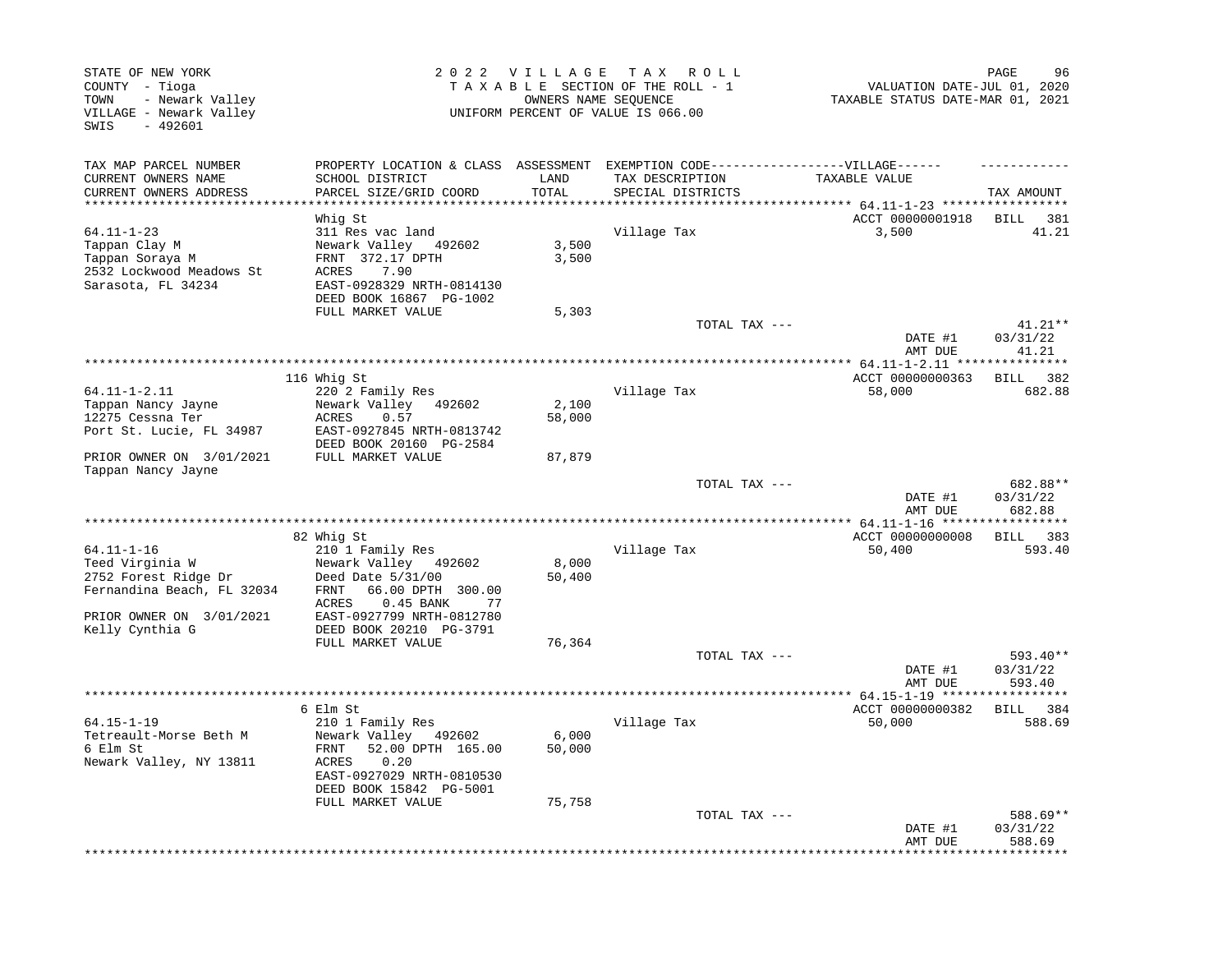| STATE OF NEW YORK<br>COUNTY - Tioga<br>- Newark Valley<br>TOWN<br>VILLAGE - Newark Valley<br>SWIS<br>$-492601$ |                                                                                                                                                                    | 2022 VILLAGE TAX ROLL<br>TAXABLE SECTION OF THE ROLL - 1<br>OWNERS NAME SEQUENCE<br>UNIFORM PERCENT OF VALUE IS 066.00 |                                                                                  |                                                          | 97<br>PAGE<br>VALUATION DATE-JUL 01, 2020<br>TAXABLE STATUS DATE-MAR 01, 2021 |
|----------------------------------------------------------------------------------------------------------------|--------------------------------------------------------------------------------------------------------------------------------------------------------------------|------------------------------------------------------------------------------------------------------------------------|----------------------------------------------------------------------------------|----------------------------------------------------------|-------------------------------------------------------------------------------|
| TAX MAP PARCEL NUMBER                                                                                          |                                                                                                                                                                    |                                                                                                                        | PROPERTY LOCATION & CLASS ASSESSMENT EXEMPTION CODE----------------VILLAGE------ |                                                          |                                                                               |
| CURRENT OWNERS NAME<br>CURRENT OWNERS ADDRESS<br>******************                                            | SCHOOL DISTRICT<br>PARCEL SIZE/GRID COORD                                                                                                                          | LAND<br>TOTAL<br>******                                                                                                | TAX DESCRIPTION<br>SPECIAL DISTRICTS                                             | TAXABLE VALUE<br>******** 64.19-3-15 *****************   | TAX AMOUNT                                                                    |
|                                                                                                                | 89 Main St                                                                                                                                                         |                                                                                                                        |                                                                                  | ACCT 00000000133                                         | 385<br>BILL                                                                   |
| $64.19 - 3 - 15$<br>The Storage Center<br>The Storage Center<br>6108 County Road 32<br>Norwich, NY 13815       | 433 Auto body<br>Newark Valley<br>492602<br>68.25 DPTH 165.00<br>FRNT<br>EAST-0927600 NRTH-0808470<br>DEED BOOK 316<br>PG-0492                                     | 5,000<br>86,800                                                                                                        | Village Tax                                                                      | 86,800                                                   | 1,021.96                                                                      |
|                                                                                                                | FULL MARKET VALUE                                                                                                                                                  | 131,515                                                                                                                | TOTAL TAX ---                                                                    | DATE #1                                                  | 1,021.96**<br>03/31/22                                                        |
|                                                                                                                |                                                                                                                                                                    |                                                                                                                        |                                                                                  | AMT DUE                                                  | 1,021.96                                                                      |
|                                                                                                                | 93 S Main St                                                                                                                                                       |                                                                                                                        |                                                                                  | ACCT 00000003025                                         | BILL 386                                                                      |
| $64.19 - 3 - 17.2$<br>The Storage Center LLC<br>6108 County Rte 32<br>Norwich, NY 13815                        | 442 MiniWhseSelf<br>Newark Valley 492602<br>Merged W/lot 16 Class 449<br>FRNT 289.96 DPTH<br>ACRES<br>1.15<br>EAST-0927535 NRTH-0808326<br>DEED BOOK 20385 PG-6001 | 23,700<br>250,000                                                                                                      | Village Tax                                                                      | 250,000                                                  | 2,943.43                                                                      |
|                                                                                                                | FULL MARKET VALUE                                                                                                                                                  | 378,788                                                                                                                |                                                                                  |                                                          |                                                                               |
|                                                                                                                |                                                                                                                                                                    |                                                                                                                        | TOTAL TAX ---                                                                    | DATE #1<br>AMT DUE                                       | $2,943.43**$<br>03/31/22<br>2,943.43                                          |
|                                                                                                                | 53 Elm St                                                                                                                                                          |                                                                                                                        | ************************                                                         | ****** 64.15-2-74 ******************<br>ACCT 00000000092 | BILL 387                                                                      |
| $64.15 - 2 - 74$<br>Thomas Parker<br>53 Elm Street<br>Newark Valley, NY 13811                                  | 210 1 Family Res<br>Newark Valley<br>492602<br>60.00 DPTH 215.00<br>FRNT<br>BANK<br>500<br>EAST-0927269 NRTH-0811810<br>DEED BOOK 20200 PG-1158                    | 7,000<br>85,000                                                                                                        | Village Tax                                                                      | 85,000                                                   | 1,000.77                                                                      |
|                                                                                                                | FULL MARKET VALUE                                                                                                                                                  | 128,788                                                                                                                |                                                                                  |                                                          |                                                                               |
|                                                                                                                |                                                                                                                                                                    |                                                                                                                        | TOTAL TAX ---                                                                    | DATE #1<br>AMT DUE                                       | $1,000.77**$<br>03/31/22<br>1,000.77                                          |
|                                                                                                                | 32 Smullen Ave                                                                                                                                                     |                                                                                                                        | ******************************                                                   | ***** $64.16 - 1 - 1.30$ ****<br>ACCT 00000001339        | ***********<br>BILL 388                                                       |
| $64.16 - 1 - 1.30$<br>Thompson Renee M<br>Thompson James P<br>32 Smullen Ave<br>Newark Valley, NY 13811        | 210 1 Family Res<br>Newark Valley 492602<br>ACRES<br>1.19 BANK<br>77<br>EAST-0060910 NRTH-0081045<br>DEED BOOK 13930 PG-2001<br>FULL MARKET VALUE                  | 13,900<br>57,800<br>87,576                                                                                             | Village Tax<br>NV001 Unpaid water<br>NV005 Unpaid mowing/snow                    | 57,800<br>885.50 MT<br>15.00 MT                          | 680.52<br>885.50<br>15.00                                                     |
|                                                                                                                |                                                                                                                                                                    |                                                                                                                        | TOTAL TAX ---                                                                    | DATE #1<br>AMT DUE                                       | 1,581.02**<br>03/31/22<br>1,581.02                                            |
|                                                                                                                |                                                                                                                                                                    |                                                                                                                        |                                                                                  |                                                          |                                                                               |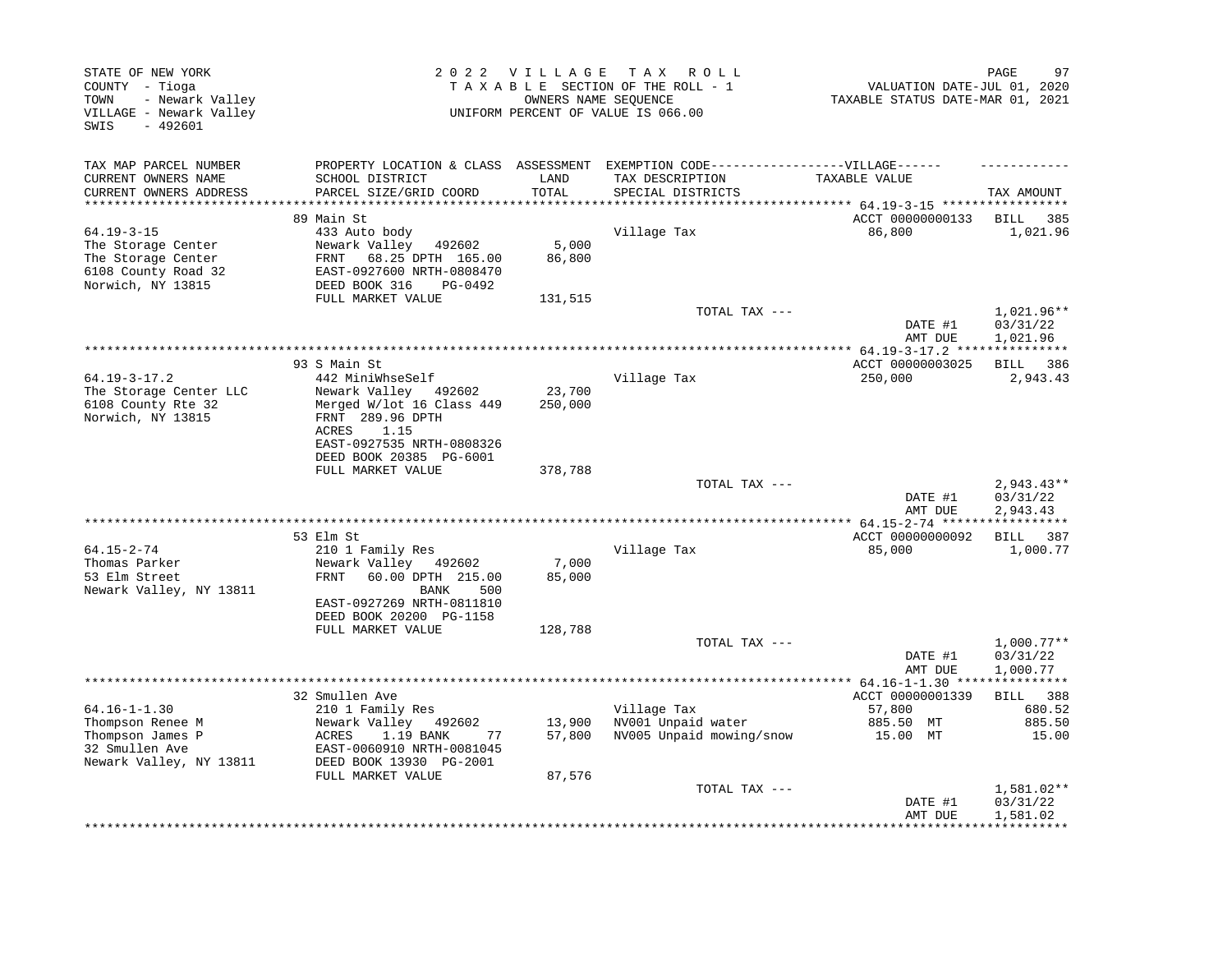| STATE OF NEW YORK<br>COUNTY - Tioga<br>- Newark Valley<br>TOWN<br>VILLAGE - Newark Valley<br>$-492601$<br>SWIS |                                               | 2022 VILLAGE<br>TAX ROLL<br>TAXABLE SECTION OF THE ROLL - 1<br>OWNERS NAME SEQUENCE<br>UNIFORM PERCENT OF VALUE IS 066.00 |                                              |                                | 98<br>PAGE<br>VALUATION DATE-JUL 01, 2020<br>TAXABLE STATUS DATE-MAR 01, 2021 |  |
|----------------------------------------------------------------------------------------------------------------|-----------------------------------------------|---------------------------------------------------------------------------------------------------------------------------|----------------------------------------------|--------------------------------|-------------------------------------------------------------------------------|--|
| TAX MAP PARCEL NUMBER                                                                                          | PROPERTY LOCATION & CLASS ASSESSMENT          |                                                                                                                           | EXEMPTION CODE-----------------VILLAGE------ |                                |                                                                               |  |
| CURRENT OWNERS NAME<br>CURRENT OWNERS ADDRESS                                                                  | SCHOOL DISTRICT<br>PARCEL SIZE/GRID COORD     | LAND<br>TOTAL                                                                                                             | TAX DESCRIPTION<br>SPECIAL DISTRICTS         | TAXABLE VALUE                  | TAX AMOUNT                                                                    |  |
| ********************                                                                                           | ************************                      | * * * * * * * * * *                                                                                                       |                                              |                                |                                                                               |  |
| $64.15 - 2 - 26$                                                                                               | 9 Wards Ln<br>210 1 Family Res                |                                                                                                                           | Village Tax                                  | ACCT 00000000393<br>80,000     | BILL<br>389<br>941.90                                                         |  |
| Tobey Barbara                                                                                                  | Newark Valley 492602                          | 10,000                                                                                                                    |                                              |                                |                                                                               |  |
| 9 Wards Lane                                                                                                   | FRNT 128.00 DPTH 181.40                       | 80,000                                                                                                                    |                                              |                                |                                                                               |  |
| Newark Valley, NY 13811                                                                                        | EAST-0927520 NRTH-0811020                     |                                                                                                                           |                                              |                                |                                                                               |  |
|                                                                                                                | DEED BOOK 20190 PG-4782                       |                                                                                                                           |                                              |                                |                                                                               |  |
|                                                                                                                | FULL MARKET VALUE                             | 121,212                                                                                                                   | TOTAL TAX ---                                |                                | 941.90**                                                                      |  |
|                                                                                                                |                                               |                                                                                                                           |                                              | DATE #1                        | 03/31/22                                                                      |  |
|                                                                                                                |                                               |                                                                                                                           | *************************                    | AMT DUE<br>** 64.15-2-25 ***** | 941.90                                                                        |  |
|                                                                                                                | 10 Wards Ln                                   |                                                                                                                           |                                              | ACCT 00000000097               | 390<br>BILL                                                                   |  |
| $64.15 - 2 - 25$                                                                                               | 210 1 Family Res                              |                                                                                                                           | Village Tax                                  | 77,400                         | 911.29                                                                        |  |
| Tobey Wayne                                                                                                    | Newark Valley 492602                          | 7,000                                                                                                                     |                                              |                                |                                                                               |  |
| Tobey Melody A                                                                                                 | FRNT 95.00 DPTH<br>82.50                      | 77,400                                                                                                                    |                                              |                                |                                                                               |  |
| 10 Wards Ln                                                                                                    | EAST-0927489 NRTH-0811190                     |                                                                                                                           |                                              |                                |                                                                               |  |
| Newark Valley, NY 13811                                                                                        | DEED BOOK 512<br>$PG-98$<br>FULL MARKET VALUE | 117,273                                                                                                                   |                                              |                                |                                                                               |  |
|                                                                                                                |                                               |                                                                                                                           | TOTAL TAX ---                                |                                | 911.29**                                                                      |  |
|                                                                                                                |                                               |                                                                                                                           |                                              | DATE #1<br>AMT DUE             | 03/31/22<br>911.29                                                            |  |
|                                                                                                                |                                               |                                                                                                                           |                                              |                                | ***********                                                                   |  |
|                                                                                                                | 53 Whig St                                    |                                                                                                                           |                                              | ACCT 00000000111               | BILL 391                                                                      |  |
| $64.15 - 3 - 5$<br>Tomazin John                                                                                | 220 2 Family Res<br>Newark Valley 492602      | 8,000                                                                                                                     | Village Tax                                  | 65,000                         | 765.29                                                                        |  |
| 53 Whig St                                                                                                     | FRNT<br>64.00 DPTH 163.97                     | 65,000                                                                                                                    |                                              |                                |                                                                               |  |
| Newark Valley, NY 13811                                                                                        | ACRES<br>$0.24$ BANK<br>500                   |                                                                                                                           |                                              |                                |                                                                               |  |
|                                                                                                                | EAST-0928119 NRTH-0812020                     |                                                                                                                           |                                              |                                |                                                                               |  |
|                                                                                                                | DEED BOOK 16028 PG-7001                       |                                                                                                                           |                                              |                                |                                                                               |  |
|                                                                                                                | FULL MARKET VALUE                             | 98,485                                                                                                                    | TOTAL TAX ---                                |                                | 765.29**                                                                      |  |
|                                                                                                                |                                               |                                                                                                                           |                                              | DATE #1                        | 03/31/22                                                                      |  |
|                                                                                                                |                                               |                                                                                                                           |                                              | AMT DUE                        | 765.29                                                                        |  |
|                                                                                                                |                                               |                                                                                                                           |                                              |                                | ********                                                                      |  |
|                                                                                                                | 13-15 Maple Ave                               |                                                                                                                           |                                              | ACCT 00000000119               | <b>BILL</b><br>392                                                            |  |
| $64.15 - 2 - 29$<br>Tomazin Kelly A                                                                            | 230 3 Family Res<br>Newark Valley 492602      | 10,000                                                                                                                    | Village Tax                                  | 80,000                         | 941.90                                                                        |  |
| 13 Maple Ave                                                                                                   | Bar Decision 1998                             | 80,000                                                                                                                    |                                              |                                |                                                                               |  |
| Newark Valley, NY 13811                                                                                        | FRNT 126.40 DPTH 140.75                       |                                                                                                                           |                                              |                                |                                                                               |  |
|                                                                                                                | ACRES<br>$0.41$ BANK<br>191                   |                                                                                                                           |                                              |                                |                                                                               |  |
|                                                                                                                | EAST-0927640 NRTH-0810660                     |                                                                                                                           |                                              |                                |                                                                               |  |
|                                                                                                                | DEED BOOK 19643 PG-2001                       |                                                                                                                           |                                              |                                |                                                                               |  |
|                                                                                                                | FULL MARKET VALUE                             | 121,212                                                                                                                   | TOTAL TAX ---                                |                                | 941.90**                                                                      |  |
|                                                                                                                |                                               |                                                                                                                           |                                              | DATE #1<br>AMT DUE             | 03/31/22<br>941.90                                                            |  |
|                                                                                                                |                                               |                                                                                                                           |                                              |                                |                                                                               |  |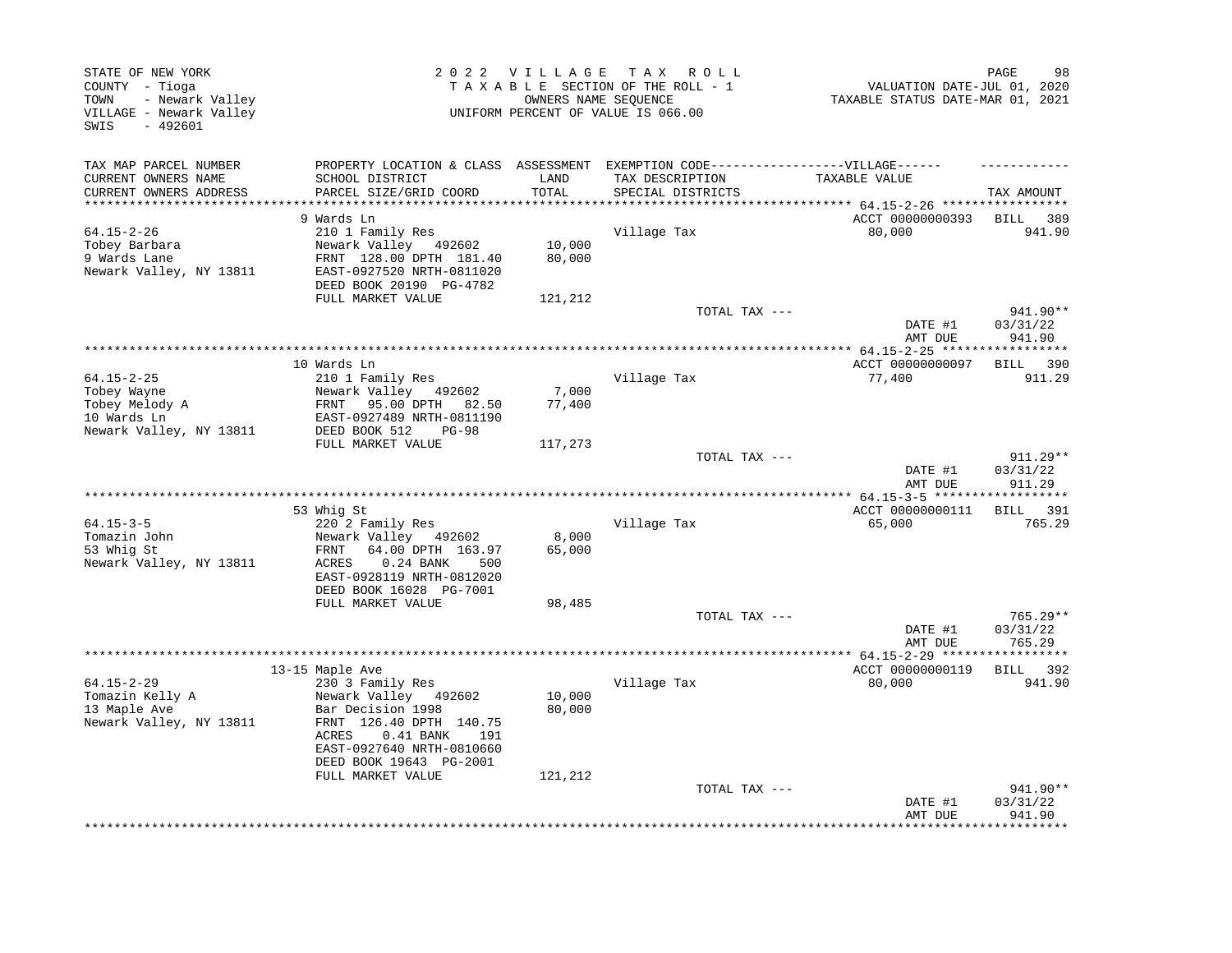| STATE OF NEW YORK<br>COUNTY - Tioga<br>- Newark Valley<br>TOWN<br>VILLAGE - Newark Valley<br>SWIS<br>$-492601$    |                                                                                                                                                        |                  | 2022 VILLAGE TAX ROLL<br>TAXABLE SECTION OF THE ROLL - 1<br>OWNERS NAME SEQUENCE<br>UNIFORM PERCENT OF VALUE IS 066.00 | VALUATION DATE-JUL 01, 2020<br>TAXABLE STATUS DATE-MAR 01, 2021 | PAGE<br>99                     |
|-------------------------------------------------------------------------------------------------------------------|--------------------------------------------------------------------------------------------------------------------------------------------------------|------------------|------------------------------------------------------------------------------------------------------------------------|-----------------------------------------------------------------|--------------------------------|
| TAX MAP PARCEL NUMBER<br>CURRENT OWNERS NAME<br>CURRENT OWNERS ADDRESS                                            | PROPERTY LOCATION & CLASS ASSESSMENT EXEMPTION CODE-----------------VILLAGE------<br>SCHOOL DISTRICT<br>PARCEL SIZE/GRID COORD                         | LAND<br>TOTAL    | TAX DESCRIPTION<br>SPECIAL DISTRICTS                                                                                   | TAXABLE VALUE                                                   | TAX AMOUNT                     |
|                                                                                                                   |                                                                                                                                                        |                  |                                                                                                                        | ************ 64.16-1-1.40 ****************                      |                                |
|                                                                                                                   | 10 Cook St                                                                                                                                             |                  |                                                                                                                        | ACCT 00000001575                                                | BILL 393                       |
| $64.16 - 1 - 1.40$<br>Tornatore James<br>Tornatore Carrie<br>P 0 Box 416<br>10 Cook St<br>Newark Valley, NY 13811 | 210 1 Family Res<br>Newark Valley 492602<br>Deed Date 6/22/98<br>FRNT<br>90.00 DPTH 145.00<br>EAST-0060864 NRTH-0081079<br>DEED BOOK 00617 PG-00347    | 5,000<br>70,000  | Village Tax                                                                                                            | 70,000                                                          | 824.16                         |
|                                                                                                                   | FULL MARKET VALUE                                                                                                                                      | 106,061          |                                                                                                                        |                                                                 |                                |
|                                                                                                                   |                                                                                                                                                        |                  | TOTAL TAX ---                                                                                                          | DATE #1<br>AMT DUE                                              | 824.16**<br>03/31/22<br>824.16 |
|                                                                                                                   |                                                                                                                                                        |                  |                                                                                                                        | **************** 64.19-3-11 *****                               | * * * * * * * * * *            |
|                                                                                                                   | 71 Main St                                                                                                                                             |                  |                                                                                                                        | ACCT 00000000408                                                | BILL 394                       |
| $64.19 - 3 - 11$<br>Torra Alexandra<br>PO Box 336<br>Newark Valley, NY 13811                                      | 210 1 Family Res<br>Newark Valley 492602<br>ACRES<br>3.50<br>EAST-0927990 NRTH-0808730<br>DEED BOOK 12781 PG-6001                                      | 14,500<br>70,500 | Village Tax                                                                                                            | 70,500                                                          | 830.05                         |
|                                                                                                                   | FULL MARKET VALUE                                                                                                                                      | 106,818          |                                                                                                                        |                                                                 |                                |
|                                                                                                                   |                                                                                                                                                        |                  | TOTAL TAX ---                                                                                                          | DATE #1<br>AMT DUE                                              | 830.05**<br>03/31/22<br>830.05 |
|                                                                                                                   |                                                                                                                                                        |                  |                                                                                                                        |                                                                 |                                |
|                                                                                                                   | 49 Main St                                                                                                                                             |                  |                                                                                                                        | ACCT 00000000045                                                | BILL 395                       |
| 64.19-2-19<br>Townsend Franklin C<br>Weaver Lise M<br>47-49 S Main St<br>Newark Valley, NY 13811                  | 220 2 Family Res<br>Newark Valley 492602<br>Deed Date 5/26/00<br>FRNT 94.00 DPTH 175.00<br>EAST-0928020 NRTH-0809489<br>DEED BOOK 668<br>PG-339        | 13,500<br>31,000 | Village Tax                                                                                                            | 31,000                                                          | 364.99                         |
|                                                                                                                   | FULL MARKET VALUE                                                                                                                                      | 46,970           | TOTAL TAX ---                                                                                                          |                                                                 | $364.99**$                     |
|                                                                                                                   |                                                                                                                                                        |                  |                                                                                                                        | DATE #1<br>AMT DUE                                              | 03/31/22<br>364.99             |
|                                                                                                                   |                                                                                                                                                        |                  |                                                                                                                        |                                                                 |                                |
| $64.19 - 2 - 38$<br>Utter Todd<br>6 Brook Street<br>Newark Valley, NY 13811                                       | 6 Brook St<br>220 2 Family Res<br>Newark Valley 492602<br>FRNT 123.00 DPTH 63.50<br>BANK<br>500<br>EAST-0928254 NRTH-0809725<br>DEED BOOK 20200 PG-689 | 9,000<br>58,500  | Village Tax                                                                                                            | ACCT 00000000194<br>58,500                                      | BILL 396<br>688.76             |
|                                                                                                                   |                                                                                                                                                        |                  | TOTAL TAX ---                                                                                                          | DATE #1<br>AMT DUE                                              | 688.76**<br>03/31/22<br>688.76 |
|                                                                                                                   | FULL MARKET VALUE                                                                                                                                      | 88,636           |                                                                                                                        |                                                                 |                                |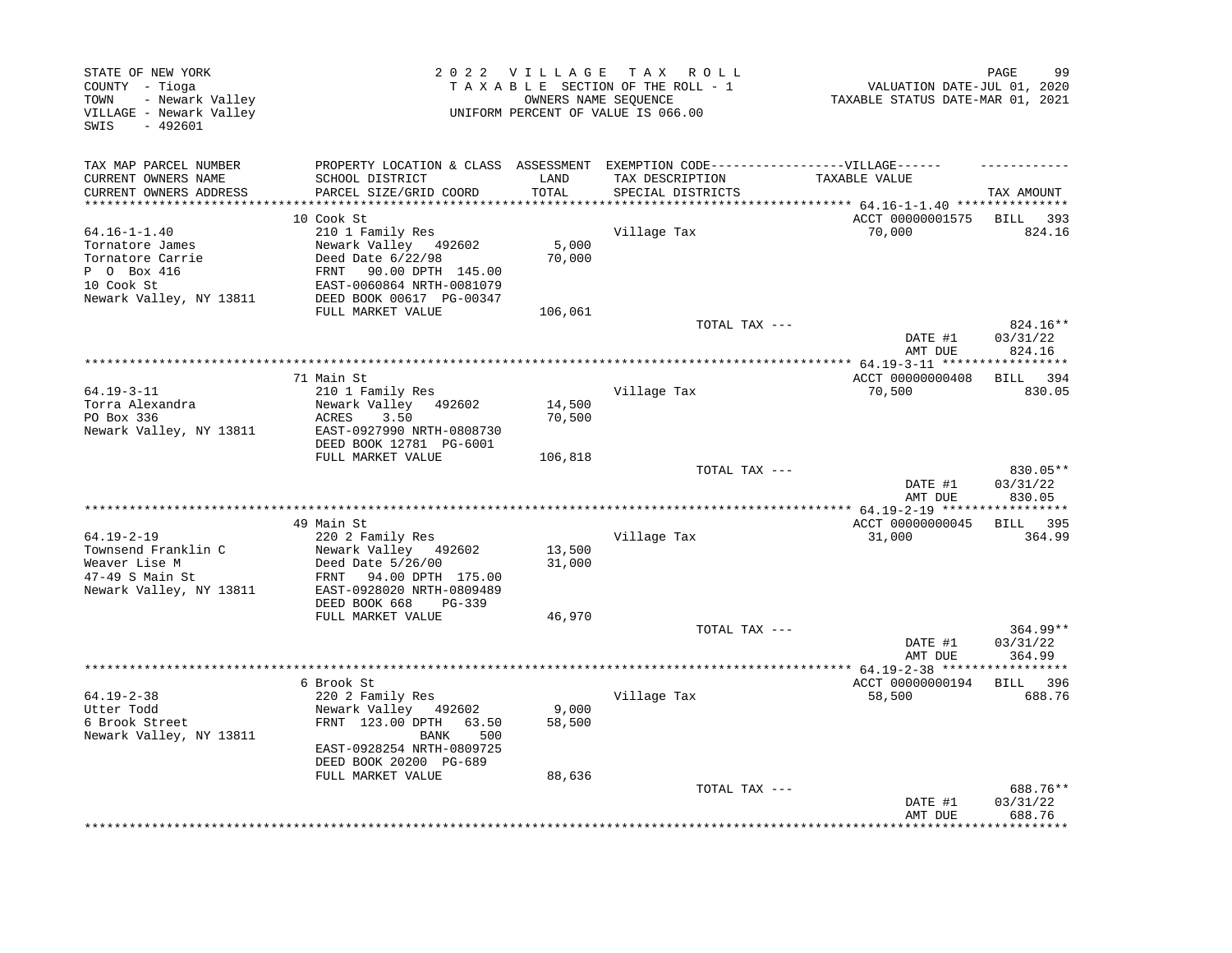| STATE OF NEW YORK<br>COUNTY - Tioga<br>- Newark Valley<br>TOWN<br>VILLAGE - Newark Valley<br>$-492601$<br>SWIS | 2022                                                                                                              | <b>VILLAGE</b><br>OWNERS NAME SEQUENCE | T A X<br>R O L L<br>TAXABLE SECTION OF THE ROLL - 1<br>UNIFORM PERCENT OF VALUE IS 066.00 | VALUATION DATE-JUL 01, 2020<br>TAXABLE STATUS DATE-MAR 01, 2021 | 100<br>PAGE                      |
|----------------------------------------------------------------------------------------------------------------|-------------------------------------------------------------------------------------------------------------------|----------------------------------------|-------------------------------------------------------------------------------------------|-----------------------------------------------------------------|----------------------------------|
| TAX MAP PARCEL NUMBER                                                                                          |                                                                                                                   |                                        | PROPERTY LOCATION & CLASS ASSESSMENT EXEMPTION CODE-----------------VILLAGE------         |                                                                 |                                  |
| CURRENT OWNERS NAME                                                                                            | SCHOOL DISTRICT                                                                                                   | LAND                                   | TAX DESCRIPTION                                                                           | TAXABLE VALUE                                                   |                                  |
| CURRENT OWNERS ADDRESS                                                                                         | PARCEL SIZE/GRID COORD                                                                                            | TOTAL                                  | SPECIAL DISTRICTS                                                                         |                                                                 | TAX AMOUNT                       |
|                                                                                                                | 16 Central Ave                                                                                                    |                                        |                                                                                           | ACCT 00000000384                                                | BILL<br>397                      |
| $64.15 - 2 - 63$                                                                                               | 210 1 Family Res                                                                                                  |                                        | Village Tax                                                                               | 45,000                                                          | 529.82                           |
| Valdez Rebecca L                                                                                               | Newark Valley 492602                                                                                              | 7,000                                  |                                                                                           |                                                                 |                                  |
| 16 Central Avenue<br>Newark Valley, NY 13811                                                                   | per Sharon Weed, NVCSD,<br>address change, removed S<br>50.00 DPTH 155.00<br>FRNT<br>$0.18$ BANK<br>ACRES<br>191  | 45,000                                 |                                                                                           |                                                                 |                                  |
|                                                                                                                | EAST-0927549 NRTH-0811820<br>DEED BOOK 14000 PG-4720                                                              |                                        |                                                                                           |                                                                 |                                  |
|                                                                                                                | FULL MARKET VALUE                                                                                                 | 68,182                                 |                                                                                           |                                                                 |                                  |
|                                                                                                                |                                                                                                                   |                                        | TOTAL TAX ---                                                                             | DATE #1                                                         | 529.82**<br>03/31/22             |
|                                                                                                                |                                                                                                                   |                                        |                                                                                           | AMT DUE                                                         | 529.82                           |
|                                                                                                                | 36 Main St                                                                                                        |                                        |                                                                                           | ACCT 00000001514                                                | BILL<br>398                      |
| $64.15 - 3 - 51.20$                                                                                            | 431 Auto dealer                                                                                                   |                                        | Village Tax                                                                               | 20,000                                                          | 235.47                           |
| Valley Creamery, Inc.<br>648 Glendale Drive<br>Endicott, NY 13760                                              | Newark Valley 492602<br>88.00 DPTH 100.00<br>FRNT<br>EAST-0928630 NRTH-0811140<br>DEED BOOK 20180 PG-2244         | 10,000<br>20,000                       |                                                                                           |                                                                 |                                  |
|                                                                                                                | FULL MARKET VALUE                                                                                                 | 30,303                                 |                                                                                           |                                                                 |                                  |
|                                                                                                                |                                                                                                                   |                                        | TOTAL TAX ---                                                                             | DATE #1<br>AMT DUE                                              | $235.47**$<br>03/31/22<br>235.47 |
|                                                                                                                |                                                                                                                   |                                        |                                                                                           |                                                                 |                                  |
|                                                                                                                | 51 Elm St                                                                                                         |                                        |                                                                                           | ACCT 00000000262                                                | 399<br>BILL                      |
| $64.15 - 2 - 73$<br>Van Nordstrand James R<br>Van Nordstrand Judy<br>51 Elm St<br>Newark Valley, NY 13811      | 210 1 Family Res<br>Newark Valley 492602<br>FRNT<br>82.50 DPTH 298.00<br>BANK<br>500<br>EAST-0927319 NRTH-0811740 | 8,000<br>58,000                        | Village Tax                                                                               | 58,000                                                          | 682.88                           |
|                                                                                                                | DEED BOOK 379<br>PG-0931                                                                                          |                                        |                                                                                           |                                                                 |                                  |
| PRIOR OWNER ON 3/01/2021<br>Van Nordstrand James R                                                             | FULL MARKET VALUE                                                                                                 | 87,879                                 |                                                                                           |                                                                 |                                  |
|                                                                                                                |                                                                                                                   |                                        | TOTAL TAX ---                                                                             |                                                                 | 682.88**                         |
|                                                                                                                |                                                                                                                   |                                        |                                                                                           | DATE #1<br>AMT DUE                                              | 03/31/22<br>682.88               |
|                                                                                                                |                                                                                                                   |                                        |                                                                                           | ACCT 00000000195                                                | BILL                             |
| 64.15-2-10.10                                                                                                  | 58 Whig St<br>210 1 Family Res                                                                                    |                                        | Village Tax                                                                               | 87,000                                                          | 400<br>1,024.32                  |
| Varney Ransom<br>Varney Donna                                                                                  | Newark Valley 492602<br>Deed Date 12/2/96                                                                         | 24,000                                 | NV001 Unpaid water<br>87,000 NV005 Unpaid mowing/snow                                     | 387.24 MT<br>873.60 MT                                          | 387.24<br>873.60                 |
| 58 Whig St<br>Newark Valley, NY 13811                                                                          | ACRES<br>1.02<br>EAST-0060756 NRTH-0081211<br>DEED BOOK 00590 PG-00289                                            |                                        |                                                                                           |                                                                 |                                  |
|                                                                                                                | FULL MARKET VALUE                                                                                                 | 131,818                                | TOTAL TAX ---                                                                             |                                                                 | $2,285.16**$                     |
|                                                                                                                |                                                                                                                   |                                        |                                                                                           | DATE #1<br>AMT DUE                                              | 03/31/22<br>2,285.16             |
|                                                                                                                |                                                                                                                   |                                        |                                                                                           |                                                                 |                                  |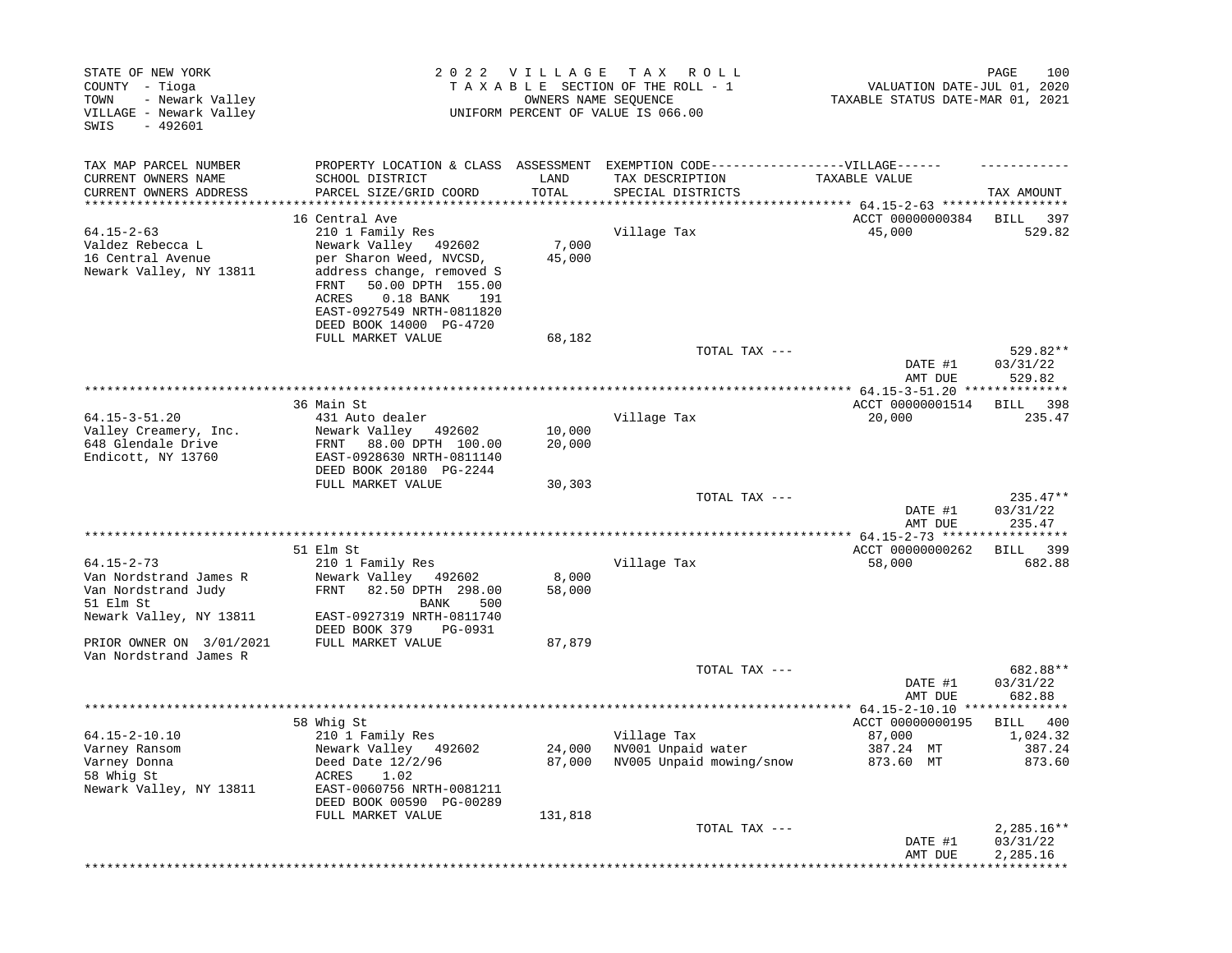| STATE OF NEW YORK<br>COUNTY - Tioga<br>- Newark Valley<br>TOWN<br>VILLAGE - Newark Valley<br>SWIS<br>$-492601$ |                                                | 2022 VILLAGE | TAX ROLL<br>TAXABLE SECTION OF THE ROLL - 1<br>OWNERS NAME SEOUENCE<br>UNIFORM PERCENT OF VALUE IS 066.00 | VALUATION DATE-JUL 01, 2020<br>TAXABLE STATUS DATE-MAR 01, 2021 | 101<br>PAGE        |
|----------------------------------------------------------------------------------------------------------------|------------------------------------------------|--------------|-----------------------------------------------------------------------------------------------------------|-----------------------------------------------------------------|--------------------|
| TAX MAP PARCEL NUMBER                                                                                          | PROPERTY LOCATION & CLASS ASSESSMENT           |              | EXEMPTION CODE------------------VILLAGE------                                                             |                                                                 |                    |
| CURRENT OWNERS NAME                                                                                            | SCHOOL DISTRICT                                | LAND         | TAX DESCRIPTION                                                                                           | TAXABLE VALUE                                                   |                    |
| CURRENT OWNERS ADDRESS<br>*************************                                                            | PARCEL SIZE/GRID COORD                         | TOTAL        | SPECIAL DISTRICTS                                                                                         |                                                                 | TAX AMOUNT         |
|                                                                                                                | 12 Clinton St                                  |              |                                                                                                           | ACCT 00000000146                                                | BILL<br>401        |
| $64.19 - 3 - 39$                                                                                               | 210 1 Family Res                               |              | Village Tax                                                                                               | 60,000                                                          | 706.42             |
| Vattiato Laura                                                                                                 | Newark Valley 492602                           | 10,400       |                                                                                                           |                                                                 |                    |
| 12 Clinton St                                                                                                  | FRNT 56.00 DPTH 155.00                         | 60,000       |                                                                                                           |                                                                 |                    |
| Newark Valley, NY 13811                                                                                        | EAST-0926720 NRTH-0809000                      |              |                                                                                                           |                                                                 |                    |
|                                                                                                                | DEED BOOK 687<br>$PG-140$<br>FULL MARKET VALUE | 90,909       |                                                                                                           |                                                                 |                    |
|                                                                                                                |                                                |              | TOTAL TAX ---                                                                                             |                                                                 | 706.42**           |
|                                                                                                                |                                                |              |                                                                                                           | DATE #1                                                         | 03/31/22           |
|                                                                                                                |                                                |              |                                                                                                           | AMT DUE                                                         | 706.42             |
|                                                                                                                |                                                |              | **********************************                                                                        | ********** 75.07-1-17 *****                                     |                    |
| $75.07 - 1 - 17$                                                                                               | 181 Main St<br>422 Diner/lunch                 |              | Village Tax                                                                                               | ACCT 00000001849<br>42,000                                      | BILL 402<br>494.50 |
| Vattiato Vincent                                                                                               | Newark Valley 492602                           | 6,000        |                                                                                                           |                                                                 |                    |
| Vattiato Laura                                                                                                 | FRNT 90.00 DPTH 150.00                         | 42,000       |                                                                                                           |                                                                 |                    |
| 12 Clinton St                                                                                                  | EAST-0926690 NRTH-0806160                      |              |                                                                                                           |                                                                 |                    |
| Newark Valley, NY 13811                                                                                        | DEED BOOK 20160 PG-5076                        |              |                                                                                                           |                                                                 |                    |
|                                                                                                                | FULL MARKET VALUE                              | 63,636       | TOTAL TAX ---                                                                                             |                                                                 | 494.50**           |
|                                                                                                                |                                                |              |                                                                                                           | DATE #1                                                         | 03/31/22           |
|                                                                                                                |                                                |              |                                                                                                           | AMT DUE                                                         | 494.50             |
|                                                                                                                |                                                |              |                                                                                                           | ** 64.19-3-40 ******                                            |                    |
|                                                                                                                | 10 Clinton St                                  |              |                                                                                                           | ACCT 00000000329                                                | BILL 403           |
| $64.19 - 3 - 40$<br>Vattiato Vincent L                                                                         | 210 1 Family Res<br>Newark Valley 492602       | 7,000        | Village Tax                                                                                               | 50,000                                                          | 588.69             |
| Vattiato Lynette M                                                                                             | Deed Date 2/19/98                              | 50,000       |                                                                                                           |                                                                 |                    |
| 10 Clinton St                                                                                                  | FRNT 149.00 DPTH 161.75                        |              |                                                                                                           |                                                                 |                    |
| Newark Valley, NY 13811                                                                                        | ACRES<br>$0.50$ BANK<br>80                     |              |                                                                                                           |                                                                 |                    |
|                                                                                                                | EAST-0926760 NRTH-0809080                      |              |                                                                                                           |                                                                 |                    |
|                                                                                                                | DEED BOOK 12499 PG-1001                        |              |                                                                                                           |                                                                 |                    |
|                                                                                                                | FULL MARKET VALUE                              | 75,758       | TOTAL TAX ---                                                                                             |                                                                 | 588.69**           |
|                                                                                                                |                                                |              |                                                                                                           | DATE #1                                                         | 03/31/22           |
|                                                                                                                |                                                |              |                                                                                                           | AMT DUE                                                         | 588.69             |
|                                                                                                                |                                                |              | **************************                                                                                | ***** 64.19-2-23 ******                                         |                    |
|                                                                                                                | 9 Brook St                                     |              |                                                                                                           | ACCT 00000000149                                                | BILL 404           |
| $64.19 - 2 - 23$<br>Village of Newark Valley                                                                   | 210 1 Family Res<br>Newark Valley 492602       | 8,000        | Village Tax                                                                                               | 76,000                                                          | 894.80             |
| 9 Park Street                                                                                                  | Bar Change 1994                                | 76,000       |                                                                                                           |                                                                 |                    |
| Newark Valley, NY 13811                                                                                        | FRNT<br>70.00 DPTH 160.00                      |              |                                                                                                           |                                                                 |                    |
|                                                                                                                | EAST-0928264 NRTH-0809567                      |              |                                                                                                           |                                                                 |                    |
| PRIOR OWNER ON 3/01/2021                                                                                       | DEED BOOK 20210 PG-5167                        |              |                                                                                                           |                                                                 |                    |
| Reynolds Michael J                                                                                             | FULL MARKET VALUE                              | 115,152      | TOTAL TAX ---                                                                                             |                                                                 | 894.80**           |
|                                                                                                                |                                                |              |                                                                                                           | DATE #1                                                         | 03/31/22           |
|                                                                                                                |                                                |              |                                                                                                           | AMT DUE                                                         | 894.80             |
|                                                                                                                |                                                |              |                                                                                                           |                                                                 |                    |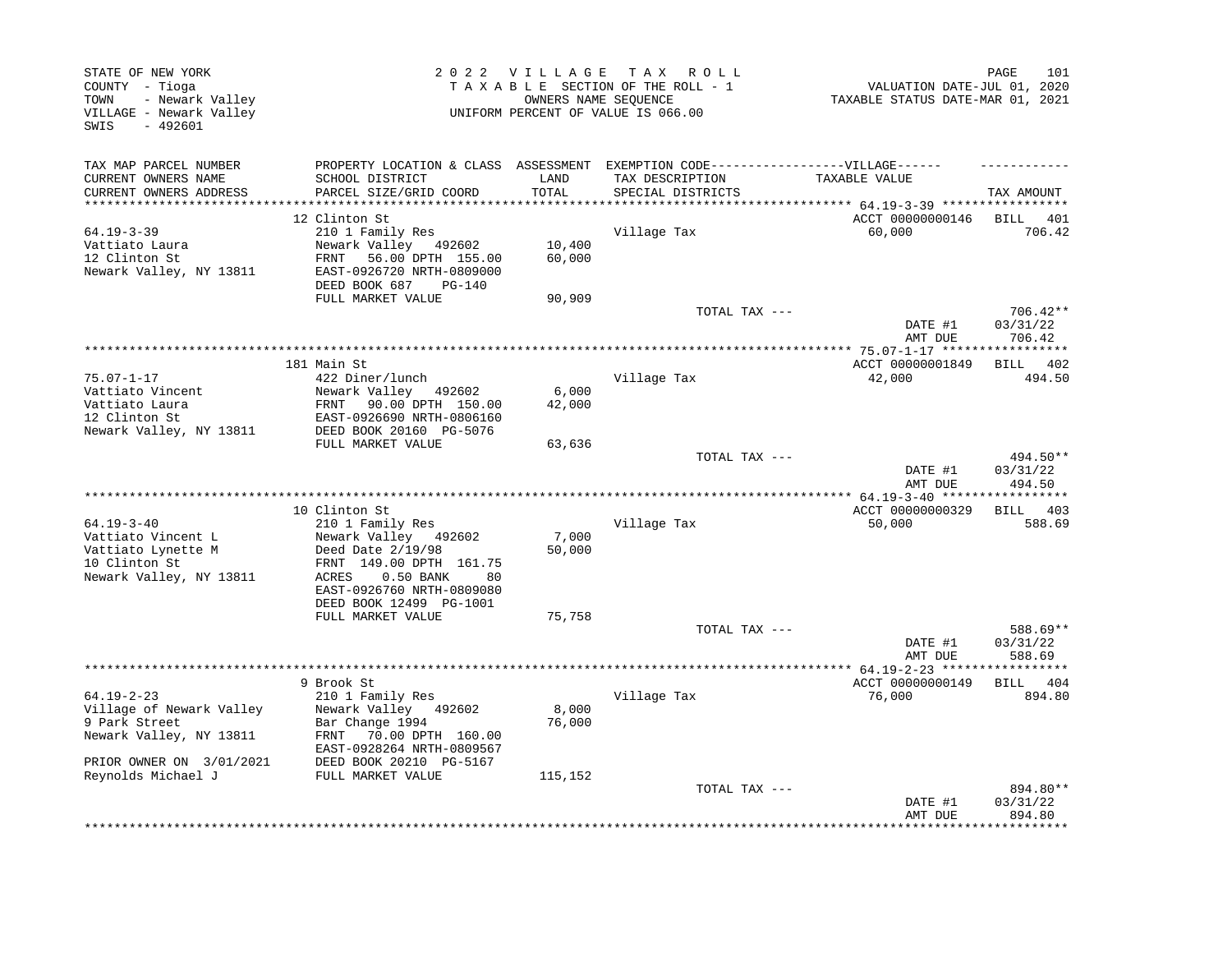| STATE OF NEW YORK<br>COUNTY - Tioga<br>- Newark Valley<br>TOWN<br>VILLAGE - Newark Valley<br>SWIS<br>$-492601$ |                                                                                                                                                           |                   | 2022 VILLAGE TAX ROLL<br>TAXABLE SECTION OF THE ROLL - 1<br>OWNERS NAME SEOUENCE<br>UNIFORM PERCENT OF VALUE IS 066.00 | VALUATION DATE-JUL 01, 2020<br>TAXABLE STATUS DATE-MAR 01, 2021 | 102<br>PAGE                    |
|----------------------------------------------------------------------------------------------------------------|-----------------------------------------------------------------------------------------------------------------------------------------------------------|-------------------|------------------------------------------------------------------------------------------------------------------------|-----------------------------------------------------------------|--------------------------------|
| TAX MAP PARCEL NUMBER                                                                                          | PROPERTY LOCATION & CLASS ASSESSMENT EXEMPTION CODE-----------------VILLAGE------                                                                         |                   |                                                                                                                        |                                                                 |                                |
| CURRENT OWNERS NAME<br>CURRENT OWNERS ADDRESS                                                                  | SCHOOL DISTRICT<br>PARCEL SIZE/GRID COORD                                                                                                                 | LAND<br>TOTAL     | TAX DESCRIPTION<br>SPECIAL DISTRICTS                                                                                   | TAXABLE VALUE                                                   | TAX AMOUNT                     |
|                                                                                                                | 60-62 Smullen Ave                                                                                                                                         |                   |                                                                                                                        | **** 64.16-1-12 ******<br>ACCT 00000000604                      | <b>BILL</b><br>405             |
| $64.16 - 1 - 12$<br>Vosburgh Cynthia<br>60-62 Smullen Ave<br>Newark Valley, NY 13811                           | 210 1 Family Res<br>Newark Valley 492602<br>life estate for Richard a<br>Betty<br>FRNT<br>92.55 DPTH 422.38<br>ACRES<br>5.09<br>EAST-0930180 NRTH-0810170 | 17,900<br>130,500 | Village Tax                                                                                                            | 130,500                                                         | 1,536.47                       |
|                                                                                                                | DEED BOOK 12581 PG-4001                                                                                                                                   |                   |                                                                                                                        |                                                                 |                                |
|                                                                                                                | FULL MARKET VALUE                                                                                                                                         | 197,727           | TOTAL TAX ---                                                                                                          |                                                                 | $1,536.47**$                   |
|                                                                                                                |                                                                                                                                                           |                   |                                                                                                                        | DATE #1<br>AMT DUE                                              | 03/31/22<br>1,536.47           |
|                                                                                                                |                                                                                                                                                           |                   |                                                                                                                        | ************** 64.15-1-36 *****                                 |                                |
|                                                                                                                | 53 Maple Ave                                                                                                                                              |                   |                                                                                                                        | ACCT 00000000256                                                | BILL 406                       |
| $64.15 - 1 - 36$<br>Wales Kristy R<br>Wales Miles B<br>53 Maple Ave<br>Newark Valley, NY 13811                 | 210 1 Family Res<br>Newark Valley 492602<br>Bar Change 1993<br>66.00 DPTH 165.00<br>FRNT<br>BANK<br>191<br>EAST-0926579 NRTH-0810630                      | 7,000<br>55,000   | Village Tax                                                                                                            | 55,000                                                          | 647.56                         |
|                                                                                                                | DEED BOOK 18228 PG-2001<br>FULL MARKET VALUE                                                                                                              | 83,333            |                                                                                                                        |                                                                 |                                |
|                                                                                                                |                                                                                                                                                           |                   | TOTAL TAX ---                                                                                                          | DATE #1<br>AMT DUE                                              | 647.56**<br>03/31/22<br>647.56 |
|                                                                                                                |                                                                                                                                                           |                   |                                                                                                                        |                                                                 | ***********                    |
| 64.11-1-17                                                                                                     | 84 Whig St<br>210 1 Family Res                                                                                                                            |                   | Village Tax                                                                                                            | ACCT 00000000327<br>53,000                                      | 407<br>BILL<br>624.01          |
| Wales Michael V<br>Wales Deborah L<br>84 Whig St<br>Newark Valley, NY 13811                                    | Newark Valley 492602<br>66.00 DPTH 300.00<br>FRNT<br>EAST-0927809 NRTH-0812840<br>DEED BOOK 383<br>PG-0962                                                | 8,000<br>53,000   |                                                                                                                        |                                                                 |                                |
|                                                                                                                | FULL MARKET VALUE                                                                                                                                         | 80,303            |                                                                                                                        |                                                                 |                                |
|                                                                                                                |                                                                                                                                                           |                   | TOTAL TAX ---                                                                                                          | DATE #1<br>AMT DUE                                              | 624.01**<br>03/31/22<br>624.01 |
|                                                                                                                |                                                                                                                                                           |                   |                                                                                                                        |                                                                 |                                |
|                                                                                                                | 5 Water St                                                                                                                                                |                   |                                                                                                                        | ACCT 00000000187                                                | BILL 408                       |
| $64.15 - 3 - 40$<br>Walter Brett T<br>Walter Angela M<br>408 Bridge Street<br>Newark Valley, NY 13811          | 482 Det row bldg<br>Newark Valley 492602<br>37.00 DPTH<br>FRNT<br>85.00<br>0.05<br>ACRES<br>EAST-0928280 NRTH-0810460<br>DEED BOOK 20170 PG-4757          | 9,000<br>45,000   | Village Tax                                                                                                            | 45,000                                                          | 529.82                         |
|                                                                                                                | FULL MARKET VALUE                                                                                                                                         | 68,182            |                                                                                                                        |                                                                 |                                |
|                                                                                                                |                                                                                                                                                           |                   | TOTAL TAX ---                                                                                                          | DATE #1<br>AMT DUE                                              | 529.82**<br>03/31/22<br>529.82 |
|                                                                                                                |                                                                                                                                                           |                   |                                                                                                                        |                                                                 |                                |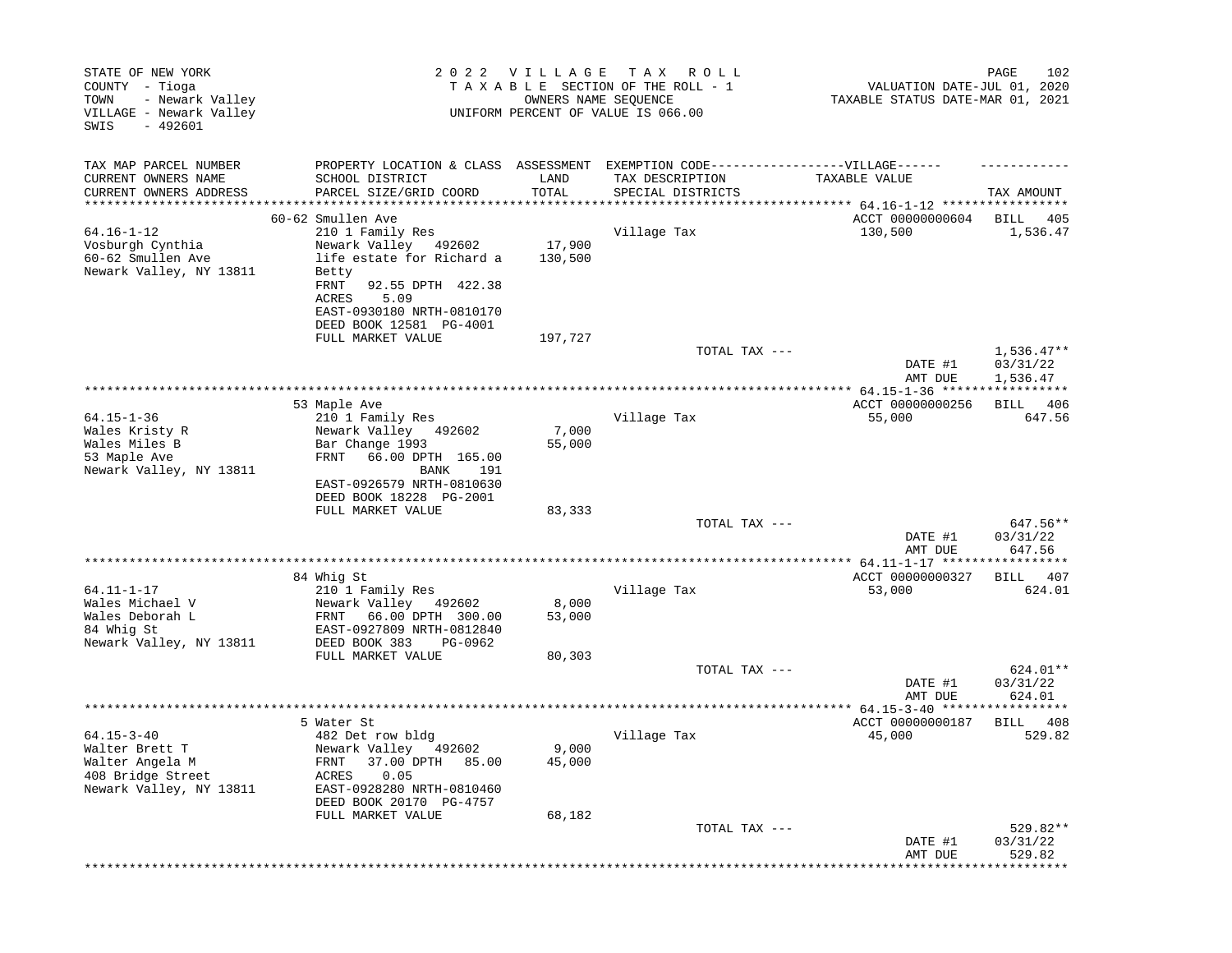| STATE OF NEW YORK<br>COUNTY - Tioga<br>- Newark Valley<br>TOWN<br>VILLAGE - Newark Valley<br>SWIS<br>$-492601$ |                                                                                                                                                                                     | 2022 VILLAGE     | T A X<br>R O L L<br>TAXABLE SECTION OF THE ROLL - 1<br>OWNERS NAME SEQUENCE<br>UNIFORM PERCENT OF VALUE IS 066.00 | VALUATION DATE-JUL 01, 2020<br>TAXABLE STATUS DATE-MAR 01, 2021 | 103<br>PAGE                    |
|----------------------------------------------------------------------------------------------------------------|-------------------------------------------------------------------------------------------------------------------------------------------------------------------------------------|------------------|-------------------------------------------------------------------------------------------------------------------|-----------------------------------------------------------------|--------------------------------|
| TAX MAP PARCEL NUMBER<br>CURRENT OWNERS NAME<br>CURRENT OWNERS ADDRESS                                         | PROPERTY LOCATION & CLASS ASSESSMENT<br>SCHOOL DISTRICT<br>PARCEL SIZE/GRID COORD                                                                                                   | LAND<br>TOTAL    | EXEMPTION CODE------------------VILLAGE------<br>TAX DESCRIPTION<br>SPECIAL DISTRICTS                             | TAXABLE VALUE                                                   | TAX AMOUNT                     |
| *******************                                                                                            |                                                                                                                                                                                     | ******           |                                                                                                                   | ******* 64.15-2-32 ******************                           |                                |
| $64.15 - 2 - 32$<br>Wandell Donna<br>8 Spring Street<br>Newark Valley, NY 13811                                | 8 Spring St<br>210 1 Family Res<br>Newark Valley 492602<br>Deed Date 10/22/99<br>FRNT<br>65.00 DPTH 120.00<br>ACRES<br>0.20<br>EAST-0927310 NRTH-0810490<br>DEED BOOK 20170 PG-4044 | 11,000<br>33,500 | Village Tax                                                                                                       | ACCT 00000000031<br>33,500                                      | <b>BILL</b><br>- 409<br>394.42 |
|                                                                                                                | FULL MARKET VALUE                                                                                                                                                                   | 50,758           | TOTAL TAX ---                                                                                                     | DATE #1                                                         | 394.42**<br>03/31/22           |
|                                                                                                                |                                                                                                                                                                                     |                  |                                                                                                                   | AMT DUE                                                         | 394.42                         |
|                                                                                                                | 11 Brook St                                                                                                                                                                         |                  |                                                                                                                   | ************ 64.19-2-24 ******<br>ACCT 00000000223              | ********<br>410<br>BILL        |
| $64.19 - 2 - 24$<br>Wandell Scott R<br>Wandell Jackie<br>PO Box 72<br>Newark Valley, NY 13811                  | 210 1 Family Res<br>Newark Valley 492602<br>FRNT 100.00 DPTH<br>1.35 BANK<br>ACRES<br>500<br>EAST-0928330 NRTH-0809430                                                              | 15,000<br>79,000 | Village Tax                                                                                                       | 79,000                                                          | 930.13                         |
|                                                                                                                | DEED BOOK 14391 PG-5001<br>FULL MARKET VALUE                                                                                                                                        | 119,697          |                                                                                                                   |                                                                 |                                |
|                                                                                                                |                                                                                                                                                                                     |                  | TOTAL TAX ---                                                                                                     | DATE #1<br>AMT DUE                                              | 930.13**<br>03/31/22<br>930.13 |
|                                                                                                                |                                                                                                                                                                                     |                  |                                                                                                                   |                                                                 |                                |
|                                                                                                                | 16 Clinton St                                                                                                                                                                       |                  |                                                                                                                   | ACCT 00000000027                                                | BILL 411                       |
| $64.19 - 3 - 37.1$<br>Ward James I<br>P 0 Box 104<br>16 Clinton St<br>Newark Valley, NY 13811                  | 210 1 Family Res<br>Newark Valley 492602<br>Deed Date $9/7/93$<br>52.50 DPTH 145.00<br>FRNT<br>EAST-0926684 NRTH-0808890<br>DEED BOOK 00545 PG-00148                                | 2,000<br>29,500  | Village Tax                                                                                                       | 29,500                                                          | 347.33                         |
|                                                                                                                | FULL MARKET VALUE                                                                                                                                                                   | 44,697           |                                                                                                                   |                                                                 |                                |
|                                                                                                                |                                                                                                                                                                                     |                  | TOTAL TAX ---                                                                                                     | DATE #1<br>AMT DUE                                              | 347.33**<br>03/31/22<br>347.33 |
|                                                                                                                |                                                                                                                                                                                     |                  | **************                                                                                                    | $*$ 64.19-3-37.2 *                                              |                                |
| $64.19 - 3 - 37.2$<br>Ward James I<br>16 Clinton St.<br>Newark Valley, NY 13811                                | Clinton St<br>310 Res Vac<br>Newark Valley<br>492602<br>ACRES<br>2.30<br>EAST-0926450 NRTH-0808940<br>DEED BOOK 14000 PG-4364                                                       | 2,000<br>2,000   | Village Tax                                                                                                       | ACCT 00000000159<br>2,000                                       | BILL 412<br>23.55              |
|                                                                                                                | FULL MARKET VALUE                                                                                                                                                                   | 3,030            | TOTAL TAX ---                                                                                                     | DATE #1<br>AMT DUE                                              | $23.55**$<br>03/31/22<br>23.55 |
|                                                                                                                |                                                                                                                                                                                     |                  |                                                                                                                   |                                                                 |                                |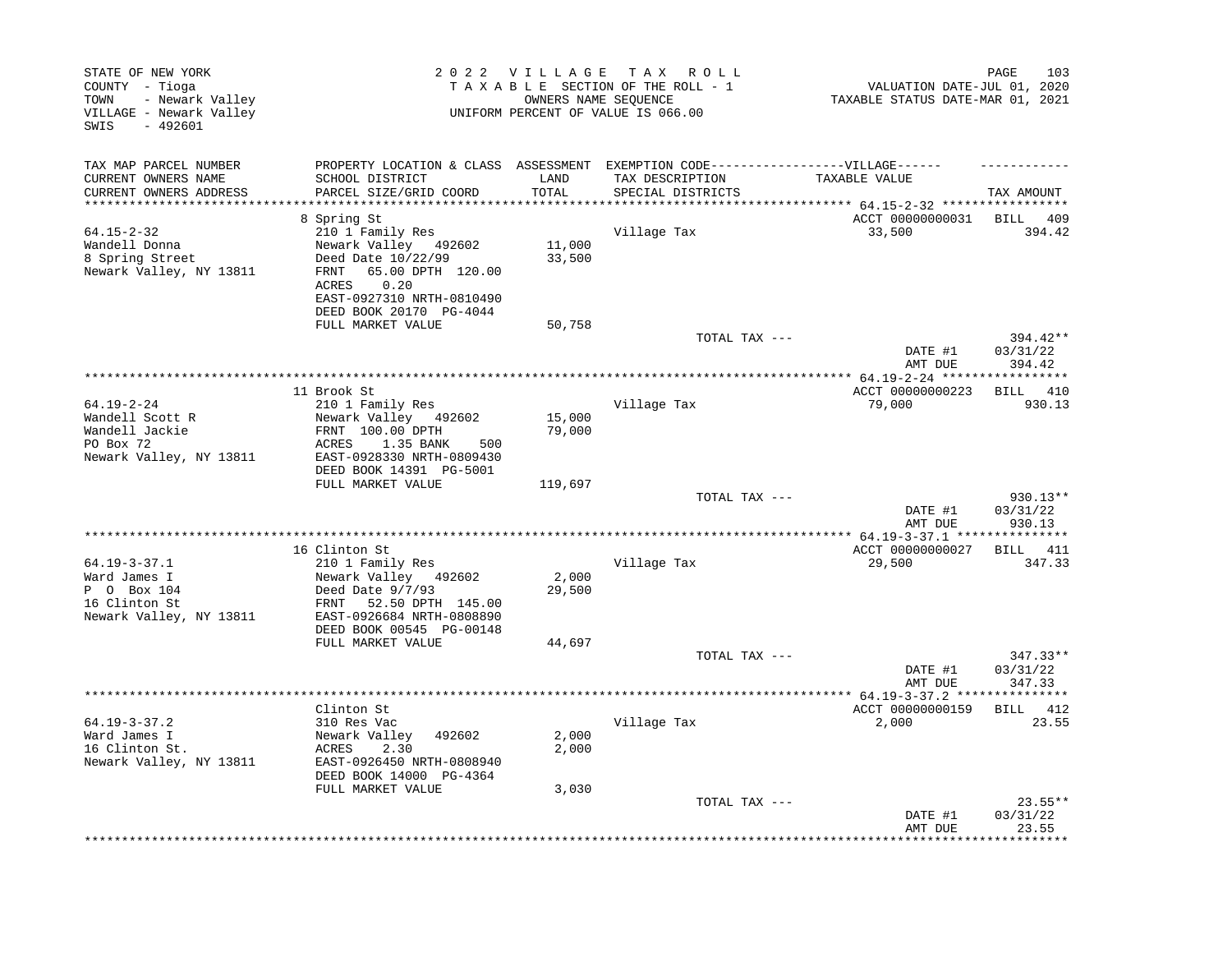| STATE OF NEW YORK<br>COUNTY - Tioga<br>- Newark Valley<br>TOWN<br>VILLAGE - Newark Valley<br>$-492601$<br>SWIS |                                                                                                                                                                                       | 2022 VILLAGE              | TAX ROLL<br>TAXABLE SECTION OF THE ROLL - 1<br>OWNERS NAME SEOUENCE<br>UNIFORM PERCENT OF VALUE IS 066.00 | VALUATION DATE-JUL 01, 2020<br>TAXABLE STATUS DATE-MAR 01, 2021 | PAGE<br>104                      |
|----------------------------------------------------------------------------------------------------------------|---------------------------------------------------------------------------------------------------------------------------------------------------------------------------------------|---------------------------|-----------------------------------------------------------------------------------------------------------|-----------------------------------------------------------------|----------------------------------|
| TAX MAP PARCEL NUMBER                                                                                          | PROPERTY LOCATION & CLASS ASSESSMENT                                                                                                                                                  |                           | EXEMPTION CODE------------------VILLAGE------                                                             |                                                                 |                                  |
| CURRENT OWNERS NAME<br>CURRENT OWNERS ADDRESS                                                                  | SCHOOL DISTRICT<br>PARCEL SIZE/GRID COORD                                                                                                                                             | LAND<br>TOTAL<br>******** | TAX DESCRIPTION<br>SPECIAL DISTRICTS                                                                      | TAXABLE VALUE<br>********* 64.15-2-55 ******************        | TAX AMOUNT                       |
|                                                                                                                | 8 Watson Ave                                                                                                                                                                          |                           |                                                                                                           | ACCT 00000000356                                                | BILL<br>413                      |
| $64.15 - 2 - 55$<br>Ward Kimberly J<br>8 Watson Avenue<br>Newark Valley, NY 13811                              | 210 1 Family Res<br>Newark Valley 492602<br>72.00 DPTH 194.00<br>FRNT<br>EAST-0927781 NRTH-0811523<br>DEED BOOK 20210 PG-2362                                                         | 7,000<br>47,000           | Village Tax                                                                                               | 47,000                                                          | 553.37                           |
| PRIOR OWNER ON 3/01/2021<br>Ward Terry J                                                                       | FULL MARKET VALUE                                                                                                                                                                     | 71,212                    |                                                                                                           |                                                                 |                                  |
|                                                                                                                |                                                                                                                                                                                       |                           | TOTAL TAX ---                                                                                             | DATE #1<br>AMT DUE                                              | $553.37**$<br>03/31/22<br>553.37 |
|                                                                                                                |                                                                                                                                                                                       |                           |                                                                                                           |                                                                 |                                  |
| $64.19 - 2 - 35$<br>Ward Kimberly J<br>Wheeler Mary Jane<br>24 Brook St                                        | 24 Brook St<br>210 1 Family Res<br>Newark Valley 492602<br>Life Use Mary Jane Wheele<br>66.00 DPTH 199.00<br>FRNT                                                                     | 9,000<br>73,000           | Village Tax                                                                                               | ACCT 00000000209<br>73,000                                      | BILL 414<br>859.48               |
| PO Box 626                                                                                                     | EAST-0928560 NRTH-0809770                                                                                                                                                             |                           |                                                                                                           |                                                                 |                                  |
| Newark Valley, NY 13811                                                                                        | DEED BOOK 15532 PG-4001<br>FULL MARKET VALUE                                                                                                                                          | 110,606                   |                                                                                                           |                                                                 |                                  |
|                                                                                                                |                                                                                                                                                                                       |                           | TOTAL TAX ---                                                                                             | DATE #1<br>AMT DUE                                              | 859.48**<br>03/31/22<br>859.48   |
|                                                                                                                |                                                                                                                                                                                       |                           |                                                                                                           |                                                                 |                                  |
|                                                                                                                | 35 Silk St                                                                                                                                                                            |                           |                                                                                                           | ACCT 00000000285                                                | BILL 415                         |
| $75.06 - 1 - 3.1$<br>Warren Sandra J<br>Tracy Warren<br>91 Zahler Tract<br>Sandy Creek, NY 13145               | 210 1 Family Res<br>Newark Valley 492602<br>Bar Change 1995<br>FRNT<br>80.55 DPTH 115.60<br>EAST-0926340 NRTH-0807970                                                                 | 5,000<br>48,000           | Village Tax                                                                                               | 48,000                                                          | 565.14                           |
|                                                                                                                | DEED BOOK 11799 PG-5001<br>FULL MARKET VALUE                                                                                                                                          | 72,727                    |                                                                                                           |                                                                 |                                  |
|                                                                                                                |                                                                                                                                                                                       |                           | TOTAL TAX ---                                                                                             | DATE #1<br>AMT DUE                                              | 565.14**<br>03/31/22<br>565.14   |
|                                                                                                                |                                                                                                                                                                                       |                           |                                                                                                           | *********** 64.15-2-64 ********                                 | * * * * * * * * *                |
| $64.15 - 2 - 64$<br>Way Joseph A<br>14 Central Ave<br>Newark Valley, NY 13811                                  | 14 Central Ave<br>210 1 Family Res<br>Newark Valley 492602<br>50.00 DPTH 163.25<br>FRNT<br><b>ACRES</b><br>$0.21$ BANK<br>191<br>EAST-0927549 NRTH-0811765<br>DEED BOOK 15717 PG-4001 | 7,000<br>62,000           | Village Tax                                                                                               | ACCT 00000000373<br>62,000                                      | BILL 416<br>729.97               |
|                                                                                                                | FULL MARKET VALUE                                                                                                                                                                     | 93,939                    | TOTAL TAX ---                                                                                             | DATE #1<br>AMT DUE                                              | $729.97**$<br>03/31/22<br>729.97 |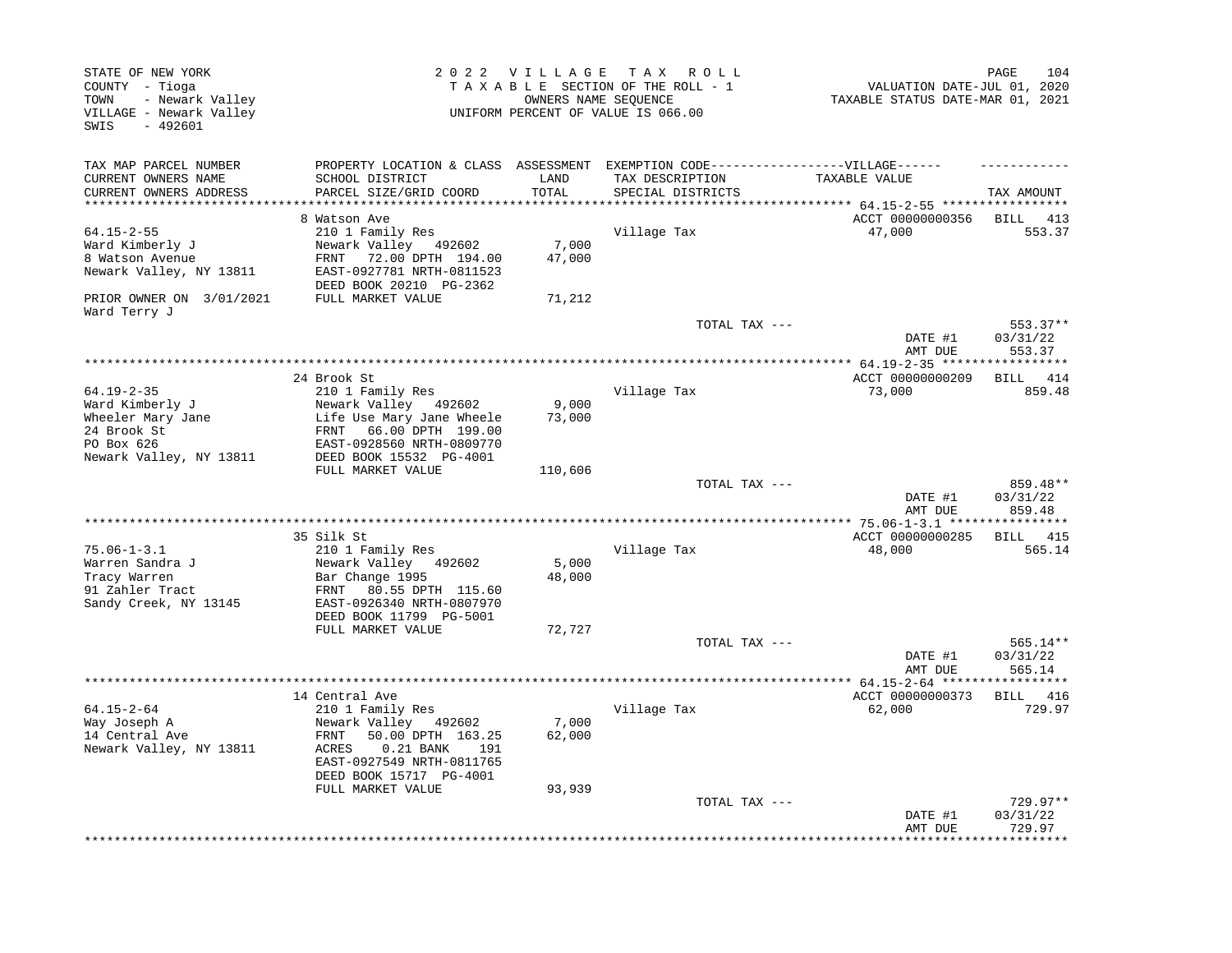| STATE OF NEW YORK<br>COUNTY - Tioga<br>- Newark Valley<br>TOWN<br>VILLAGE - Newark Valley<br>SWIS<br>$-492601$    |                                                                                                                                                                                          |                              | 2022 VILLAGE TAX ROLL<br>TAXABLE SECTION OF THE ROLL - 1<br>OWNERS NAME SEOUENCE<br>UNIFORM PERCENT OF VALUE IS 066.00 | VALUATION DATE-JUL 01, 2020<br>TAXABLE STATUS DATE-MAR 01, 2021 | 105<br>PAGE                          |
|-------------------------------------------------------------------------------------------------------------------|------------------------------------------------------------------------------------------------------------------------------------------------------------------------------------------|------------------------------|------------------------------------------------------------------------------------------------------------------------|-----------------------------------------------------------------|--------------------------------------|
| TAX MAP PARCEL NUMBER<br>CURRENT OWNERS NAME<br>CURRENT OWNERS ADDRESS                                            | PROPERTY LOCATION & CLASS ASSESSMENT EXEMPTION CODE-----------------VILLAGE------<br>SCHOOL DISTRICT<br>PARCEL SIZE/GRID COORD                                                           | LAND<br>TOTAL                | TAX DESCRIPTION<br>SPECIAL DISTRICTS                                                                                   | TAXABLE VALUE                                                   | TAX AMOUNT                           |
|                                                                                                                   |                                                                                                                                                                                          |                              |                                                                                                                        | **** $64.15 - 4 - 13$ *****************                         |                                      |
|                                                                                                                   | 22 Rock St                                                                                                                                                                               |                              |                                                                                                                        | ACCT 00000000233                                                | BILL 417                             |
| $64.15 - 4 - 13$<br>Webb Jason L<br>Webb Kathleen<br>22 Rock St<br>Newark Valley, NY 13811                        | 210 1 Family Res<br>Newark Valley 492602<br>Bar Change 1993<br>FRNT 100.00 DPTH 295.00<br>ACRES<br>$0.68$ BANK<br>77<br>EAST-0928970 NRTH-0810170<br>DEED BOOK 20210 PG-1668             | 15,000<br>76,000             | Village Tax                                                                                                            | 76,000                                                          | 894.80                               |
|                                                                                                                   | FULL MARKET VALUE                                                                                                                                                                        | 115,152                      |                                                                                                                        |                                                                 |                                      |
|                                                                                                                   |                                                                                                                                                                                          |                              | TOTAL TAX ---                                                                                                          | DATE #1<br>AMT DUE                                              | 894.80**<br>03/31/22<br>894.80       |
|                                                                                                                   |                                                                                                                                                                                          |                              |                                                                                                                        |                                                                 |                                      |
| $64.19 - 3 - 24.10$<br>Weinmann Michael E<br>Augustine Bridgette L<br>96 S Main Street<br>Newark Valley, NY 13811 | 96 S Main St<br>210 1 Family Res<br>Newark Valley<br>492602<br>ACRES<br>3.46 BANK<br>8<br>EAST-0060684 NRTH-0080844<br>DEED BOOK 20210 PG-3129                                           | 14,500<br>118,400            | Village Tax                                                                                                            | ACCT 00000000056<br>118,400                                     | BILL 418<br>1,394.01                 |
| PRIOR OWNER ON 3/01/2021<br>Evans Thomas R                                                                        | FULL MARKET VALUE                                                                                                                                                                        | 179,394                      |                                                                                                                        |                                                                 |                                      |
|                                                                                                                   |                                                                                                                                                                                          |                              | TOTAL TAX ---                                                                                                          | DATE #1<br>AMT DUE                                              | 1,394.01**<br>03/31/22<br>1,394.01   |
|                                                                                                                   |                                                                                                                                                                                          |                              |                                                                                                                        | **** $64.15 - 3 - 43$ ******<br>ACCT 00000000178                | ***********<br>BILL 419              |
| $64.15 - 3 - 43$<br>Weissinger Kim<br>10319 Ashley Farm Drive<br>Matthews, NC 28105                               | 20 Water St<br>482 Det row bldg<br>Newark Valley<br>492602<br>Deed Date 12/2/97<br>FRNT 105.20 DPTH 180.00<br>EAST-0928280 NRTH-0810700<br>DEED BOOK 15000 PG-3881                       | 5,000<br>45,000              | Village Tax                                                                                                            | 45,000                                                          | 529.82                               |
|                                                                                                                   | FULL MARKET VALUE                                                                                                                                                                        | 68,182                       |                                                                                                                        |                                                                 |                                      |
|                                                                                                                   |                                                                                                                                                                                          |                              | TOTAL TAX ---                                                                                                          | DATE #1<br>AMT DUE                                              | 529.82**<br>03/31/22<br>529.82       |
| *******************                                                                                               |                                                                                                                                                                                          |                              |                                                                                                                        |                                                                 |                                      |
| $75.07 - 1 - 31$<br>Westerman David<br>Westerman Patricia<br>148 S Main St<br>Newark Valley, NY 13811             | 148 S Main St<br>210 1 Family Res<br>Newark Valley 492602<br>Deed Date 8/30/99<br>1.40 BANK<br>ACRES<br>77<br>EAST-0926650 NRTH-0807130<br>DEED BOOK 00630 PG-00259<br>FULL MARKET VALUE | 14,000<br>105,000<br>159,091 | Village Tax                                                                                                            | ACCT 00000000213<br>105,000                                     | BILL 420<br>1,236.24                 |
|                                                                                                                   |                                                                                                                                                                                          |                              | TOTAL TAX ---                                                                                                          | DATE #1<br>AMT DUE                                              | $1,236.24**$<br>03/31/22<br>1,236.24 |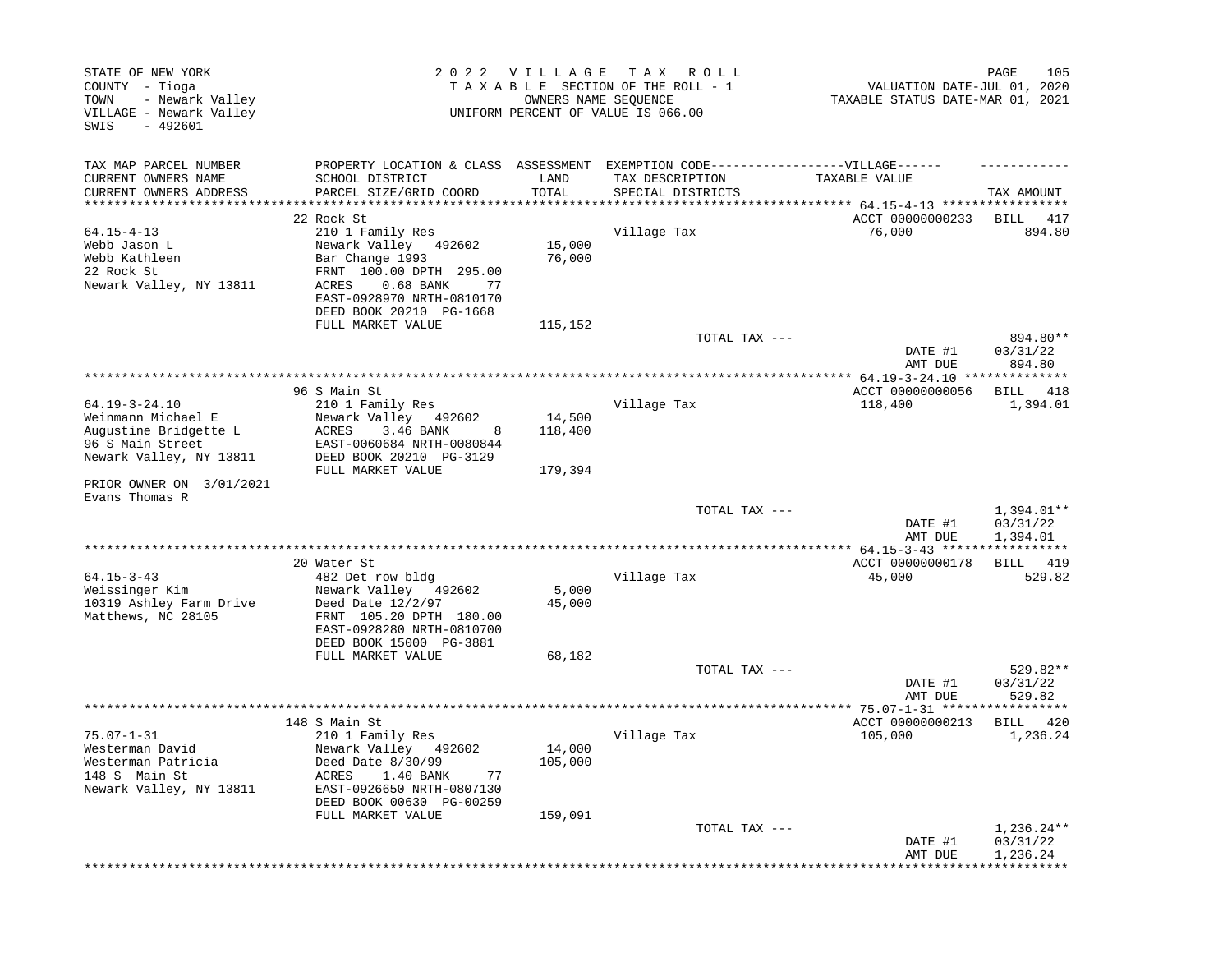| STATE OF NEW YORK<br>COUNTY - Tioga<br>- Newark Valley<br>TOWN<br>VILLAGE - Newark Valley<br>$-492601$<br>SWIS |                                                                                                                                                           |                             | 2022 VILLAGE TAX ROLL<br>TAXABLE SECTION OF THE ROLL - 1<br>OWNERS NAME SEQUENCE<br>UNIFORM PERCENT OF VALUE IS 066.00 | VALUATION DATE-JUL 01, 2020<br>TAXABLE STATUS DATE-MAR 01, 2021 | 106<br>PAGE                      |
|----------------------------------------------------------------------------------------------------------------|-----------------------------------------------------------------------------------------------------------------------------------------------------------|-----------------------------|------------------------------------------------------------------------------------------------------------------------|-----------------------------------------------------------------|----------------------------------|
| TAX MAP PARCEL NUMBER                                                                                          | PROPERTY LOCATION & CLASS ASSESSMENT                                                                                                                      |                             | EXEMPTION CODE------------------VILLAGE------                                                                          |                                                                 |                                  |
| CURRENT OWNERS NAME<br>CURRENT OWNERS ADDRESS<br>********************                                          | SCHOOL DISTRICT<br>PARCEL SIZE/GRID COORD                                                                                                                 | LAND<br>TOTAL<br>********** | TAX DESCRIPTION<br>SPECIAL DISTRICTS                                                                                   | TAXABLE VALUE<br>********** 64.16-1-3 *******************       | TAX AMOUNT                       |
|                                                                                                                | 22 Smullen Ave                                                                                                                                            |                             |                                                                                                                        | ACCT 00000000021                                                | BILL<br>421                      |
| $64.16 - 1 - 3$<br>Whitmarsh Jacqueline M<br>22 Smullen Ave.<br>Newark Valley, NY 13811                        | 210 1 Family Res<br>Newark Valley 492602<br>FRNT 100.00 DPTH 200.00<br>ACRES<br>0.46<br>EAST-0929120 NRTH-0810590<br>DEED BOOK 20190 PG-2641              | 6,000<br>49,000             | Village Tax                                                                                                            | 49,000                                                          | 576.91                           |
|                                                                                                                | FULL MARKET VALUE                                                                                                                                         | 74,242                      |                                                                                                                        |                                                                 |                                  |
|                                                                                                                |                                                                                                                                                           |                             | TOTAL TAX ---                                                                                                          | DATE #1<br>AMT DUE                                              | $576.91**$<br>03/31/22<br>576.91 |
|                                                                                                                |                                                                                                                                                           |                             |                                                                                                                        |                                                                 |                                  |
| $64.15 - 3 - 28$<br>Williams-Mangieri Christy<br>4 Whig Street<br>Newark Valley, NY 13811                      | 4 Whig St<br>481 Att row bldg<br>Newark Valley<br>492602<br>36.00 DPTH 156.00<br>FRNT<br><b>BANK</b><br>77                                                | 9,000<br>37,700             | Village Tax                                                                                                            | ACCT 00000000229<br>37,700                                      | BILL 422<br>443.87               |
|                                                                                                                | EAST-0927930 NRTH-0810840<br>DEED BOOK 20190 PG-2116                                                                                                      |                             |                                                                                                                        |                                                                 |                                  |
|                                                                                                                | FULL MARKET VALUE                                                                                                                                         | 57,121                      |                                                                                                                        |                                                                 |                                  |
|                                                                                                                |                                                                                                                                                           |                             | TOTAL TAX ---                                                                                                          | DATE #1<br>AMT DUE                                              | 443.87**<br>03/31/22<br>443.87   |
|                                                                                                                |                                                                                                                                                           |                             |                                                                                                                        |                                                                 |                                  |
|                                                                                                                | Silk St                                                                                                                                                   |                             |                                                                                                                        | ACCT 00000000251                                                | BILL 423                         |
| $75.06 - 1 - 1$<br>Wood Gerald                                                                                 | 311 Res vac land<br>Newark Valley 492602                                                                                                                  | 2,900                       | Village Tax                                                                                                            | 2,900                                                           | 34.14                            |
| Wood Virginia<br>Silk St<br>Newark Valley, NY 13811                                                            | FRNT 116.00 DPTH 220.50<br>EAST-0925349 NRTH-0808120<br>DEED BOOK 330<br>PG-0673                                                                          | 2,900                       |                                                                                                                        |                                                                 |                                  |
|                                                                                                                | FULL MARKET VALUE                                                                                                                                         | 4,394                       |                                                                                                                        |                                                                 |                                  |
|                                                                                                                |                                                                                                                                                           |                             | TOTAL TAX ---                                                                                                          | DATE #1<br>AMT DUE                                              | 34.14**<br>03/31/22<br>34.14     |
|                                                                                                                |                                                                                                                                                           |                             |                                                                                                                        | *** $64.11 - 1 - 22$ ****                                       |                                  |
| $64.11 - 1 - 22$                                                                                               | 74 Elm St<br>210 1 Family Res                                                                                                                             |                             | Village Tax                                                                                                            | ACCT 00000000014<br>84,000                                      | 424<br>BILL<br>988.99            |
| Wood Scott D Sr.<br>Wood Mary E<br>74 Elm Street<br>Newark Valley, NY 13811                                    | Newark Valley 492602<br>Bar Change 1995<br>FRNT<br>95.00 DPTH 537.00<br>ACRES<br>1.18 BANK<br>500<br>EAST-0926829 NRTH-0812325<br>DEED BOOK 20160 PG-3493 | 10,000<br>84,000            |                                                                                                                        |                                                                 |                                  |
|                                                                                                                | FULL MARKET VALUE                                                                                                                                         | 127,273                     | TOTAL TAX ---                                                                                                          | DATE #1<br>AMT DUE                                              | 988.99**<br>03/31/22<br>988.99   |
|                                                                                                                |                                                                                                                                                           |                             |                                                                                                                        |                                                                 |                                  |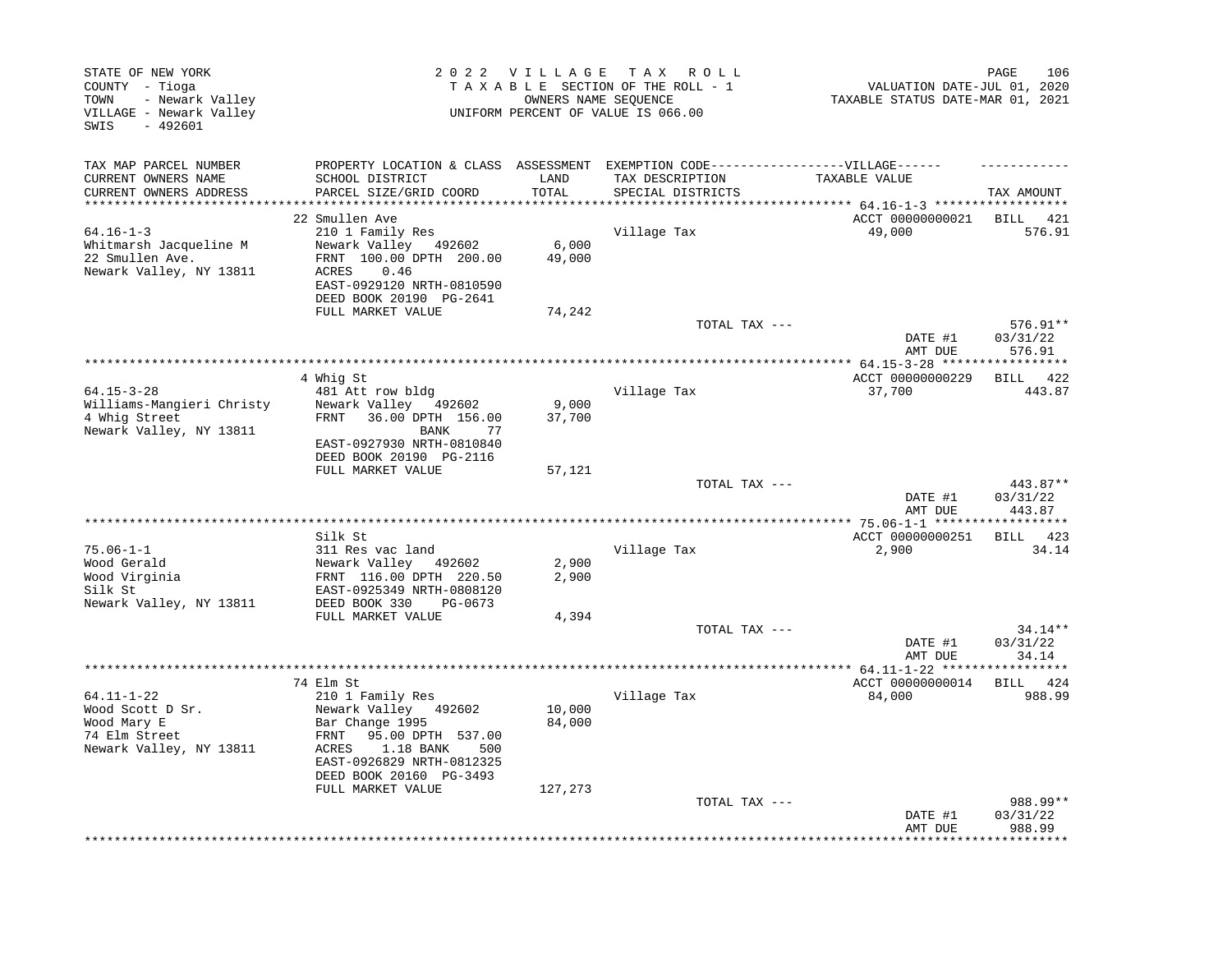| STATE OF NEW YORK<br>COUNTY - Tioga<br>- Newark Valley<br>TOWN<br>VILLAGE - Newark Valley<br>$-492601$<br>SWIS |                                                                                   | OWNERS NAME SEQUENCE | 2022 VILLAGE TAX ROLL<br>TAXABLE SECTION OF THE ROLL - 1<br>UNIFORM PERCENT OF VALUE IS 066.00 | VALUATION DATE-JUL 01, 2020<br>TAXABLE STATUS DATE-MAR 01, 2021 | 107<br>PAGE          |
|----------------------------------------------------------------------------------------------------------------|-----------------------------------------------------------------------------------|----------------------|------------------------------------------------------------------------------------------------|-----------------------------------------------------------------|----------------------|
| TAX MAP PARCEL NUMBER                                                                                          | PROPERTY LOCATION & CLASS ASSESSMENT EXEMPTION CODE-----------------VILLAGE------ |                      |                                                                                                |                                                                 |                      |
| CURRENT OWNERS NAME                                                                                            | SCHOOL DISTRICT                                                                   | LAND                 | TAX DESCRIPTION                                                                                | TAXABLE VALUE                                                   |                      |
| CURRENT OWNERS ADDRESS                                                                                         | PARCEL SIZE/GRID COORD                                                            | TOTAL                | SPECIAL DISTRICTS                                                                              |                                                                 | TAX AMOUNT           |
|                                                                                                                | 20 John St                                                                        |                      |                                                                                                | ACCT 00000000370                                                | BILL 425             |
| $64.15 - 1 - 49$                                                                                               | 210 1 Family Res                                                                  |                      | Village Tax                                                                                    | 87,000                                                          | 1,024.32             |
| Woodard Robert L                                                                                               | Newark Valley<br>492602                                                           | 18,700               |                                                                                                |                                                                 |                      |
| Woodard Ann Marie                                                                                              | 4.70<br>ACRES                                                                     | 87,000               |                                                                                                |                                                                 |                      |
| 20 John St                                                                                                     | EAST-0926019 NRTH-0810730                                                         |                      |                                                                                                |                                                                 |                      |
| Newark Valley, NY 13811                                                                                        | DEED BOOK 440<br>PG-0233                                                          |                      |                                                                                                |                                                                 |                      |
|                                                                                                                | FULL MARKET VALUE                                                                 | 131,818              |                                                                                                |                                                                 |                      |
|                                                                                                                |                                                                                   |                      | TOTAL TAX ---                                                                                  |                                                                 | $1,024.32**$         |
|                                                                                                                |                                                                                   |                      |                                                                                                | DATE #1<br>AMT DUE                                              | 03/31/22<br>1,024.32 |
|                                                                                                                |                                                                                   |                      | ************************************                                                           | *************** 64.15-2-27.20 **************                    |                      |
|                                                                                                                | 7 Wards Ln                                                                        |                      |                                                                                                | ACCT 00000001658                                                | BILL 426             |
| $64.15 - 2 - 27.20$                                                                                            | 210 1 Family Res                                                                  |                      | Village Tax                                                                                    | 64,000                                                          | 753.52               |
| Woods Jeanne R                                                                                                 | Newark Valley 492602                                                              | 7,000                |                                                                                                |                                                                 |                      |
| 7 Wards Ln                                                                                                     | FRNT 85.00 DPTH 181.40                                                            | 64,000               |                                                                                                |                                                                 |                      |
| Newark Valley, NY 13811                                                                                        | EAST-0927620 NRTH-0811030                                                         |                      |                                                                                                |                                                                 |                      |
|                                                                                                                | DEED BOOK 719<br>$PG-235$                                                         |                      |                                                                                                |                                                                 |                      |
|                                                                                                                | FULL MARKET VALUE                                                                 | 96,970               |                                                                                                |                                                                 |                      |
|                                                                                                                |                                                                                   |                      | TOTAL TAX ---                                                                                  | DATE #1                                                         | 753.52**<br>03/31/22 |
|                                                                                                                |                                                                                   |                      |                                                                                                | AMT DUE                                                         | 753.52               |
|                                                                                                                |                                                                                   |                      |                                                                                                |                                                                 | ********             |
|                                                                                                                | 39 Rock St                                                                        |                      |                                                                                                | ACCT 00000000140                                                | 427<br>BILL          |
| $64.19 - 2 - 11$                                                                                               | 210 1 Family Res                                                                  |                      | Village Tax                                                                                    | 38,000                                                          | 447.40               |
| Worden Margaret                                                                                                | Newark Valley 492602                                                              | 16,800               | NV001 Unpaid water                                                                             | 182.13 MT                                                       | 182.13               |
| Worden Richard                                                                                                 | Deed Date $3/1/94$                                                                | 38,000               | NV002 Unpaid solid waste                                                                       | 175.22 MT                                                       | 175.22               |
| PO Box 372                                                                                                     | ACRES<br>1.40                                                                     |                      | NV005 Unpaid mowing/snow                                                                       | 15.00 MT                                                        | 15.00                |
| Newark Valley, NY 13811                                                                                        | EAST-0929000 NRTH-0809390<br>DEED BOOK 00553 PG-00209                             |                      |                                                                                                |                                                                 |                      |
|                                                                                                                | FULL MARKET VALUE                                                                 | 57,576               |                                                                                                |                                                                 |                      |
|                                                                                                                |                                                                                   |                      | TOTAL TAX ---                                                                                  |                                                                 | 819.75**             |
|                                                                                                                |                                                                                   |                      |                                                                                                | DATE #1                                                         | 03/31/22             |
|                                                                                                                |                                                                                   |                      |                                                                                                | AMT DUE                                                         | 819.75               |
|                                                                                                                |                                                                                   |                      |                                                                                                |                                                                 |                      |
|                                                                                                                | 18 Central Ave                                                                    |                      |                                                                                                | ACCT 00000000115                                                | BILL 428             |
| $64.15 - 2 - 62$                                                                                               | 210 1 Family Res                                                                  |                      | Village Tax                                                                                    | 67,000                                                          | 788.84               |
| Wurtenberg James C                                                                                             | Newark Valley 492602                                                              | 7,000                |                                                                                                |                                                                 |                      |
| Wurtenberg Katherin                                                                                            | FRNT<br>50.00 DPTH 155.00                                                         | 67,000               |                                                                                                |                                                                 |                      |
| 18 Central Ave                                                                                                 | EAST-0927539 NRTH-0811870<br>DEED BOOK 448<br>PG-0270                             |                      |                                                                                                |                                                                 |                      |
| Newark Valley, NY 13811                                                                                        | FULL MARKET VALUE                                                                 | 101,515              |                                                                                                |                                                                 |                      |
|                                                                                                                |                                                                                   |                      | TOTAL TAX ---                                                                                  |                                                                 | 788.84**             |
|                                                                                                                |                                                                                   |                      |                                                                                                | DATE #1                                                         | 03/31/22             |
|                                                                                                                |                                                                                   |                      |                                                                                                | AMT DUE                                                         | 788.84               |
|                                                                                                                |                                                                                   |                      |                                                                                                |                                                                 |                      |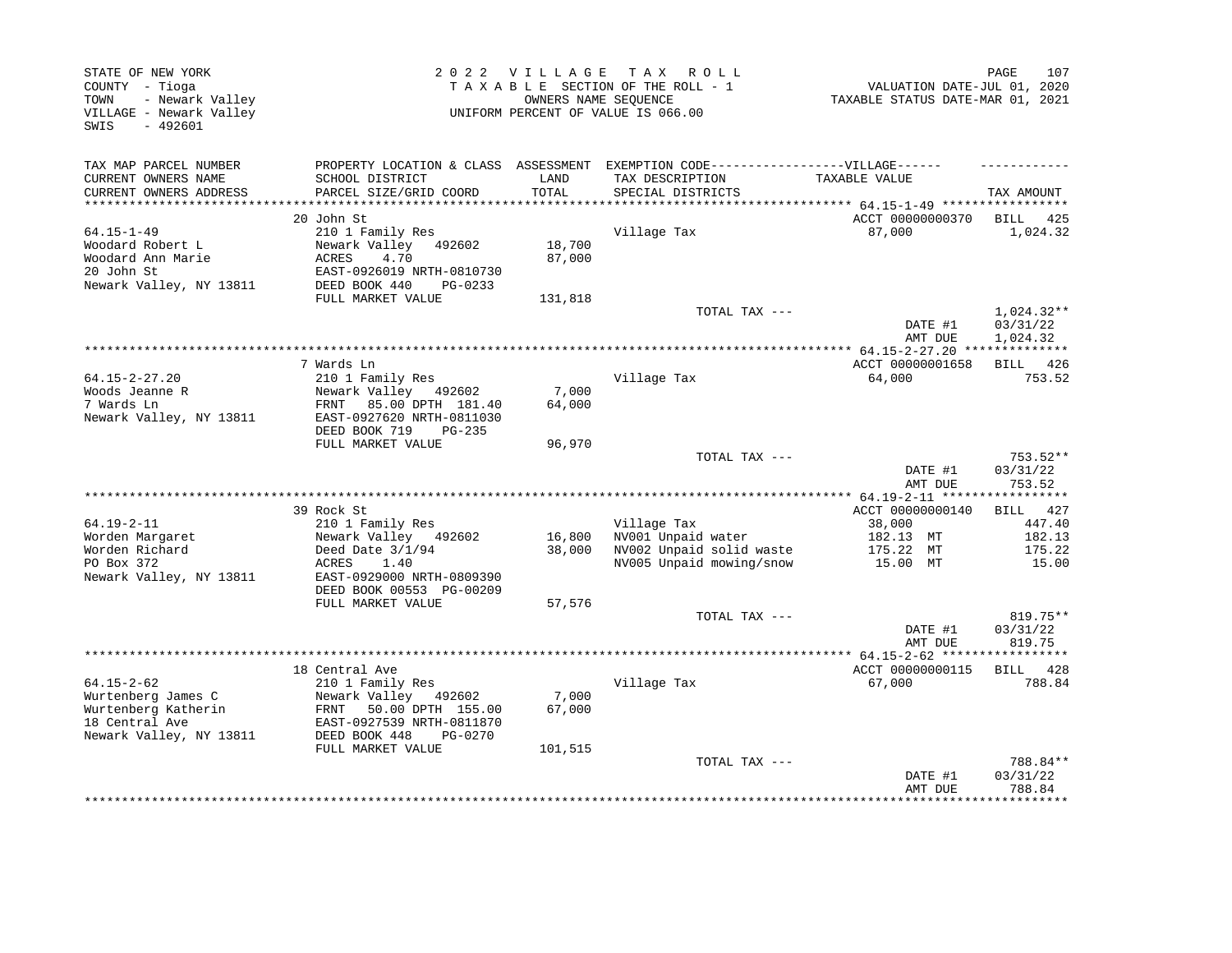| TAXABLE SECTION OF THE ROLL - 1<br>VALUATION DATE-JUL 01, 2020<br>- Newark Valley<br>OWNERS NAME SEOUENCE<br>TAXABLE STATUS DATE-MAR 01, 2021<br>UNIFORM PERCENT OF VALUE IS 066.00<br>$-492601$<br>TAX MAP PARCEL NUMBER<br>PROPERTY LOCATION & CLASS ASSESSMENT EXEMPTION CODE-----------------VILLAGE------<br>SCHOOL DISTRICT<br>LAND<br>TAX DESCRIPTION<br><b>TAXABLE VALUE</b><br>PARCEL SIZE/GRID COORD<br>TOTAL<br>TAX AMOUNT<br>SPECIAL DISTRICTS<br>***************** 64.15-1-9 *************<br>************<br>38 Elm St<br>ACCT 00000000094<br>BILL 429<br>694.65<br>210 1 Family Res<br>Village Tax<br>59,000<br>14,000<br>Newark Valley 492602<br>38 Elm St<br>FRNT 107.50 DPTH 331.00<br>59,000<br>Newark Valley, NY 13811<br>0.82<br>ACRES<br>EAST-0926939 NRTH-0811440<br>DEED BOOK 14000 PG-2679<br>FULL MARKET VALUE<br>89,394<br>694.65**<br>TOTAL TAX ---<br>DATE #1<br>03/31/22<br>AMT DUE<br>694.65<br>28 Elm St<br>ACCT 00000000130<br>BILL 430<br>953.67<br>$64.15 - 1 - 13$<br>210 1 Family Res<br>Village Tax<br>81,000<br>Newark Valley 492602<br>7,000<br>Young Colin J<br>Young Cathleen M<br>58.25 DPTH 324.00<br>81,000<br>FRNT<br>ACRES<br>$0.43$ BANK<br>191<br>EAST-0926939 NRTH-0811160<br>DEED BOOK 14616 PG-8001<br>FULL MARKET VALUE<br>122,727<br>TOTAL TAX ---<br>$953.67**$<br>DATE #1<br>03/31/22<br>953.67<br>AMT DUE<br>54 Maple Ave<br>ACCT 00000000308<br>BILL 431<br>$64.15 - 1 - 46$<br>Village Tax<br>479.78<br>210 1 Family Res<br>40,750<br>Yurkonis Matthew<br>Newark Valley 492602<br>8,000<br>54 Maple Ave<br>Deed Date $11/4/96$<br>40,750<br>66.00 DPTH 198.00<br>Newark Valley, NY 13811<br>FRNT<br>EAST-0926569 NRTH-0810860<br>DEED BOOK 19947 PG-9001<br>61,742<br>FULL MARKET VALUE<br>479.78**<br>TOTAL TAX ---<br>DATE #1<br>03/31/22<br>479.78<br>AMT DUE | STATE OF NEW YORK       | 2022 | <b>VILLAGE</b> | T A X<br>R O L L | 108<br>PAGE |
|-----------------------------------------------------------------------------------------------------------------------------------------------------------------------------------------------------------------------------------------------------------------------------------------------------------------------------------------------------------------------------------------------------------------------------------------------------------------------------------------------------------------------------------------------------------------------------------------------------------------------------------------------------------------------------------------------------------------------------------------------------------------------------------------------------------------------------------------------------------------------------------------------------------------------------------------------------------------------------------------------------------------------------------------------------------------------------------------------------------------------------------------------------------------------------------------------------------------------------------------------------------------------------------------------------------------------------------------------------------------------------------------------------------------------------------------------------------------------------------------------------------------------------------------------------------------------------------------------------------------------------------------------------------------------------------------------------------------------------------------------------------------------------------------------------------------------------|-------------------------|------|----------------|------------------|-------------|
|                                                                                                                                                                                                                                                                                                                                                                                                                                                                                                                                                                                                                                                                                                                                                                                                                                                                                                                                                                                                                                                                                                                                                                                                                                                                                                                                                                                                                                                                                                                                                                                                                                                                                                                                                                                                                             | COUNTY - Tioga          |      |                |                  |             |
|                                                                                                                                                                                                                                                                                                                                                                                                                                                                                                                                                                                                                                                                                                                                                                                                                                                                                                                                                                                                                                                                                                                                                                                                                                                                                                                                                                                                                                                                                                                                                                                                                                                                                                                                                                                                                             | TOWN                    |      |                |                  |             |
|                                                                                                                                                                                                                                                                                                                                                                                                                                                                                                                                                                                                                                                                                                                                                                                                                                                                                                                                                                                                                                                                                                                                                                                                                                                                                                                                                                                                                                                                                                                                                                                                                                                                                                                                                                                                                             | VILLAGE - Newark Valley |      |                |                  |             |
|                                                                                                                                                                                                                                                                                                                                                                                                                                                                                                                                                                                                                                                                                                                                                                                                                                                                                                                                                                                                                                                                                                                                                                                                                                                                                                                                                                                                                                                                                                                                                                                                                                                                                                                                                                                                                             | SWIS                    |      |                |                  |             |
|                                                                                                                                                                                                                                                                                                                                                                                                                                                                                                                                                                                                                                                                                                                                                                                                                                                                                                                                                                                                                                                                                                                                                                                                                                                                                                                                                                                                                                                                                                                                                                                                                                                                                                                                                                                                                             |                         |      |                |                  |             |
|                                                                                                                                                                                                                                                                                                                                                                                                                                                                                                                                                                                                                                                                                                                                                                                                                                                                                                                                                                                                                                                                                                                                                                                                                                                                                                                                                                                                                                                                                                                                                                                                                                                                                                                                                                                                                             |                         |      |                |                  |             |
|                                                                                                                                                                                                                                                                                                                                                                                                                                                                                                                                                                                                                                                                                                                                                                                                                                                                                                                                                                                                                                                                                                                                                                                                                                                                                                                                                                                                                                                                                                                                                                                                                                                                                                                                                                                                                             | CURRENT OWNERS NAME     |      |                |                  |             |
|                                                                                                                                                                                                                                                                                                                                                                                                                                                                                                                                                                                                                                                                                                                                                                                                                                                                                                                                                                                                                                                                                                                                                                                                                                                                                                                                                                                                                                                                                                                                                                                                                                                                                                                                                                                                                             | CURRENT OWNERS ADDRESS  |      |                |                  |             |
|                                                                                                                                                                                                                                                                                                                                                                                                                                                                                                                                                                                                                                                                                                                                                                                                                                                                                                                                                                                                                                                                                                                                                                                                                                                                                                                                                                                                                                                                                                                                                                                                                                                                                                                                                                                                                             |                         |      |                |                  |             |
|                                                                                                                                                                                                                                                                                                                                                                                                                                                                                                                                                                                                                                                                                                                                                                                                                                                                                                                                                                                                                                                                                                                                                                                                                                                                                                                                                                                                                                                                                                                                                                                                                                                                                                                                                                                                                             |                         |      |                |                  |             |
|                                                                                                                                                                                                                                                                                                                                                                                                                                                                                                                                                                                                                                                                                                                                                                                                                                                                                                                                                                                                                                                                                                                                                                                                                                                                                                                                                                                                                                                                                                                                                                                                                                                                                                                                                                                                                             | $64.15 - 1 - 9$         |      |                |                  |             |
|                                                                                                                                                                                                                                                                                                                                                                                                                                                                                                                                                                                                                                                                                                                                                                                                                                                                                                                                                                                                                                                                                                                                                                                                                                                                                                                                                                                                                                                                                                                                                                                                                                                                                                                                                                                                                             | Yang Haiyen B           |      |                |                  |             |
|                                                                                                                                                                                                                                                                                                                                                                                                                                                                                                                                                                                                                                                                                                                                                                                                                                                                                                                                                                                                                                                                                                                                                                                                                                                                                                                                                                                                                                                                                                                                                                                                                                                                                                                                                                                                                             |                         |      |                |                  |             |
|                                                                                                                                                                                                                                                                                                                                                                                                                                                                                                                                                                                                                                                                                                                                                                                                                                                                                                                                                                                                                                                                                                                                                                                                                                                                                                                                                                                                                                                                                                                                                                                                                                                                                                                                                                                                                             |                         |      |                |                  |             |
|                                                                                                                                                                                                                                                                                                                                                                                                                                                                                                                                                                                                                                                                                                                                                                                                                                                                                                                                                                                                                                                                                                                                                                                                                                                                                                                                                                                                                                                                                                                                                                                                                                                                                                                                                                                                                             |                         |      |                |                  |             |
|                                                                                                                                                                                                                                                                                                                                                                                                                                                                                                                                                                                                                                                                                                                                                                                                                                                                                                                                                                                                                                                                                                                                                                                                                                                                                                                                                                                                                                                                                                                                                                                                                                                                                                                                                                                                                             |                         |      |                |                  |             |
|                                                                                                                                                                                                                                                                                                                                                                                                                                                                                                                                                                                                                                                                                                                                                                                                                                                                                                                                                                                                                                                                                                                                                                                                                                                                                                                                                                                                                                                                                                                                                                                                                                                                                                                                                                                                                             |                         |      |                |                  |             |
|                                                                                                                                                                                                                                                                                                                                                                                                                                                                                                                                                                                                                                                                                                                                                                                                                                                                                                                                                                                                                                                                                                                                                                                                                                                                                                                                                                                                                                                                                                                                                                                                                                                                                                                                                                                                                             |                         |      |                |                  |             |
|                                                                                                                                                                                                                                                                                                                                                                                                                                                                                                                                                                                                                                                                                                                                                                                                                                                                                                                                                                                                                                                                                                                                                                                                                                                                                                                                                                                                                                                                                                                                                                                                                                                                                                                                                                                                                             |                         |      |                |                  |             |
|                                                                                                                                                                                                                                                                                                                                                                                                                                                                                                                                                                                                                                                                                                                                                                                                                                                                                                                                                                                                                                                                                                                                                                                                                                                                                                                                                                                                                                                                                                                                                                                                                                                                                                                                                                                                                             |                         |      |                |                  |             |
|                                                                                                                                                                                                                                                                                                                                                                                                                                                                                                                                                                                                                                                                                                                                                                                                                                                                                                                                                                                                                                                                                                                                                                                                                                                                                                                                                                                                                                                                                                                                                                                                                                                                                                                                                                                                                             |                         |      |                |                  |             |
|                                                                                                                                                                                                                                                                                                                                                                                                                                                                                                                                                                                                                                                                                                                                                                                                                                                                                                                                                                                                                                                                                                                                                                                                                                                                                                                                                                                                                                                                                                                                                                                                                                                                                                                                                                                                                             |                         |      |                |                  |             |
|                                                                                                                                                                                                                                                                                                                                                                                                                                                                                                                                                                                                                                                                                                                                                                                                                                                                                                                                                                                                                                                                                                                                                                                                                                                                                                                                                                                                                                                                                                                                                                                                                                                                                                                                                                                                                             |                         |      |                |                  |             |
|                                                                                                                                                                                                                                                                                                                                                                                                                                                                                                                                                                                                                                                                                                                                                                                                                                                                                                                                                                                                                                                                                                                                                                                                                                                                                                                                                                                                                                                                                                                                                                                                                                                                                                                                                                                                                             |                         |      |                |                  |             |
|                                                                                                                                                                                                                                                                                                                                                                                                                                                                                                                                                                                                                                                                                                                                                                                                                                                                                                                                                                                                                                                                                                                                                                                                                                                                                                                                                                                                                                                                                                                                                                                                                                                                                                                                                                                                                             | 28 Elm St               |      |                |                  |             |
|                                                                                                                                                                                                                                                                                                                                                                                                                                                                                                                                                                                                                                                                                                                                                                                                                                                                                                                                                                                                                                                                                                                                                                                                                                                                                                                                                                                                                                                                                                                                                                                                                                                                                                                                                                                                                             | Newark Valley, NY 13811 |      |                |                  |             |
|                                                                                                                                                                                                                                                                                                                                                                                                                                                                                                                                                                                                                                                                                                                                                                                                                                                                                                                                                                                                                                                                                                                                                                                                                                                                                                                                                                                                                                                                                                                                                                                                                                                                                                                                                                                                                             |                         |      |                |                  |             |
|                                                                                                                                                                                                                                                                                                                                                                                                                                                                                                                                                                                                                                                                                                                                                                                                                                                                                                                                                                                                                                                                                                                                                                                                                                                                                                                                                                                                                                                                                                                                                                                                                                                                                                                                                                                                                             |                         |      |                |                  |             |
|                                                                                                                                                                                                                                                                                                                                                                                                                                                                                                                                                                                                                                                                                                                                                                                                                                                                                                                                                                                                                                                                                                                                                                                                                                                                                                                                                                                                                                                                                                                                                                                                                                                                                                                                                                                                                             |                         |      |                |                  |             |
|                                                                                                                                                                                                                                                                                                                                                                                                                                                                                                                                                                                                                                                                                                                                                                                                                                                                                                                                                                                                                                                                                                                                                                                                                                                                                                                                                                                                                                                                                                                                                                                                                                                                                                                                                                                                                             |                         |      |                |                  |             |
|                                                                                                                                                                                                                                                                                                                                                                                                                                                                                                                                                                                                                                                                                                                                                                                                                                                                                                                                                                                                                                                                                                                                                                                                                                                                                                                                                                                                                                                                                                                                                                                                                                                                                                                                                                                                                             |                         |      |                |                  |             |
|                                                                                                                                                                                                                                                                                                                                                                                                                                                                                                                                                                                                                                                                                                                                                                                                                                                                                                                                                                                                                                                                                                                                                                                                                                                                                                                                                                                                                                                                                                                                                                                                                                                                                                                                                                                                                             |                         |      |                |                  |             |
|                                                                                                                                                                                                                                                                                                                                                                                                                                                                                                                                                                                                                                                                                                                                                                                                                                                                                                                                                                                                                                                                                                                                                                                                                                                                                                                                                                                                                                                                                                                                                                                                                                                                                                                                                                                                                             |                         |      |                |                  |             |
|                                                                                                                                                                                                                                                                                                                                                                                                                                                                                                                                                                                                                                                                                                                                                                                                                                                                                                                                                                                                                                                                                                                                                                                                                                                                                                                                                                                                                                                                                                                                                                                                                                                                                                                                                                                                                             |                         |      |                |                  |             |
|                                                                                                                                                                                                                                                                                                                                                                                                                                                                                                                                                                                                                                                                                                                                                                                                                                                                                                                                                                                                                                                                                                                                                                                                                                                                                                                                                                                                                                                                                                                                                                                                                                                                                                                                                                                                                             |                         |      |                |                  |             |
|                                                                                                                                                                                                                                                                                                                                                                                                                                                                                                                                                                                                                                                                                                                                                                                                                                                                                                                                                                                                                                                                                                                                                                                                                                                                                                                                                                                                                                                                                                                                                                                                                                                                                                                                                                                                                             |                         |      |                |                  |             |
|                                                                                                                                                                                                                                                                                                                                                                                                                                                                                                                                                                                                                                                                                                                                                                                                                                                                                                                                                                                                                                                                                                                                                                                                                                                                                                                                                                                                                                                                                                                                                                                                                                                                                                                                                                                                                             |                         |      |                |                  |             |
|                                                                                                                                                                                                                                                                                                                                                                                                                                                                                                                                                                                                                                                                                                                                                                                                                                                                                                                                                                                                                                                                                                                                                                                                                                                                                                                                                                                                                                                                                                                                                                                                                                                                                                                                                                                                                             |                         |      |                |                  |             |
|                                                                                                                                                                                                                                                                                                                                                                                                                                                                                                                                                                                                                                                                                                                                                                                                                                                                                                                                                                                                                                                                                                                                                                                                                                                                                                                                                                                                                                                                                                                                                                                                                                                                                                                                                                                                                             |                         |      |                |                  |             |
|                                                                                                                                                                                                                                                                                                                                                                                                                                                                                                                                                                                                                                                                                                                                                                                                                                                                                                                                                                                                                                                                                                                                                                                                                                                                                                                                                                                                                                                                                                                                                                                                                                                                                                                                                                                                                             |                         |      |                |                  |             |
|                                                                                                                                                                                                                                                                                                                                                                                                                                                                                                                                                                                                                                                                                                                                                                                                                                                                                                                                                                                                                                                                                                                                                                                                                                                                                                                                                                                                                                                                                                                                                                                                                                                                                                                                                                                                                             |                         |      |                |                  |             |
|                                                                                                                                                                                                                                                                                                                                                                                                                                                                                                                                                                                                                                                                                                                                                                                                                                                                                                                                                                                                                                                                                                                                                                                                                                                                                                                                                                                                                                                                                                                                                                                                                                                                                                                                                                                                                             |                         |      |                |                  |             |
|                                                                                                                                                                                                                                                                                                                                                                                                                                                                                                                                                                                                                                                                                                                                                                                                                                                                                                                                                                                                                                                                                                                                                                                                                                                                                                                                                                                                                                                                                                                                                                                                                                                                                                                                                                                                                             |                         |      |                |                  |             |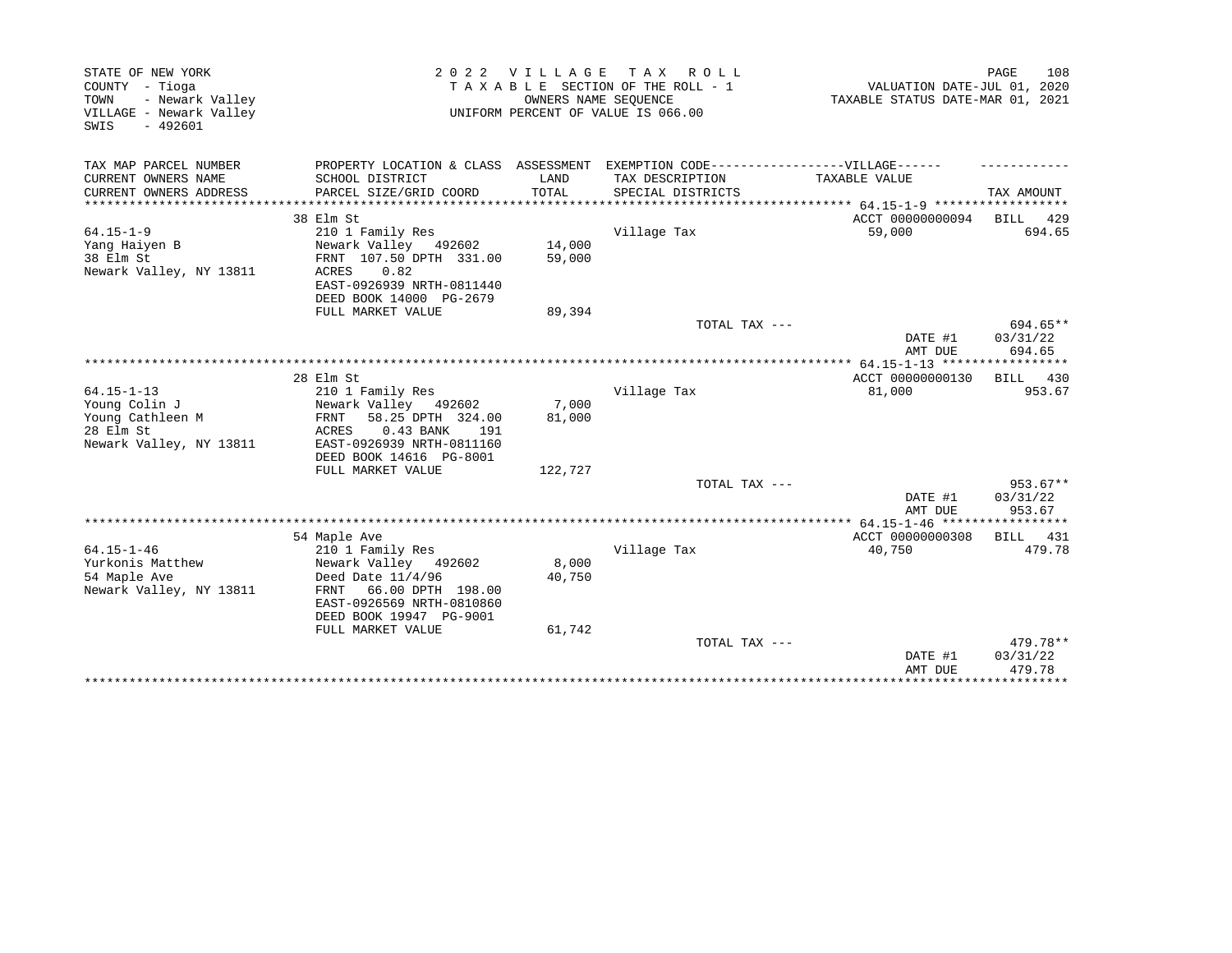| STATE OF NEW YORK       | 2022 VILLAGE TAX ROLL              | 109<br>PAGE                      |
|-------------------------|------------------------------------|----------------------------------|
| COUNTY - Tioga          | TAXABLE SECTION OF THE ROLL - 1    | VALUATION DATE-JUL 01, 2020      |
| TOWN - Newark Valley    |                                    | TAXABLE STATUS DATE-MAR 01, 2021 |
| VILLAGE - Newark Valley | UNIFORM PERCENT OF VALUE IS 066.00 | RPS155/V04/L015                  |
| SWIS<br>- 492601        |                                    | CURRENT DATE $2/16/2022$         |

### \*\*\* S P E C I A L D I S T R I C T S U M M A R Y \*\*\*

| CODE DISTRICT NAME   | PARCELS | TOTAL EXTENSION<br>TYPE | EXTENSION<br><b>VALUE</b> | AD VALOREM<br>VALUE | EXEMPT<br>AMOUNT | TAXABLE<br>VALUE | TOTAL<br>TAX |
|----------------------|---------|-------------------------|---------------------------|---------------------|------------------|------------------|--------------|
| NV001 Unpaid water   |         | 44 MOVTAX               | 19,750.17                 |                     |                  | 19,750.17        | 19,750.17    |
| NV002 Unpaid solid w |         | 18 MOVTAX               | 3,674.12                  |                     |                  | 3,674.12         | 3,674.12     |
| NV005 Unpaid mowing/ |         | 45 MOVTAX               | 2,109.18                  |                     |                  | 2,109.18         | 2,109.18     |

# \*\*\* S C H O O L D I S T R I C T S U M M A R Y \*\*\*

| CODE   | DISTRICT NAME                    | TOTAL<br>PARCELS | ASSESSED<br>LAND | ASSESSED<br>TOTAL | EXEMPT<br>AMOUNT | TOTAL<br>TAXABLE |
|--------|----------------------------------|------------------|------------------|-------------------|------------------|------------------|
|        |                                  |                  |                  |                   | STAR AMOUNT      | STAR TAXABLE     |
|        | Newark Valley                    | 431              | 3815,285         | 23823,975         | 23,687           | 23,800,288       |
| 492602 |                                  |                  |                  |                   | 4612,080         | 19,188,208       |
|        | SUB-TOTAL                        | 431              | 3815,285         | 23823,975         | 23,687           | 23,800,288       |
|        | $S \cup B - T \cup T A L (CONT)$ |                  |                  |                   | 4612,080         | 19,188,208       |
|        | TOTAL                            | 431              | 3815,285         | 23823,975         | 23,687           | 23,800,288       |
|        |                                  |                  |                  |                   |                  |                  |
|        | TO TAL (CONT)                    |                  |                  |                   | 4612,080         | 19,188,208       |

\*\*\* S Y S T E M C O D E S S U M M A R Y \*\*\*

NO SYSTEM EXEMPTIONS AT THIS LEVEL

#### \*\*\* E X E M P T I O N S U M M A R Y \*\*\*

| CODE  | DESCRIPTION | TOTAL<br>PARCELS | VILLAGE |
|-------|-------------|------------------|---------|
| 41121 | VET WAR CT  |                  | 7,920   |
| 41122 | VET WAR C   |                  | 7,920   |
| 41131 | VET COM CT  |                  | 13,200  |
| 41141 | VET DIS CT  |                  | 11,500  |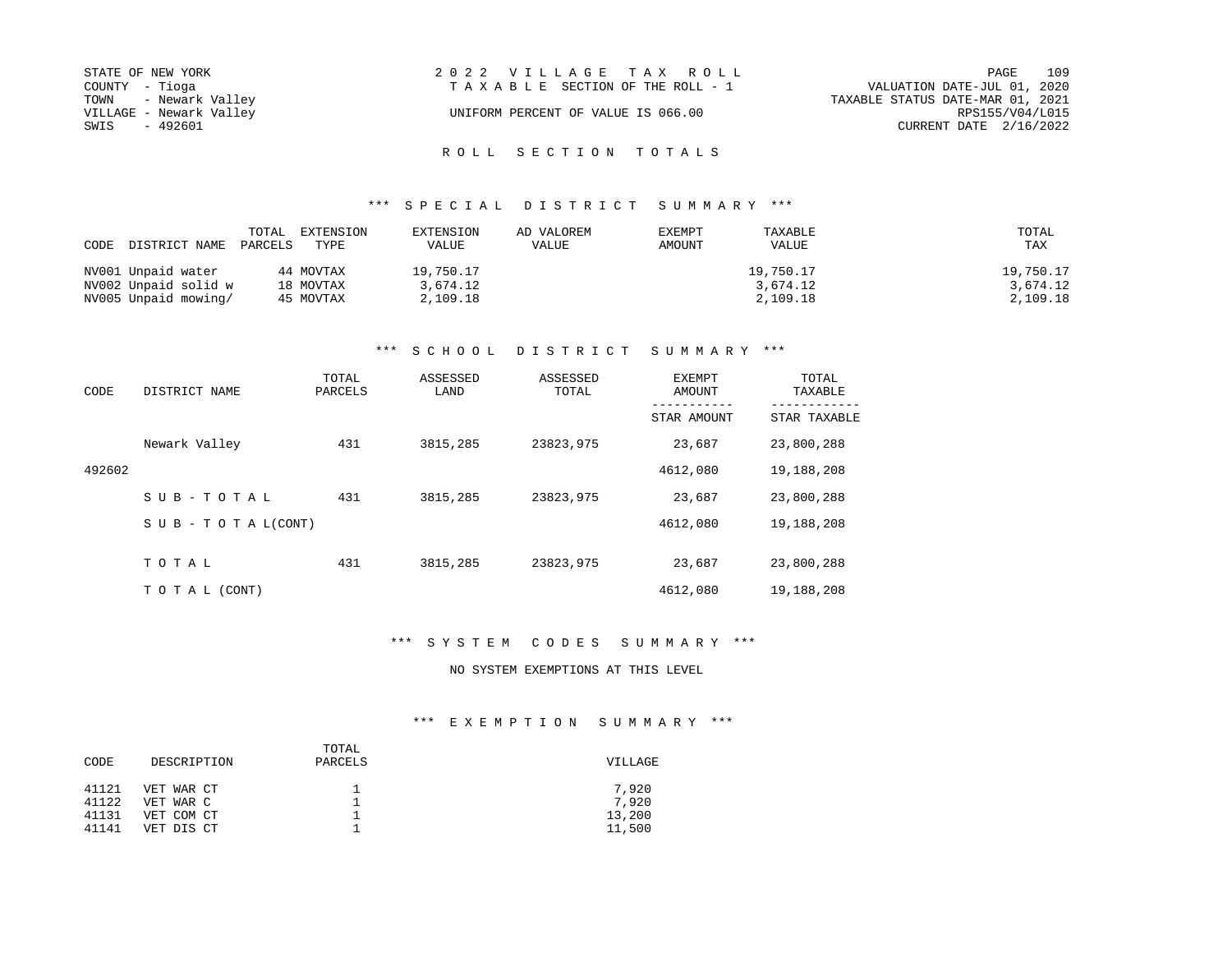| STATE OF NEW YORK       | 2022 VILLAGE TAX ROLL              | 110<br>PAGE                      |
|-------------------------|------------------------------------|----------------------------------|
| COUNTY - Tioga          | TAXABLE SECTION OF THE ROLL - 1    | VALUATION DATE-JUL 01, 2020      |
| TOWN - Newark Valley    |                                    | TAXABLE STATUS DATE-MAR 01, 2021 |
| VILLAGE - Newark Valley | UNIFORM PERCENT OF VALUE IS 066.00 | RPS155/V04/L015                  |
| - 492601<br>SWIS        |                                    | CURRENT DATE 2/16/2022           |
|                         |                                    |                                  |

R O L L S E C T I O N T O T A L S

# \*\*\* E X E M P T I O N S U M M A R Y \*\*\*

| CODE  | DESCRIPTION     | TOTAL<br>PARCELS | VILLAGE          |
|-------|-----------------|------------------|------------------|
| 41804 | AGED S<br>TOTAL | ᠷ                | 13,300<br>53,840 |

| <b>ROLL</b><br><b>SEC</b> | DESCRIPTION                               | TOTAL<br>PARCELS | ASSESSED<br>LAND | ASSESSED<br>TOTAL | EXEMPT<br>AMOUNT | TOTAL<br>TAXABLE | TOTAL<br>TAX                          |
|---------------------------|-------------------------------------------|------------------|------------------|-------------------|------------------|------------------|---------------------------------------|
|                           |                                           |                  |                  |                   | STAR AMOUNT      | STAR TAXABLE     |                                       |
|                           | Village Tax<br>SPEC DIST TAXES<br>TAXABLE | 431              | 3815,285         | 23823,975         | 53,840           | 23,770,135       | 279,863.37<br>25,533.47<br>305,396.84 |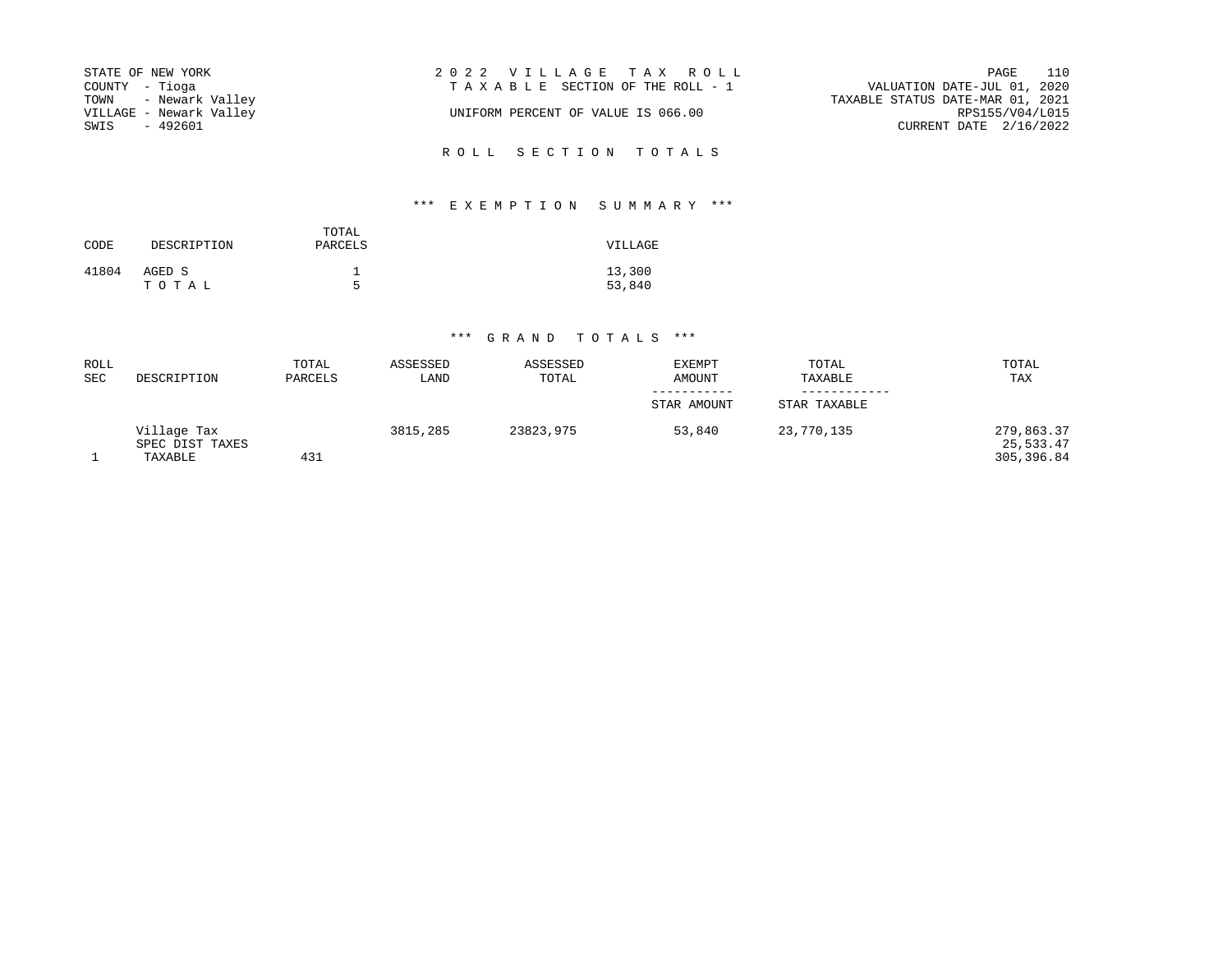| STATE OF NEW YORK                                                                         | 2 0 2 2                                                       | <b>VILLAGE</b>         | T A X<br>ROLL                                                                                           |                                                                 | 111<br>PAGE                          |
|-------------------------------------------------------------------------------------------|---------------------------------------------------------------|------------------------|---------------------------------------------------------------------------------------------------------|-----------------------------------------------------------------|--------------------------------------|
| COUNTY - Tioga<br>- Newark Valley<br>TOWN<br>VILLAGE - Newark Valley<br>$-492601$<br>SWIS |                                                               |                        | SPECIAL FRANCHISE SECTION OF THE ROLL - 5<br>OWNERS NAME SEQUENCE<br>UNIFORM PERCENT OF VALUE IS 066.00 | VALUATION DATE-JUL 01, 2020<br>TAXABLE STATUS DATE-MAR 01, 2021 |                                      |
| TAX MAP PARCEL NUMBER<br>CURRENT OWNERS NAME                                              | PROPERTY LOCATION & CLASS ASSESSMENT<br>SCHOOL DISTRICT       | LAND                   | EXEMPTION CODE-----------------VILLAGE------<br>TAX DESCRIPTION                                         | TAXABLE VALUE                                                   |                                      |
| CURRENT OWNERS ADDRESS                                                                    | PARCEL SIZE/GRID COORD                                        | TOTAL                  | SPECIAL DISTRICTS                                                                                       |                                                                 | TAX AMOUNT                           |
|                                                                                           | Special Franchise                                             |                        |                                                                                                         | ACCT 00000001303                                                | BILL 432                             |
| 444.00-1303<br>Citizens Telecom<br>Frontier Comm. c/o Duff&Phelps 2011 applied            | 866 Telephone<br>Newark Valley<br>492602                      | $\mathbf 0$<br>40,621  | Village Tax                                                                                             | 40,621                                                          | 478.26                               |
| PO Box 2629<br>Addison, TX 75001                                                          | DEED BOOK 000<br><b>PG-0000</b><br>FULL MARKET VALUE          | 61,547                 |                                                                                                         |                                                                 |                                      |
|                                                                                           |                                                               |                        | TOTAL TAX ---                                                                                           | DATE #1<br>AMT DUE                                              | $478.26**$<br>03/31/22<br>478.26     |
|                                                                                           |                                                               |                        |                                                                                                         |                                                                 |                                      |
|                                                                                           | Special Franchise                                             |                        |                                                                                                         | ACCT 00000001304                                                | BILL 433                             |
| 444.00-1304                                                                               | 861 Elec & gas                                                |                        | Village Tax                                                                                             | 128,998                                                         | 1,518.79                             |
| Nyseq - Tax Dept.<br>c/o Avangrid Mngmt Co local ta 2011 applied<br>One City Center Fl 5  | Newark Valley<br>492602<br>DEED BOOK 000<br><b>PG-0000</b>    | $\mathbf 0$<br>128,998 |                                                                                                         |                                                                 |                                      |
| Portland, ME 04101                                                                        | FULL MARKET VALUE                                             | 195,452                |                                                                                                         |                                                                 |                                      |
|                                                                                           |                                                               |                        | TOTAL TAX ---                                                                                           | DATE #1<br>AMT DUE                                              | $1.518.79**$<br>03/31/22<br>1,518.79 |
|                                                                                           |                                                               |                        |                                                                                                         |                                                                 |                                      |
| 444.00-1302                                                                               | Special Franchise<br>869 Television                           |                        | Village Tax                                                                                             | ACCT 00000001302<br>38,495                                      | BILL 434<br>453.23                   |
| Time Warner                                                                               | Newark Valley<br>492602                                       | $\Omega$               |                                                                                                         |                                                                 |                                      |
| PO Box 7467<br>Charlotte, NC 28241-7467                                                   | 2011 applied<br>DEED BOOK 000<br>PG-0000<br>FULL MARKET VALUE | 38,495<br>58,326       |                                                                                                         |                                                                 |                                      |
|                                                                                           |                                                               |                        | TOTAL TAX ---                                                                                           |                                                                 | $453.23**$                           |
|                                                                                           |                                                               |                        |                                                                                                         | DATE #1<br>AMT DUE                                              | 03/31/22<br>453.23                   |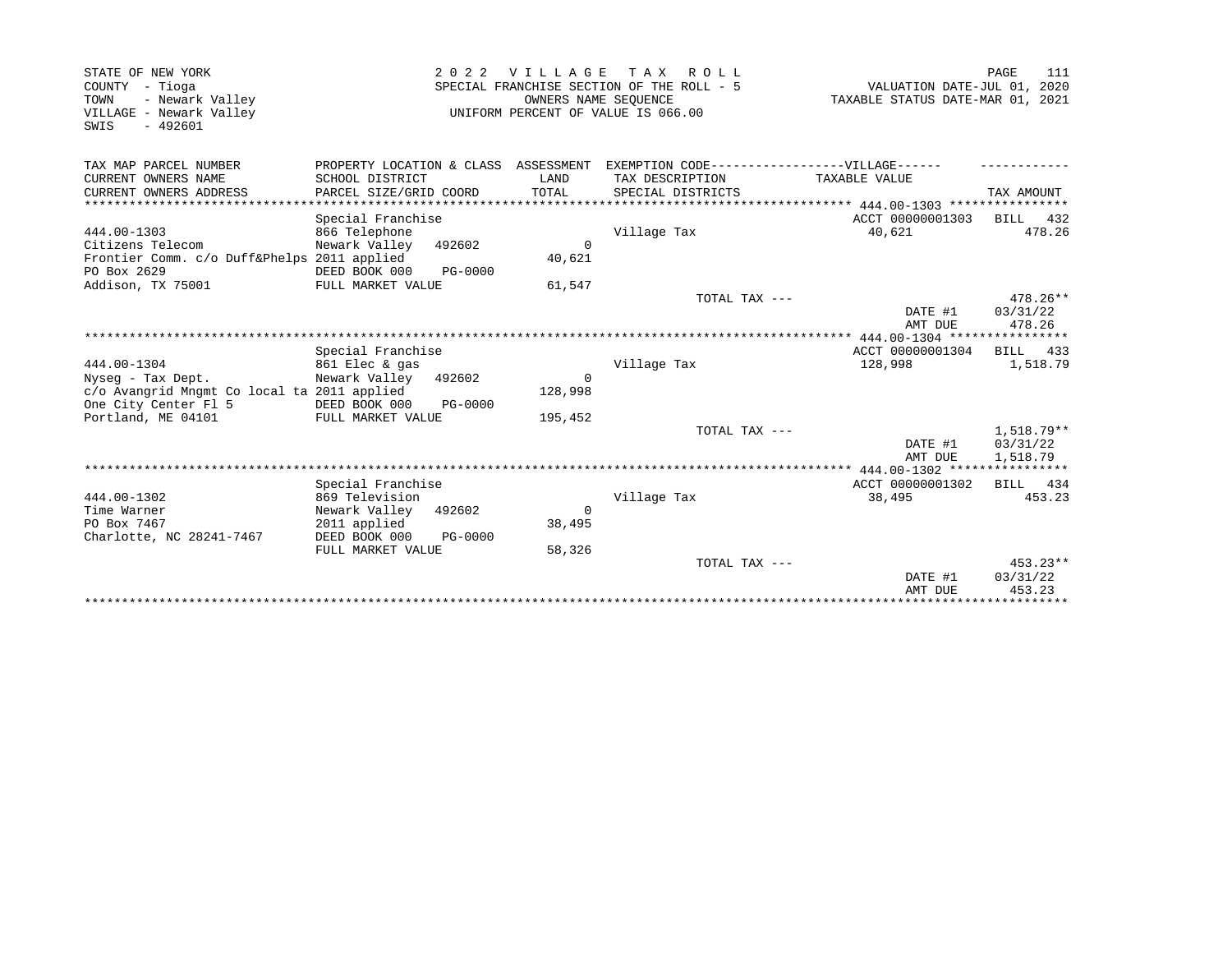| STATE OF NEW YORK       | 2022 VILLAGE TAX ROLL                     | 112<br>PAGE                      |
|-------------------------|-------------------------------------------|----------------------------------|
| COUNTY - Tioga          | SPECIAL FRANCHISE SECTION OF THE ROLL - 5 | VALUATION DATE-JUL 01, 2020      |
| TOWN - Newark Valley    |                                           | TAXABLE STATUS DATE-MAR 01, 2021 |
| VILLAGE - Newark Valley |                                           | RPS155/V04/L015                  |
| SWIS<br>- 492601        |                                           | CURRENT DATE 2/16/2022           |
|                         |                                           |                                  |

# \*\*\* S P E C I A L D I S T R I C T S U M M A R Y \*\*\*

|      | ----<br>◡∸ғ | ---<br>א∩ד סזאיםי<br>. | $\sim$ | <b>YFMD</b> |         | mom አ |
|------|-------------|------------------------|--------|-------------|---------|-------|
| CODE | ◡           | TSTT                   | 7 A I  |             | $V_{A}$ |       |

#### NO SPECIAL DISTRICTS AT THIS LEVEL

#### \*\*\* S C H O O L D I S T R I C T S U M M A R Y \*\*\*

| CODE   | DISTRICT NAME                 | TOTAL<br>PARCELS | ASSESSED<br>LAND | ASSESSED<br>TOTAL | EXEMPT<br>AMOUNT | TOTAL<br>TAXABLE |
|--------|-------------------------------|------------------|------------------|-------------------|------------------|------------------|
|        |                               |                  |                  |                   | STAR AMOUNT      | STAR TAXABLE     |
|        | Newark Valley                 | 3                |                  | 208,114           |                  | 208,114          |
| 492602 |                               |                  |                  |                   |                  | 208,114          |
|        | SUB-TOTAL                     | 3                |                  | 208,114           |                  | 208,114          |
|        | $S \cup B - T O T A L (CONT)$ |                  |                  |                   |                  | 208,114          |
|        |                               |                  |                  |                   |                  |                  |
|        | TOTAL                         | 3                |                  | 208,114           |                  | 208,114          |
|        | TO TAL (CONT)                 |                  |                  |                   |                  | 208,114          |

# \*\*\* S Y S T E M C O D E S S U M M A R Y \*\*\*

#### NO SYSTEM EXEMPTIONS AT THIS LEVEL

\*\*\* E X E M P T I O N S U M M A R Y \*\*\*

#### NO EXEMPTIONS AT THIS LEVEL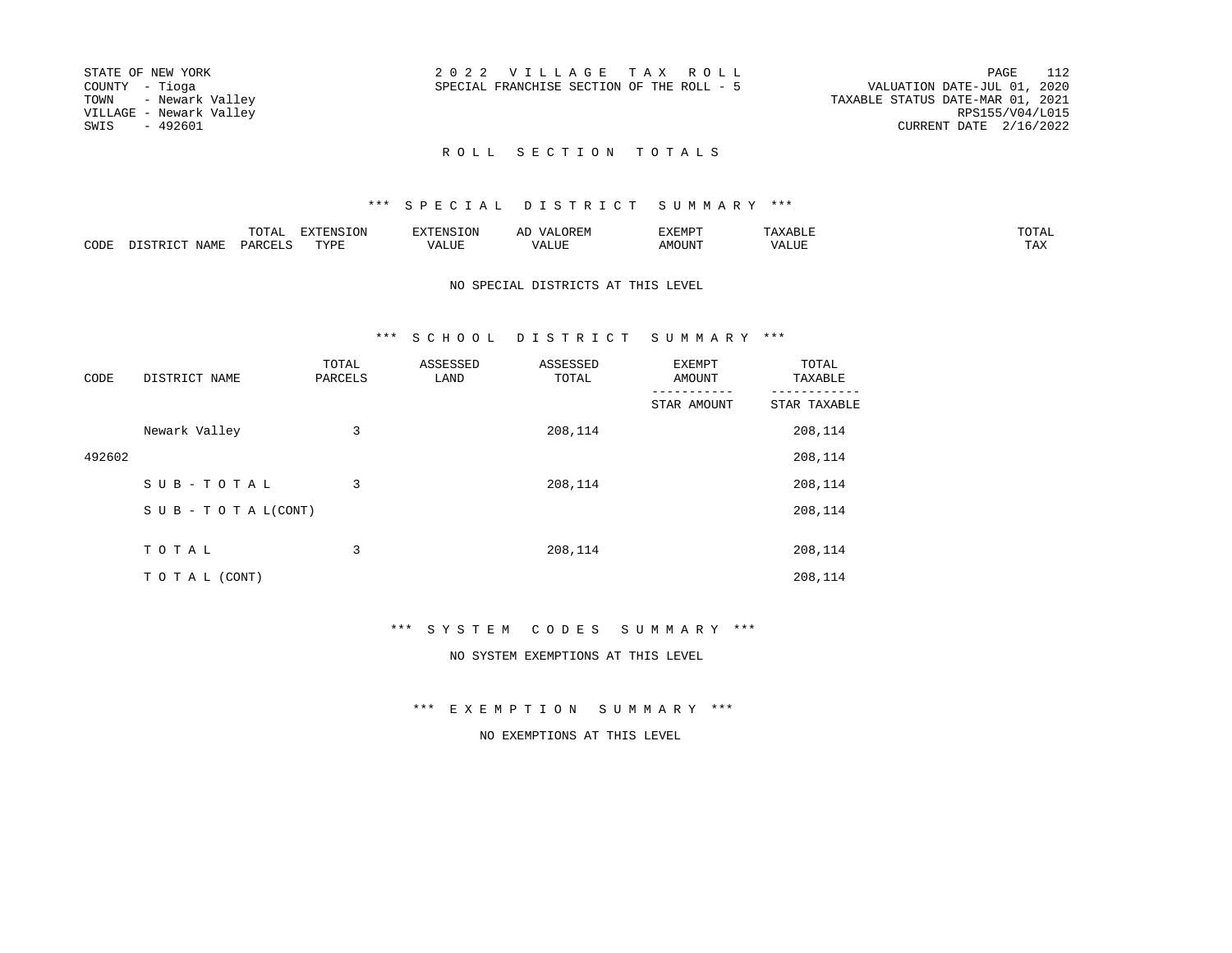| STATE OF NEW YORK       | 2022 VILLAGE TAX ROLL                     | PAGE                             | 113 |
|-------------------------|-------------------------------------------|----------------------------------|-----|
| COUNTY - Tioga          | SPECIAL FRANCHISE SECTION OF THE ROLL - 5 | VALUATION DATE-JUL 01, 2020      |     |
| TOWN - Newark Valley    |                                           | TAXABLE STATUS DATE-MAR 01, 2021 |     |
| VILLAGE - Newark Valley |                                           | RPS155/V04/L015                  |     |
| SWIS<br>- 492601        |                                           | CURRENT DATE 2/16/2022           |     |
|                         |                                           |                                  |     |

| <b>ROLL</b><br>SEC | DESCRIPTION                    | TOTAL<br>PARCELS | ASSESSED<br>LAND | ASSESSED<br>TOTAL | EXEMPT<br><b>AMOUNT</b> | TOTAL<br>TAXABLE | TOTAL<br>TAX |
|--------------------|--------------------------------|------------------|------------------|-------------------|-------------------------|------------------|--------------|
|                    |                                |                  |                  |                   | STAR AMOUNT             | STAR TAXABLE     |              |
|                    | Village Tax<br>SPEC DIST TAXES |                  |                  | 208,114           |                         | 208,114          | 2,450.28     |
| 5                  | SPECIAL FRANCHISE              |                  |                  |                   |                         |                  | 2,450.28     |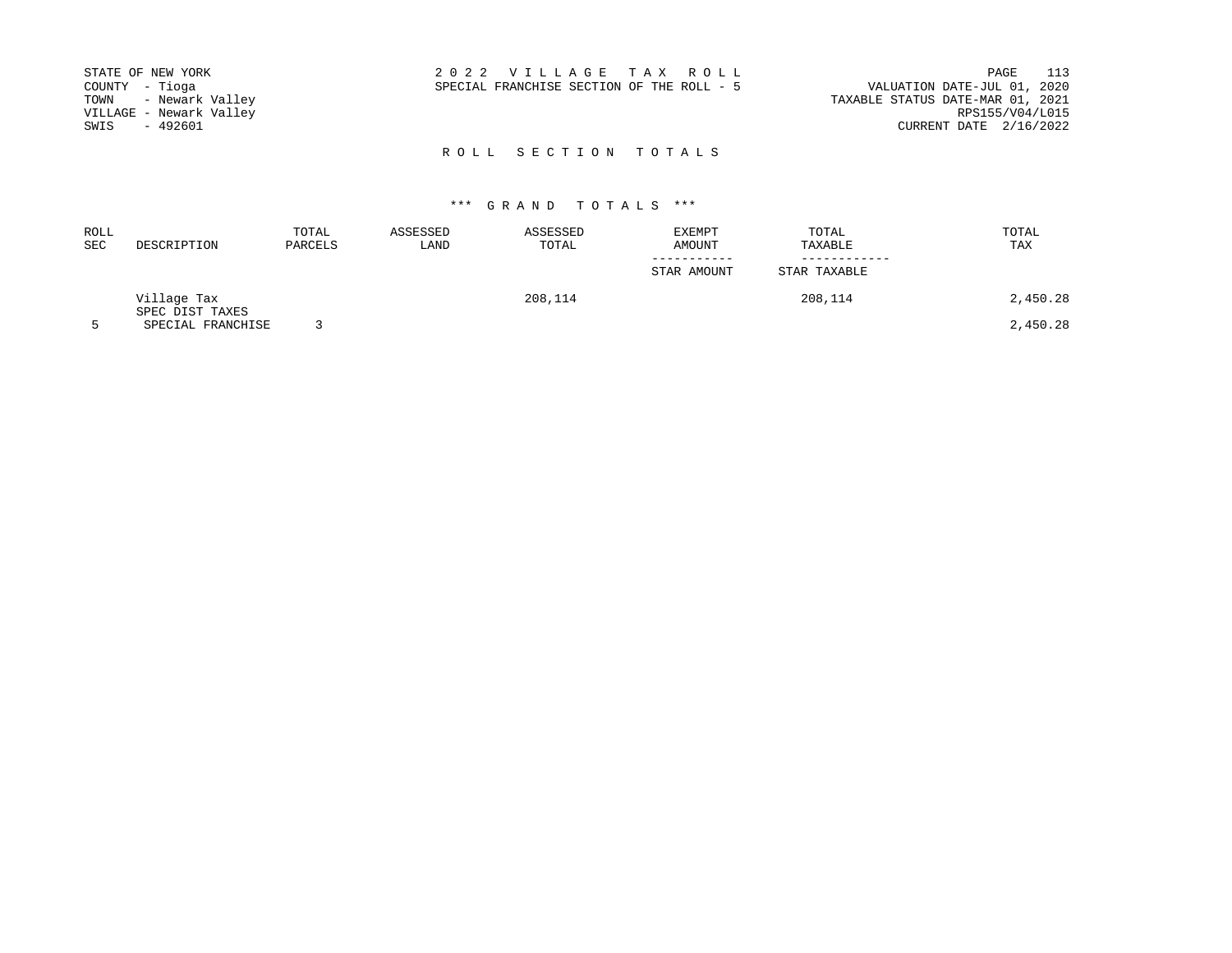| STATE OF NEW YORK<br>COUNTY - Tioga<br>- Newark Valley<br>TOWN<br>VILLAGE - Newark Valley<br>$-492601$<br>SWIS      |                                                                                                                                                        | OWNERS NAME SEOUENCE          | 2022 VILLAGE TAX ROLL<br>UTILITY & R.R. SECTION OF THE ROLL - 6<br>UNIFORM PERCENT OF VALUE IS 066.00 | VALUATION DATE-JUL 01, 2020<br>TAXABLE STATUS DATE-MAR 01, 2021 | 114<br>PAGE                        |
|---------------------------------------------------------------------------------------------------------------------|--------------------------------------------------------------------------------------------------------------------------------------------------------|-------------------------------|-------------------------------------------------------------------------------------------------------|-----------------------------------------------------------------|------------------------------------|
| TAX MAP PARCEL NUMBER                                                                                               |                                                                                                                                                        |                               | PROPERTY LOCATION & CLASS ASSESSMENT EXEMPTION CODE----------------VILLAGE------                      |                                                                 |                                    |
| CURRENT OWNERS NAME                                                                                                 | SCHOOL DISTRICT                                                                                                                                        | LAND                          | TAX DESCRIPTION                                                                                       | TAXABLE VALUE                                                   |                                    |
| CURRENT OWNERS ADDRESS<br>****************                                                                          | PARCEL SIZE/GRID COORD                                                                                                                                 | TOTAL                         | SPECIAL DISTRICTS                                                                                     | ******************* 64.15-3-31 ******************               | TAX AMOUNT                         |
|                                                                                                                     | 5 Maple Ave                                                                                                                                            |                               |                                                                                                       | ACCT 00000001295                                                | BILL 435                           |
| $64.15 - 3 - 31$<br>Citizens Telecom<br>Frontier Comm. c/o Duff&Phelps FRNT<br>PO Box 2629<br>Addison, TX 75001     | 831 Tele Comm<br>Newark Valley<br>492602<br>82.00 DPTH 214.00<br>EAST-0927920 NRTH-0810580<br>DEED BOOK 00558 PG-00111                                 | 12,000<br>112,500             | Village Tax                                                                                           | 112,500                                                         | 1,324.55                           |
|                                                                                                                     | FULL MARKET VALUE                                                                                                                                      | 170,455                       |                                                                                                       |                                                                 |                                    |
|                                                                                                                     |                                                                                                                                                        |                               | TOTAL TAX ---                                                                                         | DATE #1<br>AMT DUE                                              | 1,324.55**<br>03/31/22<br>1,324.55 |
|                                                                                                                     |                                                                                                                                                        |                               |                                                                                                       | ***** 222.00-1293 ****************                              |                                    |
| 222.00-1293<br>Citizens Telecom<br>Frontier Comm. c/o Duff&Phelps DEED BOOK 000<br>PO Box 2629<br>Addison, TX 75001 | Poles, Wire & Cable<br>831 Tele Comm<br>Newark Valley<br>492602<br>PG-0000<br>FULL MARKET VALUE                                                        | $\Omega$<br>10,482<br>15,882  | Village Tax                                                                                           | ACCT 00000001293<br>10,482                                      | BILL 436<br>123.41                 |
|                                                                                                                     |                                                                                                                                                        |                               | TOTAL TAX ---                                                                                         | DATE #1<br>AMT DUE                                              | 123.41**<br>03/31/22<br>123.41     |
|                                                                                                                     |                                                                                                                                                        |                               |                                                                                                       |                                                                 |                                    |
| 626.001-0000-797.400-1881<br>Crown Castle Fiber LLC<br>Tax Department<br>2000 Corporate Dr.<br>Canonsburg, PA 15317 | Poles, Wire & Cable<br>831 Tele Comm<br>Newark Valley<br>492602<br>DEED BOOK 000<br>PG-0000<br>FULL MARKET VALUE                                       | $\mathbf 0$<br>1,133<br>1,717 | Village Tax                                                                                           | ACCT 00000001293<br>1,133                                       | BILL 437<br>13.34                  |
|                                                                                                                     |                                                                                                                                                        |                               | TOTAL TAX ---                                                                                         | DATE #1<br>AMT DUE                                              | $13.34**$<br>03/31/22<br>13.34     |
|                                                                                                                     |                                                                                                                                                        |                               |                                                                                                       | *************** 64.11-1-9 ******                                | ***********                        |
|                                                                                                                     | Whiq St                                                                                                                                                |                               |                                                                                                       | ACCT 00000001297                                                | BILL 438                           |
| $64.11 - 1 - 9$<br><b>NYSEG</b><br>c/o Avangrid Mngmt. Co. Local<br>One City Center Dr Fl 5<br>Portland, ME 04101   | 882 Elec Trans Imp<br>Newark Valley<br>492602<br>Bar Change 1993<br>90.10 DPTH 233.30<br>FRNT<br>EAST-0928339 NRTH-0813440<br>DEED BOOK 294<br>PG-0191 | 5,000<br>53,800               | Village Tax                                                                                           | 53,800                                                          | 633.43                             |
|                                                                                                                     | FULL MARKET VALUE                                                                                                                                      | 81,515                        | TOTAL TAX ---                                                                                         | DATE #1<br>AMT DUE<br>******************************            | 633.43**<br>03/31/22<br>633.43     |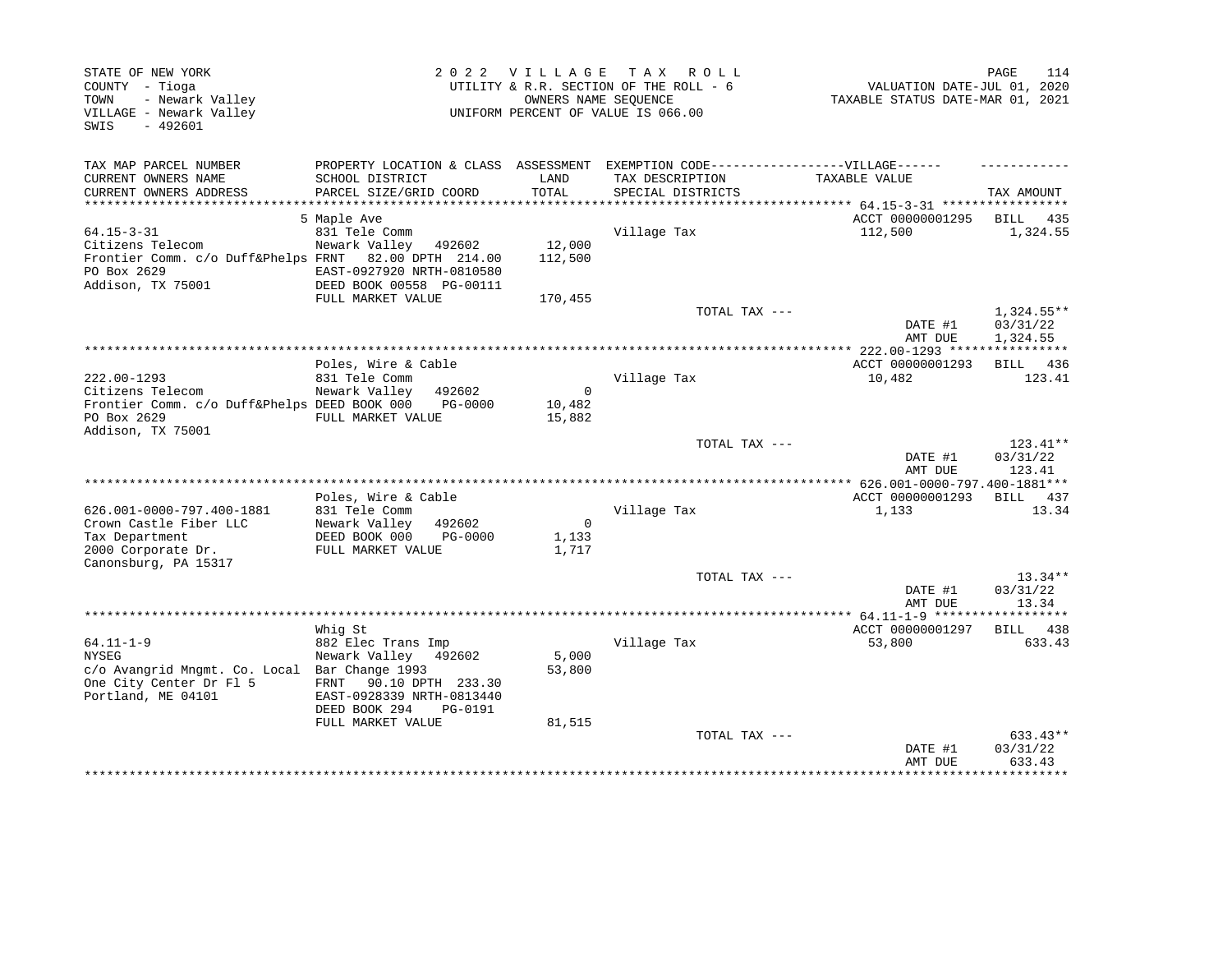| STATE OF NEW YORK<br>COUNTY - Tioga<br>- Newark Valley<br>TOWN<br>VILLAGE - Newark Valley<br>$-492601$<br>SWIS                  | 2 0 2 2                                                                                                                                 |                               | VILLAGE TAX ROLL<br>UTILITY & R.R. SECTION OF THE ROLL - 6<br>OWNERS NAME SEQUENCE<br>UNIFORM PERCENT OF VALUE IS 066.00  | VALUATION DATE-JUL 01, 2020<br>TAXABLE STATUS DATE-MAR 01, 2021 | 115<br>PAGE                      |
|---------------------------------------------------------------------------------------------------------------------------------|-----------------------------------------------------------------------------------------------------------------------------------------|-------------------------------|---------------------------------------------------------------------------------------------------------------------------|-----------------------------------------------------------------|----------------------------------|
| TAX MAP PARCEL NUMBER<br>CURRENT OWNERS NAME<br>CURRENT OWNERS ADDRESS                                                          | SCHOOL DISTRICT<br>PARCEL SIZE/GRID COORD                                                                                               | LAND<br>TOTAL                 | PROPERTY LOCATION & CLASS ASSESSMENT EXEMPTION CODE-----------------VILLAGE------<br>TAX DESCRIPTION<br>SPECIAL DISTRICTS | TAXABLE VALUE                                                   | TAX AMOUNT                       |
| $64.19 - 1 - 5$<br><b>NYSEG</b><br>c/o Avangrid Mngmt Co Local Ta Bar Change 1993<br>One City Center Fl 5<br>Portland, ME 04101 | Marble St<br>330 Vacant comm<br>Newark Valley 492602<br>FRNT 174.00 DPTH 93.20<br>EAST-0927620 NRTH-0810540<br>DEED BOOK 000<br>PG-0000 | 4,000<br>4,000                | Village Tax                                                                                                               | ACCT 00000000197<br>4,000                                       | BILL 439<br>47.09                |
|                                                                                                                                 | FULL MARKET VALUE                                                                                                                       | 6,061                         | TOTAL TAX ---                                                                                                             | DATE #1<br>AMT DUE                                              | $47.09**$<br>03/31/22<br>47.09   |
|                                                                                                                                 |                                                                                                                                         |                               |                                                                                                                           |                                                                 |                                  |
| 222.00-1299<br><b>NYSEG</b><br>c/o Avangrid Mngmt Co local Ta DEED BOOK 000<br>One City Center Fl 5<br>Portland, ME 04101       | Elec. Trans.<br>882 Elec Trans Imp<br>Newark Valley 492602<br>PG-0000<br>FULL MARKET VALUE                                              | $\Omega$<br>72,900<br>110,455 | Village Tax                                                                                                               | ACCT 00000001299<br>72,900                                      | BILL 440<br>858.31               |
|                                                                                                                                 |                                                                                                                                         |                               | TOTAL TAX ---                                                                                                             | DATE #1<br>AMT DUE                                              | 858.31**<br>03/31/22<br>858.31   |
|                                                                                                                                 |                                                                                                                                         |                               |                                                                                                                           |                                                                 |                                  |
| 222.00-1300<br><b>NYSEG</b><br>c/o Avangrid Mngmt Co local ta DEED BOOK 000<br>One City Center Fl 5<br>Portland, ME 04101       | Elec. Dist.<br>882 Elec Trans Imp<br>Newark Valley 492602<br>PG-0000<br>FULL MARKET VALUE                                               | $\Omega$<br>39,600<br>60,000  | Village Tax                                                                                                               | ACCT 00000001300<br>39,600                                      | BILL 441<br>466.24               |
|                                                                                                                                 |                                                                                                                                         |                               | TOTAL TAX ---                                                                                                             | DATE #1<br>AMT DUE                                              | $466.24**$<br>03/31/22<br>466.24 |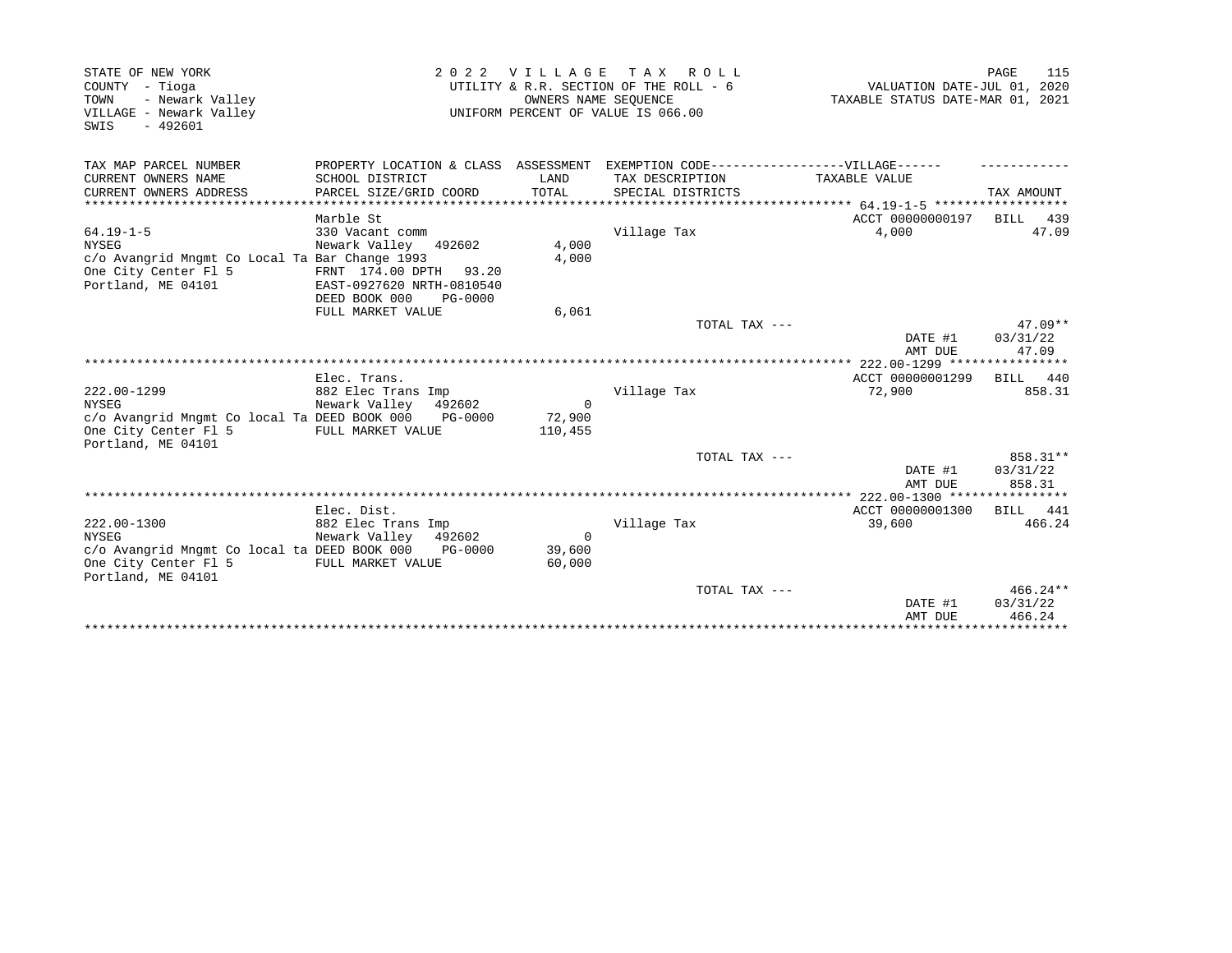| STATE OF NEW YORK       | 2022 VILLAGE TAX ROLL                  | 116<br>PAGE                      |
|-------------------------|----------------------------------------|----------------------------------|
| COUNTY - Tioga          | UTILITY & R.R. SECTION OF THE ROLL - 6 | VALUATION DATE-JUL 01, 2020      |
| TOWN - Newark Valley    |                                        | TAXABLE STATUS DATE-MAR 01, 2021 |
| VILLAGE - Newark Valley | UNIFORM PERCENT OF VALUE IS 066.00     | RPS155/V04/L015                  |
| SWIS<br>- 492601        |                                        | CURRENT DATE 2/16/2022           |
|                         |                                        |                                  |

## \*\*\* S P E C I A L D I S T R I C T S U M M A R Y \*\*\*

|              |      | m^m*<br>TOTUT      | 170707<br>----     | $\cdots$ | F.MD'<br>221 L.L |      | $m \wedge m \wedge r$<br>◡∸∸ |
|--------------|------|--------------------|--------------------|----------|------------------|------|------------------------------|
| ADDE<br>ືບບ⊬ | IAMF | $\sim$<br>∕ ⊂ا∖ (ن | TVDI<br><b>+++</b> |          | . NACTT7         | ,,,, |                              |

NO SPECIAL DISTRICTS AT THIS LEVEL

#### \*\*\* S C H O O L D I S T R I C T S U M M A R Y \*\*\*

| CODE   | DISTRICT NAME                    | TOTAL<br>PARCELS | ASSESSED<br>LAND | ASSESSED<br>TOTAL | EXEMPT<br>AMOUNT | TOTAL<br>TAXABLE |
|--------|----------------------------------|------------------|------------------|-------------------|------------------|------------------|
|        |                                  |                  |                  |                   | STAR AMOUNT      | STAR TAXABLE     |
|        | Newark Valley                    | 7                | 21,000           | 294,415           | 4,000            | 290,415          |
| 492602 |                                  |                  |                  |                   |                  | 290,415          |
|        | SUB-TOTAL                        | 7                | 21,000           | 294,415           | 4,000            | 290,415          |
|        | $S \cup B - T \cup T A L (CONT)$ |                  |                  |                   |                  | 290,415          |
|        | TOTAL                            | 7                | 21,000           | 294,415           | 4,000            | 290,415          |
|        |                                  |                  |                  |                   |                  |                  |
|        | TO TAL (CONT)                    |                  |                  |                   |                  | 290,415          |

\*\*\* S Y S T E M C O D E S S U M M A R Y \*\*\*

NO SYSTEM EXEMPTIONS AT THIS LEVEL

\*\*\* E X E M P T I O N S U M M A R Y \*\*\*

NO EXEMPTIONS AT THIS LEVEL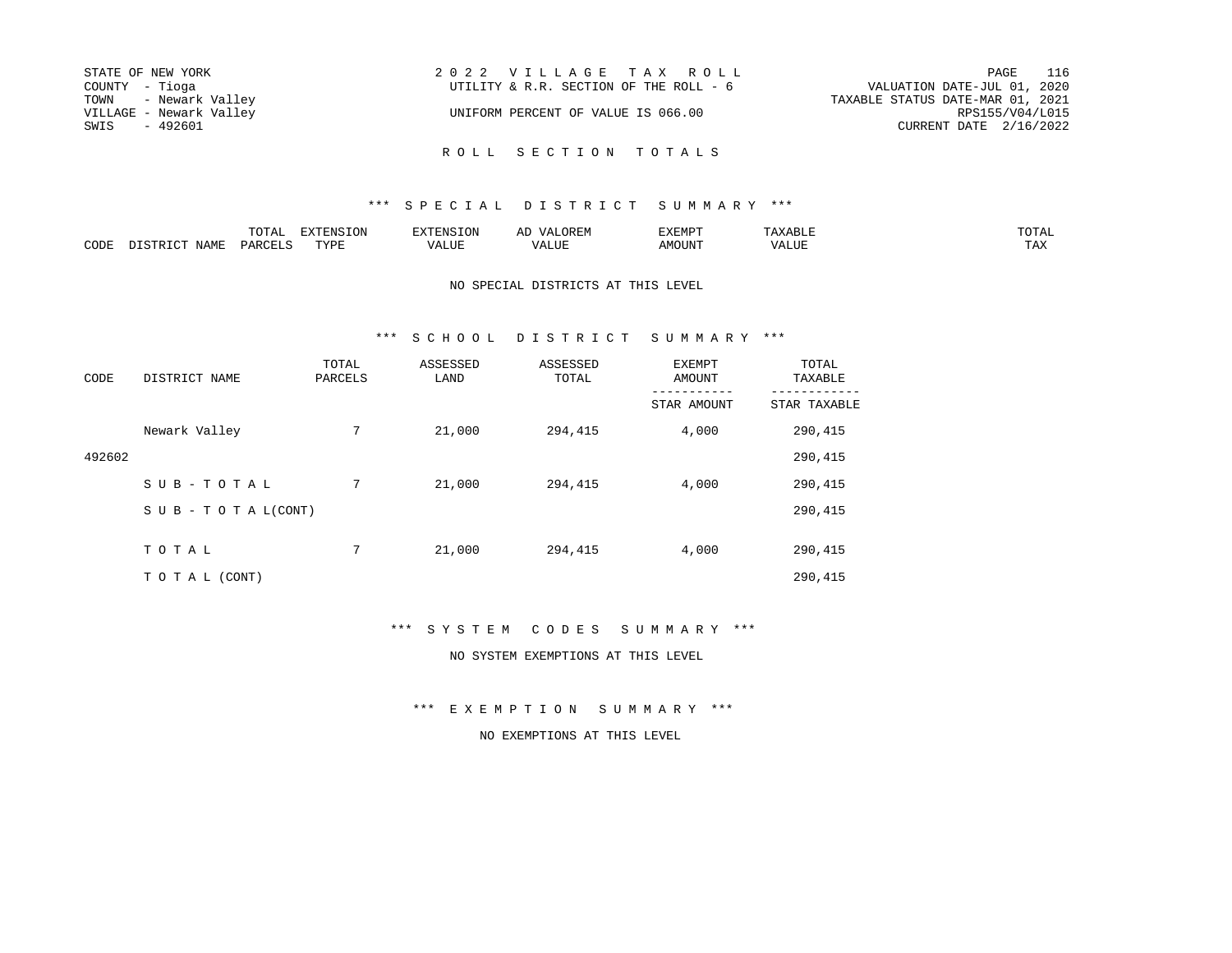| STATE OF NEW YORK       | 2022 VILLAGE TAX ROLL                  | 117<br>PAGE                      |
|-------------------------|----------------------------------------|----------------------------------|
| COUNTY - Tioga          | UTILITY & R.R. SECTION OF THE ROLL - 6 | VALUATION DATE-JUL 01, 2020      |
| TOWN - Newark Valley    |                                        | TAXABLE STATUS DATE-MAR 01, 2021 |
| VILLAGE - Newark Valley | UNIFORM PERCENT OF VALUE IS 066.00     | RPS155/V04/L015                  |
| SWIS<br>- 492601        |                                        | CURRENT DATE $2/16/2022$         |

R O L L S E C T I O N T O T A L S

| <b>ROLL</b><br><b>SEC</b> | DESCRIPTION                         | TOTAL<br>PARCELS | ASSESSED<br>LAND | ASSESSED<br>TOTAL | EXEMPT<br>AMOUNT | TOTAL<br>TAXABLE | TOTAL<br>TAX |
|---------------------------|-------------------------------------|------------------|------------------|-------------------|------------------|------------------|--------------|
|                           |                                     |                  |                  |                   | STAR AMOUNT      | STAR TAXABLE     |              |
|                           | Village Tax                         |                  | 21,000           | 294,415           |                  | 294,415          | 3,466.37     |
| 6                         | SPEC DIST TAXES<br>UTILITIES & N.C. |                  |                  |                   |                  |                  | 3,466.37     |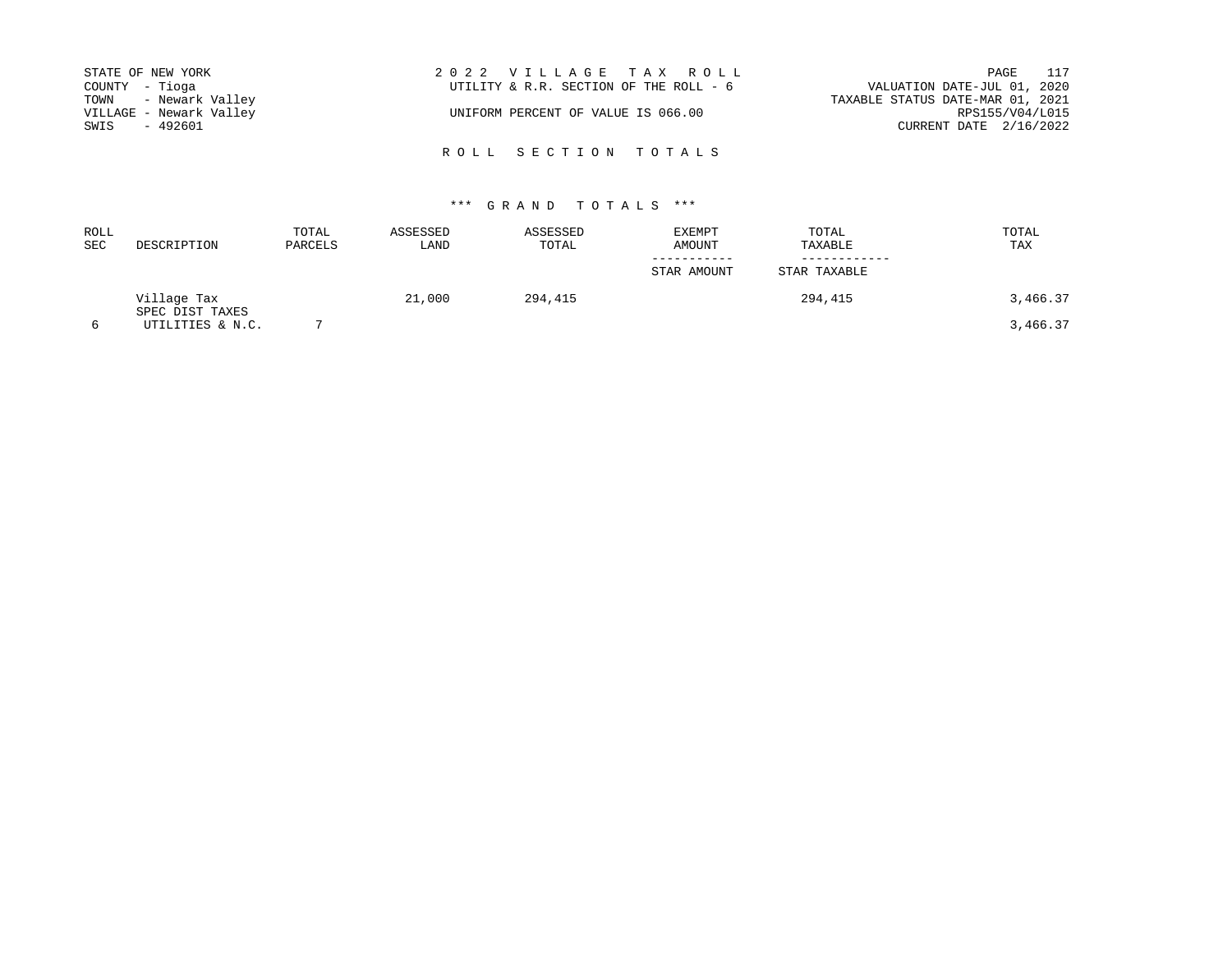| STATE OF NEW YORK<br>COUNTY - Tioga                                    | 2 0 2 2                                                                          | <b>VILLAGE</b><br>WHOLLY EXEMPT SECTION OF THE ROLL - 8    | PAGE<br>118<br>VALUATION DATE-JUL 01, 2020 |                                                    |                         |
|------------------------------------------------------------------------|----------------------------------------------------------------------------------|------------------------------------------------------------|--------------------------------------------|----------------------------------------------------|-------------------------|
| - Newark Valley<br>TOWN<br>VILLAGE - Newark Valley<br>- 492601<br>SWIS |                                                                                  | OWNERS NAME SEQUENCE<br>UNIFORM PERCENT OF VALUE IS 066.00 | TAXABLE STATUS DATE-MAR 01, 2021           |                                                    |                         |
| TAX MAP PARCEL NUMBER                                                  | PROPERTY LOCATION & CLASS ASSESSMENT EXEMPTION CODE----------------VILLAGE------ |                                                            |                                            |                                                    |                         |
| CURRENT OWNERS NAME                                                    | SCHOOL DISTRICT                                                                  | LAND                                                       | TAX DESCRIPTION                            | TAXABLE VALUE                                      |                         |
| CURRENT OWNERS ADDRESS                                                 | PARCEL SIZE/GRID COORD                                                           | TOTAL                                                      | SPECIAL DISTRICTS                          |                                                    | TAX AMOUNT              |
| ***********************                                                |                                                                                  | *************                                              |                                            | ******************** 64.15-4-12.2 **************** |                         |
|                                                                        | Rock St                                                                          |                                                            |                                            | ACCT 00000001343                                   |                         |
| $64.15 - 4 - 12.2$                                                     | 311 Res vac land                                                                 |                                                            | NP RELIGOU 25110                           | 10,000                                             |                         |
| Blessed Trinity Parish                                                 | Newark Valley 492602                                                             |                                                            | 10,000 Village Tax                         | 0.00                                               | 0.00                    |
| Att Rose                                                               | FRNT 38.00 DPTH 175.00                                                           | 10,000                                                     |                                            |                                                    |                         |
| 300 Main St                                                            | EAST-0929016 NRTH-0810054                                                        |                                                            |                                            |                                                    |                         |
| Owego, NY 13827                                                        | DEED BOOK 262<br>PG-0090                                                         |                                                            |                                            |                                                    |                         |
|                                                                        | FULL MARKET VALUE                                                                | 15,152                                                     |                                            |                                                    |                         |
|                                                                        |                                                                                  |                                                            | TOTAL TAX ---                              |                                                    | $0.00**$                |
|                                                                        |                                                                                  |                                                            |                                            | ******* 64.11-1-18 ******************              |                         |
|                                                                        | Whig St                                                                          |                                                            |                                            | ACCT 00000001344                                   |                         |
| $64.11 - 1 - 18$                                                       | 612 School                                                                       |                                                            | SCHOOL<br>13800                            | 6200,000                                           |                         |
| Central School District                                                | Newark Valley 492602                                                             | 60,000                                                     | Village Tax                                | 0.00                                               | 0.00                    |
| Number two                                                             | NYSEG Easement 114983-001                                                        | 6200,000                                                   |                                            |                                                    |                         |
| ,00000                                                                 | 39.90<br>ACRES                                                                   |                                                            |                                            |                                                    |                         |
|                                                                        | EAST-0927059 NRTH-0813080                                                        |                                                            |                                            |                                                    |                         |
|                                                                        | DEED BOOK 268<br>PG-0456                                                         |                                                            |                                            |                                                    |                         |
|                                                                        | FULL MARKET VALUE                                                                | 9393,939                                                   |                                            |                                                    |                         |
|                                                                        |                                                                                  |                                                            | TOTAL TAX ---                              |                                                    | $0.00**$                |
|                                                                        |                                                                                  |                                                            |                                            | ****************** 64.11-1-10 ******************   |                         |
|                                                                        | $91-97$ Whig St                                                                  |                                                            |                                            | ACCT 00000001345                                   |                         |
| 64.11-1-10                                                             | 612 School                                                                       |                                                            | Village Tax                                | 0.00                                               | 0.00                    |
| Central School Garage                                                  | Newark Valley<br>492602                                                          | 31,500                                                     |                                            |                                                    |                         |
| ,00000                                                                 | 2.10<br>ACRES                                                                    | 350,000                                                    |                                            |                                                    |                         |
|                                                                        | EAST-0928129 NRTH-0813200<br>DEED BOOK 294<br>PG-0259                            |                                                            |                                            |                                                    |                         |
|                                                                        | FULL MARKET VALUE                                                                |                                                            |                                            |                                                    |                         |
|                                                                        |                                                                                  | 530,303                                                    | TOTAL TAX ---                              |                                                    | $0.00**$                |
|                                                                        |                                                                                  |                                                            |                                            |                                                    |                         |
|                                                                        | Main St                                                                          |                                                            |                                            | ACCT 00000001347                                   |                         |
| $64.19 - 1 - 13$                                                       | 620 Religious                                                                    |                                                            | Village Tax                                | 0.00                                               | 0.00                    |
| Congregational Church                                                  | Newark Valley 492602                                                             | 16,000                                                     |                                            |                                                    |                         |
| Of Newark Vly                                                          | FRNT 165.00 DPTH 148.50                                                          | 251,400                                                    |                                            |                                                    |                         |
| , 00000                                                                | EAST-0928020 NRTH-0809950                                                        |                                                            |                                            |                                                    |                         |
|                                                                        | DEED BOOK 000<br>PG-0000                                                         |                                                            |                                            |                                                    |                         |
|                                                                        | FULL MARKET VALUE                                                                | 380,909                                                    |                                            |                                                    |                         |
|                                                                        |                                                                                  |                                                            | TOTAL TAX ---                              |                                                    | $0.00**$                |
|                                                                        |                                                                                  |                                                            |                                            |                                                    |                         |
|                                                                        | 10 Watson Ave                                                                    |                                                            |                                            | ACCT 00000000117                                   | BILL 442                |
| 64.15-2-56                                                             | 210 1 Family Res                                                                 |                                                            | CNTY OWNED 13100                           | 45,000                                             |                         |
| County of Tioga                                                        | Newark Valley 492602                                                             | 7,000                                                      | Village Tax                                | 0.00                                               | 0.00                    |
| 56 Main St                                                             | FRNT 78.00 DPTH 128.50                                                           | 45,000                                                     | NV001 Unpaid water                         | 239.72 MT                                          | 239.72                  |
| Owego, NY 13827                                                        | EAST-0927709 NRTH-0811485                                                        |                                                            | NV005 Unpaid mowing/snow                   | 806.23 MT                                          | 806.23                  |
|                                                                        | DEED BOOK 20210 PG-4638                                                          |                                                            |                                            |                                                    |                         |
| PRIOR OWNER ON 3/01/2021                                               | FULL MARKET VALUE                                                                | 68,182                                                     |                                            |                                                    |                         |
| P W Garrapy                                                            |                                                                                  |                                                            |                                            |                                                    |                         |
|                                                                        |                                                                                  |                                                            | TOTAL TAX ---                              |                                                    | 1,045.95**              |
|                                                                        |                                                                                  |                                                            |                                            | DATE #1                                            | 03/31/22                |
|                                                                        |                                                                                  |                                                            |                                            | AMT DUE                                            | 1,045.95                |
|                                                                        |                                                                                  |                                                            |                                            |                                                    | * * * * * * * * * * * * |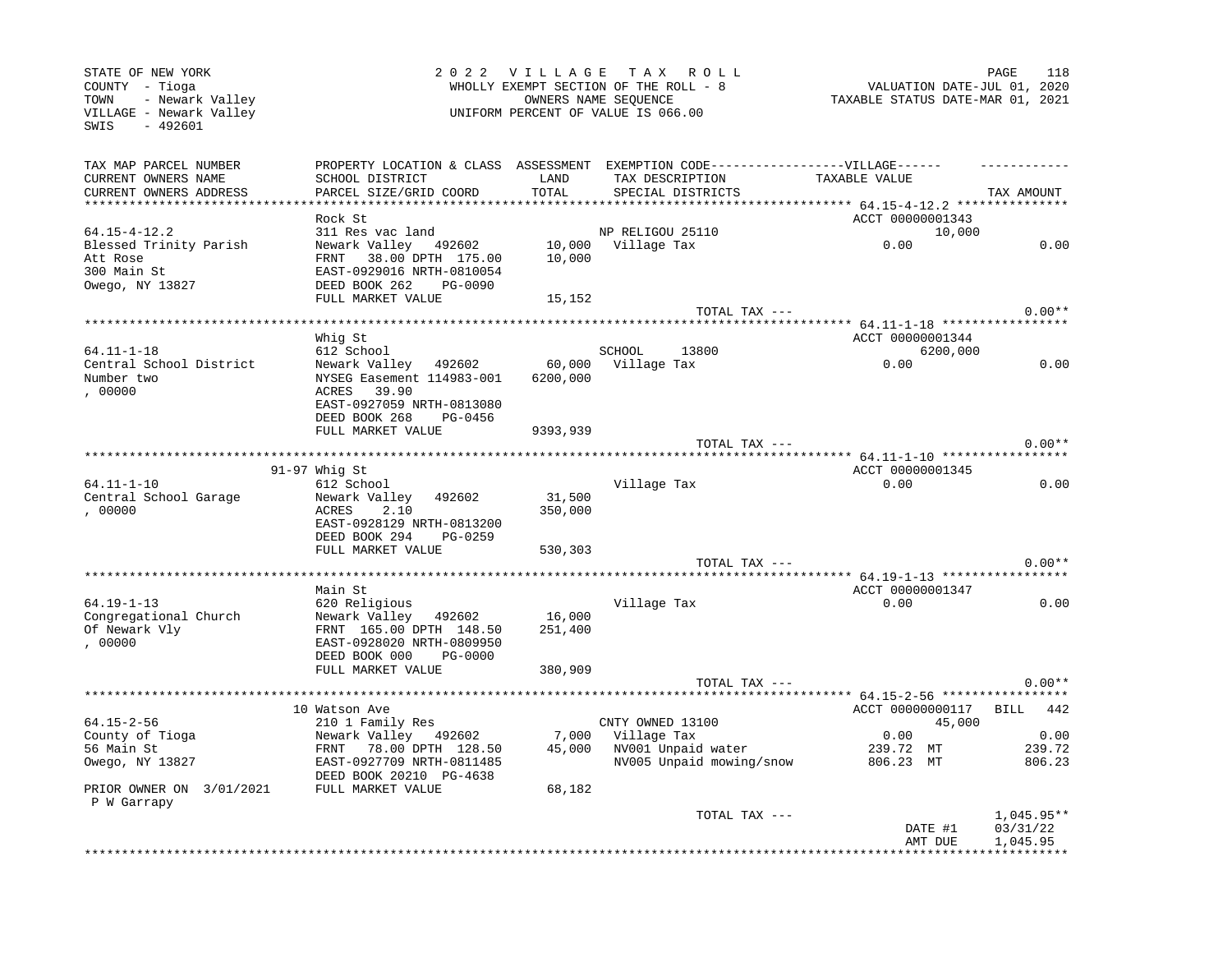| TAX MAP PARCEL NUMBER<br>PROPERTY LOCATION & CLASS ASSESSMENT EXEMPTION CODE-----------------VILLAGE------<br>CURRENT OWNERS NAME<br>SCHOOL DISTRICT<br>LAND<br>TAX DESCRIPTION<br>TAXABLE VALUE<br>TOTAL<br>CURRENT OWNERS ADDRESS<br>PARCEL SIZE/GRID COORD<br>TAX AMOUNT<br>SPECIAL DISTRICTS<br>40 Whig St<br>ACCT 00000000257<br>$64.15 - 2 - 16$<br>438 Parking lot<br>NP RELIGOU 25110<br>32,800<br>First Baptist Church<br>Newark Valley 492602<br>9,000 Village Tax<br>0.00<br>0.00<br>FRNT 95.00 DPTH 167.00<br>40 Whig St<br>32,800<br>PO Box 487<br>EAST-0927899 NRTH-0811890<br>Newark Valley, NY 13811<br>DEED BOOK 405<br>PG-0076<br>FULL MARKET VALUE<br>49,697<br>$0.00**$<br>TOTAL TAX ---<br>$38-40$ Whig St<br>ACCT 00000001350<br>$64.15 - 2 - 17$<br>620 Religious<br>NP RELIGOU 25110<br>987,000<br>0.00<br>First Baptist Church<br>Newark Valley 492602<br>14,000 Village Tax<br>0.00<br>40 Whig St<br>FRNT 228.50 DPTH 175.00<br>987,000<br>PO Box 487<br>EAST-0927909 NRTH-0811740<br>Newark Valley, NY 13811<br>DEED BOOK 250<br>PG-0455<br>FULL MARKET VALUE<br>1495,455<br>$0.00**$<br>TOTAL TAX ---<br>ACCT 00000001349<br>Central Ave<br>$64.15 - 2 - 58$<br>438 Parking lot<br>NP RELIGOU 25110<br>18,000<br>18,000 Village Tax<br>0.00<br>0.00<br>First Baptist Church<br>Newark Valley 492602<br>40 Whig St<br>FRNT 132.00 DPTH 150.00<br>18,000<br>PO Box 487<br>EAST-0927739 NRTH-0811670<br>Newark Valley, NY 13811<br>DEED BOOK 341<br>PG-0713<br>FULL MARKET VALUE<br>27,273<br>$0.00**$<br>TOTAL TAX ---<br>59 Main St<br>ACCT 00000001351<br>$64.19 - 2 - 16$<br>0.00<br>620 Religious<br>Village Tax<br>0.00<br>First Methodist Church<br>Newark Valley 492602<br>15,000<br>Of Newark Vly<br>FRNT 105.00 DPTH 256.00<br>550,000<br>, 00000<br>EAST-0927910 NRTH-0809140<br>DEED BOOK 121<br>PG-0241<br>FULL MARKET VALUE<br>833,333<br>$0.00**$<br>TOTAL TAX ---<br>ACCT 00000001352<br>63 Main St<br>$64.19 - 3 - 10$<br>620 Religious<br>0.00<br>0.00<br>Village Tax<br>First Methodist Church<br>Newark Valley 492602<br>16,500<br>Of Newark Vly<br>2.47<br>ACRES<br>16,500<br>Newark Valley, NY 13811<br>EAST-0928080 NRTH-0808920<br>DEED BOOK 319<br>PG-0926<br>FULL MARKET VALUE<br>25,000<br>$0.00**$<br>TOTAL TAX --- | STATE OF NEW YORK<br>COUNTY - Tioga<br>- Newark Valley<br>TOWN<br>VILLAGE - Newark Valley<br>$-492601$<br>SWIS |  | 2022 VILLAGE TAX ROLL<br>WHOLLY EXEMPT SECTION OF THE ROLL - 8<br>OWNERS NAME SEQUENCE<br>UNIFORM PERCENT OF VALUE IS 066.00 | VALUATION DATE-JUL 01, 2020<br>TAXABLE STATUS DATE-MAR 01, 2021 | 119<br>PAGE |
|--------------------------------------------------------------------------------------------------------------------------------------------------------------------------------------------------------------------------------------------------------------------------------------------------------------------------------------------------------------------------------------------------------------------------------------------------------------------------------------------------------------------------------------------------------------------------------------------------------------------------------------------------------------------------------------------------------------------------------------------------------------------------------------------------------------------------------------------------------------------------------------------------------------------------------------------------------------------------------------------------------------------------------------------------------------------------------------------------------------------------------------------------------------------------------------------------------------------------------------------------------------------------------------------------------------------------------------------------------------------------------------------------------------------------------------------------------------------------------------------------------------------------------------------------------------------------------------------------------------------------------------------------------------------------------------------------------------------------------------------------------------------------------------------------------------------------------------------------------------------------------------------------------------------------------------------------------------------------------------------------------------------------------------------------------------------------------------------------------------------------------------------------------------------------------------------------------------------------------------------------------------------------|----------------------------------------------------------------------------------------------------------------|--|------------------------------------------------------------------------------------------------------------------------------|-----------------------------------------------------------------|-------------|
|                                                                                                                                                                                                                                                                                                                                                                                                                                                                                                                                                                                                                                                                                                                                                                                                                                                                                                                                                                                                                                                                                                                                                                                                                                                                                                                                                                                                                                                                                                                                                                                                                                                                                                                                                                                                                                                                                                                                                                                                                                                                                                                                                                                                                                                                          |                                                                                                                |  |                                                                                                                              |                                                                 |             |
|                                                                                                                                                                                                                                                                                                                                                                                                                                                                                                                                                                                                                                                                                                                                                                                                                                                                                                                                                                                                                                                                                                                                                                                                                                                                                                                                                                                                                                                                                                                                                                                                                                                                                                                                                                                                                                                                                                                                                                                                                                                                                                                                                                                                                                                                          |                                                                                                                |  |                                                                                                                              |                                                                 |             |
|                                                                                                                                                                                                                                                                                                                                                                                                                                                                                                                                                                                                                                                                                                                                                                                                                                                                                                                                                                                                                                                                                                                                                                                                                                                                                                                                                                                                                                                                                                                                                                                                                                                                                                                                                                                                                                                                                                                                                                                                                                                                                                                                                                                                                                                                          |                                                                                                                |  |                                                                                                                              |                                                                 |             |
|                                                                                                                                                                                                                                                                                                                                                                                                                                                                                                                                                                                                                                                                                                                                                                                                                                                                                                                                                                                                                                                                                                                                                                                                                                                                                                                                                                                                                                                                                                                                                                                                                                                                                                                                                                                                                                                                                                                                                                                                                                                                                                                                                                                                                                                                          |                                                                                                                |  |                                                                                                                              |                                                                 |             |
|                                                                                                                                                                                                                                                                                                                                                                                                                                                                                                                                                                                                                                                                                                                                                                                                                                                                                                                                                                                                                                                                                                                                                                                                                                                                                                                                                                                                                                                                                                                                                                                                                                                                                                                                                                                                                                                                                                                                                                                                                                                                                                                                                                                                                                                                          |                                                                                                                |  |                                                                                                                              |                                                                 |             |
|                                                                                                                                                                                                                                                                                                                                                                                                                                                                                                                                                                                                                                                                                                                                                                                                                                                                                                                                                                                                                                                                                                                                                                                                                                                                                                                                                                                                                                                                                                                                                                                                                                                                                                                                                                                                                                                                                                                                                                                                                                                                                                                                                                                                                                                                          |                                                                                                                |  |                                                                                                                              |                                                                 |             |
|                                                                                                                                                                                                                                                                                                                                                                                                                                                                                                                                                                                                                                                                                                                                                                                                                                                                                                                                                                                                                                                                                                                                                                                                                                                                                                                                                                                                                                                                                                                                                                                                                                                                                                                                                                                                                                                                                                                                                                                                                                                                                                                                                                                                                                                                          |                                                                                                                |  |                                                                                                                              |                                                                 |             |
|                                                                                                                                                                                                                                                                                                                                                                                                                                                                                                                                                                                                                                                                                                                                                                                                                                                                                                                                                                                                                                                                                                                                                                                                                                                                                                                                                                                                                                                                                                                                                                                                                                                                                                                                                                                                                                                                                                                                                                                                                                                                                                                                                                                                                                                                          |                                                                                                                |  |                                                                                                                              |                                                                 |             |
|                                                                                                                                                                                                                                                                                                                                                                                                                                                                                                                                                                                                                                                                                                                                                                                                                                                                                                                                                                                                                                                                                                                                                                                                                                                                                                                                                                                                                                                                                                                                                                                                                                                                                                                                                                                                                                                                                                                                                                                                                                                                                                                                                                                                                                                                          |                                                                                                                |  |                                                                                                                              |                                                                 |             |
|                                                                                                                                                                                                                                                                                                                                                                                                                                                                                                                                                                                                                                                                                                                                                                                                                                                                                                                                                                                                                                                                                                                                                                                                                                                                                                                                                                                                                                                                                                                                                                                                                                                                                                                                                                                                                                                                                                                                                                                                                                                                                                                                                                                                                                                                          |                                                                                                                |  |                                                                                                                              |                                                                 |             |
|                                                                                                                                                                                                                                                                                                                                                                                                                                                                                                                                                                                                                                                                                                                                                                                                                                                                                                                                                                                                                                                                                                                                                                                                                                                                                                                                                                                                                                                                                                                                                                                                                                                                                                                                                                                                                                                                                                                                                                                                                                                                                                                                                                                                                                                                          |                                                                                                                |  |                                                                                                                              |                                                                 |             |
|                                                                                                                                                                                                                                                                                                                                                                                                                                                                                                                                                                                                                                                                                                                                                                                                                                                                                                                                                                                                                                                                                                                                                                                                                                                                                                                                                                                                                                                                                                                                                                                                                                                                                                                                                                                                                                                                                                                                                                                                                                                                                                                                                                                                                                                                          |                                                                                                                |  |                                                                                                                              |                                                                 |             |
|                                                                                                                                                                                                                                                                                                                                                                                                                                                                                                                                                                                                                                                                                                                                                                                                                                                                                                                                                                                                                                                                                                                                                                                                                                                                                                                                                                                                                                                                                                                                                                                                                                                                                                                                                                                                                                                                                                                                                                                                                                                                                                                                                                                                                                                                          |                                                                                                                |  |                                                                                                                              |                                                                 |             |
|                                                                                                                                                                                                                                                                                                                                                                                                                                                                                                                                                                                                                                                                                                                                                                                                                                                                                                                                                                                                                                                                                                                                                                                                                                                                                                                                                                                                                                                                                                                                                                                                                                                                                                                                                                                                                                                                                                                                                                                                                                                                                                                                                                                                                                                                          |                                                                                                                |  |                                                                                                                              |                                                                 |             |
|                                                                                                                                                                                                                                                                                                                                                                                                                                                                                                                                                                                                                                                                                                                                                                                                                                                                                                                                                                                                                                                                                                                                                                                                                                                                                                                                                                                                                                                                                                                                                                                                                                                                                                                                                                                                                                                                                                                                                                                                                                                                                                                                                                                                                                                                          |                                                                                                                |  |                                                                                                                              |                                                                 |             |
|                                                                                                                                                                                                                                                                                                                                                                                                                                                                                                                                                                                                                                                                                                                                                                                                                                                                                                                                                                                                                                                                                                                                                                                                                                                                                                                                                                                                                                                                                                                                                                                                                                                                                                                                                                                                                                                                                                                                                                                                                                                                                                                                                                                                                                                                          |                                                                                                                |  |                                                                                                                              |                                                                 |             |
|                                                                                                                                                                                                                                                                                                                                                                                                                                                                                                                                                                                                                                                                                                                                                                                                                                                                                                                                                                                                                                                                                                                                                                                                                                                                                                                                                                                                                                                                                                                                                                                                                                                                                                                                                                                                                                                                                                                                                                                                                                                                                                                                                                                                                                                                          |                                                                                                                |  |                                                                                                                              |                                                                 |             |
|                                                                                                                                                                                                                                                                                                                                                                                                                                                                                                                                                                                                                                                                                                                                                                                                                                                                                                                                                                                                                                                                                                                                                                                                                                                                                                                                                                                                                                                                                                                                                                                                                                                                                                                                                                                                                                                                                                                                                                                                                                                                                                                                                                                                                                                                          |                                                                                                                |  |                                                                                                                              |                                                                 |             |
|                                                                                                                                                                                                                                                                                                                                                                                                                                                                                                                                                                                                                                                                                                                                                                                                                                                                                                                                                                                                                                                                                                                                                                                                                                                                                                                                                                                                                                                                                                                                                                                                                                                                                                                                                                                                                                                                                                                                                                                                                                                                                                                                                                                                                                                                          |                                                                                                                |  |                                                                                                                              |                                                                 |             |
|                                                                                                                                                                                                                                                                                                                                                                                                                                                                                                                                                                                                                                                                                                                                                                                                                                                                                                                                                                                                                                                                                                                                                                                                                                                                                                                                                                                                                                                                                                                                                                                                                                                                                                                                                                                                                                                                                                                                                                                                                                                                                                                                                                                                                                                                          |                                                                                                                |  |                                                                                                                              |                                                                 |             |
|                                                                                                                                                                                                                                                                                                                                                                                                                                                                                                                                                                                                                                                                                                                                                                                                                                                                                                                                                                                                                                                                                                                                                                                                                                                                                                                                                                                                                                                                                                                                                                                                                                                                                                                                                                                                                                                                                                                                                                                                                                                                                                                                                                                                                                                                          |                                                                                                                |  |                                                                                                                              |                                                                 |             |
|                                                                                                                                                                                                                                                                                                                                                                                                                                                                                                                                                                                                                                                                                                                                                                                                                                                                                                                                                                                                                                                                                                                                                                                                                                                                                                                                                                                                                                                                                                                                                                                                                                                                                                                                                                                                                                                                                                                                                                                                                                                                                                                                                                                                                                                                          |                                                                                                                |  |                                                                                                                              |                                                                 |             |
|                                                                                                                                                                                                                                                                                                                                                                                                                                                                                                                                                                                                                                                                                                                                                                                                                                                                                                                                                                                                                                                                                                                                                                                                                                                                                                                                                                                                                                                                                                                                                                                                                                                                                                                                                                                                                                                                                                                                                                                                                                                                                                                                                                                                                                                                          |                                                                                                                |  |                                                                                                                              |                                                                 |             |
|                                                                                                                                                                                                                                                                                                                                                                                                                                                                                                                                                                                                                                                                                                                                                                                                                                                                                                                                                                                                                                                                                                                                                                                                                                                                                                                                                                                                                                                                                                                                                                                                                                                                                                                                                                                                                                                                                                                                                                                                                                                                                                                                                                                                                                                                          |                                                                                                                |  |                                                                                                                              |                                                                 |             |
|                                                                                                                                                                                                                                                                                                                                                                                                                                                                                                                                                                                                                                                                                                                                                                                                                                                                                                                                                                                                                                                                                                                                                                                                                                                                                                                                                                                                                                                                                                                                                                                                                                                                                                                                                                                                                                                                                                                                                                                                                                                                                                                                                                                                                                                                          |                                                                                                                |  |                                                                                                                              |                                                                 |             |
|                                                                                                                                                                                                                                                                                                                                                                                                                                                                                                                                                                                                                                                                                                                                                                                                                                                                                                                                                                                                                                                                                                                                                                                                                                                                                                                                                                                                                                                                                                                                                                                                                                                                                                                                                                                                                                                                                                                                                                                                                                                                                                                                                                                                                                                                          |                                                                                                                |  |                                                                                                                              |                                                                 |             |
|                                                                                                                                                                                                                                                                                                                                                                                                                                                                                                                                                                                                                                                                                                                                                                                                                                                                                                                                                                                                                                                                                                                                                                                                                                                                                                                                                                                                                                                                                                                                                                                                                                                                                                                                                                                                                                                                                                                                                                                                                                                                                                                                                                                                                                                                          |                                                                                                                |  |                                                                                                                              |                                                                 |             |
|                                                                                                                                                                                                                                                                                                                                                                                                                                                                                                                                                                                                                                                                                                                                                                                                                                                                                                                                                                                                                                                                                                                                                                                                                                                                                                                                                                                                                                                                                                                                                                                                                                                                                                                                                                                                                                                                                                                                                                                                                                                                                                                                                                                                                                                                          |                                                                                                                |  |                                                                                                                              |                                                                 |             |
|                                                                                                                                                                                                                                                                                                                                                                                                                                                                                                                                                                                                                                                                                                                                                                                                                                                                                                                                                                                                                                                                                                                                                                                                                                                                                                                                                                                                                                                                                                                                                                                                                                                                                                                                                                                                                                                                                                                                                                                                                                                                                                                                                                                                                                                                          |                                                                                                                |  |                                                                                                                              |                                                                 |             |
|                                                                                                                                                                                                                                                                                                                                                                                                                                                                                                                                                                                                                                                                                                                                                                                                                                                                                                                                                                                                                                                                                                                                                                                                                                                                                                                                                                                                                                                                                                                                                                                                                                                                                                                                                                                                                                                                                                                                                                                                                                                                                                                                                                                                                                                                          |                                                                                                                |  |                                                                                                                              |                                                                 |             |
|                                                                                                                                                                                                                                                                                                                                                                                                                                                                                                                                                                                                                                                                                                                                                                                                                                                                                                                                                                                                                                                                                                                                                                                                                                                                                                                                                                                                                                                                                                                                                                                                                                                                                                                                                                                                                                                                                                                                                                                                                                                                                                                                                                                                                                                                          |                                                                                                                |  |                                                                                                                              |                                                                 |             |
|                                                                                                                                                                                                                                                                                                                                                                                                                                                                                                                                                                                                                                                                                                                                                                                                                                                                                                                                                                                                                                                                                                                                                                                                                                                                                                                                                                                                                                                                                                                                                                                                                                                                                                                                                                                                                                                                                                                                                                                                                                                                                                                                                                                                                                                                          |                                                                                                                |  |                                                                                                                              |                                                                 |             |
|                                                                                                                                                                                                                                                                                                                                                                                                                                                                                                                                                                                                                                                                                                                                                                                                                                                                                                                                                                                                                                                                                                                                                                                                                                                                                                                                                                                                                                                                                                                                                                                                                                                                                                                                                                                                                                                                                                                                                                                                                                                                                                                                                                                                                                                                          |                                                                                                                |  |                                                                                                                              |                                                                 |             |
|                                                                                                                                                                                                                                                                                                                                                                                                                                                                                                                                                                                                                                                                                                                                                                                                                                                                                                                                                                                                                                                                                                                                                                                                                                                                                                                                                                                                                                                                                                                                                                                                                                                                                                                                                                                                                                                                                                                                                                                                                                                                                                                                                                                                                                                                          |                                                                                                                |  |                                                                                                                              |                                                                 |             |
|                                                                                                                                                                                                                                                                                                                                                                                                                                                                                                                                                                                                                                                                                                                                                                                                                                                                                                                                                                                                                                                                                                                                                                                                                                                                                                                                                                                                                                                                                                                                                                                                                                                                                                                                                                                                                                                                                                                                                                                                                                                                                                                                                                                                                                                                          |                                                                                                                |  |                                                                                                                              |                                                                 |             |
|                                                                                                                                                                                                                                                                                                                                                                                                                                                                                                                                                                                                                                                                                                                                                                                                                                                                                                                                                                                                                                                                                                                                                                                                                                                                                                                                                                                                                                                                                                                                                                                                                                                                                                                                                                                                                                                                                                                                                                                                                                                                                                                                                                                                                                                                          |                                                                                                                |  |                                                                                                                              |                                                                 |             |
|                                                                                                                                                                                                                                                                                                                                                                                                                                                                                                                                                                                                                                                                                                                                                                                                                                                                                                                                                                                                                                                                                                                                                                                                                                                                                                                                                                                                                                                                                                                                                                                                                                                                                                                                                                                                                                                                                                                                                                                                                                                                                                                                                                                                                                                                          |                                                                                                                |  |                                                                                                                              |                                                                 |             |
|                                                                                                                                                                                                                                                                                                                                                                                                                                                                                                                                                                                                                                                                                                                                                                                                                                                                                                                                                                                                                                                                                                                                                                                                                                                                                                                                                                                                                                                                                                                                                                                                                                                                                                                                                                                                                                                                                                                                                                                                                                                                                                                                                                                                                                                                          |                                                                                                                |  |                                                                                                                              |                                                                 |             |
|                                                                                                                                                                                                                                                                                                                                                                                                                                                                                                                                                                                                                                                                                                                                                                                                                                                                                                                                                                                                                                                                                                                                                                                                                                                                                                                                                                                                                                                                                                                                                                                                                                                                                                                                                                                                                                                                                                                                                                                                                                                                                                                                                                                                                                                                          |                                                                                                                |  |                                                                                                                              |                                                                 |             |
|                                                                                                                                                                                                                                                                                                                                                                                                                                                                                                                                                                                                                                                                                                                                                                                                                                                                                                                                                                                                                                                                                                                                                                                                                                                                                                                                                                                                                                                                                                                                                                                                                                                                                                                                                                                                                                                                                                                                                                                                                                                                                                                                                                                                                                                                          |                                                                                                                |  |                                                                                                                              |                                                                 |             |
|                                                                                                                                                                                                                                                                                                                                                                                                                                                                                                                                                                                                                                                                                                                                                                                                                                                                                                                                                                                                                                                                                                                                                                                                                                                                                                                                                                                                                                                                                                                                                                                                                                                                                                                                                                                                                                                                                                                                                                                                                                                                                                                                                                                                                                                                          |                                                                                                                |  |                                                                                                                              |                                                                 |             |
|                                                                                                                                                                                                                                                                                                                                                                                                                                                                                                                                                                                                                                                                                                                                                                                                                                                                                                                                                                                                                                                                                                                                                                                                                                                                                                                                                                                                                                                                                                                                                                                                                                                                                                                                                                                                                                                                                                                                                                                                                                                                                                                                                                                                                                                                          |                                                                                                                |  |                                                                                                                              |                                                                 |             |
|                                                                                                                                                                                                                                                                                                                                                                                                                                                                                                                                                                                                                                                                                                                                                                                                                                                                                                                                                                                                                                                                                                                                                                                                                                                                                                                                                                                                                                                                                                                                                                                                                                                                                                                                                                                                                                                                                                                                                                                                                                                                                                                                                                                                                                                                          |                                                                                                                |  |                                                                                                                              |                                                                 |             |
|                                                                                                                                                                                                                                                                                                                                                                                                                                                                                                                                                                                                                                                                                                                                                                                                                                                                                                                                                                                                                                                                                                                                                                                                                                                                                                                                                                                                                                                                                                                                                                                                                                                                                                                                                                                                                                                                                                                                                                                                                                                                                                                                                                                                                                                                          |                                                                                                                |  |                                                                                                                              |                                                                 |             |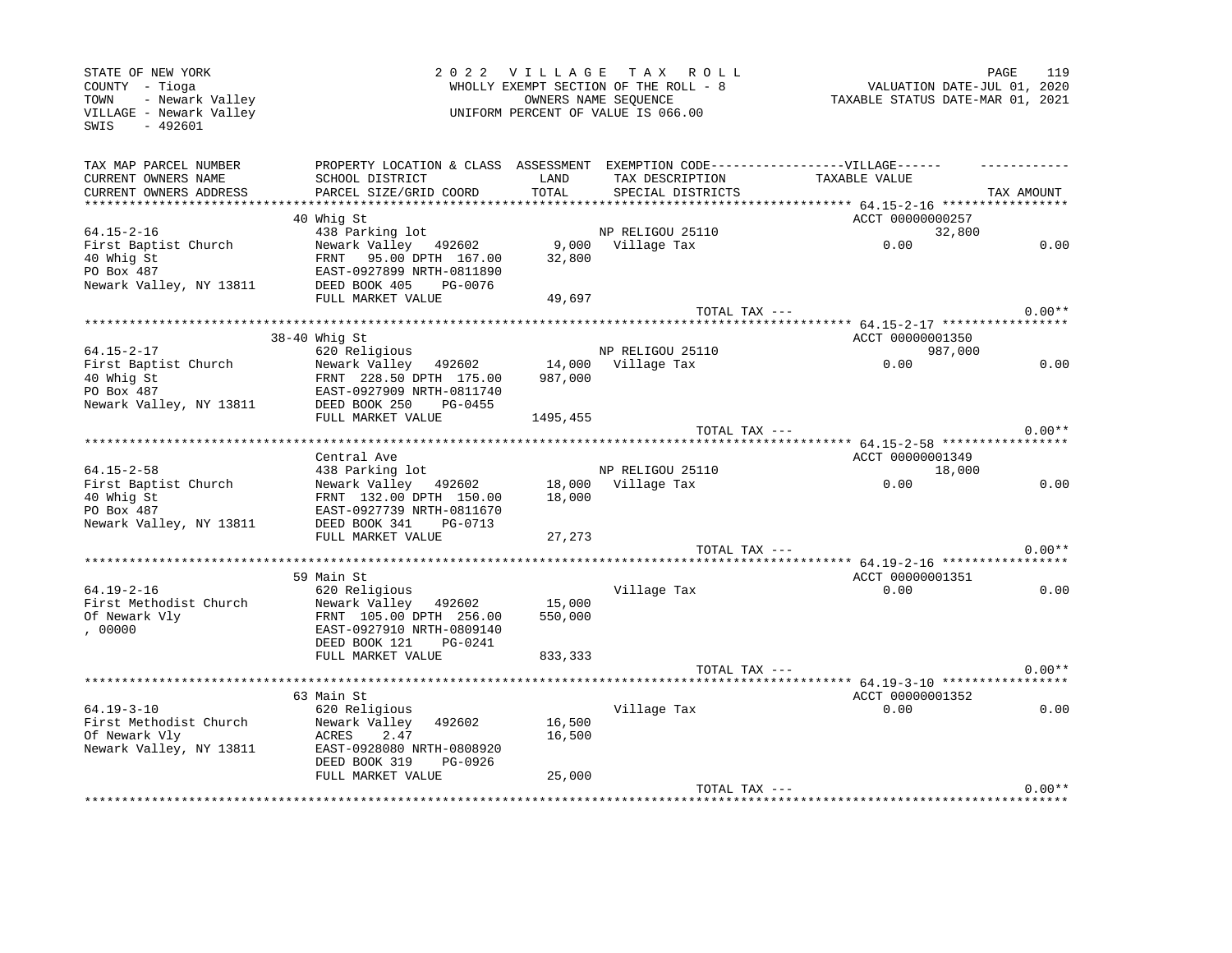| STATE OF NEW YORK<br>COUNTY - Tioga<br>- Newark Valley<br>TOWN<br>VILLAGE - Newark Valley<br>$-492601$<br>SWIS |                                                                                                                   |                  | 2022 VILLAGE TAX ROLL<br>WHOLLY EXEMPT SECTION OF THE ROLL - 8<br>OWNERS NAME SEQUENCE<br>UNIFORM PERCENT OF VALUE IS 066.00 | VALUATION DATE-JUL 01, 2020<br>TAXABLE STATUS DATE-MAR 01, 2021 | 120<br>PAGE |
|----------------------------------------------------------------------------------------------------------------|-------------------------------------------------------------------------------------------------------------------|------------------|------------------------------------------------------------------------------------------------------------------------------|-----------------------------------------------------------------|-------------|
| TAX MAP PARCEL NUMBER                                                                                          | PROPERTY LOCATION & CLASS ASSESSMENT EXEMPTION CODE-----------------VILLAGE------                                 |                  |                                                                                                                              |                                                                 |             |
| CURRENT OWNERS NAME                                                                                            | SCHOOL DISTRICT                                                                                                   | LAND             | TAX DESCRIPTION                                                                                                              | TAXABLE VALUE                                                   |             |
| CURRENT OWNERS ADDRESS                                                                                         | PARCEL SIZE/GRID COORD                                                                                            | TOTAL            | SPECIAL DISTRICTS                                                                                                            |                                                                 | TAX AMOUNT  |
|                                                                                                                | 177 S Main St                                                                                                     |                  |                                                                                                                              | ACCT 00000000186                                                |             |
| $75.07 - 1 - 15$                                                                                               | 311 Res vac land                                                                                                  |                  | Village Tax                                                                                                                  | 0.00                                                            | 0.00        |
| Hope Cemetery Associatio<br>Newark Valley, NY 13811                                                            | Newark Valley 492602<br>Deed Date 1/28/99<br>ACRES 21.30<br>EAST-0927450 NRTH-0806550<br>DEED BOOK 00620 PG-00108 | 14,500<br>14,500 |                                                                                                                              |                                                                 |             |
|                                                                                                                | FULL MARKET VALUE                                                                                                 | 21,970           |                                                                                                                              |                                                                 |             |
|                                                                                                                |                                                                                                                   |                  | TOTAL TAX ---                                                                                                                |                                                                 | $0.00**$    |
|                                                                                                                |                                                                                                                   |                  |                                                                                                                              |                                                                 |             |
| $75.07 - 1 - 18$                                                                                               | Main St<br>695 Cemetery                                                                                           |                  | Village Tax                                                                                                                  | ACCT 00000001353<br>0.00                                        | 0.00        |
| Hope Cemetery Association<br>Of Newark Vly<br>, 13811                                                          | Newark Valley 492602<br>8.60<br>ACRES<br>EAST-0926870 NRTH-0805800                                                | 56,600<br>62,600 |                                                                                                                              |                                                                 |             |
|                                                                                                                | DEED BOOK 202<br>PG-0284                                                                                          |                  |                                                                                                                              |                                                                 |             |
|                                                                                                                | FULL MARKET VALUE                                                                                                 | 94,848           |                                                                                                                              |                                                                 |             |
|                                                                                                                |                                                                                                                   |                  | TOTAL TAX ---                                                                                                                |                                                                 | $0.00**$    |
|                                                                                                                | Main St                                                                                                           |                  |                                                                                                                              | ACCT 00000001354                                                |             |
| $75.07 - 1 - 20$                                                                                               | 695 Cemetery                                                                                                      |                  | Village Tax                                                                                                                  | 0.00                                                            | 0.00        |
| Hope Cemetery Association                                                                                      | Newark Valley 492602                                                                                              | 38,000           |                                                                                                                              |                                                                 |             |
| Mausoleum<br>Of Newark Vly<br>, 13811                                                                          | FRNT 198.00 DPTH 151.00<br>EAST-0926370 NRTH-0805920<br>DEED BOOK 190<br>PG-0458                                  | 200,000          |                                                                                                                              |                                                                 |             |
|                                                                                                                | FULL MARKET VALUE                                                                                                 | 303,030          |                                                                                                                              |                                                                 |             |
|                                                                                                                |                                                                                                                   |                  | TOTAL TAX ---                                                                                                                |                                                                 | $0.00**$    |
|                                                                                                                |                                                                                                                   |                  |                                                                                                                              |                                                                 |             |
|                                                                                                                | 70 S Main St                                                                                                      |                  |                                                                                                                              | ACCT 00000001355                                                |             |
| $64.19 - 3 - 30$<br>Methodist Parsonage                                                                        | 210 1 Family Res<br>Newark Valley 492602                                                                          |                  | CLERGY RES 21600<br>6,000 Village Tax                                                                                        | 75,000<br>0.00                                                  | 0.00        |
| 70 South Main St<br>Newark Valley, NY 13811                                                                    | FRNT 90.00 DPTH 198.00<br>EAST-0927550 NRTH-0809010<br>DEED BOOK 036<br>PG-0043                                   | 75,000           |                                                                                                                              |                                                                 |             |
|                                                                                                                | FULL MARKET VALUE                                                                                                 | 113,636          |                                                                                                                              |                                                                 |             |
|                                                                                                                |                                                                                                                   |                  | TOTAL TAX ---                                                                                                                |                                                                 | $0.00**$    |
|                                                                                                                |                                                                                                                   |                  |                                                                                                                              |                                                                 |             |
| $64.19 - 2 - 2$                                                                                                | Park & Rock<br>652 Govt bldgs                                                                                     |                  | Village Tax                                                                                                                  | ACCT 00000001356<br>0.00                                        | 0.00        |
| Municipal Building                                                                                             | Newark Valley 492602                                                                                              | 20,000           |                                                                                                                              |                                                                 |             |
| ,00000                                                                                                         | FRNT 297.00 DPTH 126.00<br>ACRES 0.86                                                                             | 554,000          |                                                                                                                              |                                                                 |             |
|                                                                                                                | EAST-0928650 NRTH-0810120<br>DEED BOOK 307<br>PG-0064                                                             |                  |                                                                                                                              |                                                                 |             |
|                                                                                                                | FULL MARKET VALUE                                                                                                 | 839,394          |                                                                                                                              |                                                                 |             |
|                                                                                                                |                                                                                                                   |                  | TOTAL TAX ---                                                                                                                |                                                                 | $0.00**$    |
|                                                                                                                |                                                                                                                   |                  |                                                                                                                              |                                                                 |             |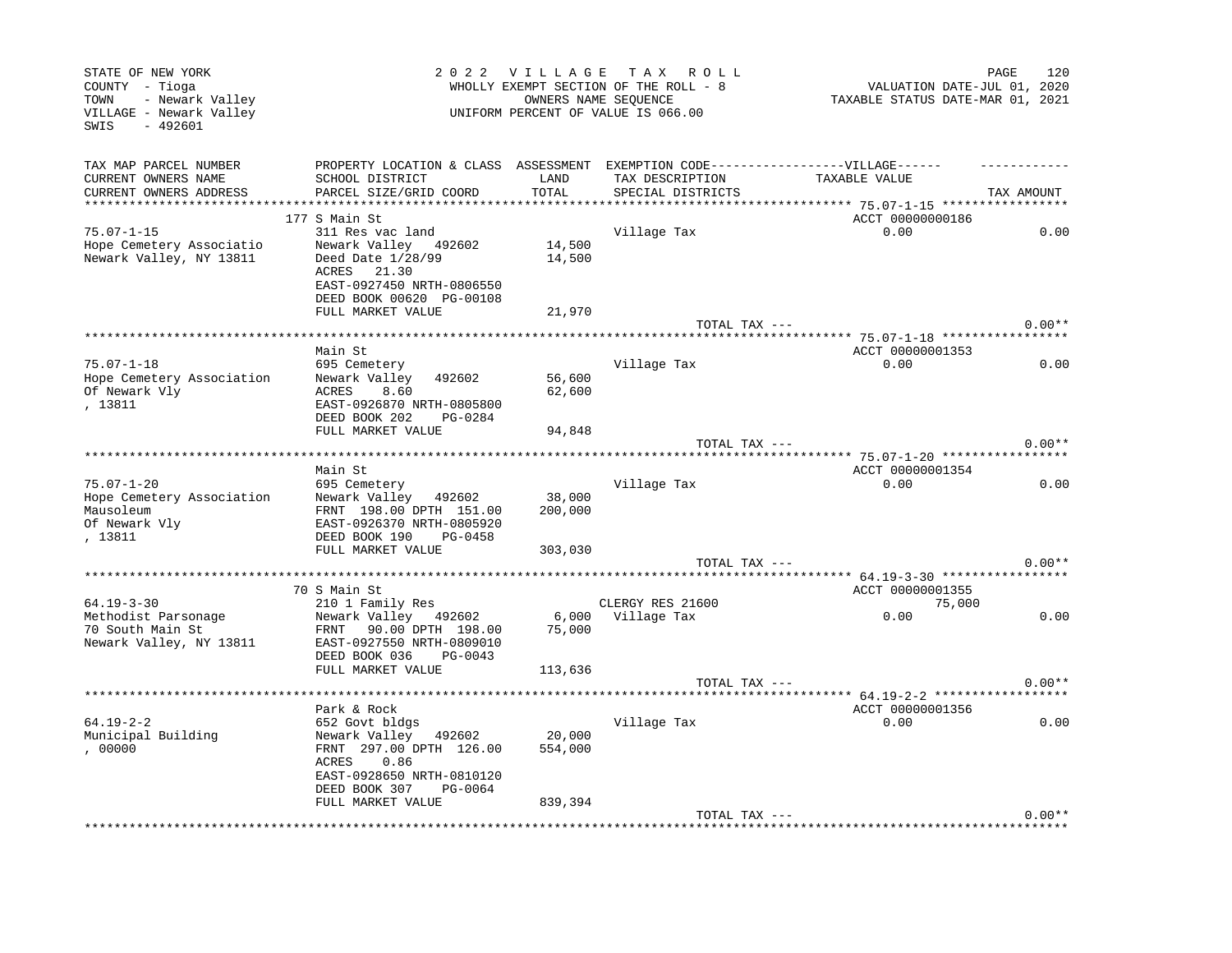| STATE OF NEW YORK<br>COUNTY - Tioga<br>- Newark Valley<br>TOWN<br>VILLAGE - Newark Valley<br>$-492601$<br>SWIS |                                                                                                      | 2022 VILLAGE TAX ROLL<br>WHOLLY EXEMPT SECTION OF THE ROLL - 8<br>OWNERS NAME SEQUENCE<br>UNIFORM PERCENT OF VALUE IS 066.00 |                    |                                        | 121<br>PAGE<br>VALUATION DATE-JUL 01, 2020<br>TAXABLE STATUS DATE-MAR 01, 2021 |
|----------------------------------------------------------------------------------------------------------------|------------------------------------------------------------------------------------------------------|------------------------------------------------------------------------------------------------------------------------------|--------------------|----------------------------------------|--------------------------------------------------------------------------------|
| TAX MAP PARCEL NUMBER<br>CURRENT OWNERS NAME                                                                   | PROPERTY LOCATION & CLASS ASSESSMENT EXEMPTION CODE-----------------VILLAGE------<br>SCHOOL DISTRICT | LAND                                                                                                                         | TAX DESCRIPTION    | TAXABLE VALUE                          |                                                                                |
| CURRENT OWNERS ADDRESS                                                                                         | PARCEL SIZE/GRID COORD                                                                               | TOTAL                                                                                                                        | SPECIAL DISTRICTS  |                                        | TAX AMOUNT                                                                     |
|                                                                                                                |                                                                                                      |                                                                                                                              |                    |                                        |                                                                                |
|                                                                                                                | 5 Clinton St                                                                                         |                                                                                                                              |                    | ACCT 00000000065                       |                                                                                |
| $64.19 - 3 - 32.2$                                                                                             | 710 Manufacture                                                                                      |                                                                                                                              | WHOLLY EX 50000    | 164,450                                |                                                                                |
| Northern Tioga Enterprises LLC Newark Valley 492602                                                            |                                                                                                      |                                                                                                                              | 16,000 Village Tax | 0.00                                   | 0.00                                                                           |
| 180 Eiklor Rd                 Deed Date 11/8/99                                                                |                                                                                                      | 164,450                                                                                                                      |                    |                                        |                                                                                |
| Candor, NY 13743                                                                                               | <b>ACRES</b><br>2.03                                                                                 |                                                                                                                              |                    |                                        |                                                                                |
|                                                                                                                | EAST-0926976 NRTH-0809066                                                                            |                                                                                                                              |                    |                                        |                                                                                |
|                                                                                                                | DEED BOOK 16619 PG-2001<br>FULL MARKET VALUE                                                         |                                                                                                                              |                    |                                        |                                                                                |
|                                                                                                                |                                                                                                      | 249,167                                                                                                                      | TOTAL TAX ---      |                                        | $0.00**$                                                                       |
|                                                                                                                |                                                                                                      |                                                                                                                              |                    |                                        |                                                                                |
|                                                                                                                | 30 Rock St                                                                                           |                                                                                                                              |                    | ACCT 00000001357                       |                                                                                |
| $64.15 - 4 - 11$                                                                                               | 620 Religious                                                                                        |                                                                                                                              | NP RELIGOU 25110   | 212,000                                |                                                                                |
| Saint John's Church                                                                                            | Newark Valley 492602                                                                                 |                                                                                                                              | 14,000 Village Tax | 0.00                                   | 0.00                                                                           |
| 24 Rock St                                                                                                     | FRNT 82.50 DPTH 175.00                                                                               | 212,000                                                                                                                      |                    |                                        |                                                                                |
| PO Box 485                                                                                                     | EAST-0929130 NRTH-0810090                                                                            |                                                                                                                              |                    |                                        |                                                                                |
| Newark Valley, NY 13811 DEED BOOK 380 PG-1080                                                                  |                                                                                                      |                                                                                                                              |                    |                                        |                                                                                |
|                                                                                                                | FULL MARKET VALUE                                                                                    | 321,212                                                                                                                      |                    |                                        |                                                                                |
|                                                                                                                |                                                                                                      |                                                                                                                              | TOTAL TAX ---      |                                        | $0.00**$                                                                       |
|                                                                                                                | Rock St                                                                                              |                                                                                                                              |                    |                                        |                                                                                |
| $64.19 - 2 - 8$                                                                                                | 330 Vacant comm                                                                                      |                                                                                                                              | Village Tax        | ACCT 00000000204<br>0.00               | 0.00                                                                           |
| St John Evanglist Roman                                                                                        | Newark Valley 492602                                                                                 | 3,000                                                                                                                        |                    |                                        |                                                                                |
| Cathol                                                                                                         | FRNT 132.00 DPTH 93.00                                                                               | 3,000                                                                                                                        |                    |                                        |                                                                                |
| 24 Rock St                                                                                                     | EAST-0929080 NRTH-0809850                                                                            |                                                                                                                              |                    |                                        |                                                                                |
| PO Box 485                                                                                                     | DEED BOOK 383 PG-0109                                                                                |                                                                                                                              |                    |                                        |                                                                                |
| Newark Valley, NY 13811                                                                                        | FULL MARKET VALUE                                                                                    | 4,545                                                                                                                        |                    |                                        |                                                                                |
|                                                                                                                |                                                                                                      |                                                                                                                              | TOTAL TAX ---      |                                        | $0.00**$                                                                       |
|                                                                                                                |                                                                                                      |                                                                                                                              |                    |                                        |                                                                                |
|                                                                                                                | 6 Rock St                                                                                            |                                                                                                                              |                    | ACCT 00000001359                       |                                                                                |
| $64.15 - 4 - 17.20$                                                                                            | 611 Library                                                                                          | $\mathbf 0$                                                                                                                  | Village Tax        | 0.00                                   | 0.00                                                                           |
| Tappan Spaulding Library<br>, 00000                                                                            | Newark Valley<br>492602<br>ACRES<br>0.20                                                             | 85,000                                                                                                                       |                    |                                        |                                                                                |
|                                                                                                                | DEED BOOK 000<br>PG-0000                                                                             |                                                                                                                              |                    |                                        |                                                                                |
|                                                                                                                | FULL MARKET VALUE                                                                                    | 128,788                                                                                                                      |                    |                                        |                                                                                |
|                                                                                                                |                                                                                                      |                                                                                                                              | TOTAL TAX ---      |                                        | $0.00**$                                                                       |
|                                                                                                                |                                                                                                      |                                                                                                                              |                    |                                        |                                                                                |
|                                                                                                                | Spring St                                                                                            |                                                                                                                              |                    | ACCT 00000001039                       |                                                                                |
| $64.19 - 1 - 1.30$                                                                                             | 312 Vac w/imprv                                                                                      |                                                                                                                              | IND DEV AG 18020   | 100                                    |                                                                                |
| Tioga County Ida                                                                                               | Newark Valley 492602                                                                                 |                                                                                                                              | 100 Village Tax    | 0.00                                   | 0.00                                                                           |
| 56 Main St                                                                                                     | Deed Date 2/5/99                                                                                     | 100                                                                                                                          |                    |                                        |                                                                                |
| Owego, NY 13827                                                                                                | 9.86 DPTH 80.00<br>FRNT                                                                              |                                                                                                                              |                    |                                        |                                                                                |
|                                                                                                                | EAST-0060730 NRTH-0081037<br>DEED BOOK 00620 PG-00284                                                |                                                                                                                              |                    |                                        |                                                                                |
|                                                                                                                | FULL MARKET VALUE                                                                                    | 152                                                                                                                          |                    |                                        |                                                                                |
|                                                                                                                |                                                                                                      |                                                                                                                              | TOTAL TAX ---      |                                        | $0.00**$                                                                       |
|                                                                                                                |                                                                                                      |                                                                                                                              |                    | ************************************** |                                                                                |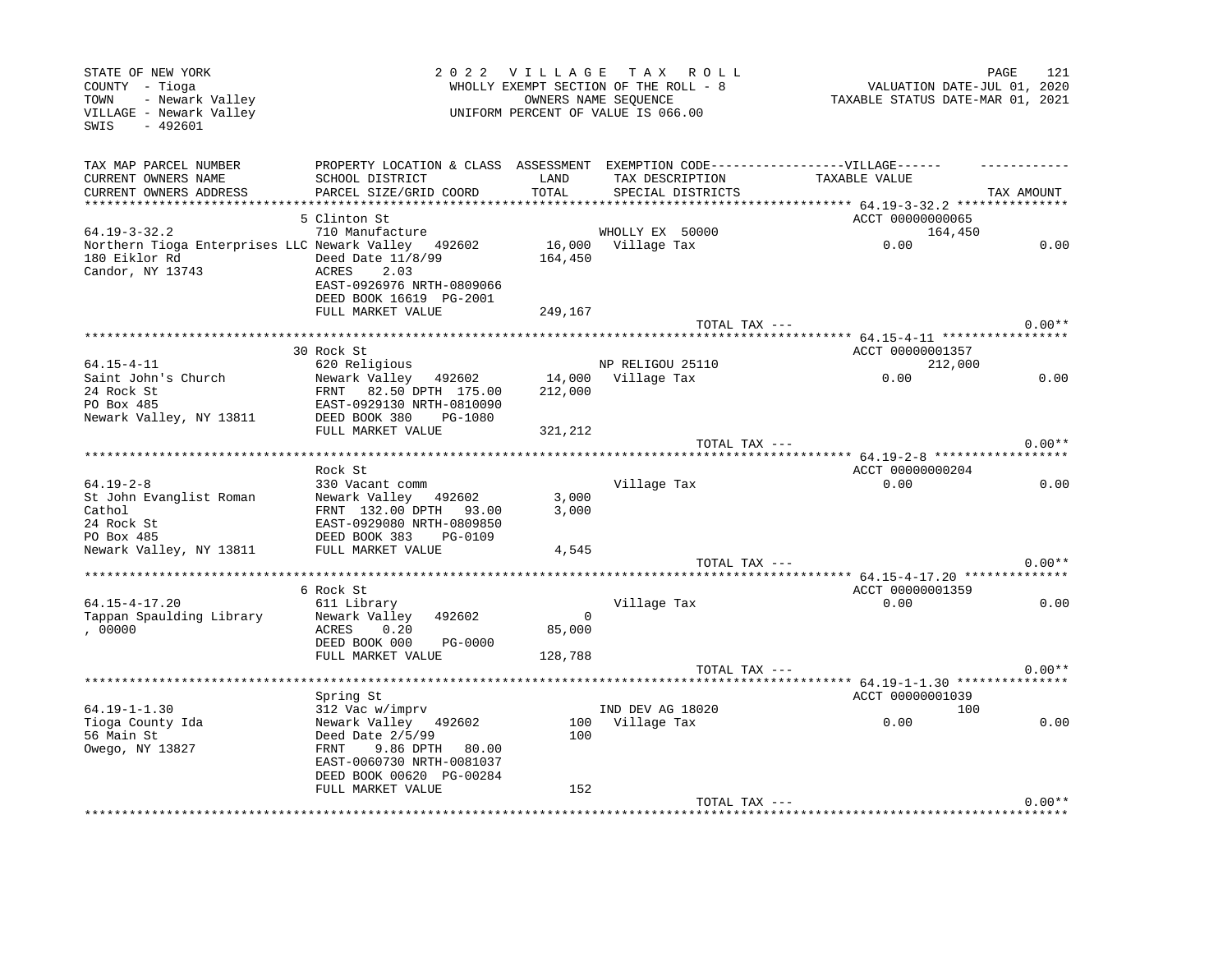| STATE OF NEW YORK<br>COUNTY - Tioga<br>- Newark Valley<br>TOWN<br>VILLAGE - Newark Valley<br>SWIS<br>$-492601$ |                                                                                                                                                                        |                              | 2022 VILLAGE TAX ROLL<br>WHOLLY EXEMPT SECTION OF THE ROLL - 8<br>OWNERS NAME SEQUENCE<br>UNIFORM PERCENT OF VALUE IS 066.00 | VALUATION DATE-JUL 01, 2020<br>TAXABLE STATUS DATE-MAR 01, 2021 | 122<br>PAGE |
|----------------------------------------------------------------------------------------------------------------|------------------------------------------------------------------------------------------------------------------------------------------------------------------------|------------------------------|------------------------------------------------------------------------------------------------------------------------------|-----------------------------------------------------------------|-------------|
| TAX MAP PARCEL NUMBER<br>CURRENT OWNERS NAME<br>CURRENT OWNERS ADDRESS                                         | PROPERTY LOCATION & CLASS ASSESSMENT EXEMPTION CODE-----------------VILLAGE------<br>SCHOOL DISTRICT<br>PARCEL SIZE/GRID COORD                                         | LAND<br>TOTAL                | TAX DESCRIPTION<br>SPECIAL DISTRICTS                                                                                         | TAXABLE VALUE                                                   | TAX AMOUNT  |
|                                                                                                                | Row                                                                                                                                                                    |                              |                                                                                                                              | ACCT 00000001307                                                |             |
| $64.19 - 1 - 6.1$<br>Tioga County Ida<br>56 Main St<br>Owego, NY 13827                                         | 843 Non-ceil. rr<br>Newark Valley 492602<br>ACRES 12.60<br>EAST-0927570 NRTH-0810260<br>DEED BOOK 00567 PG-00204<br>FULL MARKET VALUE                                  | 26,900<br>59,000<br>89,394   | Village Tax                                                                                                                  | 0.00                                                            | 0.00        |
|                                                                                                                |                                                                                                                                                                        |                              | TOTAL TAX ---                                                                                                                |                                                                 | $0.00**$    |
|                                                                                                                |                                                                                                                                                                        |                              |                                                                                                                              |                                                                 |             |
| $64.11 - 1 - 7$<br>Town of Newark Valley<br>109 Whig St<br>Newark Valley, NY 13811                             | 109 Whig St<br>652 Govt bldgs<br>Newark Valley 492602<br>ACRES 11.20<br>EAST-0928264 NRTH-0813585<br>DEED BOOK 15064 PG-3001<br>FULL MARKET VALUE                      | 27,000<br>200,000<br>303,030 | Village Tax                                                                                                                  | ACCT 00000000274<br>0.00                                        | 0.00        |
|                                                                                                                |                                                                                                                                                                        |                              | TOTAL TAX $---$                                                                                                              |                                                                 | $0.00**$    |
|                                                                                                                |                                                                                                                                                                        |                              |                                                                                                                              |                                                                 |             |
|                                                                                                                | Spring St                                                                                                                                                              |                              |                                                                                                                              | ACCT 00000001361                                                |             |
| $64.18 - 1 - 6$<br>Trout Ponds Of Newark<br>Valley<br>,00000                                                   | 593 Picnic site<br>Newark Valley 492602<br>ACRES<br>6.24<br>EAST-0926199 NRTH-0809940<br>DEED BOOK 263<br>PG-0453<br>FULL MARKET VALUE                                 | 19,500<br>19,500<br>29,545   | Village Tax                                                                                                                  | 0.00                                                            | 0.00        |
|                                                                                                                |                                                                                                                                                                        |                              | TOTAL TAX ---                                                                                                                |                                                                 | $0.00**$    |
|                                                                                                                |                                                                                                                                                                        |                              |                                                                                                                              |                                                                 |             |
|                                                                                                                | 119 Whig St                                                                                                                                                            |                              |                                                                                                                              | ACCT 00000001867                                                |             |
| $64.11 - 1 - 1.13$<br>United Health Services<br>33-57 Harrison St<br>Johnson City, NY 13790                    | 642 Health bldg<br>Newark Valley 492602<br>Deed Date $2/2/96$<br>FRNT 200.06 DPTH 200.02<br>EAST-0928079 NRTH-0814000<br>DEED BOOK 00578 PG-00341<br>FULL MARKET VALUE | 5,000<br>55,000<br>83,333    | Village Tax                                                                                                                  | 0.00                                                            | 0.00        |
|                                                                                                                |                                                                                                                                                                        |                              | TOTAL TAX ---                                                                                                                |                                                                 | $0.00**$    |
|                                                                                                                |                                                                                                                                                                        |                              |                                                                                                                              | ACCT 00000001362                                                |             |
| $64.19 - 2 - 1$                                                                                                | 3 Main St<br>963 Municpl park                                                                                                                                          |                              | VL IN CORP 13650                                                                                                             | 25,000                                                          |             |
| Village Green Of Newark<br>Valley<br>,00000                                                                    | Newark Valley 492602<br>FRNT 252.00 DPTH 113.00<br>EAST-0928390 NRTH-0810250<br>DEED BOOK 146<br>PG-0396                                                               | 25,000                       | 25,000 Village Tax                                                                                                           | 0.00                                                            | 0.00        |
|                                                                                                                | FULL MARKET VALUE                                                                                                                                                      | 37,879                       | TOTAL TAX ---                                                                                                                |                                                                 | $0.00**$    |
|                                                                                                                |                                                                                                                                                                        |                              |                                                                                                                              |                                                                 |             |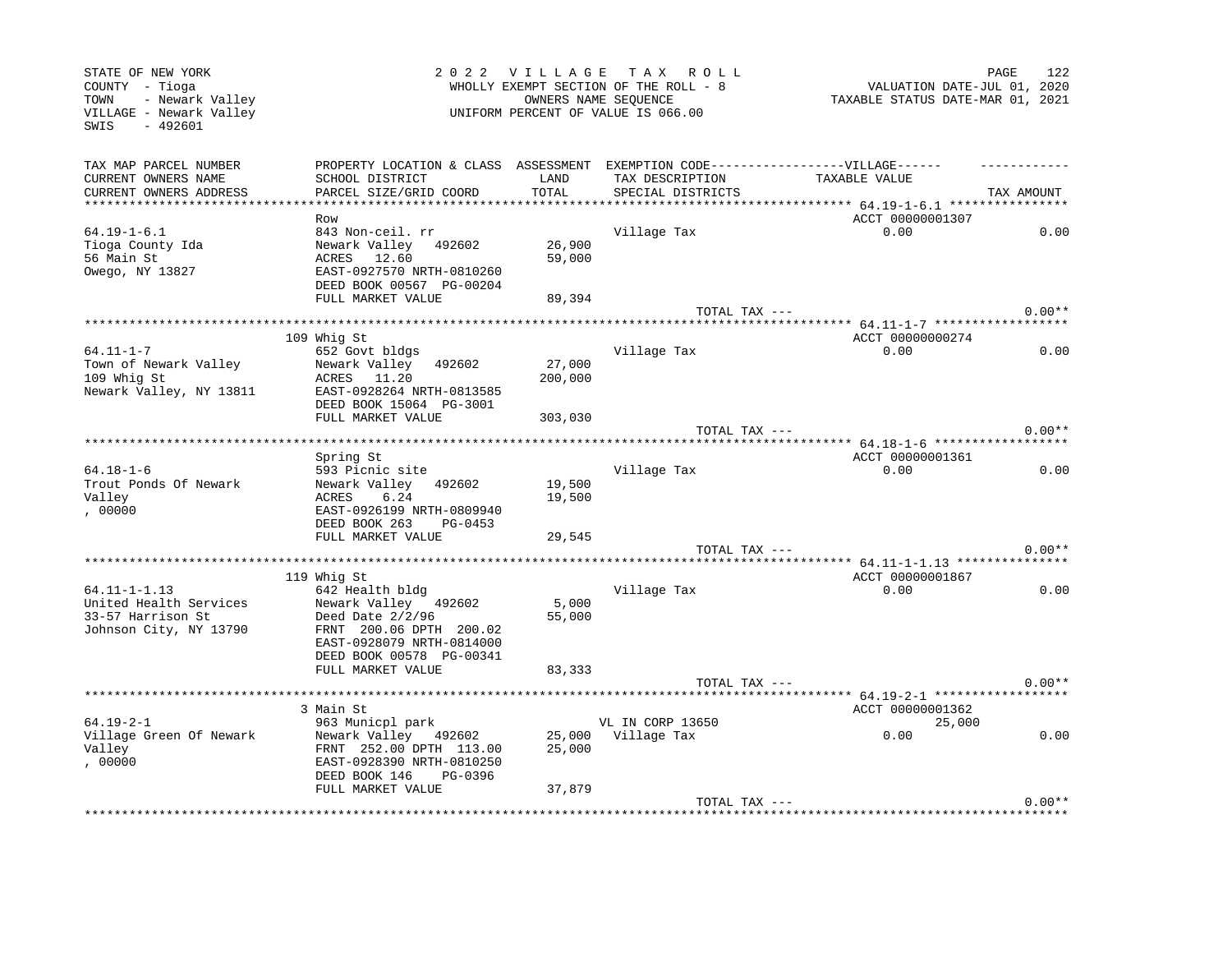| STATE OF NEW YORK<br>COUNTY - Tioga<br>- Newark Valley<br>TOWN<br>VILLAGE - Newark Valley<br>$-492601$<br>SWIS |                                                                                                      |                   | 2022 VILLAGE TAX ROLL<br>WHOLLY EXEMPT SECTION OF THE ROLL - 8<br>OWNERS NAME SEQUENCE<br>UNIFORM PERCENT OF VALUE IS 066.00 | VALUATION DATE-JUL 01, 2020<br>TAXABLE STATUS DATE-MAR 01, 2021 | 123<br>PAGE |
|----------------------------------------------------------------------------------------------------------------|------------------------------------------------------------------------------------------------------|-------------------|------------------------------------------------------------------------------------------------------------------------------|-----------------------------------------------------------------|-------------|
| TAX MAP PARCEL NUMBER<br>CURRENT OWNERS NAME                                                                   | PROPERTY LOCATION & CLASS ASSESSMENT EXEMPTION CODE-----------------VILLAGE------<br>SCHOOL DISTRICT | LAND              | TAX DESCRIPTION                                                                                                              | TAXABLE VALUE                                                   |             |
| CURRENT OWNERS ADDRESS                                                                                         | PARCEL SIZE/GRID COORD                                                                               | TOTAL             | SPECIAL DISTRICTS                                                                                                            |                                                                 | TAX AMOUNT  |
| *************************                                                                                      |                                                                                                      |                   |                                                                                                                              |                                                                 |             |
|                                                                                                                | Rock St                                                                                              |                   |                                                                                                                              | ACCT 00000002067                                                |             |
| $64.15 - 4 - 17.2$                                                                                             | 611 Library                                                                                          |                   | VL IN CORP 13650                                                                                                             | 30,000                                                          |             |
| Village of Newak Valley<br>Library                                                                             | Newark Valley 492602<br>FRNT 109.74 DPTH                                                             | 30,000            | 30,000 Village Tax                                                                                                           | 0.00                                                            | 0.00        |
|                                                                                                                | 0.20<br>ACRES                                                                                        |                   |                                                                                                                              |                                                                 |             |
|                                                                                                                | EAST-0928614 NRTH-0810361                                                                            |                   |                                                                                                                              |                                                                 |             |
|                                                                                                                | FULL MARKET VALUE                                                                                    | 45,455            |                                                                                                                              |                                                                 |             |
|                                                                                                                |                                                                                                      |                   | TOTAL TAX ---                                                                                                                |                                                                 | $0.00**$    |
|                                                                                                                |                                                                                                      |                   |                                                                                                                              |                                                                 |             |
|                                                                                                                | Whig St                                                                                              |                   |                                                                                                                              | ACCT 00000001363                                                |             |
| $64.11 - 1 - 13$                                                                                               | 822 Water supply                                                                                     |                   | VL IN CORP 13650                                                                                                             | 112,000                                                         |             |
| Village Of Newark Valley<br>Newark Valley, NY 13811                                                            | Newark Valley 492602<br>2.30<br>ACRES                                                                | 20,000<br>112,000 | Village Tax                                                                                                                  | 0.00                                                            | 0.00        |
|                                                                                                                | EAST-0928159 NRTH-0812810                                                                            |                   |                                                                                                                              |                                                                 |             |
|                                                                                                                | DEED BOOK 325<br>PG-0276                                                                             |                   |                                                                                                                              |                                                                 |             |
|                                                                                                                | FULL MARKET VALUE                                                                                    | 169,697           |                                                                                                                              |                                                                 |             |
|                                                                                                                |                                                                                                      |                   | TOTAL TAX ---                                                                                                                |                                                                 | $0.00**$    |
| ****************************                                                                                   |                                                                                                      |                   |                                                                                                                              | **************************** 64.15-3-39 *****************       |             |
|                                                                                                                | 2 Main St                                                                                            |                   |                                                                                                                              | ACCT 00000000317                                                |             |
| $64.15 - 3 - 39$                                                                                               | 590 Park                                                                                             |                   | Village Tax                                                                                                                  | 0.00                                                            | 0.00        |
| Village Of Newark Valley                                                                                       | Newark Valley 492602                                                                                 | 1,000             |                                                                                                                              |                                                                 |             |
| Park St<br>Newark Valley, NY 13811                                                                             | FRNT 52.16 DPTH 47.00<br>0.05<br>ACRES                                                               | 1,000             |                                                                                                                              |                                                                 |             |
|                                                                                                                | EAST-0928330 NRTH-0810440                                                                            |                   |                                                                                                                              |                                                                 |             |
|                                                                                                                | DEED BOOK 397<br>PG-0875                                                                             |                   |                                                                                                                              |                                                                 |             |
|                                                                                                                | FULL MARKET VALUE                                                                                    | 1,515             |                                                                                                                              |                                                                 |             |
|                                                                                                                |                                                                                                      |                   | TOTAL TAX ---                                                                                                                |                                                                 | $0.00**$    |
|                                                                                                                |                                                                                                      |                   |                                                                                                                              |                                                                 |             |
|                                                                                                                | Spring St                                                                                            |                   |                                                                                                                              | ACCT 00000001364                                                |             |
| $64.18 - 1 - 7$                                                                                                | 593 Picnic site                                                                                      |                   | Village Tax                                                                                                                  | 0.00                                                            | 0.00        |
| Village Of Newark Valley<br>,00000                                                                             | Newark Valley 492602<br>13.72<br>ACRES                                                               | 27,700<br>27,700  |                                                                                                                              |                                                                 |             |
|                                                                                                                | EAST-0926234 NRTH-0809735                                                                            |                   |                                                                                                                              |                                                                 |             |
|                                                                                                                | DEED BOOK 348<br>PG-0926                                                                             |                   |                                                                                                                              |                                                                 |             |
|                                                                                                                | FULL MARKET VALUE                                                                                    | 41,970            |                                                                                                                              |                                                                 |             |
|                                                                                                                |                                                                                                      |                   | TOTAL TAX ---                                                                                                                |                                                                 | $0.00**$    |
|                                                                                                                |                                                                                                      |                   |                                                                                                                              |                                                                 |             |
|                                                                                                                | Silk St                                                                                              |                   |                                                                                                                              | ACCT 00000001595                                                |             |
| $64.18 - 1 - 8$                                                                                                | 593 Picnic site                                                                                      |                   | Village Tax                                                                                                                  | 0.00                                                            | 0.00        |
| Village Of Newark Valley                                                                                       | Newark Valley 492602                                                                                 | 18,000            |                                                                                                                              |                                                                 |             |
| Park St<br>Newark Valley, NY 13811                                                                             | ACRES<br>4.00<br>EAST-0925629 NRTH-0808390                                                           | 18,000            |                                                                                                                              |                                                                 |             |
|                                                                                                                | DEED BOOK 403<br>PG-0724                                                                             |                   |                                                                                                                              |                                                                 |             |
|                                                                                                                | FULL MARKET VALUE                                                                                    | 27,273            |                                                                                                                              |                                                                 |             |
|                                                                                                                |                                                                                                      |                   | TOTAL TAX ---                                                                                                                |                                                                 | $0.00**$    |
|                                                                                                                |                                                                                                      |                   |                                                                                                                              |                                                                 |             |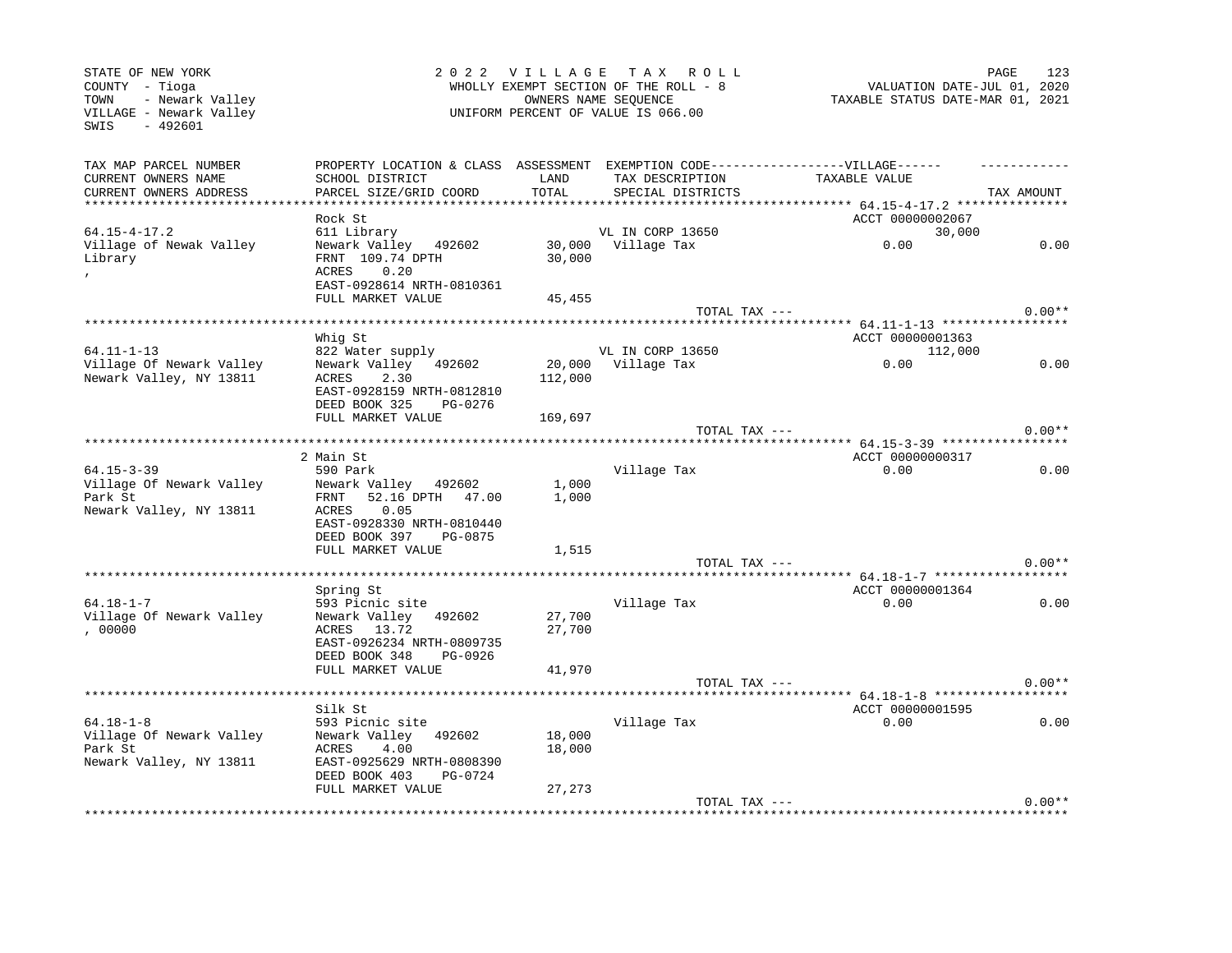| STATE OF NEW YORK<br>COUNTY - Tioga<br>- Newark Valley<br>TOWN<br>VILLAGE - Newark Valley<br>$-492601$<br>SWIS |                                                                                                                                                              |                             | 2022 VILLAGE TAX ROLL<br>WHOLLY EXEMPT SECTION OF THE ROLL - 8<br>OWNERS NAME SEQUENCE<br>UNIFORM PERCENT OF VALUE IS 066.00 | VALUATION DATE-JUL 01, 2020<br>TAXABLE STATUS DATE-MAR 01, 2021 | 124<br>PAGE |
|----------------------------------------------------------------------------------------------------------------|--------------------------------------------------------------------------------------------------------------------------------------------------------------|-----------------------------|------------------------------------------------------------------------------------------------------------------------------|-----------------------------------------------------------------|-------------|
| TAX MAP PARCEL NUMBER<br>CURRENT OWNERS NAME<br>CURRENT OWNERS ADDRESS<br>*********************                | PROPERTY LOCATION & CLASS ASSESSMENT<br>SCHOOL DISTRICT<br>PARCEL SIZE/GRID COORD<br>********************                                                    | LAND<br>TOTAL<br>********** | TAX DESCRIPTION<br>SPECIAL DISTRICTS                                                                                         | EXEMPTION CODE------------------VILLAGE------<br>TAXABLE VALUE  | TAX AMOUNT  |
|                                                                                                                | Spring St                                                                                                                                                    |                             |                                                                                                                              | ACCT 00000000016                                                |             |
| $64.19 - 1 - 1.10$<br>Village Of Newark Valley<br>Municipal Building<br>Park St<br>Newark Valley, NY 13811     | 312 Vac w/imprv<br>Newark Valley 492602<br>Deed Date $8/8/97$<br>ACRES<br>2.70<br>EAST-0060703 NRTH-0081017<br>DEED BOOK 00600 PG-00117                      | 13,700<br>14,700            | Village Tax                                                                                                                  | 0.00                                                            | 0.00        |
|                                                                                                                | FULL MARKET VALUE                                                                                                                                            | 22,273                      | TOTAL TAX ---                                                                                                                |                                                                 | $0.00**$    |
| *************************                                                                                      |                                                                                                                                                              |                             |                                                                                                                              |                                                                 |             |
|                                                                                                                | Spring St                                                                                                                                                    |                             |                                                                                                                              | ACCT 00000001360                                                |             |
| $64.19 - 1 - 1.20$<br>Village Of Newark Valley<br>Park St<br>Newark Valley, NY 13811                           | 311 Res vac land<br>Newark Valley 492602<br>Deed Date 10/27/98<br>FRNT<br>50.00 DPTH 40.00<br>EAST-0607290 NRTH-0810390                                      | 1,300                       | VL IN CORP 13650<br>1,300 Village Tax                                                                                        | 1,300<br>0.00                                                   | 0.00        |
|                                                                                                                | DEED BOOK 00616 PG-00318<br>FULL MARKET VALUE                                                                                                                |                             |                                                                                                                              |                                                                 |             |
|                                                                                                                |                                                                                                                                                              | 1,970                       | TOTAL TAX ---                                                                                                                |                                                                 | $0.00**$    |
|                                                                                                                |                                                                                                                                                              |                             |                                                                                                                              | **** $64.19 - 1 - 2$ ************                               |             |
|                                                                                                                | 15 Spring St                                                                                                                                                 |                             |                                                                                                                              | ACCT 00000000293                                                |             |
| $64.19 - 1 - 2$                                                                                                | 270 Mfg housing                                                                                                                                              |                             | VL IN CORP 13650                                                                                                             | 18,000                                                          |             |
| Village Of Newark Valley<br>9 Park St<br>Newark Valley, NY 13811                                               | Newark Valley 492602<br>FRNT 150.00 DPTH 111.00<br>EAST-0927200 NRTH-0810320<br>DEED BOOK 692<br>$PG-13$<br>FULL MARKET VALUE                                | 18,000<br>27,273            | 11,000 Village Tax                                                                                                           | 0.00                                                            | 0.00        |
|                                                                                                                |                                                                                                                                                              |                             | TOTAL TAX ---                                                                                                                |                                                                 | $0.00**$    |
|                                                                                                                | Main St                                                                                                                                                      |                             |                                                                                                                              | ACCT 00000000261                                                |             |
| $75.07 - 1 - 6$                                                                                                | 330 Vacant comm                                                                                                                                              |                             | Village Tax                                                                                                                  | 0.00                                                            | 0.00        |
| Village Of Newark Valley<br>, 00000                                                                            | Newark Valley<br>492602<br>ACRES<br>1.18<br>EAST-0927430 NRTH-0807910<br>DEED BOOK 359<br>PG-1109<br>FULL MARKET VALUE                                       | 13,900<br>13,900<br>21,061  |                                                                                                                              |                                                                 |             |
|                                                                                                                |                                                                                                                                                              |                             | TOTAL TAX ---                                                                                                                |                                                                 | $0.00**$    |
|                                                                                                                | ********************                                                                                                                                         |                             |                                                                                                                              | ************************** 75.07-1-34.12 ***************        |             |
|                                                                                                                | Main St                                                                                                                                                      |                             |                                                                                                                              | ACCT 00000003026                                                |             |
| $75.07 - 1 - 34.12$<br>Village of Newark Valley<br>Main St<br>Newark Valley, NY 13811                          | 322 Rural vac>10<br>Newark Valley 492602<br>Deed Date $6/7/00$<br>ACRES<br>0.63<br>EAST-0927867 NRTH-0807493<br>DEED BOOK 16330 PG-6001<br>FULL MARKET VALUE | 4,000<br>4,000<br>6,061     | VL IN CORP 13650<br>Village Tax                                                                                              | 4,000<br>0.00                                                   | 0.00        |
|                                                                                                                |                                                                                                                                                              |                             | TOTAL TAX ---                                                                                                                |                                                                 | $0.00**$    |
|                                                                                                                |                                                                                                                                                              |                             |                                                                                                                              | **********************************                              |             |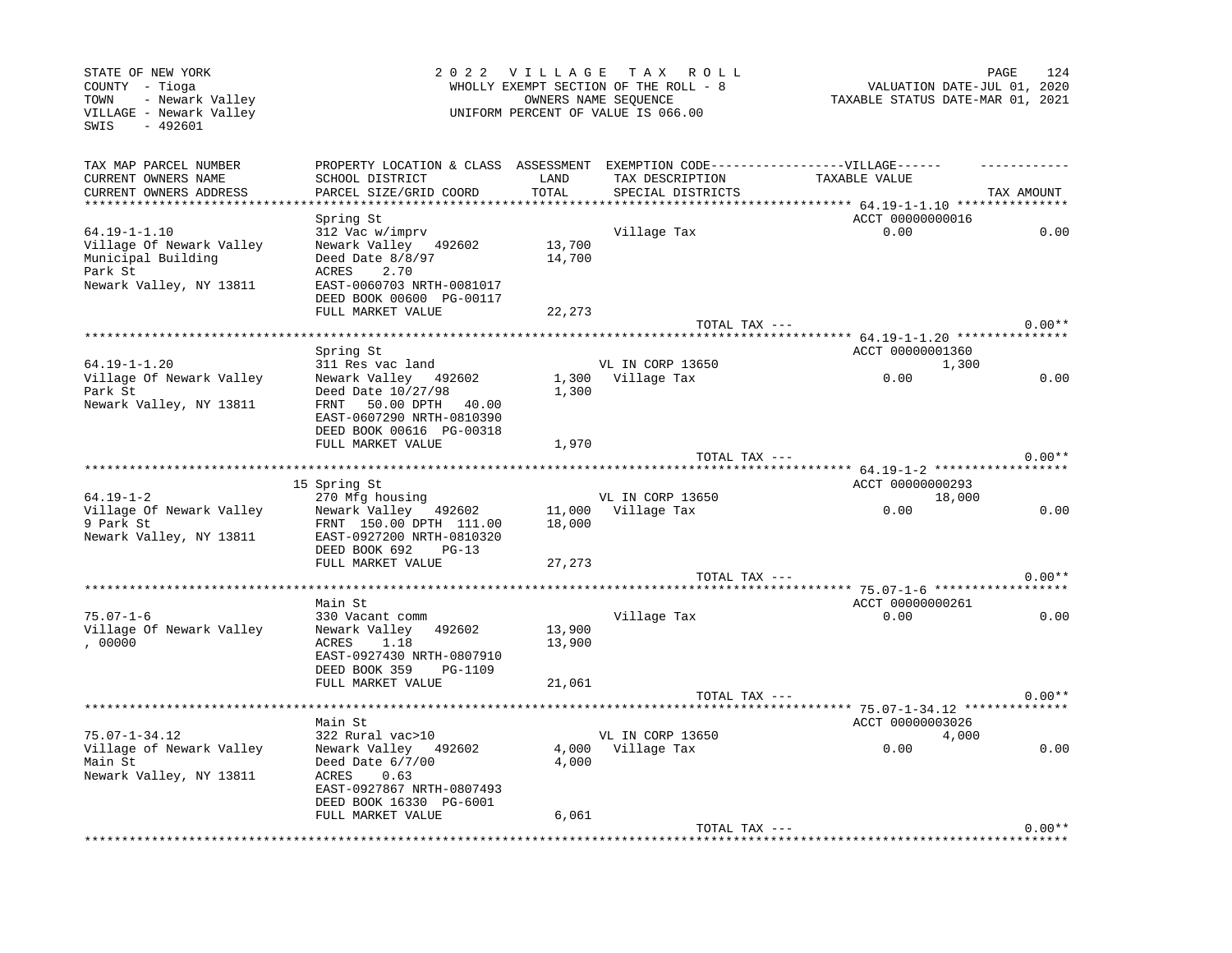| STATE OF NEW YORK        | 2 0 2 2                               |                             | VILLAGE TAX ROLL                   |                                               | PAGE       | 125      |
|--------------------------|---------------------------------------|-----------------------------|------------------------------------|-----------------------------------------------|------------|----------|
| - Tioga<br>COUNTY        | WHOLLY EXEMPT SECTION OF THE ROLL - 8 | VALUATION DATE-JUL 01, 2020 |                                    |                                               |            |          |
| TOWN<br>- Newark Valley  |                                       | OWNERS NAME SEOUENCE        |                                    | TAXABLE STATUS DATE-MAR 01, 2021              |            |          |
| VILLAGE - Newark Valley  |                                       |                             | UNIFORM PERCENT OF VALUE IS 066.00 |                                               |            |          |
| - 492601<br>SWIS         |                                       |                             |                                    |                                               |            |          |
|                          |                                       |                             |                                    |                                               |            |          |
| TAX MAP PARCEL NUMBER    | PROPERTY LOCATION & CLASS             | ASSESSMENT                  |                                    | EXEMPTION CODE------------------VILLAGE------ |            |          |
| CURRENT OWNERS NAME      | SCHOOL DISTRICT                       | LAND                        | TAX DESCRIPTION                    | TAXABLE VALUE                                 |            |          |
| CURRENT OWNERS ADDRESS   | PARCEL SIZE/GRID COORD                | TOTAL                       | SPECIAL DISTRICTS                  |                                               | TAX AMOUNT |          |
|                          |                                       |                             |                                    |                                               |            |          |
|                          | Water System                          |                             |                                    | ACCT 00000001366                              |            |          |
| 999.00-1366              | 652 Govt bldgs                        |                             | Village Tax                        | 0.00                                          |            | 0.00     |
| Village Of Newark Valley | Newark Valley<br>492602               | 0                           |                                    |                                               |            |          |
| , 00000                  | DEED BOOK 000<br>PG-0000              | 150,000                     |                                    |                                               |            |          |
|                          | FULL MARKET VALUE                     | 227, 273                    |                                    |                                               |            |          |
|                          |                                       |                             | TOTAL TAX $---$                    |                                               |            | $0.00**$ |
|                          |                                       |                             |                                    |                                               |            |          |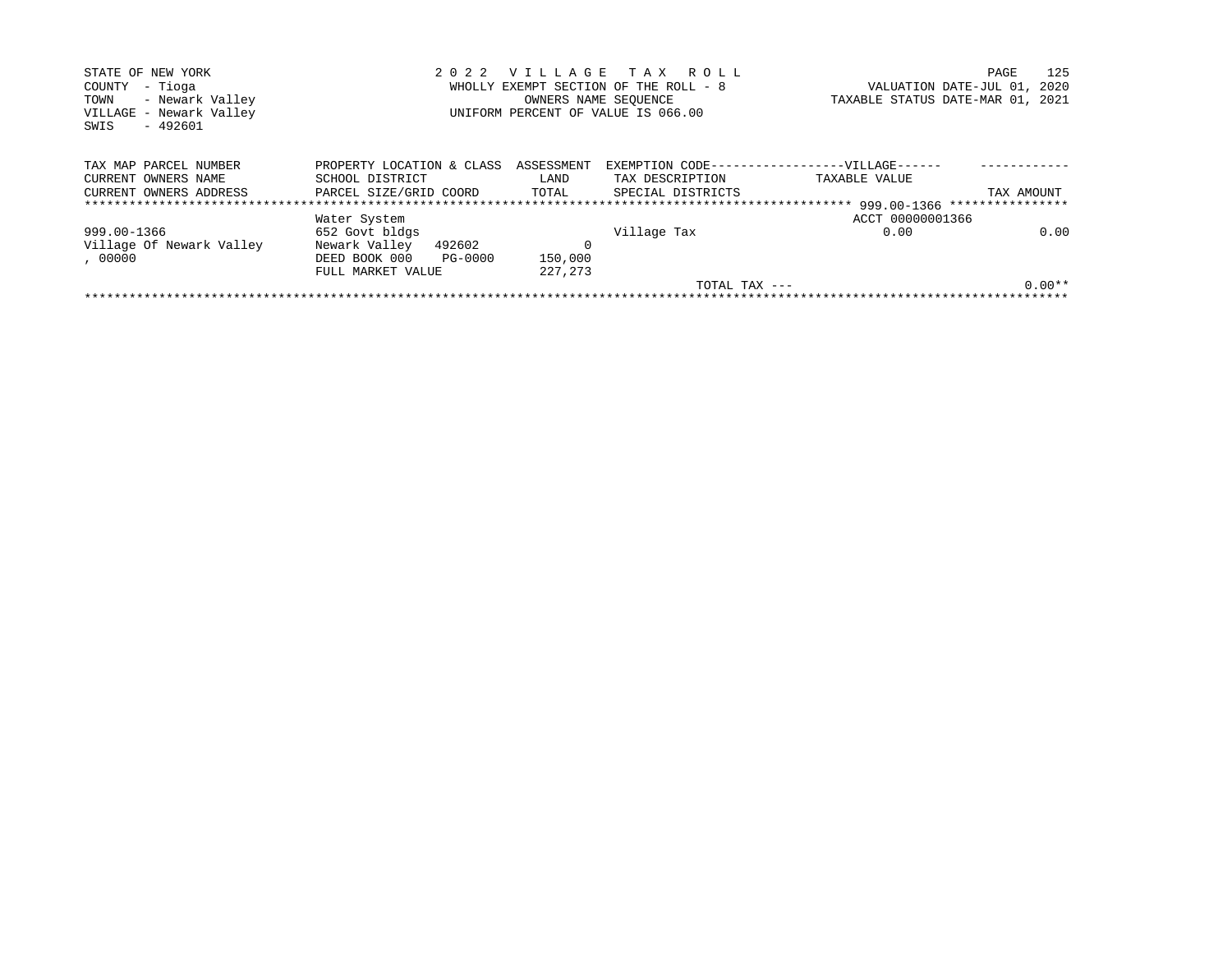| STATE OF NEW YORK       | 2022 VILLAGE TAX ROLL                 | PAGE                             | 126 |
|-------------------------|---------------------------------------|----------------------------------|-----|
| COUNTY - Tioga          | WHOLLY EXEMPT SECTION OF THE ROLL - 8 | VALUATION DATE-JUL 01, 2020      |     |
| TOWN - Newark Valley    |                                       | TAXABLE STATUS DATE-MAR 01, 2021 |     |
| VILLAGE - Newark Valley | UNIFORM PERCENT OF VALUE IS 066.00    | RPS155/V04/L015                  |     |
| SWIS<br>- 492601        |                                       | CURRENT DATE $2/16/2022$         |     |
|                         |                                       |                                  |     |

# \*\*\* S P E C I A L D I S T R I C T S U M M A R Y \*\*\*

| CODE DISTRICT NAME                         | EXTENSION<br>TOTAL<br>PARCELS<br>TYPE | EXTENSION<br>VALUE | AD VALOREM<br>VALUE | <b>EXEMPT</b><br><b>AMOUNT</b> | TAXABLE<br>VALUE | TOTAL<br>TAX     |
|--------------------------------------------|---------------------------------------|--------------------|---------------------|--------------------------------|------------------|------------------|
| NV001 Unpaid water<br>NV005 Unpaid mowing/ | MOVTAX<br>MOVTAX                      | 239.72<br>806.23   |                     |                                | 239.72<br>806.23 | 239.72<br>806.23 |

# \*\*\* S C H O O L D I S T R I C T S U M M A R Y \*\*\*

| CODE   | DISTRICT NAME                    | TOTAL<br>PARCELS | ASSESSED<br>LAND | ASSESSED<br>TOTAL | EXEMPT<br>AMOUNT | TOTAL<br>TAXABLE |
|--------|----------------------------------|------------------|------------------|-------------------|------------------|------------------|
|        |                                  |                  |                  |                   | STAR AMOUNT      | STAR TAXABLE     |
|        | Newark Valley                    | 36               | 609,200          | 10580,450         | 10580,450        |                  |
| 492602 |                                  |                  |                  |                   |                  |                  |
|        | SUB-TOTAL                        | 36               | 609,200          | 10580,450         | 10580,450        |                  |
|        | $S \cup B - T \cup T A L (CONT)$ |                  |                  |                   |                  |                  |
|        |                                  |                  |                  |                   |                  |                  |
|        | TOTAL                            | 36               | 609,200          | 10580,450         | 10580,450        |                  |
|        | TO TAL (CONT)                    |                  |                  |                   |                  |                  |

# \*\*\* S Y S T E M C O D E S S U M M A R Y \*\*\*

| CODE  | DESCRIPTION        | TOTAL<br>PARCELS | VILLAGE            |
|-------|--------------------|------------------|--------------------|
| 50000 | WHOLLY EX<br>тотаь |                  | 164,450<br>164,450 |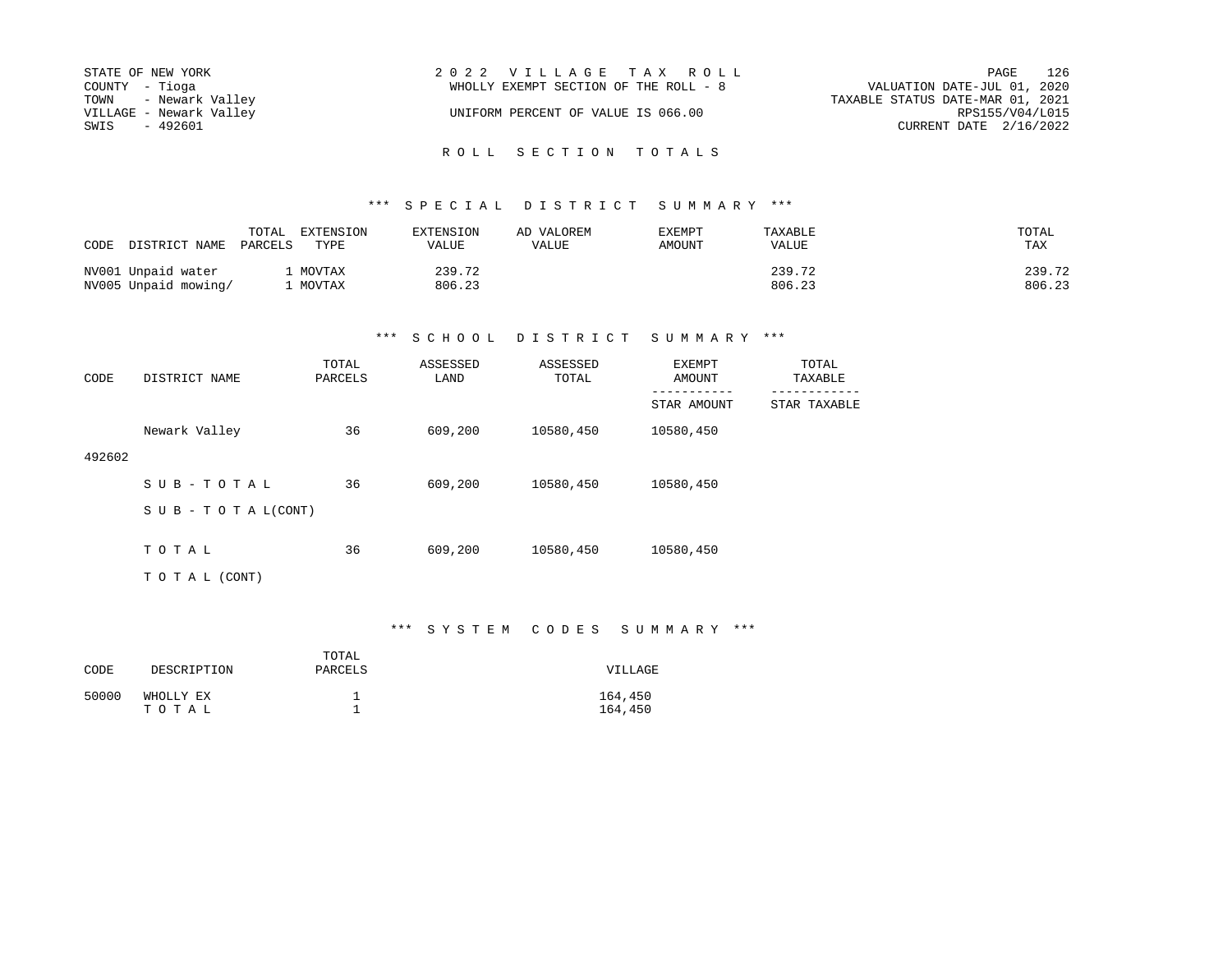| STATE OF NEW YORK       | 2022 VILLAGE TAX ROLL                 | 127<br>PAGE                      |
|-------------------------|---------------------------------------|----------------------------------|
| COUNTY - Tioga          | WHOLLY EXEMPT SECTION OF THE ROLL - 8 | VALUATION DATE-JUL 01, 2020      |
| TOWN - Newark Valley    |                                       | TAXABLE STATUS DATE-MAR 01, 2021 |
| VILLAGE - Newark Valley | UNIFORM PERCENT OF VALUE IS 066.00    | RPS155/V04/L015                  |
| SWIS<br>- 492601        |                                       | CURRENT DATE 2/16/2022           |
|                         |                                       |                                  |

R O L L S E C T I O N T O T A L S

# \*\*\* E X E M P T I O N S U M M A R Y \*\*\*

| CODE  | DESCRIPTION | TOTAL<br>PARCELS | VILLAGE  |
|-------|-------------|------------------|----------|
| 13100 | CNTY OWNED  |                  | 45,000   |
| 13650 | VL IN CORP  | 6                | 190,300  |
| 13800 | SCHOOL      |                  | 6200,000 |
| 18020 | IND DEV AG  |                  | 100      |
| 21600 | CLERGY RES  |                  | 75,000   |
| 25110 | NP RELIGOU  | 5                | 1259,800 |
|       | TOTAL       | 15               | 7770,200 |

| ROLL       |                 | TOTAL   | ASSESSED | ASSESSED  | EXEMPT      | TOTAL        | TOTAL    |
|------------|-----------------|---------|----------|-----------|-------------|--------------|----------|
| <b>SEC</b> | DESCRIPTION     | PARCELS | LAND     | TOTAL     | AMOUNT      | TAXABLE      | TAX      |
|            |                 |         |          |           |             |              |          |
|            |                 |         |          |           | STAR AMOUNT | STAR TAXABLE |          |
|            | RS 8 TOTAL      |         | 609,200  | 10580,450 | 10,580,450  |              |          |
|            | SPEC DIST TAXES |         |          |           |             |              | 1,045.95 |
| 8          | WHOLLY EXEMPT   | 36      |          |           |             |              | 1,045.95 |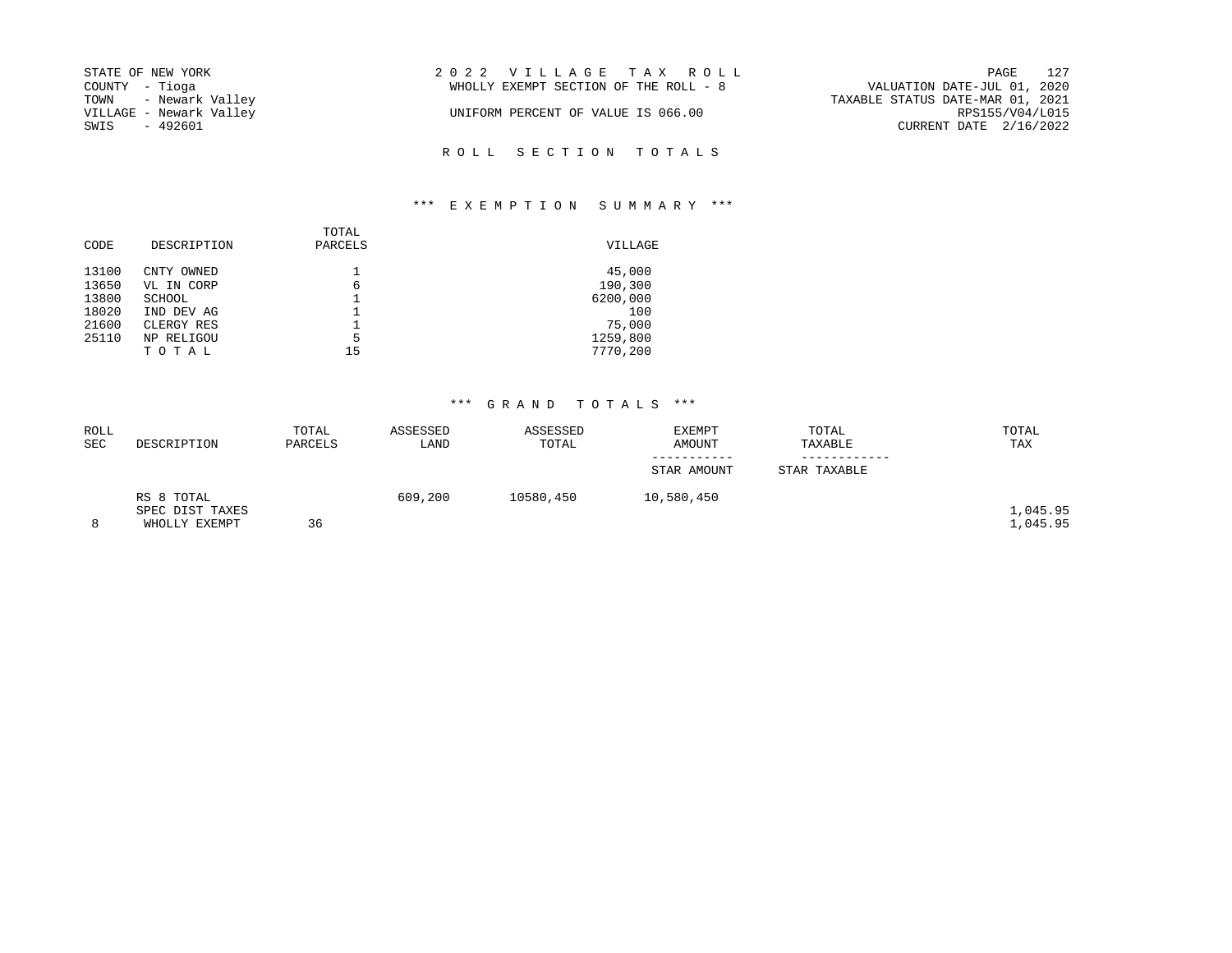| STATE OF NEW YORK       | 2022 VILLAGE TAX ROLL | 128<br>PAGE                      |
|-------------------------|-----------------------|----------------------------------|
| COUNTY - Tioga          |                       | VALUATION DATE-JUL 01, 2020      |
| TOWN - Newark Valley    | SWIS TOTALS           | TAXABLE STATUS DATE-MAR 01, 2021 |
| VILLAGE - Newark Valley |                       | RPS155/V04/L015                  |
| - 492601<br>SWIS        |                       | CURRENT DATE 2/16/2022           |

# \*\*\* S P E C I A L D I S T R I C T S U M M A R Y \*\*\*

|                      | TOTAL   | EXTENSION | EXTENSION | AD VALOREM | EXEMPT | TAXABLE      | TAX  | TOTAL     |
|----------------------|---------|-----------|-----------|------------|--------|--------------|------|-----------|
| CODE DISTRICT NAME   | PARCELS | TYPE      | VALUE     | VALUE      | AMOUNT | <b>VALUE</b> | RATE | TAX       |
|                      |         |           |           |            |        |              |      |           |
| NV001 Unpaid water   |         | 45 MOVTAX | 19,989.89 |            |        | 19,989.89    |      | 19,989.89 |
| NV002 Unpaid solid w |         | 18 MOVTAX | 3,674.12  |            |        | 3,674.12     |      | 3,674.12  |
| NV005 Unpaid mowing/ |         | 46 MOVTAX | 2,915.41  |            |        | 2,915.41     |      | 2,915.41  |

# \*\*\* S C H O O L D I S T R I C T S U M M A R Y \*\*\*

| CODE   | DISTRICT NAME                    | TOTAL<br>PARCELS | ASSESSED<br>LAND | ASSESSED<br>TOTAL | EXEMPT<br>AMOUNT | TOTAL<br>TAXABLE |  |
|--------|----------------------------------|------------------|------------------|-------------------|------------------|------------------|--|
|        |                                  |                  |                  |                   | STAR AMOUNT      | STAR TAXABLE     |  |
|        | Newark Valley                    | 477              | 4445,485         | 34906,954         | 10608,137        | 24, 298, 817     |  |
| 492602 |                                  |                  |                  |                   | 4612,080         | 19,686,737       |  |
|        | SUB-TOTAL                        | 477              | 4445,485         | 34906,954         | 10608,137        | 24, 298, 817     |  |
|        | $S \cup B - T \cup T A L (CONT)$ |                  |                  |                   | 4612,080         | 19,686,737       |  |
|        |                                  |                  |                  |                   |                  |                  |  |
|        | TOTAL                            | 477              | 4445,485         | 34906,954         | 10608,137        | 24, 298, 817     |  |
|        | TO TAL (CONT)                    |                  |                  |                   | 4612,080         | 19,686,737       |  |

# \*\*\* S Y S T E M C O D E S S U M M A R Y \*\*\*

| CODE  | DESCRIPTION        | TOTAL<br>PARCELS | VILLAGE            |
|-------|--------------------|------------------|--------------------|
| 50000 | WHOLLY EX<br>TOTAL |                  | 164,450<br>164,450 |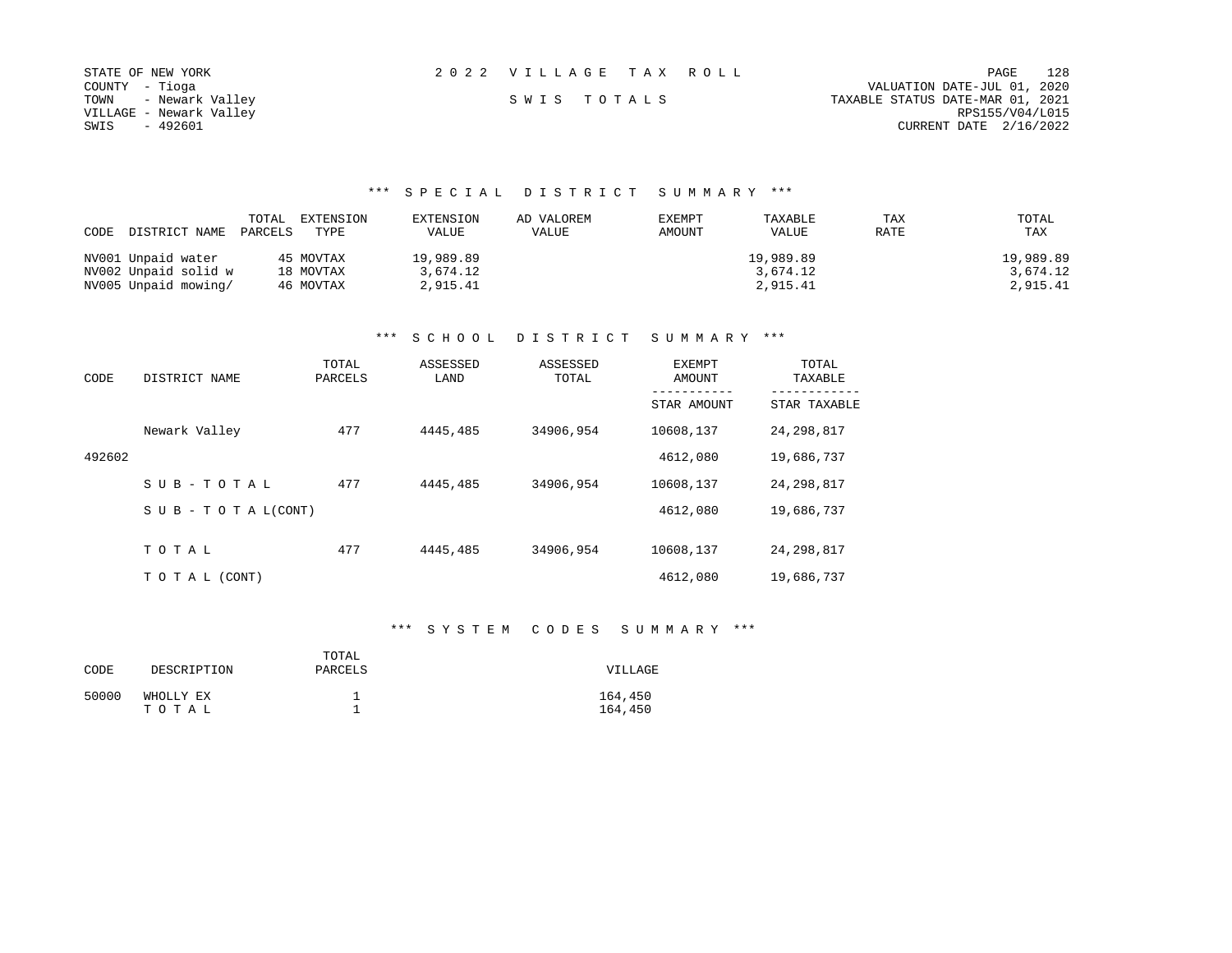|  |  |  |  |  |  |  |  |  |  |  | 2022 VILLAGE TAX ROLL |  |  |  |  |  |  |
|--|--|--|--|--|--|--|--|--|--|--|-----------------------|--|--|--|--|--|--|
|--|--|--|--|--|--|--|--|--|--|--|-----------------------|--|--|--|--|--|--|

COUNTY - Tioga VALUATION DATE-JUL 01, 2020 VILLAGE - Newark Valley RPS155/V04/L015

STATE OF NEW YORK 2 0 2 2 V I L L A G E T A X R O L L PAGE 129 S W I S T O T A L S TANABLE STATUS DATE-MAR 01, 2021<br>RPS155/V04/L015 SWIS - 492601 CURRENT DATE 2/16/2022

# \*\*\* E X E M P T I O N S U M M A R Y \*\*\*

| CODE  | DESCRIPTION | TOTAL<br>PARCELS | VILLAGE  |
|-------|-------------|------------------|----------|
| 13100 | CNTY OWNED  |                  | 45,000   |
| 13650 | VL IN CORP  | 6                | 190,300  |
| 13800 | SCHOOL      |                  | 6200,000 |
| 18020 | IND DEV AG  |                  | 100      |
| 21600 | CLERGY RES  |                  | 75,000   |
| 25110 | NP RELIGOU  | 5                | 1259,800 |
| 41121 | VET WAR CT  |                  | 7,920    |
| 41122 | VET WAR C   |                  | 7,920    |
| 41131 | VET COM CT  |                  | 13,200   |
| 41141 | VET DIS CT  |                  | 11,500   |
| 41804 | AGED S      |                  | 13,300   |
|       | тотаь       | 20               | 7824,040 |

| ROLL<br>SEC | DESCRIPTION                                         | TOTAL<br>PARCELS | ASSESSED<br>LAND | ASSESSED<br>TOTAL | <b>EXEMPT</b><br>AMOUNT | TOTAL<br>TAXABLE           |                    |                                        |
|-------------|-----------------------------------------------------|------------------|------------------|-------------------|-------------------------|----------------------------|--------------------|----------------------------------------|
|             |                                                     |                  |                  |                   | STAR AMOUNT             | ----------<br>STAR TAXABLE | TAX<br><b>RATE</b> |                                        |
| 1           | Village Tax<br>SPEC DIST TAXES<br>TAXABLE           | 431              | 3815,285         | 23823,975         | 53,840                  | 23,770,135                 | 11.773739          | 279,863.37<br>25,533.47<br>305, 396.84 |
| 5           | Village Tax<br>SPEC DIST TAXES<br>SPECIAL FRANCHISE | 3                |                  | 208,114           |                         | 208,114                    | 11.773739          | 2,450.28<br>2,450.28                   |
|             | Village Tax<br>SPEC DIST TAXES                      |                  | 21,000           | 294,415           |                         | 294,415                    | 11.773739          | 3,466.37                               |
| 6           | UTILITIES & N.C.                                    | 7                |                  |                   |                         |                            |                    | 3,466.37                               |
| 8           | RS 8 TOTAL<br>SPEC DIST TAXES<br>WHOLLY EXEMPT      | 36               | 609,200          | 10580,450         | 10,580,450              |                            |                    | 1,045.95<br>1,045.95                   |
|             | Village Tax                                         |                  | 4445,485         | 34906,954         | 10,634,290              | 24,272,664                 | 11.773739          | 285,780.02                             |